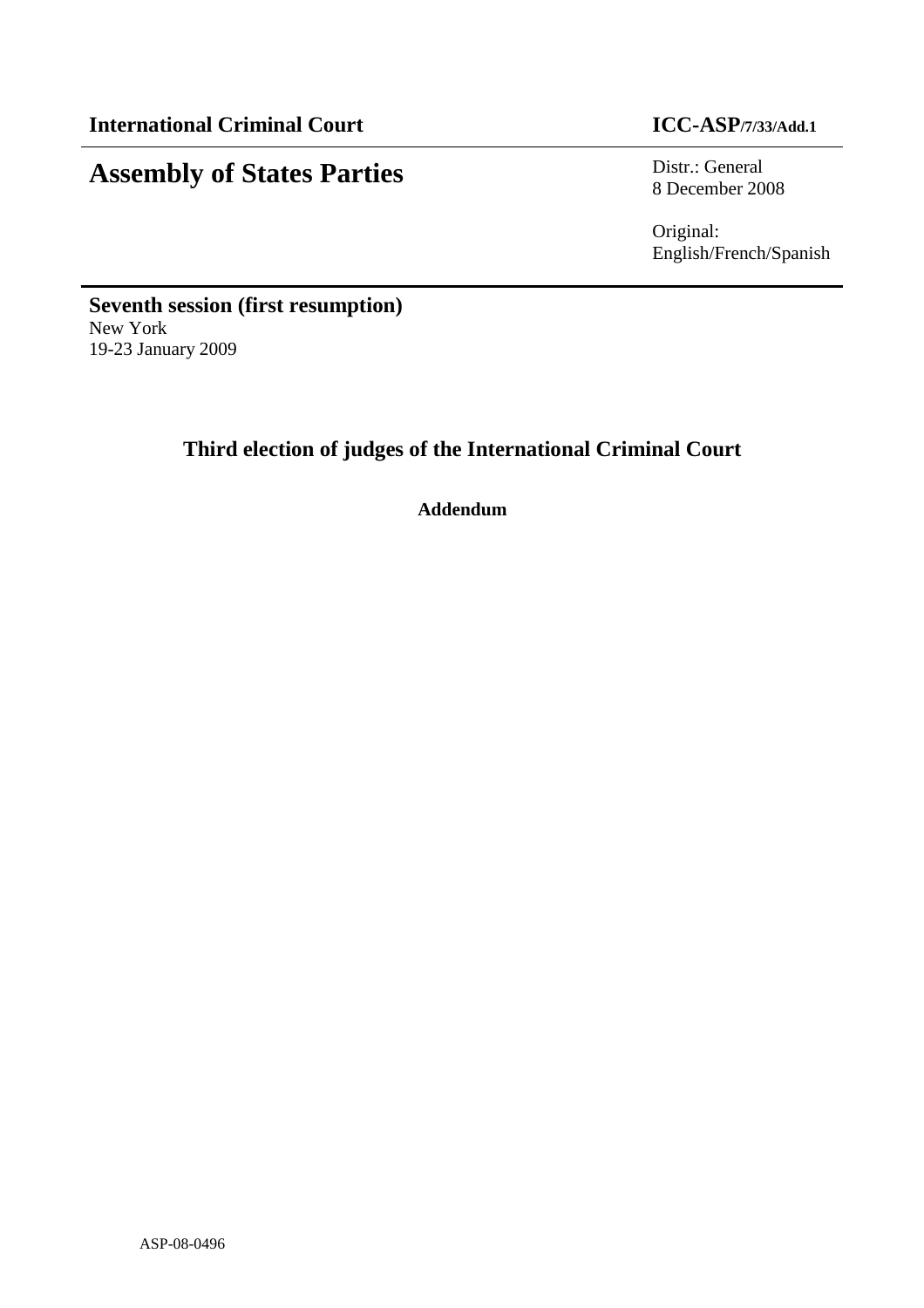### **Annex**

### **Alphabetical list of candidates (with statements of qualifications)**

### **Contents**

|     | Name and nationality                                           | Page           |
|-----|----------------------------------------------------------------|----------------|
| 1.  | AGBANRIN-ELISHA, Victoire Désirée Adétoro (Benin)              | 3              |
| 2.  |                                                                | $\overline{7}$ |
| 3.  |                                                                | 12             |
| 4.  |                                                                | 17             |
| 5.  |                                                                | 22             |
| 6.  |                                                                | 29             |
| 7.  |                                                                | 51             |
| 8.  |                                                                | 61             |
| 9.  |                                                                | 67             |
| 10. |                                                                | 83             |
| 11. |                                                                | 95             |
| 12. |                                                                | 105            |
| 13. |                                                                | 109            |
| 14. |                                                                | 114            |
| 15. | SITA AKELE MUILA, Angélique (Democratic Republic of the Congo) | 124            |
| 16. |                                                                | 135            |
| 17. |                                                                | 145            |
| 18. |                                                                | 150            |
| 19. |                                                                | 156            |
| 20. |                                                                | 164            |
| 21. |                                                                | 174            |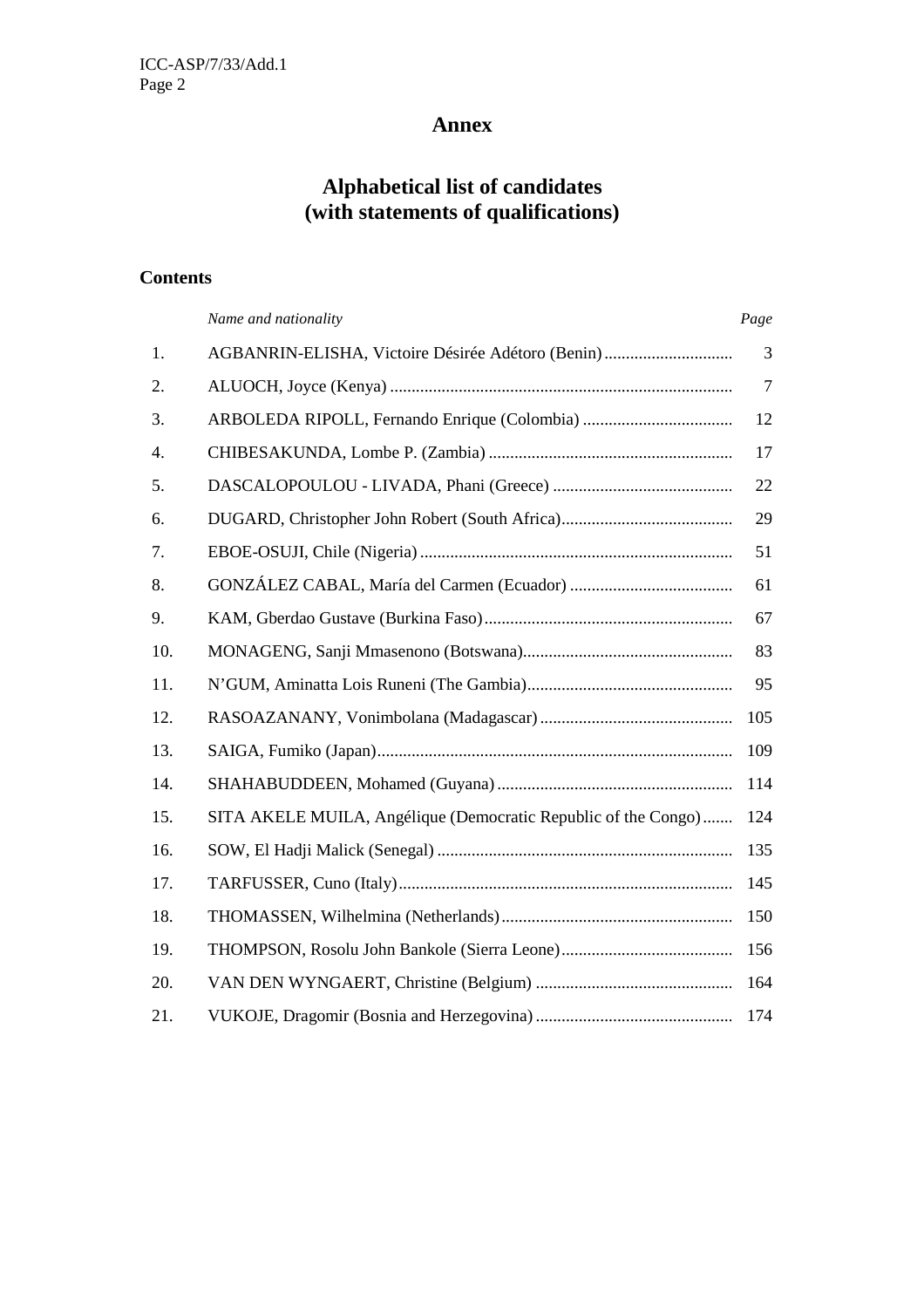### **1. Agbanrin-Elisha, Victoire Désirée Adétoro (Benin)**

[Original: French]

#### **Note verbale**

 The Minister of Benin for Foreign Affairs, African Integration, the Francophone community and Expatriate Beninese presents his compliments to the Secretariat of the Assembly of States Parties to the Rome Statute of the International Criminal Court and has the honour to submit to the Secretariat as an attachment hereto a file on the nomination of Maître Victoire Désirée Adétoro Agbanrin-Elisha, Advocate at the Cotonou Court of Appeal, as candidate in the elections for judges of the International Criminal Court, scheduled to be held in January 2009 at the first resumption of the seventh session of the Assembly of States Parties.

The Government of Benin nominates Maître Agbanrin-Elisha for election on list A.

 As can be seen from the curriculum vitae attached hereto, Maître Agbanrin-Elisha served as judge, counsellor and prosecutor in the courts of Benin from 1970 to 1988, before establishing a practice as advocate at the Cotonou Court of Appeal on her retirement in 1989.

 On the basis of her experience and proven abilities, this candidate had already been shortlisted in 2003 for the post of Deputy Prosecutor at the Court.

 This nomination is submitted by the Government of Benin with the intention of providing the international criminal justice system with the opportunity to benefit from the experience and professionalism of Maître Agbanrin-Elisha.

…

\*\*\*

#### **Statement of qualifications**

#### **Personal**

- Date of birth: 28 March 1944
- Place of birth: Pobé, Benin
- Nationality: Beninese

#### **Education**

1963 - 1967 Faculty of Law, University of Poitiers, France – Degree (*Licence*) in Public Law.

#### **Professional training**

1967 - 1969 Judiciary - Centre National d'Etudes Judiciaires [National Training Institute for the Judiciary], Paris (France); internship at the Poitiers Court of Appeal.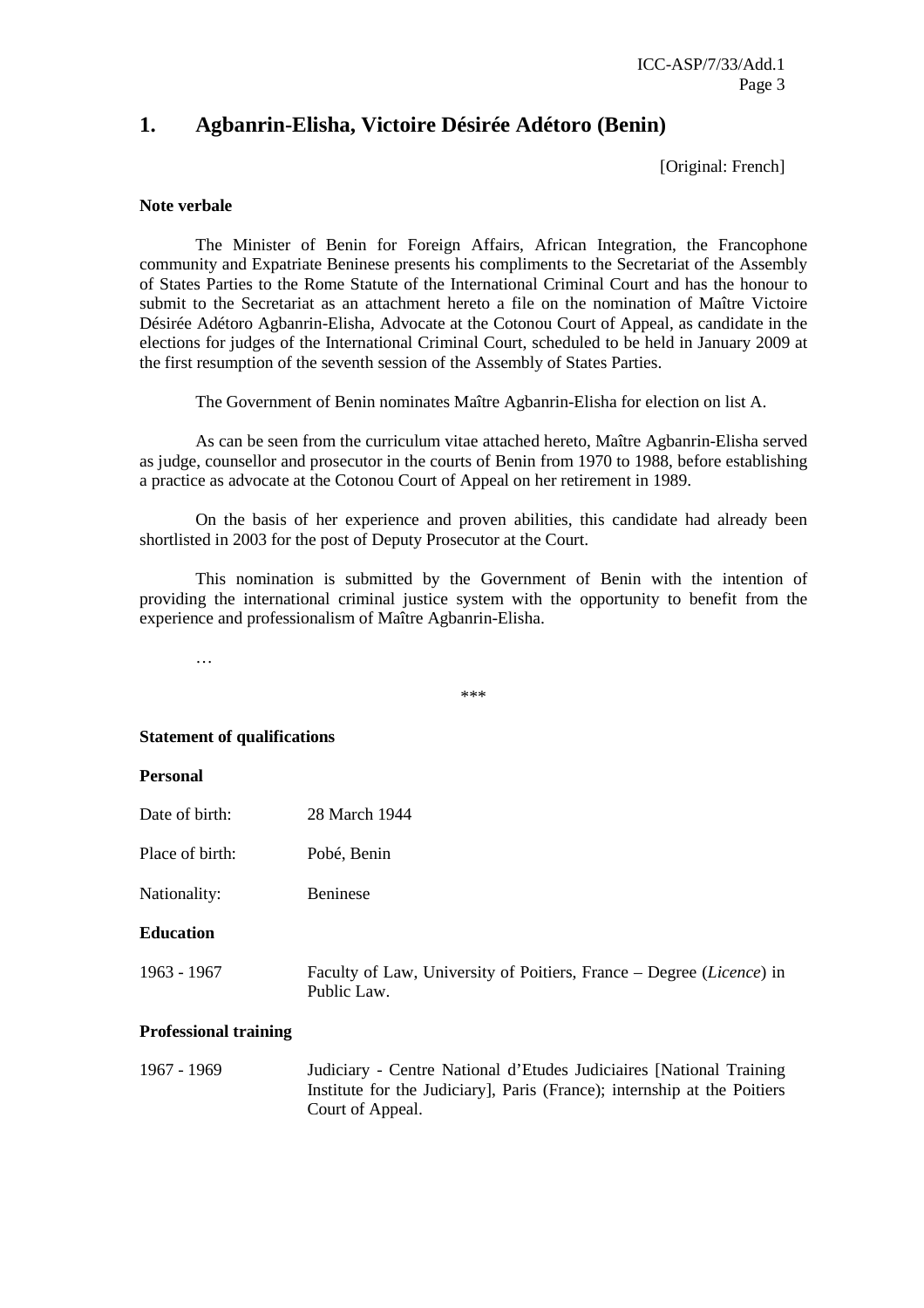### **Professional experience**

| 1970 - 1971 | Investigating Judge at the Cotonou Tribunal de première instance.                                                                                                                                                                                                                                                                                                                                                           |
|-------------|-----------------------------------------------------------------------------------------------------------------------------------------------------------------------------------------------------------------------------------------------------------------------------------------------------------------------------------------------------------------------------------------------------------------------------|
|             | Investigations, at the request of the Public Prosecutor or on<br>application by a civil complainant, into all felonies or<br>misdemeanours committed within the jurisdiction of the<br>Tribunal.                                                                                                                                                                                                                            |
| 1971 - 1972 | Judge for Juveniles at the Cotonou Tribunal de première instance,<br>with jurisdiction extended to the Porto Novo and Ouidah Tribunals.                                                                                                                                                                                                                                                                                     |
|             | Investigations into felonies or misdemeanours committed by<br>$\sim$<br>minors;<br>Placing of delinquent minors;<br>Presiding Judge of the Juvenile Court.<br>$\sim$                                                                                                                                                                                                                                                        |
| 1972 - 1973 | Judge of the Cotonou Tribunal de première instance, with<br>responsibility for matters concerning civil status.                                                                                                                                                                                                                                                                                                             |
|             | Presiding Judge at conciliation and trial hearings in matters of<br>divorce, spousal maintenance, infant custody, paternity disputes<br>and searches, adoption, civil status, etc.                                                                                                                                                                                                                                          |
| 1973 - 1975 | Counsellor at the Cotonou Court of Appeal.                                                                                                                                                                                                                                                                                                                                                                                  |
|             | Assessor in the Customary Law Chamber, hearing appeals in<br>land and civil status disputes under customary law;<br>President of the Correctional Chamber, hearing appeals in<br>criminal cases.                                                                                                                                                                                                                            |
| 1975 - 1978 | Investigating Judge at the Cotonou Tribunal de première instance.                                                                                                                                                                                                                                                                                                                                                           |
|             | Investigations, on the instruction of the Public Prosecutor or of<br>$\overline{\phantom{a}}$<br>the Prosecutor-General of the Cotonou Court of Appeal, into all<br>felonies or misdemeanours committed within the jurisdiction of<br>the Tribunal, or, in exceptional cases, outside the jurisdiction;<br>Presiding Judge for flagrant offences, trying flagrant offences<br>committed within the Tribunal's jurisdiction. |
| 1978 - 1981 | Counsellor at the Cotonou Court of Appeal.                                                                                                                                                                                                                                                                                                                                                                                  |
|             | President of the Chambre d'accusation [Indictments Chamber].                                                                                                                                                                                                                                                                                                                                                                |
|             | In a personal capacity:                                                                                                                                                                                                                                                                                                                                                                                                     |
|             | Supervision of the activities of all offices of investigating<br>judges of the Cotonou Tribunals;<br>Visits to Benin prisons to check the situation of accused<br>persons held in pre-trial detention or on the orders of the<br>Indictments Chamber, in order to decide whether pre-trial<br>detention should be maintained.                                                                                               |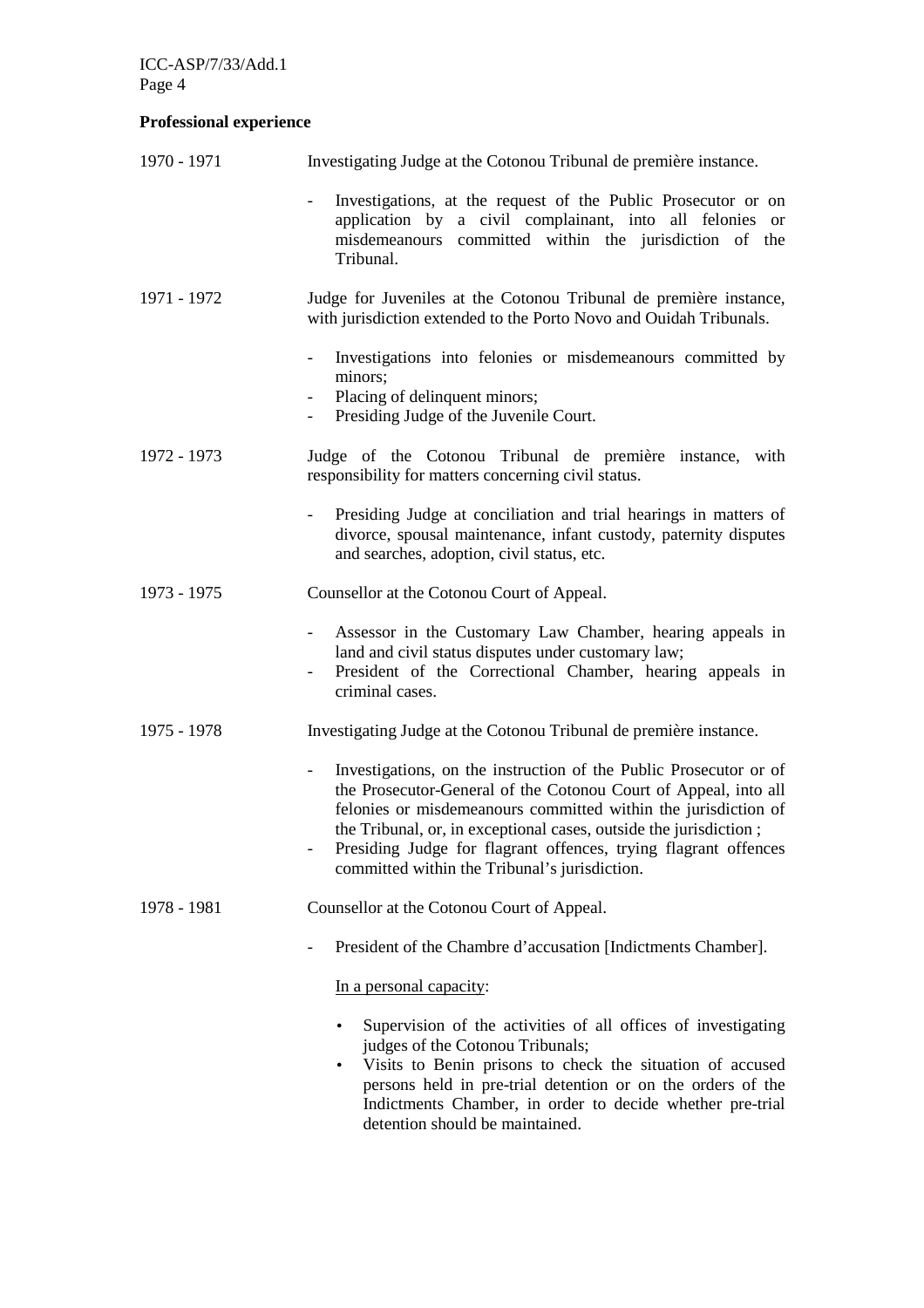Jointly with the two other members of the Indictments Chamber:

- Supervising the actions of the police;
- Checking that correct procedure was being followed in cases under investigation by investigating judges;
- Assessing charges and deciding whether accused persons should be sent for trial before the Assize Court, including issue of arrest warrants;
- For police and correctional offences, hearing appeals from decisions of investigating judges.

#### 1981 - 1986 Public Prosecutor for the Cotonou Tribunal de première instance.

- Control of police officers within the jurisdiction of the Tribunal;
- Receipt of complaints and denunciations;
- Opening preliminary investigations and receipt of reports of investigations;
- Ordering enquiries into causes of deaths (discoveries of bodies);
- Initiating criminal prosecutions, by:
	- (i) Instructions to the Investigating Judge or to the Judge for Juveniles;

Reference to the Tribunal in the case of flagrant crimes, in accordance with the relevant procedure;

Direct reference to the correctional or police courts; and

(ii) Transmission to the Prosecutor-General for the Court of Appeal of files on investigations under the procedure for flagrant crimes;

 Participation as Prosecutor in hearings of the correctional and police courts;

Participation in a number of sessions of the Assize Court, as:

- Public Prosecutor (submissions in cases of fraudulent conversion of public funds; murder; poisoning; rape; armed robbery; manslaughter; conspiracy, etc.);
- President of the Assize Court for cases as aforesaid.
- 1986 1988 Counsellor at the Court of Appeal: President of the Indictments Chamber, carrying out the same duties as in 1975 - 1981.

February - Counsellor in the Judicial Chamber of the Supreme Court.

- Examination of files in criminal appeals as Counsellor/ Rapporteur;
	- Preparation of reports;

September 1988

- Participation in hearings of the Judicial Chamber as Counsellor.
- October 1988 Took early retirement on 1 October 1988, after a judicial career spanning 20 years.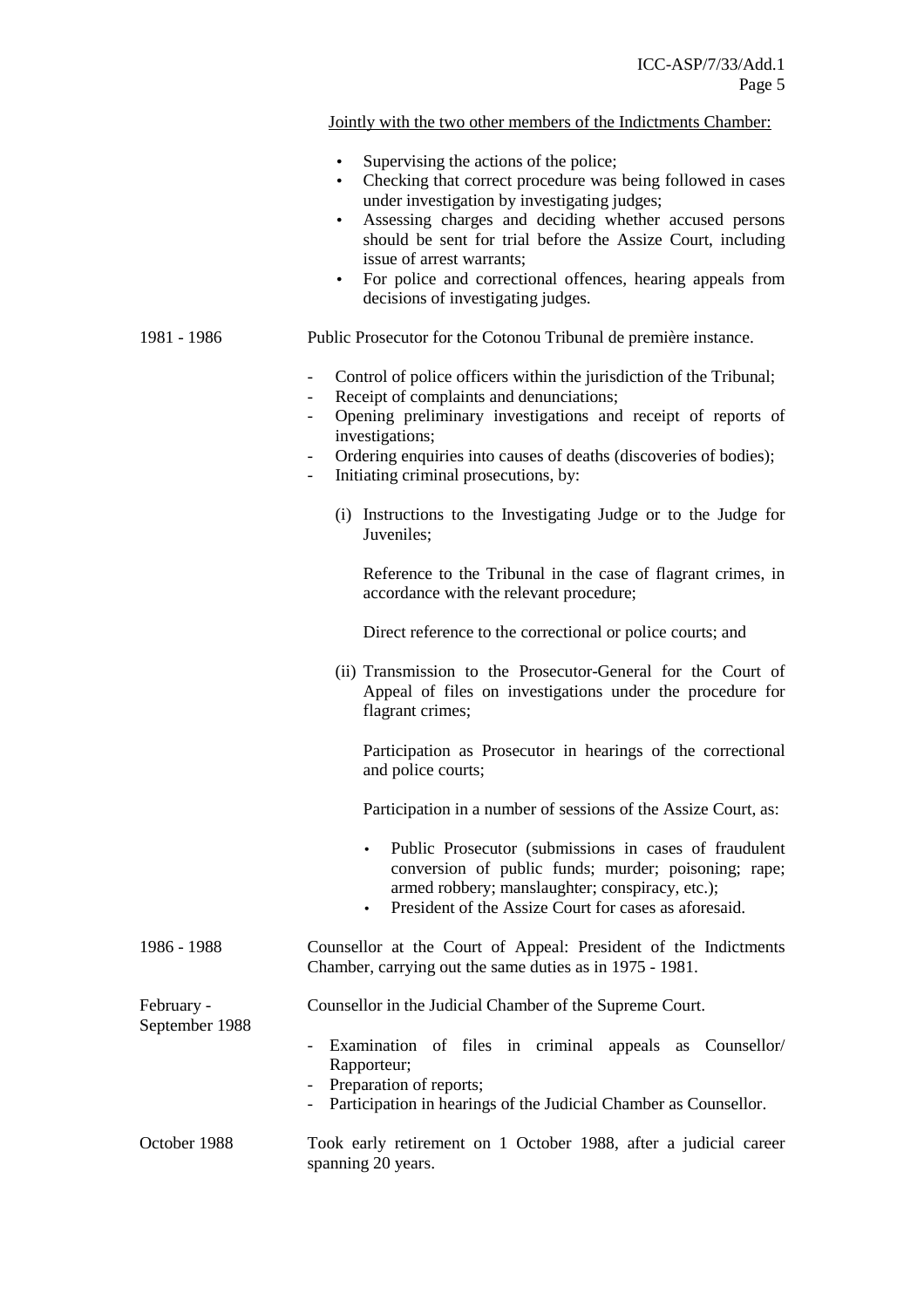| ICC-ASP/7/33/Add.1<br>Page 6 |                                                                                                                                                                                                                                                                                                                 |
|------------------------------|-----------------------------------------------------------------------------------------------------------------------------------------------------------------------------------------------------------------------------------------------------------------------------------------------------------------|
| 1989                         | Admitted to the Benin Order of Advocates; sworn in on 22 June 1989<br>at the Cotonou Court of Appeal.                                                                                                                                                                                                           |
| Since 1989                   | Advocate at the Cotonou Court of Appeal: specializing in criminal<br>law, civil law, commercial law, customary law, etc.                                                                                                                                                                                        |
|                              | Member of the Council of the Order of Advocates since 1989:                                                                                                                                                                                                                                                     |
|                              | Chair of the Committee responsible for relations with judges;<br>Participation in various activities on the instructions of the Order;<br>Authority to coordinate and settle conflicts, quasi-conflicts and<br>working and professional relations between advocates and<br>judges.                              |
| <b>Other activities</b>      |                                                                                                                                                                                                                                                                                                                 |
| 1973                         | Attendance at the IDEF Congress (Institute for French-speaking<br>Lawyers), Tunis: Presentation of a paper on "Women in Dahomeyan<br>Customary Law", published in R. Jur. Pol. Ind; Coop. L 28 No 4, pp.<br>505 to 1336, Paris, December 1973.                                                                  |
| 1985                         | Participation in the work of the Conference on Crime Prevention and<br>Criminal Justice, organized by the United Nations in Milan (Italy).                                                                                                                                                                      |
|                              | Study trip (comparative law) to the United States, organized by the<br>United Nations (Cross-Roads).                                                                                                                                                                                                            |
| 1983 - 1988                  | Judges' training course - National Administrative Institute (ENA)<br>and National University of Benin: special criminal law; criminal<br>procedure; practical case-studies.                                                                                                                                     |
| 2002                         | Participation in the Third Training Session for Advocates, organized<br>by the International Centre for Training in Africa of French-speaking<br>Advocates (CIFAF): taught course on 'Assize Procedure', course on<br>criminal procedure to students preparing the Advocates' Qualifying<br>Examination (CAPA). |

\*\*\*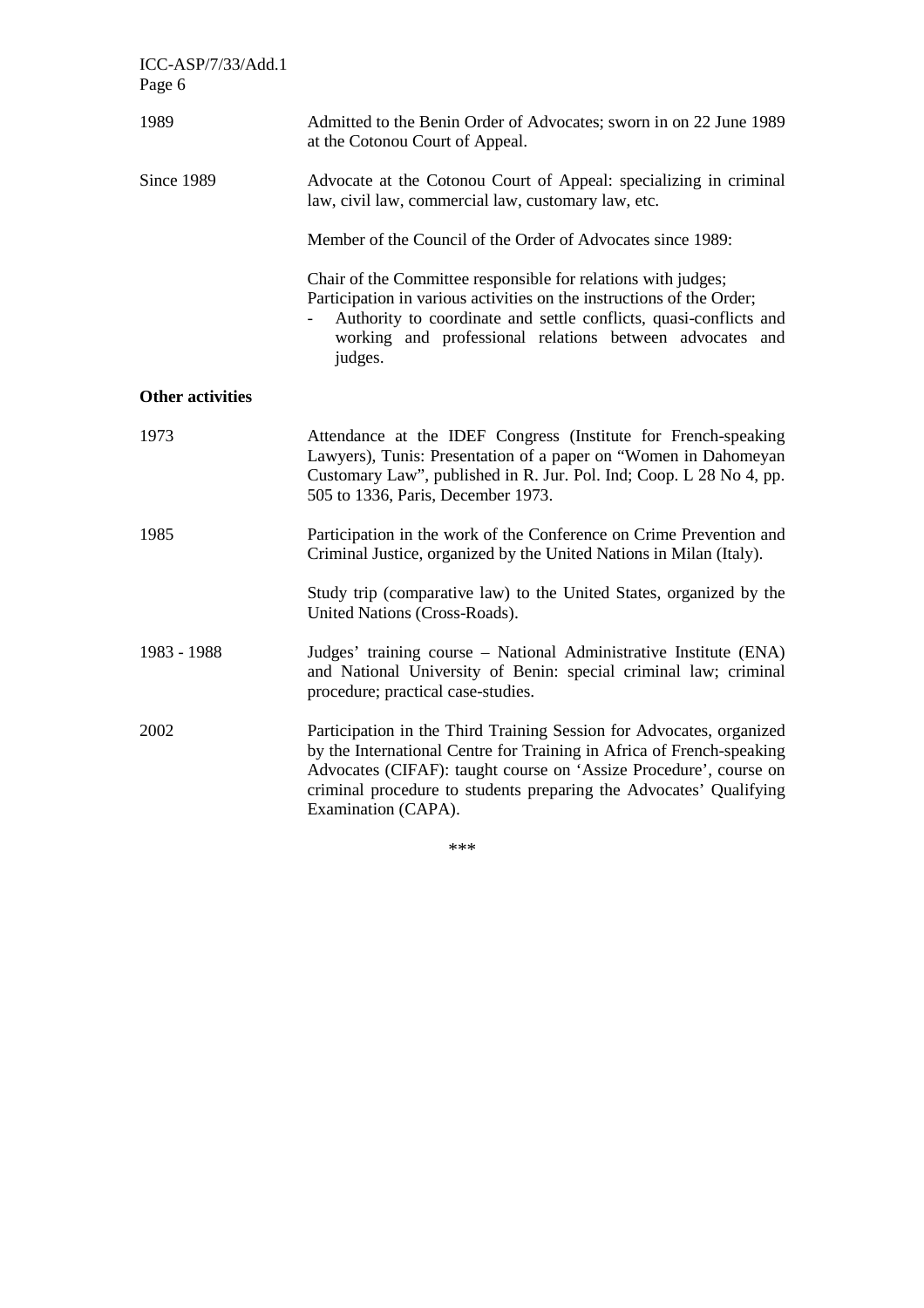### **2. Aluoch, Joyce (Kenya)**

[Original: English]

#### **Note verbale**

 The Permanent Mission of the Republic of Kenya to the United Nations presents its compliments to the Secretariat of the Assembly of States Parties to the Rome Statute of the International Criminal Court and further to the presentation of the candidature of Justice Aluoch under list A, has the honour to forward the statement of qualifications in support of her candidature. Attached to the statement of qualifications, is an updated curriculum vitae of the judge.

 Justice Aluoch fulfils all the conditions for appointment to the highest judicial offices, as provided for in article 36, paragraph 3 (a), of the Rome Statute of the Court. She possesses the necessary competence in criminal law procedure and other related experience in accordance with the requirements of the Rome Statute. She is also well experienced in international human rights law.

…

\*\*\*

#### **Statement of qualifications**

 The Government of Kenya nominates Justice Joyce Aluoch, currently a judge of the Court of Appeal of Kenya, for election as a judge of the International Criminal Court at the election to be held at the first resumption of the seventh session of the Assembly of States Parties, scheduled to take place from 19 - 23 January 2009 in New York.

 The nomination of Justice Aluoch as a list 'A' candidate is in accordance with article 36, paragraph 3 (b) (i) and article 36, paragraph 5, of the Rome Statute.

 Justice Joyce Aluoch is the most senior female judge in the Judiciary in Kenya. She has served with distinction for over 30 years as a Trial Judge in the High Court. She was appointed to the Court of Appeal in 2007.

 Justice Aluoch is experienced in criminal law and procedure. She served as magistrate overseeing a Juvenile Court and adjudicating juvenile delinquency cases; later as resident magistrate and senior resident magistrate presiding over criminal cases; thereafter, as a High Court Judge exercising both original and appellate jurisdiction in criminal and civil cases and as a Court of Appeal judge exercising appellate jurisdiction in criminal and civil appeals from the High Court.

 In the area of human rights, Justice Aluoch has been involved in promoting children's and women's rights. She has served two terms in the United Nations Committee on the Rights of the Child as well as one term in the African Union Committee of Experts on the Rights of the Child. In all of these international and regional assignments, she has acted in leadership roles as vice-chairperson and chairperson respectively of the committees. Her knowledge and work on children's rights facilitated her appointment as judge to the International Tribunal for Children's Rights in Canada.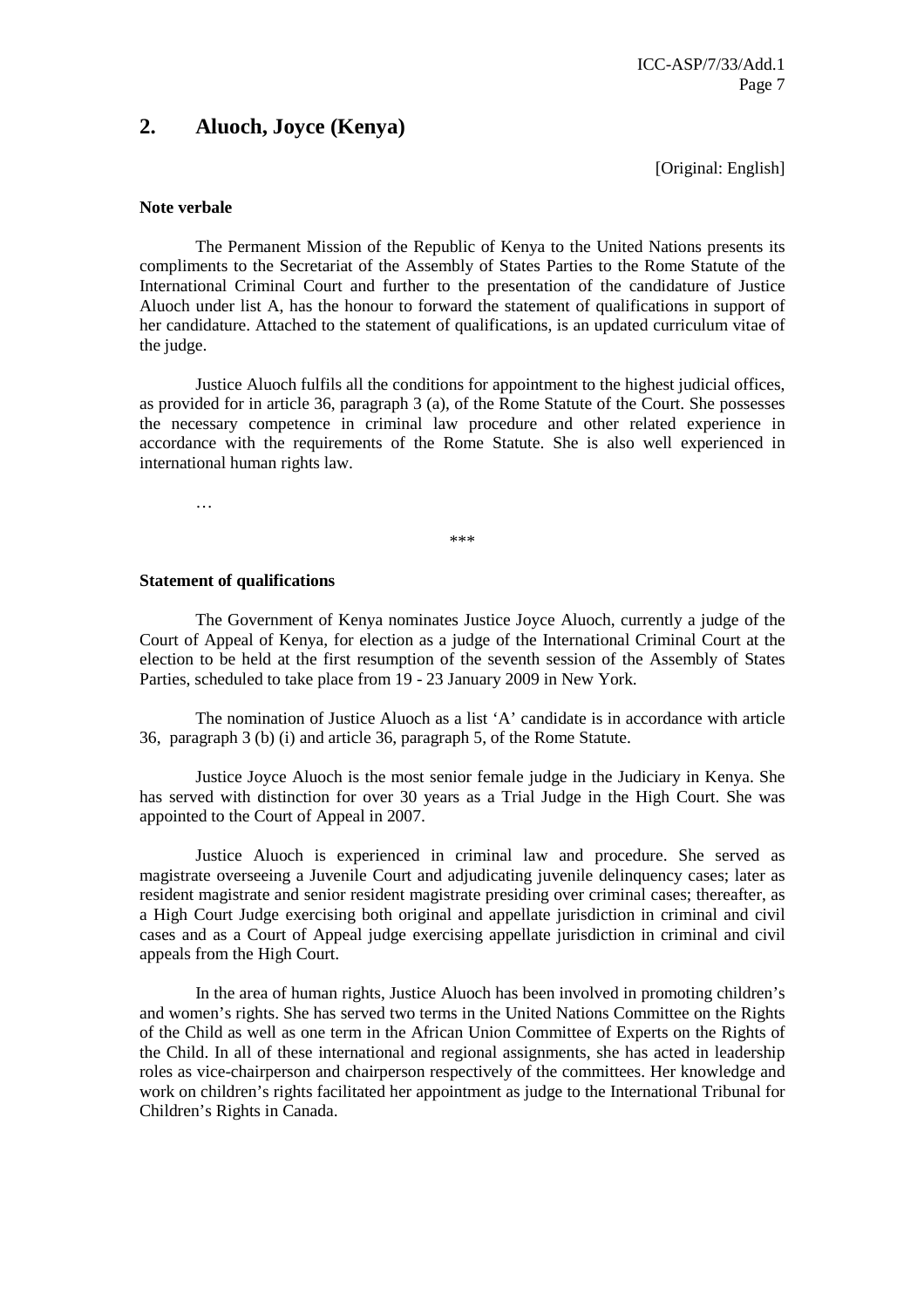At the national level, Justice Aluoch has played an active role in the reform of laws relating to women. She was instrumental in the setting Family Division of the High Court of Kenya. She currently chairs the Task Force responsible for operationalizing Kenya's new Sexual Offences Act, 2006. She has chaired judicial committees that have revised the rules of practice in Family Law to facilitate speedy trials. She has also been responsible for the training of judicial officers on relevant international and regional human right instruments.

Justice Aluoch is fluent in written and spoken English.

Justice Aluoch's curriculum vitae in English is attached hereto.

\*\*\*

#### **Personal**

| Nationality: | Kenyan |
|--------------|--------|
|--------------|--------|

Gender: Female

#### **Education**

| 2008 | Master of Arts in International Affairs (GMAP), Fletcher School of Law<br>and Diplomacy, Tufts University, Medford, MA, United States of America. |
|------|---------------------------------------------------------------------------------------------------------------------------------------------------|
| 1974 | Post graduate diploma in Legal Studies (Dip Laws), Kenya School of Law.                                                                           |
| 1973 | Bachelor of Laws (LL.B), University of Nairobi, Kenya.                                                                                            |

#### **Professional qualifications**

Advocate of the High Court of Kenya.

#### **Judicial experience**

| 2007 - 2008 | Judge of the Court of Appeal of Kenya; exercising appellate jurisdiction in<br>criminal and civil appeals and applications.                                                      |
|-------------|----------------------------------------------------------------------------------------------------------------------------------------------------------------------------------|
| 1983 - 2007 | Judge of the High Court of Kenya; exercised both original and appellate<br>jurisdiction in criminal appeals, including murder trials, civil, family and<br>constitutional cases. |
| 1980 - 1982 | Senior Resident Magistrate; adjudicated criminal and family law cases.                                                                                                           |
| 1977 - 1980 | Resident Magistrate; adjudicated criminal cases.                                                                                                                                 |
| 1974 - 1977 | District Magistrate; adjudicated juvenile delinquency cases.                                                                                                                     |

#### **Judicial activities**

| 2008        | Vice-Chairperson of the Judicial Curriculum Review Committee to draw up<br>curriculum for the newly established Judicial Training Institute.                                                               |
|-------------|------------------------------------------------------------------------------------------------------------------------------------------------------------------------------------------------------------|
| 2007 - 2008 | Chairperson, Task Force on the Implementation of the Sexual Offences<br>Act, 2006. Developed Regulations for use by courts, police investigators,<br>prosecutors and medical personnel in sexual offences. |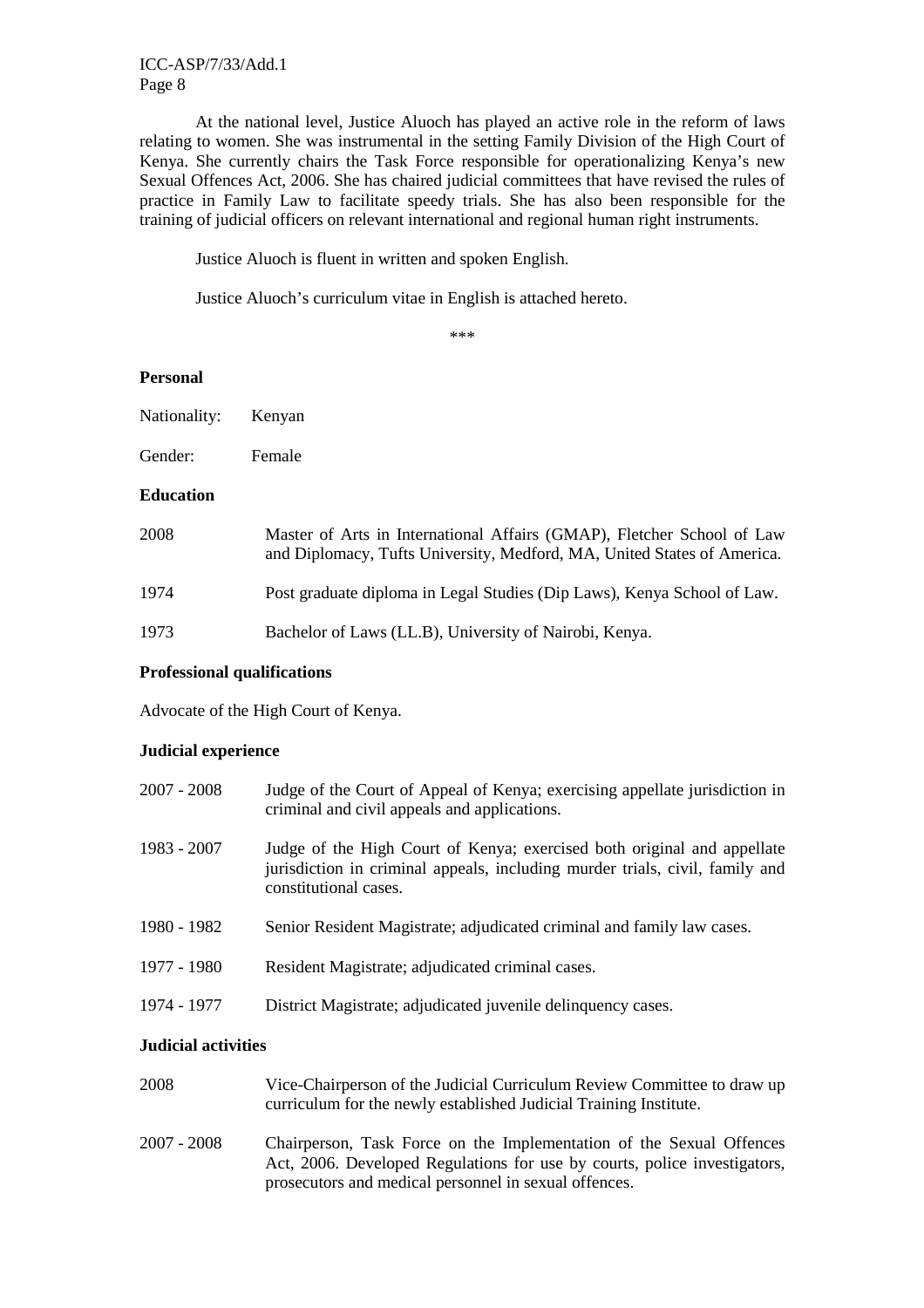- 1998 2008 As senior judge of the High Court and now Court of Appeal, conduct training of judges and magistrates in the provisions of regional and international human rights instruments.
- 2000 2004 Judge, International Tribunal for Children's Rights, Canada, Great Britain and Bosnia and Herzegovina. Role included travelling to afflicted regions to interview children, governments and non-governmental organizations and to collect views of children affected by war in Ireland and Great Britain. Prepared a report that was submitted to the International Bureau for Children's Rights in Ottawa, Canada.
- 2000 2005 Member, Judicial Training Committee. Facilitated the training of judges, magistrates and paralegals.
- 2000 2005 Chairperson, Committee on the Establishment of the Family Division of the High Court of Kenya. Developed rules for the operation of the division.
- 1985 2003 Member, Judicial Service Commission. Responsible for making recommendations to the President of Kenya on the appointment of judges.
- 1996 2000 Member, Task Force established by Kenya's Attorney General on Laws relating to Women with aim of reforming the laws. The Task Force prepared the Equality Bill and Family Protection Bill (Domestic Violence Protection Bill) for enactment into law.

#### **Relevant experience**

- 2003 2008 Vice Chair and member, United Nations Committee on the Rights of the Child, New York and Geneva. Responsible for consideration of State Party reports and making appropriate recommendations for action by States Parties.
- 2001 2005 Chair, African Union Committee of Experts on the Rights of the Child. Prepared rules of practice and procedure for the African Committee, including procedures for filing complaints to the African Committee by individuals or organizations. Prepared guidelines for initial reporting to the African Committee by Member States of the African Union.

#### **Select conferences and papers**

- 2002 "Protecting the Rights of Child Soldiers", key note address to the Great Lakes Conference organized by the Coalition to stop the use of child soldiers.
- 2004 "Securing the Rights of Children using Human Rights Principles", paper delivered at the Family Law Conference in Cape Town, South Africa, 2004.
- 2005 "A report on the fact-finding mission of the war torn northern Uganda", report prepared for the African Union after the mission to northern Uganda.
- 2006 "The Plight of Girls and Women in Africa", publication prepared and presented at the African Child Policy forum in Addis Ababa, Ethiopia.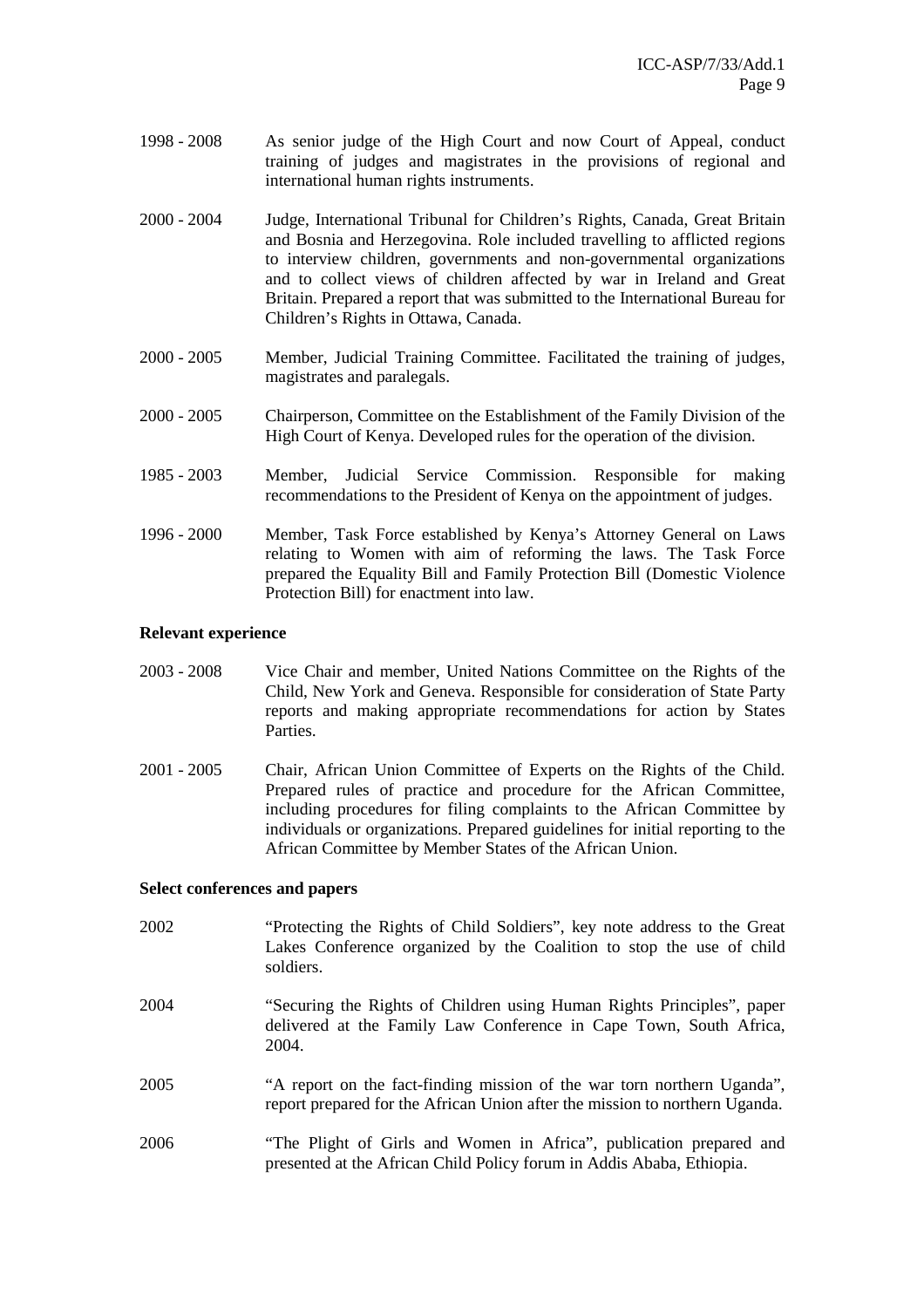- 2006 "Discrimination against Children in Africa", paper delivered at an international conference in Belfast, United Kingdom.
- 2007 "Children, HIV/AIDS and the Law", paper delivered at an International Conference of the YWCA Council in Nairobi, Kenya.
- 2008 "Practice Meets Policy and the Law: Implementation of Sexual Offences Act No. 3 of 2006 (Kenya)", paper delivered at the 9<sup>th</sup> Biennial Conference of Women Judges in Panama City.
- 2008 "Recruitment and use of child soldiers in Uganda and Mozambique: A comparative analysis", (GMAP) Masters Degree Thesis, Fletcher School of Law and Diplomacy, Tufts University.
- 2008 Challenges in the Interpretation of the Constitution of Kenya and the Application of the Constitution (Supervisory Jurisdiction and Enforcement of the Fundamental Rights and Freedoms of the Individual) High Court Practice and Procedure Rules 2006, a paper presented at the 2008 Judges Annual Colloquium.

### **Related activities and positions held**

- 2000 2006 Patron, Kenya Girl Guides Association. Prior to this, Chair of the Association for 6 years. Designed the 2002 "Peer Prevention Education Programme on HIV/AIDS for Girls and Young Women." Project voted best overall at the 2002 World Aids Conference in Barcelona, and is now being used as a model in many countries.
- 2005 2008 Patron, Kenya Women Judges Association.
- 2008 Director, International Association of Women Judges, in Washington, D.C., elected by the African region at the  $9<sup>th</sup>$  Biennial Conference in Panama City.

#### **Special missions**

| 2004   | Undertook mission to Darfur, Sudan on behalf of the African Union and<br>successfully negotiated with the Government of Sudan to ratify the African<br>Charter to secure the Rights of Children. |
|--------|--------------------------------------------------------------------------------------------------------------------------------------------------------------------------------------------------|
| 2006   | Undertook mission to the war-torn northern Uganda for a situation analysis<br>of the effects of the 20 year old war on children and reported back to the<br>African Union, for action.           |
| Awards |                                                                                                                                                                                                  |
| 2000   | Recipient of the Elder of the Burning Spear (EBS) Award, a national<br>honour bestowed by the President of the Republic of Kenya for human<br>rights and humanitarian work.                      |
| 2007   | Recipient of the Judicial Certificate of Merit awarded by the Chief Justice<br>of Kenya on the occasion of the first Judicial Open day.                                                          |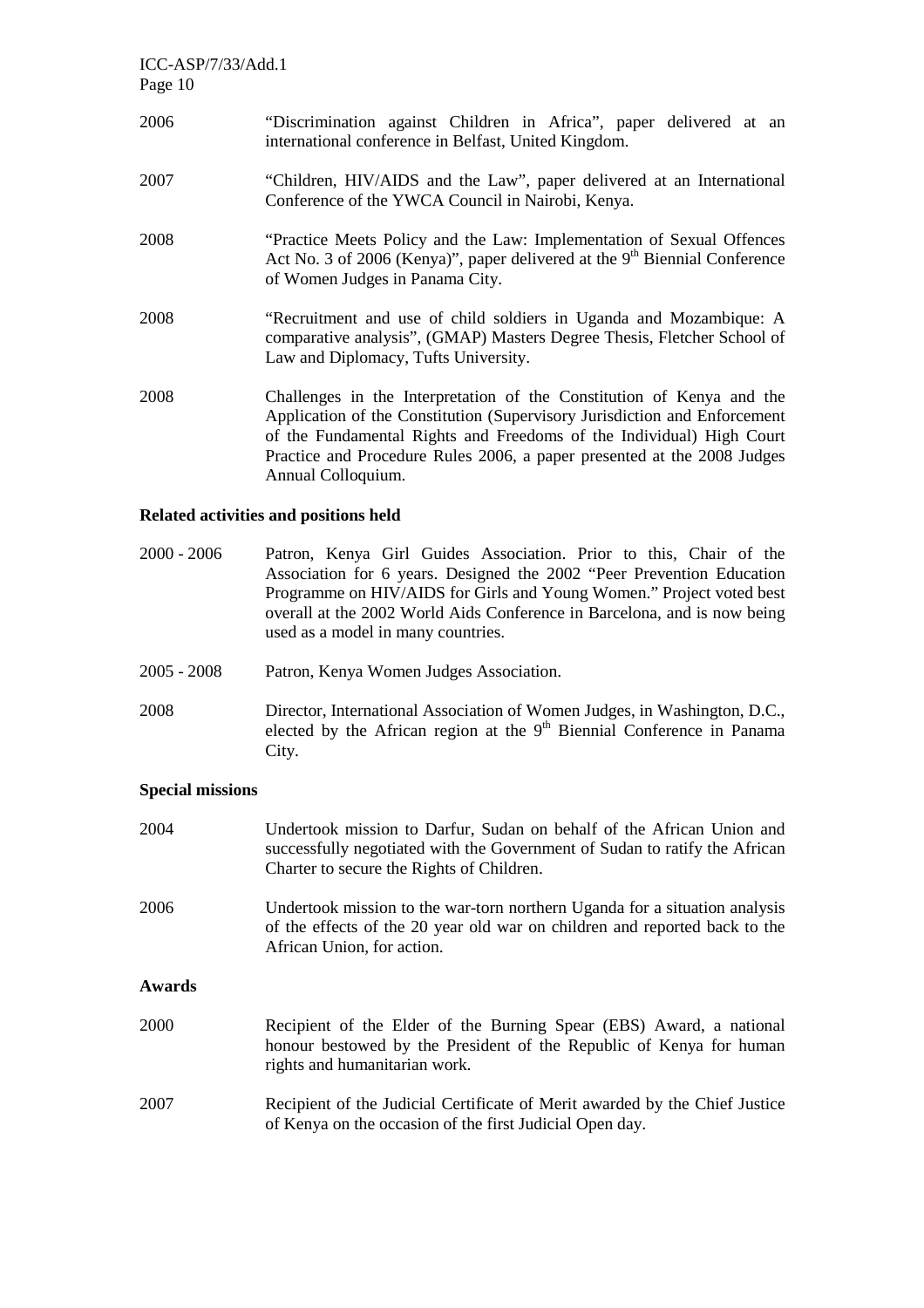2007 Recognition by the Children's Parliament (Kenya) in conjunction with the African Network for the Prevention and Protection Against Child Abuse and Neglect (ANPPCAN) for championing the rights of children in Kenya and internationally.

### **Language and skills**

- Fluent spoken and written English.
- Fluent spoken and written Kiswahili.
- Fluent spoken and written Dholuo (mother tongue).
- Basic French.
- Computer literate.

\*\*\*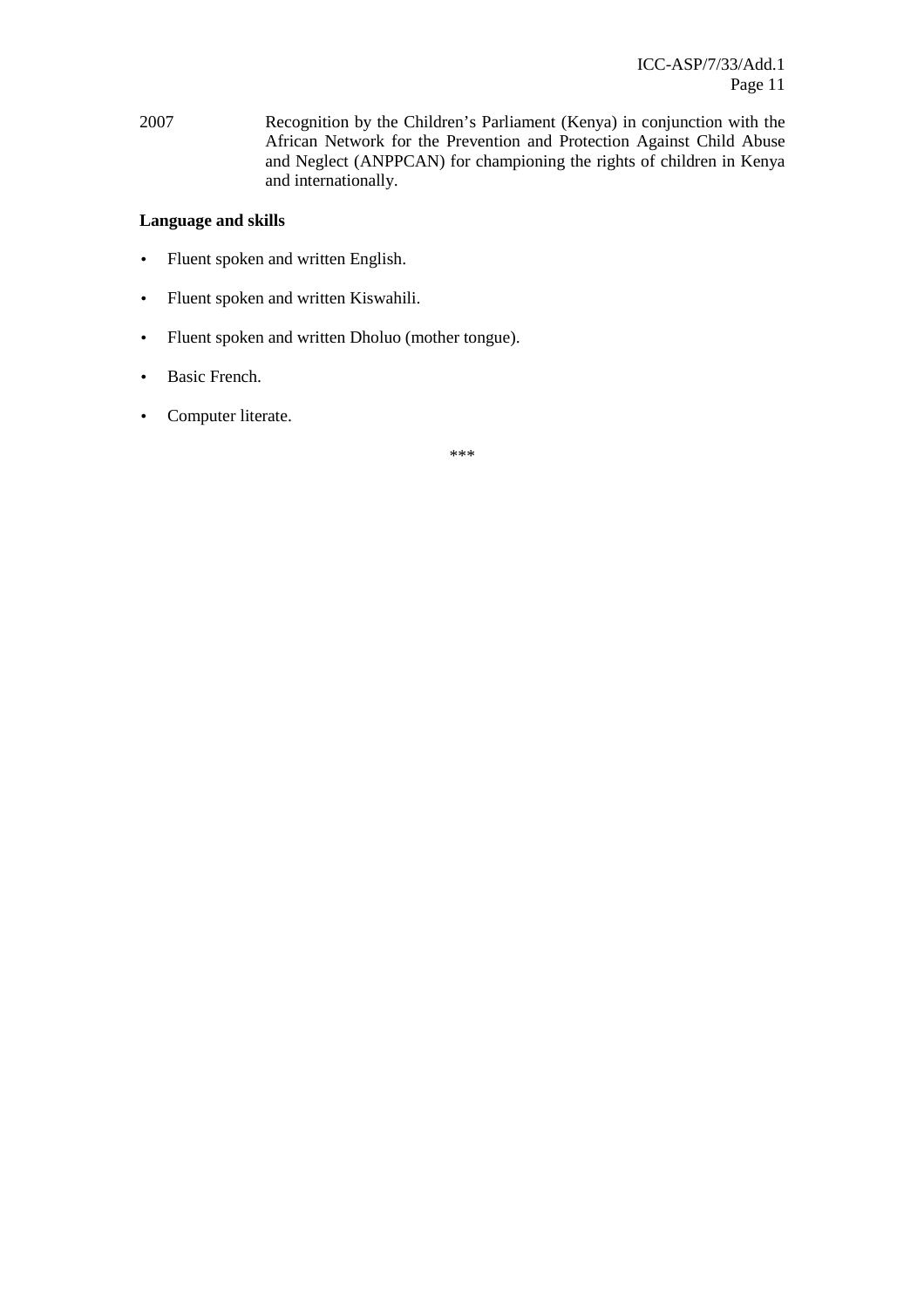### **3. Arboleda Ripoll, Fernando Enrique (Colombia)**

[Original: English]

#### **Note verbale**

The Embassy of Colombia in The Hague presents its compliments to the Secretariat of the Assembly of States Parties, and, with reference to notes ICC-ASP/7/S/19 of 15 April, 2008, ICC-ASP/7/S/44 of 14 October 2008, ICC-ASP/7/S/66 of 28 October 2008 and ICC-ASP/7/S/73 of 11 November 2008, has the honour to inform the Secretariat that the Government of Colombia has decided to nominate Mr. Fernando Enrique Arboleda Ripoll, currently Associated Justice of the Supreme Court of Colombia, as a candidate for the post of judge at the International Criminal Court, at elections to be held during the first resumption of seventh session of the Assembly of States Parties in New York from 19 to 23 January 2009.

The nomination is in accordance with the terms of article 36, paragraph 4 (a) (ii), of the Rome Statute of the International Criminal Court.

Pursuant to the provisions of article 36, paragraph 3 (b) (i) and paragraph 5, of the Rome Statute, Mr. Arboleda Ripoll is being nominated for inclusion in list A.

As indicated in his curriculum vitae, Mr. Arboleda Ripoll possesses the qualities required under those provisions. He is highly qualified in criminal law and procedure, and has relevant experience as judge and advocate in criminal proceedings.

During the last 20 years, Mr. Arboleda Ripoll has worked as a Magistrate Assistant at the Supreme Court of Justice of Colombia; Judge of the Criminal Chamber of the Supreme Court of Justice; and currently as Associated Justice for the same Court.

Apart from his extensive experience as a judge, Mr. Arboleda Ripoll is a recognized expert in criminal law and procedure. He graduated from Salamanca University, Spain, as a specialist in criminal law, including international criminal law.

 He also has significant experience in human rights. In this context, he was advisor for the Vice-Presidency of Colombia and the European Union in the project "Fight against impunity in cases of violations of Human Rights and International Humanitarian Law".

 Mr. Arboleda Ripoll has a perfect command of the English language as well as Spanish, his mother tongue.

 The statement prepared in accordance with article 36, paragraph 4 (a), of the Rome Statute of the International Criminal Court and the curriculum vitae of Justice Arboleda Ripoll are attached to this note.

…

\*\*\*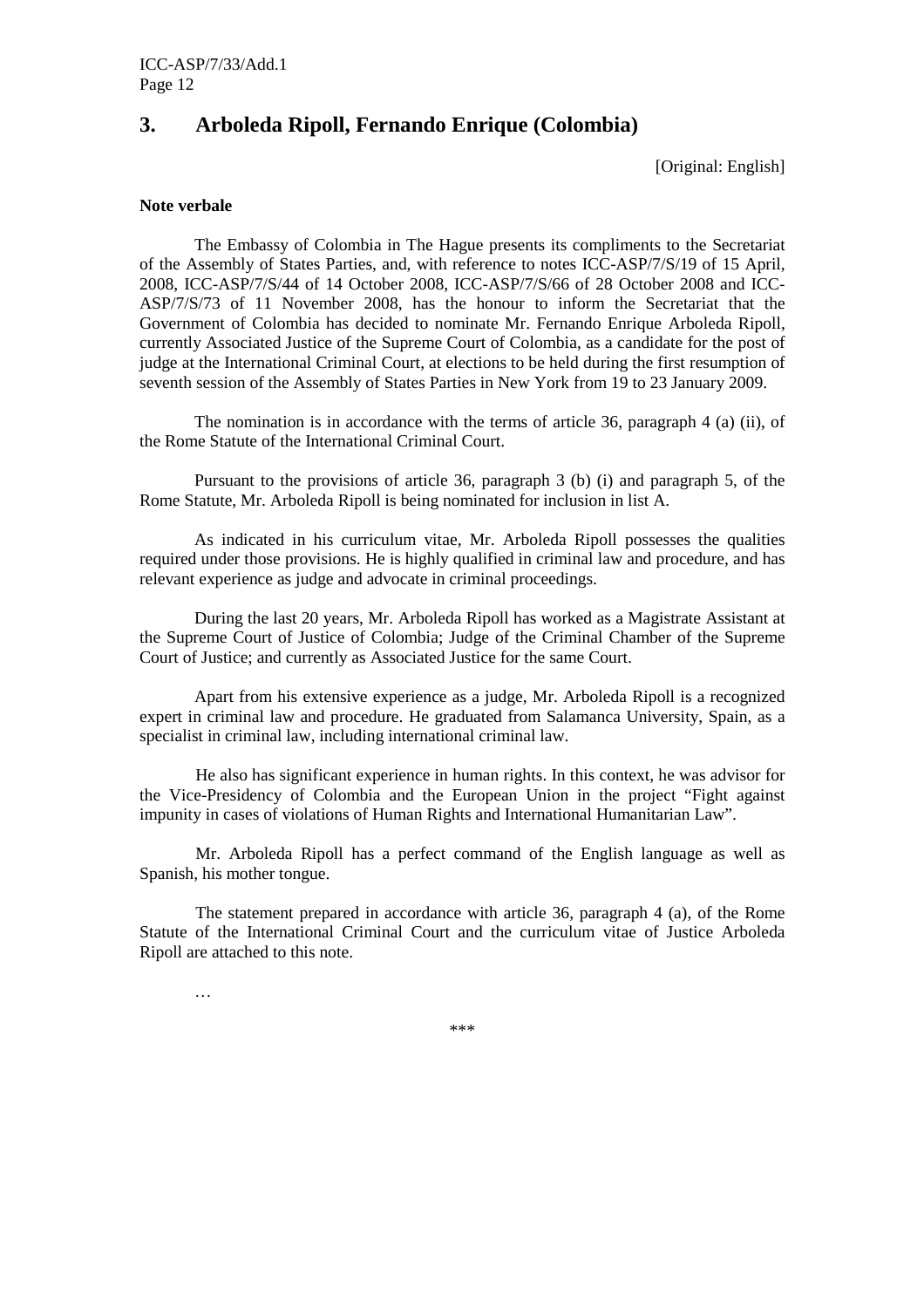#### **Statement of qualifications**

 *Statement submitted in accordance with article 36, paragraph 4, of the Rome Statute of the International Criminal Court and paragraph 6 of the resolution of the Assembly of States Parties on the procedure for the nomination and election of judges of the International Criminal Court (ICC-ASP/3/Res.6).* 

 The Government of Colombia has decided to nominate Mr. Fernando Enrique Arboleda Ripoll, currently Associated Justice of the Supreme Court of Colombia, as a candidate for the post of judge at the International Criminal Court, at elections to be held during the first resumption of the seventh session of the Assembly of States Parties in New York from 19 to 23 January 2009.

 Mr. Arboleda Ripoll is being nominated for inclusion in list A. He has established competence in criminal law and procedure, and the necessary relevant experience as judge and advocate in criminal proceedings (article 36, paragraph 3 (b) (i) and paragraph 5, of the Rome Statute).

 He is a person of high moral standards, impartiality and integrity who possesses all the requirements of experience and seniority for appointment to the highest judicial offices, as stated in article 36, paragraph 3 (a), of the Rome Statute.

 Mr. Arboleda Ripoll, whose curriculum vitae is attached in English, has relevant experience in criminal law and procedure. During the last 20 years, he has worked as Magistrate Assistant at the Supreme Court of Justice of Colombia; Judge of the Criminal Chamber of the Supreme Court of Justice; and currently he is Associated Justice for the same Court. He was also a candidate of Colombia for the position of Deputy Prosecutor of the International Criminal Court. In his extensive career as a judge, Mr. Arboleda Ripoll heard numerous complex criminal cases.

 He also has significant experience in human rights and international humanitarian law. In this context, he had occasion to serve many times in a consultancy capacity to governmental organizations. He was advisor for the Vice-Presidency of Colombia and the European Union in the project "Fight against impunity in cases of violations of Human Rights and International Humanitarian Law".

 He is a criminal law specialist, graduated from Salamanca University, Spain. He has been a distinguished professor in criminal law, criminology and procedure at various recognized universities in Colombia.

 Mr. Arboleda Ripoll has extensive legal academic knowledge on a wide range of specific issues relevant to the work of the Court, including, but not limited to, the following:

- Criminal law;
- Procedural law:
- Rules of Procedure and Evidence;
- International law:
- Human rights; and
- International humanitarian law.

 Mr. Arboleda Ripoll is fluent in English and his mother tongue is Spanish (article 36, paragraph 3 (c)).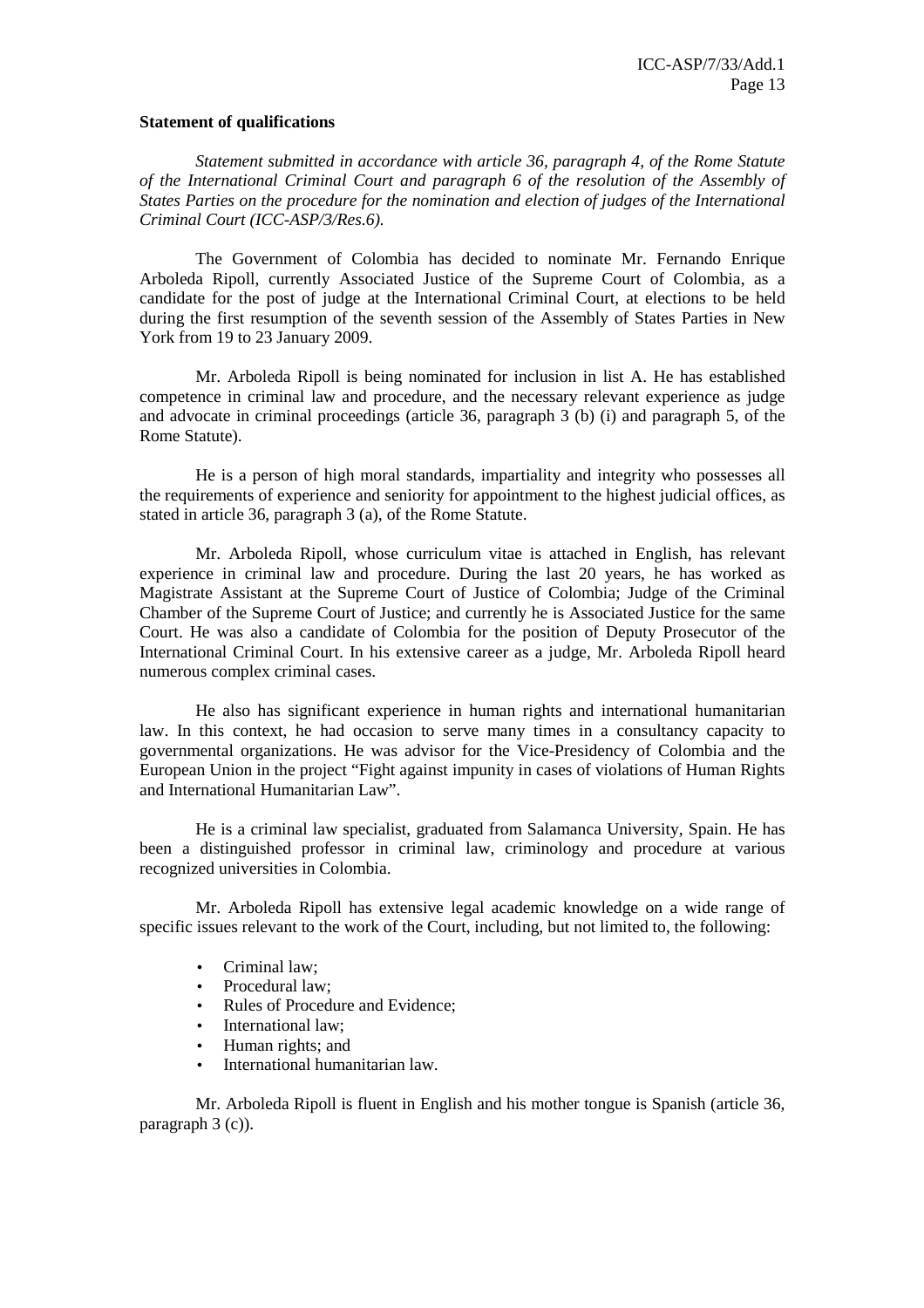Mr. Arboleda Ripoll is a national of Colombia and does not possess the nationality of any other State.

Colombia is a member of the Group of Latin American and Caribbean countries.

\*\*\*

#### **Personal**

| Name:            | Fernando Enrique Arboleda Ripoll                                               |  |
|------------------|--------------------------------------------------------------------------------|--|
| Date of birth:   | 20 August 1951                                                                 |  |
| Nationality:     | Colombian                                                                      |  |
| <b>Education</b> |                                                                                |  |
| 1972 - 1976      | La Gran Colombia University, Bogotá: Doctor of Laws and Political<br>Sciences. |  |
| 1994 - 1995      | Salamanca University, Spain: Criminal Law Specialist (Graduate Program).       |  |

### **Judicial career**

| Currently     | Associated Justice for the Supreme Court of Justice.                                             |
|---------------|--------------------------------------------------------------------------------------------------|
| Currently     | Member of the Academy of Colombian Jurisprudence.                                                |
| 2004          | Member of the Commission for the Reform of the Justice System.                                   |
| $1995 - 2003$ | Judge of the Criminal Chamber of the Supreme Court of Justice.                                   |
| 1995          | Member of the Commission for the edition of the New Military Criminal<br>Code.                   |
| 1989 - 1991   | Magistrate Assistant at the Supreme Court of Justice.                                            |
| 1988 - 1989   | Member of the Commission for the edition of the Military Criminal Code<br>(Decree 2550 of 1988). |
| 1984 - 1986   | Member of the Commission for the edition of the Criminal Procedure Code<br>(Decree 050 of 1987). |
| 1983 - 1984   | Member of the Commission for the revision of the Military Criminal Code.                         |
|               |                                                                                                  |

### **Professional background**

- 2004 2005 Advisor for the project "Fight against Impunity in Cases of Violations of Human Rights and International Humanitarian Law". Agreement between the Vice-Presidency of Colombia and the European Union.
- 2004 Candidate of Colombia for the position of Deputy Prosecutor of the International Criminal Court.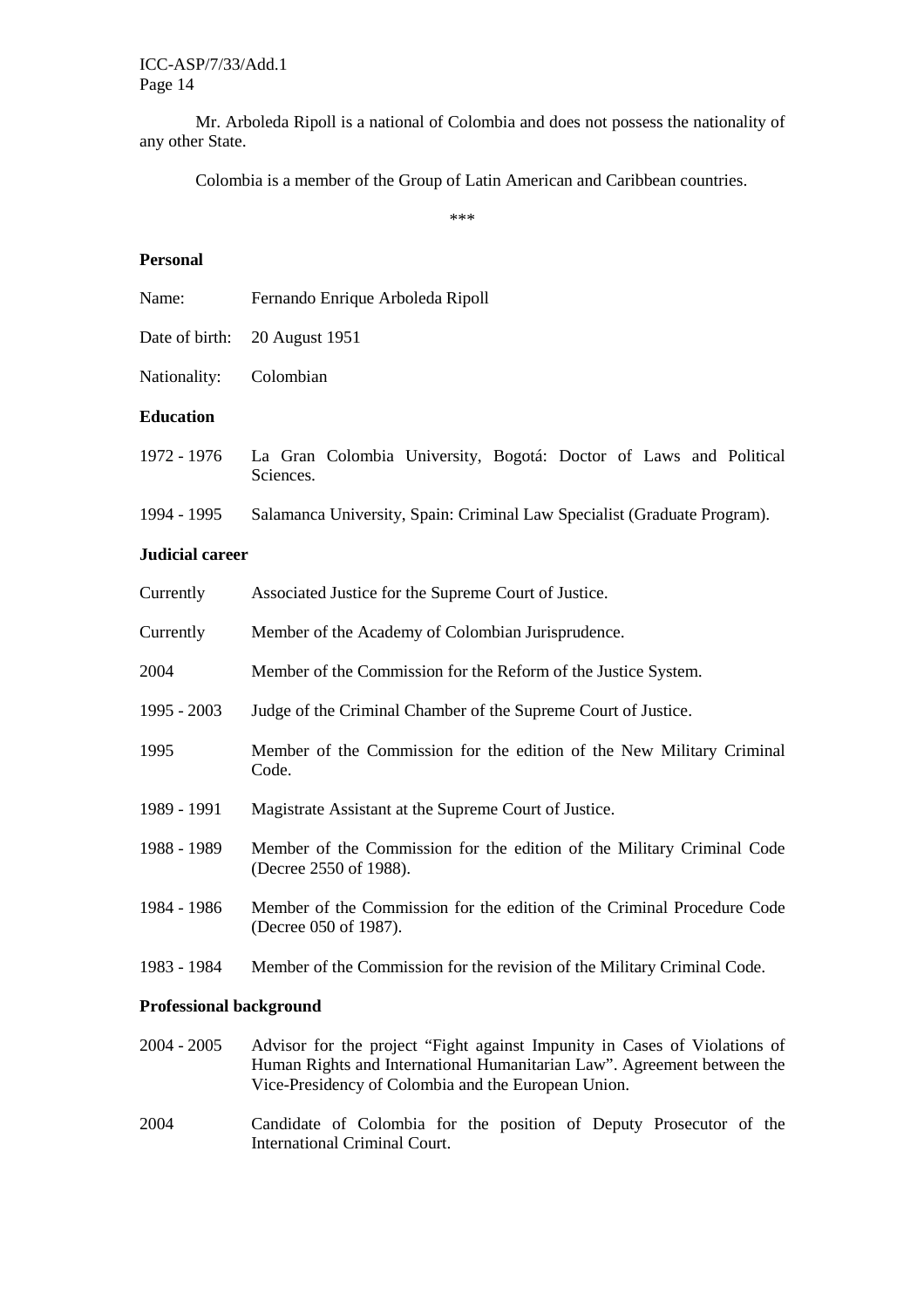- 2003 2004 President of the Special Mission created by the President of Colombia, for the institutional inquiry to diagnose corruption at the interior of National Police.
- 2002 Representative Plenipotentiary for Colombia, at the 11° period of sessions of the Economic and Social Council of the United Nations at Vienna.
- 1988 1989 Consultant for the United Nations Development Programme (UNDP).

#### **Teaching experience**

- 1987 present Professor, Criminal Law Master Degree, Externado University, Bogotá, Colombia.
- 1987 present Professor, Criminal Law Graduate Program, Externado University, Bogotá, Colombia.
- 1981 2005 Professor in Criminal Law, Santo Tomás University, Bogotá, Colombia.
- 1992 2005 Professor Criminal Law, Graduate Program, Santo Tomás University, Bogotá, Colombia.
- 1983 1989 Professor in Criminal Law, La Sabana University, Bogotá, Colombia.
- 1986 1989 Chief, Criminal Law Department, La Sabana University, Bogotá, Colombia.
- 1984 1986 Professor in Criminal Law, Los Andes University, Bogotá, Colombia.
- 1979 1986 Professor in Criminal Law, Criminology and Criminal proceedings, La Gran Colombia University, Bogotá, Colombia.
- 1984 1986 Director, Criminal Law Department, La Gran Colombia University, Bogotá, Colombia.
- 1983 1984 Director, Procedure Law Department, La Gran Colombia University, Bogotá, Colombia.

#### **Selected publications and research**

- "Curso de Criminología", Asociación de Profesores de Criminología Alfonso Reyes Echandía (co-author).
- "Consideraciones en torno a la relación: Dogmática Política Criminal", *IUSTA* no. 9.
- "Las normas rectoras en el nuevo procedimiento penal", *IUSTA* no. 11.
- "Política Criminal del Proceso Penal en Colombia", *IUSTA* no. 16.
- "La codificación penal colombiana en el contexto latinoamericano", *Nuevo Foro Penal* no. 38.
- "Funciones de la Pena en la Constitución Colombiana", *Revista de Derecho Penal y Criminología* No. 49, Externado University, Colombia.
- "Independencia Judicial", *Supreme Court of Justice*, no. 5.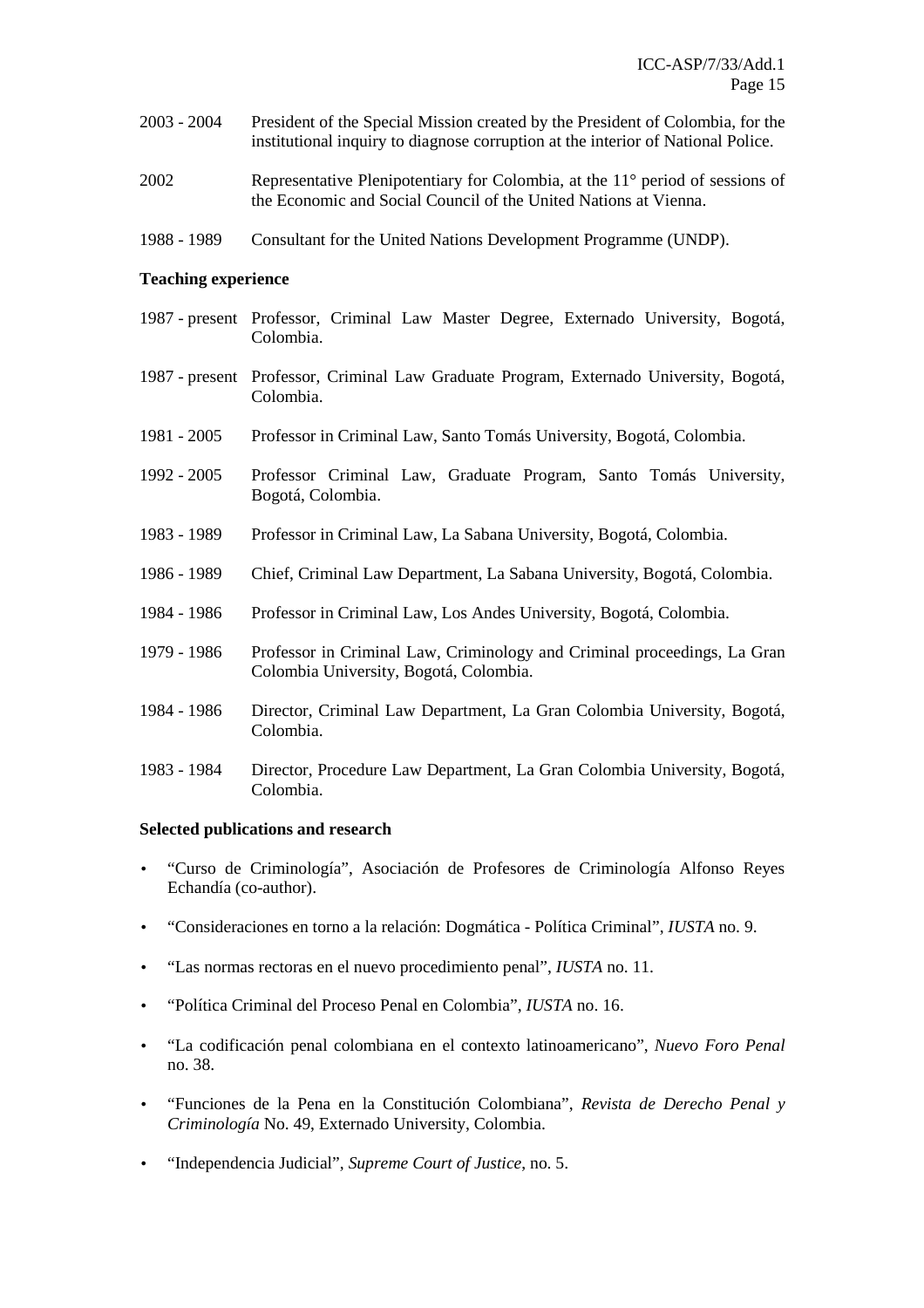- "Juzgamiento de altos funcionarios del Estado", *Supreme Court of Justice*, no. 12.
- "Reforma procesal en Latinoamérica: proyecto inconcluso", *Corporación Excelencia en la Justicia*, 1998.
- "Contenido y sentido del derecho penal de la globalización", *Fiscalía General de la Nación*, 2000.
- "La reforma de la Fiscalía General", *Corporación Excelencia en la Justicia*, Los Andes University, 2001.
- Estudio sobre los nuevos códigos penales, Salamanca University *Supreme Court of Justice*, 2001.
- "Sistema penal Política criminal" (Homenaje a Günther Jakobs), *Revista Internacional de Derecho Penal* no. 2., Legis, 2003.
- "Casación y Constitución" (Homenaje a Bernardo Gaitán Mahecha), *Legis* Javeriana University, 2003.
- "Casación y nuevo sistema procesal penal", Externando University, 2005.
- "Revisión y nuevo sistema procesal penal", Externando University, 2005.
- La teoría de la pena de Günther Jakobs en libro de homenaje a Alfonso Reyes Echandía, *Legis*, 2005.

#### **Selected outreach**

Several speeches, lectures and interviews (television, radio and written media).

#### **Language skills**

Spanish: Mother tongue

English: Fluent (reading, writing and speaking)

\*\*\*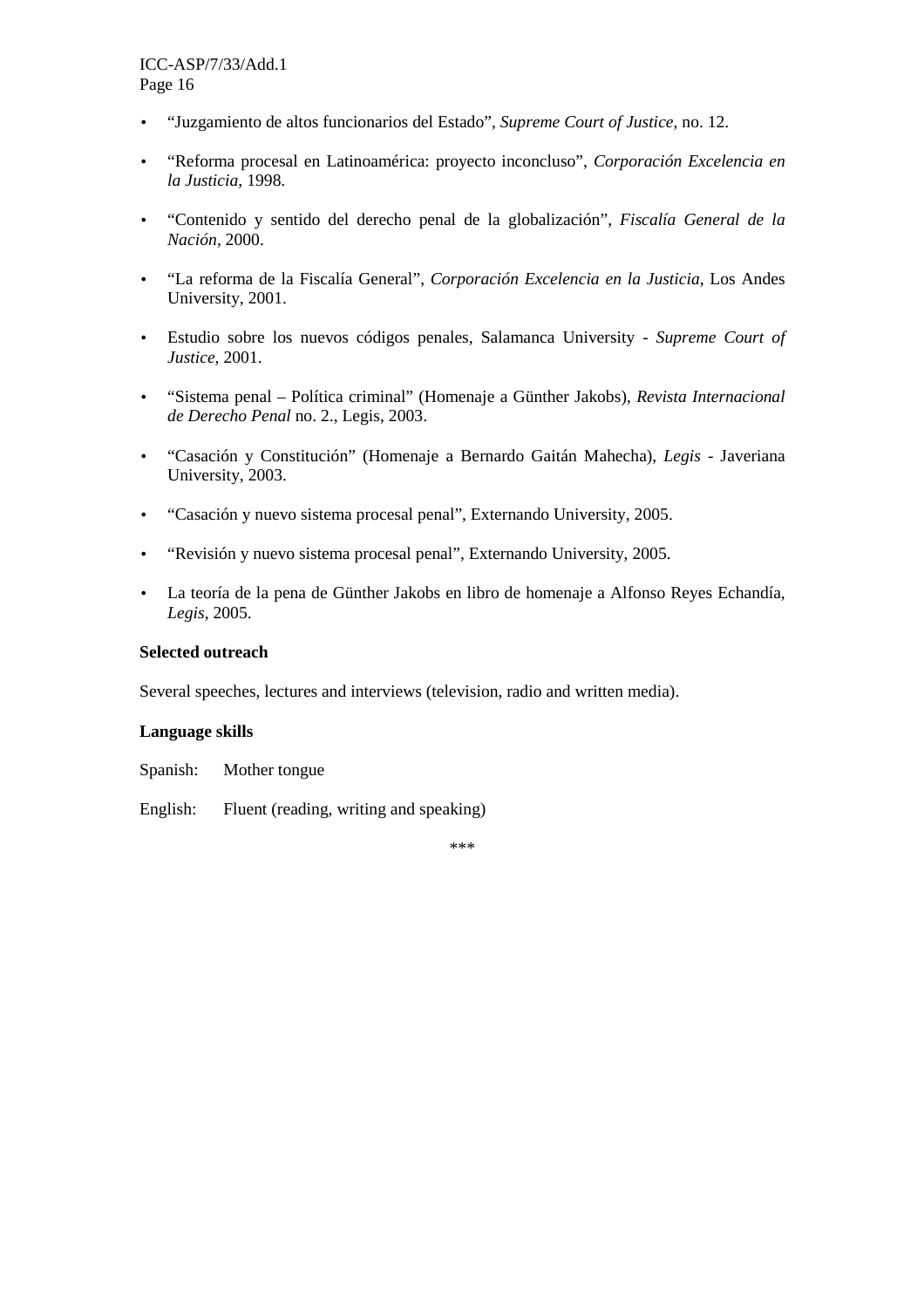### **4. Chibesakunda, Lombe P. (Zambia)**

[Original: English]

#### **Note verbale**

The Ministry of Foreign Affairs of the Republic of Zambia presents its compliments to the Secretariat of the Assembly of the States Parties to the Rome Statute of the International Criminal Court and has the honour to inform the latter that Zambia has decided to present the candidature of Madame Justice Lombe P. Chibesakunda for the position of judge of the International Criminal Court. Justice Chibesakunda is a list A candidate, in accordance with article 36, paragraph 3 (b) (i) and paragraph 5, of the Rome Statute of the International Criminal Court. Elections will be held during the first resumption of the seventh session of the Assembly of States Parties, from 19 to 23 January 2009, in New York.

Justice Chibesakunda, currently a Supreme Court Judge, is a well established and experienced judge and is well versed in criminal litigation. She is also well acquainted with international human rights law, with an emphasis on appellate and final pronouncements. During her career span of nearly four decades, she has scored many achievements, including that of being the first woman lawyer in Zambia, as well as the first Solicitor General in Zambia and Africa. Justice Chibesakunda's curriculum vitae is attached hereto.

The Zambian Government regards Justice Chibesakunda to be a suitably qualified candidate for the position of judge and is confident that her presence in the International Criminal Court will present an opportunity for her to contribute effectively towards the upholding of judicial tenets. Her nomination further demonstrates the importance Zambia attaches to the promotion of international law.

…

\*\*\*

#### **Statement of qualifications**

#### **Personal**

- Name: Justice Lombe P. Chibesakunda
- Current position: Supreme Court Judge

#### **Education**

| 1969 | Barrister at Law, Grays Inn, United Kingdom. |
|------|----------------------------------------------|
|------|----------------------------------------------|

1991 Postgraduate diploma in International Law, Australian National University, Australia.

#### **Work experience**

| 1969 - 1977 | State Advocate.           |
|-------------|---------------------------|
| 1972 - 1973 | Attorney, private sector. |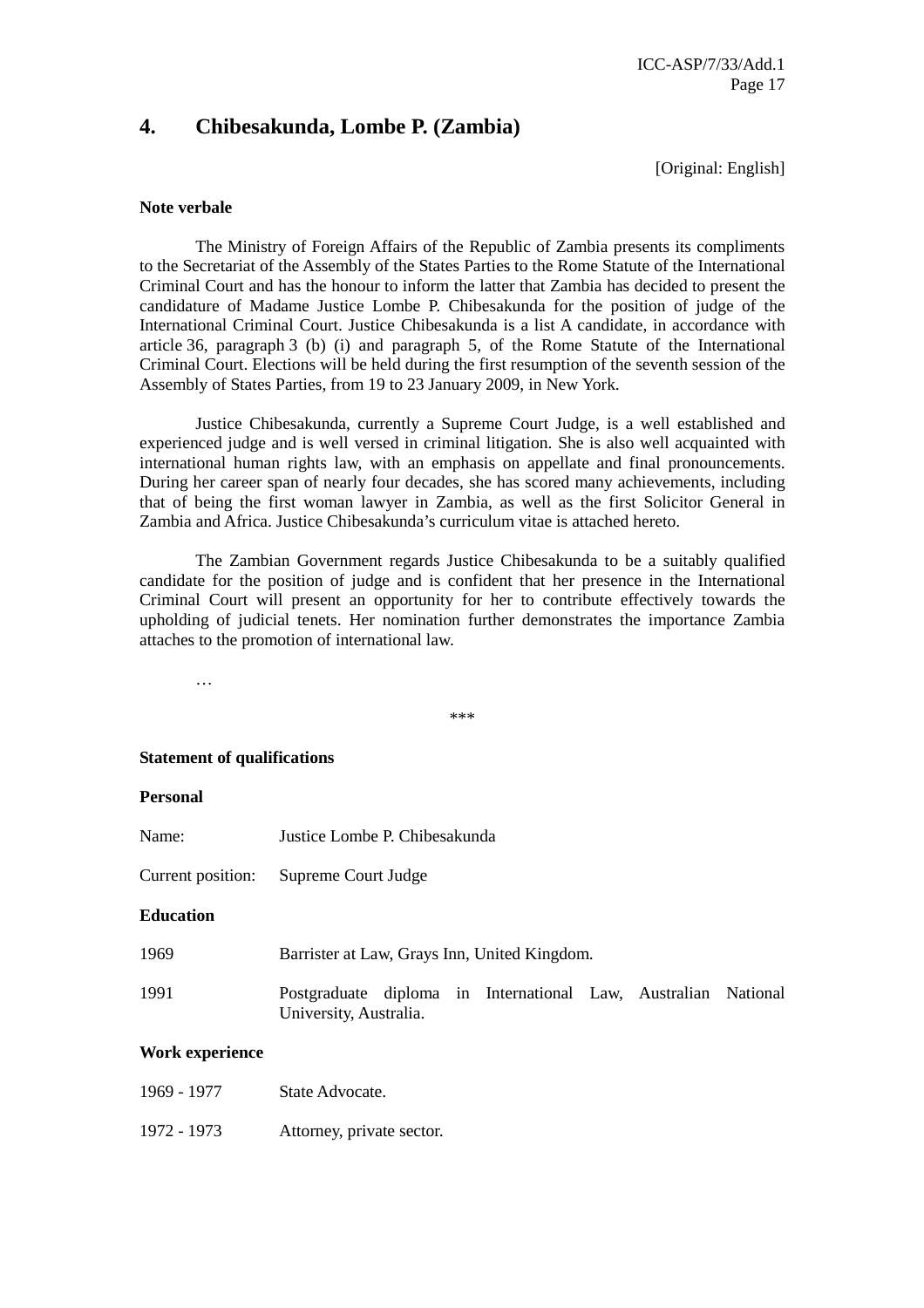- 1973 1975 Solicitor General and Deputy Minister of Legal Affairs, Member of Parliament for Matero constituency.
- 1975 1977 Ambassador to Japan.
- 1977 1982 High Commissioner to the United Kingdom, Ambassador to the Holy See and the Netherlands.
- 1981 1986 Chairperson, Industrial Relations Court. Adjucated in labour law cases and made awards as appropriate, deliberated employee-employer rights as per international labour conventions.
- 1986 1994 High Court Judge, Lusaka. Deliberated criminal law principles on arraignment, prima facie case, standard of proof, burden of proof, presumption of innocence, not guilty/guilty verdicts, rights of legal representation, rights of the accused under the International Covenant on Civil and Political Rights; sentencing principles.
- 1994 1997 Judge in charge of Copperbelt, Luapula, Northern and North-Western Provinces. Presided over criminal and civil cases and supervised magistrates in the areas mentioned.
- 1997 Supreme Court Judge. The final Court of Appeal in Zambia for all cases in civil and criminal law, constitutional law, election petitions and family law cases, in particular, rights in criminal law, trial courts jurisdiction issues. The Supreme Court is also a Presidential Petitions Court of First Instance.
- 1997 2003 Chairperson of the Permanent Human Rights Commission. Monitored and implemented the Government's international human rights instruments, visited prisons and refugee camps in Zambia, advised the Government on domestication of international instruments. Took part in the drafting of United Nations periodical reports on the observance of international human rights standards.
- 1997 present Judge of the Administrative Tribunal of the African Development Bank. Adjudicated administrative cases which involved international labour conventions administrative law.
- 2005 present Vice-President of the Administrative Tribunal of the African Development Bank.
- 2005 present Assessor of external examinations of the Zambia Institute of Advanced Legal Education (ZIALE), a law institution in charge of training lawyers before they come to the bar.

#### **Main interests**

Criminal law litigation interfaced with international human rights law principles; dealing with similar areas of criminal law and human rights law with emphasis on appellate and final pronouncements.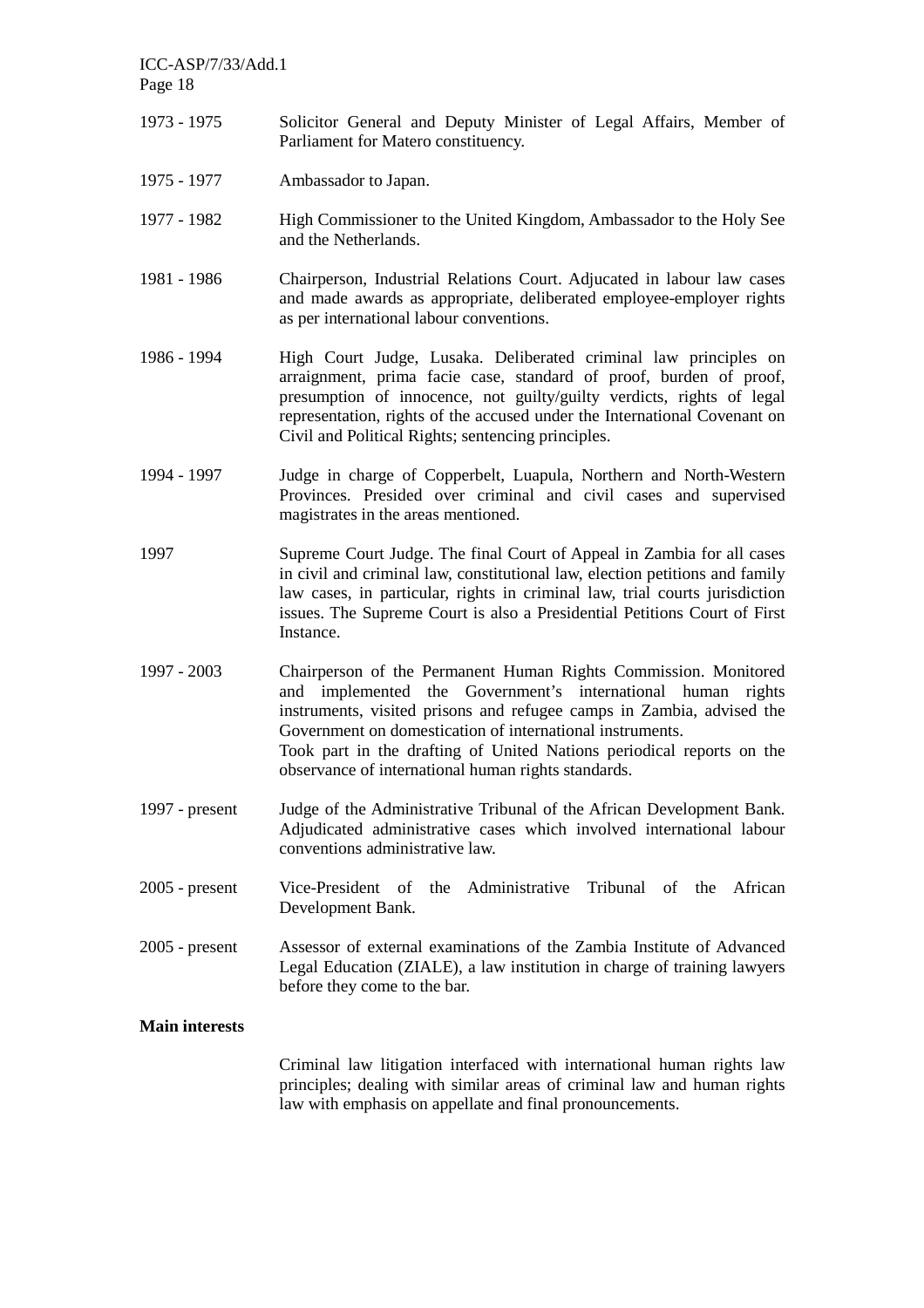### **Other contributions**

| 1974 - 1979 | Leader of a delegation to conferences on the law of the sea hosted in<br>Canada, Geneva, New York, Kampala and Caracas.                                   |
|-------------|-----------------------------------------------------------------------------------------------------------------------------------------------------------|
| 1975        | Head of delegation to conferences on crime prevention and rehabilitation<br>of offenders, Geneva, Switzerland, and New York, United States of<br>America. |
| 1976        | Participated in the Lomé III negotiations, Geneva, Switzerland.                                                                                           |
| 1979        | Member of the senior government officials' preparatory meeting of<br>Commonwealth Member States, Kuala Lumpur, Malaysia.                                  |
| 1979        | Senior government official at the Commonwealth Heads of State meeting<br>in Lusaka.                                                                       |
| 1979        | Accompanied the Queen to Zambia to attend the Commonwealth Heads<br>of State meeting.                                                                     |
| 1979 - 1980 | Participated actively in the Lancaster House talks during which an<br>agreement for the independence of Zimbabwe was reached.                             |
| 1980        | United Nations conference on gender issues.                                                                                                               |
| 1980        | Steering Committee to create the Southern African Development<br>Co-ordination Conference (SADCC), London.                                                |
| 1980        | SADCC donor mobilization, Maputo.                                                                                                                         |
| 1984 - 1988 | Chief delegate to the United Nations Commission on the Status of<br>Women, Vienna.                                                                        |
| 1985        | United Nations Decade for Women conference in Nairobi.                                                                                                    |
| 1985        | Contested the Secretary Generalship of POW in Luanda, Angola.                                                                                             |
| 1986        | Chairperson nuclear disarmament, Moscow.                                                                                                                  |
| 1998        | Attended a course on human rights at Lund University, Sweden.                                                                                             |
| 2000        | Attended the Human Rights Symposium in Beijing, China.                                                                                                    |
| 2003        | United Nations regional meeting on the applicability of international<br>instruments in domestic courts.                                                  |
| 2003        | United Nations Secretary General's Task Force on women, girls and<br>HIV/AIDS.                                                                            |
| 2006        | United Nations regional meeting on applicability of international<br>instruments in the domestic courts.                                                  |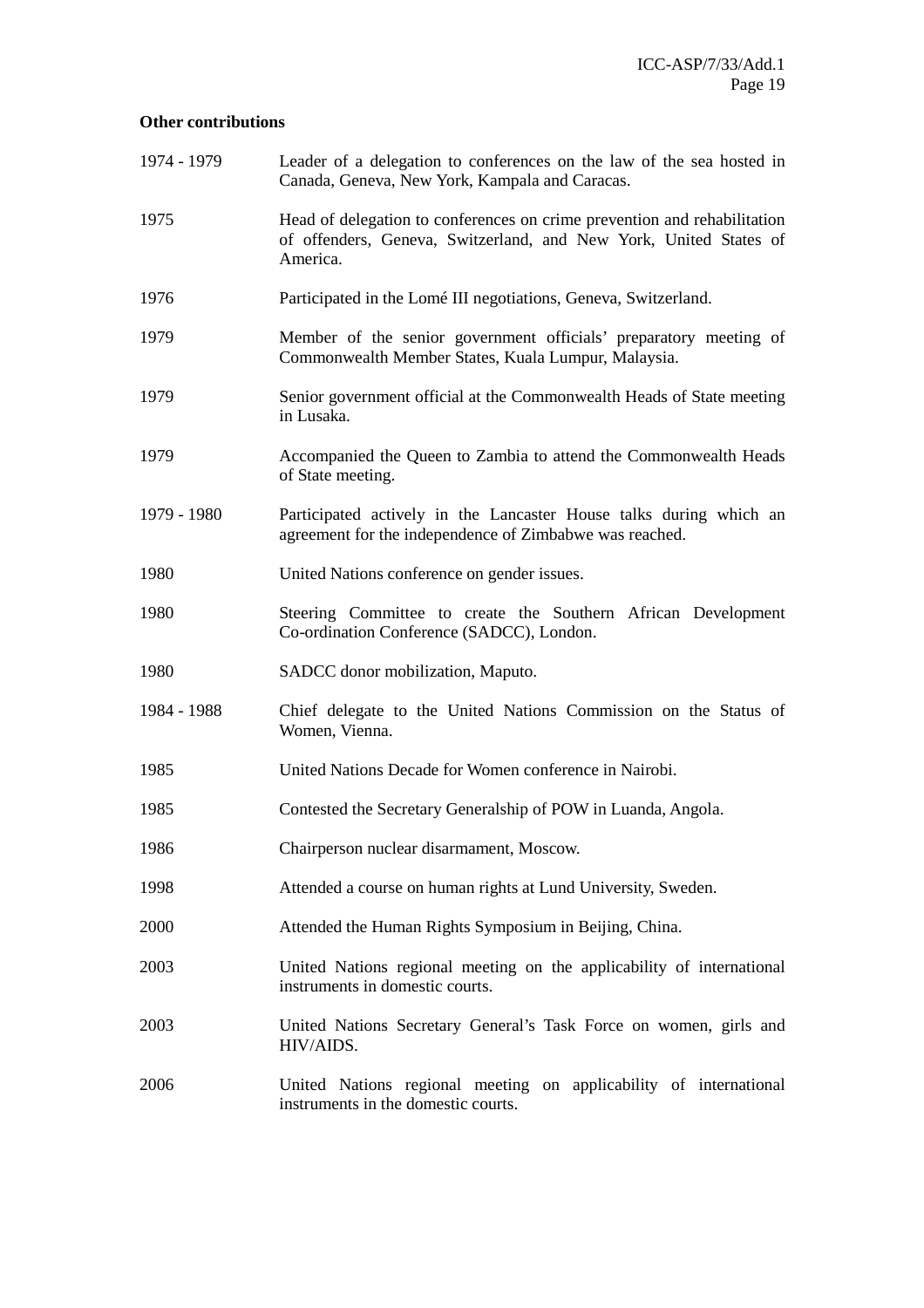### **Associations and societies**

| 1970 - 1973            | Chairperson, Social Action Programme in Lusaka, a non-governmental<br>organization.                                                                                                                                    |
|------------------------|------------------------------------------------------------------------------------------------------------------------------------------------------------------------------------------------------------------------|
| 1979                   | Link, a non-governmental organization fostering South-South links.<br>Member of the Shadow Board of the Standard Bank of South Africa<br>(aimed at discouraging heavy investment in South Africa due to<br>apartheid). |
| 1994 - 1997            | Member, Rotary Club.                                                                                                                                                                                                   |
| 1994 - 1997            | Member, International Association of Women Judges.                                                                                                                                                                     |
| $2005$ - present       | President, Zambia Association of Women Judges.                                                                                                                                                                         |
| <b>Honours/rewards</b> |                                                                                                                                                                                                                        |
| 1980                   | Award from Pope John Paul II (Pope Pius XIII award).                                                                                                                                                                   |
| 1988                   | Woman of the Year.                                                                                                                                                                                                     |
| 1996                   | Patron, Medical Women Association of Zambia (MWAZ).                                                                                                                                                                    |
| 1998                   | Woman of the Year.                                                                                                                                                                                                     |
| 1999                   | Ambassador of Peace.                                                                                                                                                                                                   |
| 2000                   | Nominated as one of the 500 eminent persons at the beginning of the<br>twenty-first century.                                                                                                                           |
| 2000                   | Patron to the Dental Association of Zambia.                                                                                                                                                                            |
| <b>Achievements</b>    |                                                                                                                                                                                                                        |
| 1969                   | First woman lawyer in Zambia.                                                                                                                                                                                          |
| 1973                   | First woman Solicitor General in Zambia and Africa.                                                                                                                                                                    |

1975 First Zambian Ambassador to Japan.

### **Papers presented**

| 1975      | Law of the sea.                          |
|-----------|------------------------------------------|
| 1979      | Need for Zimbabwe to be independent.     |
| 1979      | North-South dialogue.                    |
| 1979      | Apartheid.                               |
| 1980      | Copper prices.                           |
| 1984/1988 | Domestic violence, empowerment of women. |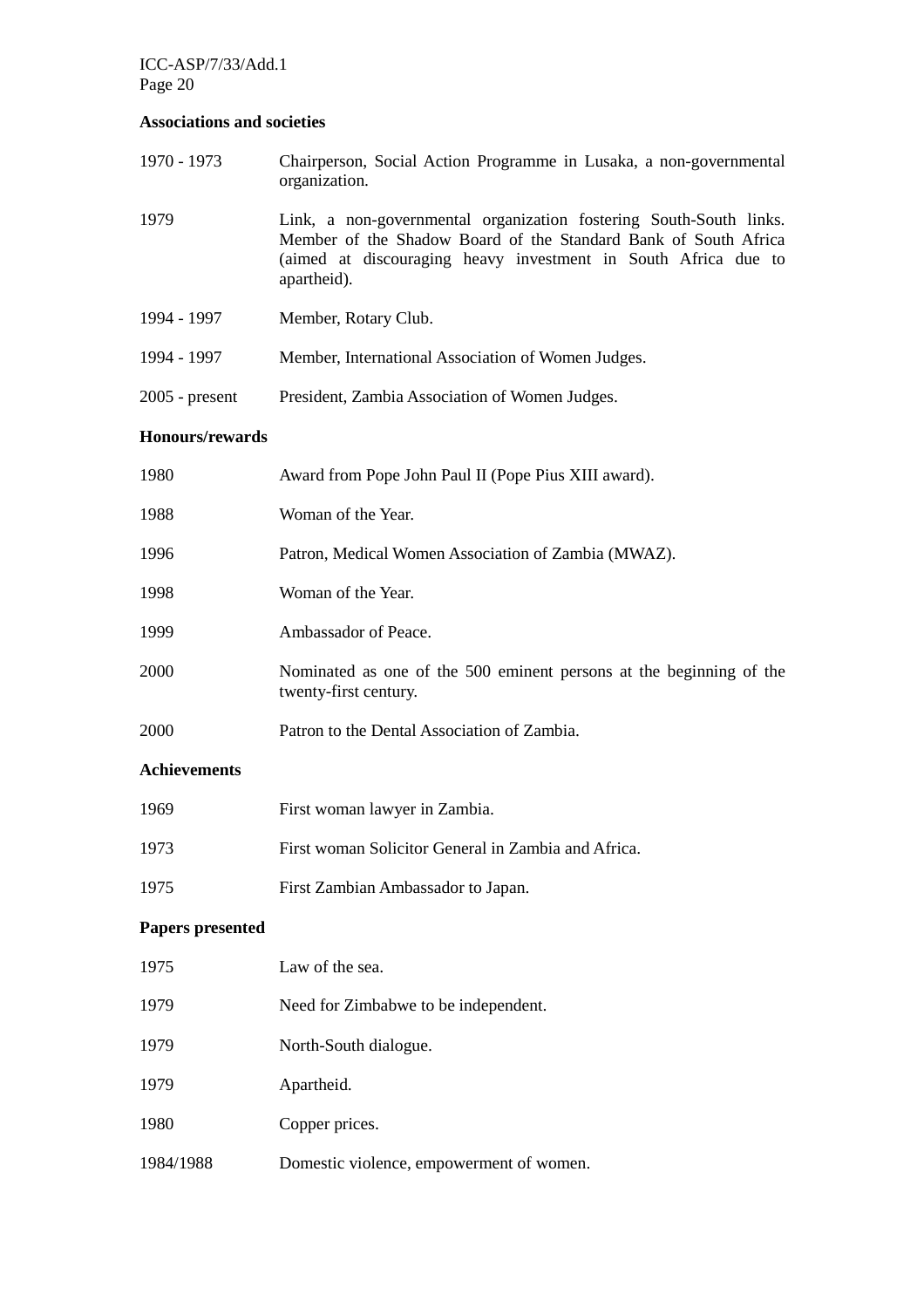| 1986/1987 | The future of non-alignment, Africa Centre, London.                                                                    |
|-----------|------------------------------------------------------------------------------------------------------------------------|
| 1987      | Role of non-governmental organizations, Ndola, Zambia.                                                                 |
| 1993      | Independence of the judiciary.                                                                                         |
| 1997      | The role of the Permanent Human Rights Commission in democratic<br>development in Zambia.                              |
| 1998      | The growth of human rights in Zambia.                                                                                  |
| 1999      | Criminal justice relating to refugees – with special emphasis on State<br>interests.                                   |
| 2004      | Keynote speaker at celebrations to mark the $40th$ anniversary of Zambian<br>independence, Amsterdam, the Netherlands. |

\*\*\*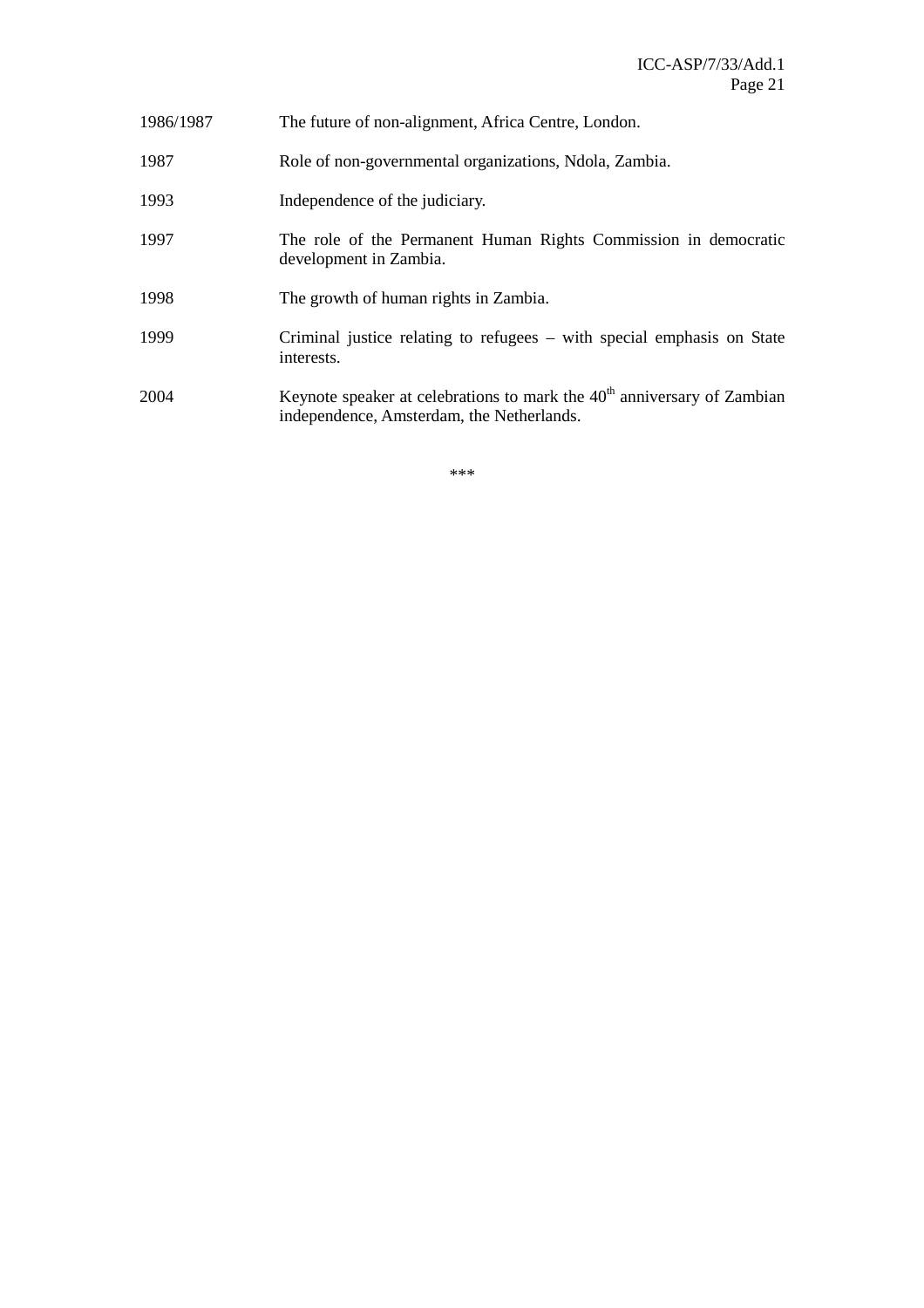### **5. Dascalopoulou-Livada, Phani (Greece)**

[Original: English]

#### **Note verbale**

 The Embassy of the Hellenic Republic presents its compliments to the Secretariat of the Assembly of States Parties to the Rome Statute of the International Criminal Court and has the honour to inform it that the Government of the Hellenic Republic has decided to put forward the candidacy of Ms. Phani Dascalopoulou-Livada for a post of judge of the International Criminal Court in the elections to be held during the first resumption of the seventh session of the Assembly of States Parties in New York, in January 2009. The nomination has been made in accordance with article 36, paragraph 4 (a) (ii), of the Rome Statute.

 Ms. Dascalopoulou-Livada is currently Legal Adviser and Head of the Section of Public International Law at the Legal Department of the Greek Ministry of Foreign Affairs.

 She is candidate on list B in accordance with article 36, paragraph 5, of the Rome Statute.

 As can be seen from her curriculum vitae and the detailed accompanying statement prepared in conformity with article 36, paragraph 4 (a), of the Rome Statute, which are attached hereto, Ms. Phani Dascalopoulou-Livada fulfils all the requirements of paragraph 3 of the aforementioned article. Having served at the Legal Department since 1978, she has established competence and wide experience in all fields of public international law, including international criminal law.

 She also has vast and in-depth knowledge of, as well as extensive experience in, matters directly relevant to the work of the Court, such as international humanitarian law and human rights law.

 Ms. Dascalopoulou-Livada holds exclusively Greek nationality. She has excellent knowledge of and is fluent in both English and French.

\*\*\*

#### **Statement of qualifications**

…

 *Statement submitted in accordance with article 36, paragraph 4 (a), of the Rome Statute of the International Criminal Court and paragraph 6 of resolution ICC-ASP/3/Res.6 of the Assembly of States Parties relating to the procedure for the nomination and election of judges of the International Criminal Court.* 

 The Government of the Hellenic Republic has decided to nominate, in accordance with article 36, paragraph 4 (a) (ii), Ms. Phani Dascalopoulou-Livada, currently Legal Adviser and Head of the Section of Public International Law at the Legal Department of the Greek Ministry of Foreign Affairs, for a post of judge of the International Criminal Court in the elections to be held during the first resumption of the seventh session of the Assembly of States Parties in New York from 19 to 23 January 2009.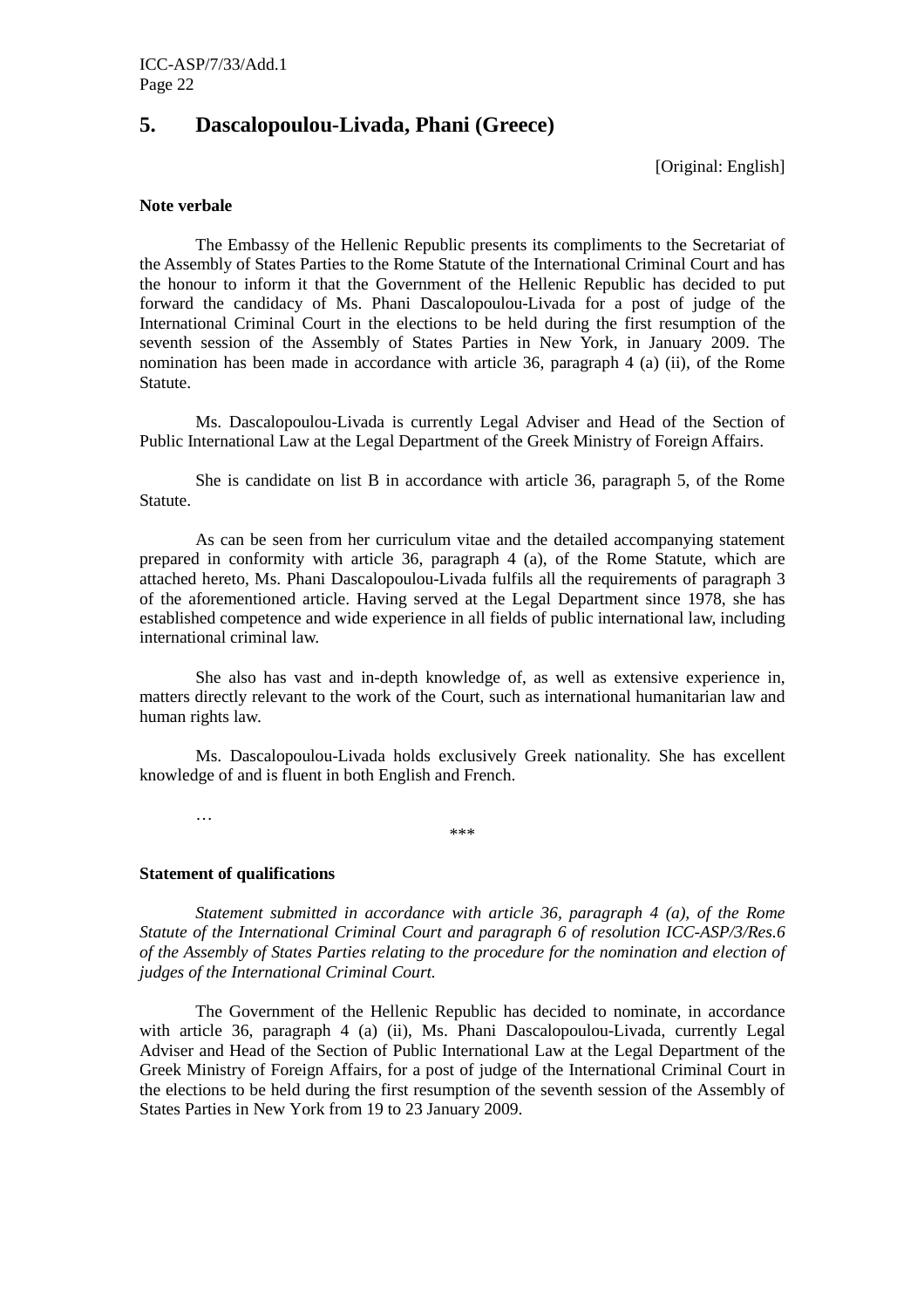Ms. Dascalopoulou-Livada is a person of high moral character, impartiality and integrity who possesses the qualifications required in Greece for appointment to the highest judicial offices (article 36, paragraph 3 (a)).

 As derived from her curriculum vitae, Ms. Dascalopoulou-Livada fulfils the requirements of article 36, paragraph 3 (b) (ii). Having been Legal Adviser to the Greek Ministry of Foreign Affairs for a long period of time, she has established competence in relevant areas of international law, in particular international humanitarian law and the law of human rights, as well as extensive experience in a professional legal capacity which is of relevance to the judicial work of the Court.

 Ms. Dascalopoulou-Livada, whose mother tongue is Greek, has excellent knowledge of and is fluent in both English and French.

 She is nominated for inclusion in list B for the purposes of paragraph 5 of article 36 of the Statute.

The information relating to article 36, paragraph 8 (a) (i) to (iii), is as follows:

 Ms. Dascalopoulou-Livada is a trained lawyer who has been admitted to the Athens Bar and has exercised the profession of lawyer and legal adviser in Greece, which has a civil law legal system. Having studied law at postgraduate level in the United Kingdom, she also has broad knowledge of the common law system.

 She is a national of Greece, which is a member of the Western European and Others Group of States, and does not possess any other nationality.

Ms. Dascalopoulou-Livada is female.

 In connection with paragraph 8 (b) of article 36, Ms. Dascalopoulou-Livada has legal expertise on a wide range of specific issues relevant to the work of the Court. In particular:

- She has undertaken numerous academic activities and has broad practical experience in matters relating to international humanitarian and human rights law. She has, furthermore, taken part in the process of negotiation and adoption of various international instruments relating to these branches of law.
- She has profound knowledge of the Rome Statute, the elaboration of which she has closely followed and actively contributed to since the initiation of the relevant process. Her particular emphasis was on questions of jurisdiction, admissibility and complementarity, war crimes and the crime of aggression.
- She has long standing experience in dealing with matters of international judicial assistance and extradition, as well as with issues of cooperation with international criminal tribunals. She has, furthermore, participated in the internal procedure for the ratification of the Rome Statute and its introduction in the Greek legal order.

\*\*\*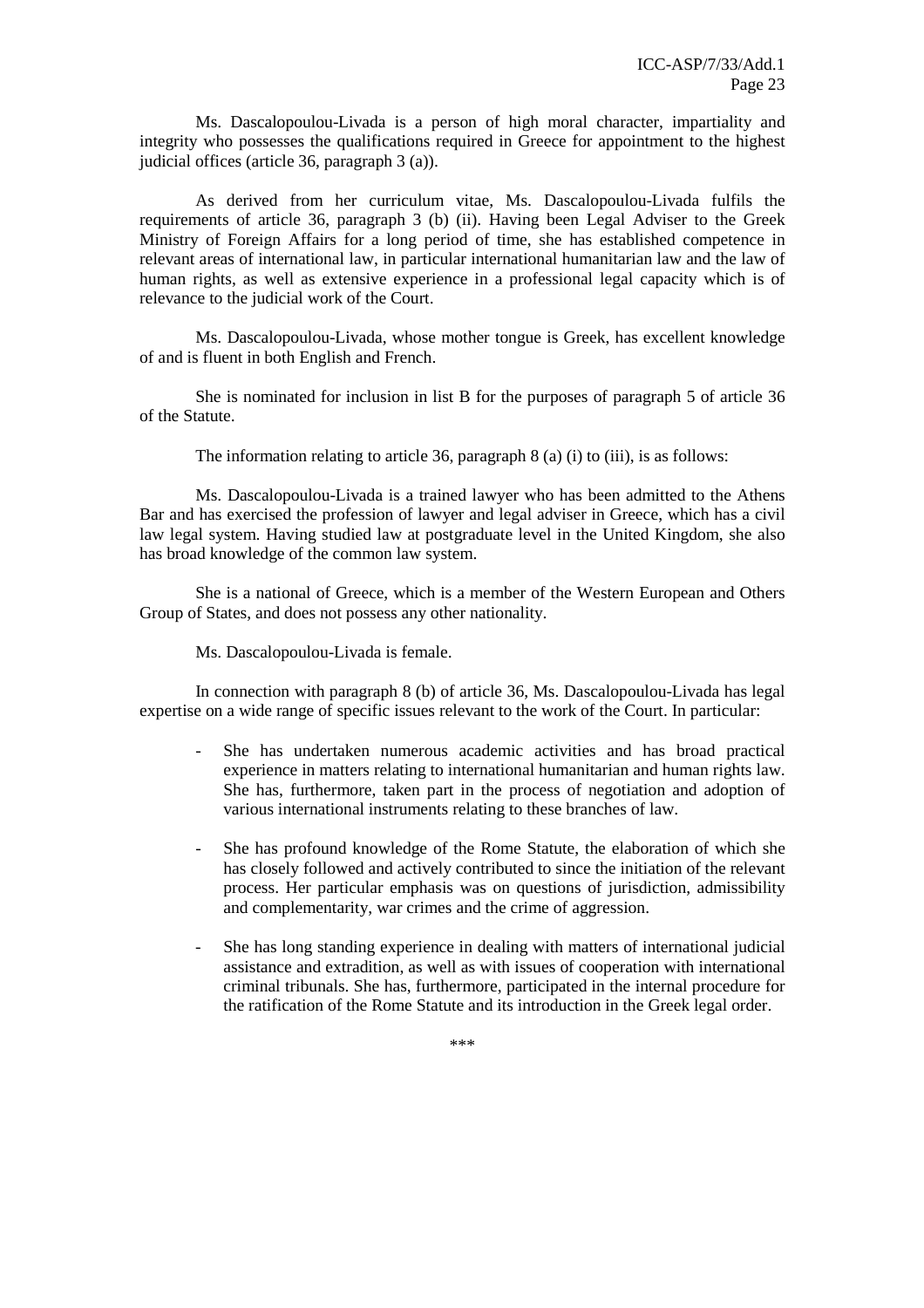#### **Personal**

Name: Phani Dascalopoulou-Livada

Date of birth: 21 December 1948

#### **Current position**

Legal Adviser and Head of the Section of Public International Law at the Legal Department of the Greek Ministry of Foreign Affairs.

#### **Professional functions**

1973: Lawyer - Admitted to the Athens Bar.

1978: Joined the Legal Department of the Greek Ministry of Foreign Affairs, in which she has served ever since.

- Legal Adviser since 1994.
- Head of the Section of Public International Law since 1999.

#### **Activities and experience**

#### *General*

- Head or member of Greek delegations for the negotiation and conclusion of bilateral agreements on legal assistance in criminal matters, on extradition and on the transfer of detainees and convicted persons.
- Head or member of Greek delegations for the negotiation and conclusion of bilateral consular agreements, agreements of legal assistance on civil and commercial matters, on succession in respect of international treaties, on the status of forces (SOFA agreements) etc.
- Head or member of Greek delegations for bilateral consultations with neighbouring and other countries on subjects of mutual interest.
- Head or member of Greek delegations in international meetings to negotiate multilateral treaties or other instruments in the context of the United Nations, the Council of Europe, the Organization for Security and Co-operation in Europe (OSCE), the International Maritime Organization (IMO), the International Civil Aviation Organization (ICAO), UNIDROIT, the United Nations Economic Commission for Europe (UNECE), etc. Among these treaties and instruments are: the 1988 (IMO) Rome Convention on the suppression of unlawful acts against the safety of maritime navigation of 1988 (SUA) and its amending London Protocol of 2005, the 1988 (ICAO) Montreal Protocol for the suppression of unlawful acts of violence at airports serving international civil aviation, the 1992 (ECE) Helsinki Convention on the protection and use of transboundary waters and international lakes, the 1992 Convention on Conciliation and Arbitration within the OSCE, the 1993 (Council of Europe) Lugano Convention on civil liability from activities dangerous to the environment, the 1995 UNIDROIT Convention on the international return of stolen or illegally exported cultural objects, the 1997 United Nations Convention on the Non-navigational uses of Transboundary Watercourses, the 2007 (IMO) Nairobi Convention on the Removal of Wrecks, etc.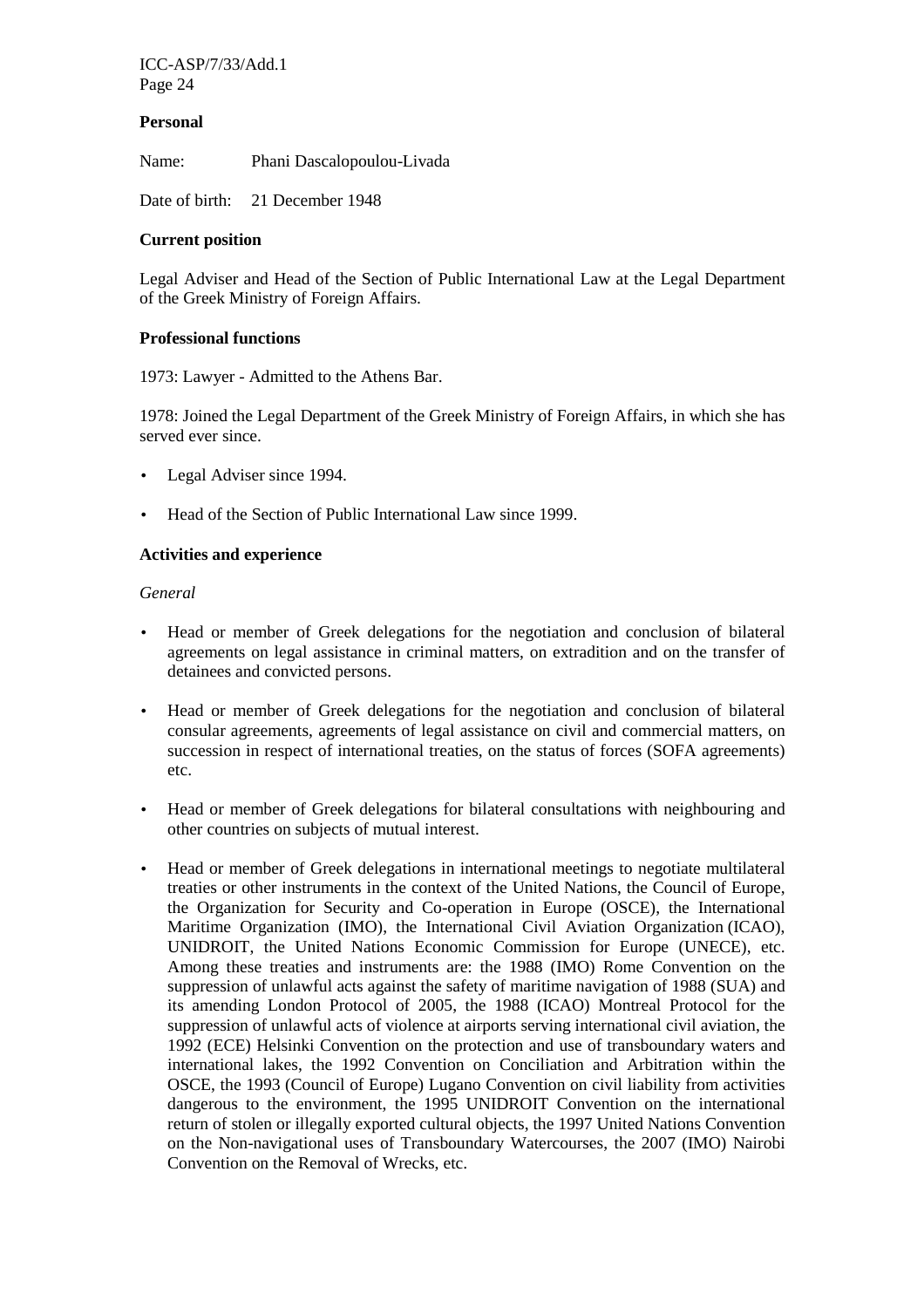- Representative of Greece to international conferences, committees and meetings of the United Nations, the United Nations Environment Programme (UNEP), UNIDROIT, the UNECE, the OSCE, the Council of Europe, UNESCO, the International Committee of the Red Cross (ICRC), the IMO, the Asian-African Legal Consultative Organization (AALCO), etc.
- Member of the Greek delegation to the Sixth (Legal) Committee of the United Nations General Assembly (1984 - 2007).
- Member of the IMO Legal Committee since 2003.
- Representative of Greece to the United Nations General Assembly Special Committee on the United Nations Charter (1983 - 1990).
- Representative of Greece to the Ad hoc Committee of the United Nations General Assembly for the elaboration of the International Convention for the suppression of terrorist bombings (1998).
- Representative of Greece to the Council of Europe Committee on the Environment (CJ-EN) (1991 - 1993).
- Member of the European Union Public International Law Working Group (COJUR) since 1995.
- Chair of the aforementioned Group during the Greek Presidency of the European Union (first half of 2003).
- Member of the Ad hoc Committee on International Law (Comité ad hoc de droit international) (CAHDI) of the Council of Europe since 1995.
- Chair of the aforementioned Committee for the period 2005 2006.
- Chair of the UNECE Task Force on legal and administrative matters concerning the interpretation and application of the 1992 UNECE Convention on the protection and use of transboundary watercourses and international lakes (1994 - 2004).
- Chair of the UNECE Working Group which negotiated and drew up the Protocol on civil liability and compensation in case of industrial accidents affecting transboundary waters (2003 Kiev Protocol to the 1992 UNECE Convention on the protection and use of transboundary watercourses and international lakes, and to the 1992 UNECE Industrial Accidents Convention).
- Judge of the Appeals Board (Administrative Tribunal) of the Western European Union (2004 - 2006) and Chair during the last year.
- Elected member of the Compliance Committee of the Protocol on Water and Health to the UNECE Convention on the protection and use of transboundary waters and international lakes since 2007.
- Member of the International Law Association.
- Member of the Hellenic Society of International Law and International Relations.
- Speaker on various topics of international law, such as settlement of disputes, environmental law and international law on transboundary waters, international law on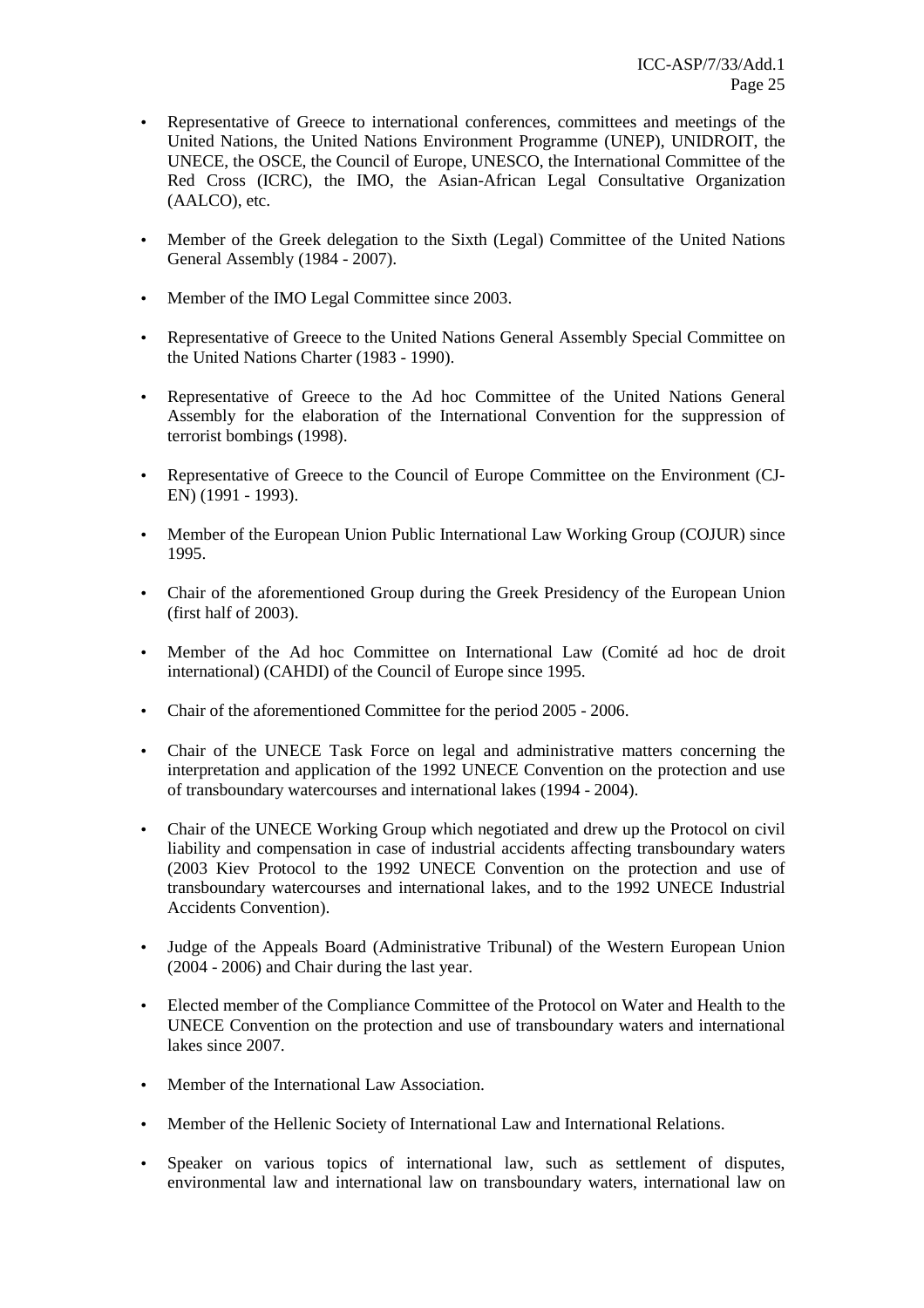terrorism, law of the sea etc., in numerous international seminars, colloquies and meetings. Among these events are the 2005 Chatham House meeting on jurisdictional immunities of States, as well as conferences and meetings on civil liability and settlement of disputes issues in connection with transboundary watercourses organized by the UNECE in Kiev, Bishkek and Geneva (2001 - 2003).

- Author of the book "Terrorism Recent developments in international law", 1998 (in Greek).
- Author of numerous articles and contributions in collective books, among which:
	- *-* "The Protocol on civil liability and compensation for damage caused by the transboundary effects of industrial accidents on transboundary waters", in: *Environmental Liability*, vol. 11, issue 4, 2003.
	- *-* "The OSCE Valletta Meeting on peaceful settlement of disputes: A step forward or an opportunity missed?", in: *Revue hellénique de droit international*, 1994.
	- *-* "The IMO SUA Convention of 1988", in: *Review of Constitutional Law "To Syntagma",* 1988 (in Greek).
	- *-* "The Conference on Security and Cooperation in Europe for the peaceful settlement of disputes", in: *Review of Constitutional Law "To Syntagma",* 1984 (in Greek).

#### *In relation to the International Criminal Court, humanitarian law and human rights law*

- Member of the Greek delegation to the Assembly of States Parties to the Rome Statute of the International Criminal Court since 2002.
- Participant in the intersessional process at Princeton University (2004 2007) for the inclusion of aggression in the jurisdiction of the Court and sub-coordinator for the topic "Definition of aggression as an act of State".
- Head of the Greek Delegation to the Preparatory Commission on the Establishment of an International Criminal Court (1998 - 2002).
- Member of the Greek delegation to the 1998 United Nations Diplomatic Conference of Plenipotentiaries on the Establishment of an International Criminal Court in Rome.
- Head of the Greek delegation to the Ad hoc Committee and the Preparatory Committee on the Establishment of an International Criminal Court (1995 - 1998).
- Participant in the Siracusa intersessional process (1995 1997) which prepared the "Siracusa Draft" for the Rome Statute.
- Member of the EU Public International Law Working Group for the International Criminal Court (COJUR ICC sub-area) since 2002.
- Chair of the aforementioned group during the Greek Presidency of the European Union (first half of 2003).
- Head of the Greek delegation to the Council of Europe Consultations on the International Criminal Court (2000, 2001, 2003, 2006).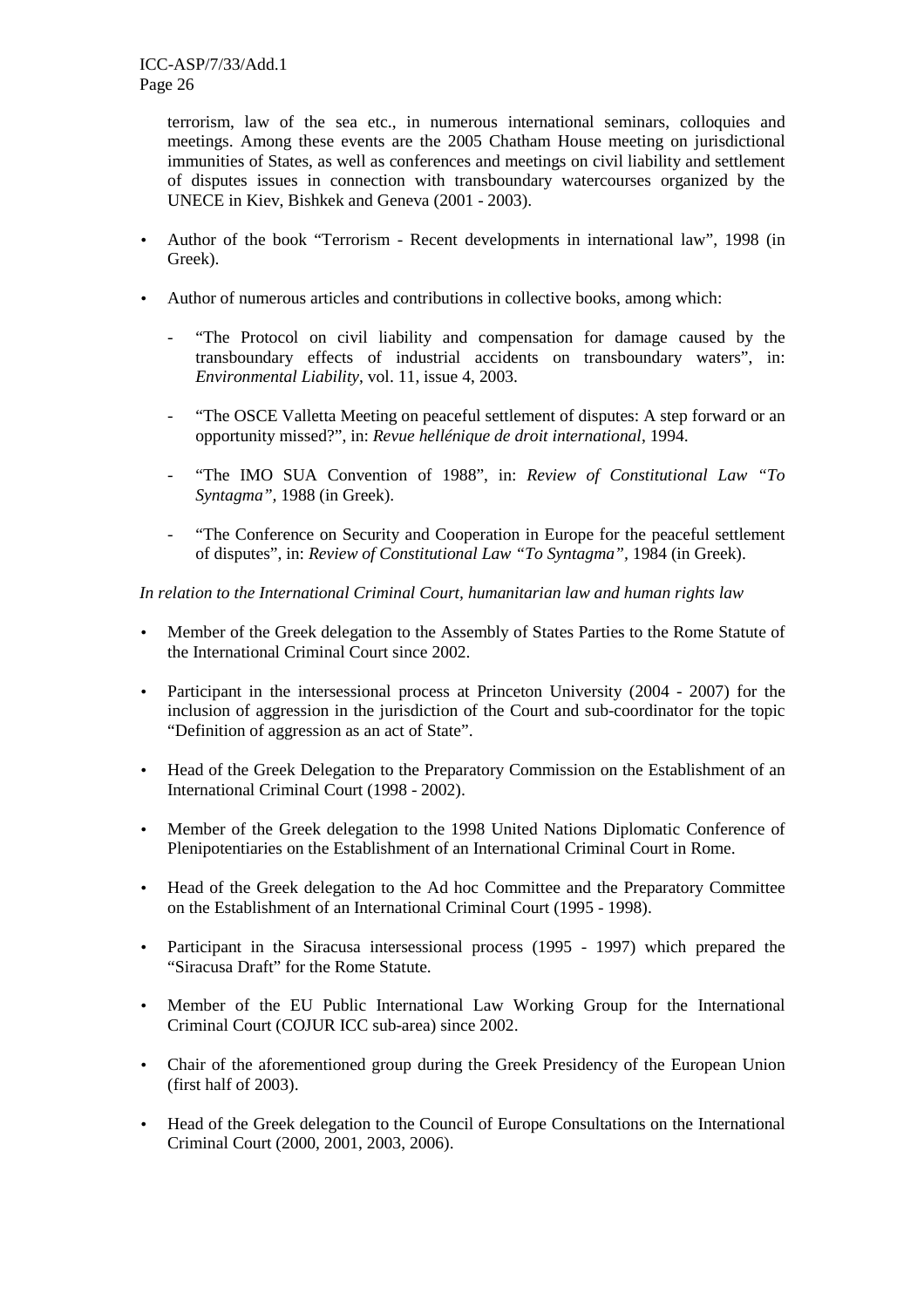- Member of the inter-ministerial committee set up for the ratification of the Rome Statute in Greece and for its implementation in the internal legal order (2001 - 2004).
- Rapporteur on the International Criminal Court, in Sanaa, Yemen, Conference on Human Rights and the International Criminal Court (2004).
- Representative of Greece to the Working Group of the United Nations Commission on Human Rights for the elaboration of the Declaration on human rights defenders (1998).
- Representative of Greece to the Council of Europe Steering Committee on Judicial Cooperation (CDCJ) and to the Committee of Experts for the extension of rights in the European Convention of Human Rights (DH-EX) (1982 - 1986).
- Speaker on the International Criminal Court, on international humanitarian law and human rights law issues in numerous seminars, colloquies and international meetings, among which:
	- *-* Conference on "The International Criminal Court and the dynamics of its evolution: Ten years after the Rome Conference", Santorini, Greece, 2008.
	- *-* VIIth Seminar for Legal Advisors to the Armed Forces "Legal Advisors in Post Conflict Operations", Windhoek, Namibia, 2008.
	- *-* Trento University (Italy), seminars on the International Criminal Court, in 1999, 2003 and 2007.
	- Lecce University (Italy), seminar on the implementation of the Rome Statute and on humanitarian law, 2004.
	- *-* International Criminal Law Society Meeting on the implementation of the Rome Statute in Central and Eastern Europe, Bucharest, Romania, 2003.
	- *-* European Union–Japan meeting on the International Criminal Court, in Tokyo, 2003.
	- *-* International Committee of the Red Cross meeting on humanitarian law in Damascus, Syria, 2002.
	- *-* 2001 Annual Meeting of the American Society of International Law, Washington, D.C.
	- *-* Teramo University (Italy), seminar on the Rome Statute and domestic legal orders, 1999.
	- *-* Conference for the Judges of Bosnia and Herzegovina, jointly organized by the Council of Europe and the OSCE in Tuzla, Bosnia-Herzegovina, 1996.
	- *-* Colloquies on the International Criminal Court, human rights and humanitarian law issues, organized by the Athens, Thessaloniki and Komotini Universities in Greece.
- Lecturer on the International Criminal Court, human rights and settlement of disputes issues at the Diplomatic Academy of the Greek Ministry of Foreign Affairs.
- Invited lecturer at various universities on issues relating to the International Criminal Court, humanitarian law and human rights law, such as a lecture on Greek cases before the European Court of Human Rights at the Law School of the New York University, 2003.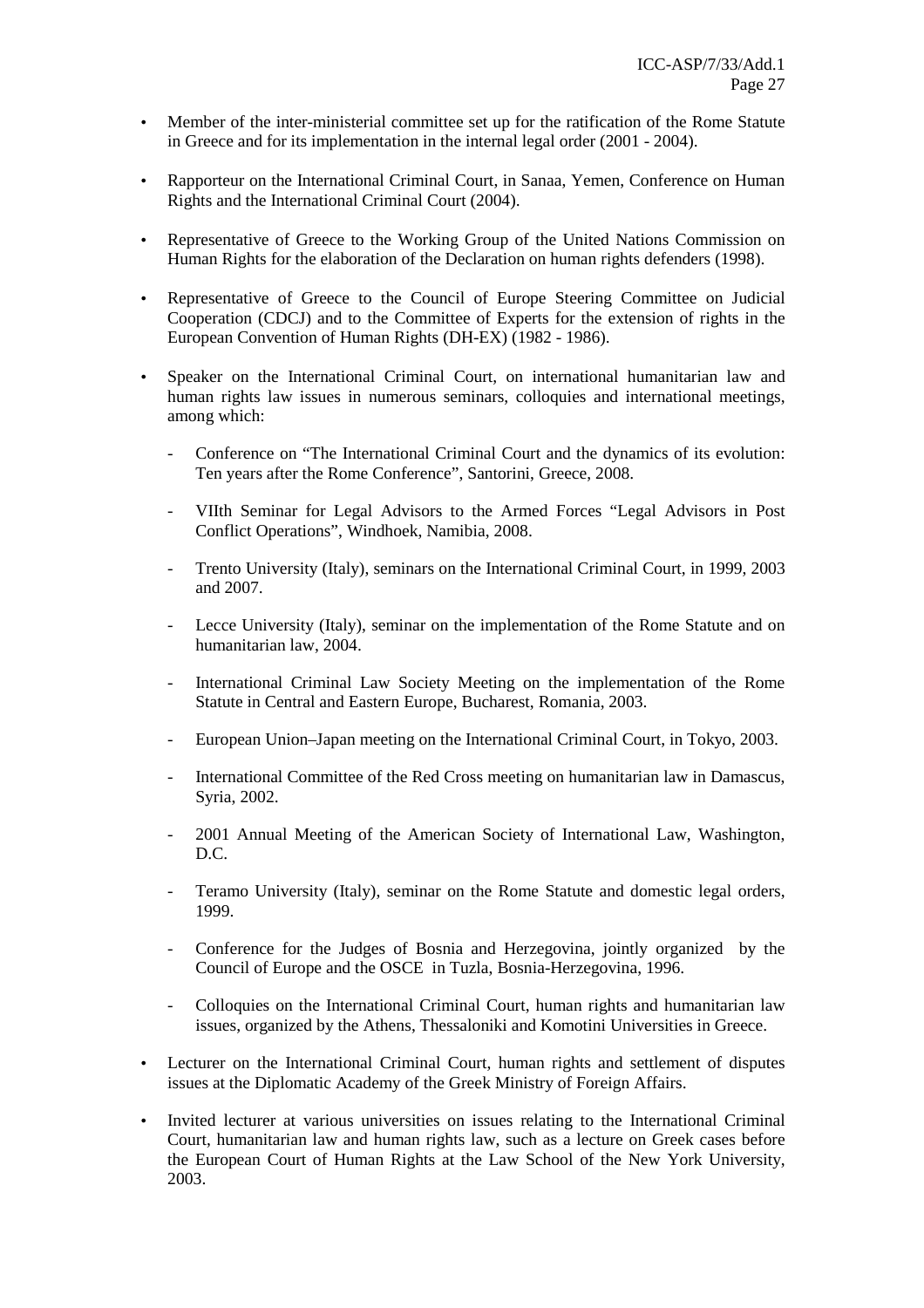- Author of several articles in various Greek and international law reviews and of numerous contributions in collective books, among which:
	- *-* "The ICC and Security Council referrals", Proceedings of the 2007 Trento Seminar on the International Criminal Court, 2008 (forthcoming).
	- *-* "The crime of aggression: Making operative the jurisdiction of the ICC Tendencies in the PrepCom", in: *Proceedings of the 96th Annual Meeting of the American Society of International Law,* 2002.
	- *-* "The International Criminal Court: Some basic questions of jurisdiction", in: *Justice Pending: Indigenous Peoples and Other Good Causes, Essays in honour of Erica-Irene Daes,* The Raoul Wallenberg Institute, eds. G. Alfredsson and M. Stavropoulou, 2002.
	- *-* "Aggression: Actual state of play The Greek/Portuguese proposal", in: *International Criminal Court: A new dimension in international justice - Questions and prospects for a new international humanitarian order*, Proceedings of the Santorini Colloquium, 2002.
	- *-* "Current political developments and their impact on the future of the ICC", in: *The Rome Statute of the International Criminal Court, A challenge to impunity,* ed. M. Politi and G. Nesi, 2001.
	- *-* "The implementation of the ICC Statute in Greece: Some thoughts", in: *The Rome Statute and domestic legal orders*, Vol. I, C. Kress and F. Lattanzi, 2000.
	- *-* "Greek practice regarding the development of international humanitarian law", in: *Implementation of IHL in Greece – Reality and prospects, 2000 (in Greek).*
	- *-* "Crimes under the jurisdiction of the International Criminal Court", in: *Revue hellénique de droit international,* 2/1998.
	- *-* "The International Criminal Tribunal for the former Yugoslavia", in: *Thesaurus Acroasium, Vol. XXVI, on International Justice,* Institute of International Public Law and International Relations of Thessaloniki, 1997.
	- *-* "The work of the United Nations Preparatory Committee on the Establishment of an International Criminal Court", in: *Revue hellénique de droit international,* 1/1997.

#### **Education and qualifications**

Graduate of the Law School of the University of Athens, 1971.

M.A., Ph.D., London (Brunel, City of London) on international and comparative law (1973 - 1977).

#### **Languages**

Greek (mother tongue).

Excellent knowledge and fluency in English and French.

Knowledge of Spanish.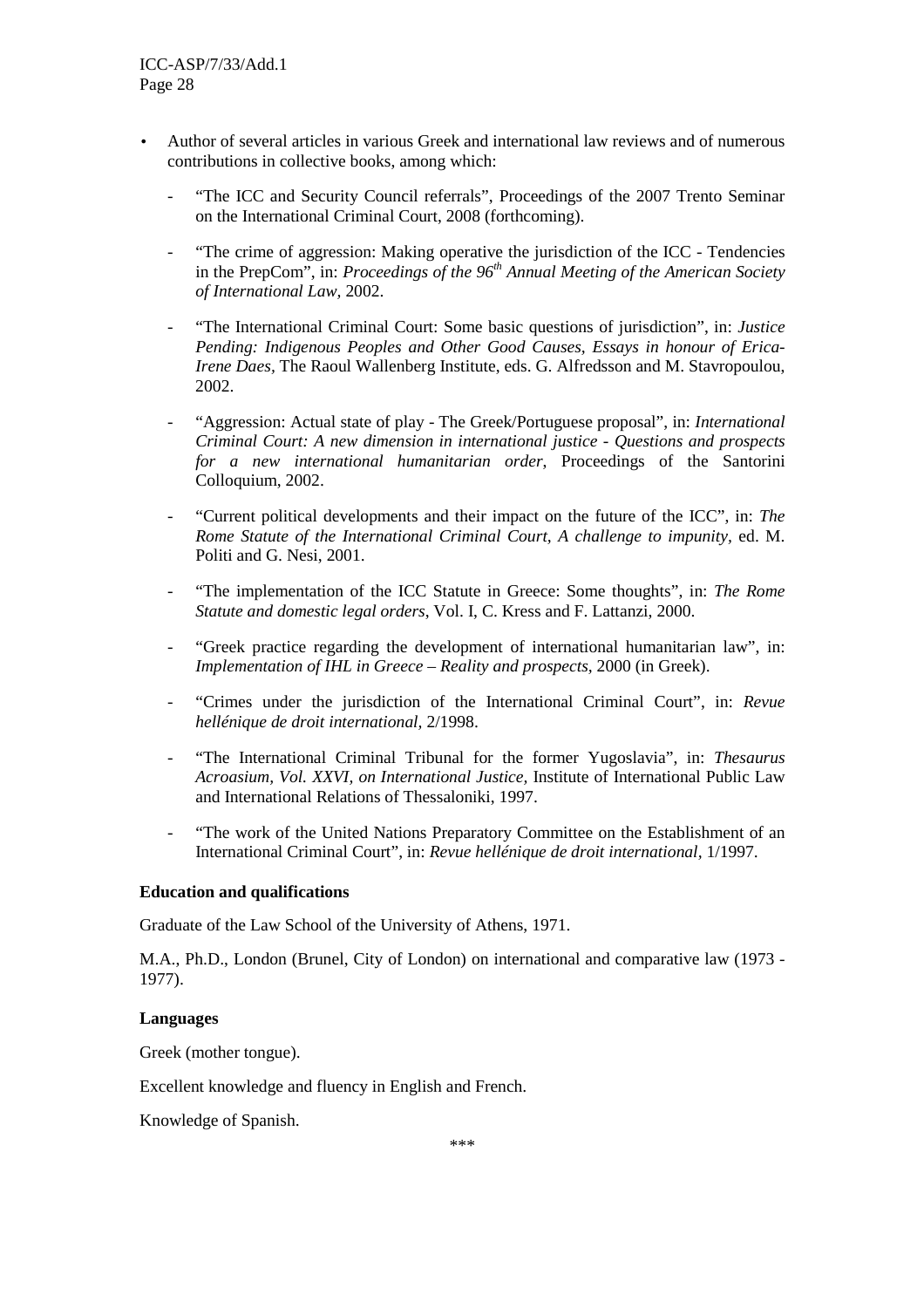### **6. Dugard, Christopher John Robert (South Africa)**

[Original: English]

#### **Note verbale**

 The Embassy of the Republic of South Africa to the Netherlands presents its compliments to the Secretariat of the Assembly of States Parties of the International Criminal Court and has the honour to refer to the latter's notes ICC-ASP/7/S/19 and ICC-ASP/7/S/66 dated 15 April 2008 and 28 October 2008, respectively, and has the honour to inform the Secretariat that the Government of the Republic of South Africa hereby nominates Professor Christopher John Robert Dugard as a candidate for election as a judge of the International Criminal Court at the elections to be held during the first resumption of the seventh session of the Assembly in New York from 19 to 23 January 2009.

 Professor Dugard is nominated for election under the terms of article 36, paragraph 4 (a) (ii), of the Rome Statute of the International Criminal Court, i.e. by the procedure provided for the nomination of candidates for the International Court of Justice in the Statute of that Court.

 Professor Dugard is being nominated for inclusion in list B, covering candidates with established competence in relevant areas of international law such as international humanitarian law and the law of human rights, and extensive experience in a professional legal capacity which is of relevance to the judicial work of the Court.

 The statement prepared in accordance with article 36, paragraph 4 (a), of the Rome Statute of the International Criminal Court and the curriculum vitae of Professor Dugard are attached to this note.

…

\*\*\*

#### **Statement of qualifications**

 *Statement submitted in accordance with article 36, paragraph 4, of the Rome Statute of the International Criminal Court and paragraph 6 of the resolution of the Assembly of States Parties on the procedure for the nomination and election of judges of the International Criminal Court (ICC-ASP/3/Res.6).* 

 The Government of the Republic of South Africa hereby nominates Professor Christopher John Robert Dugard for election as a judge of the International Criminal Court by the procedure provided for the nomination of candidates for the International Court of Justice in the Statute of that Court.

Professor Dugard is a South African national.

#### 1. *Qualifications in terms of article 36, paragraph 3, of the Rome Statute*

 Professor Dugard is an individual of high moral character, impartiality and integrity with an impeccable track record of supporting human rights causes and experience in international humanitarian law and human rights law.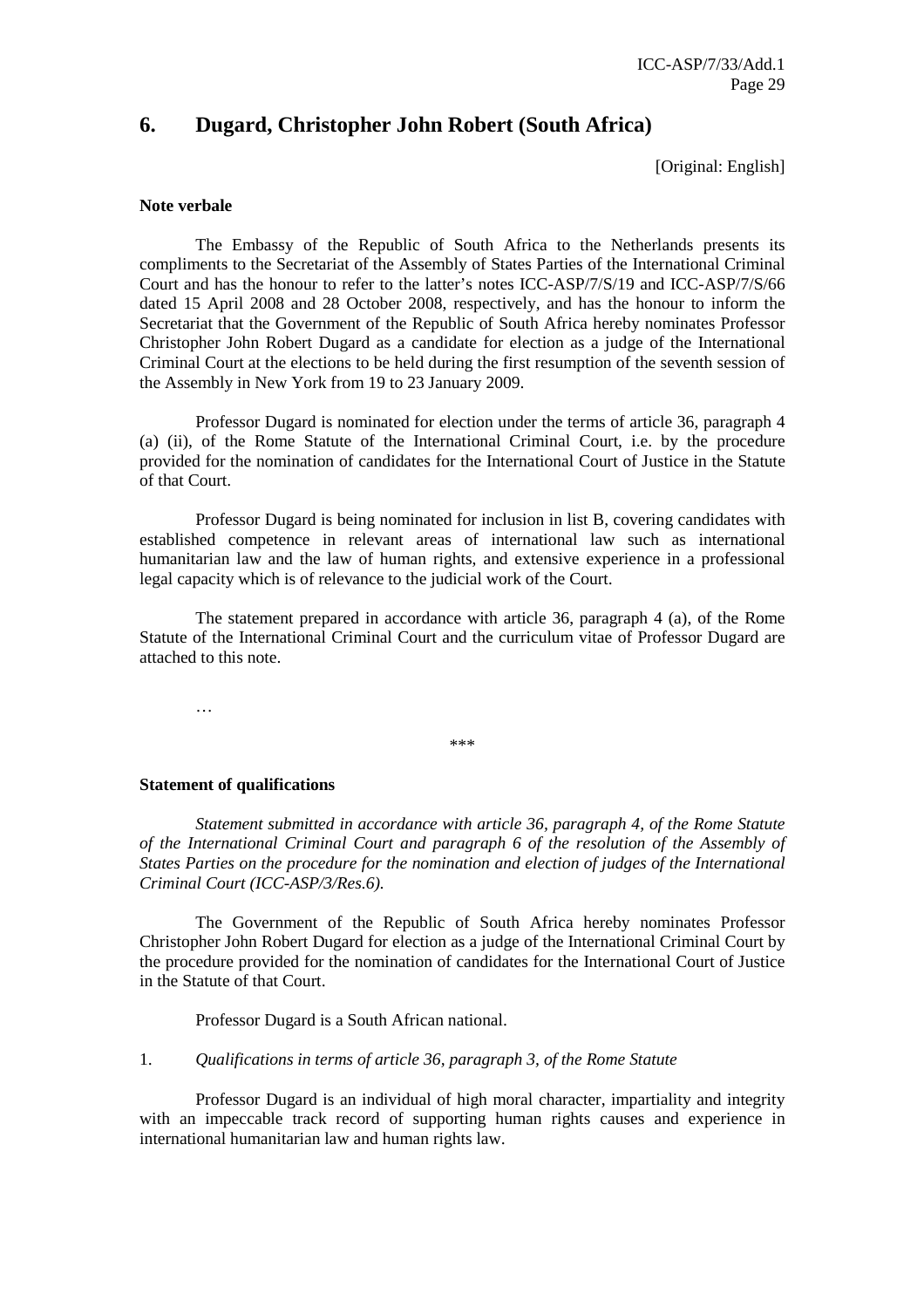Professor Dugard not only has an extensive academic record illustrating his expertise in public international law and criminal law but has also displayed high moral character and integrity in defending human rights in South Africa and abroad.

 He appeared as counsel or acted as a legal consultant in several cases challenging South Africa's apartheid regime from an international law perspective. In 1968, he provided the legal foundation for a challenge to the validity of apartheid security laws in Namibia on the ground that the mandate for South West Africa had been lawfully terminated by the General Assembly of the United Nations. In 1981, he appeared as counsel in a challenge to the validity of measures taken under the Group Areas Act, zoning certain areas for exclusive white occupation on the ground that this zoning violated international human rights norms. In 1982, he argued that Archbishop Desmond Tutu's passport had been unlawfully revoked and in 1989, he challenged the lawfulness of the Bantustan 'state' of Bophuthatswana on the ground that its creation violated norms of international law. He also succeeded in setting aside proclamations aimed at expanding Bantustans and laid the legal foundation for the argument that captured members of Southern African Liberation movements (SWAPO and ANC) should be treated as prisoners of war and not criminals.

 In the international arena, he has served the international community with distinction, always displaying integrity and impartiality in his work as Special Rapporteur on violations of human rights and humanitarian law in the Occupied Palestinian territories.

 His reputation as an individual of high moral standing resulted in his nomination on more than one occasion as judge *ad hoc* to the International Court of Justice (ICJ).

#### 2. *Technical qualifications in terms of article 36, paragraphs 3 (b) and 5, of the Rome Statute*

 Professor Dugard is being nominated for inclusion in list B, covering candidates with established competence in relevant areas of international law such as international humanitarian law and the law of human rights, and extensive experience in a professional legal capacity which is of relevance to the judicial work of the Court.

 As can be seen from his curriculum vitae appended hereto Professor Dugard not only has extensive legal qualifications and internationally recognized academic skills in international human rights, humanitarian law and criminal law and procedure; but also has extensive practical experience in the international humanitarian law and human rights arena together with appropriate international judicial experience.

 Professor Dugard is well versed in international criminal law and procedure, having written several papers on the subject, a book on criminal procedure, as well as edited books and papers on the topic.

 He has served the international community from 1997 - 2006 as the first South African to be elected a member of the International Law Commission (ILC). During his membership of the Commission, Professor Dugard made significant contributions to the development of international law and further excelled in his role as Special Rapporteur to the International Law Commission on Diplomatic Protection.

 Besides his groundbreaking work on the International Law Commission, he is recognised as a prominent international expert in the field of human rights and humanitarian law, having served on the United Nations Commission on Human Rights from 1998. He has served as Chairman of the Human Rights Inquiry Commission to investigate violations of human rights and humanitarian law in the Occupied Palestinian Territories. It is of great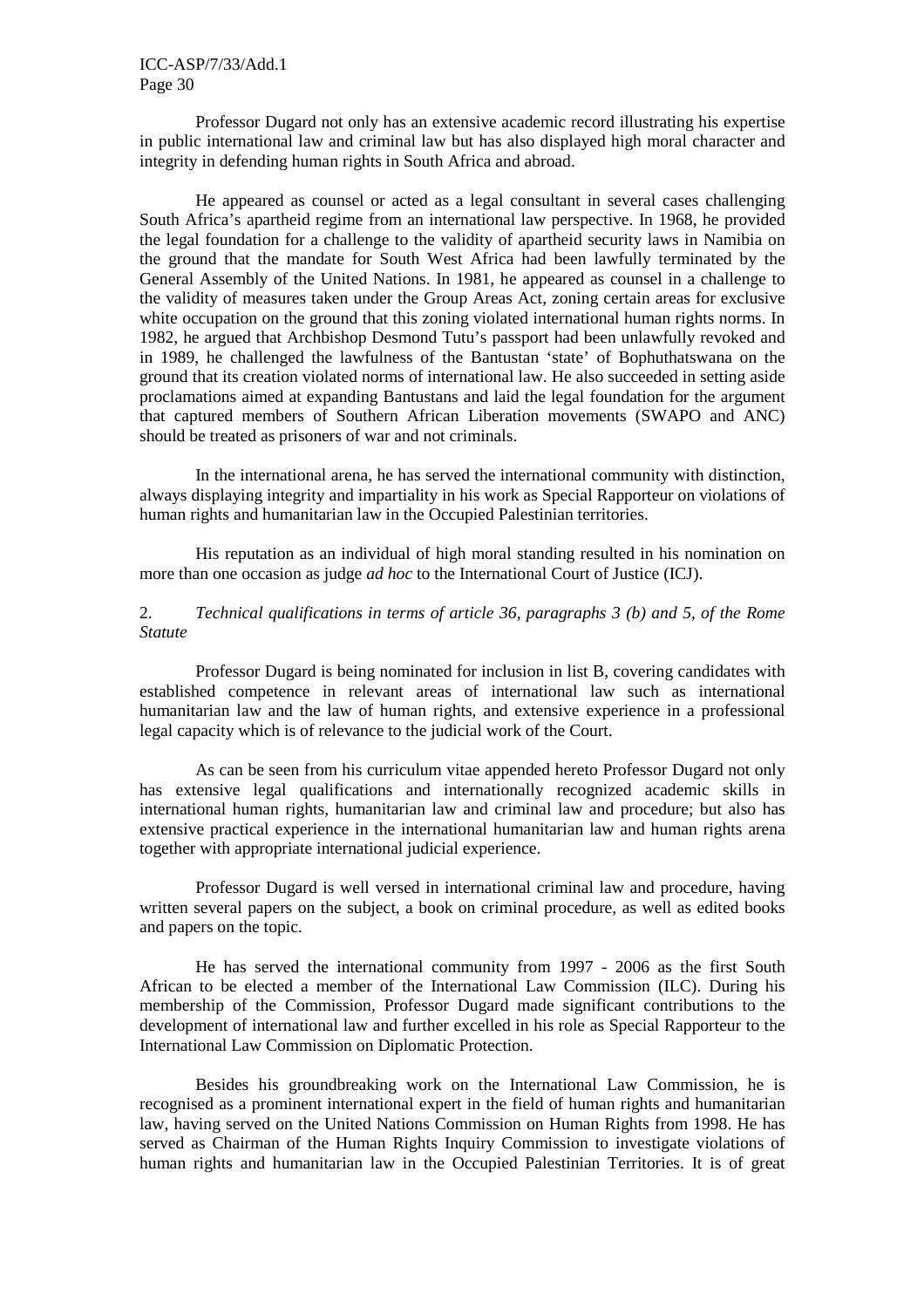significance that until 2007 he was the Special Rapporteur on violations of international humanitarian law and human rights in the Occupied Palestinian Territories.

 He has experience in acting as Legal Counsel, (including but not limited to human rights) but also has international judicial experience as judge *ad hoc* of the International Court of Justice in the case concerning *Armed Activities on the Territory of Congo (Democratic Republic of the Congo vs. Rwanda)* and in the case concerning *Sovereignty over Pedra Brancka/Pulau Batu Putela, Middle Rock and South Ledge (Malaysia/Singapore)*.

3. *Special qualifications: article 36, paragraph 8* 

 Professor Dugard has studied law in South Africa and in the United Kingdom and has lectured law in various parts of the world, including but not limited to the United Kingdom, the United States, Australia, the Netherlands and Switzerland. He has also acted as judge *ad hoc* in the International Court of Justice and brings with him an understanding of various legal systems.

Judge Dugard is a candidate from the African region and is male.

4. *Knowledge of one of the working languages of the Court: article 36, paragraph 3 (c)* 

Professor Dugard has excellent knowledge of and fluency in English.

\*\*\*

#### **Personal**

- Name: Christopher John Robert Dugard
- Date of birth: 23 August 1936
- Place of birth: Fort Beaufort, South Africa
- Nationality: South African

#### **Academic qualifications**

| 1956 | BA University of Stellenbosch.                                                                               |
|------|--------------------------------------------------------------------------------------------------------------|
| 1958 | LLB University of Stellenbosch.                                                                              |
| 1965 | LLB Cantab (University of Cambridge).                                                                        |
| 1965 | Diploma in International Law - Cantab.                                                                       |
| 1980 | LLD Cantab.                                                                                                  |
| 1990 | LLD ( <i>honoris causa</i> ) University of Natal.                                                            |
| 1996 | LLD ( <i>honoris causa</i> ) University of Cape Town.                                                        |
| 2003 | LLD (honoris causa) Nelson Mandela Metropolitan University (Port<br>Elizabeth).                              |
| 2004 | LLD ( <i>honoris causa</i> ) University of the Witwatersrand.<br>LLD (honoris causa) University of Pretoria. |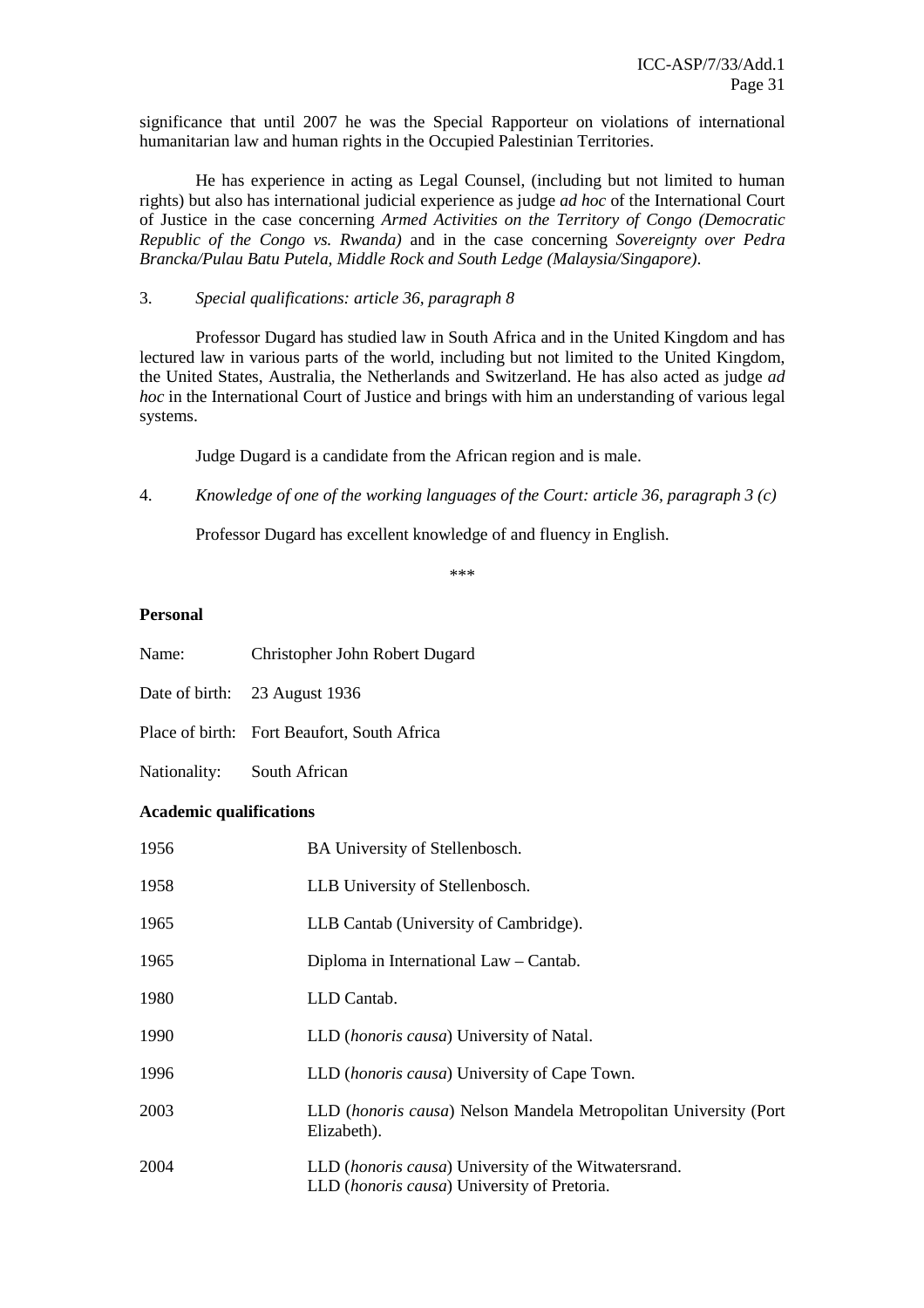### **Academic appointments and offices**

*South Africa* 

| 1961 - 1963                                                               | Lecturer in Law, University of Natal Durban.                                                                                                                                                                                                                                                                      |  |
|---------------------------------------------------------------------------|-------------------------------------------------------------------------------------------------------------------------------------------------------------------------------------------------------------------------------------------------------------------------------------------------------------------|--|
| 1965 - 1969                                                               | Senior Lecturer in Law, University of the Witwatersrand.                                                                                                                                                                                                                                                          |  |
| 1969 - 1998                                                               | Professor of Law, University of the Witwatersrand.                                                                                                                                                                                                                                                                |  |
| 1972 - 1974                                                               | Chairman, Governing Committee of the School of Law, University of<br>the Witwatersrand.                                                                                                                                                                                                                           |  |
| 1975 - 1977                                                               | Dean, Faculty of Law, University of the Witwatersrand.                                                                                                                                                                                                                                                            |  |
| 1978 - 1990                                                               | Director of the Centre for Applied Legal Studies, University of the<br>Witwatersrand.                                                                                                                                                                                                                             |  |
|                                                                           | (During this period, the Centre for Applied Legal Studies (CALS)<br>was primarily engaged in public education in the fields of human<br>rights, labour law and the law affecting the black community. This<br>educational role was pursued through publications, research, lectures,<br>seminars and litigation.) |  |
| 1998 -                                                                    | Professor Emeritus, University of the Witwatersrand.                                                                                                                                                                                                                                                              |  |
| $2000 -$                                                                  | Honorary Professor, University of Pretoria (teaching in LLM Human<br>Rights Programme).                                                                                                                                                                                                                           |  |
| $2001 -$                                                                  | Honorary Professor, University of the Western Cape.                                                                                                                                                                                                                                                               |  |
| $2004 -$                                                                  | Research<br>Honorary<br>Professorial<br>Fellow,<br>University<br>of<br>Witwatersrand.                                                                                                                                                                                                                             |  |
| $2005 -$                                                                  | Honorary Professor of Law, University of Cape Town.                                                                                                                                                                                                                                                               |  |
| Great Britain, the United States, Australia, the Netherlands, Switzerland |                                                                                                                                                                                                                                                                                                                   |  |
| 1969 -                                                                    | Visiting Professor of Public and International Affairs, Woodrow<br>Wilson School of Public and International Affairs, University of<br>Princeton (taught course in Comparative Civil Rights).                                                                                                                     |  |
| 1974 - 1975                                                               | Visiting Professor of Law, Duke University (taught courses in<br>Jurisprudence, International Law and Criminal Law).                                                                                                                                                                                              |  |
| 1981                                                                      | Visiting Professor of Law, University of California, Berkeley (Boalt<br>Hall) (taught course in International Protection of Human Rights).                                                                                                                                                                        |  |
| 1985                                                                      | Visiting Fellow, Research Centre for International Law, University of<br>Cambridge.                                                                                                                                                                                                                               |  |
| 1989                                                                      | Visiting Professor of Law, University of Pennsylvania (taught<br>courses in International Law and International Human Rights Law).                                                                                                                                                                                |  |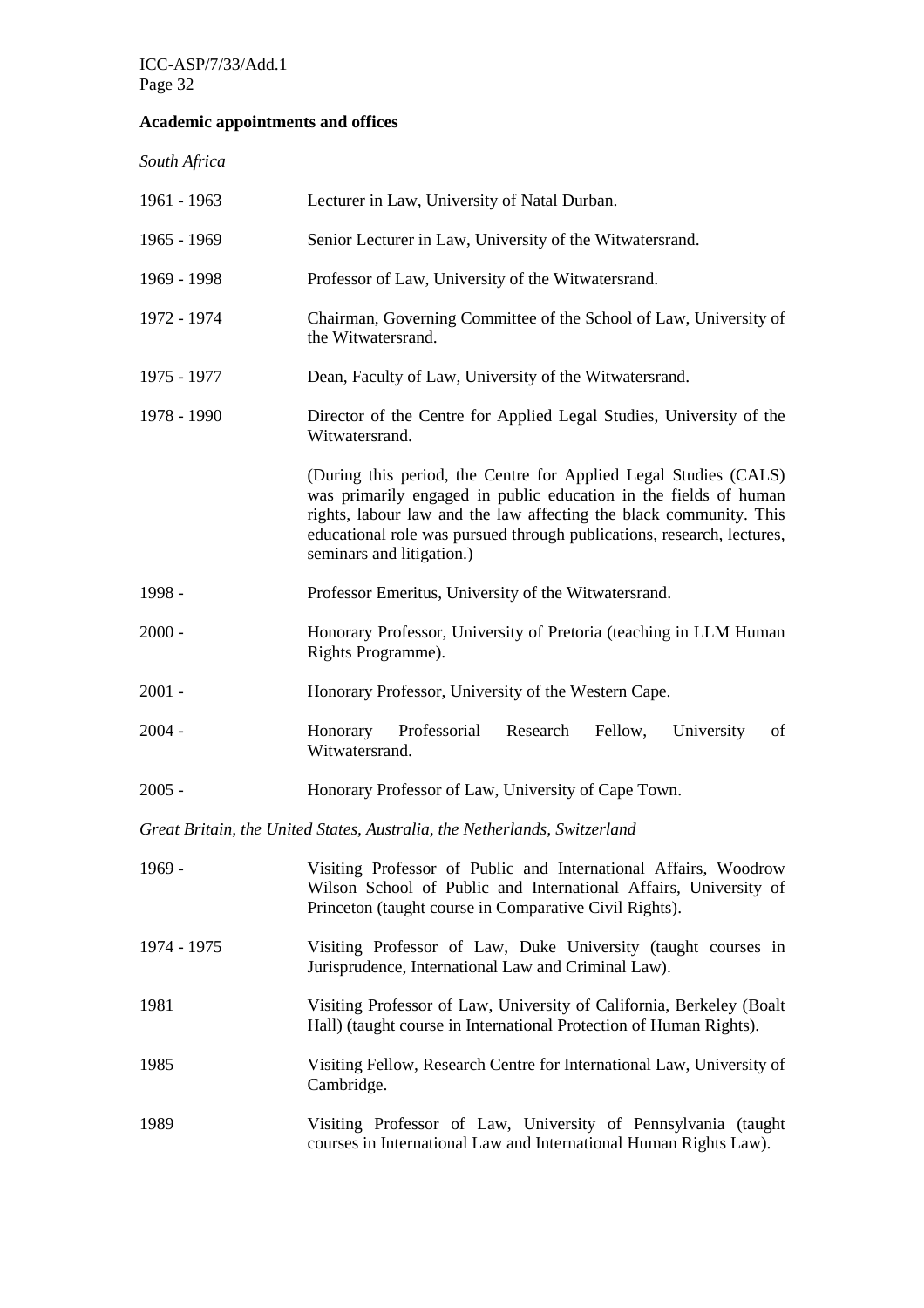| 1991        | Visiting Professor of Law, University of New South Wales, Australia<br>(taught course in international law).                       |
|-------------|------------------------------------------------------------------------------------------------------------------------------------|
| 1995 - 1996 | Arthur Goodhart visiting Professor of Legal Science, University of<br>Cambridge (taught LLM course in International Criminal Law). |
| 1995 - 1997 | Fellow, Sidney Sussex College, Cambridge.                                                                                          |
| 1995 - 1997 | Director, Lauterpacht Research Centre for International Law,<br>University of Cambridge.                                           |
| 1998 - 2006 | Professor of Public International Law, University of Leiden.                                                                       |

### **Professional qualifications and experience**

| 1959             | Admitted as an advocate of the Supreme Court of South Africa.                                                              |
|------------------|----------------------------------------------------------------------------------------------------------------------------|
| 1961 - 1963      | Practised at the Durban Bar.                                                                                               |
| 1963 - $present$ | Part-time consultant and advocate, principally in the fields of<br>international law, human rights and constitutional law. |
| $1998 -$         | Appointed Senior Counsel.                                                                                                  |

Appeared as counsel or acted as a legal consultant in several cases challenging the apartheid regime from an international law perspective. For instance, in 1968 provided the legal foundation for a challenge to the validity of apartheid security laws in Namibia on the ground that the mandate for South West Africa had been lawfully terminated by the General Assembly of the United Nations: *S v Tuhadeleni* 1969 1 *South African Law Reports* (SALR) 153 (A); in 1981 appeared as counsel in a challenge to the validity of measures taken under the Group Areas Act zoning certain areas for exclusive white occupation on the ground that this zoning violated international human rights norms: *S v Adams, S v Werner* 1981 1 SALR 187 (A); in 1982 argued that Archbishop Desmond Tutu's passport had been unlawfully revoked: *Tutu v Minister of Internal Affairs* 1982 4 SALR 571 (T); in 1989 challenged the lawfulness of Bantustan 'state' of Bophuthatswana on the ground that its creation violated norms of international law: *S v Banda* 1989 4 SALR 519 (B); in 1988 succeeded in setting aside proclamations aimed at expanding Bantustans: *Mathebe v Government of South Africa*  1988 3 SA 667 (A); and laid the legal foundation for the argument that captured members of Southern African Liberation movements (SWAPO and ANC) should be treated as prisoners of war and not criminals: *S v Sagarius*1983 1 SALR 833 (SWA).

### **Judicial office**

| 2002 - 2006 | Judge <i>ad hoc</i> of the International Court of Justice in the case<br>concerning Armed Activities on the Territory of Congo (Democratic<br>Republic of the Congo v Rwanda).            |
|-------------|-------------------------------------------------------------------------------------------------------------------------------------------------------------------------------------------|
| 2004        | Judge <i>ad hoc</i> of the International Court of Justice in the case<br>concerning Sovereignty over Pedro Branca/Pulau Batu Putela,<br>Middle Rock and South Ledge (Malaysia/Singapore). |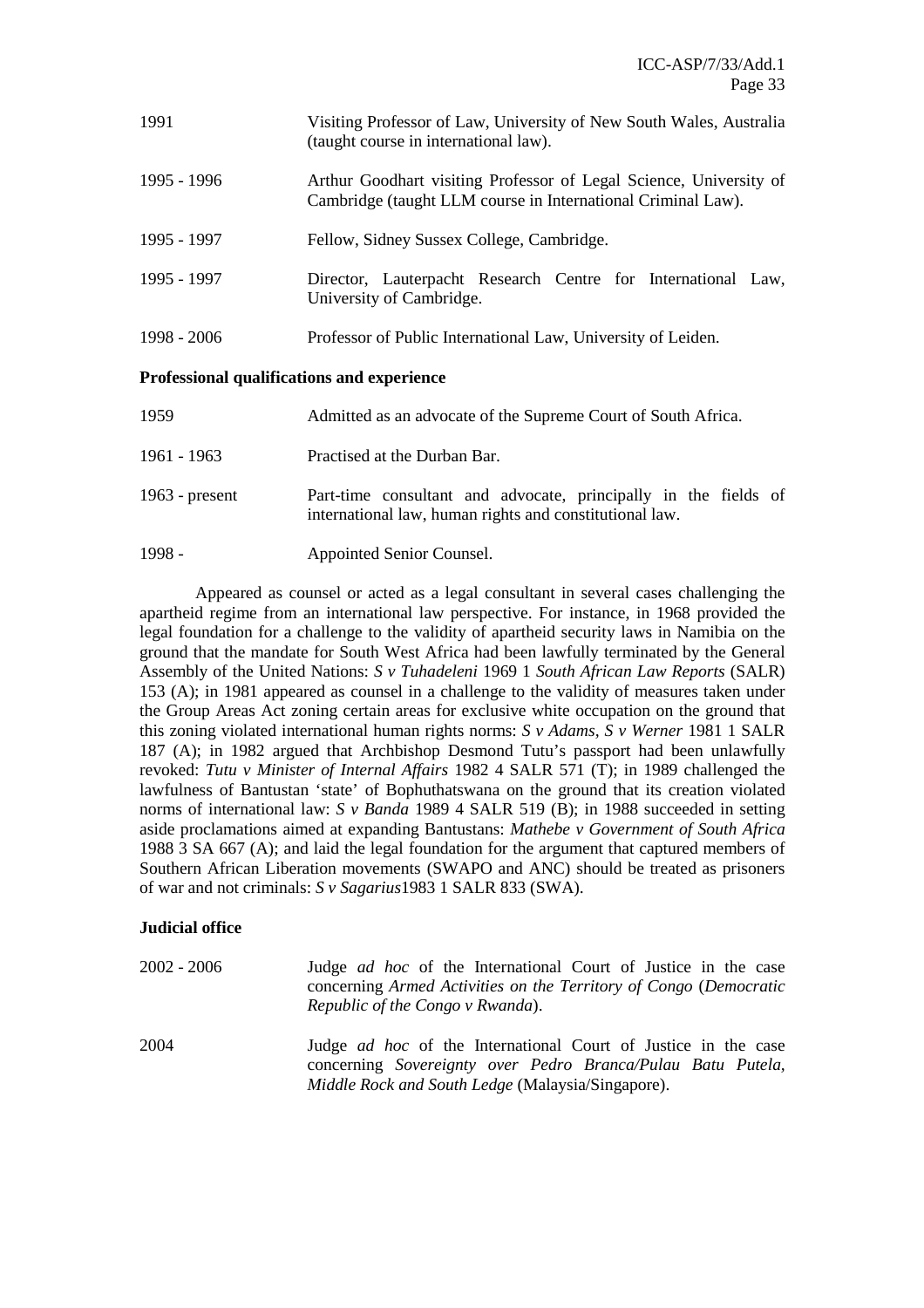#### **Offices held in South Africa**

- South African Institute of Race Relations President 1978 1980.
- South African Institute of International Affairs Member of National Administrative Committee for some 10 years.
- Lawyers for Human Rights Founder and member of National Council 1980 1991.
- Human Rights Commission Commissioner 1988 1989.
- Independent Board of Inquiry into violations of human rights committed by security police – Member 1990 - 1994.
- Diocese of Johannesburg (Anglican) Chancellor to Bishop Tutu 1985 1987.
- University of Fort Hare Member of Council 1990 1998.

#### **United Nations**

| 1997 - 2001                     | Member of the International Law Commission (first South African to<br>be elected).                                                                                                                                                             |
|---------------------------------|------------------------------------------------------------------------------------------------------------------------------------------------------------------------------------------------------------------------------------------------|
|                                 | International Law Commission, Special Rapporteur on Diplomatic<br>Protection (elected on nomination of African Group in the<br>Commission).                                                                                                    |
| 1998 -                          | United Nations Commission on Human Rights.                                                                                                                                                                                                     |
| $2000 -$                        | Chairman of the Human Rights Inquiry Commission to investigate<br>violations of human rights and humanitarian law in the Occupied<br>Palestinian Territories. For report, see Economic and Social Council:<br>E/CN4/2001/121 of 16 March 2001. |
| $2000 - 2007$                   | United Nations Commission on Human Rights: Special Rapporteur<br>on violations of international humanitarian law and human rights in<br>the Occupied Palestinian Territories. For first report, see ECOSOC,<br>E/CN4/2002/33 of 6 March 2002.  |
| $2001 - 2006$                   | Re-elected as Member of International Law Commission, with<br>highest number of votes for an African member.                                                                                                                                   |
| $2000 - 2006$                   | Special Rapporteur to International Law Commission on Diplomatic<br>Protection.                                                                                                                                                                |
| <b>International law bodies</b> |                                                                                                                                                                                                                                                |
| 1973 - 1975                     | American Society of International Law: Member of Study Committee<br>on International Protection of Human Rights.                                                                                                                               |
| 1071 1001                       | $\mathbf{r}$ , and the contract of the contract of the contract of the contract of the contract of the contract of the contract of the contract of the contract of the contract of the contract of the contract of the contract o              |

- 1974 1984 International Law Association: Member of Committee on International Terrorism.
- 1985 1988 International Law Association: Member of Committee on Extradition and International Terrorism.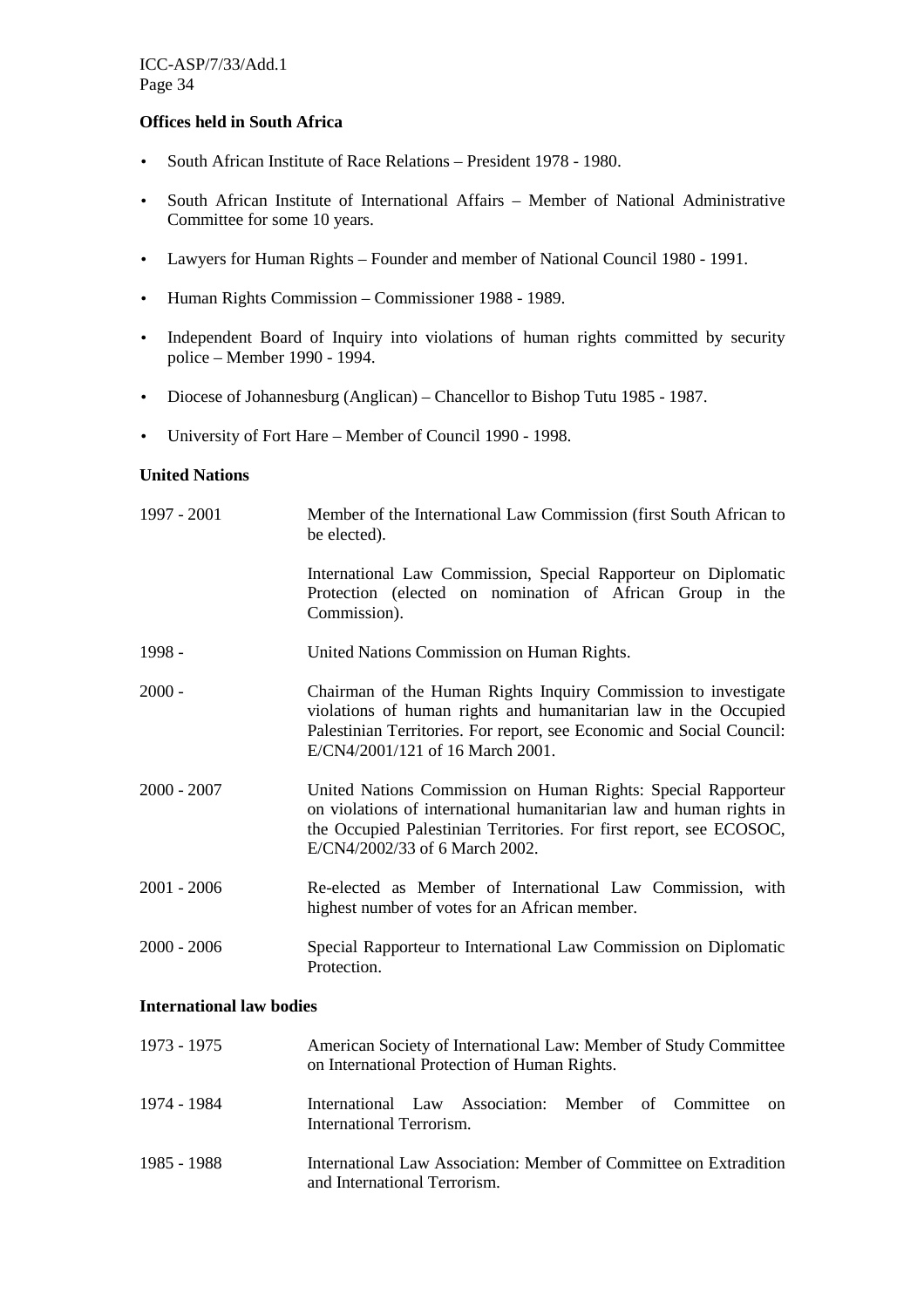- 1992 1998 International Law Association: Co-Rapporteur to Committee on Extradition and Human Rights.
- 1993 1995 President, South African Branch of the International Law Association.
- 1998 President, South African Branch of the International Law Association.
- 1995 Member of Governing Body of African Society of International and Comparative Law.
- 1995 Member of Institut de Droit International (first and only South African member elected).
- 1997 1999 Member of Panel of Experts for Study on Customary Rules of International Humanitarian Law (International Committee of the Red Cross).

#### **Constitutional negotiations**

- 1993 Member of Technical Committee for Investigating the Repeal or Amendment of Legislation Impeding Free Political Activity and Discriminatory Legislation as part of negotiations for Interim Constitution.
- 1995 Member of Technical Committee to advise Constitutional Assembly on Drafting of Bill of Rights for 1996 Constitution.

#### **Awards and honours**

| 1991 | Claude Harris Leon Foundation and Percy Fox Foundation<br>Community Relations Award, 1991. Citation reads:                                                                                                                                                                                                                                                                                                                         |
|------|------------------------------------------------------------------------------------------------------------------------------------------------------------------------------------------------------------------------------------------------------------------------------------------------------------------------------------------------------------------------------------------------------------------------------------|
|      | "This award is made to Professor John Dugard for his concern with<br>civil liberties and the general conduct of law in South Africa. As<br>Director of the Centre for Applied Legal Studies, which was<br>established largely because of his endeavours, he has worked with<br>vigour and great courage to dismantle the apartheid legal order<br>through public education, scholarly research and public interest<br>litigation." |
| 1995 | Distinguished Researcher Award, University of the Witwatersrand.                                                                                                                                                                                                                                                                                                                                                                   |
| 1999 | Delivered Third Manfred Lachs Memorial Lecture, Peace Palace,<br>The Hague, 15 April 1999, on "Dealing with crimes of a past regime.<br>Is amnesty still an option?".                                                                                                                                                                                                                                                              |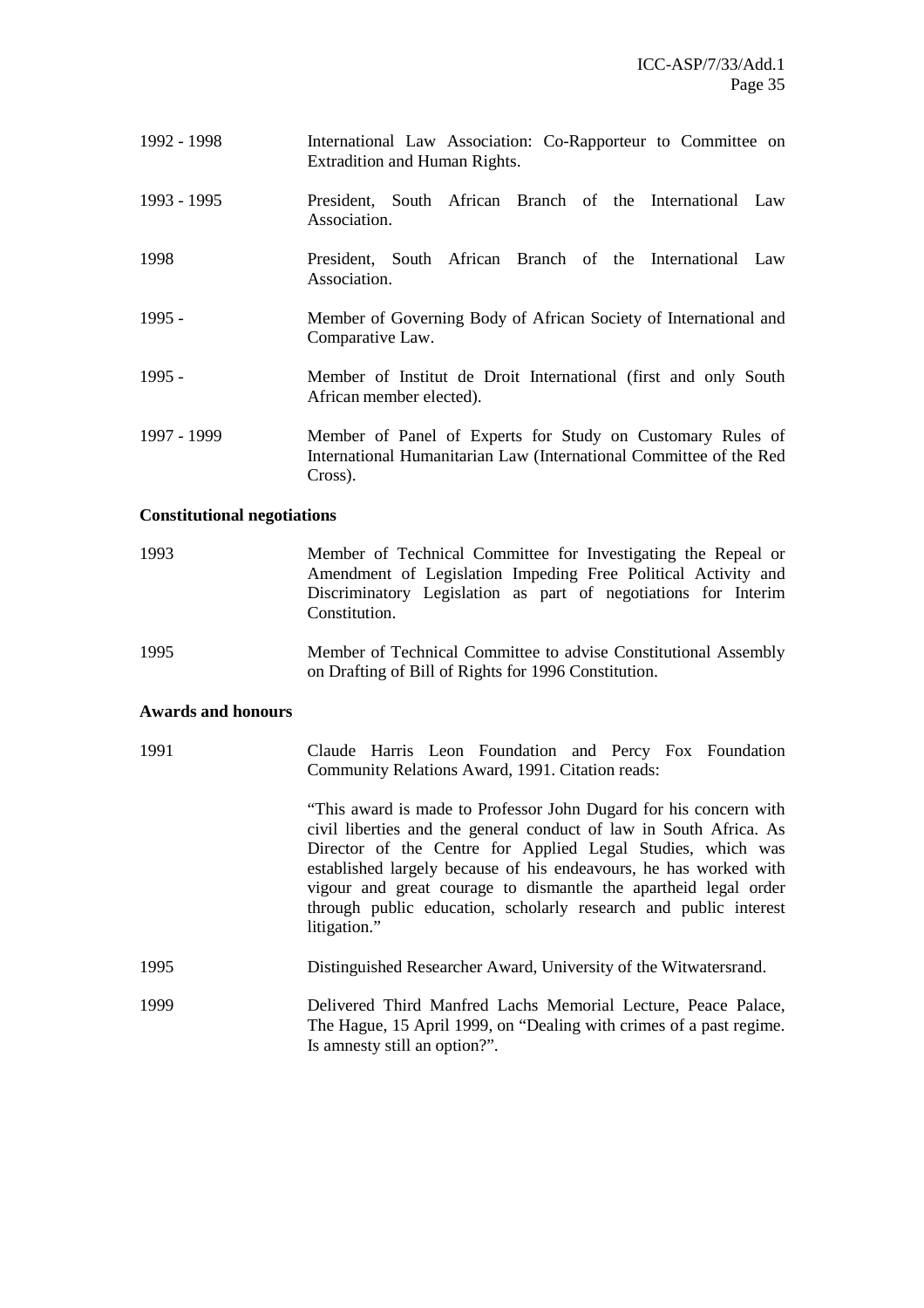#### **Publications**

Books

- *The South West Africa/Namibia dispute* (University of California Press, 1973).
- *Introduction to criminal procedure* (Juta and Co Ltd, 1977).
- *Human rights and the South African legal order* (Princeton University Press, 1978)
- *Recognition and the United Nations* (Grotius Publications, 1987).
- *The last years of apartheid. Civil liberties in South Africa*, with Haysom and Marcus (South Africa Update Series, Ford Foundation – Foreign Policy Association, 1992).
- *International law A South African perspective*, 3rd edition, (Juta and Co Ltd, 2005).

#### United Nations Reports

For the past few years, much time has been devoted to preparing reports for the United Nations International Law Commission and the United Nations Commission on Human Rights.

#### *Diplomatic protection*

- First Report on Diplomatic Protection, United Nations General Assembly Official Records (UN GAOR), International Law Commission (ILC), 52nd Session, 2000, A/CN 4/506; A/CN 4/506, Addendum 1.
- Second Report on Diplomatic Protection, UN GAOR, ILC, 53rd Session, 2001, A/CN 4/514.
- Third Report on Diplomatic Protection, UN GAOR, 54th Session, 2002, A/CN/523; Addendum 1, A/CN/523/Add 1.
- Fourth Report on Diplomatic Protection, UN GAOR, 55th Session, 2003, A/CN 4/530, A/CN 4/530 Add 1.
- Fifth Report on Diplomatic Protection, UN GAOR, 56th Session, 2004, A/CN 4/538.
- Sixth Report on Diplomatic Protection, UN GAOR, 57th Session, 2005, A/CN 4/546.

### *Occupied Palestinian Territory*

- Report of the Human Rights Inquiry Commission established pursuant to United Nations Commission on Human Rights, resolution S-51/1 of 19 Oct 2000 to investigate violations of human rights and humanitarian law in the Occupied Palestinian Territories after 28 September 2000. Economic and Social Council Commission on Human Rights, E/CN 4/2001/121, 16 March 2001.
- Report on Question of the Violation of Human Rights in the Occupied Arab Territories, including Palestine, UN GAOR, 56th Session, A/56/440, 4 October 2001.
- Report on Question of the Violation of Human Rights in the Occupied Arab Territories, including Palestine, ECOSOC Commission on Human Rights, E/CN/4/2002/32.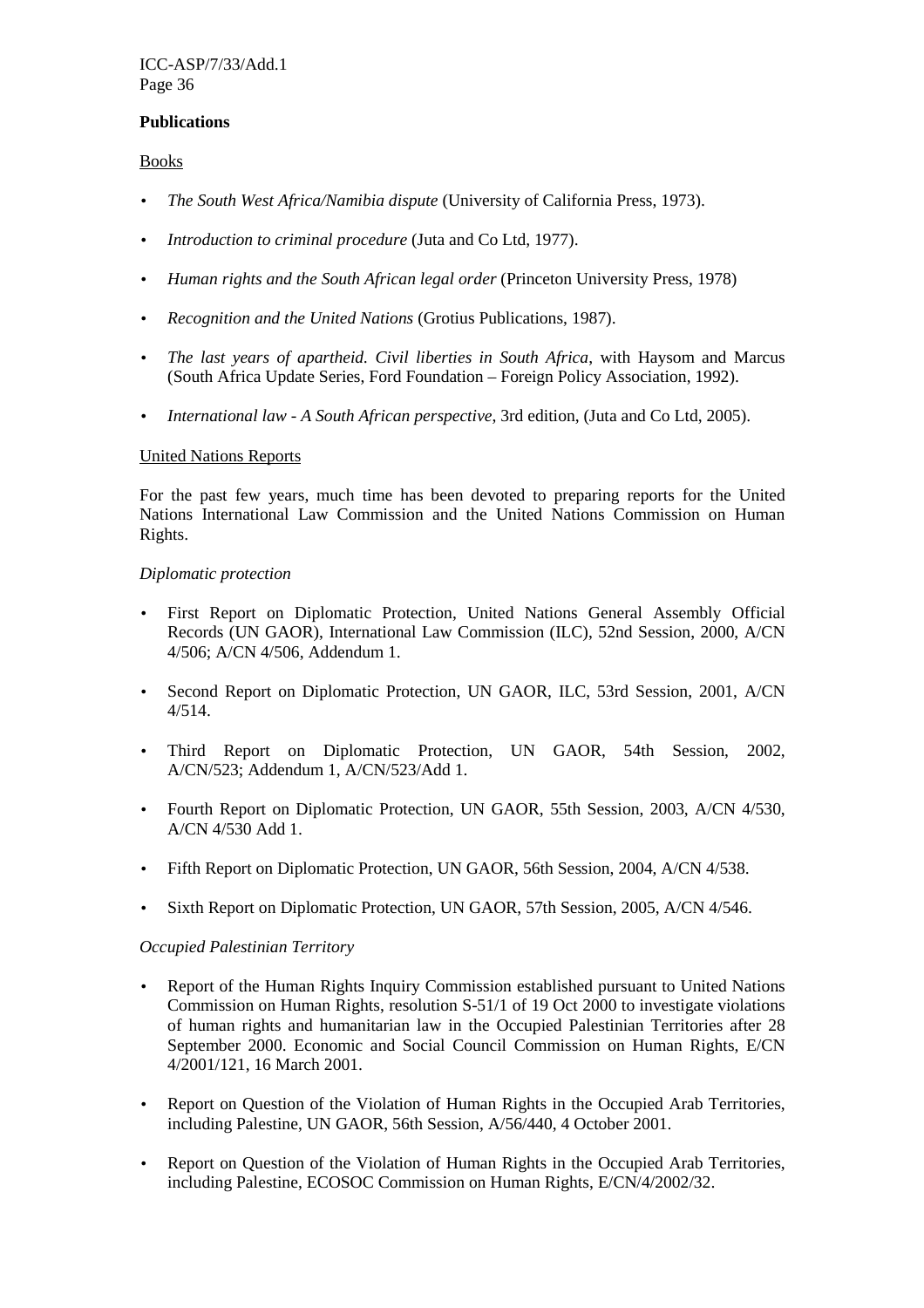- Report on Israeli Practices affecting the Human Rights of the Palestinian People in the Occupied Palestinian Territory, UN GAOR, 60th Session, A/60/271, 18 August 2005.
- Report on the Situation of Human Rights in the Palestinian Territories occupied by Israel since 1967, ECOSOC Commission on Human Rights, E/CN 4/2006/029, 22 December 2005.

# Books edited

- *Rights and constitutionalism. The new South African legal order*, Van Wyk, Dugard, de Villiers and Davis (eds), Juta and Co, Cape Town, 1994. Reprinted by Clarendon Press, Oxford, 1996.
- *International criminal law and procedure*, Dugard and Van den Wyngaert (eds), Dartmouth, Aldershot UK, 1996.
- *Documents on international law. Handbook for law students and constitutional lawyers*, Mtshaulana, Dugard and Botha (eds), Juta and Co, Cape Town, 1996.

# **Editorial positions**

| 1985 - $present$ | South African Journal on Human Rights (Senior Member, Editorial<br>Committee).                                                        |
|------------------|---------------------------------------------------------------------------------------------------------------------------------------|
| $1976$ - present | Annual Survey of South African Law (Editorial Board).                                                                                 |
| $1984$ - present | International Legal Materials, published by the American Society for<br>International Law (Corresponding editor for Southern Africa). |
| 1992 -           | South African Yearbook of International Law (Editorial Board).                                                                        |
| 1994 -           | Cambridge Studies in International and Comparative Law (Editorial<br>Board).                                                          |
| 1998 -           | Yearbook of International Humanitarian Law, TMC Asser Press,<br>The Hague (Board of Editors)                                          |
| 1999 - 2004      | Netherlands International Law Review (Board of Editors).                                                                              |
| 1998 -           | Leiden Journal of International Law (Board of Foundation)                                                                             |
| $2000 -$         | International Criminal Law Review, Martinus Nijhoff (Editorial<br>Board).                                                             |
| $2003 -$         | Journal of International Criminal Justice, Oxford University Press<br>(Advisory Board).                                               |
| $2005 -$         | Human Rights Law Review, Oxford University Press (Editorial<br>Advisory Board).                                                       |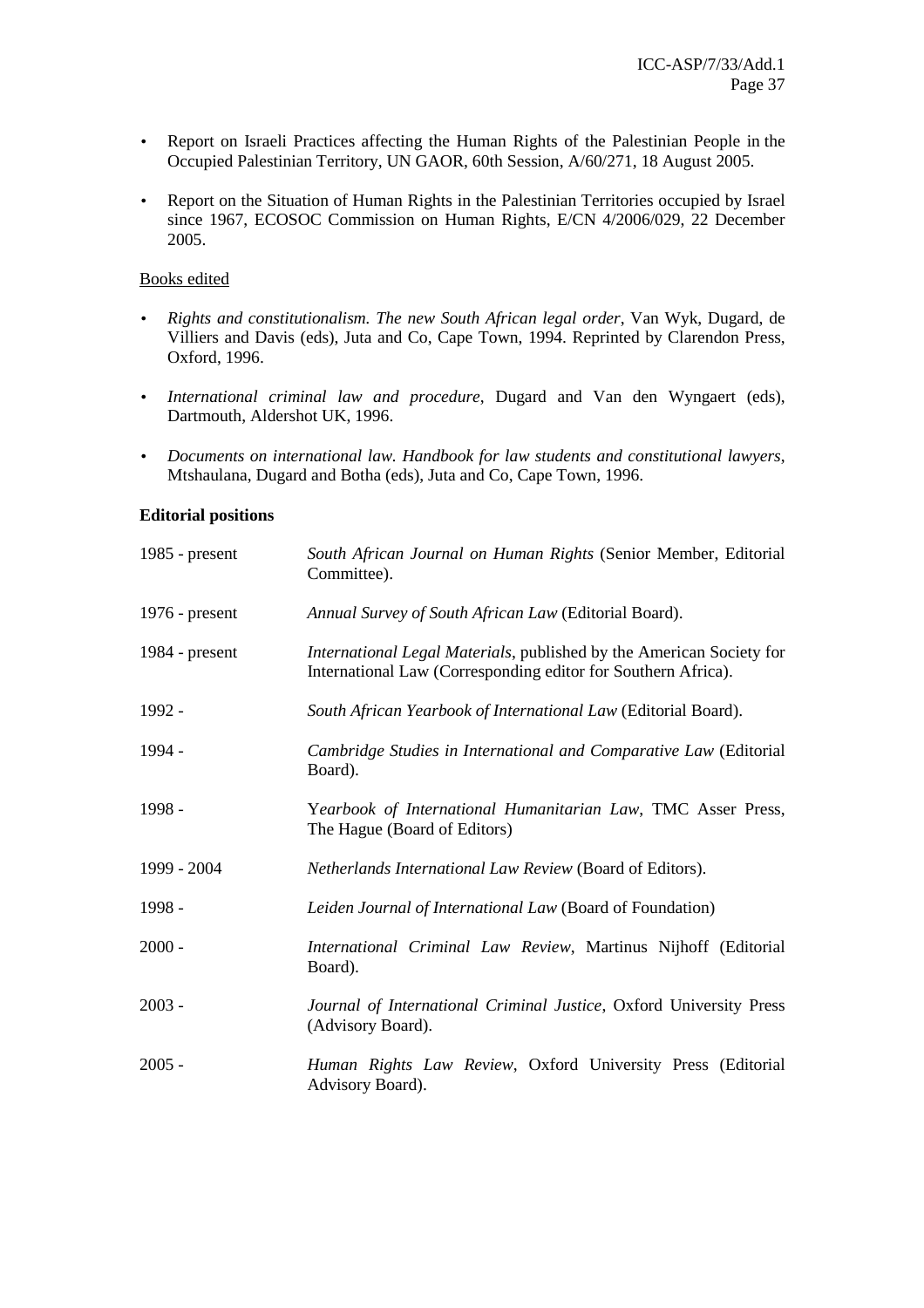## **Publications on international law**

Articles in scholarly journals

- 'Objections to the revision of the 1962 judgment of the International Court of Justice in the South West Africa cases' (1965) 82 *South African Law Journal* 178-191.
- 'The legal effect of United Nations Resolutions on Apartheid' (1966) 83 *South African Law Journal* 44-59.
- 'South West Africa cases, second phase, 1966' (1966) 83 *South African Law Journal* 429- 460.
- The Organization of African Unity and Colonialism: An enquiry into the plea of selfdefence as a justification for the use of force in the eradication of colonialism' (1967) 16 *International and Comparative Law Quarterly* 157-190.
- 'The revocation of the mandate for South West Africa' (1968) 62 *American Journal of International Law* 78-97.
- 'The Simonstown Agreement: South Africa, Britain and the United Nations' (1968) 85 *South African Law Journal* 142-156.
- 'South West Africa and the supremacy of the South African parliament' (1969) 86 *South African Law Journal* 194-201.
- 'South West Africa and the "Terrorist Trial"' (1970) 64 *American Journal of International Law* 9-41.
- 'Naciones Unidas, derechos humanos y el "apartheid"' (1970) 11 *Foro International* (Mexico) 286-307.
- 'The Opinion on South West Africa (Namibia): The teleologists triumph' (1971) 88 *South African Law Journal* 460-477.
- 'Namibia (South West Africa): The court's opinion, South Africa's response and prospects for the future' (1972) 11 *Columbia Journal of International Law* 14-49.
- 'International terrorism: Problems of definition' (1974) 50 *International Affairs* 67-81.
- 'Towards the definition of international terrorism' (1973) *Proceedings of the American Society of International Law* 94-100.
- 'The Nuclear Tests cases and the South West Africa cases: Some realism about the international judicial decision' (1976) 16 *Virginia Journal of International Law* 463-504
- 'SWAPO: The Jus ad Bellum and the Jus in Bello' (1976) 93 *South African Law Journal* 144-158.
- 'International Terrorism and the just war' (1977) 2 *Stanford Journal of International Studies* 21-37.
- 'South Africa's "independent" homelands: An exercise in denationalization' (1980) *Denver Journal of International Law and Policy* 11-36.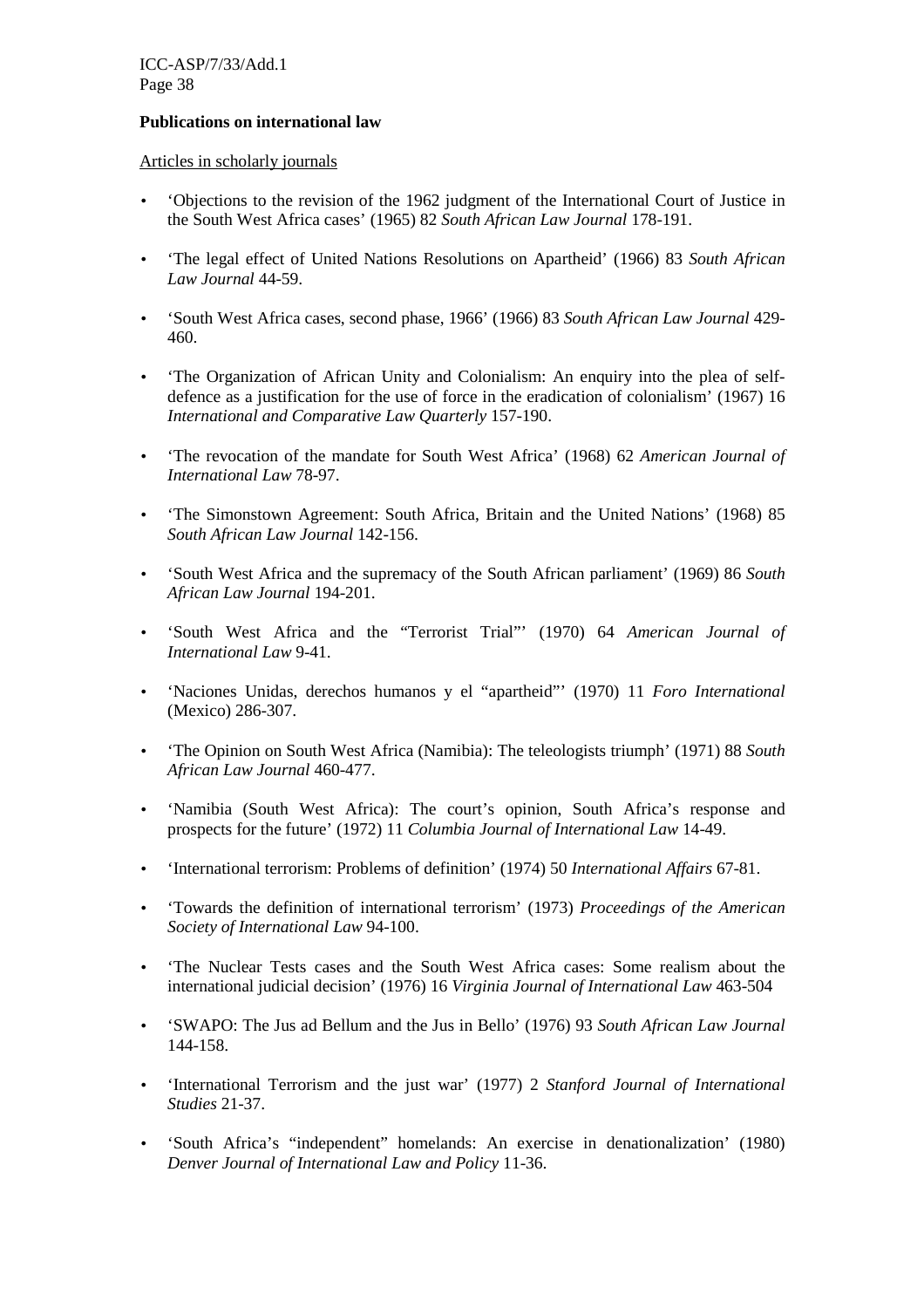- 'Silence is not golden' (1982) 46 *Foreign Policy* (Washington DC) 37-48.
- 'The application of customary international law affecting human rights' (1982) *Proceedings of the American Society of International Law* 245-251.
- 'Grotius, the jurist and international lawyer: Four hundred years on' (1983) 100 *South African Law Journal* 213-220.
- 'The denationalization of black South Africans in pursuance of apartheid' (1984) 33 *International Commission of Jurists Review* 49-60.
- 'Israel and the international community: The legal debate' (1984) 10 *South African Yearbook of International Law* 35-55.
- The conflict between international law and South African law: Another divisive factor in South African society' (1986) 2 *South African Journal on Human Rights* 1-28.
- 'Permissible Measures and obligations for outside states and internal peoples towards minority rule in South Africa' (1986) *Proceedings of the American Society of International Law* 314-317.
- 'Human rights, humanitarian law and the South African conflict' (1988) 2 *Harvard Human Rights Yearbook* 101-110.
- 'Walvis Bay and international law: Reflections on a recent study' Review article of Lynn Berat Walvis Bay (1991) 108 *South African Law Journal* 82-92.
- 'The role of international law in the struggle for liberation in South Africa' (1991) *Social Justice* (USA) 83-94.
- 'Secession: Is the case of Yugoslavia a precedent for Africa?' (1993) 5 *African Journal of International and Comparative Law* 63-75.
- 'The role of international law in interpreting the bill of rights' (1994) 10 *South African Journal on Human Rights* 208-215.
- 'International law and the "final" Constitution' (1995) 11 *South African Journal on Human Rights* 241-251.
- 'The influence of international human rights law on the South African Constitution' (1996) 49 *Current Legal Problems* 305-324.
- '1996 and all that. The South West African judgment revisited in the East Timor case' (1996) 8 *African Journal of International and Comparative Law* 549-563.
- 'International Law and the South African Constitution' (1997) 8 *European Journal of International Law* 77-92.
- 'Obstacles in the way of an international Criminal Court' (1997) 56 *Cambridge Law Journal* 329-342.
- 'Is the Truth and Reconciliation Process compatible with international law? An unanswered question. Azapo v President of Republic of South Africa' (1997) 13 *South African Journal on Human Rights* 258-268.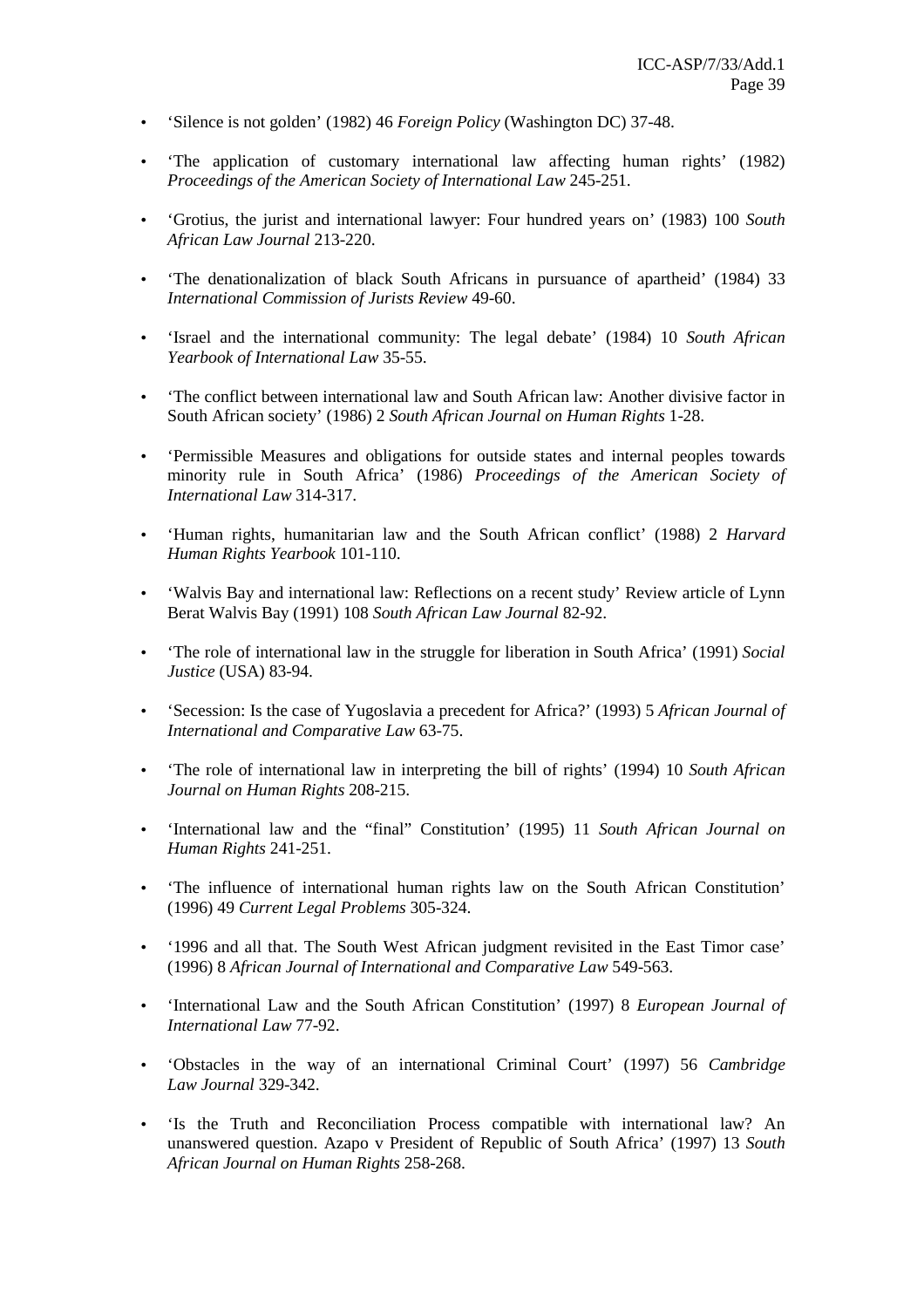- 'Bridging the gap between human rights and humanitarian law: The punishment of offenders' (1998) 38/324 *International Review of the Red Cross* 445-453.
- 'The South African judiciary and international law in the apartheid era' (1998) 14 *South African Journal on Human Rights* 110-126.
- 'Reconciling extradition with human rights' (1998) 92 *American Journal of International Law* 187-212 (co-authored with Van den Wyngaert).
- 'Reconciliation and justice: The South African experience' (1998) 8 *Transnational Law and Contemporary Problems* 277-311.
- 'How effective is the International Law Commission in the development of international law?' (1998) 23 *South African Yearbook of International Law* 34-44.
- 'War crimes in internal conflicts' (1998) 28 *Israel Yearbook on Human Rights* 91-96
- 'Dealing with crimes of a past regime: Is amnesty still an option?' (1999) 12 *Leiden Journal of International Law* 1001-1015.
- 'Africa and international criminal law' (2000) *Proceedings of the American Society of International Law* 229-231.
- Diplomatic protection and human rights: The draft articles of the international Law Commission' (2005) 24 *Australian Yearbook of International Law* 75-91.
- 'Immunity, human rights and international crimes' (2005) *Journal of South African Law* (Tydskrif vir die Suid-Afrikaanse Reg) 482-488.

## Shorter comments in scholarly journals

- 'Succession to federal treaties on the dissolution of a federation' (1965) 82 *South African Law Journal* 430-437.
- 'Consular immunity' (1966) 83 *South African Law Journal* 126-132.
- 'Succession to federal treaties revisited' (1967) 84 *South African Law Journal* 250-254.
- 'The treaty-making process' (1968) 85 *South African Law Journal* 1-4
- 'The Extradition Agreement between South Africa and Swaziland' (1969) 86 *South African Law Journal* 88-92.
- 'International law **is** part of our law' (1971) 88 *South African Law Journal* 13-15.
- 'Rhodesia. Does South Africa recognise it as an independent state?' (1977) 94 *South African Law Journal* 127-130.
- 'International law in South Africa: The restrictive approach to sovereign immunity approved' (1980) 97 *South African Law Journal* 357-363.
- 'South African report' (1981) 14/April *International Practitioner's Notebook.*
- 'Jurisdiction over persons on board an aircraft landing in distress' (1981) 30 *International and Comparative Law Quarterly* 901-905.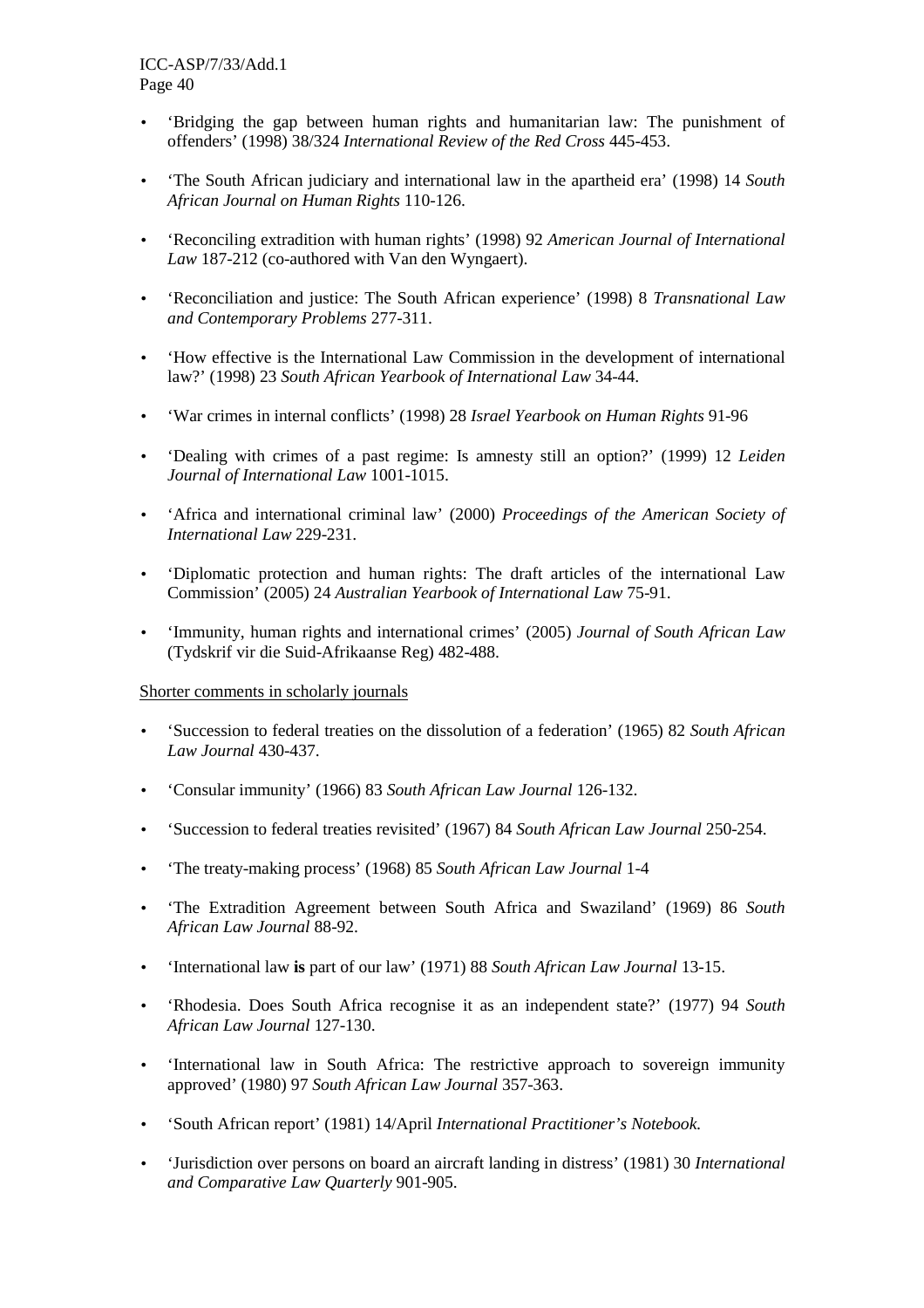- 'Denationalization: Apartheid's ultimate plan' (1983) 28 *Africa Report* (African American Institute New York) 43-46.
- 'Educating South Africans for an independent Namibia' (1985) 15 *South Africa International* 129-132.
- 'The Revocation of the Mandate for Namibia revisited' (1985) 1 *South African Journal on Human Rights* 154-159.
- 'Soldiers or terrorists? The ANC and SADF compared' (1988) 4 *South African Journal on Human Rights* 221-224.
- 'Abduction: Does the Appellate Division care about international law?' (1997) 12 *South African Journal on Human Rights* 324-328.

#### Chapters in books and monographs

- 'Legal aspects of investment in Namibia' in Murray, Morris, Dugard and Rubin *The role of foreign firms in Namibia*. Study Project on External Investment in South Africa and Namibia (South West Africa), Africa Publications Trust (1974),
- *South West Africa and the International Court. Two viewpoints on the 1971 opinion*, Dugard and Grosskopf, South African Institute of International Affairs (1974).
- *Namibia and Human Rights*, South African Institute of International Affairs (1976).
- *Independent Homelands. Failure of a fiction*, South African Institute of Race Relations (1979).
- 'The "purist" legal method, international law and sovereign immunity' in Gauntlett (ed) *J C Noster 'n Feesbundel*, Butterworths (1979).
- 'A satellite arrangement?' in Breytenbach (ed) *The constellation of states*, South African Foundation (1980).
- 'International terrorism and the just war' in Rapoport and Alexander (eds) *The morality of terrorism*, Columbia University Press (2nd ed 1989).
- 'International human rights norms in domestic courts. Can South Africa learn from Britain and the United States?' in Kahn (ed) *Fiat Justitia. Essays in memory of Oliver Deneys Schreiner* (1983).
- *The denationalization of black South Africans in pursuance of apartheid: A question for the International Court of Justice?* Occasional Paper No 8, Centre for Applied Legal Studies, University of the Witwatersrand (1984).
- 'The responsibility of the legal profession' in Cohen and Gouin (eds) *Lawyers and the nuclear debate*, University of Ottawa Press (1988).
- 'Sanctions against South Africa: An international law perspective' in Orkin (ed) *Sanctions against apartheid* (1989).
- 'The place of public international law in South African law' in Visser (ed) *Essays in honour of Ellison Kahn*, Visser (1989).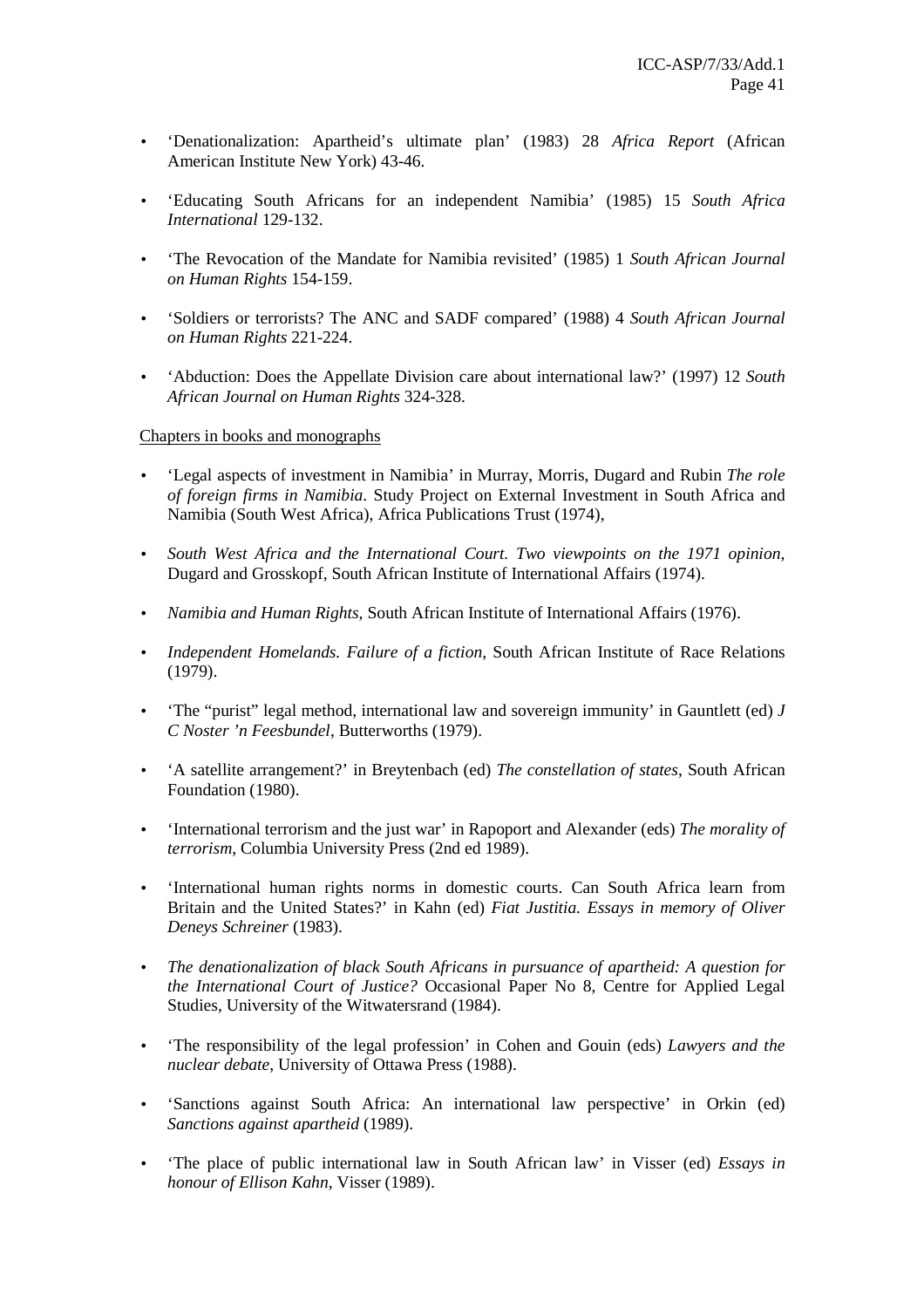- 'Enforcement of human rights in the West Bank and the Gaza Strip' in Playfair (ed) *International law and the administration of occupied territories* (1992).
- The treatment of rebels in conflicts of a disputed character: The Anglo-Boer War and the "ANC-Boer War" compared' in Delissen and Tanya (eds) *Humanitarian law of armed conflict. Challenges ahead. Essays in honour of Frits Kalshoven*, Martinus Nijhoff (1991).
- 'Apartheid: A case study in the response of the international community to gross violations of human rights' in Cotler and Eliadis (eds) *International human rights law. Theory and practice*, Canadian Human Rights Foundation (1992).
- 'International human rights' in Van Wyk, Dugard, De Villiers and Davis (eds) *Rights and constitutionalism*, Juta (1994).
- 'Public international law' in Chaskalson, Kentridge, Klaaren, Marcus, Spitz and Woolman (eds) *Constitutional law of South Africa*, Juta (1996).
- 'Retrospective justice: International law and the South African model' in McAdam (ed) *Transitional justice and the rule of law in new democracies*, University of Notre Dame Press (1997).
- 'Collective non-recognition: The failure of South Africa's Bantustan states' in *Boutros-Boutros Ghali. Amicorum Discipulorumque Liber* (1998).
- 'Terrorism and international law: Consensus at last?' in Yakpo and Boumedra (eds) *Liber Amicorum: Mohammed Bedjaoui* (1999) 159-172.
- 'Reconciliation and justice: The South African experience' in Burns, Weston and Marks (eds) *The future of international human rights*, Transnational Publishers (1999) 399-432.
- 'The role of human rights standards in domestic law: The Southern African experience' in Alston and Crawford (eds) *The future of UN human rights treaty Monitoring*, Cambridge University Press (2000).
- 'L'Apartheid' in Ascensio, Decaux and Pellet (eds) *Droit International Penal*, A Pedone (2000).
- 'Judicial review of sanctions' in Gowlland-Debbas (ed) *United Nations sanctions and international law*, Kluwer (2001).
- 'Judicial review in public international law' in Scharge (ed) *Judicial review,* Nijmegen: Ars Aequi Libri (2002) Paul Scholten Instituut, University of Amsterdam ISBN 90-6916- 456-6.
- 'Possible conflicts of jurisdiction with truth commissions' in Cassese, Gaeta and Jones (eds) *The Rome Statute of the International Criminal Court: A commentary* (2002).
- 'Non-applicability of Statute of Limitations' (with Van den Wyngaert) in Cassese Gaeta and Jones (eds) *The Rome Statute of the International Criminal Court: A commentary*  (2002).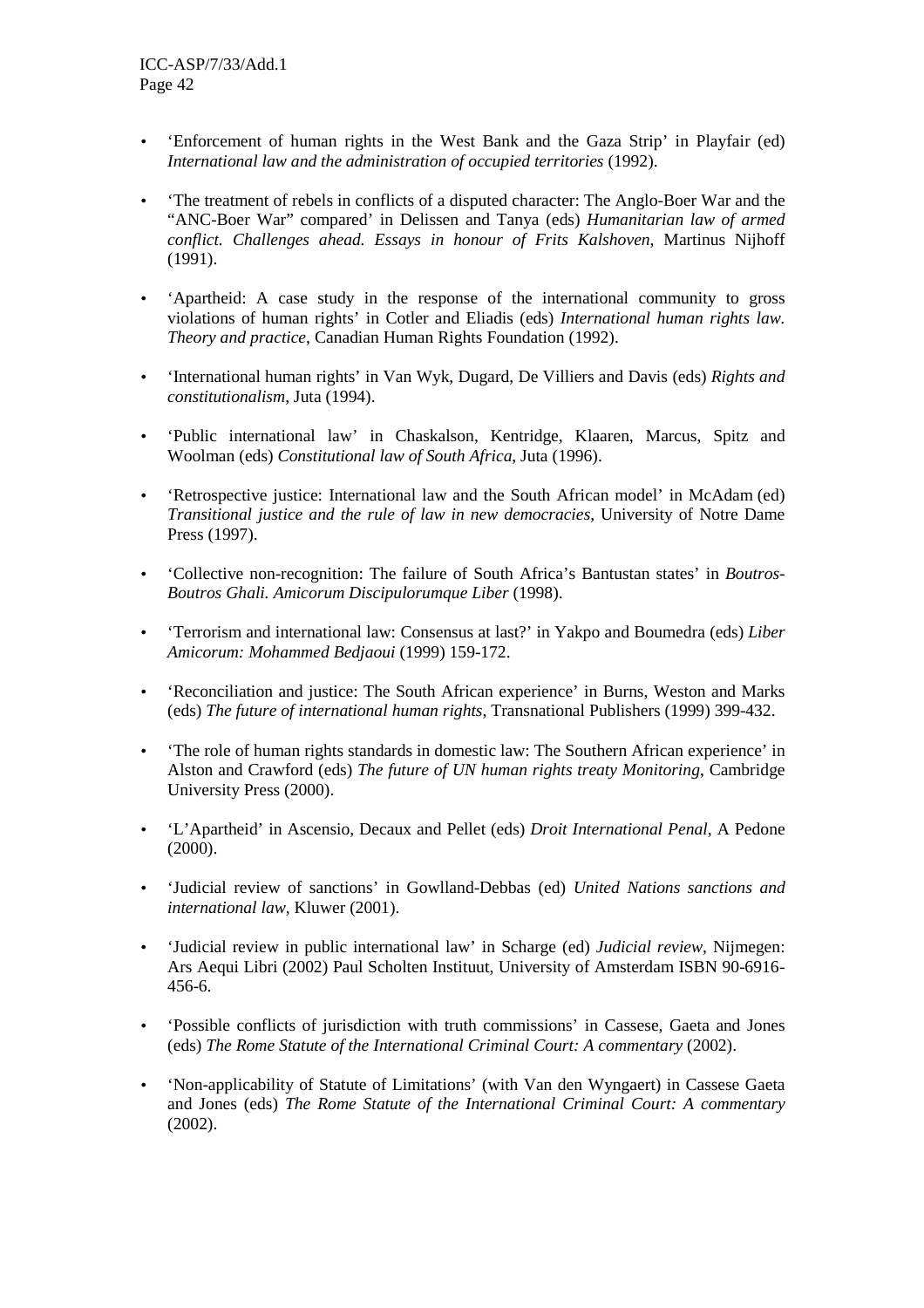- The problem of the definition of terrorism in international law' in Eden and O'Donnell (eds) *September 11, 2001. A turning point in international and Domestic law* (2005) Ardsley NY Transnational Publishers ISBN 1-57105-326-3.
- The role of recognition in the law and practice of secession' (with Raic) in Kohen (ed) *Succession: International law perspectives* (2005).
- 'Articles 13-15 of the Statute of the International Court of Justice' in Zimmerman and Tomuschat (eds) *Commentary on the Statute of the International Court of Justice*, Oxford University Press (2006).
- 'Diplomatic protection' in Crawford (ed) *State responsibility*, Cambridge University Press (2006).

## Annual survey of South African law

Initiated the chapter on international law in the *Annual survey* in 1965 and writes this chapter every year since then.

## **Jurisprudence, human rights and criminal procedure**

## Articles in scholarly journals

- 'The judicial process, positivism and civil liberty' (1971) 88 *South African Law Journal*  181-200.
- 'Academic freedom in South Africa' (1970) 3 *Droits de l'homme* 186-194.
- 'The political trial: Some special considerations' (1974) 95 *South African Law Journal*  59-72.
- 'Statutory interpretation as an exercise in choice' (1978) 95 *South African Law Journal*  pp 451-454.
- 'Some realism about the judicial process and positivism' (1981) 98 *South African Law Journal* 372-387.
- 'Chief Justice versus President: Does the ghost of *Brown v Leyds NO* still haunt our judges?' (1981) 165 *De Rebus* 421-422.
- 'Judges and unjust laws' (1981) 22/2 *Codicillus* 50-55.
- 'The judiciary and national security' (1982) 99 *South African Law Journal* 655-659.
- 'A triumph for executive power an examination of the Rabie report and the Internal Security Act 74 of 1982' (1982) 99 *South African Law Journal* 589-604.
- 'Using the law to pervert justice' (1983) 11/2 *Human Rights* (American Bar Association) 22-25, 50-54.
- 'Should judges resign? a reply to professor Wacks' (1984) 101 *South African Law Journal* 286-294.
- 'Collective cabinet responsibility and human rights' (1985) 1 *South African Journal on Human Rights* 52-54.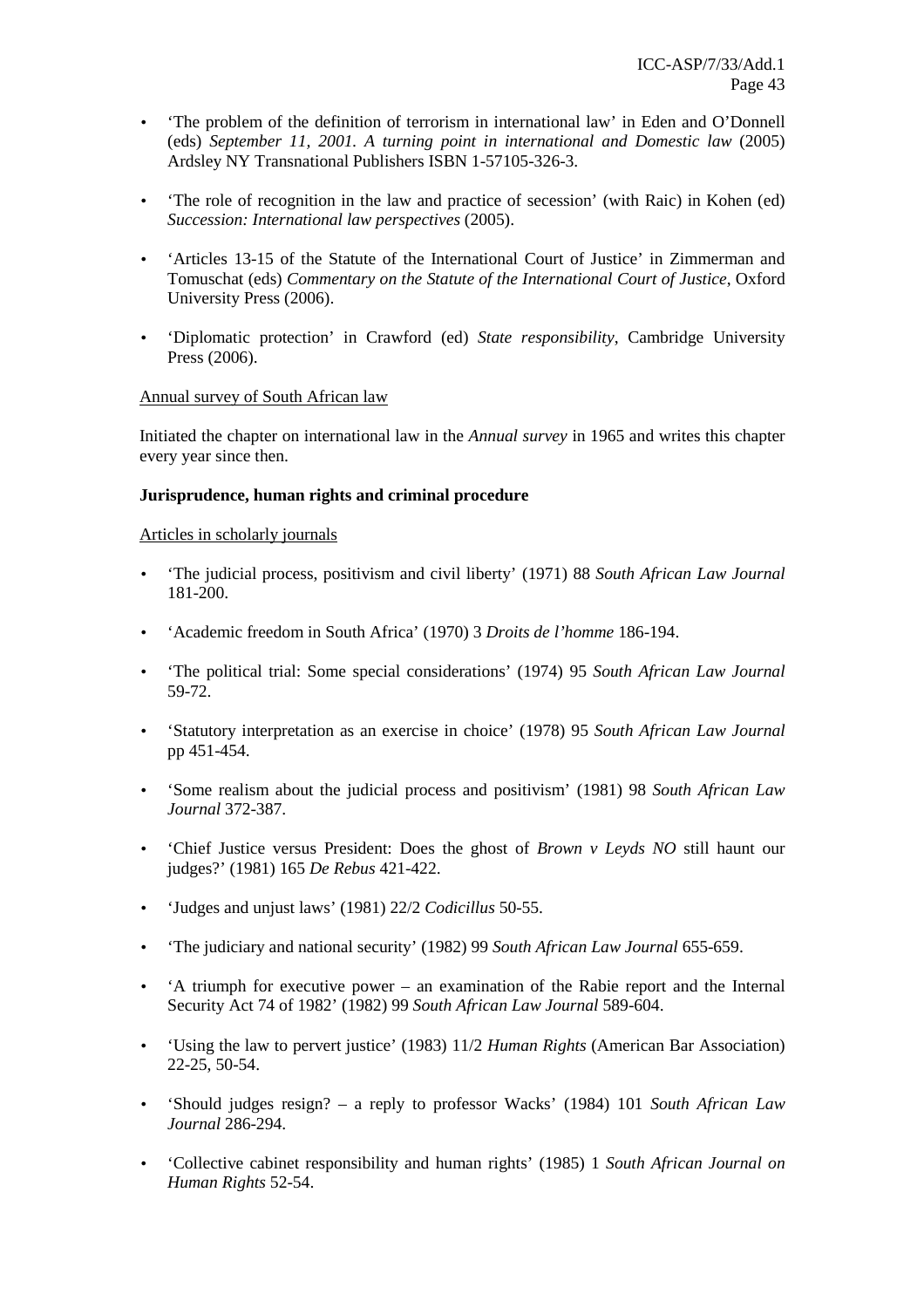- 'The jurisprudential foundations of the apartheid legal order' (1986) 28 *The Philosophical Forum* (USA) 115-123.
- 'A Bill of Rights for South Africa: Can the leopard change its spots?' (1986) 2 *South African Journal on Human Rights* 275-77.
- 'The judiciary in a state of national crisis with special reference to the South African experience' (1987) 44 *Washington and Lee Law Review* 477-501.
- 'The quest for a liberal democracy in South Africa' (1987) *Acta Juridica* 237-58 (Also published separately in *Law under stress*).
- 'Towards a democratic order for South Africa' (1990) 2 *African Journal of International and Comparative Law* 361-383.
- 'A Bill of Rights for South Africa?' (1990) 23 *Cornell International Law Journal* 441- 466.
- 'Towards genuine democracy in conflict ridden countries: A South African perspective' (1991) 1 *Beyond Law* (*Mas Alla del Derecho*, *Colombia*) 65-76.
- 'Human rights, apartheid and lawyers. Are there any lessons for lawyers from common law countries?' (1992) 15 *University of New South Wales Law Journal* 439-447.

## Chapters in books and monographs

- 'The legal framework of apartheid' in Rhoodie (ed) *South African dialogue* McGraw-Hill (1972).
- 'South African lawyers and the liberal heritage of the law' in *Law, justice and society*  Report of the Legal Commission of the Study Project on Christianity in Apartheid Society (SPRO-CAS).
- 'A review of South African legal education' in *Legal aid in South Africa* University of Natal (1973).
- 'Racial legislation and civil rights' in Hellman and Lever (eds) *Conflict and progress. Fifty years of race relations in South Africa* (1979).
- 'Human rights in South Africa retrospect and prospect' in Forsyth and Schiller (eds) *Human rights: The Cape Town Conference* (1979).
- 'Political options for South Africa and implications for the west' in Rothberg and Barratt (eds) *Conflict and compromise* (1980).
- 'Judicial power and a constitutional court' in Boulle and Baxter (eds) *Natal and Kwa-Zulu constitutional and political options* (1981).
- 'The judiciary and constitutional change' in Van Vuuren and Kriek (eds) *Political alternatives for Southern Africa* (1983).
- 'The South African Constitution 1910-1980' *Our legal heritage* (1982).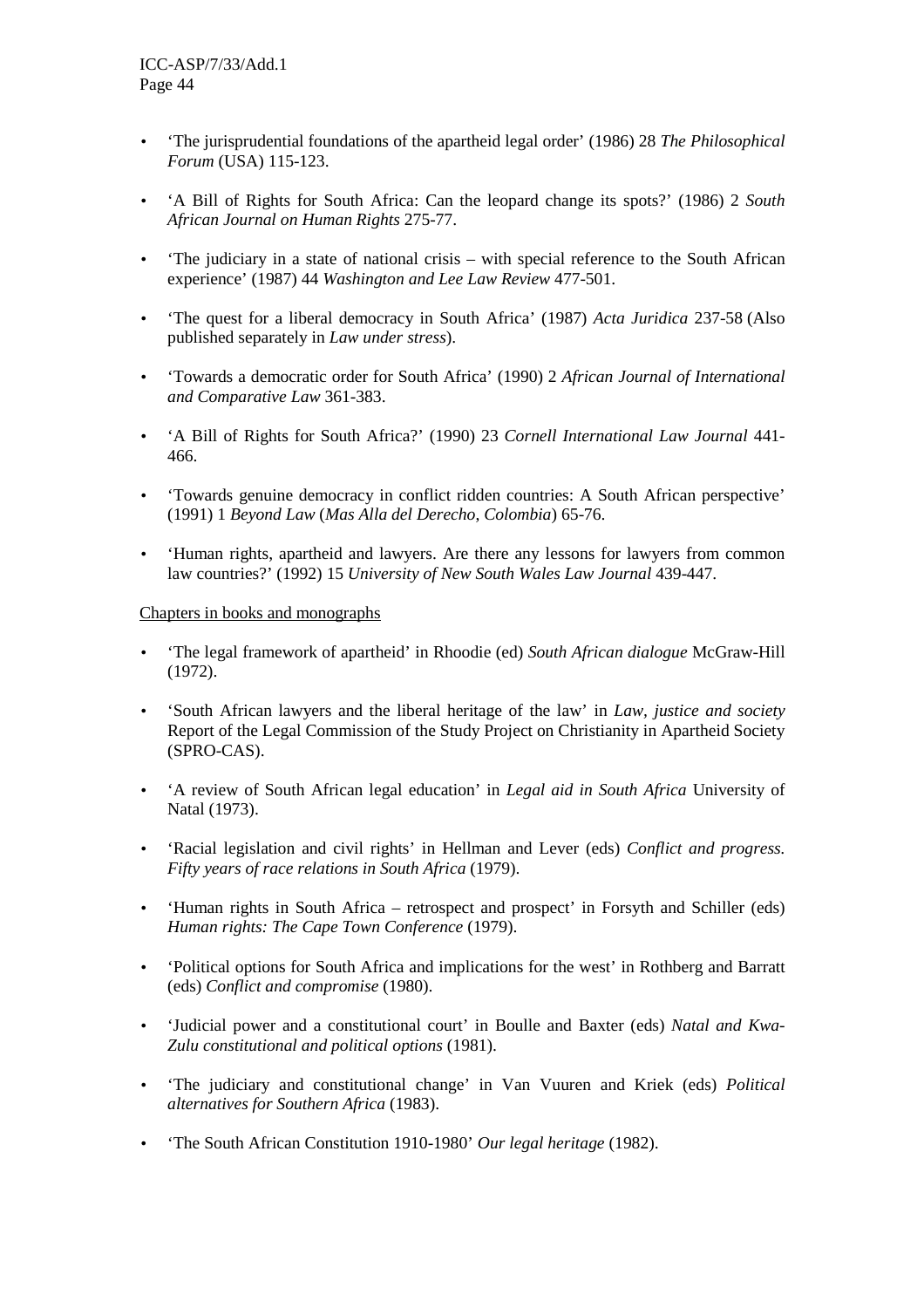- 'The judiciary and national security' in Bell and Mackie (eds) *Detention and security legislation in South Africa* (1985).
- 'Human rights and the rule of law' in Butler, Elphick and Welsh *Democratic liberalism in South Africa. Its history and prospect* (1987).
- 'Changing attitudes towards a bill of rights' in Van der Westhuizen and Viljoen (eds) *A Bill of Rights for South Africa* (1988).
- 'Towards racial justice in South Africa' in Henkin and Rosenthal (eds) Constitutionalism and rights. The influence of the US Constitution abroad (1990).
- 'Helen Suzman' in Salokar and Volcansek (eds) *Women in law. A bibliographical sourcebook* (1996).

#### **Criminal law and procedure**

#### Articles in scholarly journals

- '1570 revisited: An examination of South African criminal procedure and the Hiemstra proposals' (1970) 87 *South African Law Journal* 410-423.
- 'Lay participation in the administration of justice' (1972) 1 *Crime, punishment and correction* 65-70.
- 'Training needs in sentencing in South Africa' (1985) 1 *South African Journal on Human Rights* 93-105.

#### Shorter Comments in scholarly journals

#### *Criminal Law*

- 'Provocation' (1966) 83 *South African Law Journal* 261-266.
- 'Insane automatism' (1967) 84 *South African Law Journal* 131-138.
- The demise of *DPP v Smith* and the renaissance of subjectivism in criminal intent' (1967) 84 *South African Law Journal* 210-212.
- 'Judges, academics and unjust laws: The Van Niekerk contempt case' (1972) 89 *South African Law Journal* 271-287.

#### *Criminal Procedure*

- 'The rights to counsel: South African and American developments' (1967) 84 *South African Law Journal* 1-6.
- 'The courts and the Attorney-General' (1968) 85 *South African Law Journal* 232-237.
- 'Bail: More power to the Attorney-General' (1968) 85 *South African Law Journal* 466- 469.
- 'The courts and section 6 of the Terrorism Act' (1970) 87 *South African Law Journal*  289-293.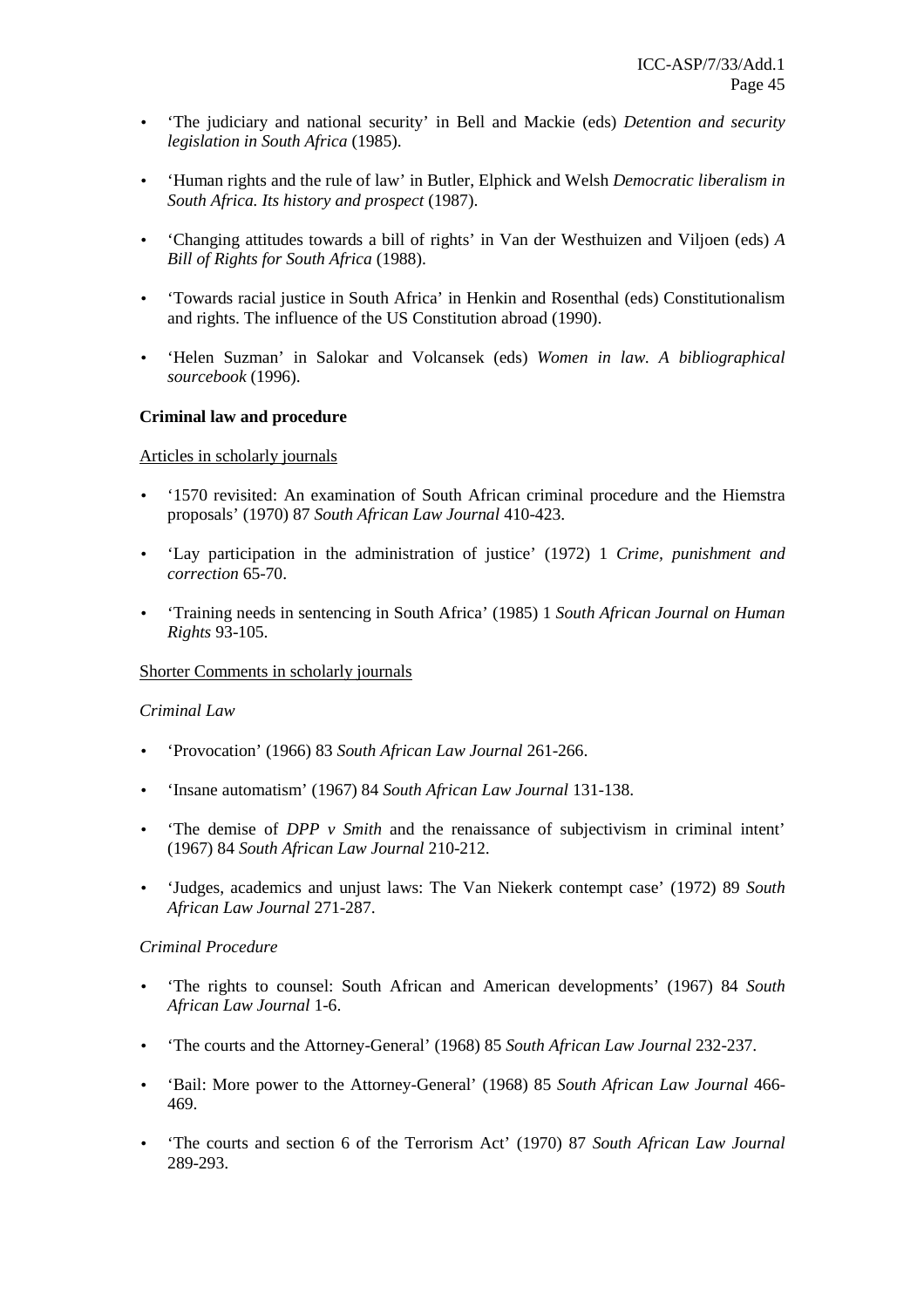- 'Autrefois acquit and substantially identical offences' (1971) 88 *South African Law Journal* 301-305.
- *Annual survey* Chapter on criminal procedure 1966-1968.

## **Book reviews**

Wrote over 60 book reviews altogether for the following journals: South African Law Journal, British Year Book of International Law, American Journal of International Law, American Historical Review, American Journal of Comparative Law, International and Comparative Journal of Southern Africa, Journal of Contemporary African Studies, Cambridge Law Journal and South African Yearbook of International Law.

# **Appeared as consultant or counsel in important cases involving questions of international law and constitutional law:**

- *S v Tuhadeleni* 1969 1 SA 153 (A) Challenge to the validity of Terrorism Act 83 of 1967 in Namibia on the ground that the Mandate for South West Africa had been lawfully revoked by the UN General Assembly.
- *S v Ramotse* 1970 Annual Survey of SA Law 80 Objection to the exercise of criminal jurisdiction over an ANC leader abducted from Botswana.
- *Sobukwe v Minister of Justice* 1972 1 SA 693 (A) Attempt to secure the right of the leader of the Pan-Africanist Congress to leave South Africa on the basis of a fundamental right to leave one's country.
- Lendalease Finance Co (Pty) Ltd v Corporation de Mercadeo Agricola v CMA 1975 4 SA 397 (C); 1976 4) SA 464 (A) Assertion of restrictive approach to sovereign immunity.
- *Inter-Science Research and Development Services v Republica Popular de Mocambique*  1980 2 SA 111 (T); 1982 3 SA 330 (T) Assertion of restrictive approach to sovereign immunity.
- *Nkondo v Minister of Police 1980 2 SA 894 (O)*  Objection to the exercise of criminal jurisdiction over a person whose international flight had been forced to land in distress.
- *S v Adams; S v Werner* 1981 1 SA 1980 2 SA 313 (W); 1981 1 SA 187 (A) Challenge to validity of Group Areas Act proclamation in which it was argued that a municipal court should have regard to international human rights norms in the interpretation of South African statute.
- *Tutu v Minister of Internal Affairs* 1982 4 SA 571 (T) Argued that Bishop Desmond Tutu's passport had been revoked unlawfully by the executive.
- *S v Banda* 1989 4 519 (B) Challenge to the statehood of Bophuthatswana, on the grounds that it failed to qualify as a state under international law.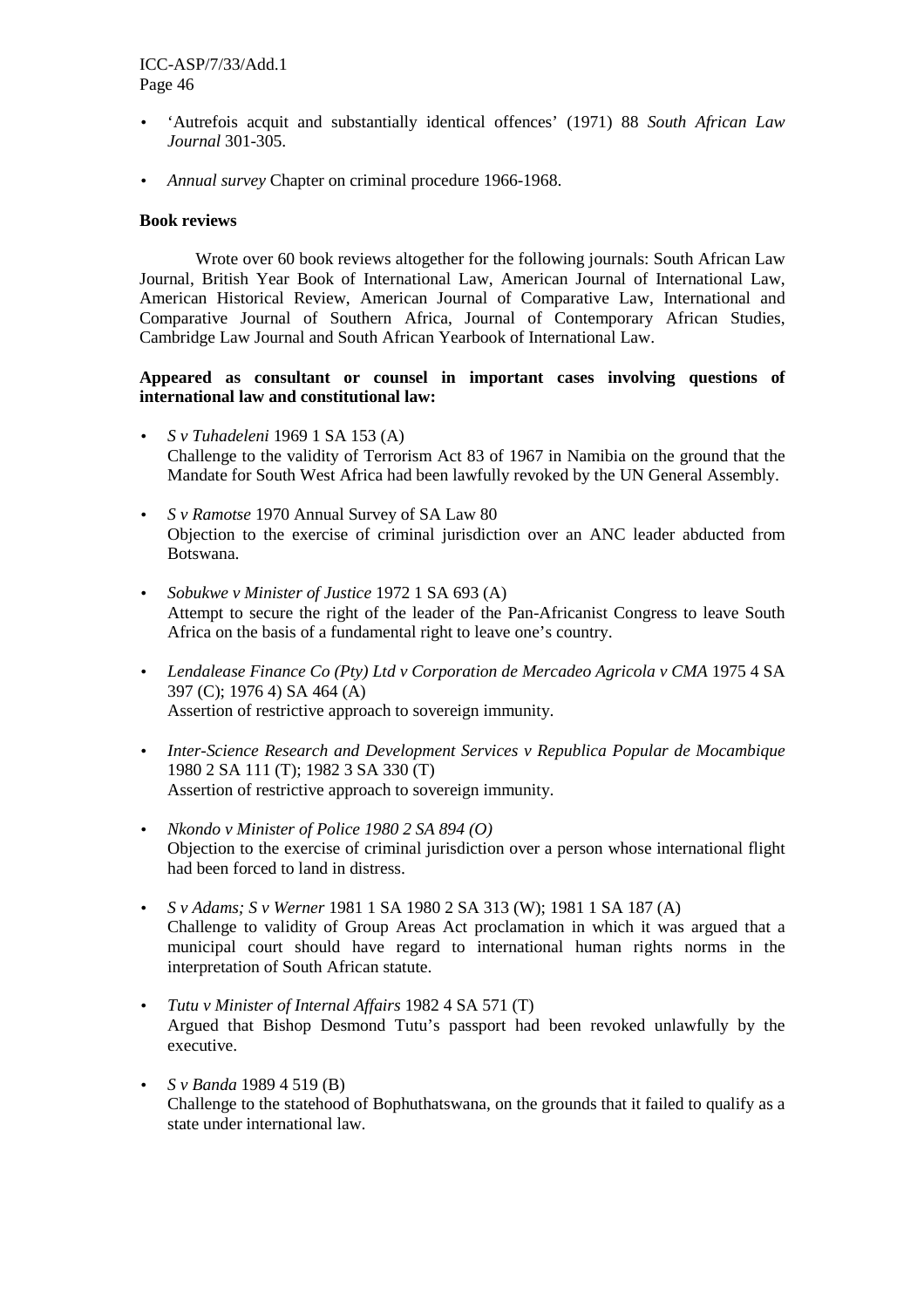- *Mathebe v Regering van die Republiek van Suid-Afrika* 1988 3 SA 667 (A) Successful challenge to the validity of proclamation incorporating district of Moutse into KwaNdebele.
- *Staatspresident v Lefuo* 1990 2 SA 679 (A) Successful challenge to the validity of proclamation incorporating township of Botshabelo into QwaQwa.
- *Attorney-General of Lesotho v Swissbourgh Diamond Mines* 1997 8 BCLR (Lesotho, CA) Successful challenge to expropriation law.
- *Swissbourgh Diamond Mines v Government of the RSA*, (TP) 1999 2 SA 279 (T) Act of State Doctrine.
- *Harksen v President of the RSA* 2000 2 SA 825 (CC) Extradition.

## **Gave expert evidence on questions of international law (status of SWAPO and ANC combatants under international law) in the following cases:**

- *S v Sagarius* 1983 1 SA 833 (SWA)
- *S v Mogoerane* (TPD; 6/8/1983)
- *S v Thoms* (Appeal reported in 1990 2 SA 802 (A))
- *S v Mncube and Nondula* (TPD Circuit Court, Messina; 5/5/1988; Appeal reported in *S v Mncube* 1991 3 SA 133 (A))

## **Appeared as counsel in other reported cases:**

- *S v Gumbi* 1962 1 SA 188 (D)
- *S v Arenstein 1963 2 599 (N)*
- *S v Malinga* 1963 1 SA 692 (A)
- *S v Roodt* 1983 3 SA 382 (T)

#### **Conferences**

Delivered a paper at or participated in the following conferences outside South Africa:

- 1973 Annual Meeting, American Society of International Law, Washington DC (paper on outlawing international terrorism).
- 1974 Human Rights Committee, American Society of International Law, Wingspread, Wisconsin (seminar participant).
- 1974 International Law Association, American Branch, New York (panellist).
- 1976 Namibia and Human Rights, International Commission of Jurists, Dakar, Senegal (conference participant).
- 1976 International Law Association, Madrid (committee participant).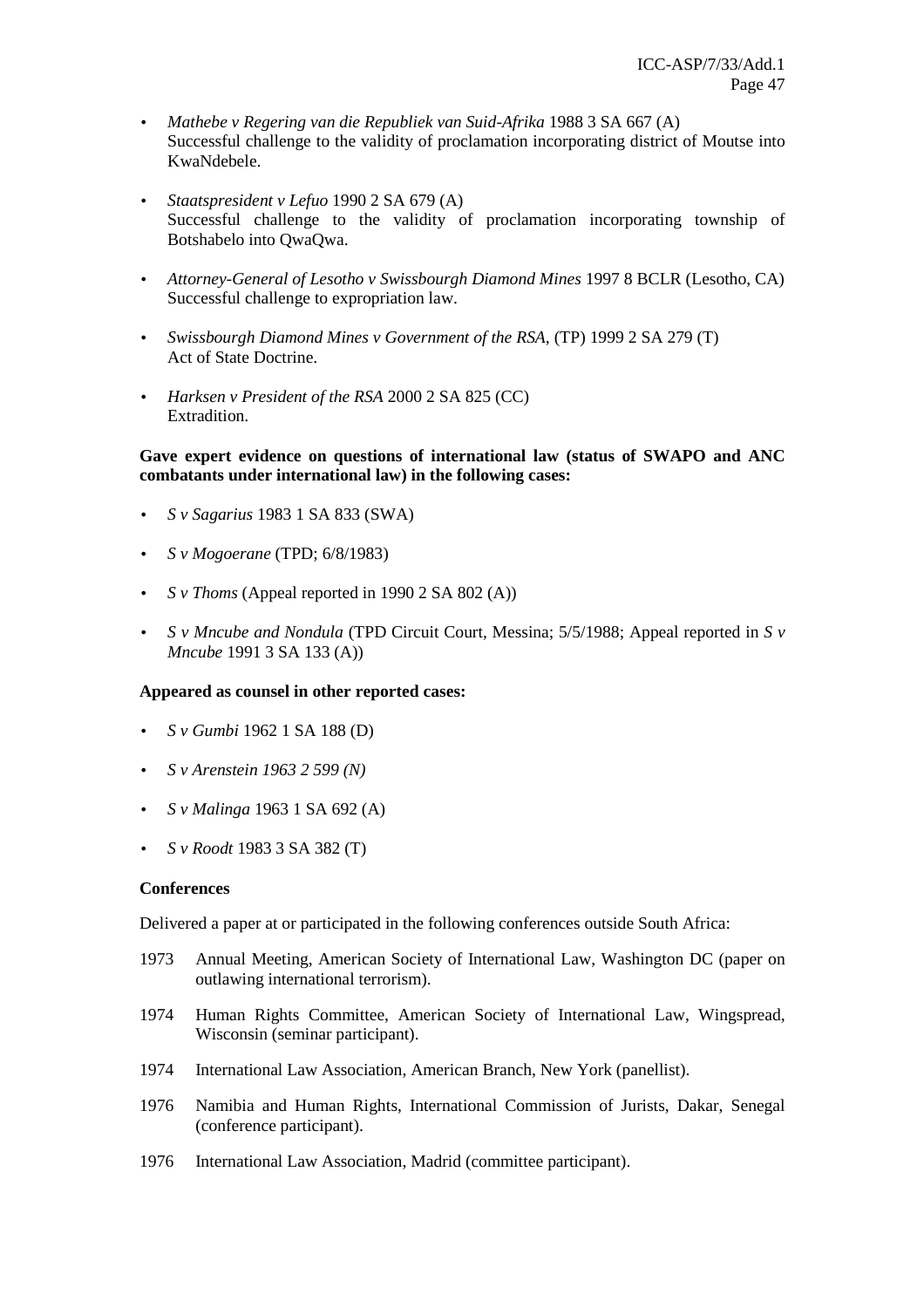- 1978 'The International Legal Effects of South Africa's System of Apartheid', City of New York Bar (paper).
- 1980 Colloquium on Law and Liberty to Honour Charles Hamilton Houston, Amherst College, Massachusetts (paper on failures of legal positivism).
- 1982 Annual Meeting, American Society of International Law, Washington DC (paper on International Law and Domestic Courts).
- 1982 International Law Association, meeting on International Terrorism, Lexington, Virginia (participant).
- 1982 Allard K Lowenstein Symposium on International Human Rights Law, Yale Law School (panellist).
- 1982 Seminar on Justice and Society, Aspen Institute for Humanistic Studies, Aspen (participant).
- 1982 Seminar on Tradition and Modernization, Aspen Institute for Humanistic Studies, Jerusalem (participant).
- 1983 Annual meeting, African-American Institute, Harare (panellist).
- 1983 International Law Association, meeting on International Terrorism, Fletcher School of Law and Diplomacy, Tufts University, Boston (participant).
- 1983 'US Foreign Policy: Adjusting to Change in the Third World', Aspen Institute for Humanistic Studies, Wingspread, Wisconsin (participant).
- 1984 'Recent Developments in South Africa', Study Commission on US Policy towards South Africa, New York (paper on South African Constitution).
- 1985 'Recent Political and Constitutional Developments in South Africa', Ford Foundation Seminar, Washington DC.
- 1985 'Role of the Judiciary in South Africa', American Bar Association Seminar on Legal Aspects of Apartheid, Washington DC.
- 1985 'The Role of the International Court in the Elimination of Apartheid' Media Round Table sponsored by United Nations, The Hague (paper delivered).
- 1986 'Permissible Measures and Obligations of Outside States towards Minority Rule in South Africa', American Society of International Law, Annual Meeting, Washington DC (paper delivered).
- 1986 International Law Association, Meeting on Non-Extradition of Political Offenders and International Terrorism, Fletcher School of Law and Diplomacy, Tufts University, Boston.
- 1987 Colloquium on the 'Judiciary in a Time of National Crisis' Washington and Lee School of Law (paper delivered).
- 1987 'The Responsibility of the Legal Profession' Canadian Conference on Nuclear Weapons and the Law, Ottawa (paper delivered).
- 1987 Conference on Sanctions held in Gaborone, Botswana (paper delivered on legal aspects of sanctions against South Africa).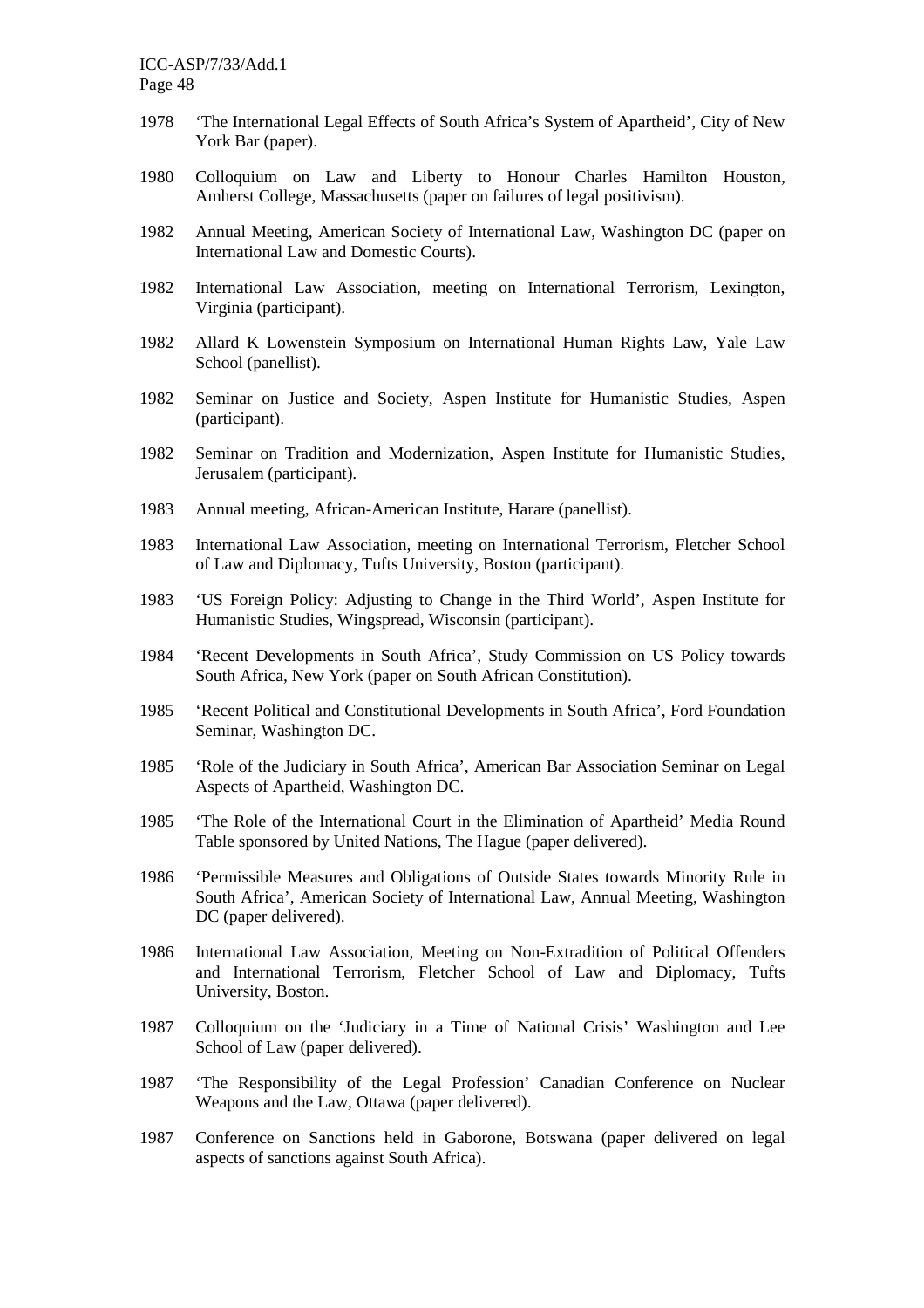- 1987 Meeting of International Law Association Committee on Problems of Extradition in Relation to Terrorist Offences, Heidelberg, Germany (member of committee, preparation of Committee's Report to the Plenary Meeting of the International Law Association held in Warsaw in August 1988).
- 1987 'The Teaching of International Criminal Law as Part of International Law and Human Rights Law', Conference on Teaching of International Criminal Law, Syracuse, Italy, under the auspices of the International Institute of Higher Studies in Criminal Sciences (paper delivered).
- 1988 'The Enforcement of Human Rights in the West Bank and Gaza Strip', Conference on the Law of Military Occupation held in Jerusalem under the auspices of Al Haq Law in the Service of Mankind (paper delivered).
- 1989 'Prospects for Peace in Southern Africa' American Society of International Law, Annual Meeting, Chicago (paper delivered).
- 1989 'Effects of Apartheid on the Protection of Minorities' Conference on Ethnic Conflict, Human Rights and the UN System, Oxford, organised by Harvard Law School Human Rights Program and International Centre for Ethnic Studies, Sri Lanka (paper delivered).
- 1989 Conference on South Africa and the Rule of Law, Nuneham Park, Oxford (participant).
- 1992 International Law Association, Cairo (panellist on problem of State Succession and Secession).
- 1992 Association Internationale de Droit Penal, Helsinki Workshop on Extradition and Human Rights.
- 1992 'Self-Determination, Territorial Integrity and Secession. The Implications for Human Rights of the Dissolution of Yugoslavia', Academia Internacional Liberdade E Desenvolvimento, Sintra, Portugal. Conference on 'International Human Rights Policies for the Next Decade: The 1993 World Conference on Human Rights' (paper delivered).
- 1993 'South Africa's Return to the International Community and International Law', African Society of International and Comparative Law: Fifth Annual Conference, Accra (paper delivered).
- 1994 Meeting of International Law Association Committee on Extradition and Human Rights, Bellagio, Italy (rapporteur).
- 1994 66th Conference of International Law Association, Buenos Aires, Argentina (presented report of Committee on Extradition and Human Rights; printed in *ILA Report of 66th Conference,* 142-170.
- 1994 Conference on International Criminal Court, Siracusa, Italy (panellist).
- 1995 Meeting of Institut de Droit International, Lisbon, Portugal.
- 1995 Conference on Amnesty and Transitional Justice, Siracusa, Italy (panellist)
- 1996 Meeting of International Law Association, Committee on Extradition and Human Rights, Bellagio, Italy (rapporteur).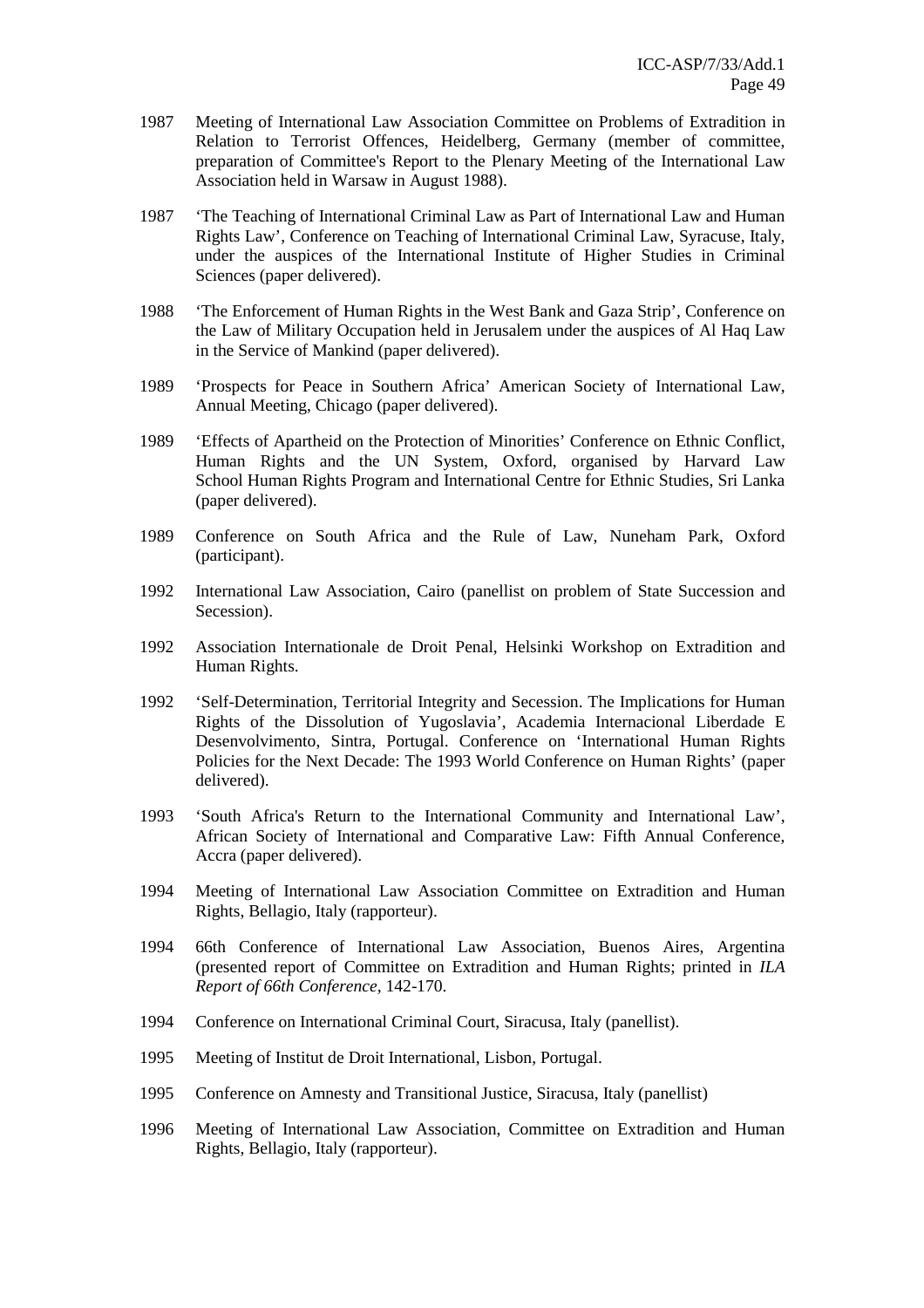- 1996 Colloquium to celebrate the 50th Anniversary of the International Court of Justice, The Hague. Participant. Published as *Increasing the Effectiveness of the International Court of Justice* (UNITAR Nijhoff 1997).
- 1996 67th Conference of International Law Association, Helsinki, Finland (presented Report of Committee on Extradition and Human Rights; printed in *ILA Report of 67th Conference,* 214-246.
- 1996 'International Law in South Africa', African Society of International and Comparative Law, Regional conference, Nottingham (paper delivered).
- 1996 African Society of International and Comparative, Law Eighth Annual Conference, Cairo (panellist).
- 1997 Meeting of Institut de Droit International, Strasbourg, France.
- 1997 Meeting of International Law Association, Committee on Extradition and Human Rights, Otzenhausen, Germany.
- 1997 Conference on International Criminal Court, Birkbeck College, London (paper delivered).
- 1997 'International Human Rights Law in South Africa', Conference on International Human Rights, Research Centre for International Law, Cambridge (paper delivered).
- 1997 Colloquium to celebrate 50th Anniversary of International Law Commission, United Nations, New York (participant).
- 1999 'Judicial Review of Sanctions' Colloquium on 'United Nations Sanctions and International Law', Graduate Institute of International Studies, Geneva (paper delivered).
- 1999 'US Attitude towards the ICC', Duke University, USA, Conference on International Criminal Court (paper delivered).
- 1999 Meeting of Institut de Droit International, Berlin, Germany.
- 1999 Conference on International Criminal Law, Siracusa, Italy (paper delivered).
- 1999 African Society of International and Comparative Law. Eleventh Annual Conference, Harare (panellist).
- 2000 'International Criminal Law in Africa', American Society of International Law, Annual Meeting, Washington DC (paper delivered).
- 2000 Gorbachev Foundation Conference on Constitutionalism, Madrid.
- 2001 Inter Action Council Seminar on Humanitarian Intervention, Boston.
- 2004 'International Terrorism', European Society of International Law, Florence (paper delivered).
- 2005 'Legal Aspects of the Palestine/Israel Dispute', European Society of International Law, Geneva (paper delivered).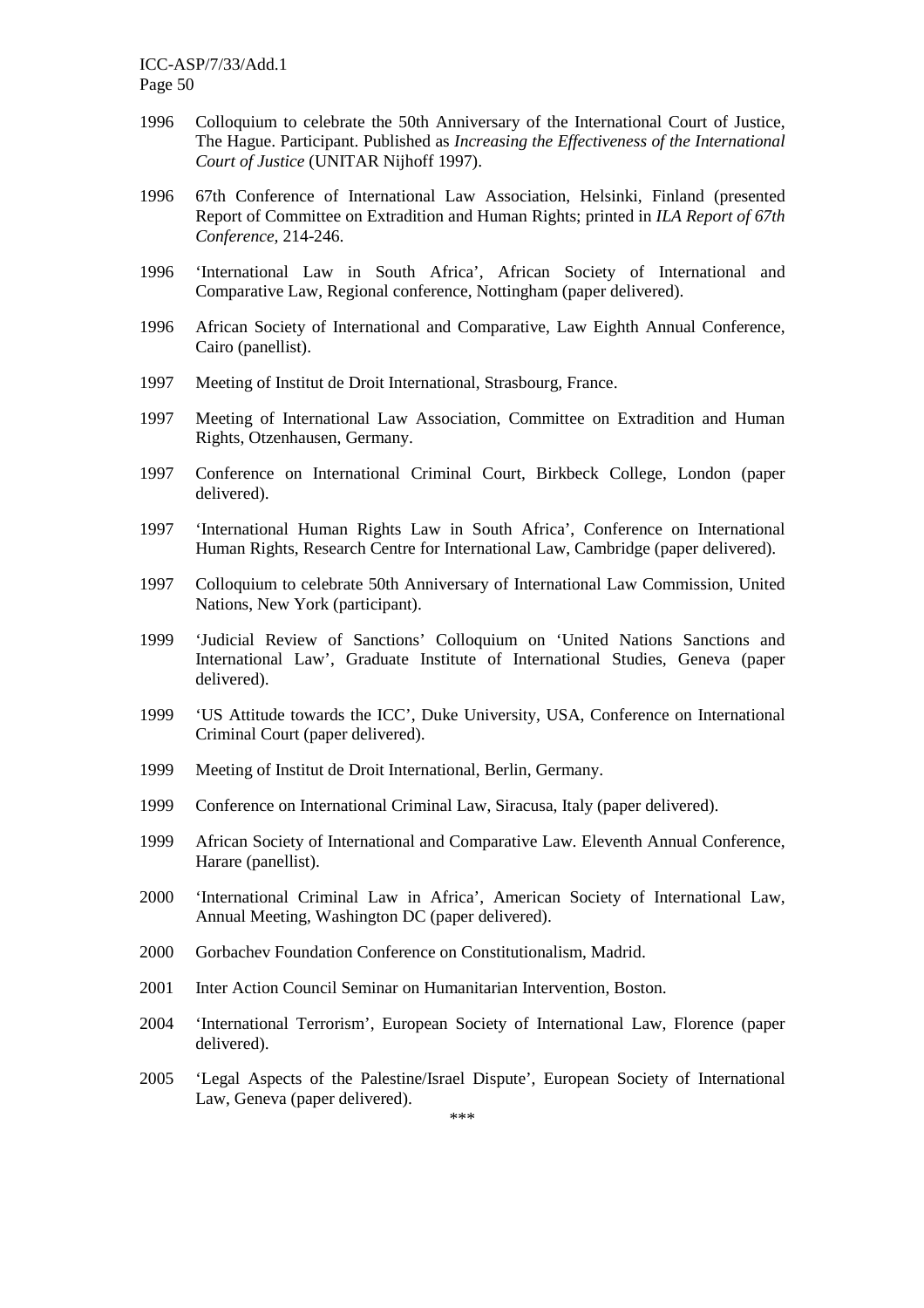# **7. Eboe-Osuji, Chile (Nigeria)**

[Original: English]

#### **Note verbale**

The Ministry of Foreign Affairs of the Federal Republic of Nigeria presents its compliments to the International Criminal Court and the Assembly of States Parties and has the honour to forward to the latter the nomination of Mr. Chile Eboe-Osuji, as Nigeria's candidate for the 2009 election of judges of the International Criminal Court.

As can be observed from a review of his curriculum vitae and the accompanying statement (attached), Mr. Eboe-Osuji's election will greatly assist the young court in establishing a strong foundation in the jurisprudence in these early years of operation and as the Court moves into a very active phase of its work. This is taking into account the exceptionally strong and considerable experience that Mr. Eboe-Osuji will bring to the Court in both the theory and the practice of criminal and international law in general and, in particular, international criminal law and international humanitarian law.

The Ministry of Foreign Affairs also wishes to note Mr. Eboe-Osuji's leading expertise on the very troubling issue of violence against women during armed conflicts – an issue of special concern to both the United Nations and the Assembly of States Parties.

…

\*\*\*

#### **Statement of qualifications**

## *Character, standing and legal qualifications [article 36, paragraph 3 (a), of Rome Statute]*

 Mr. Chile Eboe-Osuji is of high moral character and possesses the judicial qualities of impartiality and integrity. He possesses qualifications required for appointment as a judge of the Supreme Court of Nigeria, being one of the highest judicial offices in Nigeria.

## *Relevant competencies [article 36, paragraph 3 (b)]*

(a) As a review of his résumé and verifiable antecedents will readily show, Mr. Eboe-Osuji has established competence in substantive criminal law and procedure. His experience derives from over two decades of practice as a legal practitioner before the courts of Nigeria and Canada as well as before the International Criminal Tribunal for Rwanda (ICTR) and the Special Court for Sierra Leone. His experience includes more than ten years in the field of international criminal law, including as a senior prosecution trial counsel, senior appeals counsel and senior legal adviser. He is currently Head of Chambers at the ICTR. Notably, he appeared as senior prosecution counsel in the ICTR cases of *Semanza* and *Bagosora et al*. At the Special Court for Sierra Leone, he appeared as senior appeals counsel in *Brima et al* and *Fofana and Kondewa*. He has also assisted the ICTR judges in drafting of a number of judgments and decisions. Further details appear in his professional résumé attached hereto.

(b) His specific areas of competence include the following: international criminal law (with specific reference to genocide, crimes against humanity and war crimes); international humanitarian law; international human right law; general public international law; criminal law of Nigeria and criminal law of Canada. Further details appear in his professional résumé attached hereto.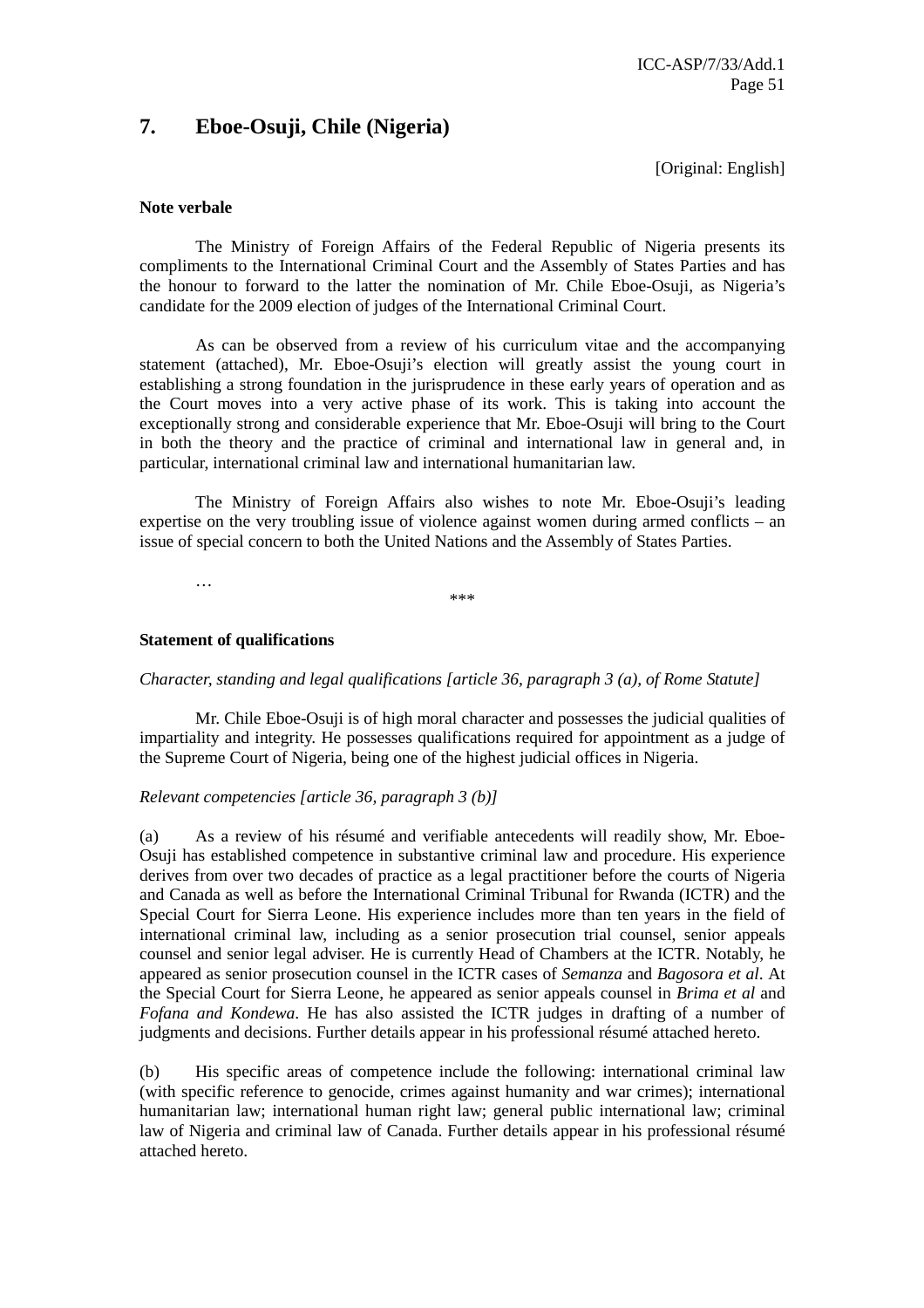(c) He has extensive experience in judicial work, in view of his roles as senior legal officer to the judges of the ICTR and Head of Chambers at the ICTR. The details appear in his professional résumé attached hereto.

(d) In addition to the foregoing, Mr. Eboe-Osuji has taught international criminal law at the Faculty of Law, University of Ottawa, Canada. In addition, he has appeared as guest lecturer or speaker on numerous speaking engagements on the subject of international criminal law.

(e) He has an extensive record of research and publications in the area of international criminal law and international law. His research and writing include, but are not limited to the following topics: definition and analysis of rape in international criminal law; rape as genocide; rape and superior responsibility in international law; forced marriage and international criminal law; the jurisprudence of superior responsibility at the ad hoc tribunals; the role of the Security Council in prosecuting the crime of aggression; international law, mercenary activities and conflict prevention in Africa; vague indictments and questions of justice at the international criminal tribunals; murder as a crime against humanity; genocide, justice and the forensic sensibilities of the International Committee of the Red Cross; complicity in genocide and aiding and abetting genocide; the jurisdiction to prosecute foreigners for crimes against humanity committed abroad; world war against aviation terrorism; State immunity, State atrocities, and civil justice in the modern era of international law; responsibility of States for genocide crimes; the *mens rea* of the war crime of terrorism; grave breaches as war crimes; crimes against humanity: deliberate attacks against civilians as crimes against humanity; burning as a mode of the war crime of pillage; interlocutory appeals at the ad hoc tribunals; the defence of necessity in international criminal law; curbing war through law.

# *Preferred list [article 36, paragraph 5]*

 Mr. Eboe-Osuji is amply qualified for both lists A and B. As he is required to elect only one list, he elects to be placed on list A.

## *Nationality [article 36, paragraph 7]*

Mr. Eboe-Osuji exercises his civil and political rights in Nigeria.

## *Native legal and geographic representation [article 36, paragraph 8 (a)]*

Although Mr. Eboe-Osuji was trained and has mostly practiced law in the common law tradition, his exposure in the last decade to counsel and judges from the civil law tradition has given him a reasonable insight into the workings of that system as well.

If elected, he will be the only Nigerian judge on the Court.

*Specific expertise on questions of violence against women [article 36, paragraph 8 (b)]* 

 As is evident from his résumé, Mr. Eboe-Osuji has expertise in various topics of international criminal law, with specific reference to armed conflict and violence against women. Notably:

- He prosecuted the *Semanza* case, which is one of only three ICTR cases in which the crime of sexual violence was successfully prosecuted at that Tribunal;
- He has recently completed a book manuscript entitled: *Sexual Violence against Women, Armed Conflicts and International Law*; and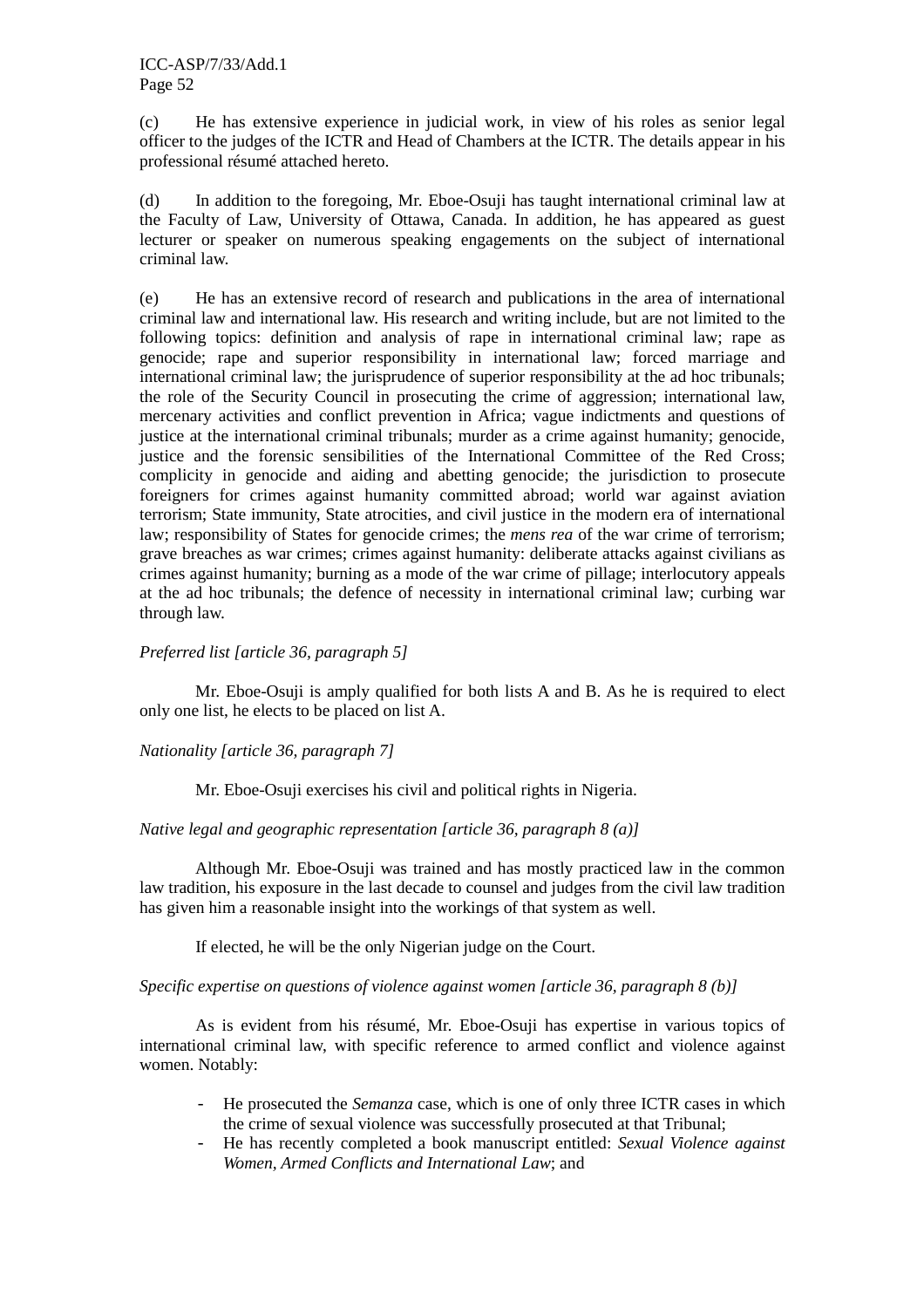As already indicated, his research and writings include discussions on the following topics: definition and analysis of rape in international criminal law; rape as genocide; rape and superior responsibility in international law; sexual violence in armed conflicts as the war crime of terrorism; and the question of forced marriage in international criminal law. The details appear in his professional résumé attached hereto.

\*\*\*

#### **Personal**

Name: Chile Eboe-Osuji

Date of birth: 2 September 1962

Nationality: Nigerian

Gender: Male

#### **Professional affiliations**

*Called to the following Bars:* 

- (1) Nigeria September 1986
- (2) Ontario (Canada) February 1993
- (3) British Columbia (Canada) November 1993

#### *Member of the following Societies:*

- (1) Law Society of Upper Canada
- (2) Advocates' Society of Ontario (Canada)
- (3) Canadian Council on International Law
- (4) American Society of International Law
- (5) British Institute of International Law
- (6) International Law Association

#### **Professional experience**

| $2008$ - present | Head of Chambers, United Nations, International Criminal Tribunal for<br>Rwanda (Arusha, Tanzania).                                                                                                                                                                                                                                                            |
|------------------|----------------------------------------------------------------------------------------------------------------------------------------------------------------------------------------------------------------------------------------------------------------------------------------------------------------------------------------------------------------|
|                  | Providing expert legal advice and other support to the Chambers of the<br>ICTR as the principal legal officer in Chambers; supervise and co-<br>ordinate the work of legal officers in Chambers; organise and supervise<br>judgment drafting; oversee the effective organisation of judicial<br>proceedings in liaison with the Registry of the Tribunal; etc. |
| $2007 - 2008$    | Senior Appeals Counsel, Special Court for Sierra Leone (Freetown,<br>Sierra Leone).                                                                                                                                                                                                                                                                            |
|                  | Represented the Prosecutor of the Special Court for Sierra Leone as a<br>senior appeals counsel in prosecution appeals before the Appeals<br>Chamber of the Court; drafted legal briefs, memorials, submissions and<br>other legal documents; coordinating the work of a prosecution appeal<br>team.                                                           |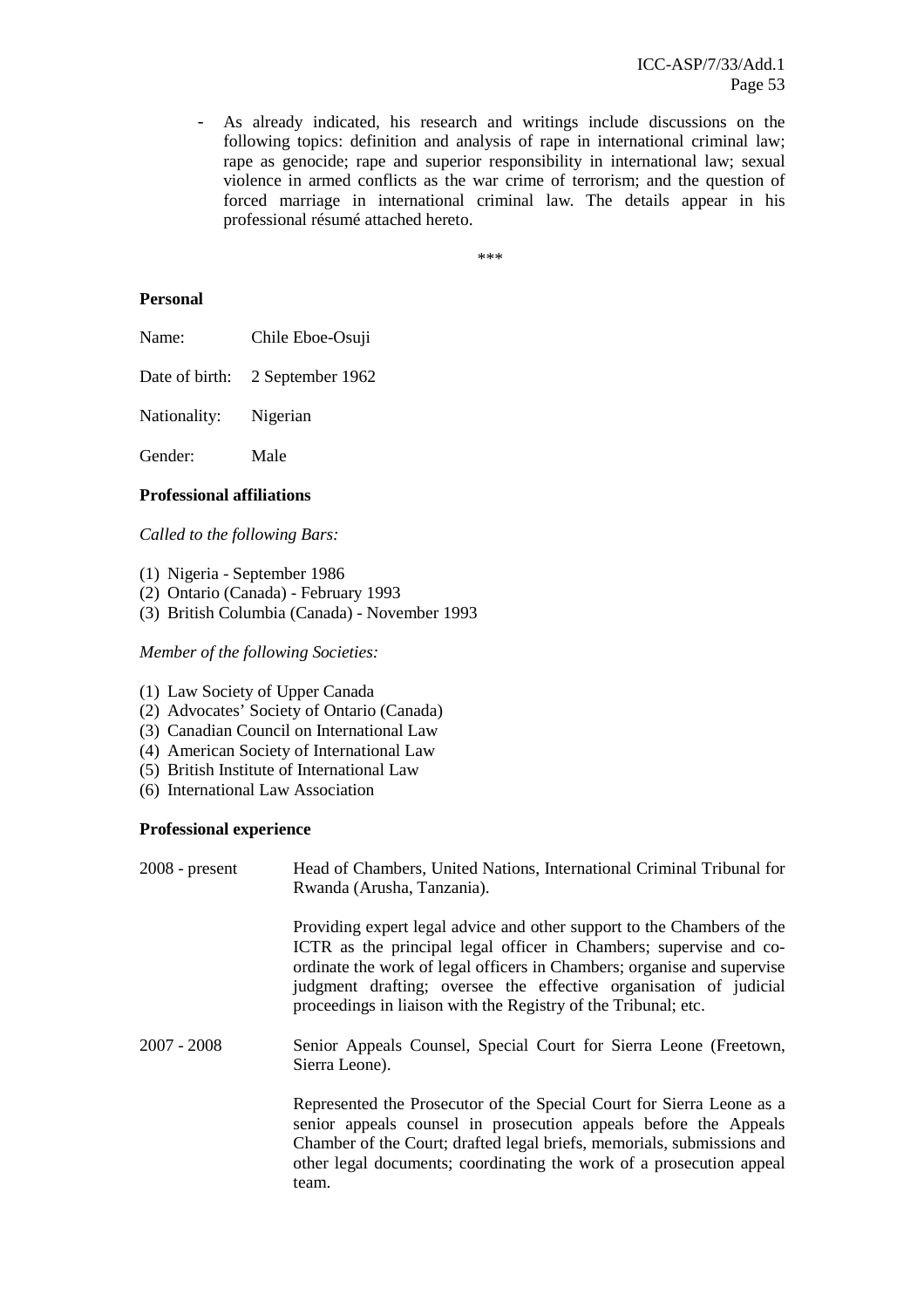2006 - 2007 Lecturer, Faculty of Law, English Common Law Section, University of Ottawa, Ontario, Canada. Taught international criminal law to students at the Faculty of Law of the University of Ottawa. 2005 - 2007 Barrister-at-Law, Borden Ladner Gervais LLP, Ottawa, Ontario, Canada. Argued cases in courts and administrative tribunals, drafted pleadings, legal briefs and other legal documents, conducted legal research and wrote legal opinions and research papers, etc. 2003 - 2005 Senior Legal Officer in Chambers, United Nations, International Criminal Tribunal for Rwanda (Arusha, Tanzania). Provided legal assistance to the judges in Trial Chamber II by way of research on criminal law and procedure in common law jurisdictions, Canadian criminal law and procedure, international criminal law and procedure, international humanitarian law, international human rights law, public international law and procedure; responsible for drafting of legal opinions, decisions and judgments for judges of an ICTR Trial Chamber, supervising other legal officers to the judges in their research and writing for the judges; etc. 2000 - 2003 Senior Trial Attorney/Lead Prosecution Counsel, United Nations, International Criminal Tribunal for Rwanda (Arusha, Tanzania). Represented the Prosecutor of the Tribunal as a trial team leader in the prosecution of the cases of Bagosora, Nsengiyuumva, Kabiligi and Ntabakuze and the Semanza case; drafted legal briefs, memorials, submissions and other legal documents; supervising a trial team. 1999 - 2000 Head Legal Officer in the Appeals Chamber, United Nations, International Criminal Tribunal for Rwanda (The Hague, the Netherlands). Provided legal assistance to the Appeals judges by way of research on criminal law and procedure in common law jurisdictions, Canadian criminal law and procedure, international criminal law and procedure, international humanitarian law, international human rights law, public international law and procedure; responsible for drafting legal opinions, decisions and judgments for judges of the ICTR Appeals Chamber, supervised other legal officers to the judges in their research and writing for the judges; etc. February - September 1999 Prosecution Counsel/Assistant Trial Attorney, United Nations, International Criminal Tribunal for Rwanda (Arusha, Tanzania). Represented the United Nations in its prosecution, before the ICTR, of war crimes, crimes against peace, crimes against humanity, and other international crimes committed by Rwandans in Rwanda and in neighbouring States during 1994.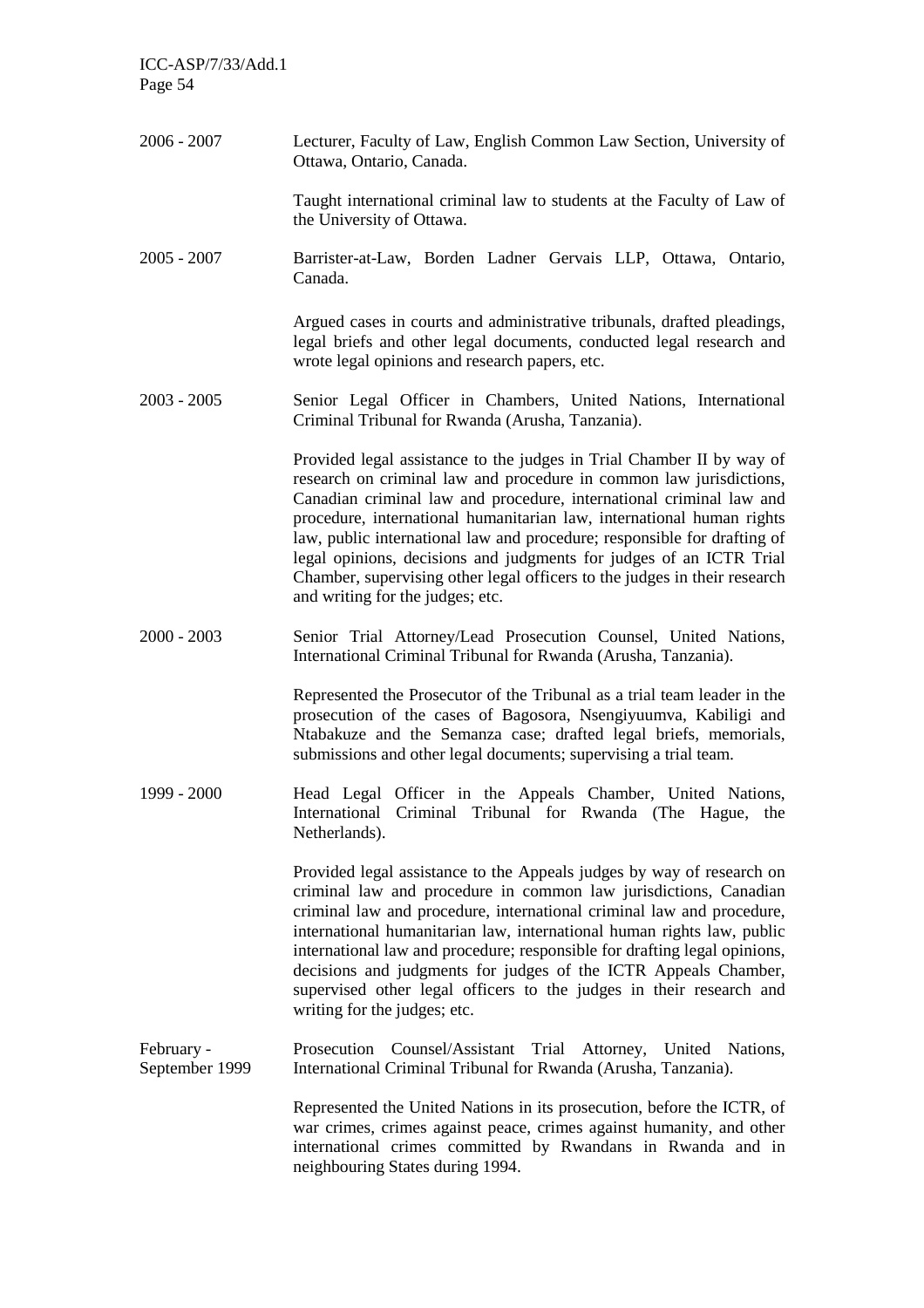1997 - February 1999 Prosecution Counsel/Assistant Trial Attorney, United Nations, International Criminal Tribunal for Rwanda (Kigali, Rwanda).

> Represented the Prosecutor of the Tribunal in her prosecution, before the ICTR, of genocide, war crimes, crimes against humanity, and other international crimes committed by Rwandans in Rwanda and in neighbouring States during 1994.

1996 - 1997 Barrister-at-Law, Eboe-Osuji & Adetunji (Barristers & Solicitors), Toronto, Canada.

> Argued various cases at all levels of courts of Ontario, Canada, the Federal Court of Canada and the Supreme Court of Canada; drafted pleadings, legal briefs and other legal documents.

1994 - 1995 Barrister-at-Law, Robinson-Hinkson, Toronto, Canada.

 Argued various cases at all levels of courts of Ontario, Canada, drafted pleadings, legal briefs and other legal documents.

1993 - 1994 Barrister-at-Law, Russell & DuMoulin (Barristers & Solicitors), Vancouver, Canada.

> Argued cases in court, drafted pleadings, legal briefs and other legal documents.

February - November 1993 Clerk-at-Law/Barrister-at-Law, Russell & DuMoulin (Barristers & Solicitors), Vancouver, Canada.

> Argued cases before the Federal Court of Canada, British Columbia Small Claims Courts and Tribunals, drafted pleadings, legal briefs and other legal documents, conducted legal research and wrote legal opinions and research papers, etc.

1991 - 1992 Clerk-at-Law, Scott & Aylen (Barristers & Solicitors), Ottawa, Canada.

Argued cases in Small Claims Courts and Administrative Tribunals, drafted pleadings, legal briefs and other legal documents, conducted legal research and wrote legal opinions and research papers, etc.

1989 - 1991 Law researcher, Centre for Research in Air and Space Law, McGill University, Montreal, Canada.

> Conducted legal research, wrote legal research papers, conference legal papers, etc.

1988 - 1989 Law researcher (freelance), Montreal, Canada.

Conducted legal research and provided Canadian and international legal instruments to asylum seekers.

1986 - 1988 Barrister and Solicitor, Ugochuku & Co. (Barristers & Solicitors), Port Harcourt, Nigeria.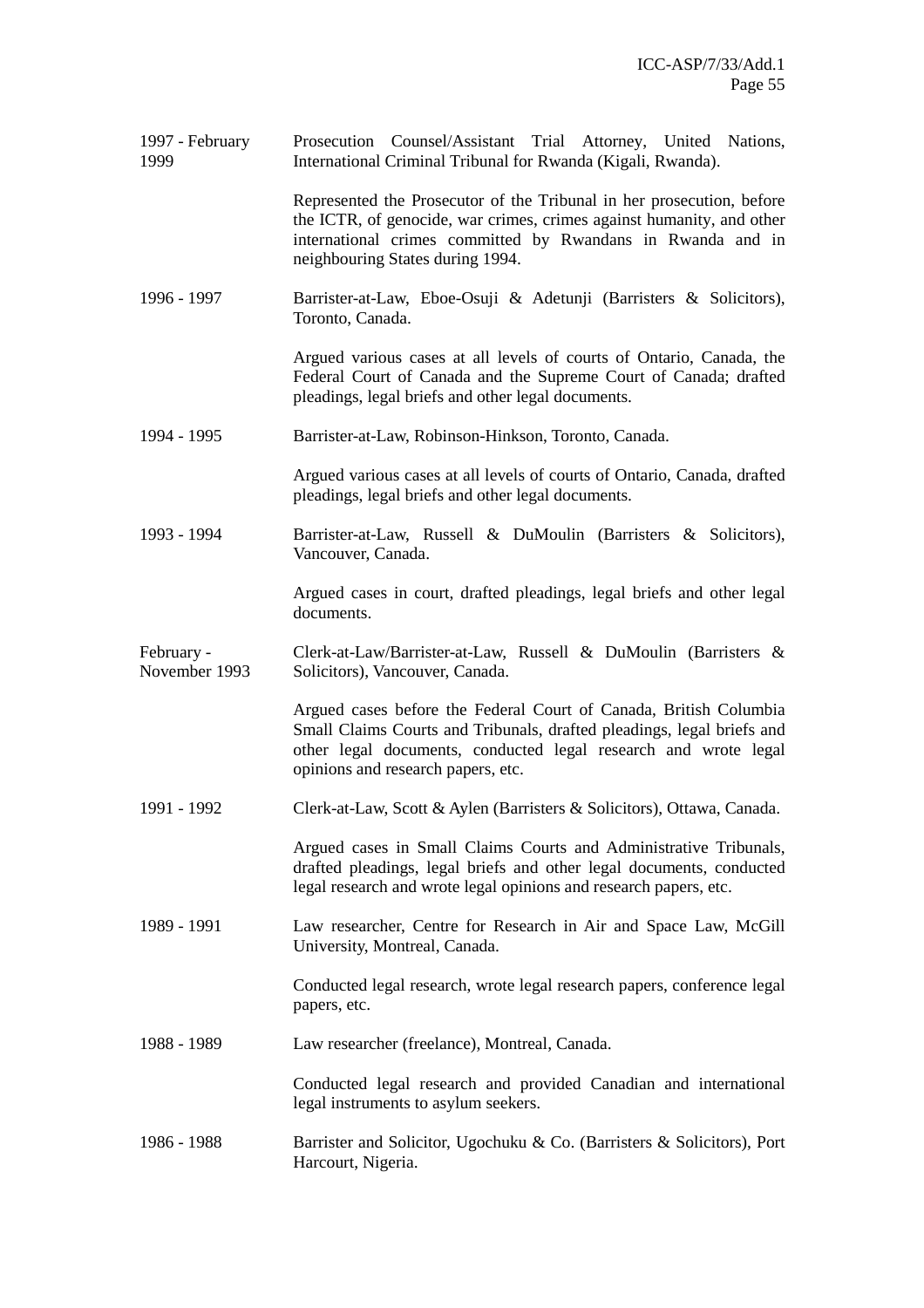|             | Argued cases in court, drafted pleadings, legal briefs, agreements,<br>leases, mortgages and other legal documents.                       |
|-------------|-------------------------------------------------------------------------------------------------------------------------------------------|
| 1985 - 1986 | Clerk-at-Law, Ahamba & Associates (Barristers & Solicitors), Owerri,<br>Nigeria.                                                          |
|             | Drafted pleadings, legal briefs and other legal documents, conducted<br>legal research and wrote legal opinions and research papers, etc. |

# **Education**

*Advanced law degrees* 

| 1989 - 1991 | Master of Laws (LL.M) degree.                    |
|-------------|--------------------------------------------------|
|             | McGill University, Montreal, Canada.             |
|             | Award: first prize, 1990 Essay Contest           |
|             | McGill's Graduate Programme in Air and Space Law |

*Academic law degrees*

| 1989 - 1991 | Canadian Bachelor of Laws (LL.B) equivalency.<br>[Certificate of Qualification]                                     |
|-------------|---------------------------------------------------------------------------------------------------------------------|
|             | McGill University (Faculty of Law)/Joint Committee on Accreditation<br>of the Federation of Canadian Law Societies. |
|             |                                                                                                                     |

| 1981 - 1985 | Bachelor of Laws (LL.B) (Honours) degree. |
|-------------|-------------------------------------------|
|             | University of Calabar, Calabar, Nigeria.  |

# *Professional law degrees/certificates*

| February - April<br>1993     | Barrister-at-Law degree (professional legal training course).                                      |
|------------------------------|----------------------------------------------------------------------------------------------------|
|                              | The Law Society of British Columbia, Vancouver, Canada.                                            |
| May - June 1991              | Barrister-at-Law degree (bar admission course).                                                    |
| September -<br>December 1992 | The Law Society of Upper Canada (Ontario), Ottawa, Canada.                                         |
| 1985 - 1986                  | Barrister-at-Law certificate, the Nigerian Law School.<br>The Nigerian Council of Legal Education. |

## **A summary of notable professional accomplishments**

- Senior appeals counsel in *Prosecutor v. Brima et al,* Special Court for Sierra Leone.
- Senior appeals counsel in *Prosecutor v. Fofana et al*, Special Court for Sierra Leone.
- Lead prosecution counsel in *Prosecutor v. Semanza* (No ICTR-97-20-T), International Criminal Tribunal for Rwanda, judgment dated 15 May 2003. [At the end of the trial, Laurent Semanza (mayor of Bicumbi, Rwanda) was convicted of complicity in genocide, extermination as a crime against humanity, two counts of murder as a crime against humanity, rape as a crime against humanity, and torture as a crime against humanity].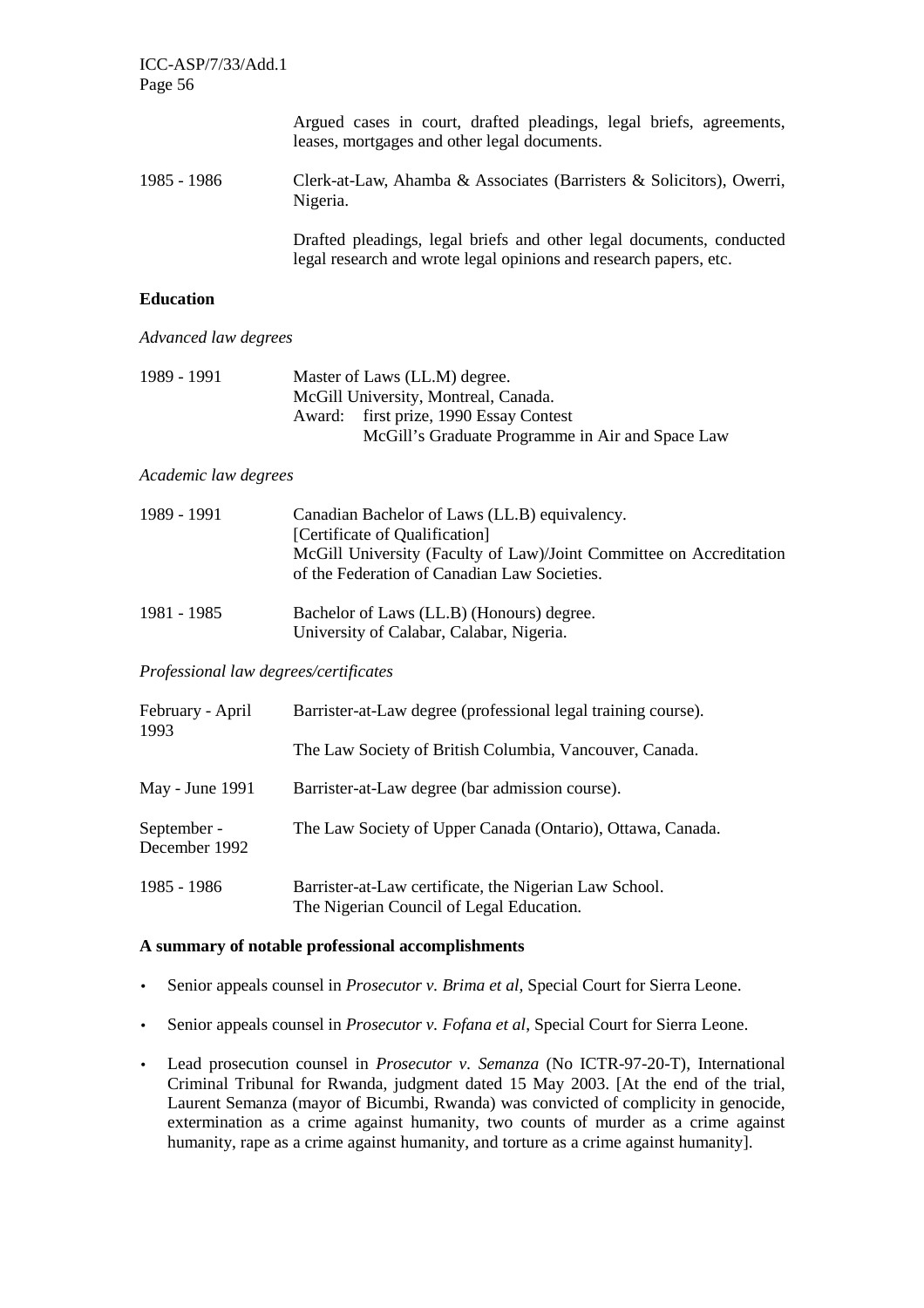- Interim lead counsel in *Prosecutor v. Bagosora, Nsengiyumva, Kabiligi and Ntabakuze* (No ICTR-98-48-T). My role in the case included preparing the case, making the opening statement, and leading the first expert witness in examination-in-chief [http://65.18.216.88/ENGLISH/PRESSREL/2002/312chile&delponte.htm].
- Lead counsel in *Cummings v. Budget Rent-A-Car and Zurich Ins Co* (1996), 29 OR (3<sup>rd</sup>) 1, 136 DLR  $(4<sup>th</sup>)$  330 (Ontario Court of Appeal, application for leave to appeal dismissed by the Supreme Court of Canada (1997),  $31 \text{ OR } (3^d)$  I) - a land mark case in Canadian car insurance law: successfully tested proposition that an insurer has a duty to defend qualified young drivers whose class had been excluded rented car by the car rental company.
- Lead counsel in *Ferrel & ors v. A-G (Ontario)* ['the Employment Equity Case'] a land mark case in Canadian constitutional right to equality: testing the proposition that the repeal of Ontario's employment equity laws is unconstitutional and does involve a constitutionally reviewable governmental action.
- Successful defence in Nigeria of three men accused of a capital punishment offence.

## **Select publications, speeches and researches**

## *Select articles*

- "Rape as Genocide: Some Questions Arising", (2007) 9 *Journal of Genocide Research,*  pp. 251-273.
- "The Role of the Security Council in Prosecuting the Crime of Aggression: an African Perspective", (2007) *34 The Monitor-Journal of the Coalition for the International Criminal Court,* p. 8.
- "Superior or Command Responsibility A Doubtful Theory of Criminal Responsibility at the Ad Hoc Tribunals", in: Deceaux et al, *From Human Rights to International Criminal Law* [The Hague: Brill, 2007], p. 105.
- "International Law, Mercenary Activities and Conflict Prevention in Africa", [Co-author: Adama Dieng] in: Deceaux et al, *From Human Rights to International Criminal Law*  [The Hague: Brill, 2007], p. 617.
- "'Vague' Indictments and Justice at the International Criminal Tribunals: Learning from the World of Common Law", in: C.P.M. Waters (ed.), *British and Canadian Perspectives on International Law* [The Hague: Brill, 2006], p. 105.
- "Rape and superior responsibility in international law" [http://www.icc-cpi.int/library/organs/otp/050620\_Chile\_presentation.pdf].
- "Murder as a Crime against Humanity at the Ad Hoc Tribunals: Reconciling Differing Languages", (2005) *Canadian Yearbook of International Law*, p. 145.
- "Genocide, Justice and the Forensic Sensibilities of the International Committee of the Red Cross", *Chinese Journal of International Law* (2006) Vol. 5, No. 1, p. 149.
- "Crimes Against Humanity: from *Finta* to *Mugesera*" or "In Sync at Last: Canadian Law and International Law of Crimes Against Humanity", Canadian Council on International Law website (November 2005) http://www.ccil-ccdi.ca/index.php?option=com\_content&task=view&id=124&Itemid=76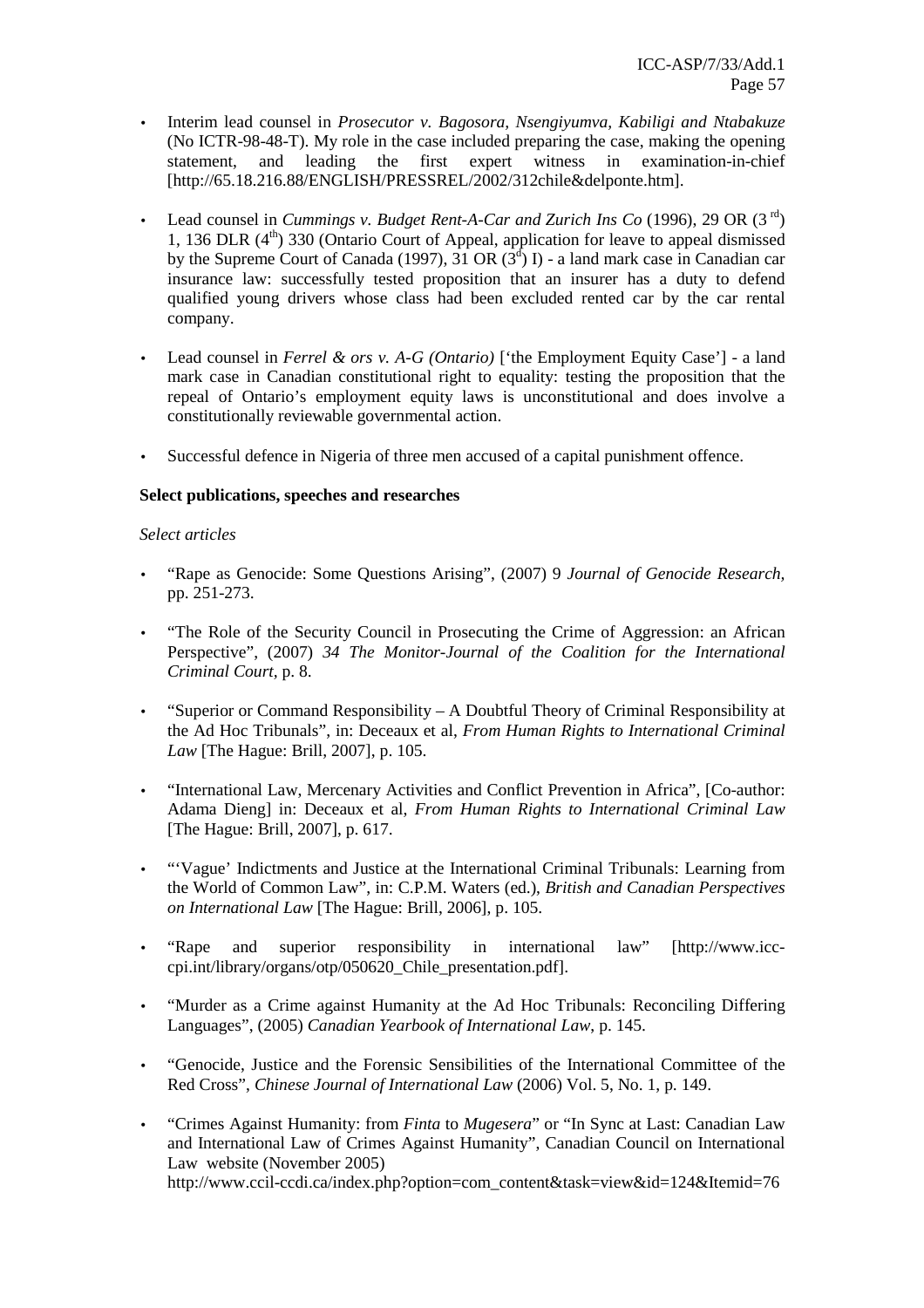- "The World Our Stage: Practice at the Bar of International Law", *The Advocates' Society Journal* (summer 2005), pp. 14-16.
- "Complicity in Genocide vs. Aiding and Abetting Genocide: Construing the Difference in ICTR and ICTY Statutes", (2005) 3 *Journal of International Criminal Justice*, p.56-81.
- "Kleptocracy: a desired subject of international criminal law that is in dire need of prosecution by universal jurisdiction", *African Perspectives on International Criminal Justice* (2005), p. 121.
- "Crimes against Humanity: the End of Im[m/p]unity in a New Order of International Criminal Law", *AFLA Quarterly* (October - December 1999), p. 15.
- "The Jurisdiction to Prosecute Foreigners for Crimes Against Humanity Committed Abroad", *AFLA Quarterly* (April - June 2000), p. 12 [Co-author: Suzanne Schairer].
- "World War against Aviation Terrorism … the Role of Canada", in: Matte (ed.), *Arms Control and Disarmament in Outer Space: Towards a New Order of Survival*, Vol. IV, p. 59.
- "The Duty to Defend an Unnamed Insured Even the Fourth Generation Driver", (1996) 14 *Canadian Journal of Insurance Law*, p. 65.
- "Repeal of the Ontario Employment Equity Laws: A Lesson in Denial of Equal Protection of the Laws", in: Agocs, *Workplace Equality: International Perspectives on Legislation, Policy and Practice'* (2002), p. 109 [Co-author: Elizabeth McIsaac].
- "State Immunity, State Atrocities, and Civil Justice in the Modern Era of International Law" [pending publication in the *Canadian Yearbook of International Law*].
- "Torture, Terrorism, and Civil Suits against Foreign States in Canadian Courts", *Law Times* 9 October 2007.
- "Responsibility of States for Genocide Crimes", *Law Times* 17 May 2007.
- "Another Look at the *Mens Rea* of the War Crime of Terrorism" [pending publication].
- '"Grave Breaches' as War Crimes: Much Ado About … "Serious Violations"' [pending publication].
- "Defining and Analyzing Rape in International Criminal Law: an Unsettled Tug-of-War?"[pending publication].
- "Forced Marriage: an International Crime?" [pending publication].
- "Crimes against Humanity: Civilians as Deliberate Targets of Attacks" [pending publication].
- "Burning as a Mode of the War Crime of Pillage" [pending publication].
- "Interlocutory Appeals at The International Criminal Tribunal for Rwanda" [pending publication].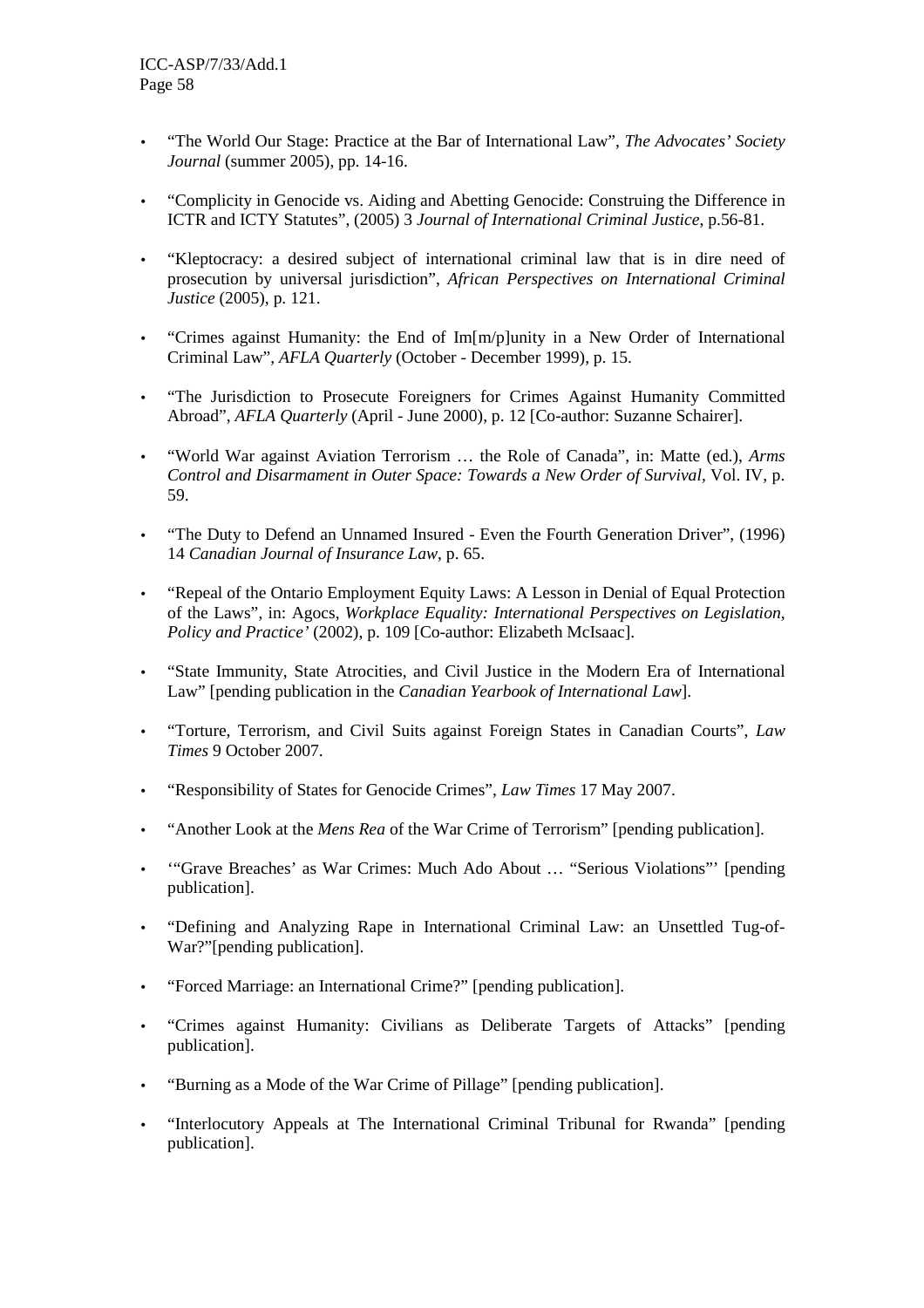• "Curbing War through Law: a teleological approach to international criminal justice" [pending publication].

## *Theses*

• *Aviation Incidents and the Earth-based Victims: a Review of Anglo-Canadian Tort Law*  [Montreal: McGill LLM Thesis, 1991] v. 203 pp. ISBN: 0315744812.

## *Book manuscripts*

- "Sexual Violence against Women, Armed Conflicts and International Law".
- "International Criminal Law: an Inside View of an Edifice under Construction".
- "Spirit of Sankey Commentary on Aspects of Canadian Constitutional Law".

#### *Legal research experience*

• Very extensive - over 500 academic legal and professional legal research papers.

#### *Speeches and lectures invitations*

- Nigerian Bar Association, 2007 Annual Conference, Ilorin, Nigeria, 28 August 2007 [Paper presented: "Ensuring Legally Responsible Development"].
- International Law Association, 2006 Biennial Conference, Toronto, Canada, 7 June 2006 [Paper presented: "Rethinking Superior Responsibility for Rape of Women during Armed Conflicts"].
- Canadian Lawyers Abroad, University of Ottawa Chapter, Conference on Staying the Hand of Vengeance: Prosecuting International Crimes, Ottawa, Canada, 10 March 2006 [Keynote speech: "Empathy in Genocide Trials - The Death of Numbers"].
- McGill University Law Faculty, Centre for Human Rights and Legal Pluralism, Conference on Hybrid Courts in Context, Montréal, Canada, 17 February 2006 [Moderated discussion on the Contribution of Hybrid Courts to Post-Conflict Reconciliation].
- Canadian Council on International Law, 2005 Annual Conference, Ottawa, Canada, 27 October 2005 [Paper presented: "Definition and Analysis of Rape in International Criminal Law - A Continuing Tug-of-War?"].
- International Committee of the Red Cross, International Conference on "Customary International Humanitarian Law: Challenges, Practices and Debates", Montréal, Canada, 30 September 2005 [Paper presented: "Customary International Law in the Proceedings of the International Criminal Tribunals for Rwanda and the former Yugoslavia"].
- British Association of Canadian Studies, Legal Studies Group, Canada-UK Perspectives on Public International, London, England, 24 June 2005 [Paper presented: "'Vague' Indictments and Justice at the International Criminal Tribunals: Learning from the World of Common Law"].
- International Criminal Court, OTP Guest Lecture Series, The Hague, The Netherlands, 20 June 2005 [Paper presented: "Rape and superior responsibility in international law", at: <www.icc-cpi.int/otp/otp\_guest\_lecturer&id=30.html>].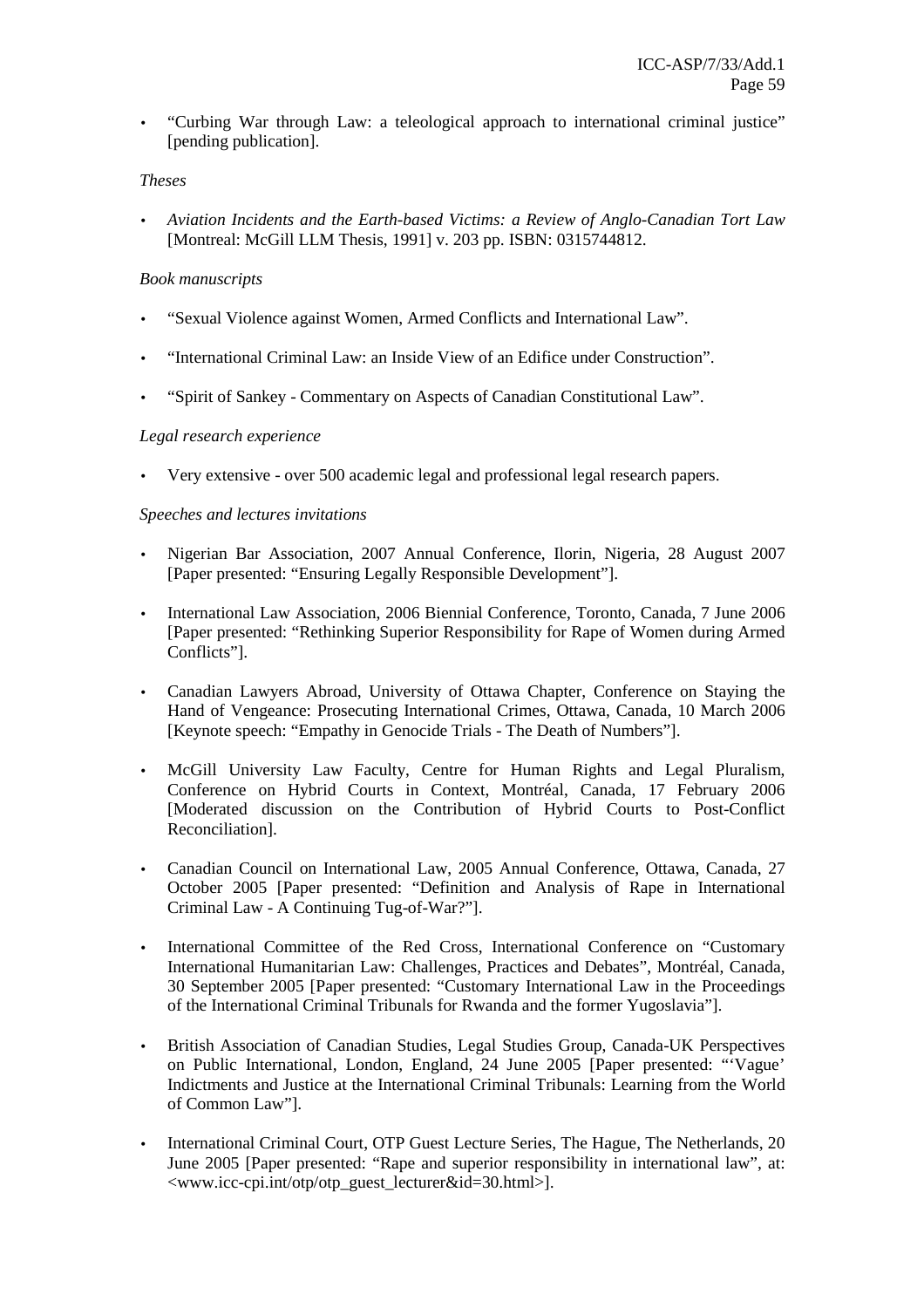- Advocates' Society of Ontario, Fall Convention, Scottsdale, Arizona, 19-20 November 2004 [Paper presented: "The Practice of International Law in a Changing World: a Canadian Perspective"].
- The Yukon College, Maddison Chair Lecture, Whitehorse, The Yukon Territory, 22 November 2004 [Paper presented: "Contributions of the International Criminal Tribunal for Rwanda to the Development of International Law of War Crimes"].
- United Nations High Commission for Human Rights, Experts Meeting on the Sierra Leone Independent Special Court and the Sierra Leone Truth and Reconciliation Commission, New York, 19-22 December 2001.
- Africa Legal Aid, Experts Meeting on African Perspectives on Universal Jurisdiction for International Crimes, Arusha, Tanzania, November 2002.
- Africa Legal Aid, Experts Meeting on African Perspectives on Universal Jurisdiction for International Crimes, Cairo, Egypt, 30-31 July 2001 [Paper presented: "Kleptocracy: A Viable Candidate for International Criminal Law, in Dire Need of Prosecution by Universal Jurisdiction"].
- Harvard University Black Students Association, Conference on Affirmative Action, 7-8 February 1997 [Title of speech: "Equality, Democracy and the Politics of Self Interest"].
- University of Western Ontario Law Faculty, 12 March 1997 [Title of lecture: "A Principle of Duty - the State and the Elimination of Unconstitutional Discrimination"].
- Canadian Association of Black Lawyers, 29 June 1997 [Title of speech: "Justiciability of the Constitutional Challenge against the Repeal of the Employment Equity Laws of Ontario"].

## **Languages**

Primary language: English

Mother tongue: Ibo

Other language: Advanced level French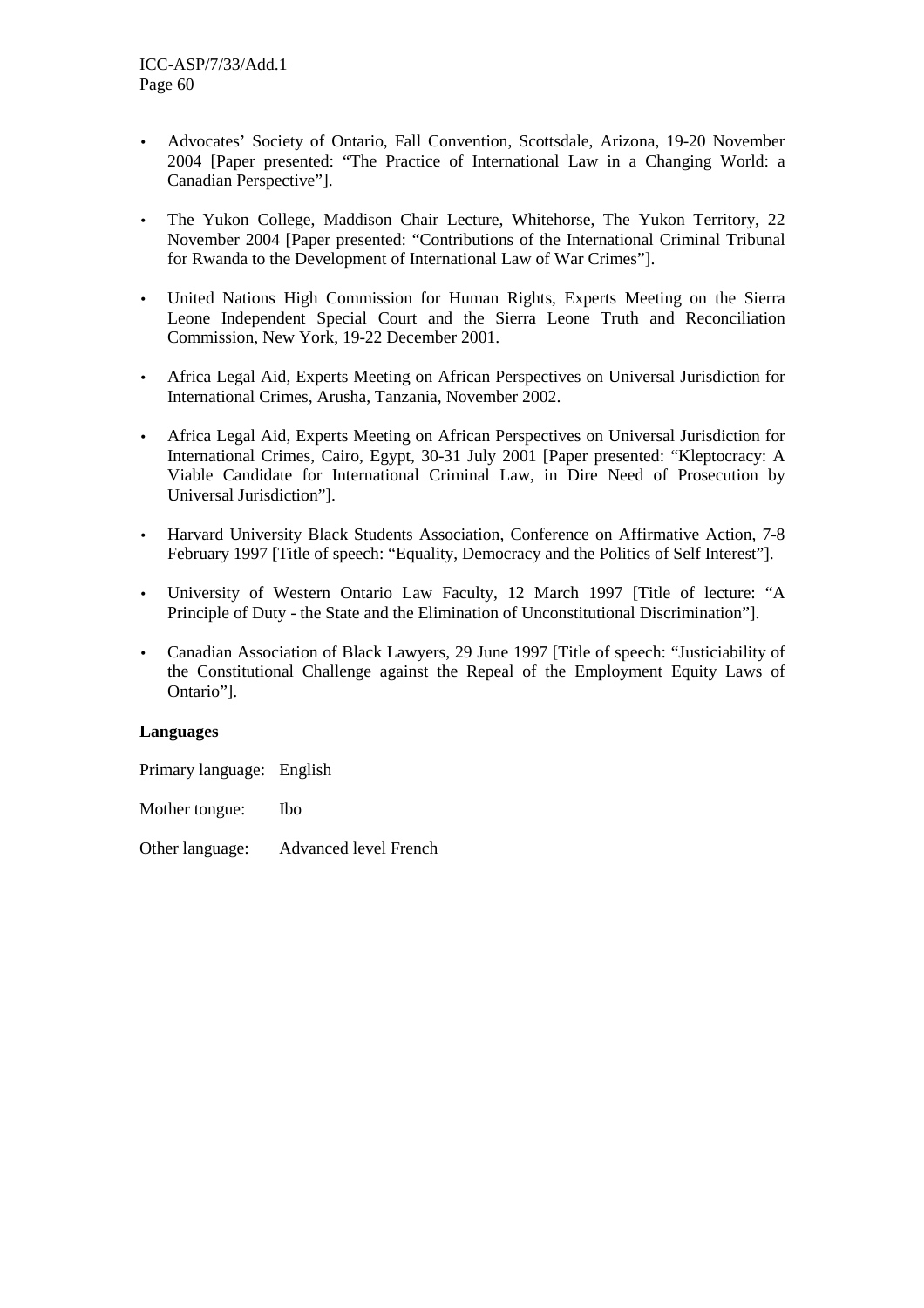# **8. González Cabal, María del Carmen (Ecuador)**

[Original: Spanish]

#### **Note verbale**

 The Ministry for Foreign Affairs, Trade and Integration presents its compliments to the Secretariat of the Assembly of States Parties to the Rome Statute of the International Criminal Court and, with reference to document ICC-ASP/7/S/73 of 11 November 2008, has the honour to inform the Secretariat of the decision of the Government of Ecuador to nominate Dr. María del Carmen González Cabal, on list B, for one of the vacant posts as judge of the International Criminal Court to be filled at the elections to be held during the first resumption of the seventh session of the Assembly in January 2009 at United Nations Headquarters in New York.

 The Ministry for Foreign Affairs, Trade and Integration transmits herewith to the Secretariat of the Assembly of States Parties to the Rome Statute of the International Criminal Court the statement of the Government of Ecuador, together with copies of the curriculum vitae of Dr. María del Carmen González in Spanish, English and French.

…

\*\*\*

#### **Statement of qualifications**

*Statement of the Ecuadorian Government regarding the candidacy of Dr. María del Carmen González Cabal to occupy one of the vacancies of judge of the International Criminal Court (list B), according to resolution ICC-ASP/3/Res.6, of 10 September 2004.* 

The Ecuadorian candidate, Dr. María del Carmen González Cabal, is a lawyer and diplomat of great moral, intellectual and academic prestige. Dr. González Cabal has a degree in social and political sciences. In 1981, she graduated as Doctor in Jurisprudence and Lawyer of the Tribunals of the Republic of Ecuador, and since then she has been a member of the Quito Bar Association. Dr. González Cabal has been a member of the Ecuadorian Foreign Service for 30 years.

During her college years, Dr. González Cabal worked pro bono in the Catholic University of Ecuador's free legal counselling services, providing assistance to the farming community of Guamote, Province of Chimborazo, Ecuador. She was also a member of gender equality defence groups. She has, thenceforth, maintained close relations with academic circles and organisations linked to social issues in Ecuador and in some of the cities where she has represented her country in diplomatic missions, including Vienna, Brasilia, San Salvador, Buenos Aires, Managua and The Hague.

In the biennium 1981 - 1982, Dr. González Cabal took the Introductory Course to the Diplomatic Career at *Instituto Rio Branco*, the diplomatic academy of the Ministry of Foreign Affairs of the Federative Republic of Brazil. In 1988, she took a course on International Public Law at the Institute of International Relations Research in Florence, Italy. In 1990, she attended courses on human rights, offered by the United Nations Office in Geneva, as well as a course on human rights, offered by the University of Strasbourg, France. In 1997, Dr. González Cabal obtained a M.A. degree in International Relations from the University of Brasilia (UnB), with a thesis dealing with the guarantees offered by international public law and the peaceful settlement of conflicts. In 2007, Dr. Gonzalez Cabal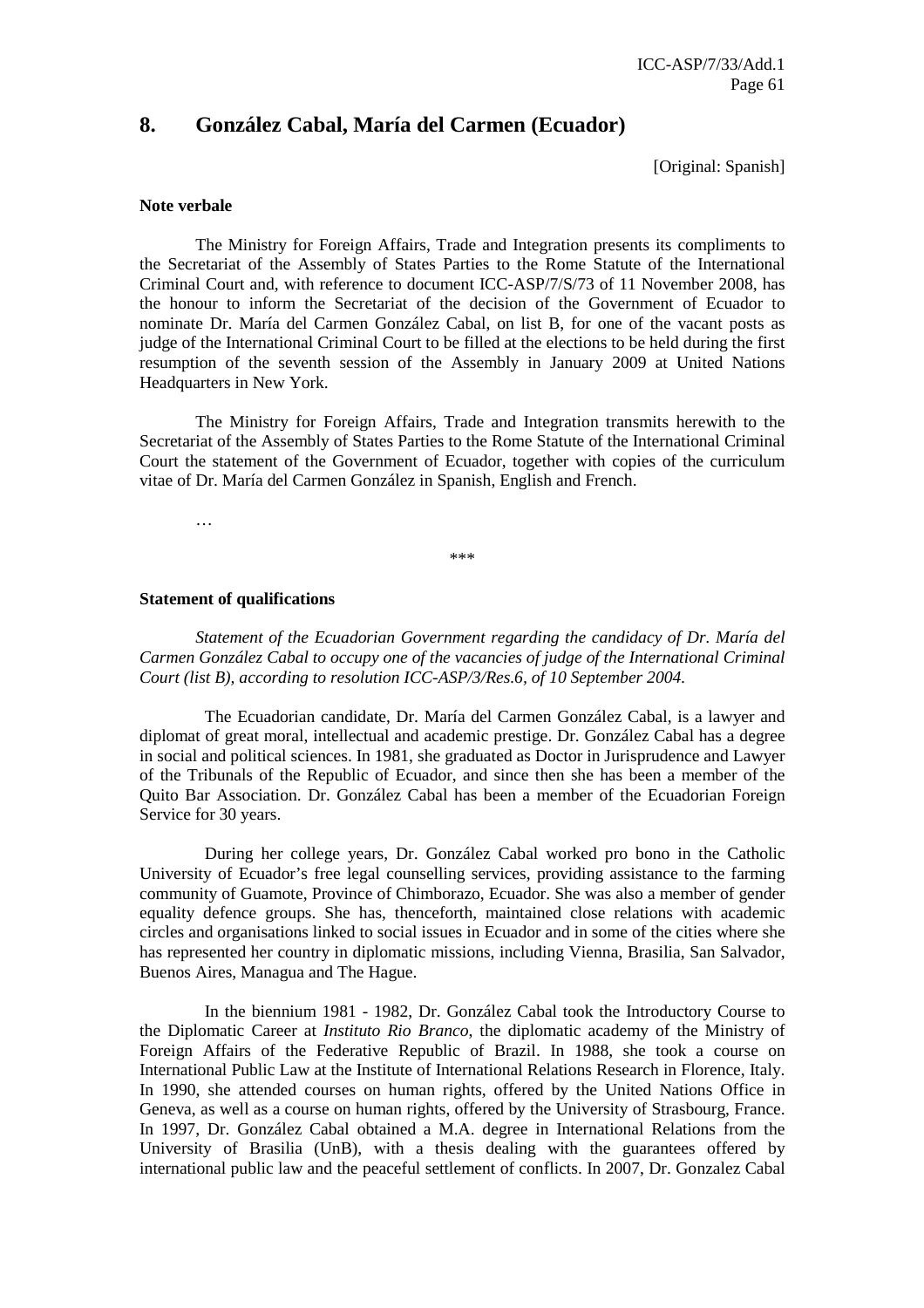ICC-ASP/7/33/Add.1 Page 62

took a summer course on International Criminal Law, organized by Leiden University and the Grotius Centre.

Ecuador presents the candidacy of Dr. González Cabal to the post of magistrate in the International Criminal Court for list B, given her broad experience in international legal issues. Between 1979 and 1980, she was Alternate Director of the Ecuadorian Foreign Ministry's Legal Assistance Office. In 1985, she was the representative of Ecuador before the United Nations Office of Social Affairs in Vienna, where she dealt with human rights, people with disabilities, gender equality, refugees, family issues and others. In 1988, Dr. González Cabal was a member of the Ecuadorian delegation to the First World Conference on Illicit Trafficking in Narcotic Drugs and Psychotropic Substances, and represented Ecuador in the Commission for the Elimination of all Forms of Discrimination against Women in 1990.

Between 1990 and 1992, Dr. González Cabal served as Director of the Department of Social Affairs of the Ecuadorian Foreign Ministry, where she had contact with different national and international organisations regarding human rights, humanitarian affairs, narcotics, family rights, and gender issues.

In 2001, Dr. González Cabal was General Coordinator for the 10<sup>th</sup> Conference of Spouses of Heads of State and Government of the Americas. This Conference addressed the issue of adolescents of the Americas and was aimed at evaluating the decade-long consultancy working mechanisms. Experiences were exchanged in order to find solutions to social and humanitarian problems affecting children, women and the elderly in the Americas. A Plan of Action was adopted in favour of adolescents.

In 2002, Dr. González Cabal worked as Assistant at the National Institute for Children and Family of Ecuador (INNFA), and implemented the Action Plan established by the aforementioned Conference. The Action Plan addressed education, health, job training, social behaviour and citizen participation. Domestic violence and gender equality issues were also on the agenda of this Office.

Between 2001 and 2002, the Ecuadorian candidate sponsored and founded a project promoted by the Organisation of American States: "School Laboratories: Young Businessmen" in Ecuador. This project was subsequently launched in Nicaragua, with the support of the Nicaraguan-American Chamber of Commerce.

During the period of 2003 - 2005, Dr. González Cabal served as Ecuadorian Ambassador in Nicaragua, and emphasized issues related to trafficking in persons, which required her personal involvement and close contacts with the Nicaraguan penitentiary system and Ecuadorian detainees. Her work with the National Assembly and the Government of the Republic of Nicaragua facilitated the solution of legal problems which affected irregular migrants from Ecuador as well as other countries.

Taking into account the importance of the balance between peace and justice enshrined in the Treaty of Rome, it is worth noting that the Ecuadorian candidate has broad experience in peace talks processes. Indeed, in 1995, Dr. González Cabal was a member of the Ecuadorian delegation for Peace Talks between Ecuador and Peru, in Rio de Janeiro and Brasilia, which resulted in the Itamaraty Declaration of Peace of 17 February 1995. This Declaration signified the beginning of the *détente* process between both countries.

That same year, Dr. González Cabal participated in the Ecuadorian delegation for the negotiation of Procedures for the Withdrawal of Troops and the creation of the Mission of Military Observers Ecuador-Peru. She also joined the working groups which supported the peace commissions and high-level talks, which led the Presidents of Ecuador and Peru to sign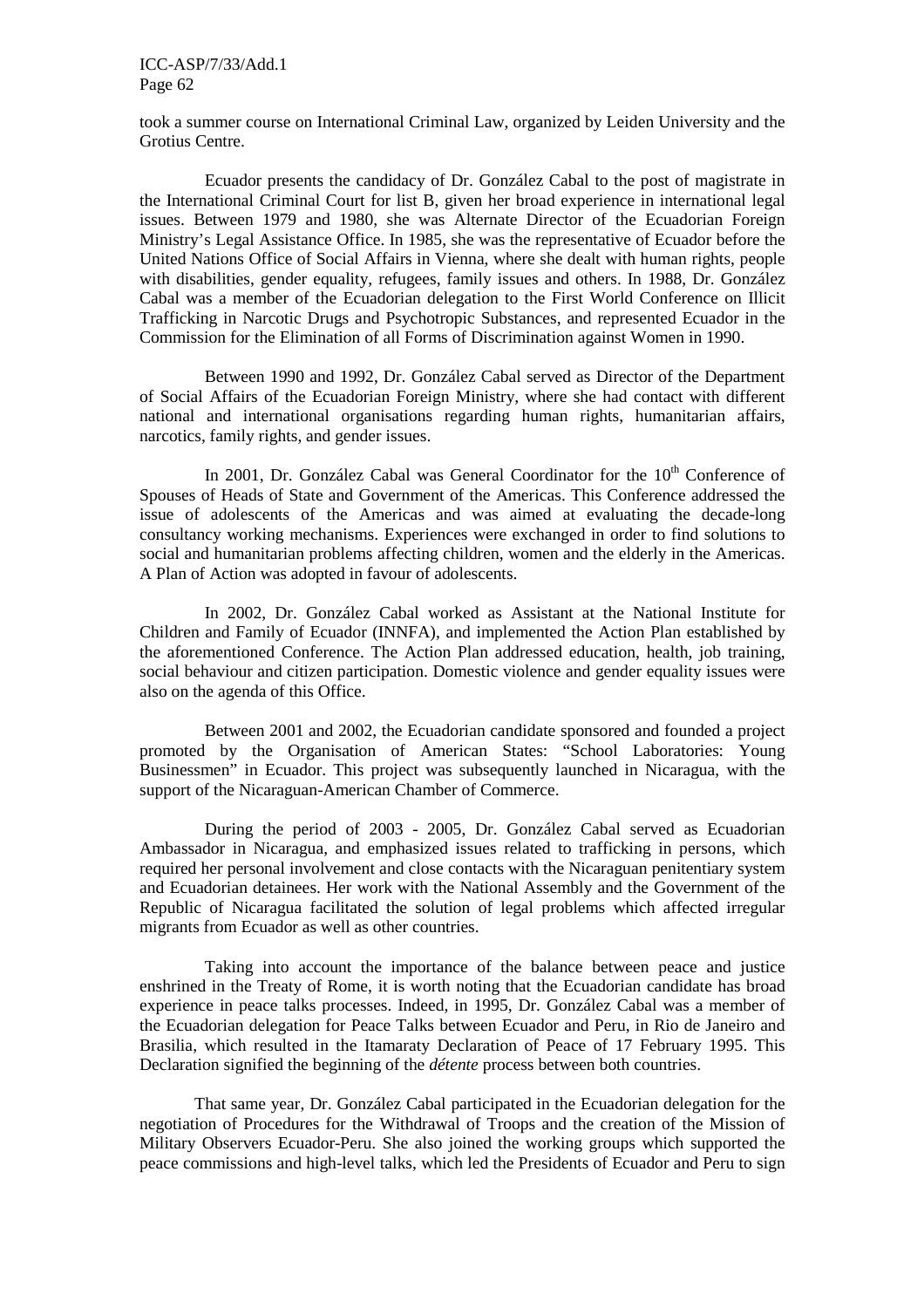a definite Peace Treaty in 1998 and to adopt an important agenda for common bi-national development.

Fluent in Spanish, English, Portuguese and Italian, Dr. González Cabal also has a basic command of German, and represented her country during the fourth and fifth sessions of the Assembly of States Parties to the Rome Statute, both held in The Hague, in 2005 and 2006, respectively.

Dr. González Cabal has represented Ecuador before the Governments of Austria, Brazil and El Salvador, and has been Ambassador in Argentina, Nicaragua and the Kingdom of the Netherlands. She also was the Permanent Representative of Ecuador before the Organisation for the Prohibition of Chemical Weapons and the Common Fund for Commodities.

Dr. González Cabal acted as international observer during the May 2004 general elections of Panama, and she also was Vice-President for the Group of Latin American and Caribbean Countries of the Common Fund for Commodities' Board of Governors.

Dr. González Cabal has written numerous publications and given lectures in several universities and institutions related to international public law issues. She is married and has two children.

This candidacy will contribute to an equal geographic distribution among the magistrates of the Court, as provided in paragraph 8 (a), article 36, of the Rome Statute of the International Criminal Court.

Ecuador signed the Statue of Rome in 1998 - without reservations - and ratified it on 5 February 2002. Ecuador ratified the Agreement on the Privileges and Immunities of the International Criminal Court in 2006.

 Ecuador intends to voice the great significance it bestows on human rights and humanitarian affairs issues, as well as its wish to – through the International Criminal Court – promote the end of impunity to the crimes established in the Rome Statute.

\*\*\*

#### **Personal**

| Name:                   | María del Carmen González Cabal            |
|-------------------------|--------------------------------------------|
|                         | Date of birth: 23 March 1956               |
|                         | Place of birth: Bahía de Caráquez, Ecuador |
| Nationality: Ecuadorian |                                            |

#### **Education**

- Master in International Relations, University of Brasilia, Brazil, 1998.
- Doctorate in Jurisprudence and Attorney in Courts of the Republic of Ecuador, Catholic University of Ecuador, Quito, 1981.
- Diploma in Political and Social Sciences, Catholic University of Ecuador, Quito, 1977.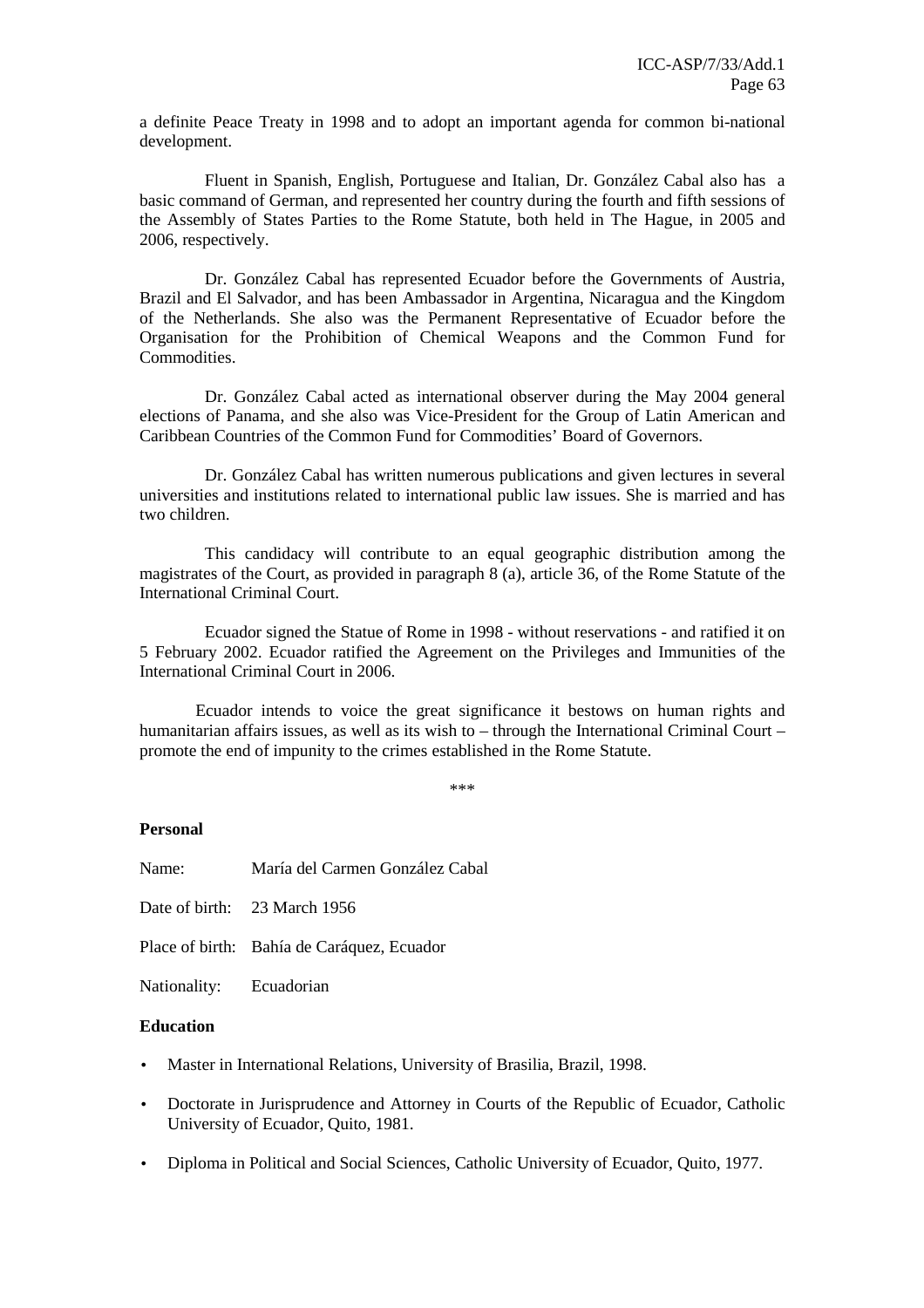## **Further professional courses**

- International Criminal Law, summer course 2007, Grotius Centre, Leiden University, Netherlands.
- Human Rights, Strasburg, University of Strasburg, France, 1990.
- Process of Integration of the European Community, Salzburg, Austria, 1990.
- International Relations, International Relations Research Institute, Florence, Italy (1998).
- Introduction to the Career of Diplomacy at Rio Branco Institute, Ministry of Foreign Affairs, Brasilia, Brazil (1981 - 1982).

# **Professional experience**

- Career member of the Foreign Services of Ecuador since 1978.
- Member of the National Association of Attorneys of Quito since 1981.

# **Foreign assignments for Ecuador**

- Ambassador to the Kingdom of the Netherlands. 2005 2007.
- Permanent Representative of Ecuador to the OPCW, The Hague, October 2005 -December 2007.
- President of the Ecuadorian delegation to the fourth and fifth sessions of the Assembly of States Parties to the Rome of the International Criminal Court, The Hague, 28 November - 3 December 2005 and 23 - 1 December 2006, respectively.
- Governor of Ecuador to the Common Fund for Commodities, Amsterdam, October 2005 December 2007.
- Vice-President for Latin America and the Caribbean to the Council of Governors of the Common Fund for Commodities, from December 2006 - December 2007.
- Ambassador to Nicaragua, 2003 2005.
- International Observer, Presidential Election, Republic of Panama, May 2004.
- Ambassador to the Republic of Argentina, 2002 2003.
- Chargé d'Affaires to El Salvador, January 2001.
- Chargé d'Affaires to Brazil, October 1998 January 1999.
- Minister of the Ecuadorian Embassy, Brazil, 1994 1999.
- Member of Ecuadorian delegation, "Peace Talks, Ecuador Peru" (Rio de Janeiro and Brasilia, Brazil). Culminated with signing of "Peace Declaration of Itamaraty", 17 February 1995.
- Member of Ecuadorian delegation, "VIII Summit of the Rio Group", September 1994, Rio de Janeiro, Brazil.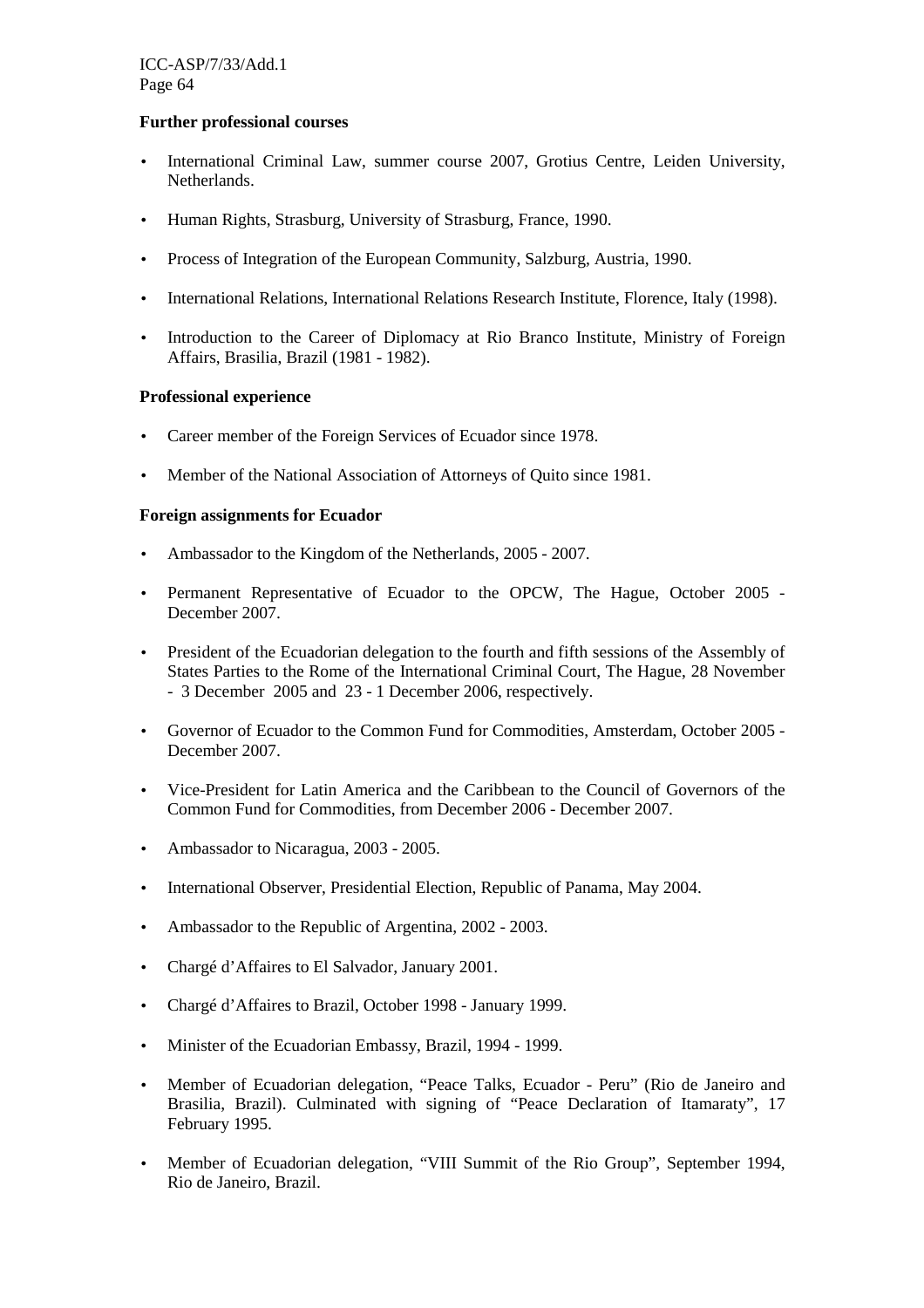- Representative of Ecuador to the "Commission for the Elimination of all forms of Discrimination against Women", Vienna, Austria, 1990.
- Representative of Ecuador to the Office of Social Affairs of the United Nations in Vienna, where they dealt with diverse issues related to human rights, disabilities, gender equality, refugees and family matters, amongst others, Vienna, 1985 - 1990.
- Alternate Representative of Ecuador to ONUDI, Vienna, 1985 1990.
- Alternate Representative of Ecuador to the Atomic Energy Agency, Vienna 1985 1990.
- Alternate Representative of Ecuador to the OPEC Fund, Vienna, 1985 1990.
- Member of the Ecuadorian delegation, "First World Conference on Drugs and Psychotropic Substances" Vienna, Austria, 1988.
- First Secretary in charge of Consular Affairs at the Embassy of Ecuador in Vienna, 1985 1990.

## **Domestic assignments**

- Director of the European Affairs Office at the Minister of Foreign Affairs, Quito, 2008.
- Advisor, National Childhood and Family Institute, Quito, January 2001 October 2002.
- Principal Private Secretary to the Minister of Foreign Affairs, Quito, 2001.
- National Coordinator, "Tenth Conference of Wives of Chiefs of States and Government of the Americas" and related Follow-Up Plan of Action, Quito, January 2001 - September 2002.
- General Coordinator of the Ministry of Foreign Affairs, Quito, October 1999 March 2001.
- Under-Secretary of Litoral Affairs a.i., Guayaquil, 1993 1994.
- Member of the National Council of Fishing Development, Guayaquil, 1992 1994.
- General Director of Social Affairs of the Ministry of Foreign Affairs in the areas related to human rights, disabilities, gender equality, children's rights and family's rights. Quito, 1990 - 1992.
- Director of the Department of Technical Cooperation, Ouito, 1983.
- Member, Selection Committee of Development Projects, National Development Council, Vice-Presidency of the Republic of Ecuador, Quito, 1983.
- Member of the Selection Committee, Ecuadorian Educational Credit and Scholarships Institute, Quito, 1983.
- Deputy Director of the Legal Department and the Judicial Advisory of the Ministry of Foreign Affairs, Quito 1979 - 1980.
- Deputy Director of Communication and Press, Ministry of Foreign Affairs, Ouito, 1978.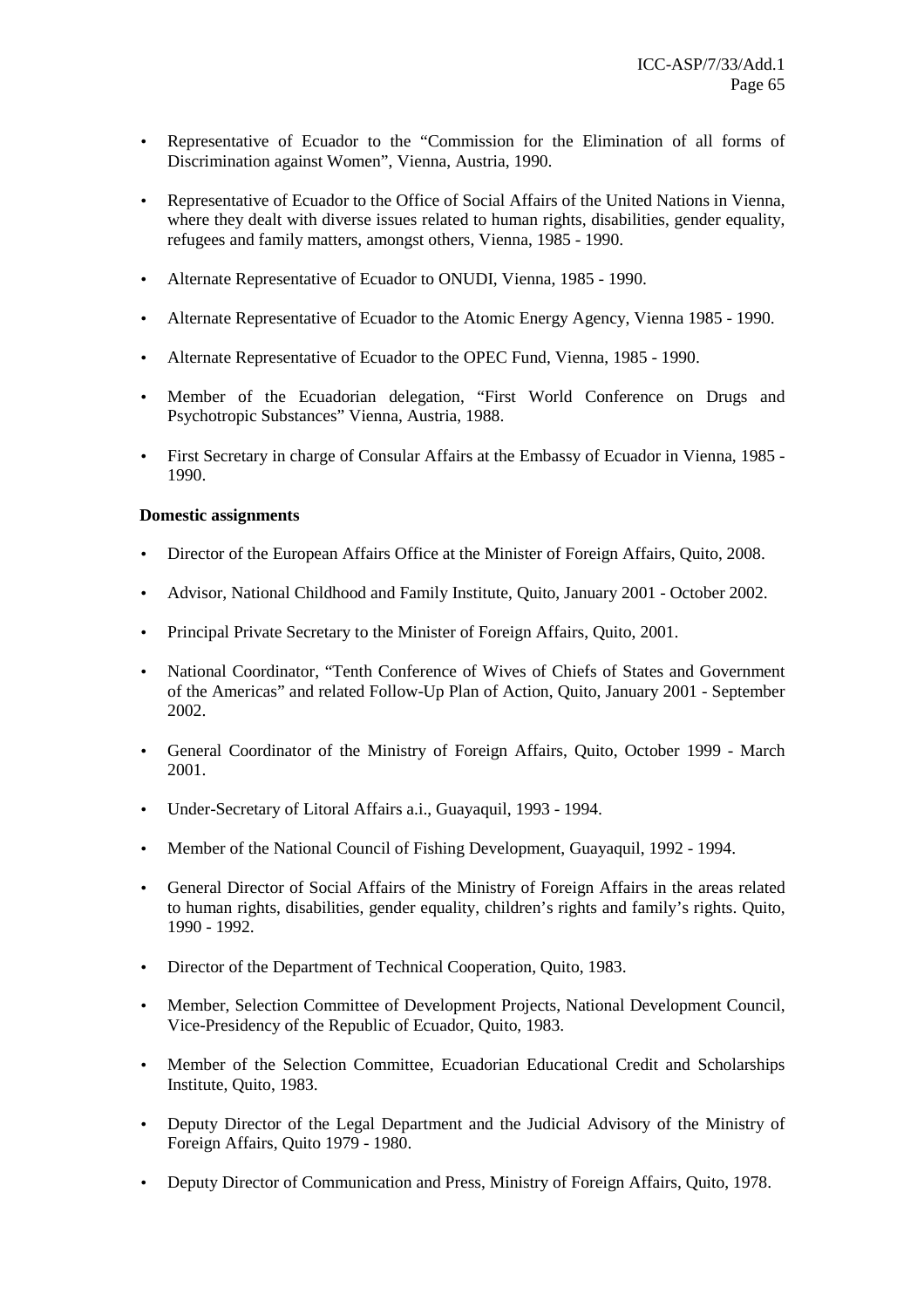# **Languages**

• Spanish, English, Portuguese, Italian, passive knowledge of German.

# **Other relevant activities**

- Project Founder, Entrepreneurial School Laboratories, Organization of American States, OAS -Young Americas Business Trust, Ecuador, 2001 - 2002; Nicaragua, 2004 - 2005.
- Guest Lecturer at Antonio J. Quevedo "Diplomatic Academy", Quito, Ecuador.
- Guest Lecturer at the University of Brasilia, Brazil, 1994.
- Guest Lecturer at the Catholic University of Guayaquil, Ecuador, 1993.
- Guest Lecturer at the University of Salerno, Italy, 1988.
- Deputy Professor in the Faculty of Law at the Catholic University of Ecuador, in the area of "Latin American Problems", Quito, 1984.
- Volunteer in juridical projects in countryside communities of the Catholic University of Ecuador, Guamote, 1977.
- Volunteer in the Free Juridical Counseling Centres of the Catholic University of Ecuador, Quito, 1976.

## **Commendations**

- The Order of José de Marcoleta in the Grade of Grand Cross, Managua, Nicaragua, 2005
- The Order of Rio Branco in the Grade of Grand-Officer, Brazil, March 2002.
- Decoration of Honour for Merit in the Grade of Grand Cross, Federal Republic of Austria, 1991.

## **Thesis and publications**

- *"Highly migratory species in the law of the sea"*, Thesis for the doctoral degree, Catholic University of Ecuador, Quito. January 1981.
- "Crisis Overcome", article published over the political crisis of Ecuador of February 1997. Published in the *International Letter* number 49 of March 1997, Sao Paulo, Brazil.
- *"Some Reflections over the Guarantees of the Rio de Janeiro Protocol of 1942"*. Master Thesis, December 1997, University of Brasilia, Brasilia, D.F., Brazil.
- "Reflections over the Guarantee of the Protocol of Peace, Friendship, and Boundaries between Peru and Ecuador of the 29t January 1942", article published in the *International Letter* number 20 of June 1998. University of Sao Paulo, Brazil.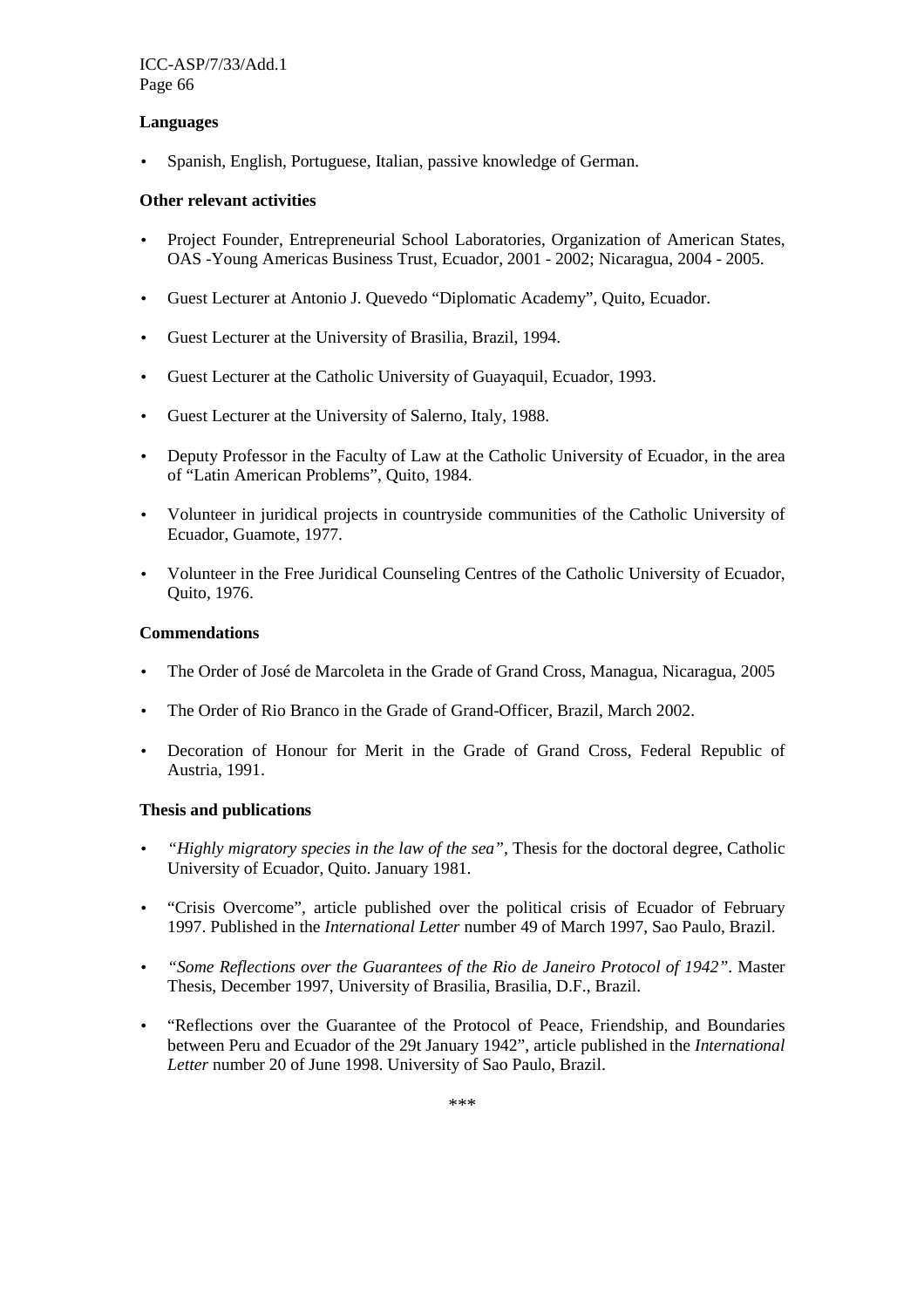# **9. Kam, Gberdao Gustave (Burkina Faso)**

[Original: French]

#### **Note verbale**

 The Embassy of Burkina Faso to the Kingdom of the Netherlands presents its compliments to the Secretariat of the Assembly of States Parties to the Rome Statute of the International Criminal Court and has the honour to submit to the Secretariat the candidacy of Mr. Gberdao Gustave Kam for one of the six posts of judge at the Court for the elections to be held during the first resumption of the seventh session of the Assembly of States Parties, scheduled for 19 to 23 January in New York.

 In conformity with subparagraphs (a), (b) and (c) of paragraph 3 of article 36 of the Statute and with paragraph 4 (a) of that same article 36 of the Statute, Mr. Kam is a senior Burkinabé judge and has occupied the highest judicial posts in Burkina Faso. He enjoys high moral esteem and is known for his impartiality and his integrity. French is his first working language, of which he has perfect command. He also works in English and his experience in Arusha over the last five years has strengthened his ability in that regard. During his career in Burkina Faso, he was successively lawyer, prosecutor and judge. He has thus specialised in criminal law and has a strong command of criminal procedure. For that reason, we are submitting his name as a list A candidate.

 Mr. Kam has a good command of the Romano-Germanic system, as well as some familiarity with non-written law. Moreover, his current working environment has enabled him to extend his legal culture beyond the legal system of Burkina Faso, thanks to the multicultural character of the legal actors involved in proceedings before the International Criminal Tribunal for Rwanda. Mr. Kam's candidacy thus satisfies the conditions set out in article 36, paragraph 8 (a) (i) to (iii), of the Statute.

 Moreover, Mr. Kam's speciality is criminal law and he is at the same time thoroughly familiar with international law. Firstly, because of his capacities in the field of human rights. Secondly, because of his extended period of service with the International Criminal Tribunal for Rwanda. This specialised knowledge extends to issues of procedure, which have come before him for resolution in the various cases assigned to the Chambers in which he has sat.

 Mr. Gberdao Gustave Kam is of Burkinabé nationality, and it is on this basis that Burkina Faso, by letter No. 08-00175/MJ/SG/DACPS/zo/lj of 22 September 2008 from the Burkina Faso Ministry of Justice and Keeper of the Seals, has submitted his candidacy, which is a particularly valuable one, in view of his extended experience with the International Criminal Tribunal for Rwanda and of his active participation in the Burkinabé delegation which negotiated the Court's basic texts.

…

\*\*\*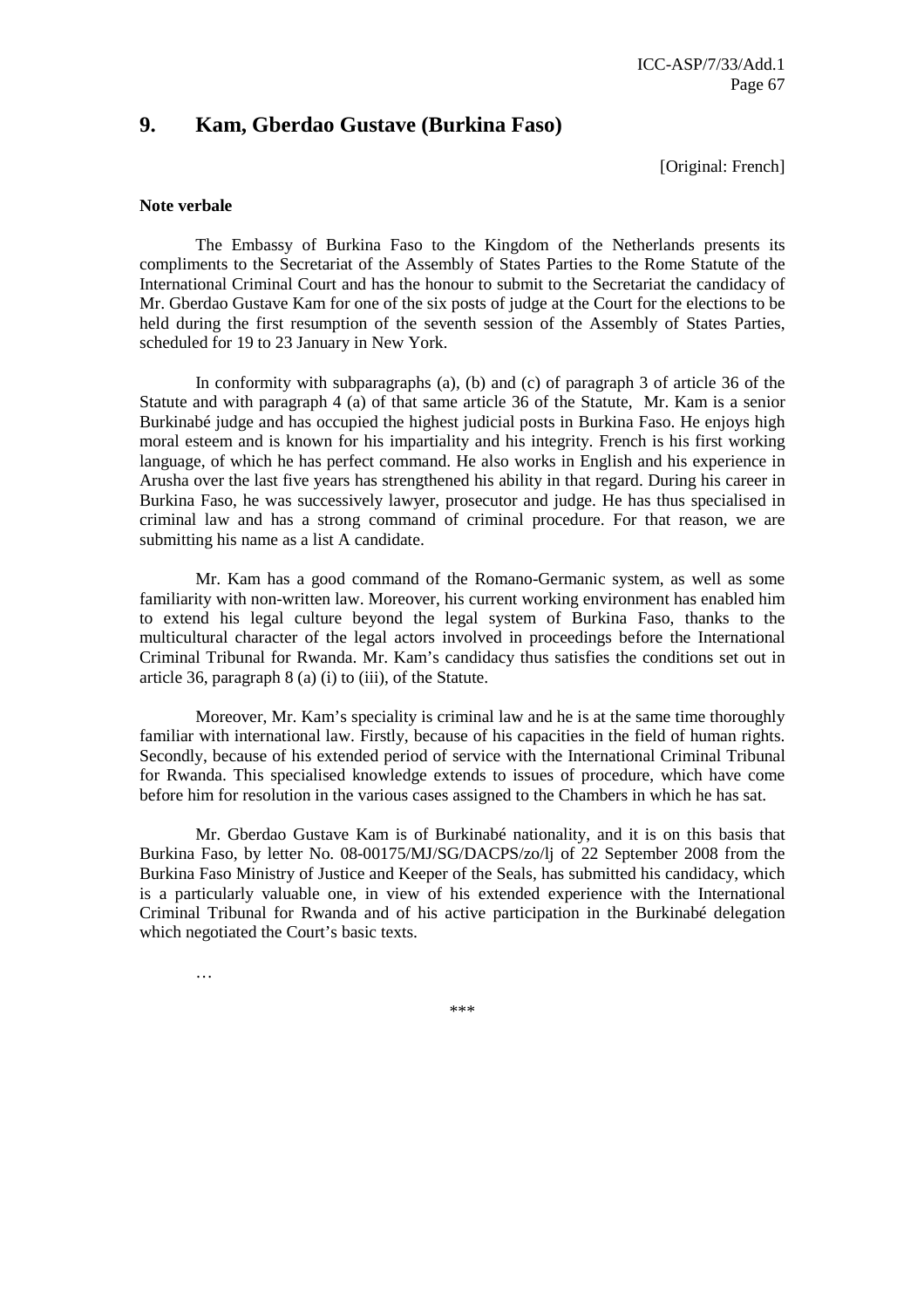ICC-ASP/7/33/Add.1 Page 68

# **Statement of qualifications**

# **Personal**

| Name:           | Gberdao Gustave Kam              |
|-----------------|----------------------------------|
| Date of birth:  | 19 May 1958                      |
| Place of birth: | Dolo - (Bougouriba) Burkina Faso |
| Nationality:    | Burkinabé                        |

# **Profession**

Judge, Exceptional Grade, Level 4

# **Current position**

Judge at the International Criminal Tribunal for Rwanda (ICTR)

# **Professional experience**

| 24 September 2008 | Case no. ICTR-2001-63 (Prosecutor v. Nchamihigo), judgement of<br>the Chamber convicting the defendant.                                                                                                                                                                                                                                                                        |
|-------------------|--------------------------------------------------------------------------------------------------------------------------------------------------------------------------------------------------------------------------------------------------------------------------------------------------------------------------------------------------------------------------------|
| March 2008        | Appointed by the President of the Tribunal to membership of the<br>Tribunal's Rules Committee.                                                                                                                                                                                                                                                                                 |
| 31 April 2008     | Assigned by the United Nations Secretary-General, pursuant to<br>article 12 ter, paragraph 2, of the Statute of the International Criminal<br>Tribunal for Rwanda (ICTR), with effect from 31 April 2008, to case<br>no. ICTR-2005-88 (Prosecutor v. Callixte Kalimanjira), scheduled to<br>commence on 5 May 2008 and to terminate at some time in the first<br>half of 2009. |
| 13 October 2006   | The Security Council decided, following a request by the Secretary-<br>General, and notwithstanding the provisions of article 12 ter,<br>paragraph 2, of the Statute of the International Criminal Tribunal for<br>Rwanda, to extend to 31 December 2008 the term of office of the<br>judges ad litem of the International Criminal Tribunal elected on 25<br>June 2003.       |
| 4 December 2007   | Prosecutor v. GAA, case no. ICTR 07-90-77, judgement of the<br>Chamber convicting the defendant.                                                                                                                                                                                                                                                                               |
| 8 November 2007   | Assigned by the United Nations Secretary-General, pursuant to<br>article 12 ter, paragraph 2, of the Statute of the International Criminal<br>Tribunal for Rwanda (ICTR), with effect from 6 November 2007, to<br>case no. ICTR 07-90-77 (Prosecutor v. GAA), scheduled to<br>commence on 3 December 2007 and to terminate within three months<br>of commencement.             |
| 13 December 2006  | Prosecutor v. Athanase Seromba, judgement of the Chamber                                                                                                                                                                                                                                                                                                                       |

convicting the defendant.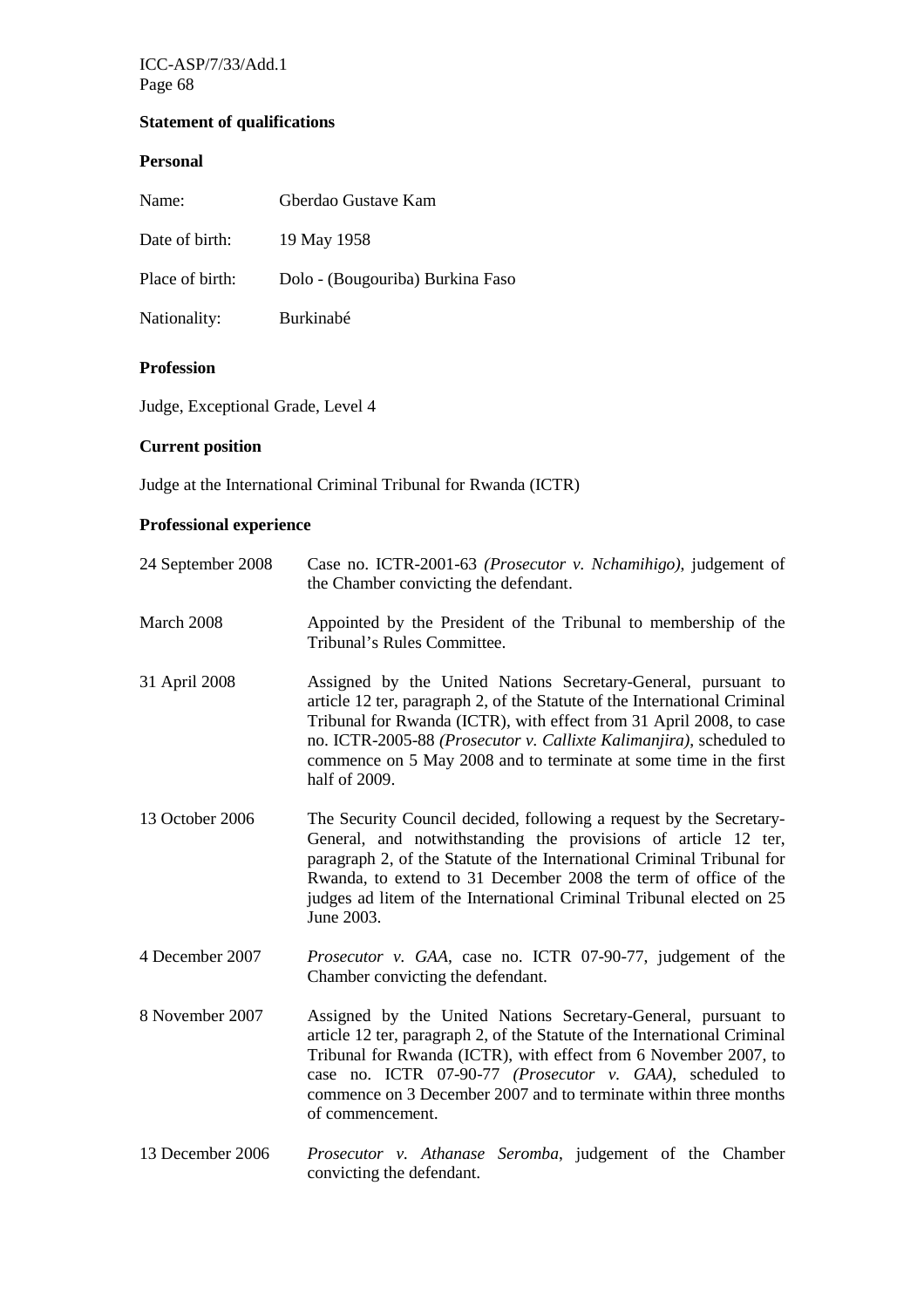- 18 September 2006 Assigned by the United Nations Secretary-General, pursuant to article 12 ter, paragraph 2, of the Statute of the International Criminal Tribunal for Rwanda (ICTR), with effect from 25 September 2006, to case no. ICTR-2001-63 *(Prosecutor v. Nchamihigo)*, scheduled to commence on 25 September 2006 and to terminate at some time in the first half of 2007.
- 20 September 2006 *Prosecutor v. André Rwamakuba*, case no. ICTR-98-44C-T, judgement of acquittal.
- 1 September 2005 Assigned by the United Nations Secretary-General, pursuant to article 12 ter, paragraph 2, of the Statute of the International Criminal Tribunal for Rwanda (ICTR), with effect from 5 September 2005, to the case of *Prosecutor v. Karemera et al.*, scheduled to commence on 12 September 2004 and to terminate at some time during 2007.
- 26 May 2005 Assigned by the United Nations Secretary-General, pursuant to article 12 ter, paragraph 2, of the Statute of the International Criminal Tribunal for Rwanda (ICTR), with effect from 1 June 2005, to the case of *Prosecutor v. André Rwamakuba*, scheduled to commence on 5 June 2006 and to terminate at some time during 2007.
- 27 August 2004 Assigned by the United Nations Secretary-General, pursuant to article 12 ter, paragraph 2, of the Statute of the International Criminal Tribunal for Rwanda (ICTR), with effect from 13 September 2004, to the case of *Prosecutor v. Athanase Seromba*, scheduled to commence on 20 September 2004 and to terminate in approximately 10 months.
- July 2004 Technical adviser to the Minister of Justice (combined with the duties of coordinator for the PADEG Project).

Duties: Assisting the Minister in examining all matters falling within his responsibilities; studying case files; representing the Minister.

25 June 2003 Elected by the United Nations General Assembly as judge ad litem with the International Criminal Tribunal for Rwanda, in order to enable it to expedite its work. Assignment to my first case did not occur until later, on 13 September 2004.

> My election followed a United Nations Security Council decision, contained in its resolution 1431 (2002), to create a group of judges ad litem for the ICTY. The judges were elected for a term of four years.

2003 National Coordinator for the [European Union] Support Programme for Consolidation of the Democratic Process, the Rule of Law and Good Governance, which I combined with the duties of Director of Studies and Planning (D.E.P.).

Duties:

- Prepared and implemented annual programme estimates, presented technical and financial reports to the programme steering committee, opened and managed the EDF management account;
- National Authorising Officer (under article 313 of the Lomé IV Convention) for the signature of works and supply and equipment contracts;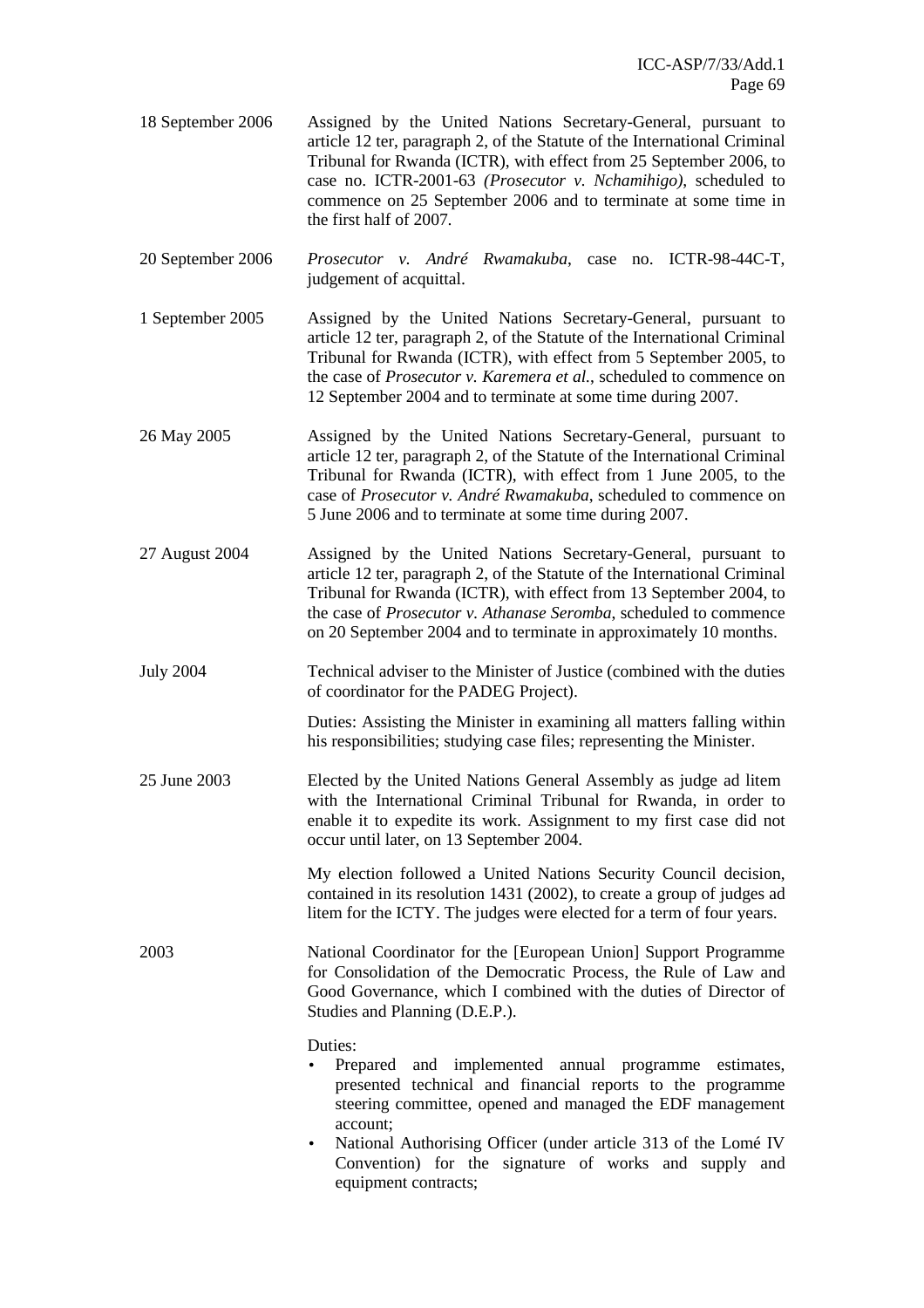|             | Authorising officer for the signature of draft agreements;<br>$\bullet$<br>Controller of payments on account of local remunerations.<br>$\bullet$                                                                                                                                                                                                                                                                                                                                                                                                                                                                                                                                                                                                                                                                                                                                                                                                                                                   |
|-------------|-----------------------------------------------------------------------------------------------------------------------------------------------------------------------------------------------------------------------------------------------------------------------------------------------------------------------------------------------------------------------------------------------------------------------------------------------------------------------------------------------------------------------------------------------------------------------------------------------------------------------------------------------------------------------------------------------------------------------------------------------------------------------------------------------------------------------------------------------------------------------------------------------------------------------------------------------------------------------------------------------------|
| 2001        | Director of Studies and Planning.                                                                                                                                                                                                                                                                                                                                                                                                                                                                                                                                                                                                                                                                                                                                                                                                                                                                                                                                                                   |
|             | Duties:<br>Centralising data relating to Ministry activities and to ongoing or<br>pending projects;<br>Monitoring and checking projects either included or not included<br>$\bullet$<br>in development plans and programmes;<br>Conducting studies to expedite Ministry work, in particular study<br>$\bullet$<br>and preparation of departmental projects;<br>Organising and supervising public tenders falling within the<br>$\bullet$<br>Ministry's responsibility; drafting technical specifications and<br>letters of acceptance;<br>Monitoring relations with international institutions;<br>$\bullet$<br>Monitoring the work of joint cooperation committees;<br>Preparing, implementing and monitoring<br>the<br>Ministry's<br>$\bullet$<br>information technology programme;<br>Preparing and monitoring the schedule of Ministry activities;<br>$\bullet$<br>Preparing and overseeing implementation of the Ministry's<br>$\bullet$<br>annual and triannual public investment programmes. |
| 1999 - 2001 | Directorate for civil, criminal and judicial matters, Ministry of<br>Justice.                                                                                                                                                                                                                                                                                                                                                                                                                                                                                                                                                                                                                                                                                                                                                                                                                                                                                                                       |
|             | Duties:<br>Monitoring the work of civil, commercial, criminal, labour and<br>$\bullet$<br>administrative courts;<br>Checking the operation of departmental and local courts;<br>$\bullet$<br>Ensuring the effective implementation of international private<br>law conventions, transmission of legal documents, transcription<br>of marginal notes in civil status registers, processing<br>naturalisation applications.                                                                                                                                                                                                                                                                                                                                                                                                                                                                                                                                                                           |
| 1998 - 2002 | Participation in preparatory work for the establishment of the<br><b>International Criminal Court:</b>                                                                                                                                                                                                                                                                                                                                                                                                                                                                                                                                                                                                                                                                                                                                                                                                                                                                                              |
|             | Took part, in Rome and at United Nations Headquarters, in:<br>Drafting of the Court's Statute (1998);<br>Drafting of the Rules of Procedure and Evidence and Elements of<br>$\bullet$<br>Crimes;<br>Drafting of the Financial Regulations and Rules; the Agreement<br>on Privileges and Immunities; Relations between the Court and<br>the United Nations.                                                                                                                                                                                                                                                                                                                                                                                                                                                                                                                                                                                                                                          |
| 2001        | Member of the Commission for the Privatisation of Public<br>Undertakings.                                                                                                                                                                                                                                                                                                                                                                                                                                                                                                                                                                                                                                                                                                                                                                                                                                                                                                                           |
|             | Duties:<br>The purpose of the National Privatisation Commission, which<br>had multidisciplinary responsibilities, was the privatisation of<br>certain State undertakings. I was a member, representing the<br>Ministry of Justice.                                                                                                                                                                                                                                                                                                                                                                                                                                                                                                                                                                                                                                                                                                                                                                  |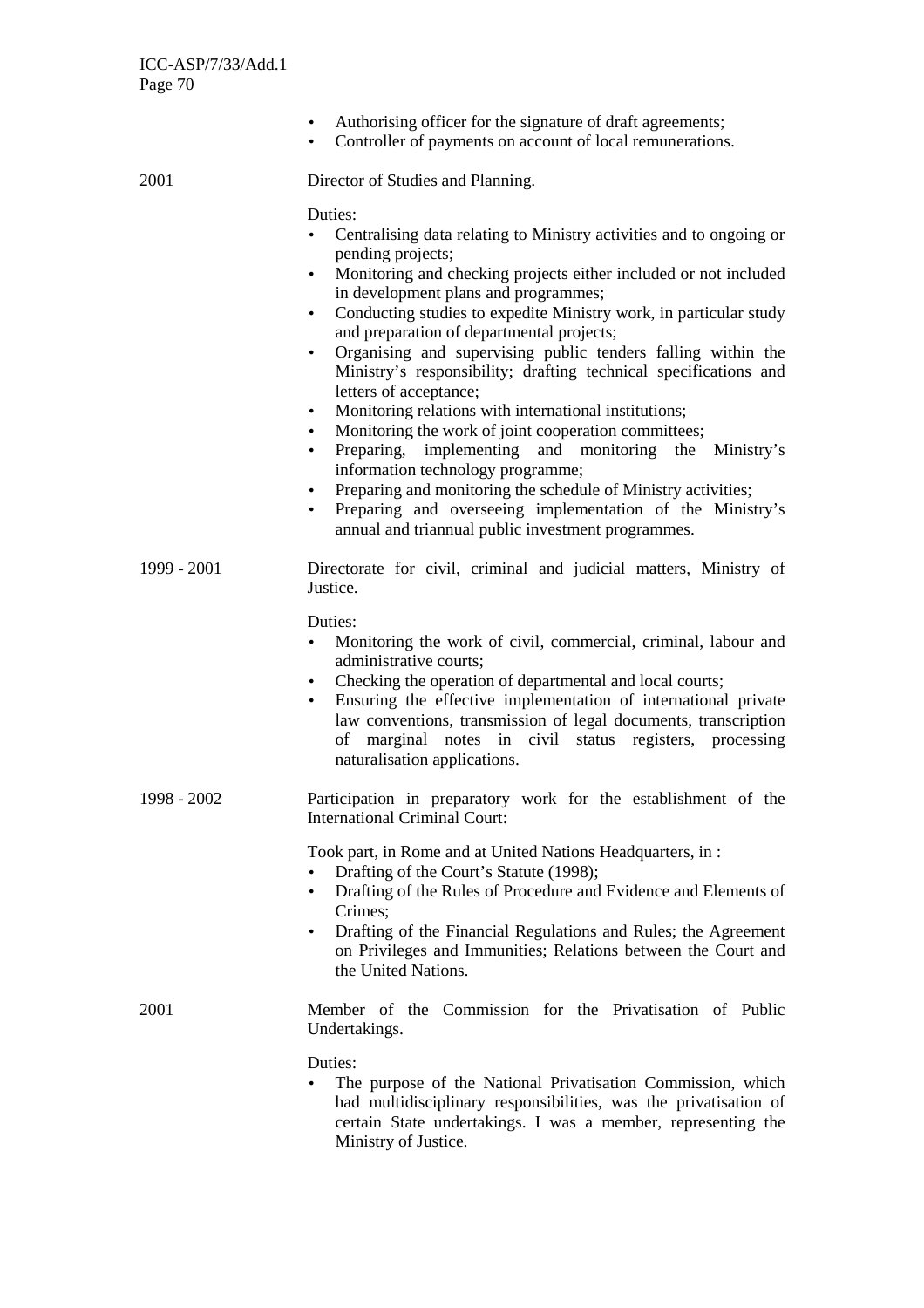|               | Member of the National Codification Commission for Review of the<br>Code of Criminal Procedure and of the Law on Procedure in the<br>Criminal Chamber.                                                                                                                                                                                                                                                                                                                                                                                                            |
|---------------|-------------------------------------------------------------------------------------------------------------------------------------------------------------------------------------------------------------------------------------------------------------------------------------------------------------------------------------------------------------------------------------------------------------------------------------------------------------------------------------------------------------------------------------------------------------------|
|               | Duties:<br>Review of the Ministry's legal texts, opinions on matters not<br>falling directly within the Ministry's field of responsibility.                                                                                                                                                                                                                                                                                                                                                                                                                       |
| 1998 - 2000   | Government Commissioner at the Ouagadougou Military Tribunal.                                                                                                                                                                                                                                                                                                                                                                                                                                                                                                     |
|               | Duties:<br>Carrying out the duties of public prosecutor before the Military<br>Tribunal;<br>Carrying out, or having carried out, all acts necessary for the<br>$\bullet$<br>prosecution of criminal offences before the Military Tribunal.                                                                                                                                                                                                                                                                                                                        |
| 1996 - 1999   | Public Prosecutor at the Ouagadougou Court of Appeal.                                                                                                                                                                                                                                                                                                                                                                                                                                                                                                             |
|               | Duties:<br>Carrying out the duties of public prosecutor before the Court of<br>Appeal;<br>Responsibility for the implementation of criminal law on national<br>territory;<br>Carrying out, or having carried out, all acts necessary for the<br>$\bullet$<br>prosecution of criminal offences;<br>Reviewing the actions of prosecutors in courts of first instance.<br>$\bullet$                                                                                                                                                                                  |
| 1995 - 1996 : | President of the Koudougou Tribunal de Grande Instance.                                                                                                                                                                                                                                                                                                                                                                                                                                                                                                           |
|               | Duties:<br>Handing down judicial decisions at first instance in civil,<br>commercial and criminal cases brought before the court in<br>respect of which it has jurisdiction;<br>Interlocutory jurisdiction: in urgent cases, the President may<br>$\bullet$<br>make any order in respect of which there is no serious dispute;<br>Issuing such interim injunctions or restoration orders as the<br>circumstances may require;<br>Orders on motions: issuing emergency orders where the<br>$\bullet$<br>circumstances require that there be no adversarial debate. |
| 1992 - 1995   | President of the Bobo Dioulasso Tribunal de Grande Instance.                                                                                                                                                                                                                                                                                                                                                                                                                                                                                                      |
|               | Duties:<br>Handing down judicial decisions at first instance in civil,<br>commercial and criminal cases brought before the court in<br>respect of which it has jurisdiction;<br>Interlocutory jurisdiction: in urgent cases, the President may<br>$\bullet$<br>make any order in respect of which there is no serious dispute;<br>Issuing such interim injunctions or restoration orders as the<br>$\bullet$<br>circumstances may require;<br>Orders on motions: issuing emergency orders where the                                                               |

circumstances require that there be no adversarial debate.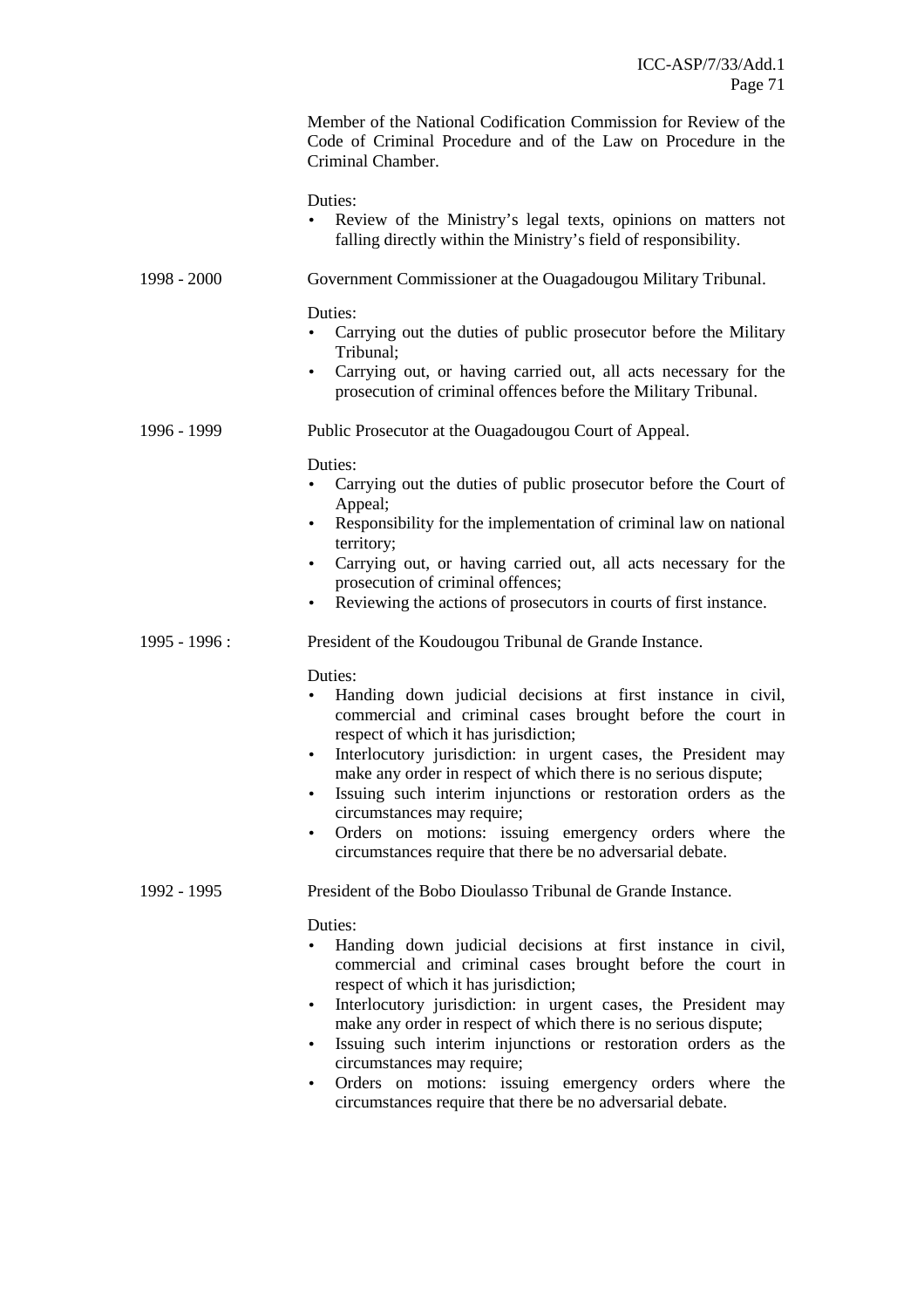| ICC-ASP/7/33/Add.1<br>Page 72 |                                                                                                                                                                                                                                                                                                                                                                                                                                                                                                                                                                                |
|-------------------------------|--------------------------------------------------------------------------------------------------------------------------------------------------------------------------------------------------------------------------------------------------------------------------------------------------------------------------------------------------------------------------------------------------------------------------------------------------------------------------------------------------------------------------------------------------------------------------------|
| 1988 - 1992                   | Cabinet Populaire d'assistance judiciaire [People's Legal Assistance<br>Office], Ouagadougou (Lawyer).                                                                                                                                                                                                                                                                                                                                                                                                                                                                         |
|                               | Duties:<br>Provision of legal representation and assistance, in particular to<br>State mixed-economy undertakings;<br>Presenting oral and written arguments, submissions and<br>$\bullet$<br>pleadings to the courts.                                                                                                                                                                                                                                                                                                                                                          |
| 1991 - 1992                   | Member of the Independent Commission of Enquiry into the murder<br>of Oumarou Clément Ouédraogo, and the attempted murder of<br>Moctar Tall.                                                                                                                                                                                                                                                                                                                                                                                                                                   |
|                               | Duties:<br>Conduct of investigations throughout the national territory in<br>$\bullet$<br>order to seek out and apprehend the perpetrators, co-perpetrators<br>and accomplices of the crimes committed upon the person of<br>Oumarou Clément Ouédraogo; former member of the<br>Government.                                                                                                                                                                                                                                                                                    |
| 1987 - 1988                   | President of the Tenkodogo Tribunal of First Instance.                                                                                                                                                                                                                                                                                                                                                                                                                                                                                                                         |
|                               | Duties:<br>Handing down judicial decisions at first instance in civil,<br>commercial and criminal cases brought before the court in<br>respect of which it has jurisdiction;<br>Interlocutory jurisdiction: in urgent cases, the President may<br>$\bullet$<br>make any order in respect of which there is no serious dispute;<br>Issuing such interim injunctions or restoration orders as the<br>$\bullet$<br>circumstances may require;<br>Orders on motions: issuing emergency orders where the<br>$\bullet$<br>circumstances require that there be no adversarial debate. |
| 1985 - 1987                   | Investigating Judge at the Bobo Dioulasso Tribunal of First Instance.                                                                                                                                                                                                                                                                                                                                                                                                                                                                                                          |
|                               | Duties:<br>Carrying out, in accordance with the law, all such enquiries and<br>$\bullet$<br>investigations as are considered necessary in order to ascertain<br>the truth;<br>Carrying out, or having carried out, all enquiries and<br>$\bullet$<br>investigations (character investigations, medical examinations,<br>$etc.$ )                                                                                                                                                                                                                                               |
| <b>Education</b>              |                                                                                                                                                                                                                                                                                                                                                                                                                                                                                                                                                                                |
| 1984 - 1985                   | Ecole Nationale de Magistrature [National College for the Judiciary],<br>International Section, Paris: Judge's Diploma.                                                                                                                                                                                                                                                                                                                                                                                                                                                        |
| 1978 - 1983                   | University of Ouagadougou, Ecole Supérieure de Droit [College of<br>Law], Masters in Law - Option: Private Law.                                                                                                                                                                                                                                                                                                                                                                                                                                                                |
| 1971 - 1978                   | Lycée Ouezzin Coulibaly, Bobo Dioulasso, Baccalaureate, series B.                                                                                                                                                                                                                                                                                                                                                                                                                                                                                                              |
| 1965 - 1971                   | Public Primary School, Dolo: CEPE [Certificate of elementary<br>primary studies].                                                                                                                                                                                                                                                                                                                                                                                                                                                                                              |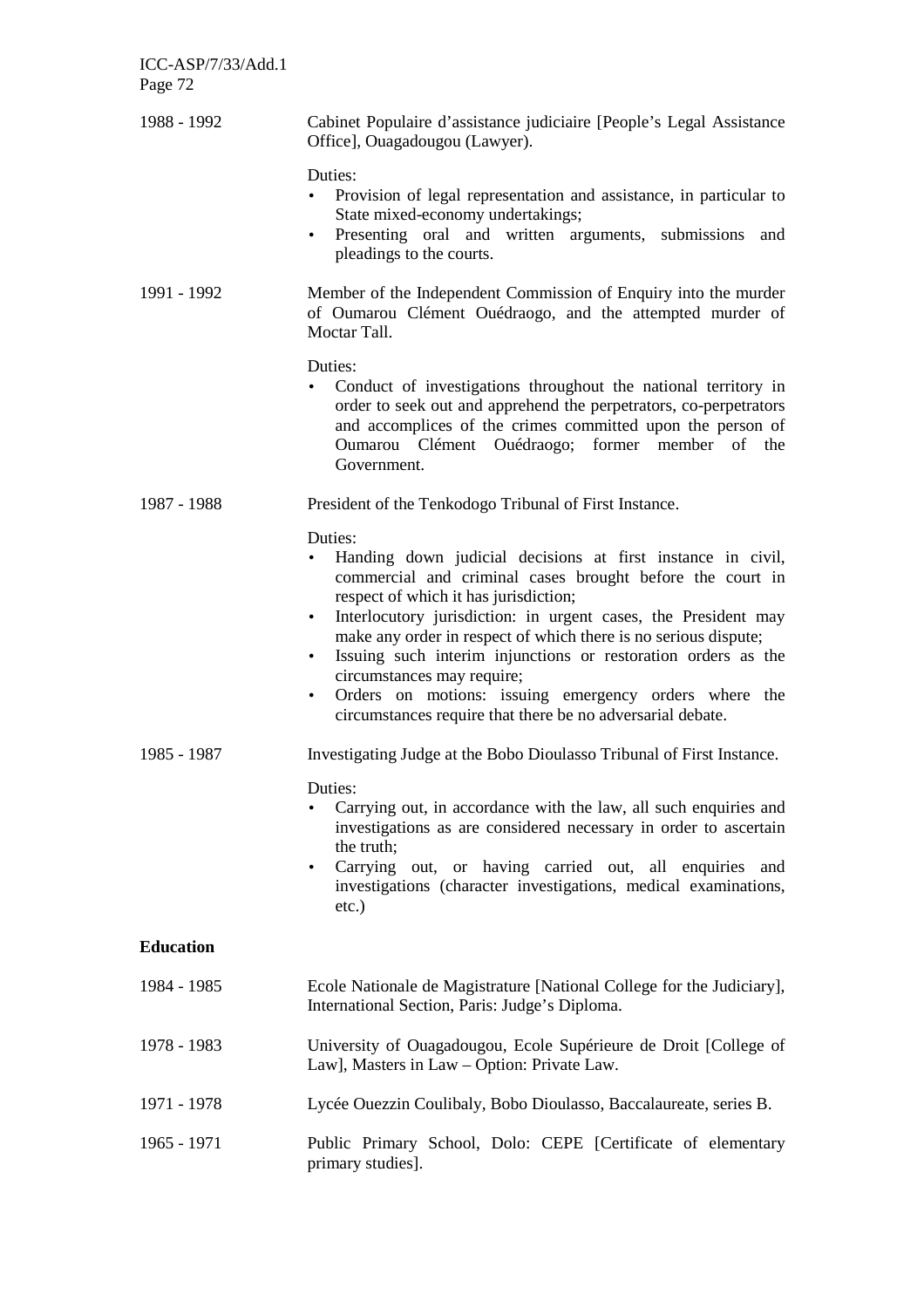## *Other training*

Information technology.

University Diploma in Multimedia Communication.

- Internet and e-mailing
- Website construction
- Software: Text processing
- Excel
- Publisher
- Photoshop
- Toolbook
- Fireworks
- Dreamweaver

Various internships, seminars and workshops in connection with my profession as judge.

## **Other interests**

| 1986         | Member of the Mouvement Burkinabé de Lutte contre le Racisme,<br>l'Apartheid et pour l'Amitié entre les Peuples (MOBRAP)<br>[Burkinabé Campaign against Racism and Apartheid and for<br>Friendship between Peoples, a voluntary international humanitarian<br>association based in Burkina Faso. |
|--------------|--------------------------------------------------------------------------------------------------------------------------------------------------------------------------------------------------------------------------------------------------------------------------------------------------|
| 1989         | Founder member and Secretary-General of APED-Liberté, a<br>voluntary association for the defence of democracy and liberty.                                                                                                                                                                       |
| January 1992 | Founder member of the Burkina Consumers' Association (LCB), an<br>association for the defence of consumers. The consumption of illegal,<br>out-of-date and poor-quality products has become a public health<br>issue.                                                                            |

#### **Languages**

- French: Speaking, reading and writing very good
- English: Speaking quite good Reading and wrinting - good

## **Honours/distinctions**

Medal of Chevalier de l'Ordre National

\*\*\*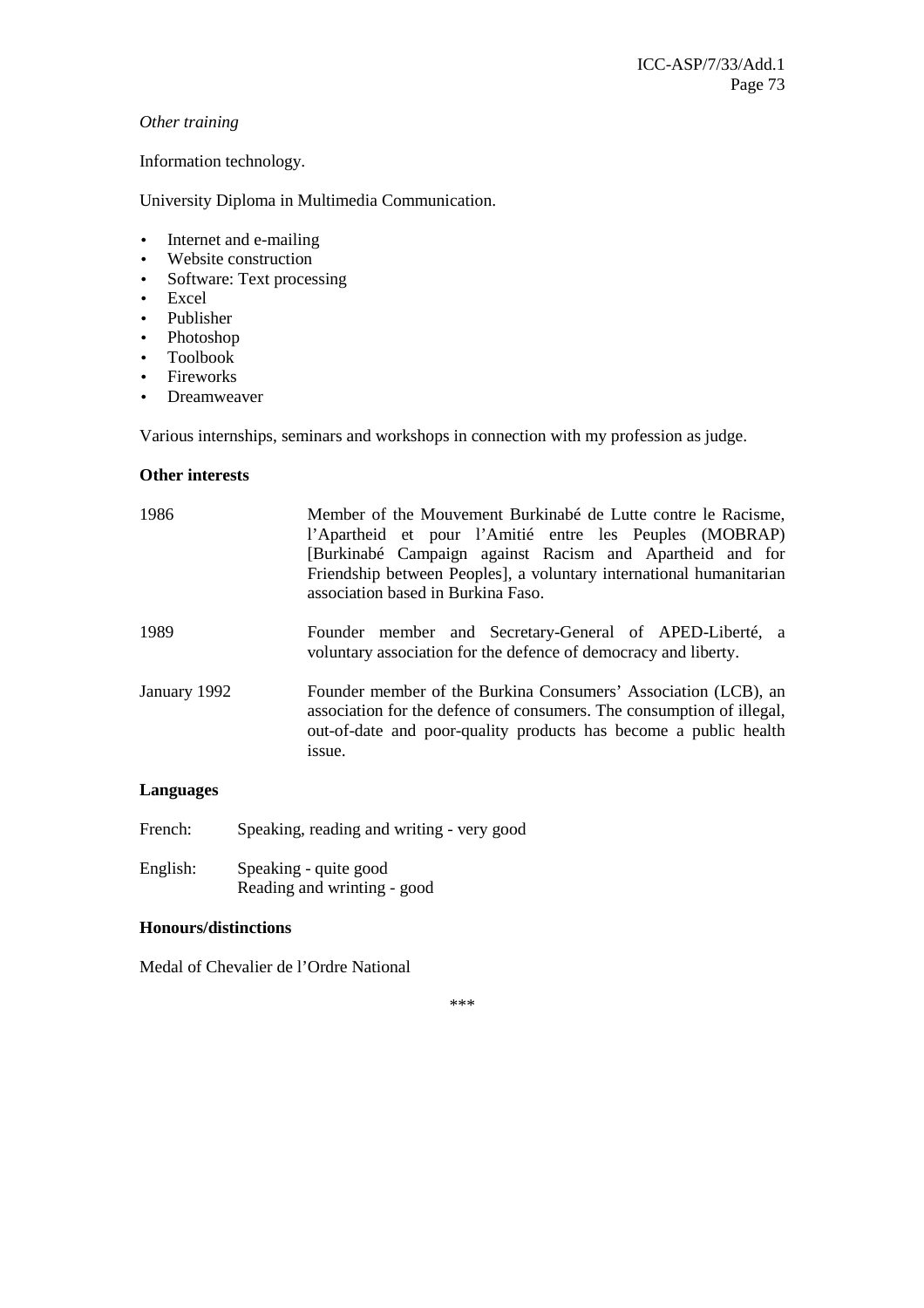## **Annex**

# **Cases assigned at the International Criminal Tribunal for Rwanda**

- 1. 27 August 2004: *Prosecutor v. Athanase Seromba*
- 2. 26 May 2005: *Prosecutor v. André Rwamakuba*
- 3. 1 September 2005: *Prosecutor v. Karamera et al.*
- 4. 18 September 2006: *Prosecutor v. Nchamihigo* (no. ICTR-2001-63)
- 5. 8 November 2007: *Prosecutor v. GAA* (no. ICTR 07-90-77)
- 6. 30 April 2008: *Prosecutor v. C. Kalimanjira* (no. ICTR-2005-88)

## **Selected decisions**

- 1. 050105 E (OR) (filed on 6 January 2004): Decision granting extension of time to the Defence Counsel for Rwamakuba to respond to the Prosecution Motion for severance of Rwamakuba and amendment of the indictment
- 2. 050117 E (OR): Decision on time-limit to file a response
- 3. 050125 E (OR): Decision Granting Time-Limit to File a Reply to Defence Responses
- 4. 050214 E (OR): Decision on Severance of André Rwamakuba and For Leave to File Amended Indictment
- 5. 050215 E (OR): *Corrigendum* to Decision on Severance of André Rwamakuba and for Leave to File Amended Indictment
- 6. 050218 E (OR): Decision on Prosecution Motion for Leave to File Amended Indictment and Filing of Further Supporting Material
- 7. 050223 F (OR): Décision relative à la requête de Joseph Nzirorera aux fins d'obtenir la coopération du gouvernement d'un certain Etat – Annex under seal
- 8. 050223 F (OR): Décision relative à la requête de Joseph Nzirorera aux fins d'obtenir la coopération du Gouvernement français
- 9. 050223 E (OR) : Decision on Motion to Vacate Sanctions
- 10. 050223 E (OR): Decision on Disclosure of Witness Reconfirmation Statements
- 11. 050303 E (OR): Order (transfer of Serushago)
- 12. 050322 F (OR): Décision relative à la requête de Joseph Nzirorera aux fins de rejeter l'acte d'accusation pour poursuites discriminatoires
- 13. 050324 E (OR): Oral Decision on Time-Limits to File Reply under Rule 73(E) of the Rules
- 14. 050324 E (OR): Scheduling Order
- 15. 050331 E (OR): Decision on Joseph Nzirorera's Application for Certification to Appeal the Decision Denying His Request for Cooperation to Government of France
- 16. 050331 E (OR): Decision on Prosecution's Motion to Renew and Extend the Transfer of Detained Prosecution Witness Omar Serushago
- 17. 050412-TC3-E (OR): Decision on Nzirorera's Motion to dismiss Amended Indictment for violation of Article 12 *quater* of the Statute
- 18. 050415-TC3-F (OR) -P- Décision relative à la requête du Procureur en prolongation de délai pour le dépôt de traductions de déclarations de témoins
- 19. 050419-TC3-E (OR) -P- Decision on the Prosecution Motion for Sanctions Against Counsel for Nzirorera for Violation of Witness Protection Order and for an Injunction Against Further Violations
- 20. 050419-TC3-E (OR) -NZ- Decision on Joseph Nzirorera's Motion For a Request For Governmental Cooperation – Annex under seal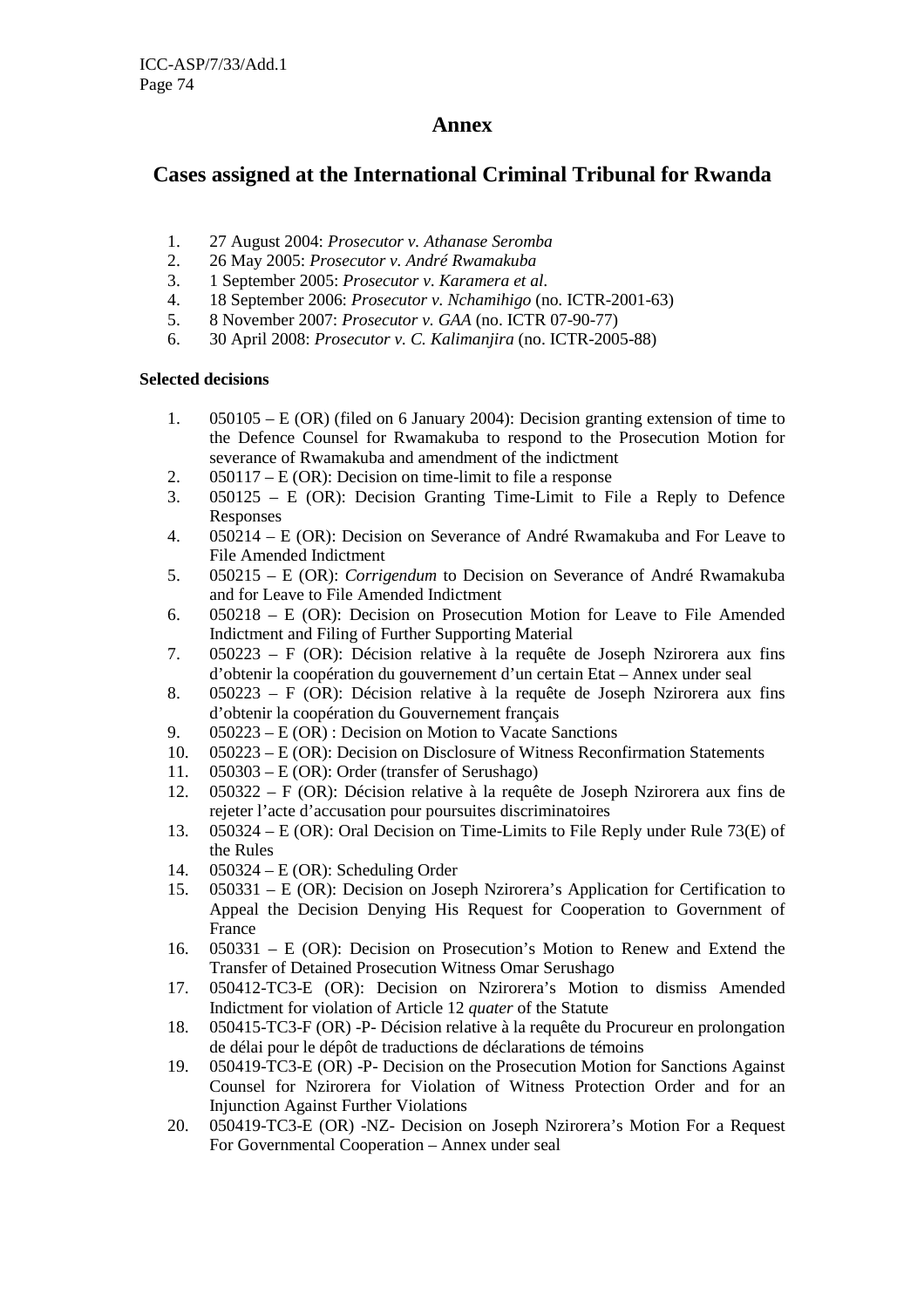- 21. 050425-TC3-E (OR) -P- *Corrigendum* to Decision on the Prosecution Motion For Sanctions Against Counsel For Nzirorera For Violation of Witness Protection Order and For an Injunction Against Further Violations
- 22. 050503-TC3-E (OR) -NZ- Decision on Motion To Unseal *Ex Parte* Submissions and To Strike Paragraphs 32.4 and 49 from the Amended Indictment
- 23. 050505-TC3-E (OR) *Proprio Motu*: Order For Filing Documents
- 24. 050511-TC3-E (OR) - *Proprio Motu*: Order For Filing Documents
- 25. 050513-TC3-E (OR): Decision On Joseph Nzirorera's Motion To Hold Trial Sessions In Rwanda
- 26. 050516-TC3-E (OR) *Proprio Motu:* Order Granting Time To Reply To Additional Prosecution's Submission
- 27. 050516-TC3-E (OR): Decision on Joseph Nzirorera's Motion For Deadline For Filing of Reports of Experts
- 28. 050518-TC3-F (OR): Décision relative à la requête d'Edouard Karemera en prolongation de délai
- 29. 050524-TC3-E (OR): Decision on Joseph Nzirorera's Motion for Order Finding Prior Decisions to Be of "No Effect"
- 30. 050526-TC3-E (OR): Decision on Joseph Nzirorera's Application for Certification to Appeal the Decision Denying His Motion to Vacate Sanctions
- 31. 050620-TC3-E (OR): Decision Granting Extension of Time to File Pre-Trial Brief
- 32. 050701-TC3-E (OR): Decision Granting Extension of Time to Defence File Pre-Trial Brief
- 33. 050704-TC3-E (OR) *Proprio Motu:* Order for Filing Documents
- 34. 050705-TC3-E (OR): Decision on Joseph Nzirorera's Motion to Compel Inspection and Disclosure
- 35. 050712-TC3-F (OR): Décision sur les requêtes d'Edouard Karemera et de Mathieu Ngirumpatse aux fins de prorogation des délais pour le dépôt de leurs mémoires préalables au procès
- 36. 050712-TC3-E (OR): Decision Granting Extension of Time to Respond to the Prosecution Motion For Judicial Notice
- 37. 050712-TC3-E (OR): Decision on Prosecution's Motion for Return of Exhibits from Annulled Trial Sessions
- 38. 050713-TC3-OR (E): Decision on Joseph Nzirorera's Motion for Order Allowing Meeting With Defence Witness
- 39. 050725-TC3-D-ExtensionTime-ENG: Order Granting Extension of Time for the Prosecution
- 40. 050726-TC3-D-R90bisB-ENG: Decision on Transfer of Detained Witnesses
- 41. 050728-TC3-D-ExtensionTime-FR: Décision relative à requête en extension de délai de réponse à la requête du Procureur aux fins de prescription de mesures de protection spéciales pour les témoins G et T
- 42. 050801-TC3-O-R33B-DefenceInvestigators-ENG: Order for the Registrar to Make Submissions on Joseph Nzirorera's Motion for Allowing Defence Investigators in Closed Sessions
- 43. 050805-TC3-D-RenewUNChapter7-ENG: Decision on Renewed Motion to Dismiss for Lack of Jurisdiction: United Nations Charter, Chapter VII Powers
- 44. 050805-TC3-D-Indictment-DefectsForm-ENG: Decision on Defects in the Form of the Indictment
- 45. 050805-TC3-D-DismissCount7-ENG: Decision on Count Seven of the Amended Indictment - Violence to Life, Health and Physical or Mental Well-Being of Persons
- 46. 050805-TC3-D-JCE-ENG: Decision on Defence Motion Challenging the Jurisdiction of the Tribunal – Joint Criminal Enterprise
- 47. 050808-TC3-D-DisclosureAffidavit-ENG: Decision on Defence Motion for Disclosure of the Affidavit of Richard Renaud Related to Witnesses G & T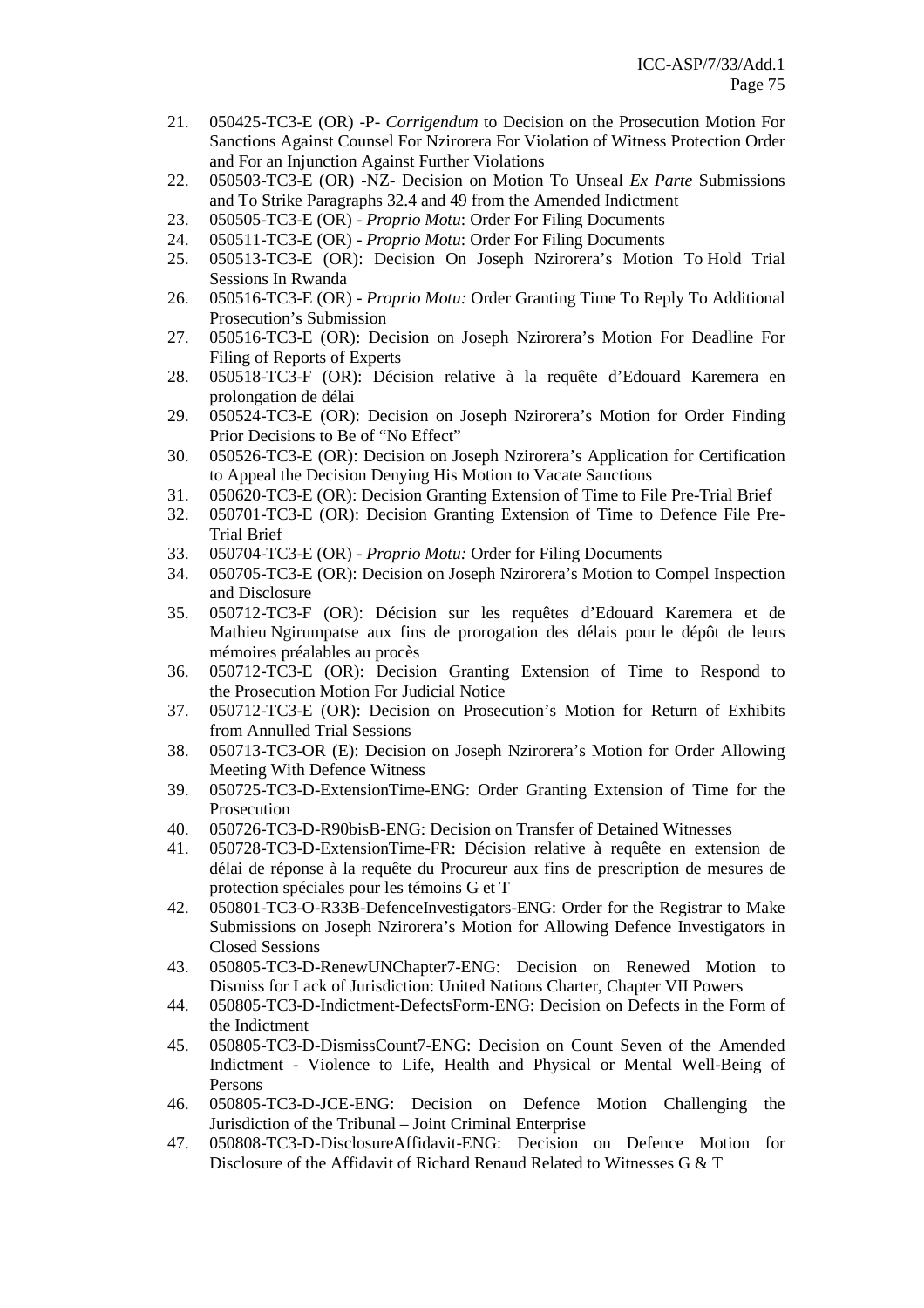- 48. 050808-TC3-D-ExtensionTime-ConsolidatedReply-ENG: Decision Granting the Prosecution Time to File a Consolidated Reply to Defence Responses to the Judicial Notice Motion
- 49. 050808-TC3-O-SchedulingOrder-PFC-ENG: Scheduling Order Request for Clarification Between the 2001 Indictment and the Amended Indictment
- 50. 050808-TC3-O-SchedulingOrder-Rape-JCE-ENG: Scheduling Order Oral Arguments on Rape, Complicity in Genocide and the Pleading of Joint Criminal Enterprise in the Amended Indictment
- 51. 050810-TC3-D-JCE-Corrigendum-ENG: Corrigendum to the Decision on Defence Motion Challenging the Jurisdiction of the Tribunal - Joint Criminal Enterprise
- 52. 050818-TC3-D-Investigators-ClosedSessions-ENG: Decision on the Defence Motion to Permit Investigators to Attend Closed Sessions
- 53. 050823-TC3-D-PaymentsWitnesses-ENG: Decision on Defence Motion for Full Disclosure of Payments to Witnesses and to Exclude Testimony from Paid Witnesses
- 54. 050829-TC3-D-ModificationProtectiveMeasures-ENG: Decision on the Defence Motions for Reconsideration of Protective Measures for Prosecution Witnesses
- 55. 050901-TC3-NZ-OTPInvestigators-ENG: Decision on Joseph Nzirorera's Motion to Exclude Testimony of OTP Investigators and Employees
- 56. 050906-TC3-NZ-E (OR) *Proprio Motu*: Scheduling Order for Filing Response to Defence Motion
- 57. 050908-TC3-NZ-E (OR) - *Proprio Motu*: Scheduling Order for Submitting Reply to Defence Motions
- 58. 050909-TC3-NZ-E (OR): Oral Decision on Prosecutor's Submission in Compliance with the Chamber's Decision of 10 August 2005 (see transcripts E: p.; l. - F p.; l.)
- 59. 050909-TC3-KA-E (OR): Oral Decision on Karemera Motion for Extension of Time filed on 29 July 2005 (see transcripts E: p.; l. - F: p.; l.)
- 60. 050909-TC3-KA-E (OR): Oral Decision on Karemera Motion for Extension of Time filed on 7 September 2005 (see transcripts E: p.; l. - F: p.; l.)
- 61. 050909-TC3-P-E (OR): Decision on Prosecutor's Notice of Delay in Filing Expert Reports and Request for Additional Time to Comply with the Chamber Decision of 16 May 2005
- 62. 050909-TC3-NZ-E (OR): Decision on Joseph Nzirorera's Motion to Exclude Evidence Seized in Benin
- 63. 050912-TC3-NZ-E (OR): CONFIDENTIAL: Decision on Joseph Nzirorera's Motion For Disclosure of a Confidential Annex
- 64. 050913-TC3-NZ-E (OR): Decision on Defence Motion to Exclude In-Court Identifications
- 65. 050914-TC3-NZ-E (OR): Decision on Motions to Compel Inspection and Disclosure and to Direct Witnesses to Bring Judicial and Immigration Records
- 66. 050914-TC3-NZ-E (OR): Decision on Continuance of Trial
- 67. 050914-TC3-NZ-E (OR): Decision on Defence Motions Challenging the Indictment as regards the Joint Criminal Enterprise Liability
- 68. 050914-TC3-NZ-E(OR): CONFIDENTIAL: Decision on the Prosecutor's Motion for Special Protective Measures for Witnesses G and T
- 69. 050914-TC3-NZ-E (OR): Oral Decision Decision on Defence Motions objecting the Proposed Amended Indictment of 24 August 2005 (see transcripts E: p.; l. - F: p.; l.)
- 70. 050914-TC3-NZ-E (OR): Oral Decision Decision on Ngirumpatse Motion to exclude the 143 Prosecution witness statements filed on 4 July 2005 (see transcripts E: p.; l. - F: p.; l.)
- 71. 050914-TC3-NZ-E (OR): Oral Decision Scheduling Order (Defence Motion to reduce Prosecution Witness List (see transcripts E: p.; l. - F: p.; l.)
- 72. 050915-TC3-NZ-E (OR): Corrigendum to Decision on Defence Motions Challenging the Indictment as regards the Joint Criminal Enterprise Liability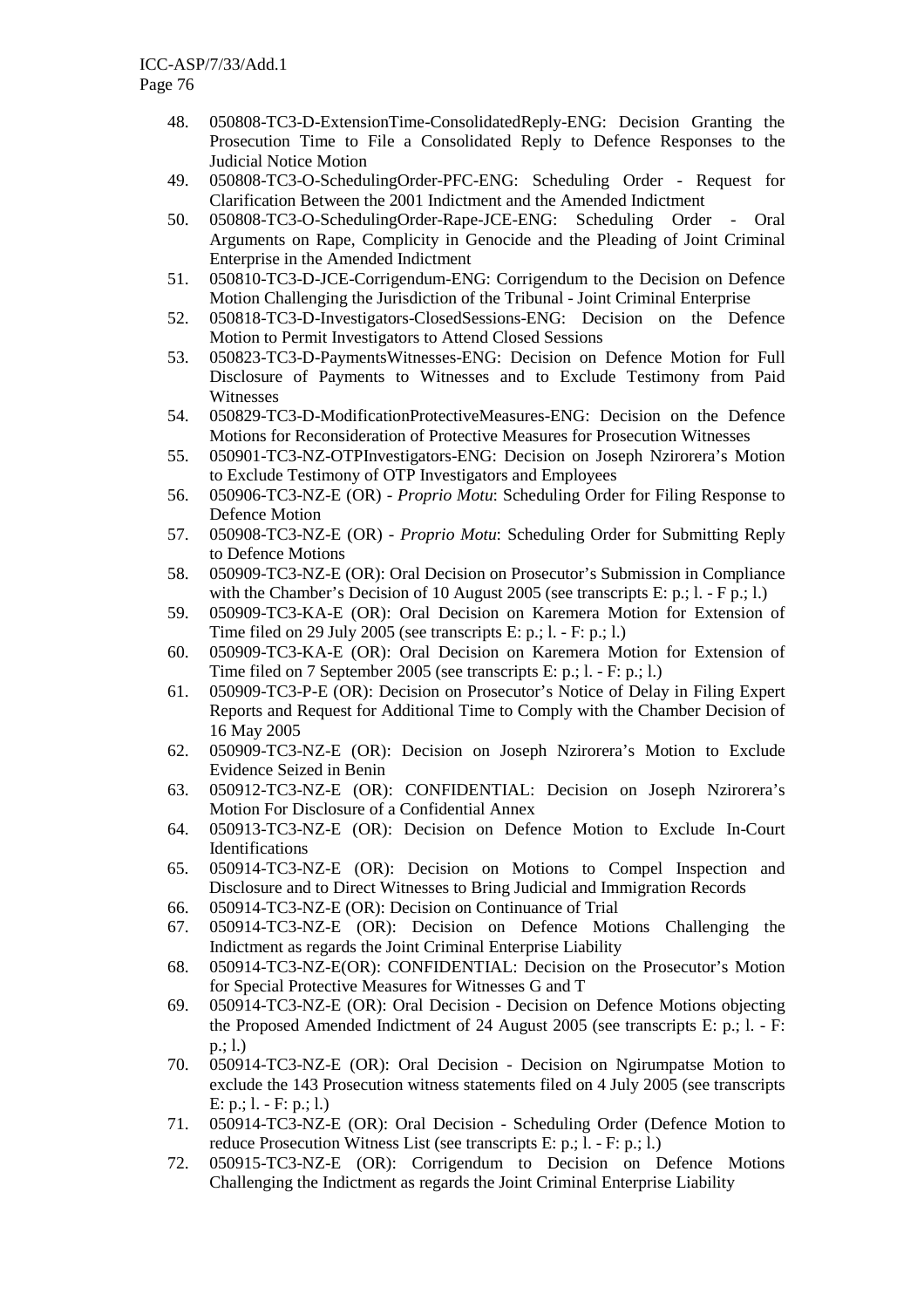- 73. 050920-TC3-NZ-E (OR): Decision on Motion to Set Deadlines For Filing Expert Reports of Norwojee and Reyntjens
- 74. 050920-TC3-NZ-E (OR): Decision on Defence Written Request to Interview Prosecution Witnesses
- 75. 050920-TC3-NZ-E (OR): Oral Decision *Proprio Motu:* Scheduling Order (Prosecution Witness List)
- 76. 050920-TC3-NZ-E (OR): Oral Decision Decision on Joseph Nzirorera's Motion to Exclude the Testimony of Witness GFJ
- 77. 050920-TC3-NZ-E(OR): Oral Decision Decision Joseph Nzirorera's Motion seeking certification to appeal Decision on Joseph Nzirorera's Motion to Exclude the Testimony of Witness GFJ
- 78. 050922-TC3-NZ-E (OR): Oral Decision on Admissibility of Witness GFJ's Testimony on a specific meeting
- 79. 050926-TC1-NZ-E (OR): Decision on Defence Written Request to Interview Prosecution Witnesses
- 80. 050927-TC3-NZ-E (OR): Oral Decision on Request for Adjournment
- 81. 051003-NZ-E (OR): Oral Decision on Exclusion of Testimony of Alison Des Forges and Granting Extension of Time for Disclosure of the Expert Report
- 82. 051003-NZ-E (OR): Oral Decision Authorizing Representative of Prosecution and of Defence for Each Accused to be present at the location where Witness G will testify
- 83. 051003-NZ-E (OR): Oral Scheduling Order for Testimony of Witness G
- 84. 051005-NZ-E (OR): Décision relative à la requête de la défense en extension de délai
- 85. 051007-NZ-E (OR): CONFIDENTIAL: Decision on the Defence Motion to Unseal and for Application for Certification to Appeal Decision on the Prosecutor's Motion for Special Protective Measures for Witnesses G and T
- 86. 051010-KA-F (OR): Décision sur les requêtes d'Edouard Karemera en certification d'appel
- 87. 051011-NZ-E (OR) : Decision on Joseph Nzirorera's Motion for Reconsideration or Certification to Appeal Decision on Motion for Order Allowing Meeting With Defence Witness
- 88. 051012-NZ-E (OR): Proprio Motu Order for Filing Documents
- 89. 051012-TC2-NZ-E (OR): Decision on Defence Request to Interview Prosecution Witness HAF
- 90. 051014-TC3-NZ-P-E (OR): Decision on Defence Motion for Disclosure of Prosecution *Ex Parte* Motion under Rule 66(C) and Request for Cooperation of a Certain State
- 91. 051024-TC3-O-RegistrySubmission-E (OR): Order for Submission
- 92. 051028-TC3-KA-E (OR): Décision sur la requête d'Edouard Karemera aux fins de lui garantir un procès équitable
- 93. 051031-TC3-NZ-E (OR): Decision on Defence Motion For Modification of Protective Order: Timing of Disclosure
- 94. 051108-TC3-P-E (OR): Decision Granting Extension of Time to File Prosecution Expert Report
- 95. 051109-TC3-P-JudicialNotice-E (OR): Decision on Prosecution Motion for Judicial Notice
- 96. 051111-TC3-*Proprio Motu*-F (OR): Ordonnance portent extension de délai pour le dépôt de soumissions
- 97. 051115-TC3-P-E (OR): Decision on Admission of Transcript of Prior Testimony of Antonius Maria Lucassen
- 98. 051202-TC3-P-E (OR): Certification of Appeal Concerning Judicial Notice
- 99. 051212-TC3-P-E (OR): Decision on Prosecution Request for Additional Time to file Expert Report and Joseph Nnzirorera's Motion to Exclude Testimony of Charles Ntampaka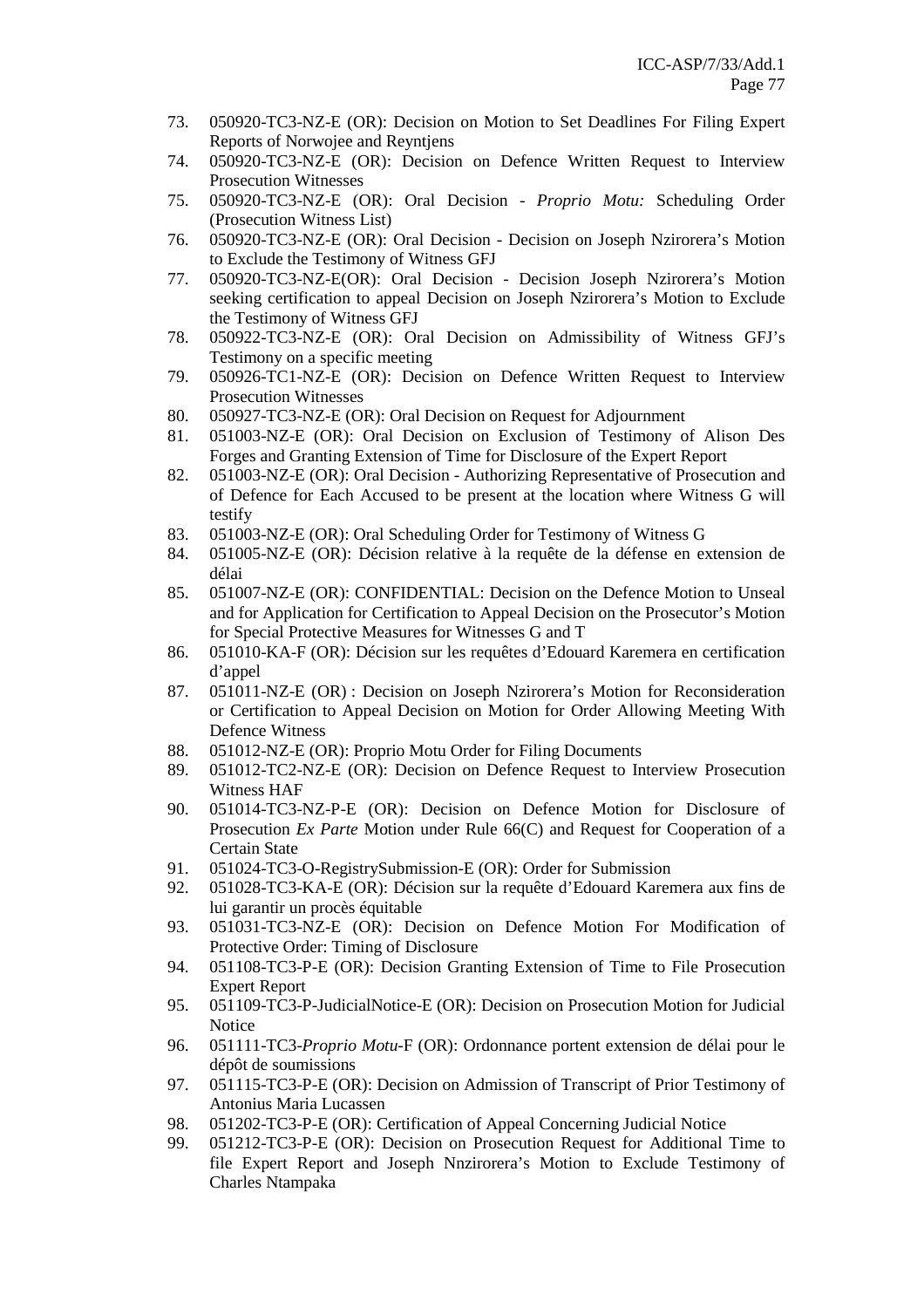- 100. 051213-TC3-*Proprio Motu*-E (OR): Scheduling Order
- 101. 051213-TC3-P-E (OR): Decision on Variance of The Prosecution Witness List
- 102. 051215-TC3-P-E (OR): Order on Filing of Expert Report of Andre Guichaoua
- 103. 051215-TC3-P-E (OR): Decision On Prosecution's Motion To Renew And Extend Transfer Order Of Detained Prosecution Witness Omar Serushago
- 104. 060119-TC3-E (OR): Order For the Transfer of Detained Witnesses from Rwanda
- 105. 060120-TC3-E (OR): Décision sur la requête d'Edouard Karemera en certification d'appel
- 106. 060120-TC3-E (OR): Second Order for the Transfer of Detained Witnesses from Rwanda
- 107. 060131-TC3-E (OR): Order On Filing of Expert Report of Charles Ntampaka
- 108. 060201-TC3-E (OR): Order For The Registrar's Submission On The Defence Motion For Order Concerning Unlawful Disclosure of Confidential Ex Parte Defence Filing And For Stay Of Proceedings
- 109. 060201-TC3-E (OR): Decision on Prosecutor's Notice of Delay In Filing Expert Report Of Professor André Guichaoua; Defence Motion To Exclude The Witness' Testimony; And Trial Chamber's Order To Show Cause
- 110. 060202-TC3-E (OR): Decision Granting Extension Of Time To Reply To The Prosecution's Response To Nzirorera's *Ex Parte* Motion For Order For Interview Of Defence Witness NZ1
- 111. 060208-TC3-E (OR): Decision On Defence Motion For Issuance Of Subpoena To Witness T
- 112. 060209-TC3-E (OR): Scheduling Order Oral Arguments on Stay of Proceedings
- 113. 060210-TC3-E (OR): Decision on Prosecution Motion Seeking Extension of Time To File Applications Under Rule 92bis
- 114. 060213-TC3-E (OR): Decision on Delay in Filing of Expert Report of Charles Ntampaka
- 115. 060213-TC3-E (OR): Decision on Motions For Order For Production of Documents By The Government of Rwanda and For Consequential Orders
- 116. 060213-TC3-E (OR): Ordonnance Visant Au Dépôt De Soumissions D'un Etat
- 117. 060215-TC3-E (OR) : Decision on Defence Motion to Report Government of a Certain State to United Nations Security Council and on Prosecution Motions under Rule 66(C) of the Rules
- 118. 060216-TC3-E (OR): Oral Decision on Stay of Proceedings
- 119. 060222-TC3-E (OR): Oral Decision on Request for Certification of Compliance with Rule 68
- 120. 060222-TC3-E (OR): Oral Decision To Exclude Or Postpone The Testimony Of Witness UB
- 121. 060224-TC3-F (OR): Décision Relative À La Requête Aux Fins D'inspecter Certains Documents
- 122. 060228-TC3-E (OR): Oral Decision On Certification Of The Oral Decision Of 16 February 2006 For Stay Of Proceedings
- 123. 060309-TC3-E (OR): Decision on Defence Motion for Reconsideration of Special Protective Measures for Witness "T"
- 124. 060309-TC3-E (OR): Oral Decision On The Motion For Inspection Of Non-Rule 68 Material
- 125. 060310-TC3-E (OR): Décision sur la requête d'Edouard Karemera aux fins de certification d'appel
- 126. 060314-TC3-E (OR): Decision on Requests For Certification To Appeal Decision On Defence Motion To Report Government of A Certain State To United Nations Security Council And Prosecution Motions Under Rule 66(C)
- 127. 060315-TC3-E (OR): Décision relative aux requêtes de Mathieu Ngirumpatse aux fins d'exclusion des notices du Procureur ou d'ajournement de l'audition des témoins ALG et AWB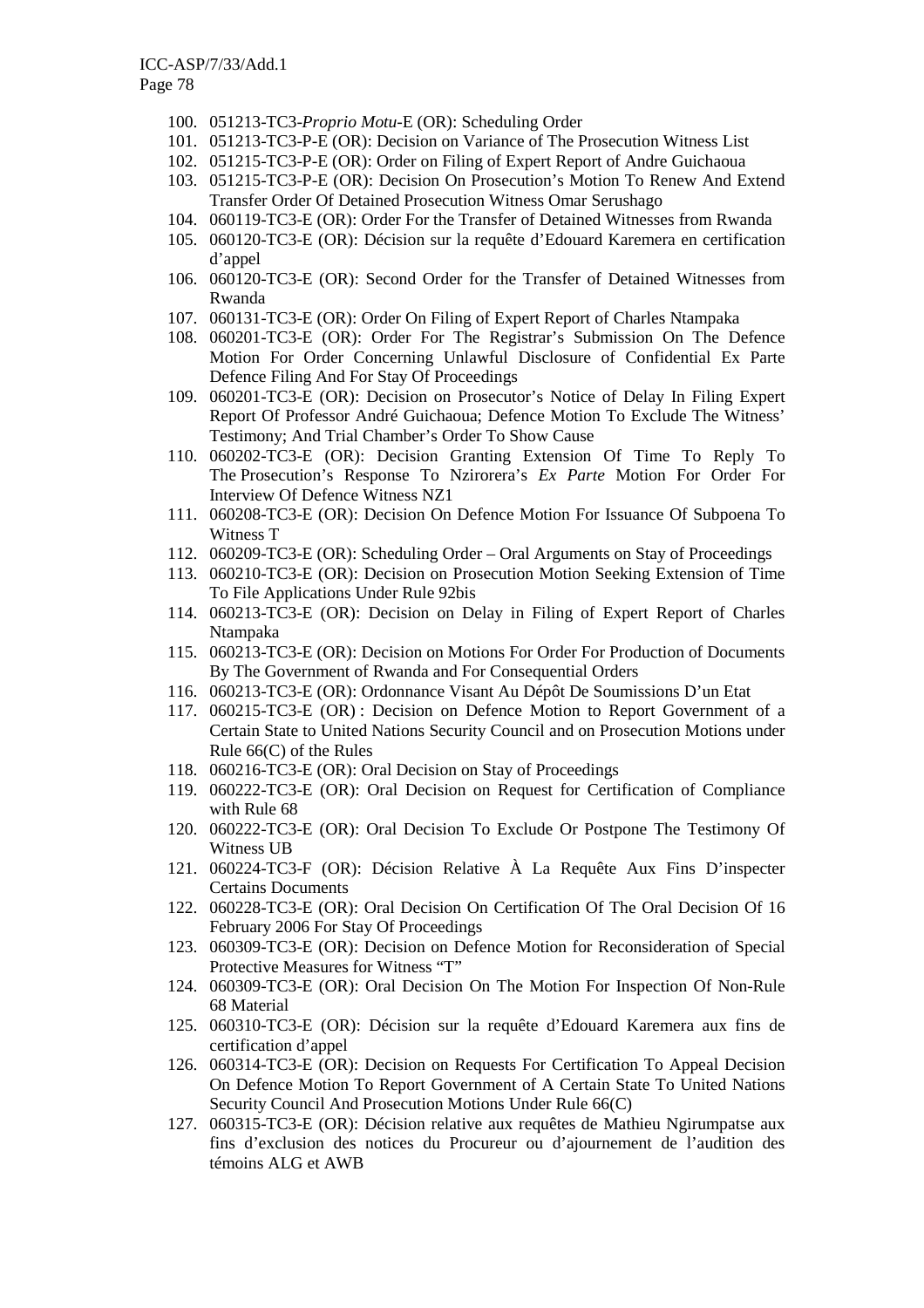- 128. 060317-TC3-E (OR): Decision On Defence Requests For Certification To Appeal Decision On Motions For Order For Production Of Documents By The Government Of Rwanda And For Consequential Orders
- 129. 060317-TC3-E (OR): Decision On Requests For Disclosure Of Witness T's Immigration Records
- 130. 060330-TC3-E (OR): Scheduling Order
- 131. 060330-TC3-E (OR): Decision On Motions To Exclude Testimony Of Prosecution Witness ADE
- 132. 060331-TC3-E (OR): Order For The Prosecutor For Filing Information And Material Ex Parte And Under Seal Regarding Witness ADE
- 133. 060405-TC3-E (OR): Decision Granting Extension of Time For Filing Information And Material *Ex Parte* And Under Seal Regarding Witness ADE
- 134. 060418-TC3-E (OR): Decision On Reconsideration Of The Scheduling Order For The Next Trial Session
- 135. 060419-TC3-E (OR): Order For The Transfer Of Prosecution Witnesses From Rwanda
- 136. 060420-TC3-E (OR): Decision On Defence Motions To Exclude Testimony Of Professor Andre Guichaoua
- 137. 060426-TC3-E (OR): Decision On Defence Motion For Disclosure Or Inspection Of Hand-Written Notes From OTP Investigator
- 138. 060427-TC3-E (OR): Decision on Defence Motions for Disclosure of Information Obtained From Juvénal Uwilingiyimana
- 139. 060503-TC3-E (OR): Decision On Prosecutor's Confidential Motion For Special Protective Measures For Witness ADE
- 140. 060516-TC3 (OR): Oral Decision on Defence Motion For Certification To Appeal Chamber's Decision On Witness ZF's Protective Measures
- 141. 060518-TC3-E (OR): Decision On Defence Motions Challenging The Pleading Of A Joint Criminal Enterprise In A Count Of Complicity In Genocide In The Amended Indictment
- 142. 060519-TC1-E (OR): Decision on Nzirorera request for Access to Protected **Material**
- 143. 060523-TC3-E (OR): Oral Decision on Nzirorera Motion for disclosure of payments and benefits for G and T
- 144. 060523-TC3-E (OR): Separate Opinion of Judge Short on Complicity In Genocide and Joint Criminal Enterprise Theory
- 145. 060524-TC3-E (OR): Oral Decision on late disclosure of Witness T's Statement and Imposing a Warning pursuant to Rule 46(A) to the Prosecution
- 146. 060530-TC3-E (OR): Decision On Defence Motion For An Order Requiring Notice Of *Ex Parte* Filings And To Unseal A Prosecution Confidential Motion
- 147. 060530-TC3-E (OR): Oral Decision on disclosure of material from Joseph Serugendo
- 148. 060530-TC3-E (OR): Oral Decision on Motion for Reconsideration of the Chamber's Decision of 15 February 2006 (R66C) and ordering the Prosecution to disclose Witness T's statements in redacted form (not excerpts)
- 149. 060531-TC3-E (OR): Oral Decision on Nzirorera's Motion to assist WVSS meeting with Witness XBM to determine whether he agrees to meet with Defence Counsel
- 150. 060531-TC3-E (OR): Interim Order On Defence Motion For Subpoena To Meet With Defence Witness NZ1
- 151. 060606-TC3-E (OR): Oral Decision on Five Defence Motions
- 152. 060607-TC3-E (OR): Decision on Defence Motions For Certification To Appeal Decision Granting Special Protective Measures For Witness ADE
- 153. 060607-TC3-E (OR): Ordonnance complémentaire visant au dépôt de soumissions d'un Etat
- 154. 060608-TC3-E (OR): Decision On Oral Motion For A Bill Of Particulars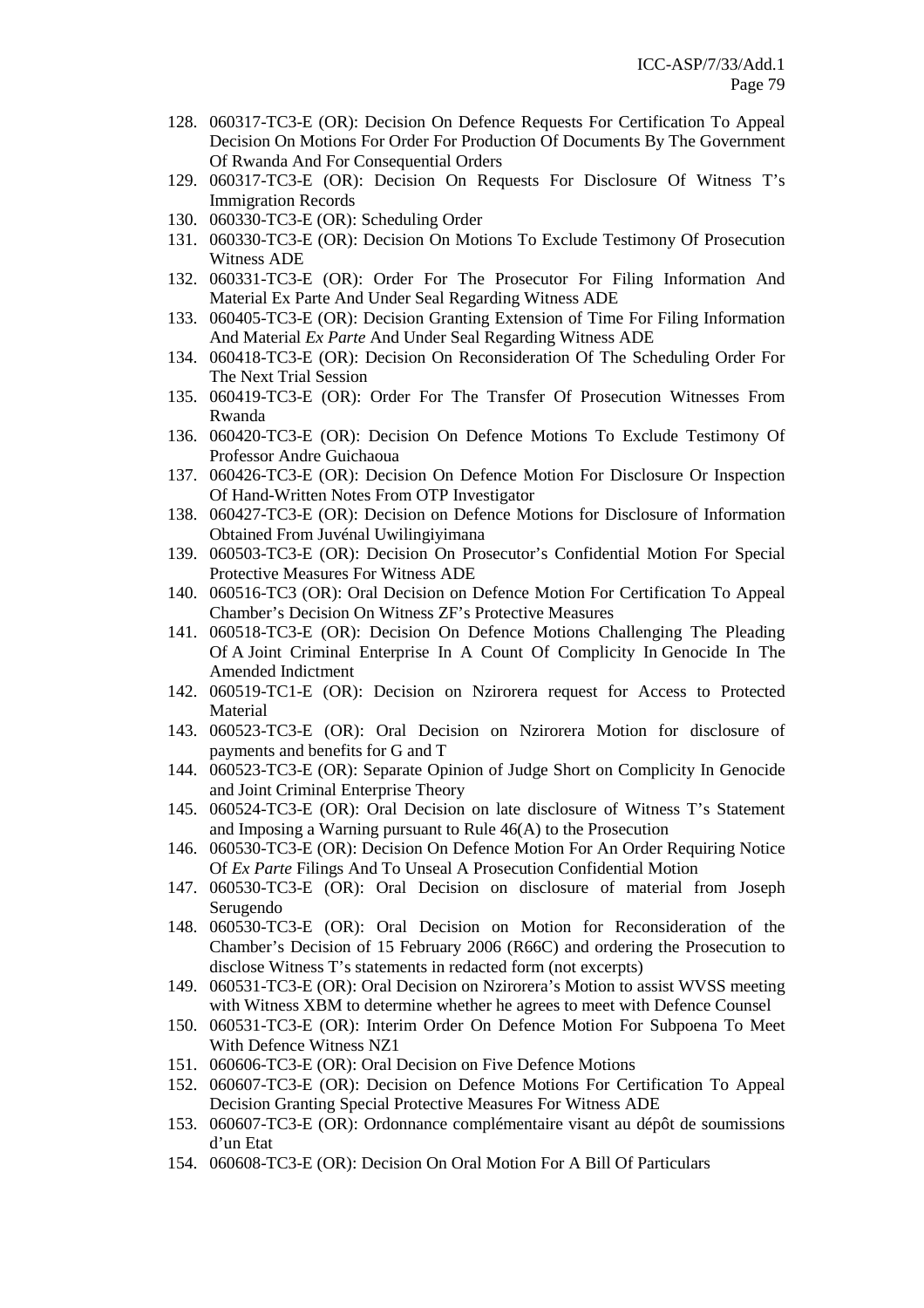- 155. 060620-TC3-E (OR): Order For The Registrar's Submission On Joseph Serugendo's Health Condition And Ability To Testify
- 156. 060621-TC3-E (OR): Decision On Prosecution's Motion To Permit Limited Disclosure Of Information Regarding Payments And Benefits Provided To Witness Ade And His Family
- 157. 060704-TC3-E (OR): Decision on the Prosecutor's application pursuant to Rules 39, 68 and 75 of the Rules of Procedure and Evidence for an order for conditional disclosure of witness statements and other documents pursuant to Rule 68(A)
- 158. 060712-TC3-E (OR): Decision On Joseph Nzirorera's Notice Of Violation Of Rule 68 And Motion For Remedial Measures
- 159. 060712-TC3-E (OR): Decision On Nzirorera's *Ex Parte* Motion For Order For Interview Of Defence Witnesses NZ1, NZ2 And NZ3
- 160. 060717-TC3-E (OR): Scheduling Order
- 161. 060913-TC3-E (OR): Order For The Transfer Of Prosecution Witnesses from Rwanda
- 162. 060913-TC3-E (OR): Décision accordant une prorogation de délai de réponse à deux requêtes du Procureur et ordonnant la communication de documents certifiés conformes
- 163. 060927-TC3-F (OR) : Décision accordant une prorogation de délai de réponse à deux requêtes du Procureur
- 164. 060928-TC3-E (OR): Decision Amending The Chamber's Prior Order For The Transfer of A Prosecution Witness From Rwanda
- 165. 061002-TC3-OR (E): Decision on Defence Motion to Reconsider Special Protective Measures Granted to Prosecution Witness ADE
- 166. 061002-TC3-OR (E): Decision on Defence Motion to Report Government of Rwanda to United Nations Security Council
- 167. 061002-TC3-OR (E): Decision on Prosecutor's Motion to Vary its Witness List
- 168. 061010-TC3-E (OR): Decision on Defence Motion to Compel Best Efforts To Obtain And Disclose Statements And Testimony Of Witness UB
- 169. 061012-TC3-E (OR): Decision On Motion For Disclosure Of Closed Session Transcripts And Exhibits
- 170. 061019-TC3-E (OR): Decision On Defence Oral Motions For Exclusion Of Witness XBM's Testimony, For Sanctions Against The Prosecution And For Exclusion Of Evidence Outside The Scope Of The Indictment
- 171. 061019-TC3-E (OR): Decision On Defence Motion For Disclosure Of RPF Material And For Sanctions Against The Prosecution
- 172. 061025-TC3-E (OR): Decision On Motions To Disclose A Prosecution Witness Statement And To Unseal Confidential Documents
- 173. 061030-TC3-E (OR): Decision On Reconsideration Of Protective Measures For Prosecution Witnesses
- 174. 061030-TC3-E (OR): Decision On Defence Motion For Certification To Appeal The Chamber's Decision On Nzirorera's *Ex Parte* Motion For Order For Interview Of Defence Witnesses NZ1, NZ2 And NZ3
- 175. 061121-TC3-E (OR): Decision on Admission of UNAMIR Documents
- 176. 061127-TC3-E (OR): Decision on Defence Motion For Exclusion of Witness GK's Testimony Or For Request For Cooperation From Government Of Rwanda
- 177. 061127-TC3-E (OR): Decision on Defence Motion To Obtain Documents Pertaining To Witness HH In Possession Of Government of Rwanda
- 178. 061127-TC3-E (OR): Decision On Defence Motion For Further Order To Obtain Documents In Possession Of Government Of Rwanda
- 179. 061206-TC3-E (OR): Decision on Prosecutor's Motion To Admit Prior Sworn Trial Testimony of The Accused Persons
- 180. 061211-TC3-E (OR): Decision on Appeals Chamber Remand of Judicial Notice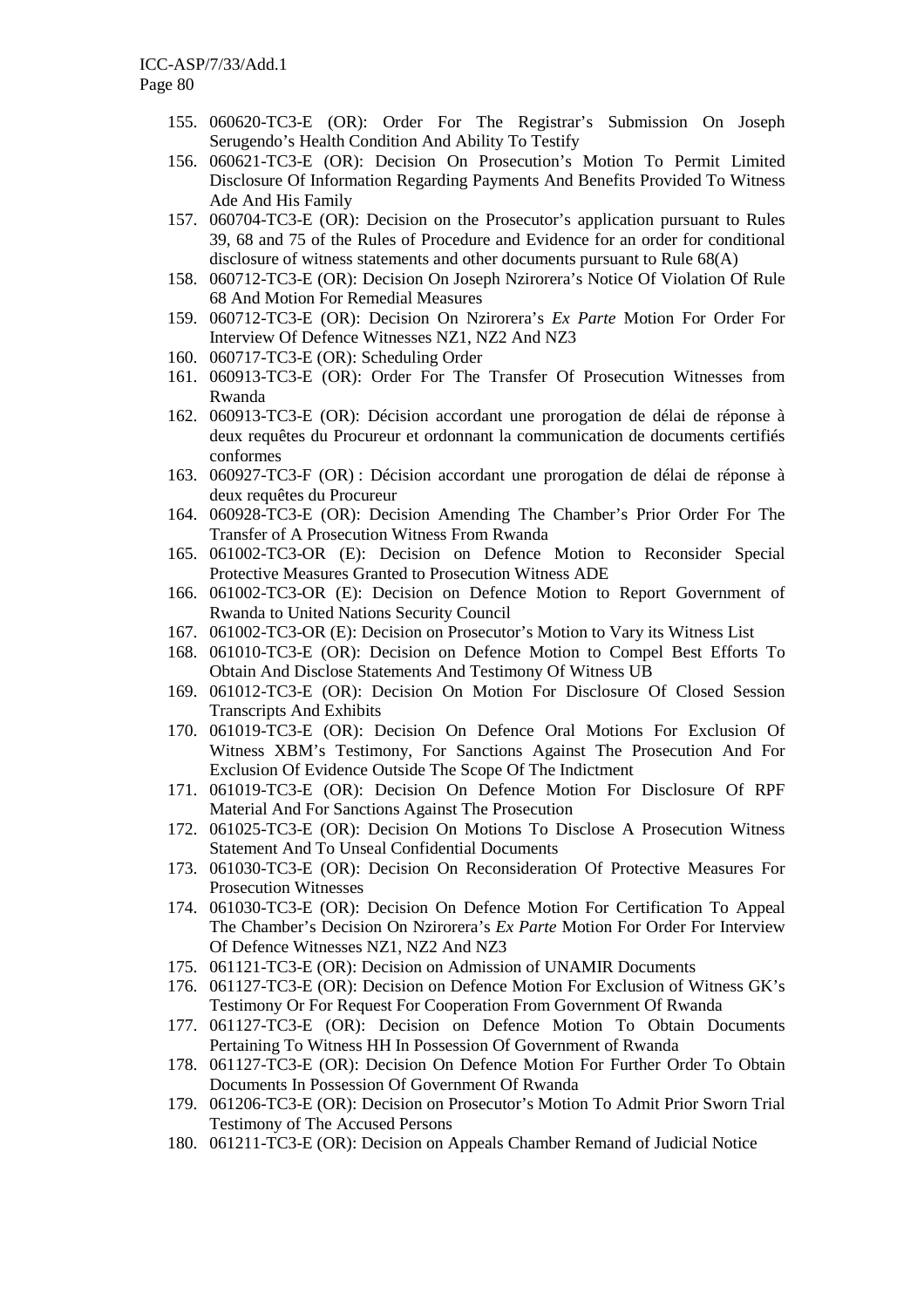- 181. 061211-TC3-E (OR): Decision on Prosecution Motion for Admission of Evidence of Rape and Sexual Assault Pursuant to Rule 92 *bis* of the Rules; and Order for Reduction of Prosecution Witness List
- 182. 061214-TC3-E (OR): Decision on Defence Motion for Request for Cooperation to Government of Rwanda: MRND Videotape
- 183. 061215-TC3-E (OR): Decision on Defence Motions to Prohibit Witness Proofing
- 184. 061215-TC3-E (OR): Decision On Prosecutor's Motion To Admit Witness Statement From Joseph Serugendo
- 185. 061229-TC3-E (OR): Decision On Admission of Defence Exhibits
- 186. 061229-TC3-E (OR): Decision On Defence Motion For Investigation of Prosecution Witness Ahmed Mbonyunkiza For False Testimony
- 187. 061229-TC3-E (OR): Decision On Motion For Disclosure of Letter From Prosecution Witness BTH to the Witness and Victim Support Section

*List of 2007 Decisions (AC)* 

- 1. 070314-AC-NG-NZ-OR(E): Order Assigning Judges to a Case Before the Appeals Chamber
- 2. 070320-AC-NG-NZ-OR(E): Order Assigning Judges to a Case Before the Appeals Chamber
- 3. 070412-AC-NZ-(OR): Order Assigning Judges to a Case Before the Appeals Chamber
- 4. 070420-AC-NZNG-OR(ENG): Decision on Appeals pursuant to Rule 15 *bis* (D)
- 5. 070511- AC-NZ-OR(ENG): Decision on Interlocutory Appeal Regarding Witness Proofing
- 6. 070531-AC-NZ-OR(ENG): Decision on "Joseph Nzirorera's Interlocutory Appeal of Decision on Obtaining prior Statements of Prosecution Witnesses after they have testified"
- 7. 070531- AC-NZ-OR(ENG): Order Assigning Judges to an Appeal Before the Appeals Chamber
- 8. 070703-AC-NZ-OR(ENG): Decision on Joseph Nzirorera's Appeal from Denial of a Request for Designation of a Trial Chamber to Consider Referral to a National Jurisdiction
- 9. 070710-AC-NZ-OR(ENG): Order Assigning Judges to an Appeal Before the Appeals Chamber
- 10. 070718-AC-NZ-OR(ENG): Order Assigning Judges to an Appeal Before the Appeals Chamber
- 11. 070821-AC-NZ-OR(ENG): Decision on Motion of Decision on Joseph Nzirorera's Appeal from Denial of a Request for Designation of Trial Chamber to Consider Referral to a National Jurisdiction
- 12. 071005-AC-NZ-OR(ENG): Decision on Nzirorera's Interlocutory Appeal Concerning His Right to Be Present at Trial
- 13. 071005-AC-NZ-OR(ENG): Decision on Nzirorera's Motion to Reject Prosecution Response
- 14. 071005-AC-NG-OR(ENG): Decision on Ngirumpatse's Motion for Reconsideration
- 15. 071206-AC-NZ-OR (ENG):Decision on motion for leave to withdraw appeal
- 1. 060421-ICTR-2001-63-I-E(OR): Decision on Defence Motion to Set a Date for Trial
- 2. 060628-ICTR-2001-63-I-E(OR): Decision on Request for Extension of Time to Respond
- 3. 060714-TC1-ICTR-2001-63-I-E(OR): Decision on Request for Leave to Amend the Indictment
- 4. 060726-TC3-ICTR-2001-63-PT-E(OR): Decision on Motions for Protective Measures for Prosecution Witnesses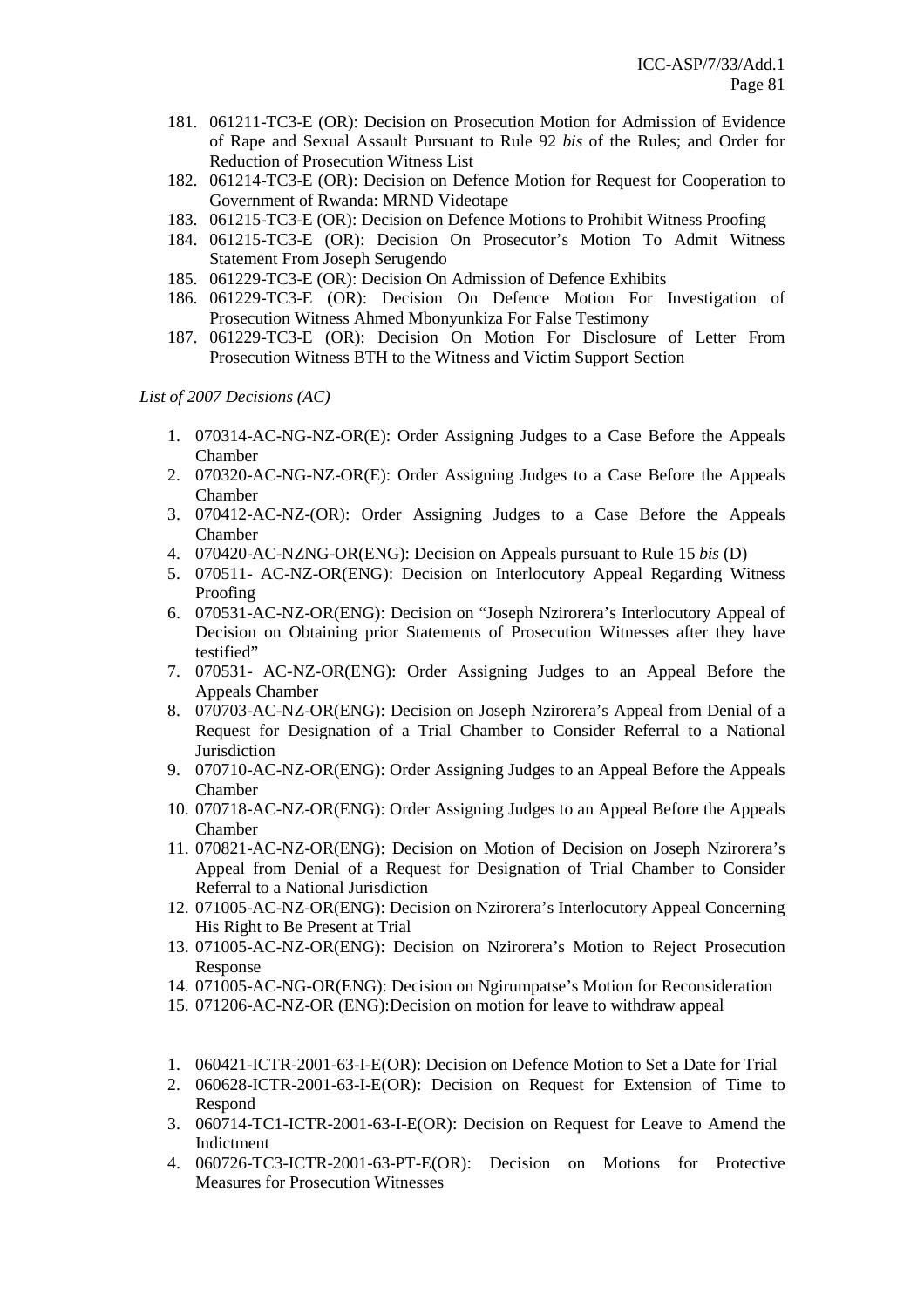- 5. 060809-TC3-ICTR-2001-63-PT-E(OR): Order for Filing
- 6. 060810-TC3-ICTR-2001-63-PT-E(OR): Scheduling Order
- 7. 060912-TC3-ICTR-2001-63-PT-E(OR): Order for the Transfer of Detained Witnesses
- 8. 060913-TC3-ICTR-2001-63-PT-E(OR): Decision on Defence Request for Certification to Appeal Decision Granting Leave to Amend the Indictment
- 9. 060927-TC3-ICTR-2001-63-T-E(OR): Decision on Defence Motion on Defects in the Form of the Indictment
- 10. 060927-TC3-ICTR-2001-63-T-E(OR): Oral Decision Denying Admission of Transcript of Interview of the Accused as a Suspect
- 11. 060927-TC3-ICTR-2001-63-T-E(OR): Oral Decision on Defence Request for Extension of Time to Respond to Prosecution's Motion to Admit Hearsay Evidence
- 12. 061002-TC3-ICTR-2001-63-T-E(OR): Oral Decision on Admission of Exhibits Related to the Allegation of a Forged Diploma
- 13. 061012-TC3-ICTR-2001-63-T-E(OR): Order for Judicial Records
- 14. 061025-TC3-ICTR-2001-63-T-E(OR): Scheduling Order
- 15. 061207-TC3-ICTR-2001-63-T-E(OR): Decision on Defence Motion for Non-Conformity of the Indictment with the Chamber's Decision on Defects in the Form of the Indictment
- 16. 061207-TC3-ICTR-2001-63-T-E(OR): Order for the Transfer of Detained Witnesses
- 1. 070109-TC3-2001-63-T-E(OR): Decision on Prosecution Motion for Leave to Vary the Witness List
- 2. 070122-TC3-2001-63-T-E(OR): Decision on the Prosecution Motion to Admit Hearsay Evidence pursuant to Rule 89 (C), or in the Alternative, in accordance with Rule 92 bis (C) of the Rules of Procedure and Evidence
- 3. 070127-TC3-2001-63-T-E(OR): Decision on the Prosecution Motion to Hear the Testimony of Witness LM by Video-Link
- 4. 070205-TC3-ICTR-2001-63-T-E(OR): Decision on Application to Admit into Evidence the Transcript of the Accused's Interview as a Suspect and to Hold a Voir Dire Hearing
- 5. 070205-TC3-2001-63-T-E(OR): Scheduling Order
- 6. 070205-TC3-E(OR): Decision on Defence Motion to Authorize the Presence of Investigators in the courtroom
- 7. 070308-TC3-2001-63-T-E(OR): Decision on Defence Motion for Judgement of Acquittal
- 8. 070319-TC3-2001-63-T-E(OR): Decision on Defence Motion for Extension of Time for Complying with Chamber's Scheduling Order of 5 February 2007 and Scheduling the Presentation of the Defence Case
- 9. 070320-TC3-2001-63-E(OR): Decision on Defence Motion for Protection of Defence Witnesses
- 10. 070418-TC3-2001-63-E(OR): Decision Following Defence Submissions on Compliance with Rule 67 of the Rules

\*\*\*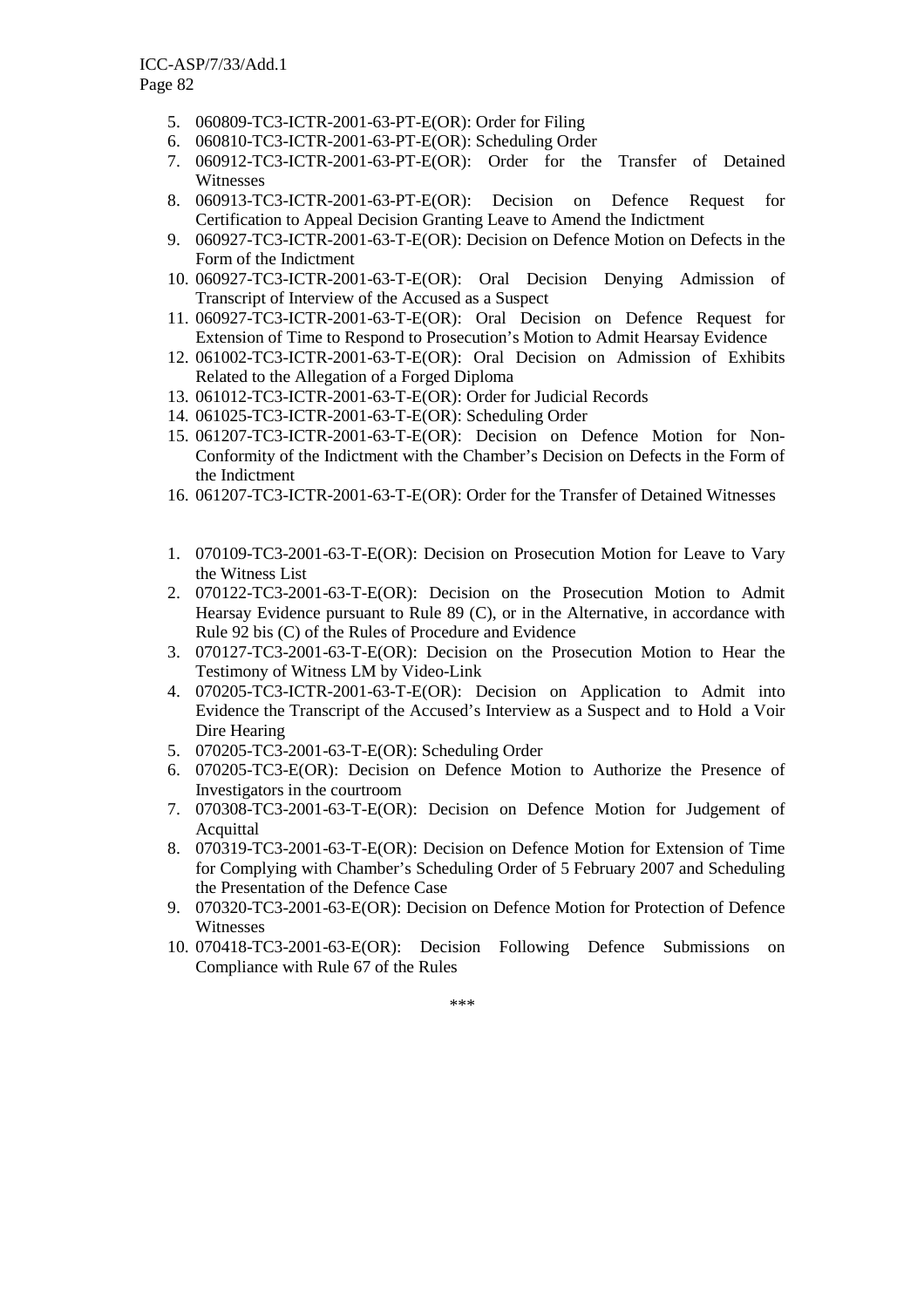## **10. Monageng, Sanji Mmasenono (Botswana)**

[Original: English]

#### **Note verbale**

 The Embassy of the Republic of Botswana and Mission accredited to the International Criminal Court presents its compliments to the Secretariat of the Assembly of States Parties to the Rome Statute of the International Criminal Court and has the honour to forward herewith a statement from the Government of the Republic of Botswana presenting the Botswana candidate for the position of judge of the International Criminal Court.

 The Government of the Republic of Botswana has nominated Ms. Sanji Mmasenono Monageng, as candidate for inclusion in list B pursuant to article 36, paragraph 5, of the Statute.

 Justice Monageng's nomination has also been endorsed by African Union Policy Structures, namely the Executive Council and the Assembly of Heads of State and Government.

…

## **Note verbale**

 The Ministry of Foreign Affairs and International Cooperation of the Republic of Botswana presents its compliments to the Secretariat of the Assembly of States Parties to the Rome Statute of the International Criminal Court and has the honour to inform the latter that the Government of the Republic of Botswana has decided to present Honourable Justice Ms. Sanji Mmasenono Monageng as a candidate for the position of judge of the International Criminal Court (ICC). The election will be held at the first resumption of the seventh session of the Assembly, from 19 to 23 January 2009. Justice Monageng is being nominated under list B, pursuant to article 36, paragraph 3 (b) (ii) and article 36, paragraph 5.

 Justice Monageng is a recognized authority on international human rights law and on humanitarian law, and is respected for her impartiality and integrity. She has actively participated in various conferences on the issues of human rights and humanitarian law.

 In July 2003, Justice Monageng was elected a Commissioner in the African Commission on Human and Peoples' Rights, an organ of the African Union and the only continental body that is mandated to promote and protect human and peoples' rights. She is currently serving as Chairperson of the Commission.

 Justice Monageng was appointed as judge of the Courts of the Republic of the Gambia in 2006, under the Commonwealth Fund for Technical Cooperation Programme, as an expert. She is presently serving in the same capacity in the Kingdom of Swaziland. Her experience as a magistrate, commissioner and judge enabled her to acquire extensive skills and knowledge in the areas of legal analysis and writing judgments.

 Prior to her judicial appointment, Justice Monageng was employed as Executive Secretary of the Law Society of Botswana, which was created by an Act of Parliament, the Legal Practitioners' Act 13/96, (Cap 61:01), Laws of Botswana. She successfully set up and opened the office of the Society in November 1997. Justice Monageng was the first Chief Executive Officer and also the first officer of the Society, a role she performed up to January 2006.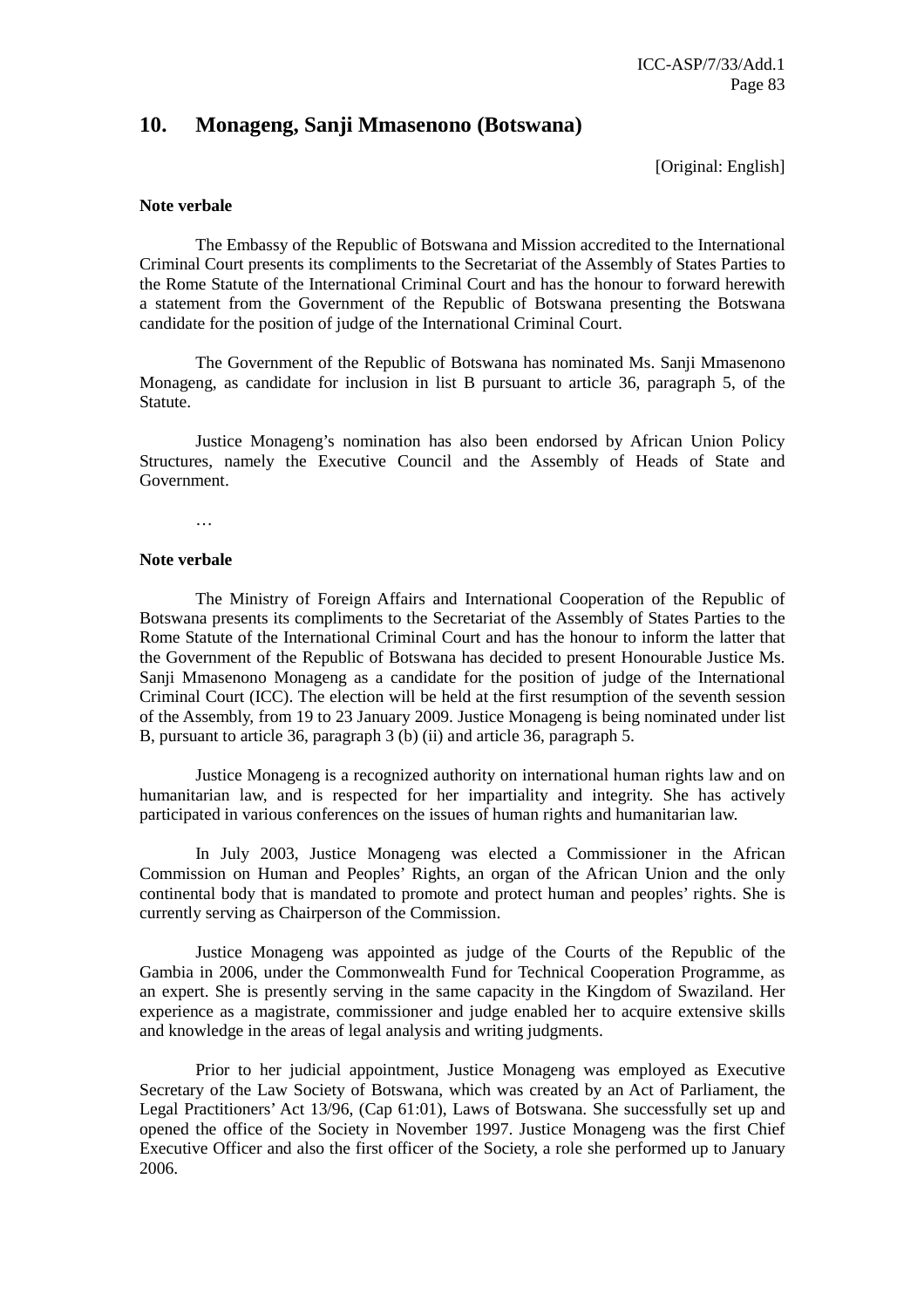The Government of Botswana is confident that Justice Monageng can make a valuable contribution to the work of the International Criminal Court. Her credentials fully satisfy the criteria required to serve in this high office.

Justice Monageng's curriculum vitae is attached.

…

\*\*\*

#### **Statement of qualifications**

 *Statement submitted by the Republic of Botswana in accordance with article 36, paragraph 4 (a), of the Rome Statute of the International Criminal Court and resolution ICC-ASP/3/Res.6 of the Assembly of States Parties on the procedure for the nomination and election of judges of the International Criminal Court* 

 In accordance with article 36, paragraph (4) (a), of the Statute of the International Criminal Court, the Republic of Botswana hereby nominates Honourable Justice Sanji Mmasenono Monageng, a citizen of Botswana, as a candidate for one of the judicial vacancies of the International Criminal Court in the year 2009.

(1) Justice Sanji M. Monageng fulfils the requirements under article 36, paragraph (3) (a), (b) and (c), of the Rome Statute of the International Criminal Court.

 (i) In fulfilment of article 36, paragraph 3 (a), of the Statute, Justice Monageng possesses a high moral character, impartiality and integrity and has served as a magistrate in the Republic of Botswana for over 10 years after being admitted to the Botswana Bar. Justice Monageng served as a judge of the High Court in the Republic of the Gambia for two years, and is currently serving as a judge of the High Court in the Kingdom of Swaziland under the Commonwealth Fund for Technical Assistance Scheme. Justice Monageng, having over 10 years experience post qualification and admission to the Bar, qualifies for appointment to the highest judicial offices in Botswana. In recognition of her immense qualities, she was nominated by the Republic of Botswana and elected by the African Union Assembly of Heads of State and Government to serve as a member of the African Commission on Human and Peoples' Rights. In terms of article 31 of the African Charter on Human and Peoples' Rights, the Charter that established the African Commission, "members of the Commission must be African personalities of the highest reputation, known for their high morality, integrity, impartiality and competence in matters of human and peoples' rights".

 (ii) In fulfilment of article 36, paragraph 3 (b), Justice Monageng possesses wide experience and competence in the area of international law and, in particular, international human rights and humanitarian law, and extensive practical experience in a professional capacity, which is relevant to the judicial functions of the Court. Justice Monageng was appointed as Commissioner in the African Commission on Human and Peoples' Rights in July 2003 and is currently the Chairperson of the Commission. The African Commission is an organ of the African Union charged with the promotion and protection of human rights in Africa. Justice Monageng has also served as Chairperson of the African Commission's working group on the prohibition and prevention of torture. In this capacity, she spearheaded the Commission's programme on prohibition and prevention of torture in Africa, through, among other things, using the Guidelines that have been produced by the Commission. She has also served as the Chairperson of the working group on economic and social rights.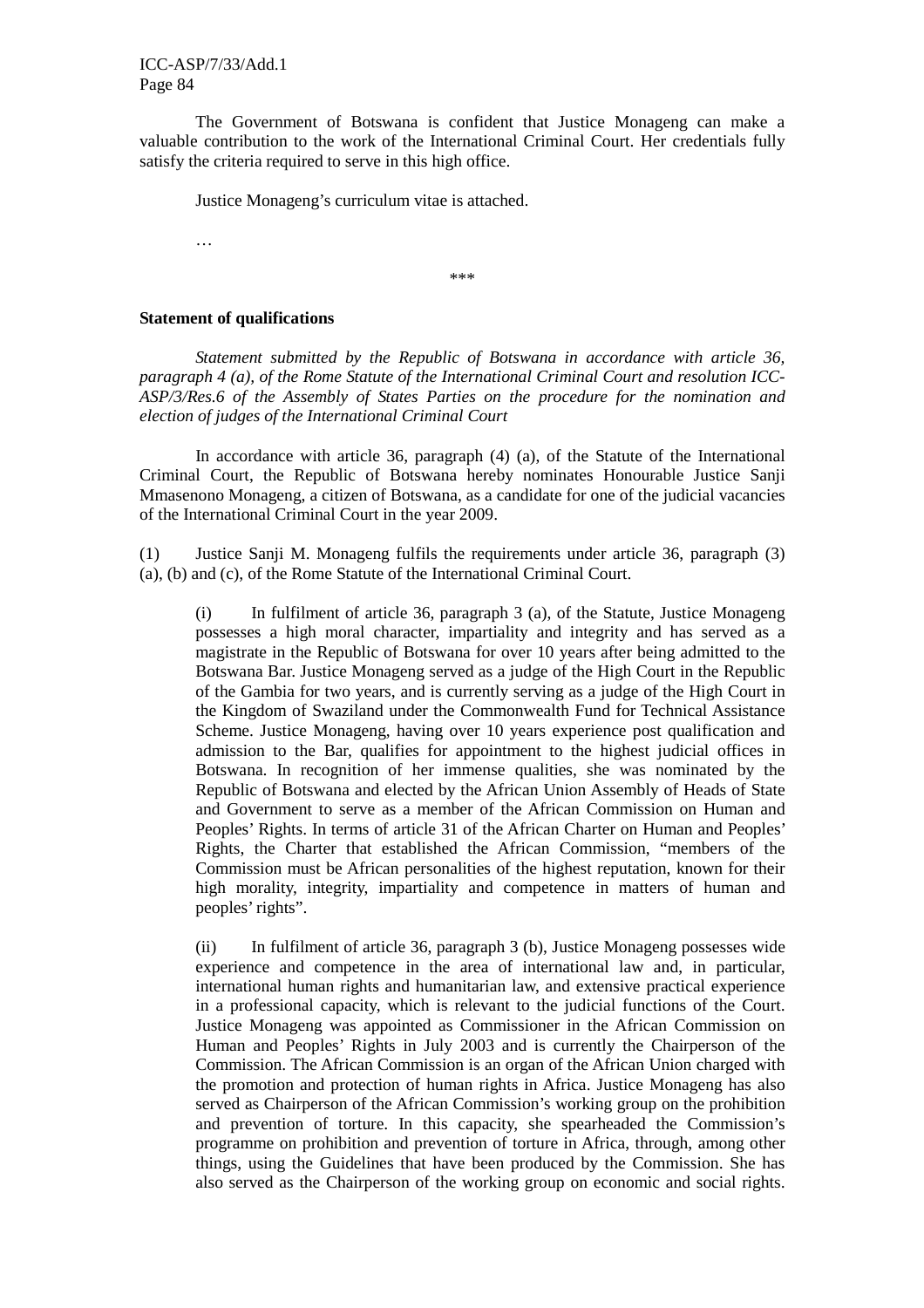As a member of the Commission, Justice Monageng has worked relentlessly to promote other special mechanisms of the Commission, such as the rights of refugees, internally displaced persons and migrants and women in prisons and other places of detention.

 Justice Monageng has visited several African countries to promote and protect human and peoples' rights through, among other things, human rights promotion missions, fact-finding/investigative missions (which have equipped her with the ability to identify crimes that are proscribed in the Rome Statute) and participation at seminars and conferences. Furthermore, in June/July 2007, she attended a course in International Criminal Law at the Grotius Center for International Law Studies in The Hague, the Netherlands. She has also been invited by organizations in Europe and the Americas to speak on the African human rights system.

 As a member of the African Commission, and, in particular, as Chairperson of the Commission, Justice Monageng has contributed enormously to building an African human rights jurisprudence, through the consideration of complaints/ communications submitted to the Commission.

 With respect to international humanitarian law, Justice Monageng has worked very closely with the African Commission's Special Rapporteur on Refugees, Asylum Seekers, Internally Displaced Persons and Migrants in Africa, as well as with various networks of non-governmental organizations having observer status before the African Commission. She has presented several seminal papers in many different forums covering a wide range of issues, many of them focusing on human rights and humanitarian law.

 Justice Monageng, a graduate of the University of Botswana, has served for many years in the judicial system of Botswana in various capacities, as well as in the subregion and region of Africa. In this regard, she has established competence and knowledge in both criminal law and international law relevant to the work of the International Criminal Court, including, but not limited to, the following:

- As an attorney, magistrate and judge, Justice Monageng dealt with a wide range of criminal matters relevant to the work of the Court. She tries cases, writes and delivers judgments thereto and passes sentences on convicts. She was the only judge in charge of the Criminal Division of the High Court in Banjul, the Gambia, for two years, and, in this regard, gained exceptional skills in criminal work particularly with regard to analysis of facts, trial of criminal matters and judgment writing. As a human rights practitioner, she is very proficient in the application of human rights standards in a criminal court, which is one of the attributes that will benefit the Court.
- As the first Chief Executive of the Law Society of Botswana, she singlehandedly opened the office of the Society, created by an Act of Parliament, the Legal Practitioners' Act No. 13/96 (Cap: 61:01) of the Laws of Botswana, which was to become a success story. In this capacity, she was the Society's personnel and financial administrator, liaison officer and spokesperson and also its first officer. Among other things, her role was to identify and investigate criminal acts with the police and give statements. She was also involved in drafting charge sheets and in preparations for prosecution. She was also involved in the preparation of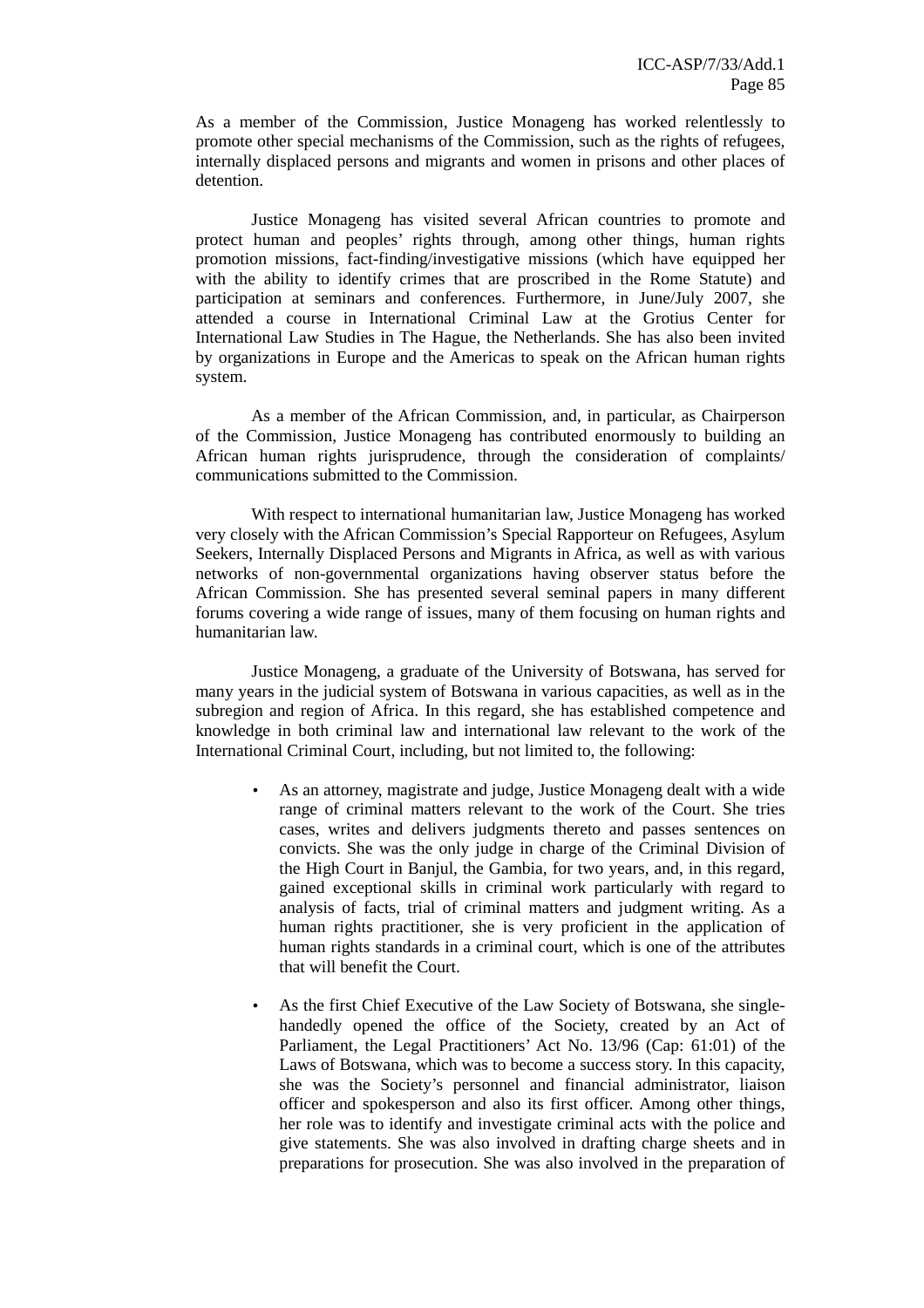documents to be used in civil matters, for example, disbarment of attorneys.

- Justice Monageng is a strong advocate for women's rights and has been actively involved in various national and regional initiatives, aimed at scaling up women's empowerment and gender mainstreaming on the continent – as a member of Emang Basadi, a women's non-governmental organization based in Botswana, and also as a member of Women in Law and Development in Africa (WiLDAF), a continental African women's organization operating in the area of law.
- As a Commissioner in the African Commission on Human and Peoples' Rights and in implementation of the Protocol to the African Charter on Human and Peoples' Rights on the rights of women in Africa, Justice Monageng was involved in the drafting of the Protocol and is among the eleven Commissioners who are mandated by the African Union to promote and implement the Protocol. This is done through, among others, seminars and conferences, as well as training, and consideration of cases brought to the Commission against States Parties to the Charter.
- As a Commonwealth Judge in the Republic of the Gambia and the Kingdom of Swaziland, Justice Monageng brings excellent credentials in diversity of legal systems, which are English law, common law, Roman Dutch law and civil law.

 In fulfilment of article 36, paragraph 5, of the Statute, Justice Monageng fulfils the requirements of both article 36, paragraph 3 (b) (i) and (ii). As indicated in her curriculum vitae, she has proven competence in criminal law and procedure and in relevant areas of international law, such as international humanitarian law and international human rights law.

 Justice Monageng has a wealth of experience in a professional legal capacity, which is relevant to the work of the Court. She is, therefore, amply qualified for both list A and list B. However, for the purpose of paragraph 5 of article 36 of the Statute, she is nominated for list B.

 (iii) Pursuant to article 36, paragraph 3 (c), Justice Monageng possesses an excellent command of both written and spoken English, one of the working languages of the Court. This is in view of the fact that she did all her formal and higher education in English. She also has a working knowledge of French.

(2) Pursuant to article 36, paragraph 8 (a) (i) to (iii), of the Statute, the information is as follows:

 (i) Justice Monageng is trained and has practised in the dual legal system of Botswana. In addition, in her capacity as judge in the Republic of the Gambia and the Kingdom of Swaziland, she has worked and continues to work in the legal systems of those countries. As a member of the African Commission on Human and Peoples' Rights, Justice Monageng, who is an African, has a working knowledge of the legal systems in Africa and many Commonwealth countries. Her nomination has therefore been made with due regard to the principal legal systems of the world and geographical representation. Justice Monageng hails from a common law jurisdiction, and her election will present a fairer representation.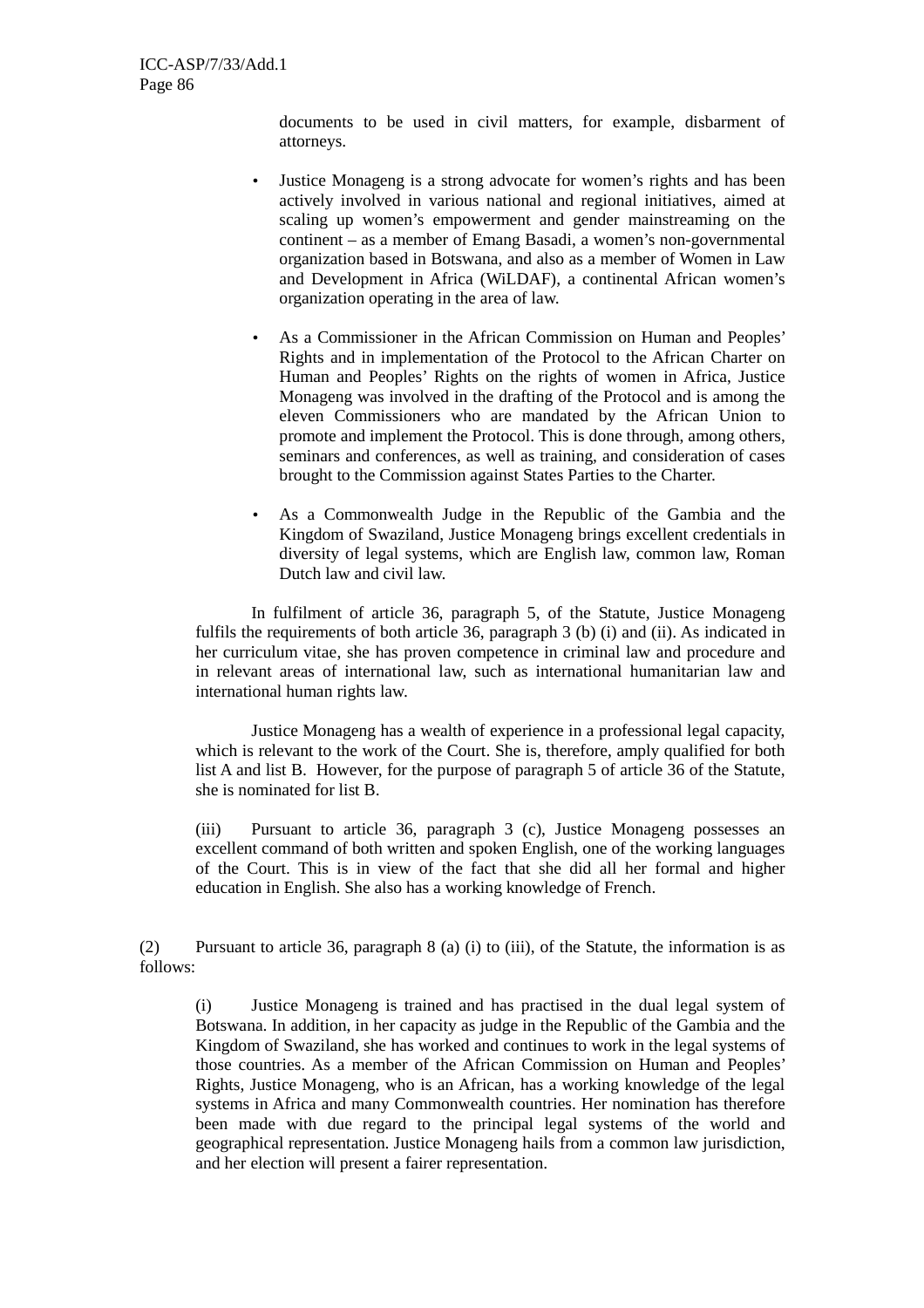(ii) She is a national of the Republic of Botswana, which is a member of the southern subregion of the African Group of States.

(iii) Justice Monageng is female.

 (3) For the purposes of article 37, paragraph 7, of the Statute, Justice Monageng is a national of the Republic of Botswana and she does not hold any other citizenship.

(4) In fulfilment of article 36, paragraph 8 (b), of the Statute, Justice Monageng is an advocate for the rights of women and children, as well as victims of torture and domestic violence. As Chairperson of the working group on prohibition and prevention of torture, inhuman, degrading and other treatment, within the African Commission, she has competency in this area of the law, an area that the Court works in. Justice Monageng has also worked tirelessly within the Commission to ensure the establishment of special mechanisms to protect the rights of vulnerable groups such as refugees, internally displaced persons and migrants in Africa.

(5) Given her strong personal and moral character and integrity, internationally recognized competence in international law, and, in particular, international human rights and humanitarian law, as well as her proven competence in criminal law and procedure, the election of Justice Monageng as a judge of the Court will substantially contribute to the work of the Court in particular, and to international criminal law in general.

\*\*\*

#### **Personal**

| Name:<br>Sanji Mmasenono Monageng |  |
|-----------------------------------|--|
|-----------------------------------|--|

Citizen: Botswana, born in Serowe

Date of birth: 9 August 1950

Gender: Female

#### **Languages**

English, Setswana and Ikalanga

#### **Profession**

Judge of the High Court/Commissioner

#### **Higher education**

1982 - 1987 Bachelor of Laws degree, University of Botswana.

#### **Relevant short courses**

| June - July $2007$ | International Criminal Law Course - Grotius Center for International<br>Law Studies, Leiden University, The Hague, Netherlands. |
|--------------------|---------------------------------------------------------------------------------------------------------------------------------|
| June 1996          | Court Administration Course, RIPA International, London, United<br>Kingdom.                                                     |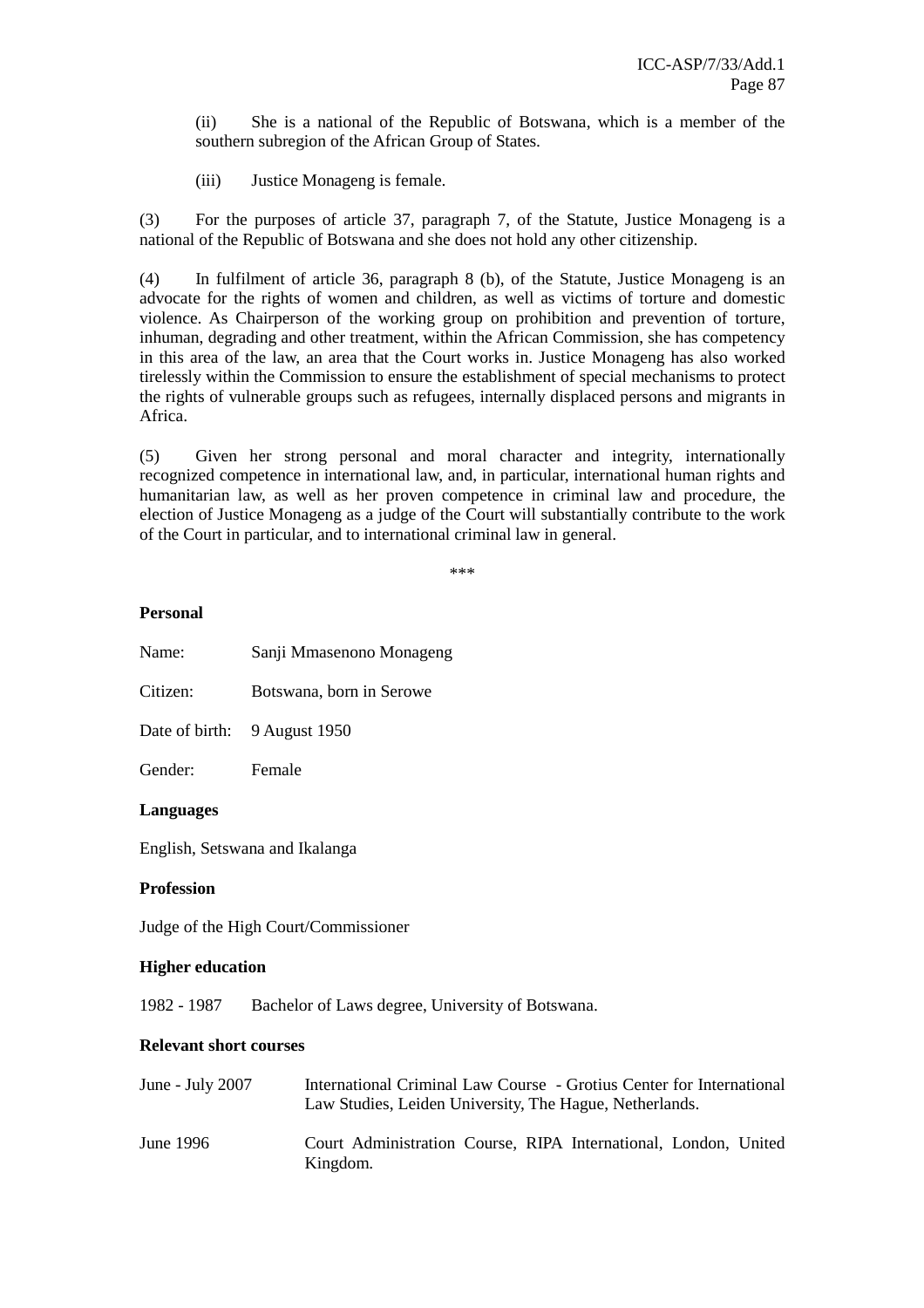ICC-ASP/7/33/Add.1 Page 88

#### **Residencies and secondments**

- September 2005 Residency at the Brandies University, Boston, United States of America.
- January March 2005 Secondment to the Law Society of England and Wales, London, United Kingdom.
- February March 1998 Secondment to the Law Society of Zimbabwe.
- March May 1994 Secondment to the United Nations Observer Mission to South Africa, Johannesburg, Republic of South Africa, as Deputy Chief Adjudication Officer.

#### **Summary of relevant work experience**

- April 2008 present Justice Sanji Monageng has been working as a judge of the High Court of the Kingdom of Swaziland, recruited by the Commonwealth Secretariat, under the Commonwealth Fund for Technical Cooperation. As a judge of the High Court, she is responsible for trying criminal and civil cases, as well as constitutional matters.
- 2006 2008 Justice Sanji Monageng served as a judge of the High Court of the Republic of the Gambia, recruited by the Commonwealth Secretariat, under the Commonwealth Fund for Technical Cooperation. As a judge she was responsible for the trial of criminal cases predominantly and, on certain instances, civil cases. She presided over appeals from Magistrates Courts.
- 1997 2006 Justice Monageng served as Executive Secretary of the Law Society of Botswana.
- 2003 present Justice Monageng has been serving as a member of the African Commission on Human and Peoples' Rights.
- 1987 1997 Served as a magistrate in the Republic of Botswana.

### **Description of relevant professional experience**

#### *Experience in international human rights and humanitarian law*

 In July 2003, Justice Monageng was appointed a member of the African Commission on Human and Peoples' Rights by the Assembly of Heads of State and Government of the African Union. The African Commission is an organ of the African Union, whose Secretariat is in Banjul, the Gambia. The Commission is one of the main continental bodies that is charged with the promotion and protection of human and people's rights.

 Within the framework of its promotional role, the functions of the Commission are, inter alia, to formulate and lay down principles and rules aimed at solving legal problems relating to human and people's rights in Africa, to consider periodic reports of States Parties on the legislative or other measures adopted to give effect to the rights and freedoms recognized and guaranteed in the African Charter on Human and People's Rights. The Commission also cooperates with other African and international institutions concerned with the promotion and protection of human and people's rights.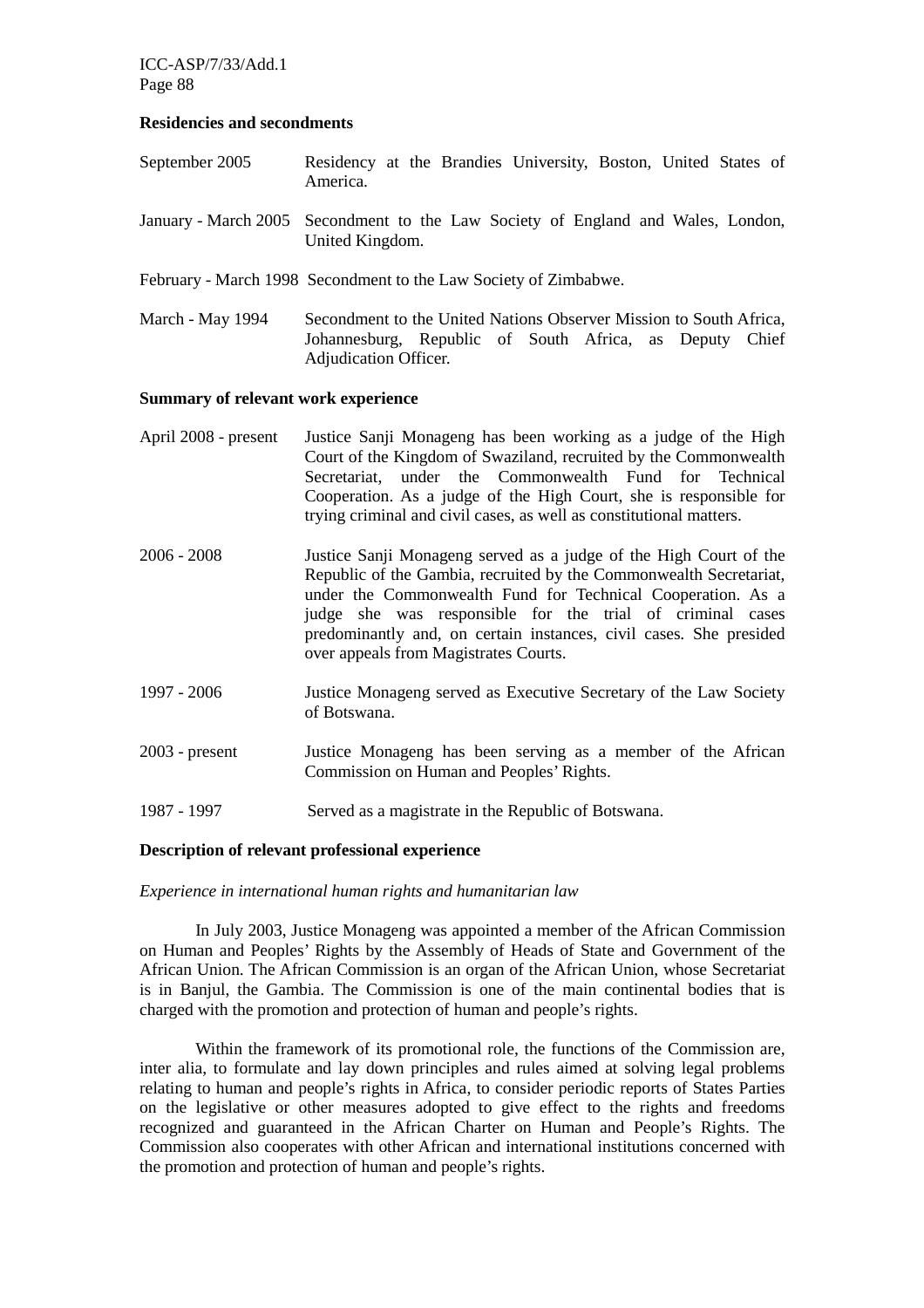Within the framework of its protective role, the Commission is charged with interpreting the Charter and ensuring the protection of human and people's rights under the conditions laid down by the African Charter. This role is also achieved through the Commissioners hearing cases of alleged violations of human and peoples' rights against States Parties to the African Charter, brought to it by individuals, non-governmental organizations and other States Parties.

 In this capacity, the Commissioners review decisions of the highest courts in the 53 African countries that are parties to the African Charter, in as far as human rights issues are concerned. It is worth mentioning that, in hearing communications, the Commission applies international human rights and humanitarian law and standards.

 The Commission, in some instances, turns into a tribunal of first instance and hears cases against States Parties, even though the applicant has not exhausted existing local remedies as required by the Charter. The Commission is also charged with interpreting all provisions of the present Charter at the request of a State Party, Heads of State and Government, and institutions/organs of the African Union or an African organization or other intergovernmental organizations recognized by the African Union.

 In her capacity as Commissioner, Justice Monageng was the Chairperson of one of the special mechanisms of the Commission, the Follow-up Committee on torture, inhuman, degrading and other treatment. She spearheaded the setting up of the Committee, which is involved in research and other efforts to prevent and prohibit such treatment in Africa. The Committee is credited with developing the Robben Island Guidelines for the prohibition and prevention of torture, for States Parties, civil society organizations, human rights institutions and the African Commission itself.

 In November 2007, she was elected the Chairperson of the African Commission on Human and Peoples' Rights. In this capacity, she directs the head of the Secretariat, takes policy decisions on behalf of the Commission and is the main spokesperson of the Commission. Justice Monageng has also served as Chairperson of the African Commission's working group on the prohibition and prevention of torture, as well as the working group on economic and social rights.

 In her capacity as Chairperson of the Commission, Justice Monageng has been called on from time to time to intervene in emergency and serious human rights situations where the lives of people may be at risk. She has done this by issuing urgent appeals and requests for provisional measures to Heads of State, and undertaking missions to meet with government officials and relevant human rights actors in the countries concerned.

 As a member of the Commission, Justice Monageng has worked relentlessly to promote the other special mechanisms of the Commission, such as the Special Rapporteur on the rights of women in Africa, the Special Rapporteur on refugees, asylum seekers, internally displaced persons and migrants in Africa, as well as the Special Rapporteur on prisons and conditions of detention in Africa.

 Justice Monageng has visited several African countries to promote and protect human and peoples' rights through, among other things, human rights promotion missions, factfinding/investigative missions (which have equipped her with the ability to identify crimes that are proscribed in the Rome Statute), participation at seminars and conferences, etc. In June/July 2007, she attended a course on international criminal law at the Grotius Center for International Law Studies in The Hague, the Netherlands. She has also been invited by organizations in Europe and the Americas to speak on the African human rights system.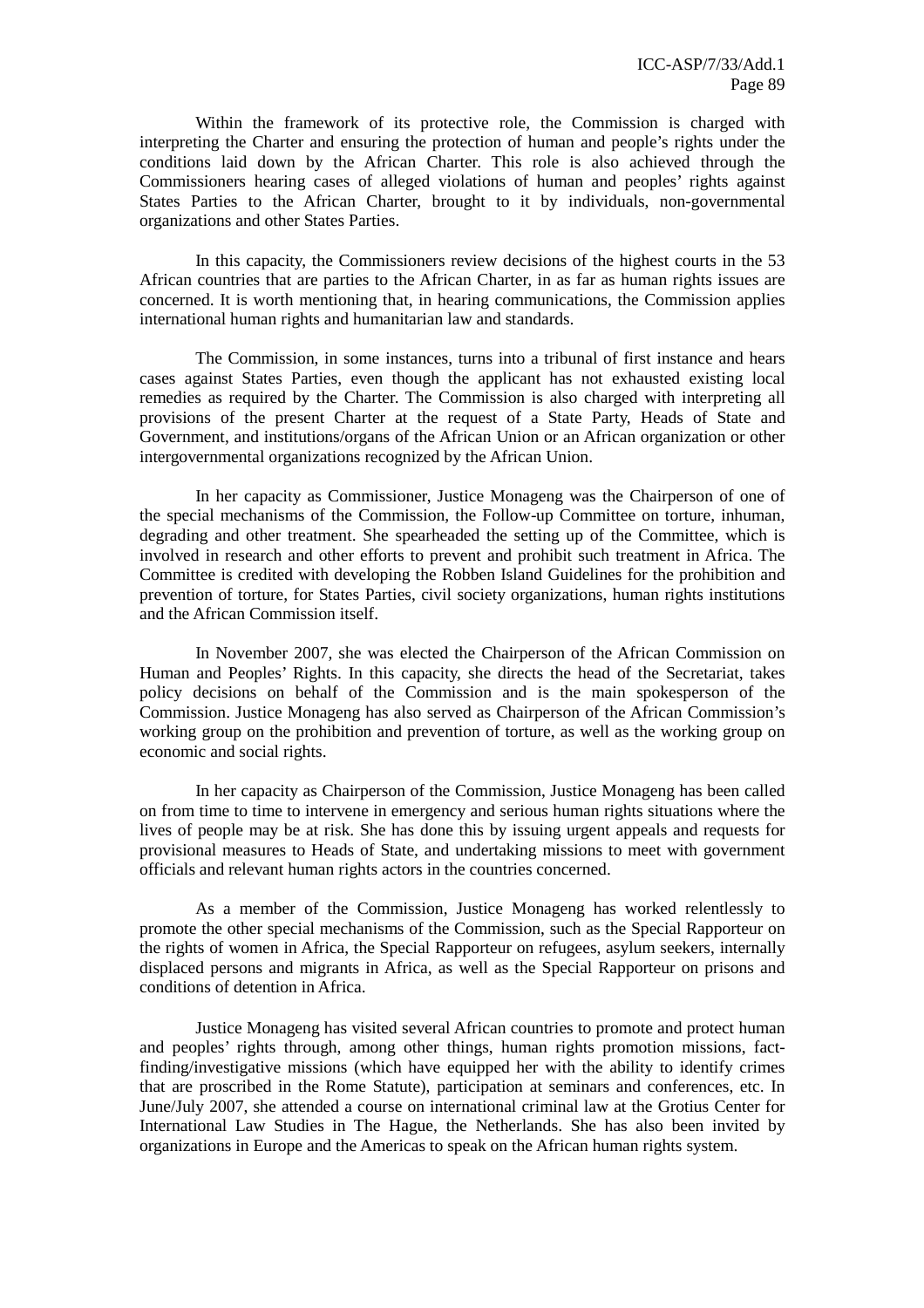As a human rights practitioner, Justice Monageng is very proficient in the application of human rights standards and principles in a criminal court, which is one of the attributes that will benefit the Court. Given her rich legal and human rights background, she has contributed enormously to building African human rights jurisprudence, through, in particular, the consideration of complaints/communications submitted to the Commission.

 With respect to international humanitarian law, Justice Monageng has worked very closely with the African Commission's Special Rapporteur on refugees, asylum seekers, internally displaced persons and migrants in Africa, as well as with a network of nongovernmental organizations having observer status before the African Commission. She has presented several seminal papers in many different forums covering a wide range of issues, including human rights and humanitarian law.

 Justice Monageng is a strong advocate of women's rights, and has been actively involved in various national and regional initiatives, aimed at scaling up women's empowerment and gender mainstreaming on the continent – as a member of Emang Basadi, a women's non-governmental organisation based in Botswana, and also as a member of Women in Law and Development in Africa (WILDAF), a continental African women's organization operating in the area of law.

 She represents the Commission in its collaboration with other organs of the African Union and spearheads and supervises all activities of the Commission. She also represents the Commission in managerial meetings of the African Union, for example, the Permanent Representative Council, the Council of Foreign Ministers (Executive Council) and the Assembly of Heads of States and Government. She presents the Activity Reports of the African Commission to these bodies and is the chief liaison officer of the Commission.

## *Experience as a judge and/or magistrate*

 Justice Sanji Monageng was appointed a judge of the High Court of the Kingdom of Swaziland and took up post on the 1 April 2008, under the Commonwealth Fund for Technical Cooperation programme as an expert. In this capacity, she hears criminal, civil, miscellaneous and constitutional cases as a court of First Instance. She also hears appeals from Magistrate Courts' decisions in criminal and civil matters and bail applications and writes rulings and judgements in all the above matters.

 Prior to this appointment, she worked as a judge of the High Court of the Republic of the Gambia from February 2006 to January 2008, under the Commonwealth Fund for Technical Cooperation programme as an expert. In this capacity, she heard criminal, civil and constitutional matters, bail applications and other miscellaneous applications, sitting as a Court of First Instance and also heard appeals from Magistrates Courts on criminal and civil matters. She wrote and delivered rulings and judgments thereon. She was also involved in the training of magistrates and other administrative staff in the judiciary, the police and the prosecution. Justice Monageng successfully introduced the Criminal Circuit Court in Basse, the Gambia, which Court has now become a permanent court in the Upper River Division of the Gambia.

 From 1987 to 1997, Justice Monageng was employed in the Department of Justice as Grade II Magistrate in Botswana, where she rose to the level of Principal Magistrate. Through her 10 years of service she gained valuable experience and expertise in the practical legal field, where she dealt extensively with criminal cases, in both the adult and juvenile courts.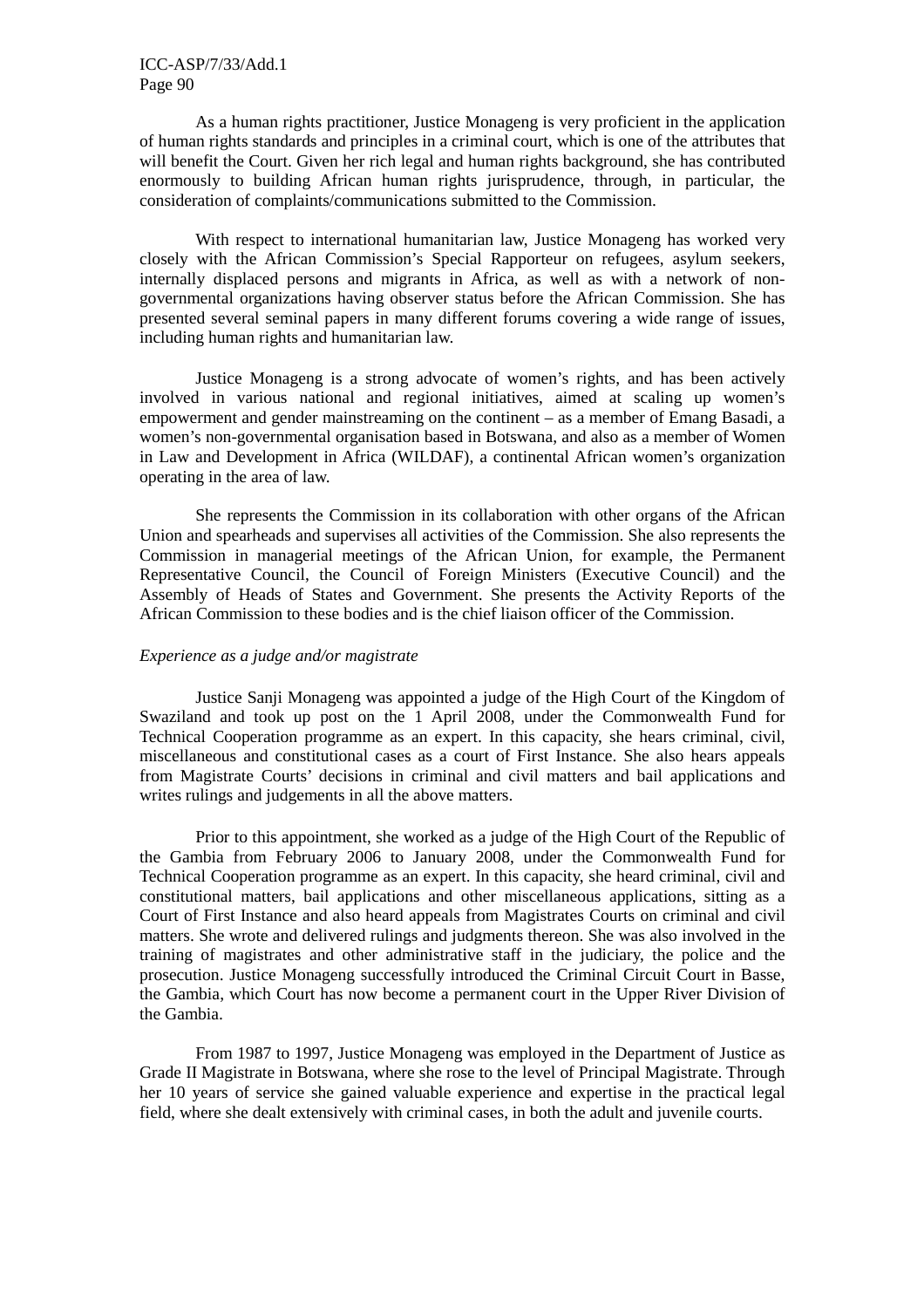As head of judicial/magisterial stations, she was answerable to the Chief Justice in the High Court. She was responsible for compilation and submission of monthly reports for both completed and pending cases. She did staff appraisals, prepared the station budget, supervised and controlled revenue and expenditure and undertook quarterly visits to prisons under her jurisdiction to supervise the welfare of the prisoners.

 Justice Monageng also gained substantial experience in civil cases. These cases dealt, inter alia, with maintenance and adoption of children and women's issues, an area to which she is committed and in which she continues to have a very keen interest. She also gained experience in handling other civil matters. These included employment and industrial dispute cases before the advent of the Industrial Court of Botswana.

 She has thus acquired extensive skills and knowledge in the areas of analysis of legal and other issues and judgment writing through her experience as a magistrate and judge.

### *Leadership experience in the legal fraternity*

 Prior to being appointed a judge, Justice Monageng was employed as the Executive Secretary of the Law Society of Botswana, a Society created by an Act of Parliament, the Legal Practitioners Act No. 13/96 (Cap. 61:01) of the Laws of Botswana. She single-handedly set up and opened the office of the Society in November 1997 and was the first Chief Executive Officer and also the first officer of the Society, a role she played up to January 2006. In this capacity, she was responsible for the day-to-day administration of the office and the affairs of the Society. The responsibilities included being Secretary to the Society, the Council of the Society and Committees of the Society. Committees included the Disciplinary Committee, Legal Education and Pupillage, Law Reform and Ethics, Tariffs and Human Rights. She was also the Secretary of the Board of Trustees of the Society's Fidelity Guarantee Fund.

 She supervised staff and was the Society's main public relations officer, financial controller, and performed other functions as might be assigned by the Council from time to time. She ensured the implementation of the objectives of the Law Society as envisaged by the Act, which included, but were not limited to upholding standards of professional conduct, assisting the Government and the Courts of Botswana in all matters affecting the administration of justice.

 She introduced and implemented a strong continuing legal education programme for lawyers, both in the private and other sectors, which ran very successfully. She liaised with heads of government departments and the private sector, and was as such the Society's chief negotiator. She also represented the Law Society in the High Level Consultative Council (HLCC) where Government and the private sector met, inter alia, to discuss policy issues of mutual interest.

 In her capacity as Executive Secretary, she alternated with the Chairman of the Law Society as a Councillor in the International Bar Association Council. The Association is the global voice of the legal profession, and is the world's largest international organization of law societies, bar associations and individual lawyers engaged in transnational law.

 Legal research and report writing of criminal and civil matters have been part of her work assignments and have increased her knowledge of the practicalities of the law. In this capacity she gained valuable experience in conceptualization of issues, analysis of facts and law and presentation thereof.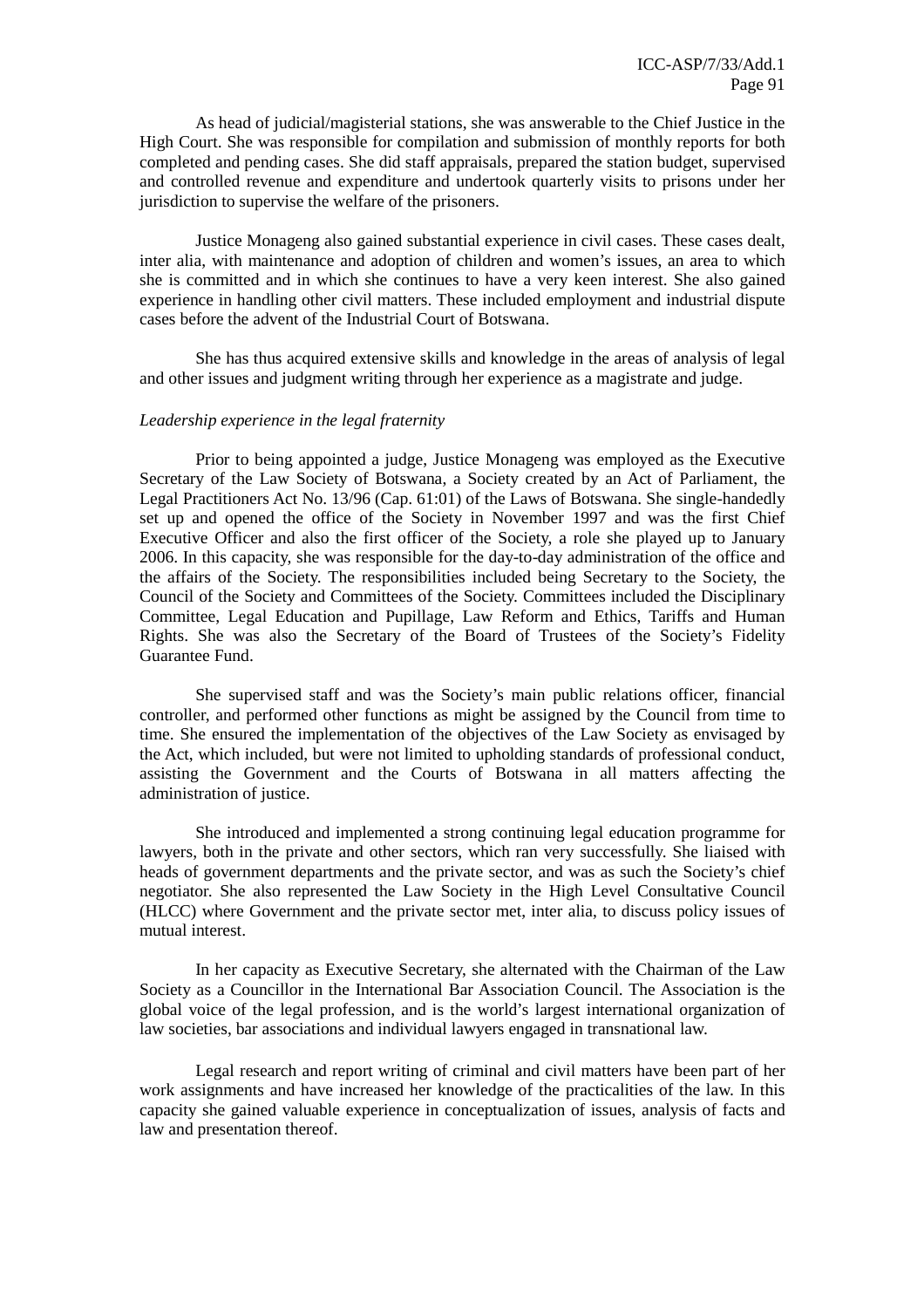## ICC-ASP/7/33/Add.1 Page 92

 Justice Monageng was seconded to the Law Society of England and Wales, London, United Kingdom, for three months in 2005, where she acquired extensive experience and best practices in the running of the Law Society office, law firms and the Court system. The training also included issues of regulation and representation of the legal profession.

#### *Other competences and professional experiences*

 Justice Sanji Monageng has sat on several Committees of Enquiry. She served as the Head Judge of a panel of judges in the Botswana National Youth Service Awards Scheme, a scheme designed by the Botswana Government, to recognize young people who are involved in, and/or have contributed to national, youth and community development.

 In her capacity as Executive Secretary of the Law Society, she represented the Botswana civil society in the Southern African Development Community (SADC) dialogues on combating corruption that were held in the subregion. These dialogues culminated in the promulgation of the SADC Protocol against Corruption and the Southern African Forum Against Corruption (SAFAC). Further, as a result of her involvement in anti-corruption endeavours, she is one of the founder members of Transparency International, Botswana Chapter, an anti-corruption organization that also serves as a watchdog on corruption matters.

 In 1996, she attended a four-week training course on Court and Judicial Administration and Management in the United Kingdom, a course that exposed her to the functions of a Registrar of the High Court and how a court is administered, and as a result of this training, she acquired experience in running a court.

 In 2004, she was selected as one of the international judges who attended an extensive seminar organized by the Brandies University in Austria, whose theme was complementarity and cooperation between national and international courts and tribunals.

 As a result of her being appointed a member of the African Commission, Justice Sanji Monageng has further solidified her knowledge of international and national systems and is able to appreciate issues from both perspectives.

 Justice Monageng also chaired the Sector on Ethics, Law and Human Rights until January 2006. This is a sector of the National Aids Council of Botswana. The sector, among other things, is responsible for integrating and coordinating an ethical, legal and human rights dimension into the national response to HIV/AIDS. The Sector is also responsible for identifying and supporting the review of national legislation, especially in areas of employment, education, provision of medical services and research on human subjects.

 Justice Monageng was also a Trustee in the recently formed Southern Africa Litigation Centre. The purpose of the Centre is to mentor and guide lawyers in the southern African region in preparing for human rights and public interest cases that will be litigated in national courts.

## **Relevant seminars and courses attended and other activities undertaken within the past five years**

 Justice Sanji Monageng has attended and participated in numerous conferences on various topics, among others:

• Training for magistrates and judges on the use of international human rights instruments at domestic level, Mangochi, Malawi (2008).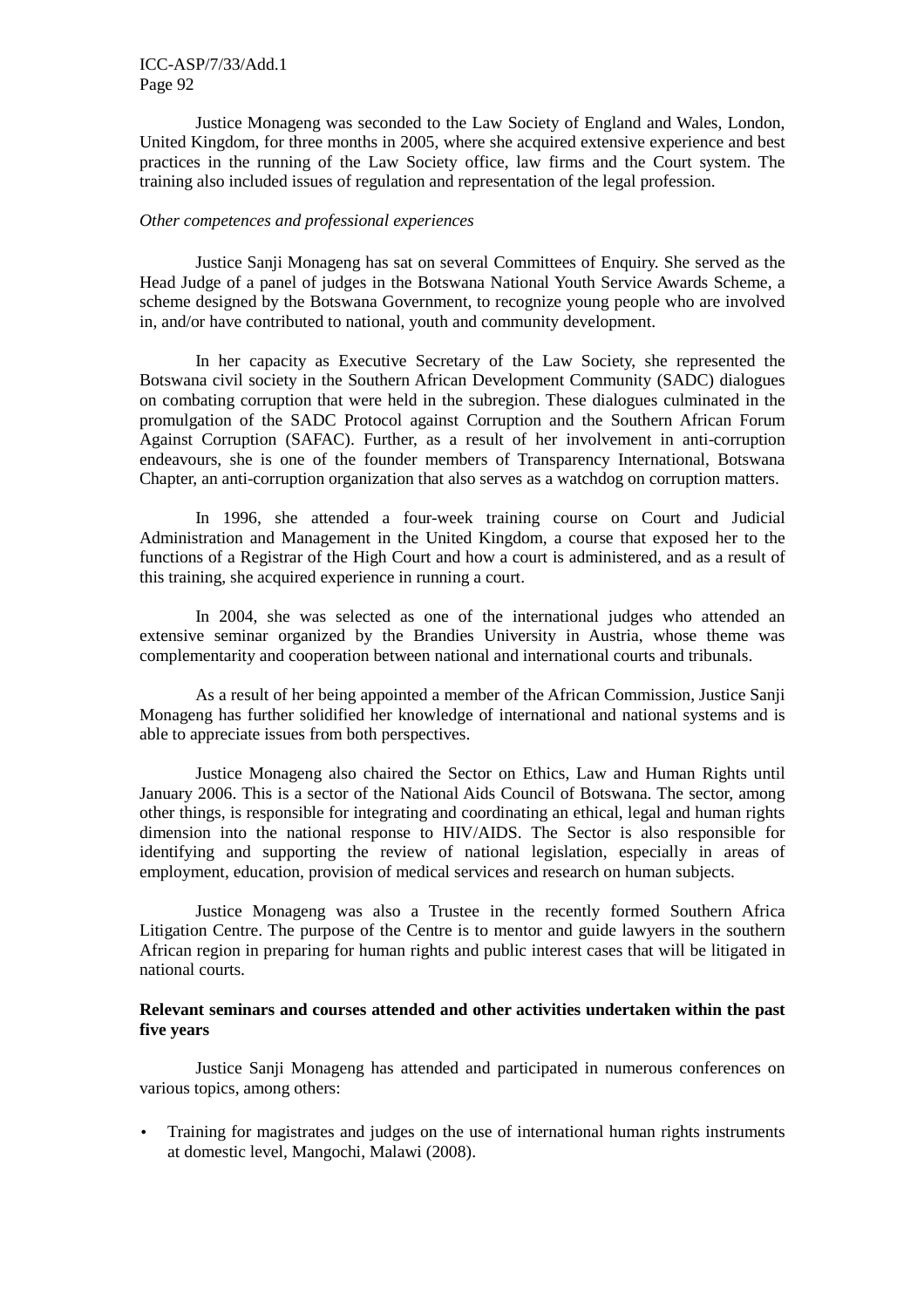- Judge, African Moot Court competition, Dakar, Senegal (2008).
- Training on international human rights systems, Banjul, the Gambia (2007).
- Training of prosecutors and investigators, Banjul, the Gambia (2007).
- Conference on an overview of the Criminal Justice System, Banjul, the Gambia (2006).
- Conference for Commonwealth Magistrates and Judges, Toronto, Canada (2006).
- International Bar Association Conference, Prague, Czech Republic (2005).
- SADC Lawyers Association conference, Windhoek, Namibia (2005).
- Seminar for International Judges, Salzburg, Austria (2004).
- Conference organized by the International Bar Association, Auckland, New Zealand (2004).
- World Women Lawyers Conference, London, United Kingdom (2001).
- Upholding the Rule of Law: A Challenge to the Legal Profession, Amsterdam, Netherlands (2000).
- Conference on Sentencing Policy organized by the International Society for the Reform of Criminal law, Vancouver, Canada (1993).

## **Important lectures and presentations**

- "The African human rights system", held at the Brandeis and Boston Universities.
- "The implications of the envisaged merger of the African Court on Human and Peoples' Rights and the African Court of Justice", paper delivered in Auckland, New Zealand.
- "Violence in the home (the offender, the victim and the police)", delivered in Gaborone, Botswana.
- "Rape and sentencing in rape cases", Mochudi, Botswana.
- "Purpose of sentencing from sociological, philosophical and human rights perspectives", Geneva, Switzerland.
- "Human rights in the wider Commonwealth", Bermuda.
- "The African human rights system 20 years on", Brazzaville, Republic of the Congo.
- "Criminal law and procedure a judge's expectations from investigators and prosecutors", Banjul, the Gambia.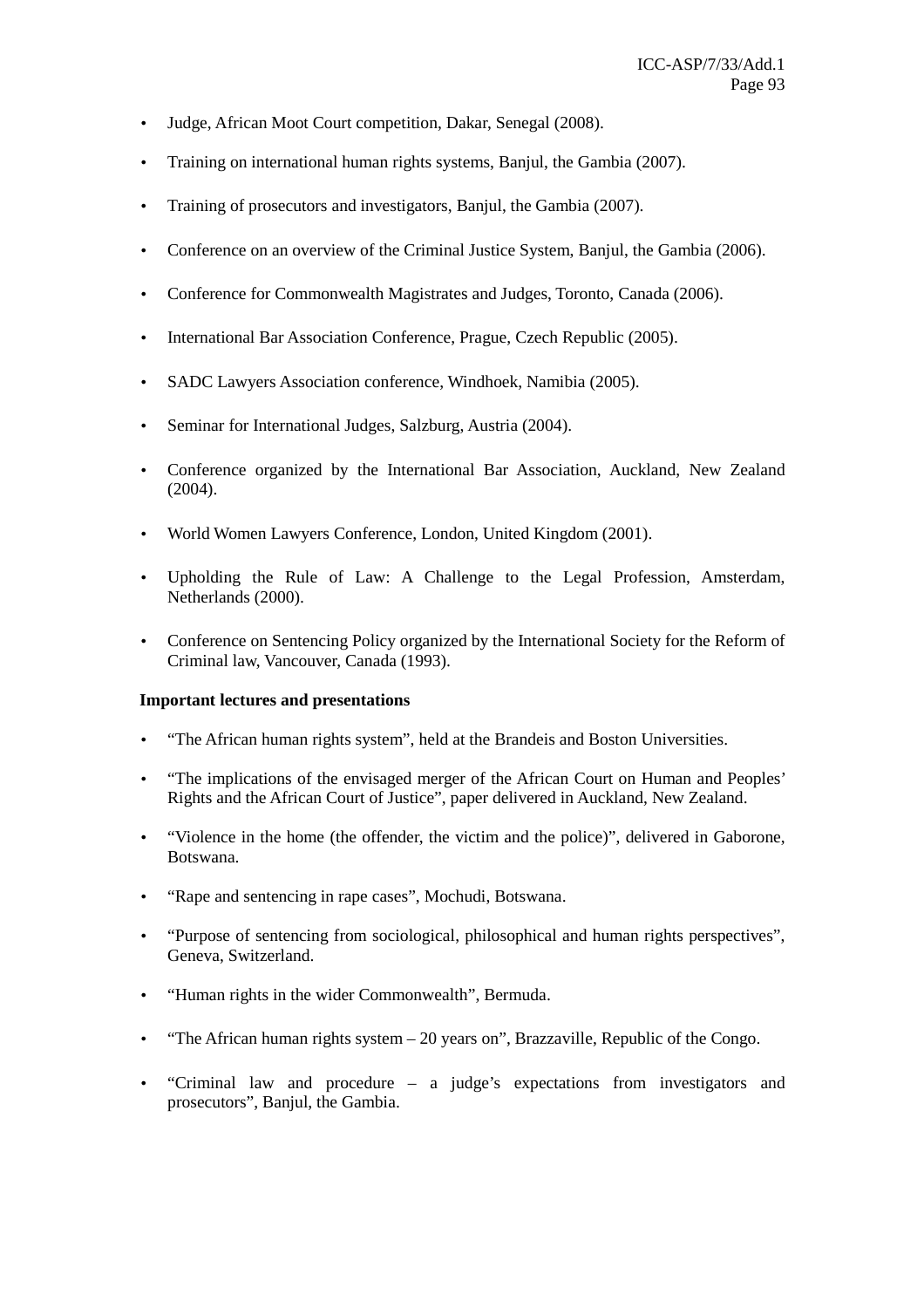## **Membership of professional and other organizations**

- International Society for the Reform of Criminal Law, Vancouver, Canada.
- International Bar Association, London, United Kingdom.
- International Association of Women Judges, Washington, United States of America.
- Emang Basadi Women's Organisation, Gaborone, Botswana.
- Women in Law and Development in Africa (WILDAF).
- Member, Media Institute of Southern Africa (Botswana Chapter), Gaborone, Botswana.
- Co-founder, Transparency International (Botswana Chapter), Gaborone, Botswana.
- Co-founder, Directors Institute of Botswana (a corporate governance institute), Gaborone, Botswana.

\*\*\*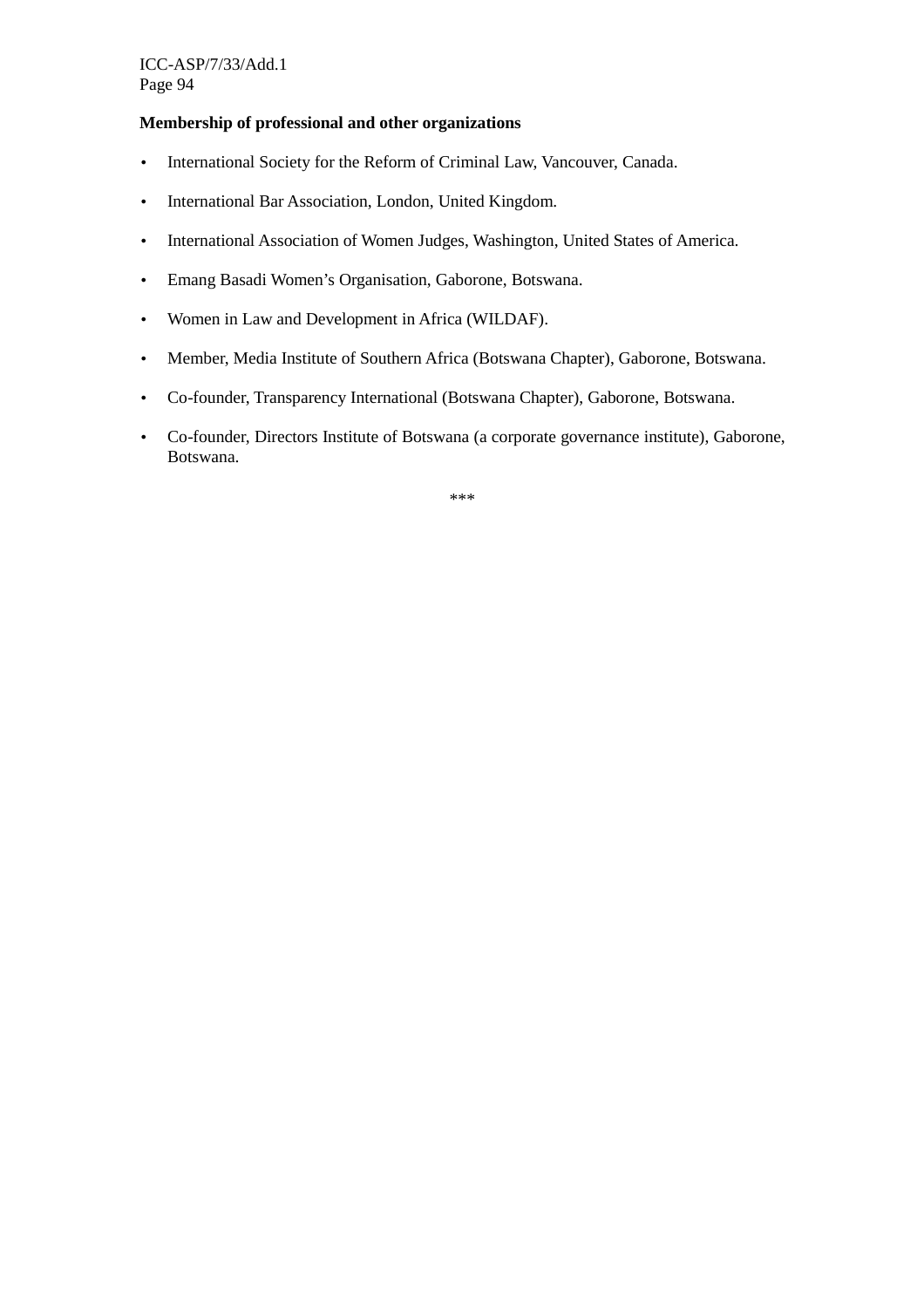## **11. N'gum, Aminatta Lois Runeni (The Gambia)**

[Original: English]

#### **Note verbale**

 The Permanent Mission of the Republic of The Gambia to the United Nations presents its compliments to the Secretariat of the Assembly of States Parties to the Rome Statute of the International Criminal Court and with reference to the Secretariat's Note ICC-ASP/7/S/19, dated 15 April 2008, has the honour to inform that the Government of The Gambia has decided to nominate Mrs. Aminatta Lois Runeni N'gum for election as a judge of the International Criminal Court, at elections to be held during the first resumption of the seventh session of the Assembly of States Parties in New York from 19 to 23 January 2009.

 The nomination has been made in accordance with article 36, paragraph 4 (a) (ii), of the Rome Statute. Although Mrs. Aminatta Lois Runeni N'gum is a Zimbabwean national by birth, she was granted a Gambian diplomatic passport in 1998 when she was judicial secretary in The Gambian judiciary. She is married to a Gambian national who has diplomatic status and she has been authorized to retain the Gambian diplomatic passport. In addition, the United Nations Secretary General has authorised Mrs. N'gum's place of home leave to be The Gambia.

 The nomination of Mrs. Aminatta Lois Runeni N'gum is submitted as a list B candidate in accordance with article 36, paragraph 5, of the Rome Statute.

 Mrs. Aminatta Lois Runeni N'gum is a person of high moral character, impartiality and integrity, and possesses a vast experience as an international as well as a national civil servant. She is a qualified lawyer from a common law legal system with 29 years post call work experience during which period Mrs. N'gum served in the Gambian judiciary as judicial secretary (1998 to 1999), master of the Supreme Court (1990 to 1994) and a magistrate (1980 to 1990). In addition, Mrs. N'gum practiced as a private legal practitioner (1994 to 1998) during which period she also served as senior counsel to the Commission of Inquiry into Land Administration set up by the Gambia Government.

 Mrs. N'gum's international civil service work experience (1999 to date) as a legal officer of the International Criminal Tribunal for Rwanda (ICTR) where she has served as deputy chief and at times officer in charge of the Court Management Section (1999 to 2001), head of the ICTR Appeals Chamber Support and Registry Unit in The Hague (2001 to 2003), deputy chief and officer in charge of the Defence Counsel and Detention Management Section (2003 to 2006) and (2006 to date) as a legal officer of the Court Management Section. Additionally, Mrs. N'gum obtained an LL.M in Public International Law with an international criminal law specialization from Leiden University in 2005. Consequently, she has acquired competence, in-depth knowledge and wide experience in relevant areas of international law pertinent to the judicial work of the court, such as international criminal law, international humanitarian law, human rights law and law pertaining to violence against women and children.

 Additionally, Mrs. Aminatta Lois Runeni N'gum meets both of the requirements specified in article 36, paragraph 3 (b) (i) and paragraph 3 (b) (ii), of the Rome Statute.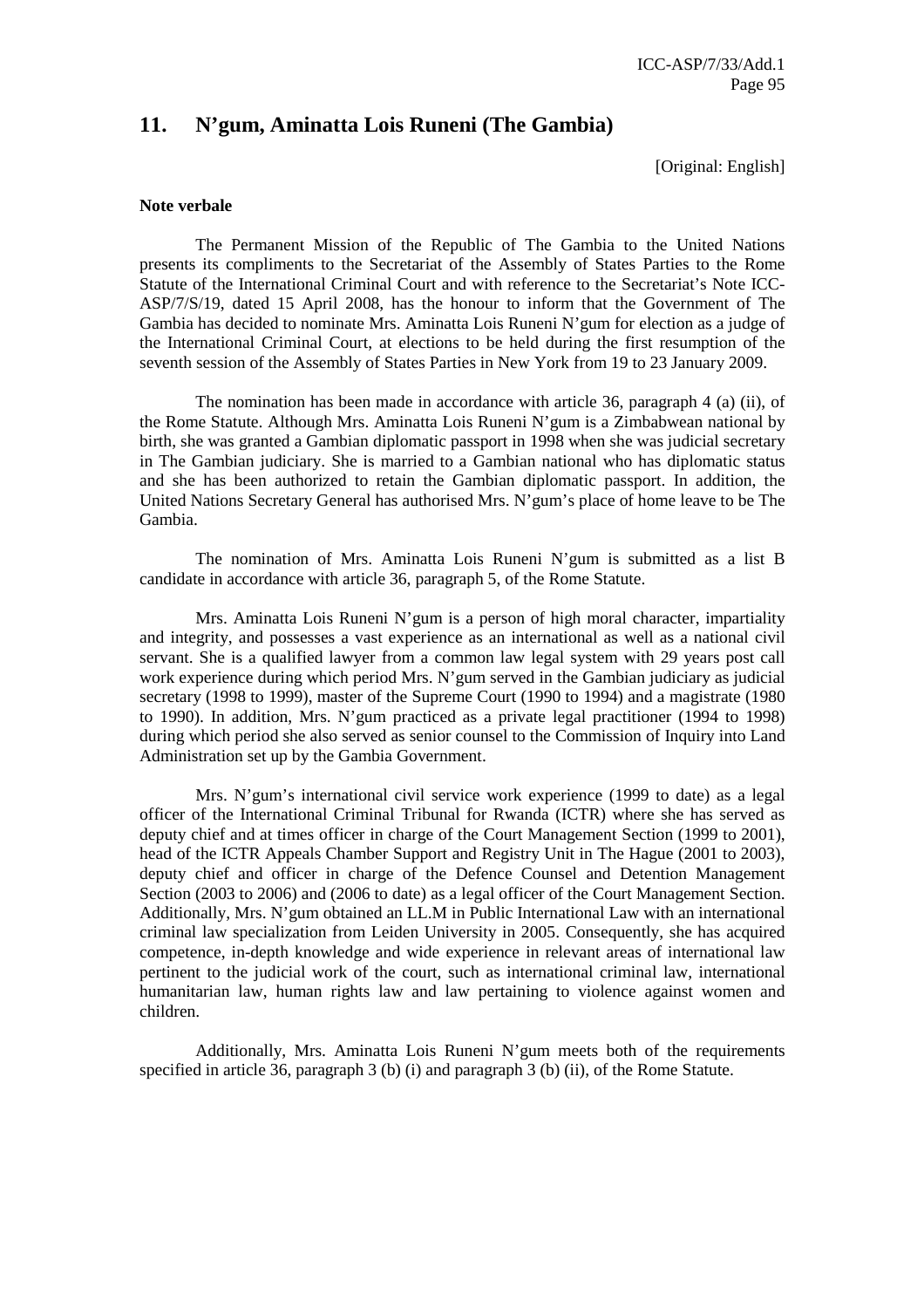The Government of The Gambia is convinced that Mrs. Aminatta Lois Runeni N'gum is suitably qualified and would make a valuable contribution to the court. The statement of qualifications prepared in accordance with article 36, paragraph 4 (a), of the Rome Statute and the curriculum vitae of Mrs. Aminatta Lois Runeni N'gum are attached to this note verbale.

\*\*\*

…

 $\overline{a}$ 

#### **Statement of qualifications**

*Statement submitted by the Republic of The Gambia in accordance with article 36, paragraph 4 (a), of the Rome Statute of the International Criminal Court and paragraph 6 of the resolution of the Assembly of States Parties on the procedure for nomination and election of judges of the Court (ICC-ASP/3/Res.6).* 

 The Government of The Gambia has decided to nominate, in accordance with article 36, paragraph 4 (a) (ii), Mrs. Aminatta Lois Runeni N'gum, currently Legal Officer at the Court Management Section of the United Nations International Criminal Tribunal for Rwanda [ICTR], as a candidate for one of the judicial vacancies of the International Criminal Court in the elections to be held during the first resumption of the seventh session of the Assembly of State Parties in New York from 19 to 23 January 2009.

 In accordance with article 36, paragraph 4 (b), Mrs. Aminatta L.R. N'gum is a Zimbabwean national married to a Gambian national since February 1981. She served the Gambian Judiciary from March 1980 to May 1994 and again from March 1998 to April 1999. In addition, she practised as a private legal practitioner from May 1994 to March 1998, during which period she also served as senior counsel to the Commission of Inquiry into Land Administration. In 1998, when she was judicial secretary, Mrs. N'gum was granted a Gambian diplomatic passport which she was authorised to retain. On arrival at the ICTR (18 July 1999), Mrs. N'gum had travelled using the Gambian diplomatic passport as she was coming from The Gambia through the Kingdom of Saudi Arabia. She applied for and the Secretary General granted authorisation for her to use The Gambian nationality pursuant to Rule  $104.8<sup>1</sup>$  of the United Nations Staff Rules. For these reasons, Mrs. N'gum is being nominated as a Gambian national.

(1) Mrs. Aminatta Lois Runeni N'gum fulfils the requirements under article 36, paragraph (3) (a), (b) and (c), of the Rome Statute of the International Criminal Court as follows:

(a) Mrs. Aminatta Lois Runeni N'gum is a person of high moral character, impartiality and integrity, and possesses the qualifications required in The Gambia for appointment to the highest judicial offices in fulfilment of article 36, paragraph 3 (a), of the Rome Statute. Mrs. Aminatta Lois Runeni N'gum has established competence in criminal law and procedure, and the necessary relevant experience in criminal proceedings as an advocate and as a magistrate. She was called to the Bar of England and Wales (July 1979) and is a member of the Honourable Society of Lincoln's Inn (1977). She is a qualified lawyer from a common law legal system with 29+ years national and international post call work experience. Mrs. N'gum served in the Gambian Judiciary as judicial secretary (1998 to 1999), master of the Supreme Court

<sup>&</sup>lt;sup>1</sup> Rule 104.8 of the UN Staff Rules "When a Staff Member has been legally accorded nationality status by more than one State, the staff member's nationality for the purposes of the Staff Regulations and these Rules shall be the nationality of the State with which the staff member is, in the opinion of the Secretary-General, most closely associated."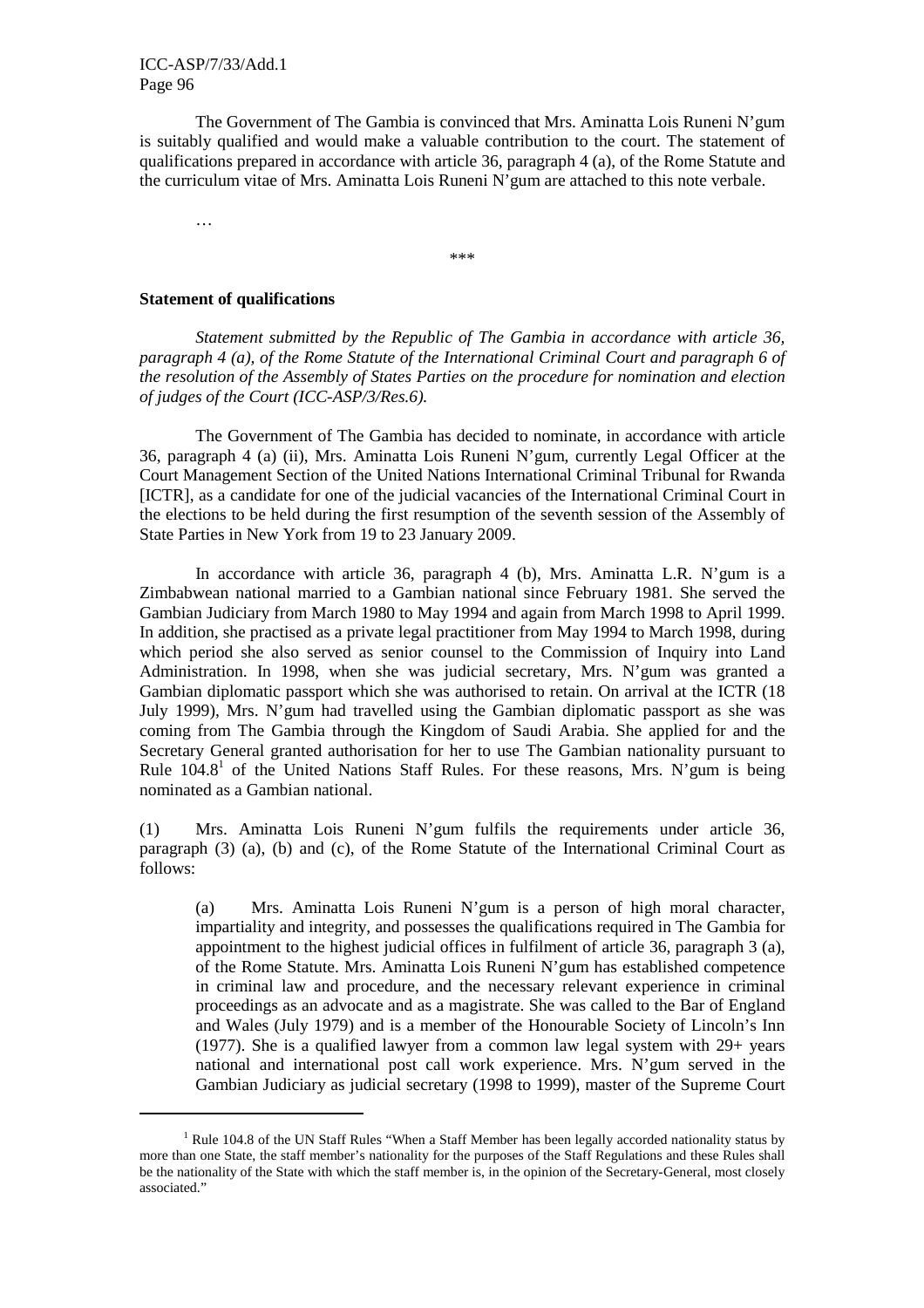(1990 to 1994) and a magistrate (1980 to 1990) as can be seen in the curriculum vitae. As master of the Supreme Court (1990 to 1994) and as a magistrate from (1980 to 1990), she heard and determined criminal cases which included, but were not limited to juvenile delinquency, assault causing grievous bodily harm perpetrated against opposition party members, domestic violence, inquest, drug possession and/or trafficking and stealing by public servants notably police detectives, department or ministry cashiers. Capital offences like rape, robbery, treason and murder were dealt with by her as preliminary enquiry proceedings that were referred to the then Supreme Court, now High Court, for hearing and determination. As a magistrate and master of the Supreme Court (a judge in Chambers), Mrs. N'gum wrote and delivered decisions, judgments, opinions and orders. She co-ordinated and ensured the proper functioning of the judicial work of the Magistrates' Court, High Court, Court of Appeal and Supreme Court. She has supervised and provided leadership and support to legal officers in the Judiciary, and as master of the Supreme Court and when judicial secretary, was the secretary to the Judicial Service Commission headed by the Chief Justice of The Gambia for appointment of judicial officers at all levels.

(b) In addition, Mrs. N'gum practised as a private legal practitioner during which period she appeared in criminal as well as civil cases before the then Supreme Court, now High Court, and the Court of Appeal. As a private legal practitioner, she interviewed clients and witnesses and prepared pleadings, notices of appeal and appeal briefs as well as prepared and conducted oral arguments before the Magistrates Courts, High Court and Court of Appeal respectively. She also served as senior counsel to the Commission of Inquiry into Land Administration that was commissioned by the Gambia Government (1994 to 1998).

(c) In fulfilment of article 36, paragraph 3 (b), Mrs. N'gum has established competence in relevant areas of international law such as international humanitarian law and the law of human rights, and extensive experience in a professional legal capacity which is of relevance to the judicial work of the court. During the international civil service work experience (1999 to date) as a legal officer of the International Criminal Tribunal for Rwanda where she has served as deputy chief of the Court Management Section, sometimes as officer in charge and Trial Chamber I Court Management Section coordinator (1999 to 2001), head of the ICTR Appeals Chamber Support and Registry Unit in The Hague (2001 to 2003), deputy chief and officer in charge of the Defence Counsel and Detention Management Section (2003 to 2006) and (2006 to date) as a legal officer and coordinator of the Court Management Section.

(d) Whilst performing her functions, Mrs. N'gum has participated, as the Registrar's representative, before various Chambers and she has gained first hand experience in all the phases of a trial and is familiar in the conduct of pre-trial, trial, appeal and review proceedings in this ad hoc Tribunal. Additionally, it is expected that the International Criminal Court has gained from the legacy of the ICTR and will continue to draw from the jurisprudence of the Trial and Appeals Chamber. Mrs. N'gum has supervised and provided leadership and support to legal officers of the Court Management Section, the Defence Counsel and Detention Management Section, the Appeals Chamber under the direction of the President, the Presiding Judge Trial or Appeals Chamber, the Registrar and/or Deputy Registrar. She ensured the co-ordination of legal research in the preparation of the Registrar's submissions pursuant to the ICTR Rule 33(B) of the Rules of Procedure and Evidence which were used in Trial or Appeals Chamber's decisions, orders and judgments. In addition, she has studied and analysed final judgments, orders and decisions of the Trial and/or Appeals Chamber to enable her to advise whether there were directives for the Registry and then transmitted correspondence to the concerned section(s) or officer(s)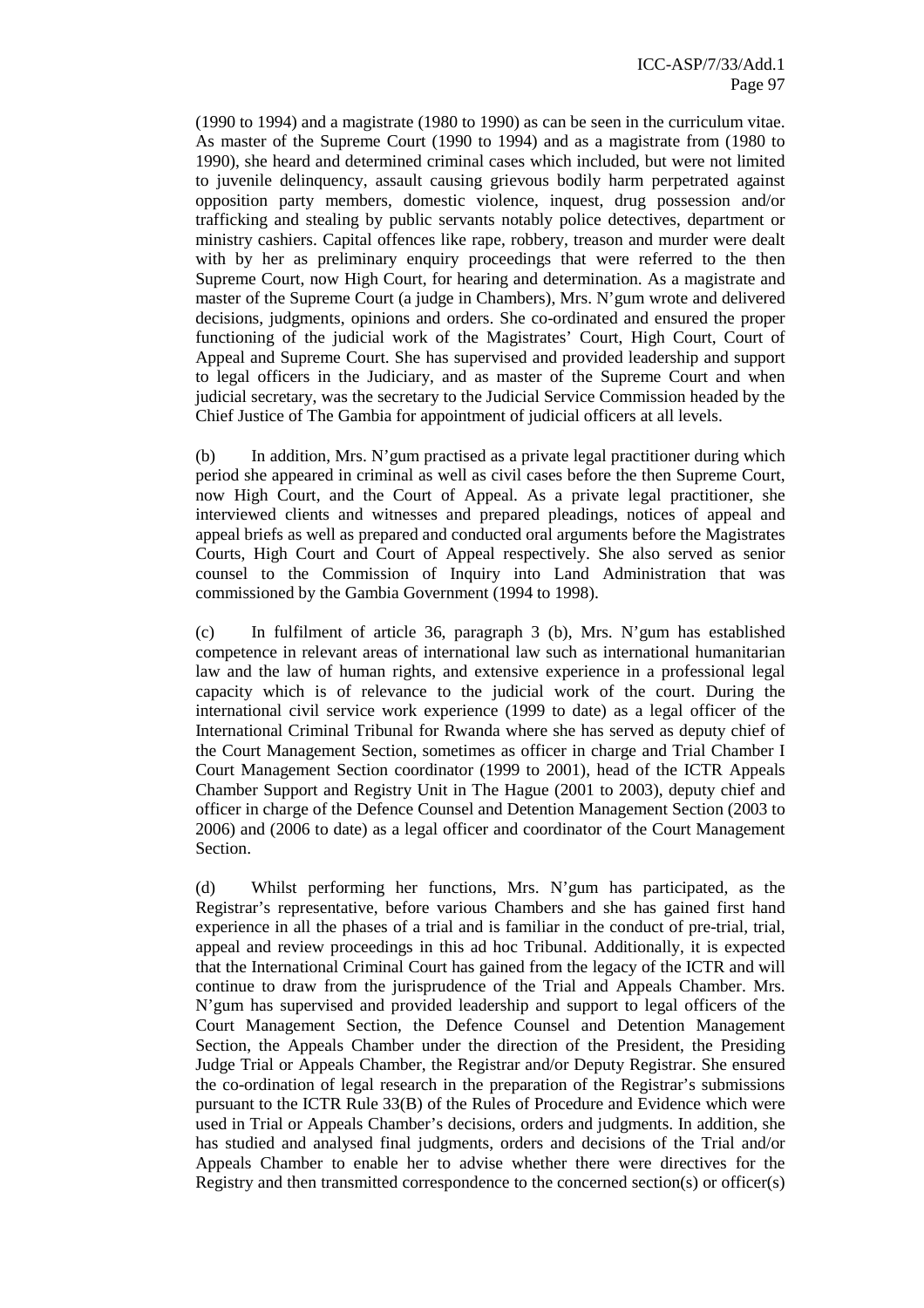who should take the requisite action. She ensures the confidential security level of filed documents and certifies them for accessibility in the TRIM database.

(e) In addition, Mrs. N'gum has administrative experience of co-ordinating the preparation of the Court Management Section, the Defence Counsel and Detention Management Section and Appeals Chamber input to the President's annual report to the General Assembly and the Security Council. She has also prepared and submitted the biennium budget proposals for the Court Management Section and the Defence Counsel and Detention Management Section and prepared answers to ACABQ questions. The e-PAS is always completed in a timely manner where she was first or second reporting officer in Court Management Section and the Defence Counsel and Detention Management Section. She has also prepared and co-ordinated the preparation of amendments and revisions to the Tribunal's legal instruments. Her experience in supervising and being directly involved in the preparation and delivery of in-house legal education was when she organized a negotiation skills workshop for the Defence Counsel and Detention Management Section Staff in December 2005. In addition, with the Commonwealth Magistrates' and Judges' Association, as master of the Supreme Court in The Gambia she organized, and was a facilitator and sometimes Chairperson for, seminars for judges and magistrates from Commonwealth countries.

(f) Additionally, Mrs. N'gum obtained an LL.M in Public International Law with an international criminal law specialisation from Leiden University, The Netherlands in 2005. Consequently, she has acquired competence, in-depth knowledge and wide experience in relevant areas of international law pertinent to the judicial work of the court, such as international criminal law, international humanitarian law, human rights law and law pertaining to violence against women and children. Mrs. N'gum can conduct and supervise legal database research as she has done during research for her LL.M thesis and at the ICTR, as magistrate and in private legal practice. With her institutional memory of the period she worked at the ICTR, Mrs. N'gum will be an asset to the International Criminal Court.

(2) Mrs. N'gum's interest and ardent activism in human rights and humanitarian affairs commenced from her personal experience from a young age whilst living in the then conflict afflicted apartheid Rhodesia, now Zimbabwe. As a student, she actively participated in collection of donations e.g. for the victims of the Biafra war. As an adult, she is an founding member of Soroptimist International of Banjul which is affiliated to Soroptimist International of Great Britain and Ireland to provide education, services and advice to the disadvantaged, particularly women and children. She has advocated and organized training and other activities for women and school children regarding the protection of human rights for women and children. Additionally, as an founding member of The Gambia Women's Finance Association affiliated to Women's World Banking, she has contributed to collateral and loans being provided to women entrepreneurs who could not afford collateral to obtain bank loans, thereby empowering them and ensuring progress for their families. Mrs. N'gum has organized and participated in workshops and seminars, radio and television programmes advocating good governance and the protection of human rights for all, particularly for women and children, discussing various issues, including but not limited to violence against women, drug trafficking and addiction, teenage pregnancy and education for all, particularly young girls.

(3) With her wealth of experience in a professional legal and judicial capacity, Mrs. Aminatta Lois Runeni N'gum meets both of the requirements specified in article 36, paragraph 3 (b) (i) and paragraph 3 (b) (ii), of the Rome Statute, as indicated in her curriculum vitae. Mrs. Aminatta Lois Runeni N'gum is therefore amply qualified for both list A and list B. However, Mrs. Aminatta Lois Runeni N'gum is nominated as The Gambia's candidate for one of the vacant posts of judge of the International Criminal Court for inclusion in list B, in accordance with article 36, paragraph 5, of the Rome Statute.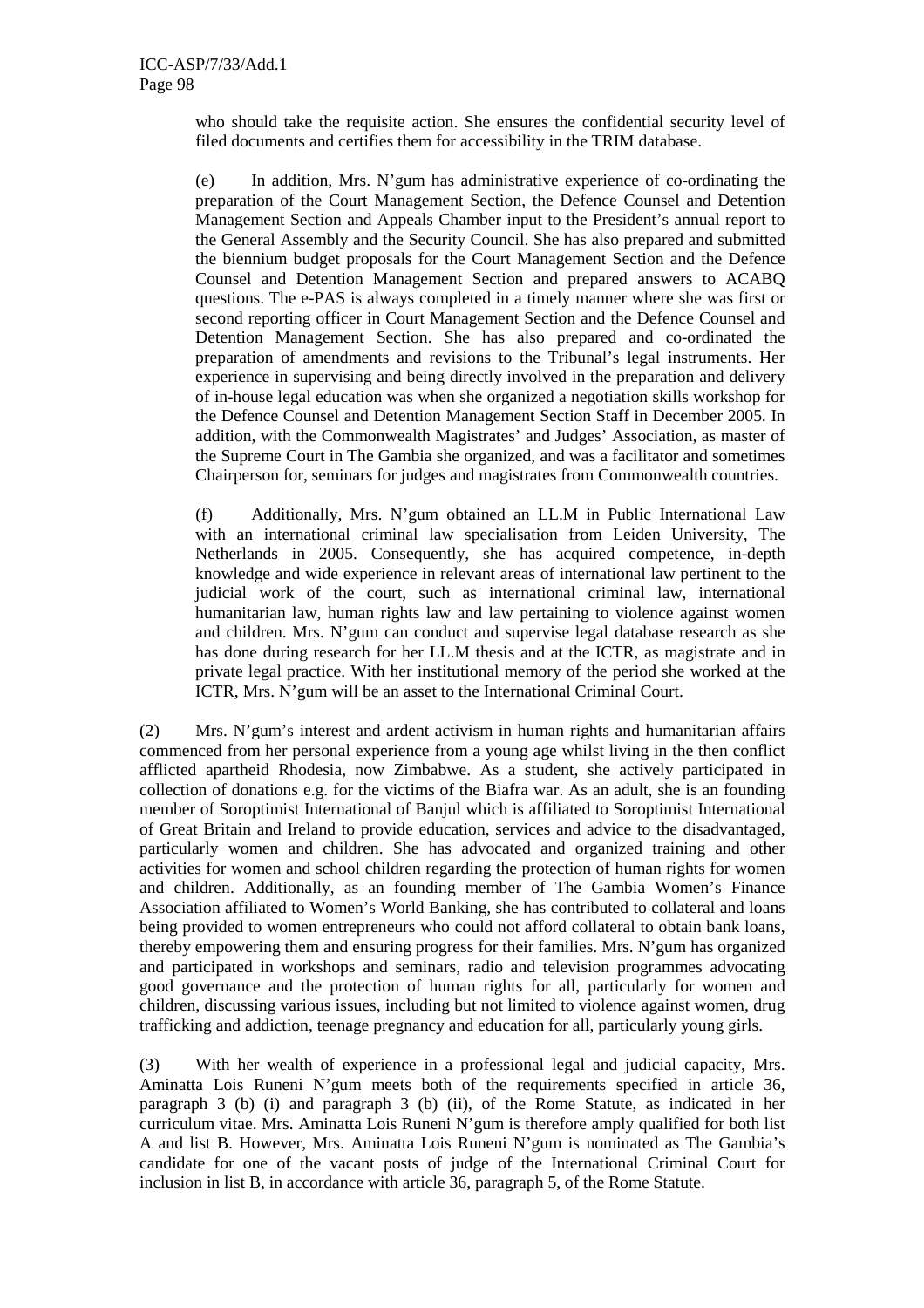(4) Mrs. N'gum's mother tongue is Shona, and she also speaks Wollof. Pursuant to article 36, paragraph 3 (c), Mrs. N'gum is fluent in both written and spoken English, a language that she has used throughout her education and during her 29+ years post call work experience. In addition, she has a working knowledge of French, having passed both written and oral French for the Cambridge "O" Levels in 1970 and having continued studying French at the ICTR, as well as with the Alliance Française in The Gambia and Arusha, Tanzania. At the ICTR, Mrs. Aminatta Lois Runeni N'gum has supervised and finalised various correspondence and other documents written in French for submission to the Deputy Registrar and/or the Registrar. She is currently waiting for the results of the United Nations Proficiency Examination in French which she took in May 2008 as well as the DELF Intermediate B1 and B2 through the Alliance Française in Arusha, Tanzania, which took in June 2008.

(5) The information relating to article 36, paragraph 8 (a), of the Rome Statute is as follows:

(a) Mrs. Aminatta Lois Runeni N'gum is qualified for appointment to the highest judicial offices in The Gambia and has experience as an international civil servant, i.e. legal officer at the ICTR. Her nomination has therefore been made with due regard to the legal systems of the world and geographical representation. Mrs. Aminatta Lois Runeni N'gum hails from a common law jurisdiction and her election will present a fairer representation.

(b) Mrs. Aminatta Lois Runeni N'gum is a Zimbabwean national nominated here as a Gambian national by marriage, domicile and diplomatic status. The Gambia is a member of the group of African States.

(c) Mrs. Aminatta Lois Runeni N'gum is female.

\*\*\*

#### **Personal**

| Name:                      | Aminatta Lois Runeni N'gum                                                                                                     |  |
|----------------------------|--------------------------------------------------------------------------------------------------------------------------------|--|
| Date of birth: 7 June 1953 |                                                                                                                                |  |
|                            | Place of birth: Harare, Zimbabwe [then Salisbury, Rhodesia]                                                                    |  |
| Nationality:               | Zimbabwean by birth, Gambian by marriage, domicile and diplomatic status.                                                      |  |
| <b>Education</b>           |                                                                                                                                |  |
| September 2005             | LL.M in Public International Law with an international criminal<br>law specialization from Leiden University, The Netherlands. |  |

Continuous French, information technology, Westlaw, Lexis Nexis and TRIM.

Mother tongue is Shona, but she also speaks Wollof and is fluent in English, a language she has used throughout her education and during her 29+ post-call work experience. She has continued studying French and is awaiting results of the United Nations Proficiency Examination in French (May 2008) as well as the DELF B1 and B2 through the Alliance Française in Arusha, Tanzania (June 2008).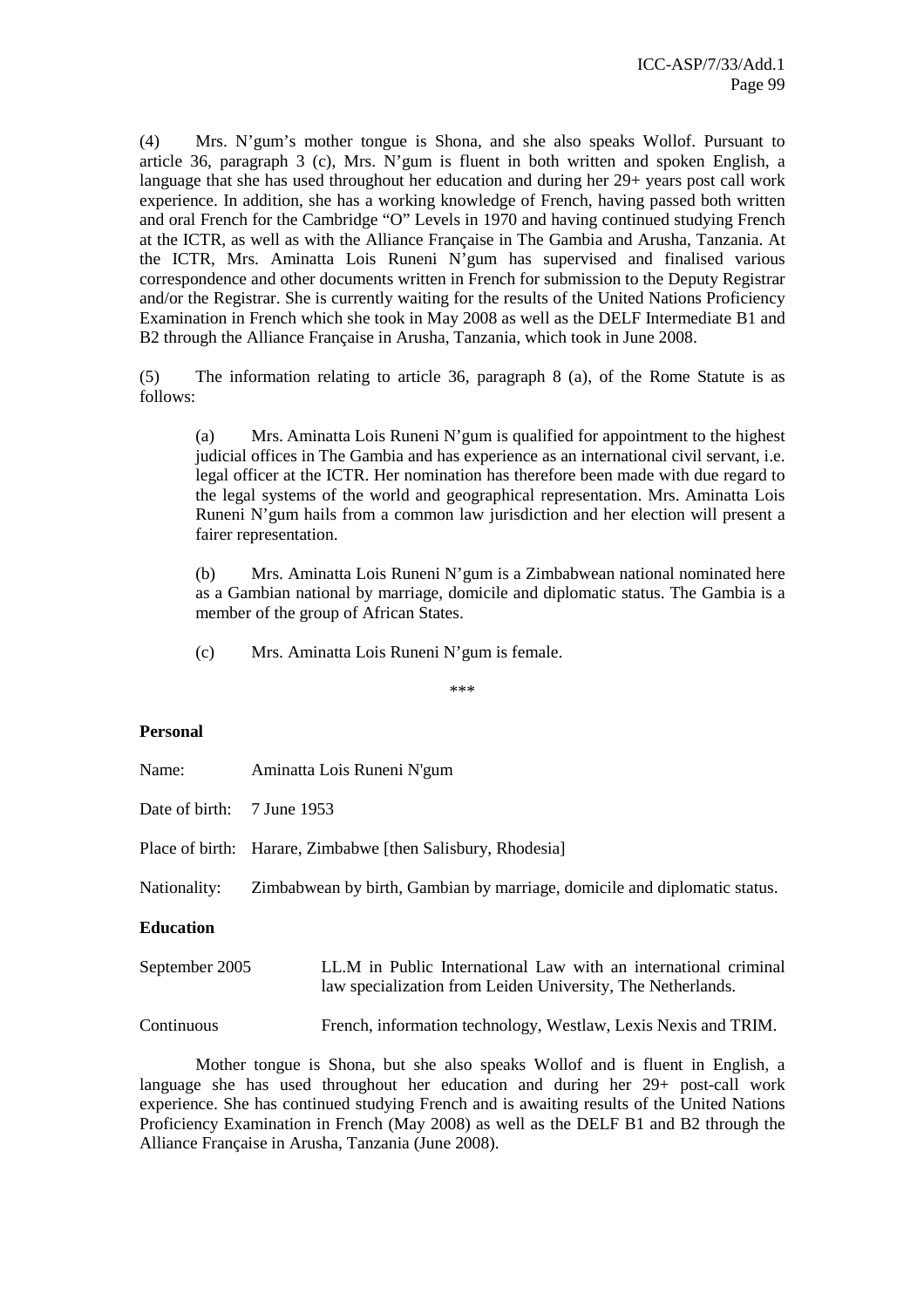| ICC-ASP/7/33/Add.1<br>Page 100                 |                                                                                                                                                       |  |
|------------------------------------------------|-------------------------------------------------------------------------------------------------------------------------------------------------------|--|
| July - September 1992                          | First judicial administration course - Royal Institute of Public<br>Administration, London, United Kingdom.                                           |  |
| March 1980                                     | Called to the Gambian Bar and appointed Magistrate Class I.                                                                                           |  |
| September 1997 -<br>March 1980                 | Pupillage under Mr. Henry Myers Esq., 9 Stone Buildings,<br>Lincoln's Inn, London, United Kingdom.                                                    |  |
| <b>July 1979</b>                               | Bar Finals Inns of Court School of Law, Gray's Inn Place, London,<br>United Kingdom. Called to the Bar of England and Wales as an<br>Utter Barrister. |  |
| 1978                                           | Law and sociology, joint honours B.A. Subsidiary subjects: biology<br>and politics - Keele University, Staffordshire, United Kingdom.                 |  |
| 1970 and 1972                                  | "O" and "A" levels, St. Augustine's High School, Penhalonga,<br>Zimbabwe.                                                                             |  |
| <b>Employment</b>                              |                                                                                                                                                       |  |
| July 1999 - present                            | Legal Officer, United Nations International Criminal Tribunal for<br>Rwanda [ICTR].                                                                   |  |
| April 1998 - April 1999                        | Judicial Secretary, Judicial Service Commission.                                                                                                      |  |
| December 1994 - 1999                           | Part-time lecturer to "A' level law and ILEX legal executive course<br>students at The Gambia Technical Training Institute.                           |  |
| May 1994 - March<br>1998                       | Private legal practitioner.                                                                                                                           |  |
| November 1994 -<br>February 1998               | Senior counsel to the Commission of Inquiry into Land<br>Administration, Gambia Government.                                                           |  |
| October 1994 - June<br>1995                    | Assistant editor, Gambia Law Reports.                                                                                                                 |  |
| Judicial Service Commission, Gambia Government |                                                                                                                                                       |  |
| May 1990 - May 1994                            | Master of the Supreme Court.                                                                                                                          |  |
| August 1989 - May<br>1990                      | Acting master of the Supreme Court.                                                                                                                   |  |
| February 1987 - July<br>1989                   | Principal magistrate.                                                                                                                                 |  |
| September 1981 -<br>January 1987               | Senior magistrate.                                                                                                                                    |  |

March 1980 - August 1981 Magistrate Class I.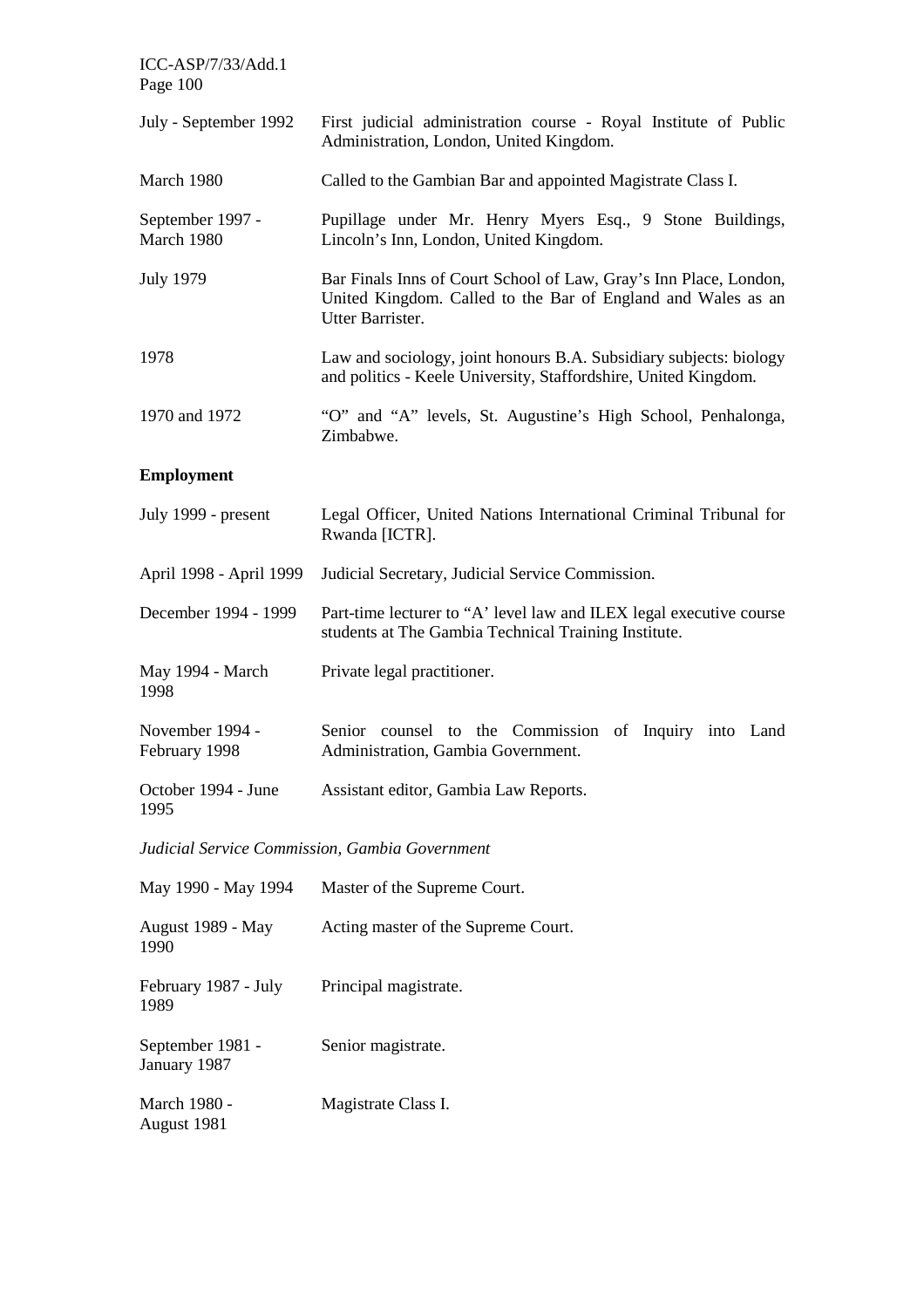# **Membership of organizations**

| $2002$ - present | Member, International Criminal Law Network.                                                                                                                                   |
|------------------|-------------------------------------------------------------------------------------------------------------------------------------------------------------------------------|
| 1997             | Member, Management Committee Gambia Branch, African<br>Society of International and Comparative Law.                                                                          |
| 1996 - 1997      | Board member, Agency for the Development of Women and<br>Children, a non-governmental organization which took over<br>projects when Save the Children U.S.A. left The Gambia. |
| 1996 - 1999      | Human rights officer, Soroptimist International Banjul.                                                                                                                       |
| 1994 - 1996      | Assistant editor, National Council for Law Reporting.                                                                                                                         |
| 1994             | Treasurer, National Council for Law Reporting.                                                                                                                                |
| 1994             | Vice Chairperson, African First Ladies' Association for Women<br>and Children, Gambia Branch.                                                                                 |
| 1994 - 1999      | Chairperson, Legal Aid Sub-Committee of the African Society of<br>International and Comparative Law Gambia.                                                                   |
| 1993 - 1999      | Member, Project for Christian/Muslim Relations in Africa<br>(PROCMURA).                                                                                                       |
| 1991 - 1994      | Executive Committee member, Marina International School<br>Parents/Teachers' Association.                                                                                     |
| 1992/1993        | President, Soroptimist International of Banjul.                                                                                                                               |
| 1990/1992        | Chairperson, Gambia Women's Finance Association, Board of<br>Directors (now G.A.W.F.A.).                                                                                      |
| 1987 - $present$ | Founder member, Gambia Women's Finance Association.                                                                                                                           |
| 1986 - $present$ | Founder member, Soroptimist International of Banjul.                                                                                                                          |
| 1986 - $present$ | Associate member, Commonwealth Magistrates' and Judges<br>Association.                                                                                                        |
| 1984 - 1986      | member, Gambia Law Reform<br>Ad<br>hoc<br>Commission -<br>Subcommittee Criminal Code: Criminal Procedure Code and the<br>Law of Evidence, now the Evidence Act 1994.          |
| 1984 - 1999      | Member, National Specialized Committees on Women in<br>Development - Legal Status and Welfare of Women, Committee of<br>the Women's Bureau.                                   |
| 1980             | Admitted to the Gambian Bar.                                                                                                                                                  |
| 1979             | Called to the Bar of England and Wales.                                                                                                                                       |
| $1977$ - present | Member of the Honourable Society of Lincoln's Inn.                                                                                                                            |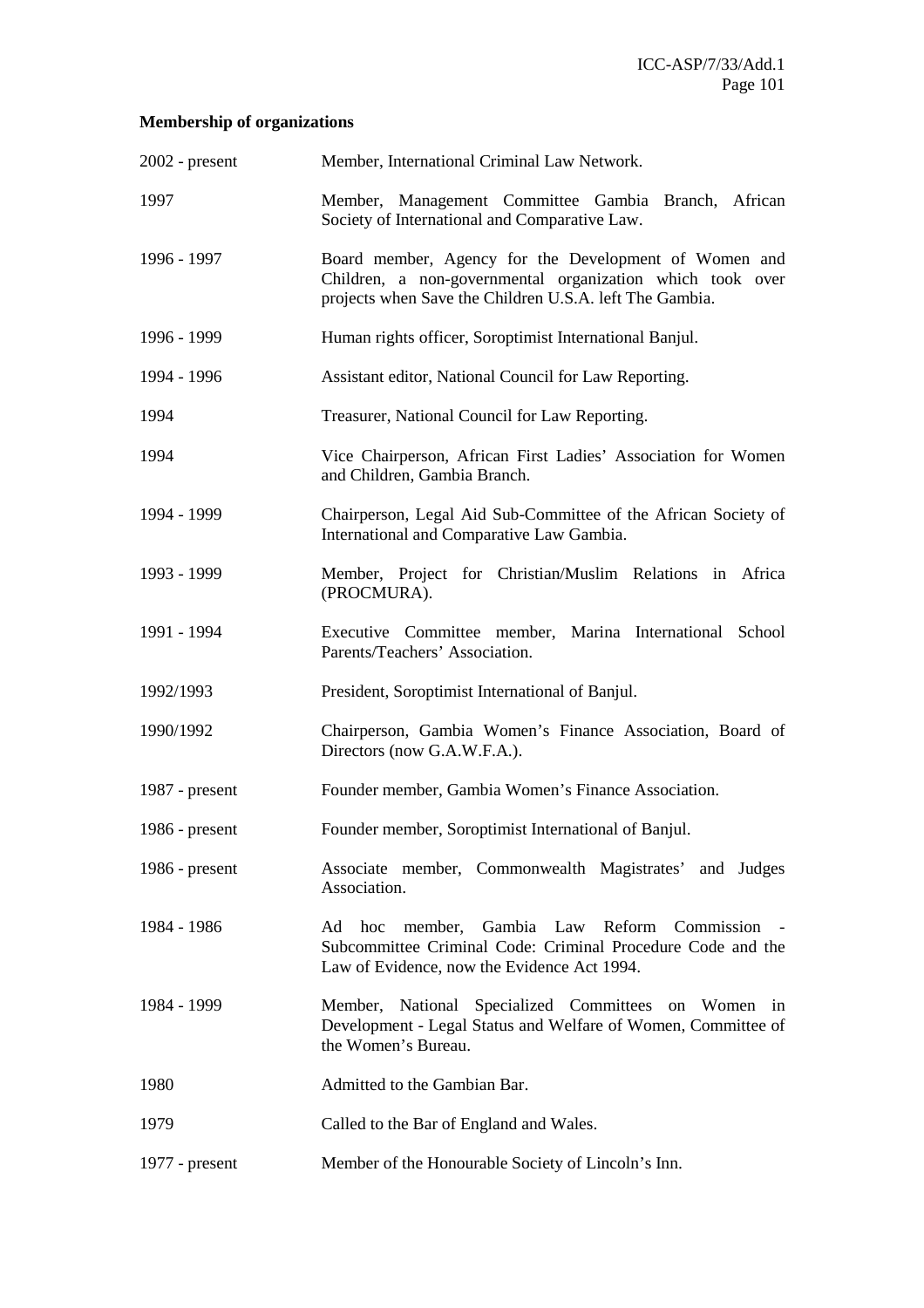ICC-ASP/7/33/Add.1 Page 102

1974 - 1978 Member of Amnesty International, Keele University. **Training programmes attended** Ongoing International criminal law, French advanced and information technology. November/December 2007 The Legacy of the International Criminal Courts and Tribunals for Africa with a focus on the jurisprudence of the ICTR. June 2007 Hague Joint Conference on Contemporary Issues of International Law - Criminal Jurisdiction 100 years after the 1907 Hague Peace Conference. 2006 Gender sensitivity in the workplace and gender mainstreaming in programming. 2002 - 2005 LL.M in Public International Law with an international criminal law specialization, Leiden University, The Netherlands. 2004 - 2006 People management training programme for senior level managers; Team building by challenge for middle level management and United Nations Staff Outreach Support (SOS) providers. January 1999 Seminar on human rights issues in Harare, Zimbabwe. October 1998 Attended two seminars on "The Independence of the Judiciary", organised by the Commonwealth Magistrates' and Judges' Association in Cyprus and by the African Centre for Democracy and Human Rights Studies in Mauritius. September 1997 Gambia Management Development Institute, Seminar on "Gender Awareness and Sensitisation Seminar for the Judiciary and the Legal Profession in The Gambia". Consultant for 2 sessions "What sections of the Constitution disempower women and the girl child?" and "How can women access legal advice if needed and what kind of issues can be addressed through the legal consultations?" Presented similar papers for TANGO (3 December 1997). July 1997 Programme for the "National Workshop on Gender Policy". 1996 The Gambia Teacher's Union Women's wing, Civic education seminar where I delivered a paper on "The New Constitution: Women's Rights and Civic Responsibilities". April - June 1996 Soroptimist International Adult Literacy Forum, Phone-in programme on women's issues - education, violence, legal etc. 1995 Resource person, PROCMURA workshop on "Violence against women. 1994 Women's World Banking Workshop on "Good Governance for Board of Directors from Affiliates", Gambia Women's Finance Association, held in Botswana.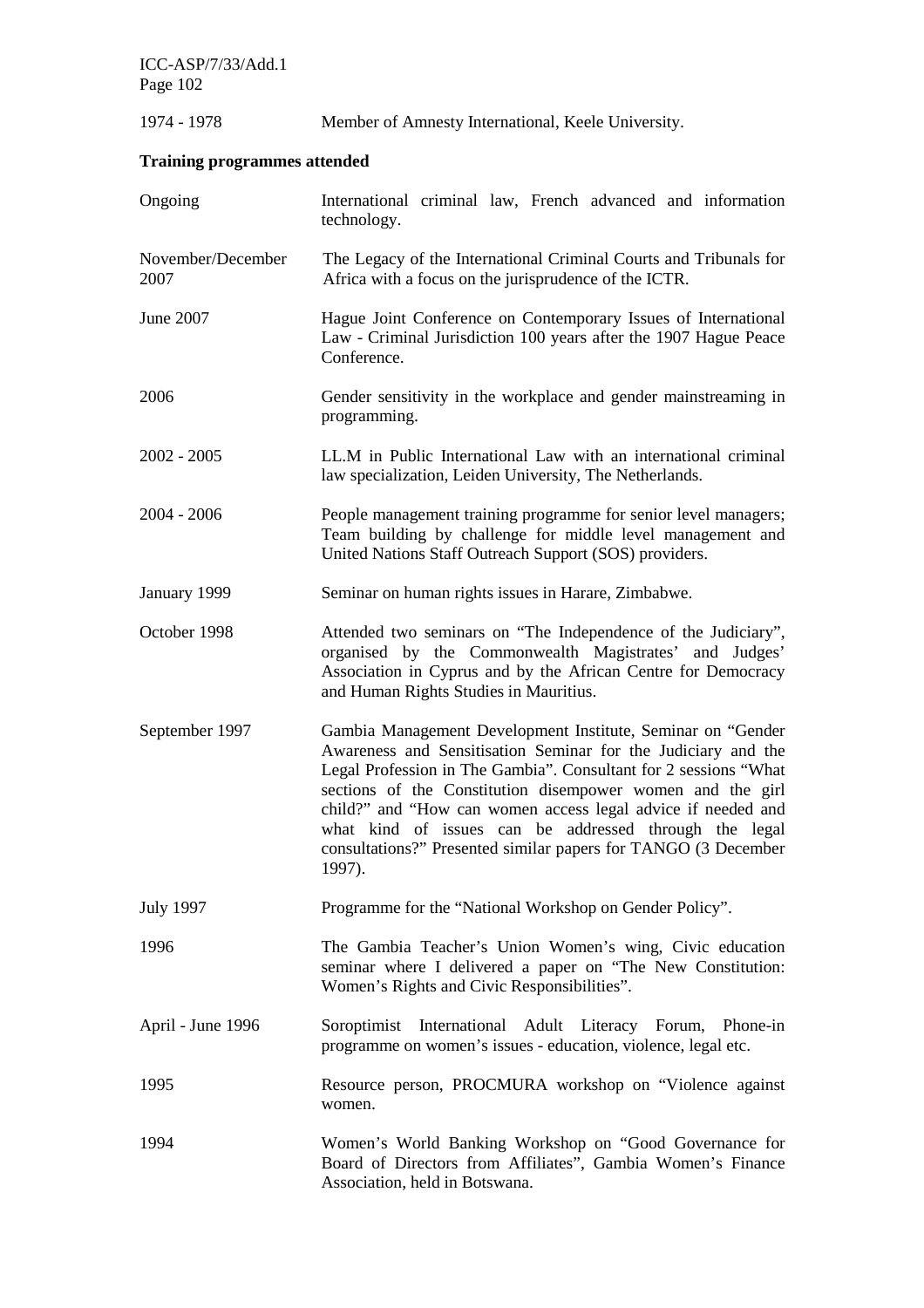| 1994      | African Centre for Democracy and Human Rights Studies,<br>"Training Course on the use of Human Rights Instruments".                                                                                                                                                         |
|-----------|-----------------------------------------------------------------------------------------------------------------------------------------------------------------------------------------------------------------------------------------------------------------------------|
| 1994      | Workshop on "Women in Religion, Politics and Health".                                                                                                                                                                                                                       |
| 1993      | Commonwealth Magistrates' and Judges' Association, "Continuing<br>Judicial Education Programmes in The Gambia".                                                                                                                                                             |
| 1993      | Soroptimist International Federation of Great Britain and Ireland,<br>conference held in Hong Kong.                                                                                                                                                                         |
| 1993      | International Commission for Jurists/Women in Law<br>and<br>Development in Africa (WiLDAF)/International Federation of<br>Women Lawyers (FIDA) Ghana, Seminar on "Legal Services for<br>Rural and Urban Poor and the Legal Status of Rural Women", held<br>in Accra, Ghana. |
| 1991/1993 | Facilitator in Gambia Women's Finance Association, small<br>business management training workshops for ordinary members.                                                                                                                                                    |
| 1993      | Programme for human rights training course for Magistrates<br>[Anglophone Africa], organised by the African Centre for<br>Democracy and Human Rights Studies.                                                                                                               |
| 1993      | Facilitator during the workshop for West African Magistrates,<br>organised by the Commonwealth Magistrates' and Judges'<br>Association, held in The Gambia.                                                                                                                 |
| 1992      | Chaired two sessions at the regional workshop on "The Convention"<br>on the Elimination of all Discrimination against Women",<br>organised by the Commonwealth Secretariat in The Gambia.                                                                                   |
| 1992      | Royal Institute of Public Administration, First "Judicial<br>Administration Course for Commonwealth Countries", London,<br>United Kingdom.                                                                                                                                  |
| 1992      | Training of Trainers' Workshop to review the Gambia Women's<br>Finance Association/Save the Children U.S.A. training manual.                                                                                                                                                |
| 1991      | International Commission for Jurists, Workshop on "Paralegal<br>Training in Africa".                                                                                                                                                                                        |
| 1991      | Commonwealth Secretariat, "Creating Human Rights Education<br>Programmes for Public Officials".                                                                                                                                                                             |
| 1990      | "The African Development Bank Workshop for Training of<br>Trainers in Women Entrepreneurship Development", Ivory Coast,<br>whilst Chairperson of the Gambia Women's Finance Association,<br>Board of Directors.                                                             |
| 1989      | African Association of International Law and African Centre for<br>Democracy and Human Rights Studies seminar on "The Judiciary<br>and Human Rights in Africa".                                                                                                             |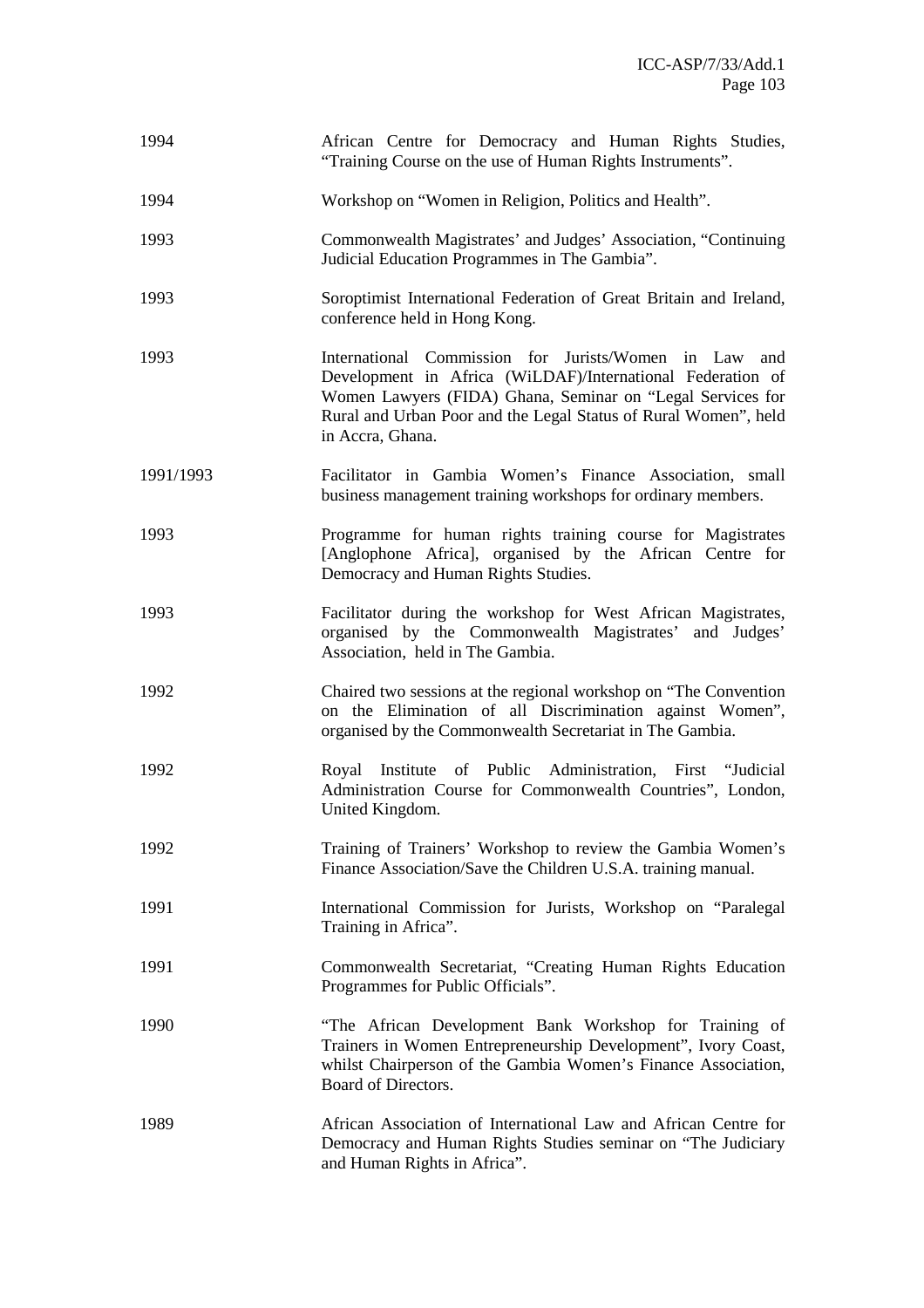| ICC-ASP/7/33/Add.1<br>Page 104 |                                                                                                                                                                                                                                                                                                                                                                                                 |
|--------------------------------|-------------------------------------------------------------------------------------------------------------------------------------------------------------------------------------------------------------------------------------------------------------------------------------------------------------------------------------------------------------------------------------------------|
| 1989                           | International Commission of Jurists and African Centre for<br>Democracy and Human Rights Studies workshop on paralegal<br>training in Africa.                                                                                                                                                                                                                                                   |
| 1989                           | "Training of Trainers' Workshop", organized by the Sahel<br>Regional Financial Management Project U.S.A.I.D.                                                                                                                                                                                                                                                                                    |
| 1984/1989                      | Took part in radio programmes, workshops and seminars as a<br>member of the Legal Status and Welfare of Women Committee of<br>the Women's Bureau.                                                                                                                                                                                                                                               |
| 1986                           | African Regional Industrial Property Organisation conference in<br>Lusaka, Zambia.                                                                                                                                                                                                                                                                                                              |
| 1986                           | First Commonwealth Africa Conference of Chief Justices and<br>Judges in The Gambia, as an observer.                                                                                                                                                                                                                                                                                             |
| <b>Relevant publications</b>   |                                                                                                                                                                                                                                                                                                                                                                                                 |
| 2005                           | Thesis for the LL.M in Public International Law with an<br>international criminal law specialization, Leiden University, The<br>Netherlands. Entitled "Freedom of Expression and the Right to<br>Restrict such Freedom - the Experience of Africa and the<br>Diaspora".                                                                                                                         |
| 1994                           | The Gambia Law Reports 1994, as assistant editor.                                                                                                                                                                                                                                                                                                                                               |
| 1990                           | Presented a national case study for the United Nations<br>Development Programme Project RAF/87/042 "Improving African<br>Women's<br>Informal<br>Role<br>the<br>Sector Production<br>in<br>and<br>Management", entitled "The Statutory Legal Policies and Practices<br>Pertaining to Women's Activities in the Informal Sector", funded<br>by the United Nations Economic Commission for Africa. |
| 1989                           | Research paper for the Gambia's Women's Bureau on "The Courts"<br>and the Legal Status of Women".                                                                                                                                                                                                                                                                                               |

\*\*\*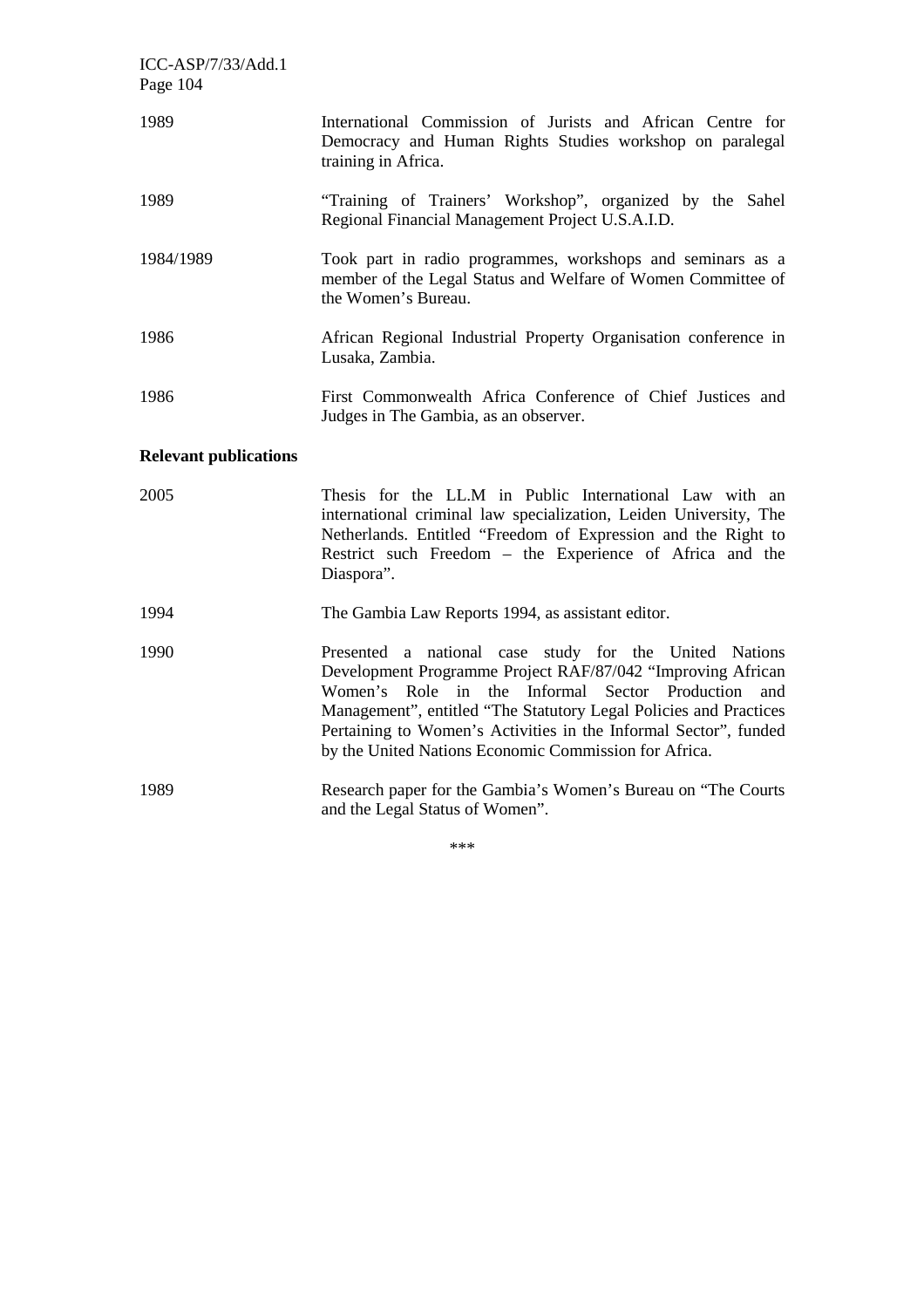## **12. Rasoazanany, Vonimbolana (Madagascar)**

[Original: French]

#### **Note verbale**

 The Embassy of the Republic of Madagascar in Brussels presents its compliments to the Secretariat of the Assembly of States Parties to the Rome Statute of the International Criminal Court and has the honour to inform the Secretariat that the Government of Madagascar has decided to nominate Ms. Vonimbolana Rasoazanany as candidate for a post as judge with the International Criminal Court (list A).

 Ms. Vonimbolana Rasoazanany is currently serving in the Supreme Court of Madagascar as the Chamber's Presiding Judge at the Court of Cassation.

 The Secretariat is kindly requested to find attached hereto copies in English and French of the candidate's curriculum vitae.

…

### **Note verbale**

 The Permanent Mission of Madagascar to the United Nations presents its compliments to the Secretariat of the Assembly of States Parties to the Rome Statute of the International Criminal Court and, further to its note no. 08-159/Delonu/4B/CPI-08 of 13 October 2008, wishes to add the following particulars:

 Ms. Vonimbolana Rasoazanany, a candidate nominated by the Government of Madagascar, is of Malagasy nationality and is submitted on list A.

 Currently the Chamber's Presiding Judge at the Court of Cassation/Supreme Court of Madagascar, and having served from November 2003 to March 2006 as ad litem Judge of the International Criminal Tribunal for the former Yugoslavia, Ms. Vonimbolana Rasoazanany is of proven ability in the areas of criminal law and criminal procedure, and also, as Judge First Grade, has the necessary experience of criminal trials. She specializes in human rights and humanitarian law.

 … \*\*\*

**Statement of qualifications** 

#### **Personal**

Date of birth: 13 November 1950, Antananarivo, Madagascar

Nationality: Malagasy (Republic of Madagascar)

## **Education**

| 1971 - 1975 | Master's degree in Law, Faculty of Law, University of Antananarivo.                            |
|-------------|------------------------------------------------------------------------------------------------|
| 1973 - 1975 | Diploma from the Institut d'Etudes Judiciaires, Faculty of Law,<br>University of Antananarivo. |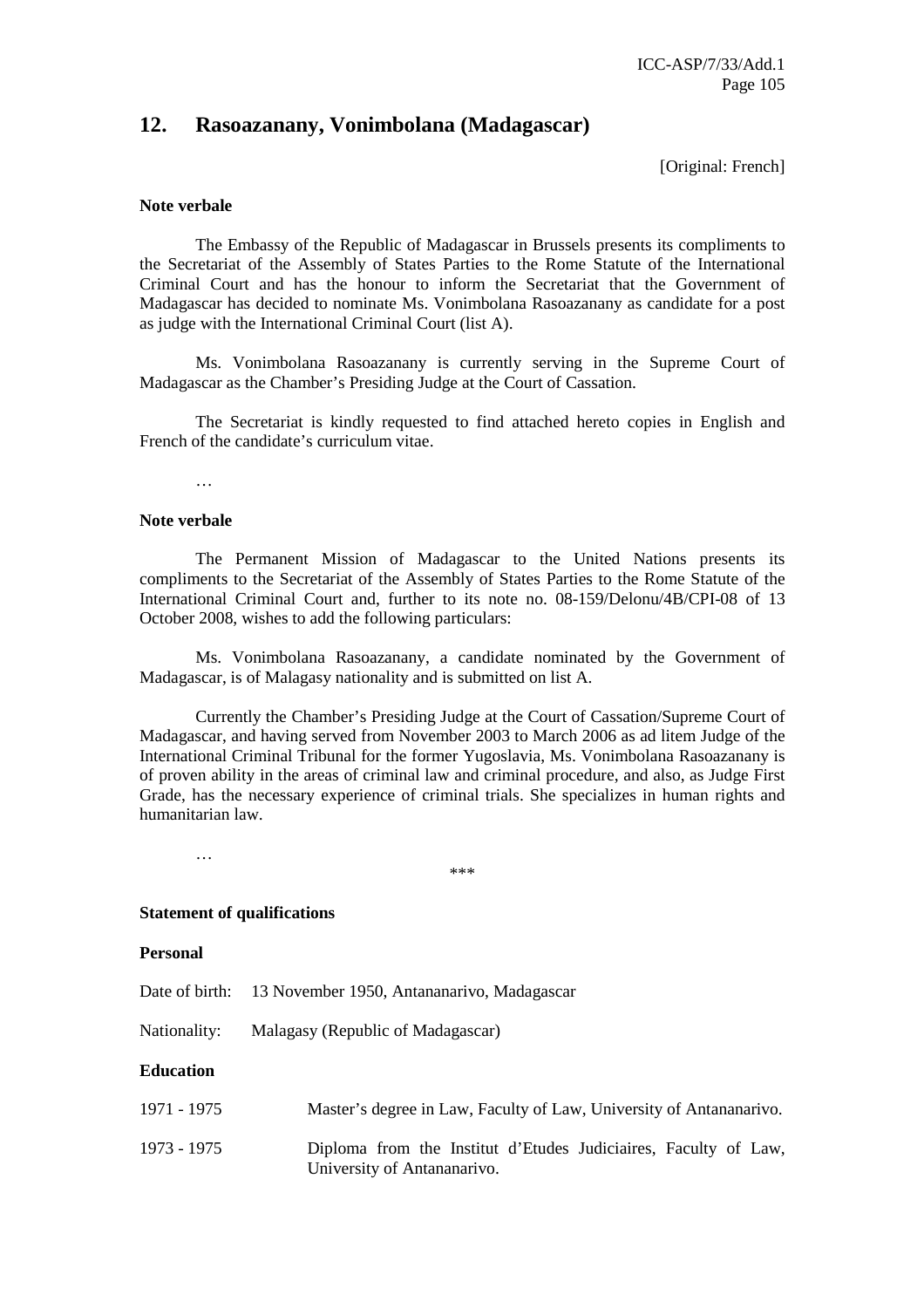ICC-ASP/7/33/Add.1 Page 106

## **Professional experience**

|                               | Since September 2006 Chamber's Presiding Judge at the Supreme Court of Madagascar;<br>Criminal and civil matters                                                                                                                        |  |
|-------------------------------|-----------------------------------------------------------------------------------------------------------------------------------------------------------------------------------------------------------------------------------------|--|
| November 2003 -<br>March 2006 | Judge at the International Criminal Tribunal for the former<br>Yugoslavia (ICTY) in case N° IT-01-47-T (Prosecutor v. Enver<br>Hadzihasanovic and Amir Kubura).                                                                         |  |
| August 2005                   | Re-elected on 24 August 2005 by the United Nations<br>General Assembly as ad litem judge of the ICTY for a four-year term<br>(24 August 2005 - 23 August 2009).                                                                         |  |
| June 2002 - March<br>2003     | Director of Studies and External Relations, Ministry of Justice<br>(MINJU).                                                                                                                                                             |  |
| June 2001                     | Elected at the fifty-fifth session of the United Nations General<br>Assembly as ad litem judge of the ICTY for a four-year term (12<br>June 2001 - 11 June 2005).                                                                       |  |
| January 1991 -<br>May 2002    | Counsellor at the Supreme Court of Madagascar; elected by the<br>National Assembly to the Supervision Section of the Supreme Court<br>as judge responsible for supervision of Trial Courts and Appeal<br>Courts.                        |  |
| 1985 - 1990                   | Counsellor at the Court of Appeal of Antananarivo, responsible for<br>hearing appeals from judgments in criminal, correctional and civil<br>matters;                                                                                    |  |
|                               | President of the Ordinary Criminal Court.                                                                                                                                                                                               |  |
| 1978 - 1981                   | Judge and examining magistrate at the Section of the Ambositra<br>Tribunal: magistrate responsible for investigating blood crimes,<br>grand larcenies, killings, etc., and judge assigned to criminal,<br>correctional and civil cases. |  |
| 1976 - 1978                   | Deputy Public Prosecutor, Tribunal de première instance, Diego<br>Suarez.                                                                                                                                                               |  |
| Other professional activities |                                                                                                                                                                                                                                         |  |
| Since 2002                    | Member of the non-governmental organization "Comité national<br>malgache pour la défense des droits de l'homme" (CNMDDH)<br>[Madagascar National Committee for the Protection of Human<br>Rights].                                      |  |
| Since 2000                    | Member of the African League for Human and Peoples' Rights.                                                                                                                                                                             |  |
| 2000                          | Collaborated with the consultant for the United Nations Development<br>Programme (UNDP) in drafting the joint Programme Review,<br>"Approche des droits de l'Homme" [Approach to Human Rights].                                         |  |
|                               | Collaborated with the UNICEF consultant in drafting the report on<br>the World Summit for Children (Madagascar).                                                                                                                        |  |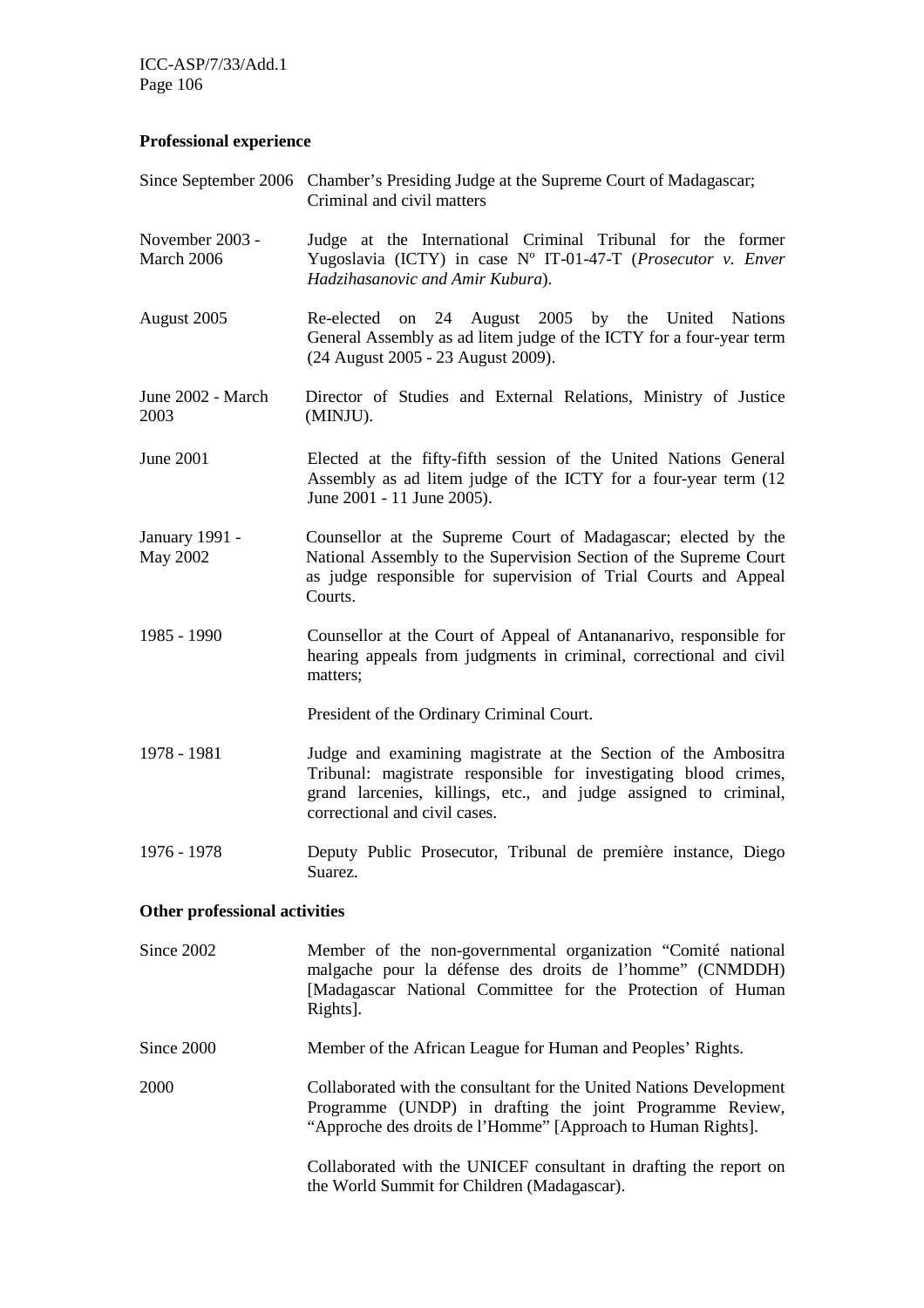| Since 1998                       | Member of the Working Group for the Promotion of Human Rights<br>(United States Embassy in Madagascar).                                                                                                                                       |
|----------------------------------|-----------------------------------------------------------------------------------------------------------------------------------------------------------------------------------------------------------------------------------------------|
| 1997                             | Member of the team responsible for the project, "Humanization of<br>pre-trial detention" (2497 out of 3000 detainees who had spent more<br>than 5 years in detention awaiting trial were brought to trial).                                   |
| 1993 - 1996                      | Advisory member of the Board of the Madagascar Judges'<br>Association (SMM).                                                                                                                                                                  |
| 1992                             | Expert member of the Drafting Committee for the Madagascar<br>Constitution.                                                                                                                                                                   |
| 1985 - 1986                      | Tutor in Civil Law at the University of Antananarivo.                                                                                                                                                                                         |
| <b>Conferences and workshops</b> |                                                                                                                                                                                                                                               |
| 2005                             | Conference to mark the publication of the study by the International<br>Committee of the Red Cross (ICRC) on "Customary International<br>Humanitarian Law" (The Hague, May 2005).                                                             |
| 2002                             | Training workshop for trainers on the Law and HIV/AIDS.                                                                                                                                                                                       |
| 2001                             | Joint Organization of African Unity (OAU)/Civil Society conference:<br>"Development of partnership to promote peace and development in<br>Africa" (Addis Ababa).                                                                              |
| 2000                             | "The Fight against corruption" (Speaker);                                                                                                                                                                                                     |
|                                  | "Human Rights and Christianity" (Speaker).                                                                                                                                                                                                    |
| 1998                             | National conference on "A strategy for valorization of the judging<br>function".                                                                                                                                                              |
| 1996                             | Workshop on women jurists.                                                                                                                                                                                                                    |
|                                  | Workshop on defence rights; the role of advocates.                                                                                                                                                                                            |
| <b>Training courses</b>          |                                                                                                                                                                                                                                               |
| 2007                             | Judges' further training programme: "Insurance Problems -<br>Compensation for Traffic Accident Victims", National Institute for<br>Judges and Registrars (Antananarivo).                                                                      |
| 2002                             | "A Criminal Justice System for Drug-related Activities in Eastern<br>and Southern Africa", course organized by the United Nations Office<br>for Drug Control and Crime Prevention (UNODCCP), 7 - 11 October<br>2002 (Pretoria, South Africa). |
| 2001                             | "Human Rights", course organized by the Office of the United<br>Nations High Commissioner for Human Rights (Antananarivo).                                                                                                                    |
| 2000                             | The Rights of Refugees - course organized by the United Nations<br>High Commissioner for Refugees (UNHCR) (Antananarivo).                                                                                                                     |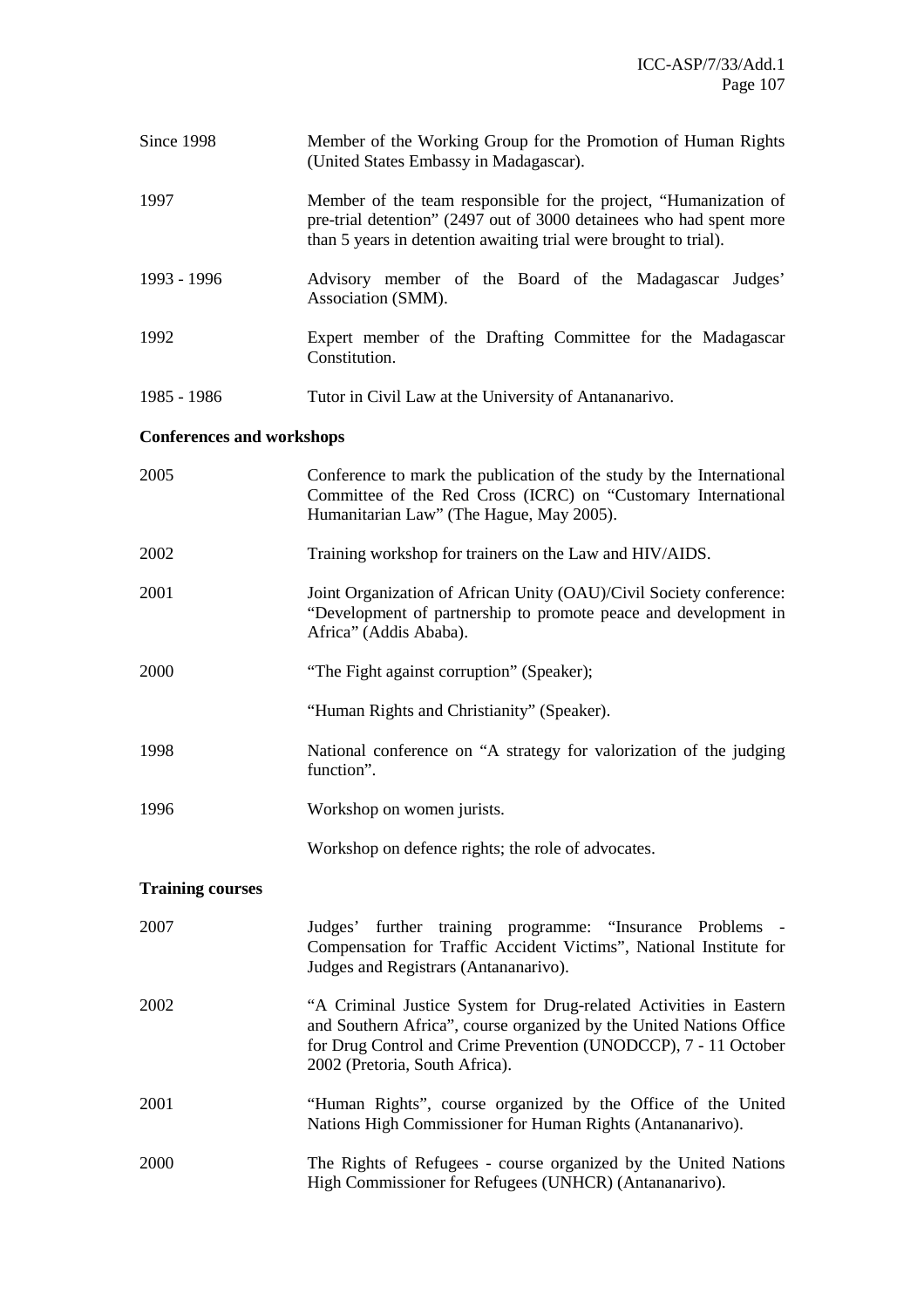|                                  | The Cassation Chamber of the Supreme Court and Techniques of<br>Review.                                                                                                                 |  |
|----------------------------------|-----------------------------------------------------------------------------------------------------------------------------------------------------------------------------------------|--|
|                                  | Court Inspection.                                                                                                                                                                       |  |
|                                  | Training for Judges' Trainers.                                                                                                                                                          |  |
| 1999                             | "The Fight against Drugs and Drug Addiction", Department for<br>International Technical Police Cooperation of the French Ministry of<br>the Interior (Embassy of France in Madagascar). |  |
|                                  | "Legal Aspects of Peace Operations", United States Defense Institute<br>of International Legal Studies.                                                                                 |  |
|                                  | Human Rights and Management.                                                                                                                                                            |  |
| <b>Publications and articles</b> |                                                                                                                                                                                         |  |
| 2001                             | The Role of International Courts in the Establishment of Legal<br>Responsibility and the Institution of the Rule of Law.                                                                |  |
| 2000                             | The Fight against Corruption.                                                                                                                                                           |  |
| <b>Awards</b>                    |                                                                                                                                                                                         |  |
| 2007                             | Commandeur de l'Ordre National.                                                                                                                                                         |  |
| 2004                             | Great Woman of the 21 <sup>st</sup> Century, awarded by the American<br>Biographical Institute (ABI).                                                                                   |  |
| 2001                             | Officier de l'Ordre National.                                                                                                                                                           |  |
| 1996                             | Chevalier de l'Ordre National.                                                                                                                                                          |  |

# **Languages**

- Malagasy mother tongue;
- French fluent, both spoken and written;
- English good working knowledge.

## **Computer skills**

• Windows and Word Perfect.

\*\*\*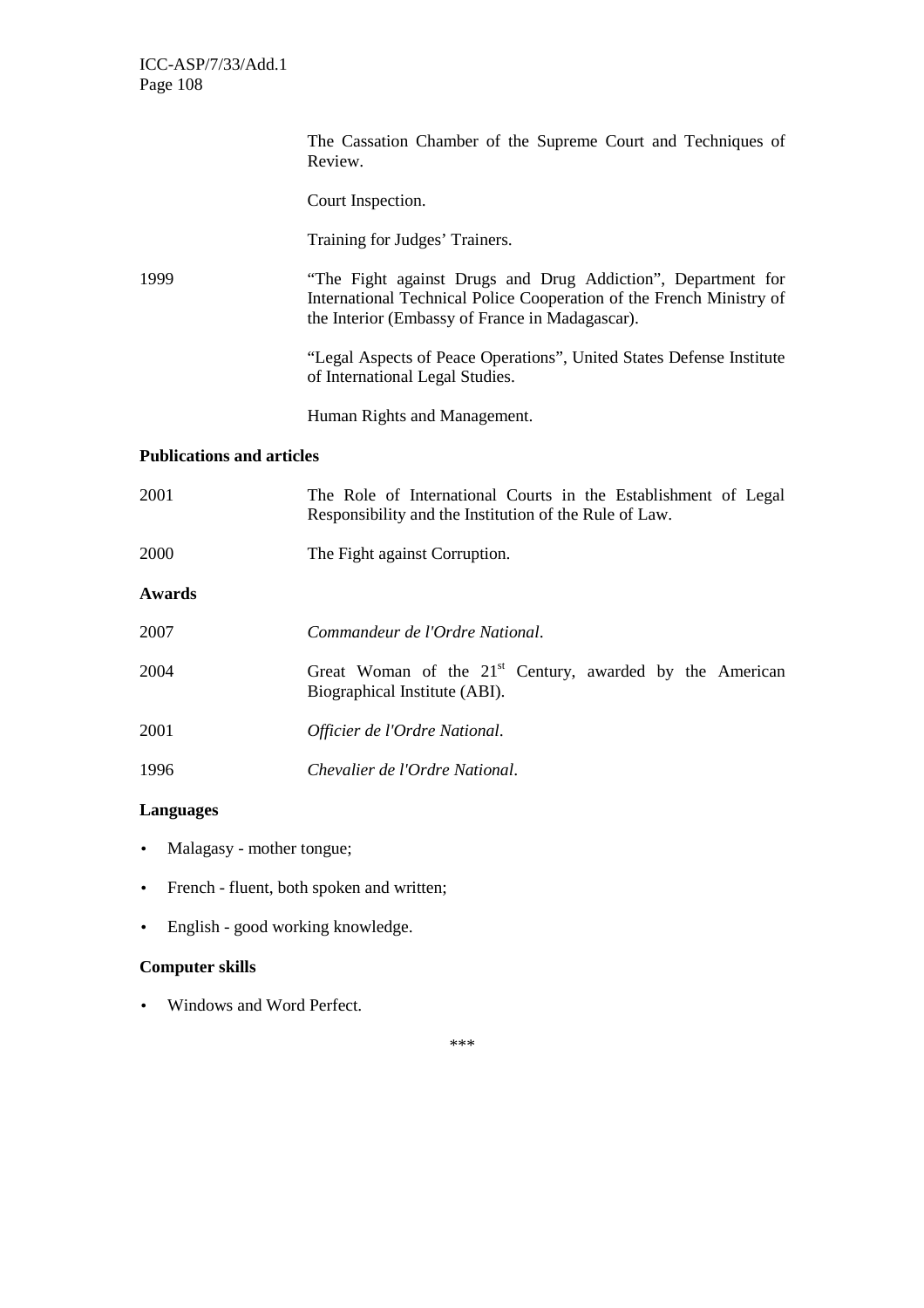# **13. Saiga, Fumiko (Japan)**

[Original: English]

### **Note verbale**

 The Embassy of Japan in the Netherlands presents its compliments to the Secretariat of the Assembly of States Parties to the Rome Statute of the International Criminal Court and, with reference to the Secretariat's note ICC-ASP/7/S/19 dated 15 April 2008, has the honour to inform the latter that the Government of Japan has decided to nominate Judge Fumiko Saiga, for re-election as a judge of the International Criminal Court, at the elections to be held during the first resumption of the seventh session of the Assembly of States Parties scheduled for 19 to 23 January 2009 in New York.

 The nomination of Judge Saiga as a candidate is made in accordance with article 36, paragraph 4 (a), of the Rome Statute.

 Judge Saiga is a list B candidate for the purpose of article 36, paragraph 5, of the Rome Statute. She was recently elected judge of the International Criminal Court at the elections held at the sixth session of the Assembly of States Parties in November 2007 in New York to fill three judicial vacancies. Judge Saiga has established competence in relevant areas of international law such as humanitarian law and the law of human rights, and extensive experience in a professional legal capacity which is relevant to the judicial work of the Court, based not only on her new career as a judge of the International Criminal Court, but also on her long career as a professional diplomat of Japan. Especially, Judge Saiga's devoted works at the Committee on the Elimination of Discrimination against Women (CEDAW) in 2001- 2007, during which she was re-elected twice, attest to her excellent knowledge and experience of gender issues including violence against women. It is also worth noting that Judge Saiga is the first ever and the only existing female judge from the Asian region, and the only Asian judge on list B, and her re-election would contribute significantly to the maintenance of the regional and gender balances. The statement in accordance with article 36, paragraph 4 (a), of the Rome Statute and the curriculum vitae of Judge Saiga are attached herewith.

 Japan has consistently supported the activities of the International Criminal Court since its establishment and, having formally become a State Party to the Rome Statute in October 2007 and being consistently the largest contributor to the Court's budget, intends to remain a strong supporter of the Court. The decision of the Government of Japan to present the candidature of Judge Saiga for re-election as a judge of the International Criminal Court reflects its firm commitment to continue exerting its utmost efforts to facilitate the activities of the Court. The Government of Japan is fully confident that Judge Saiga possesses the necessary experience, expertise and knowledge in relevant areas of international law, such as humanitarian law and the law of human rights, to continue making a strong contribution to the important work of the Court.

…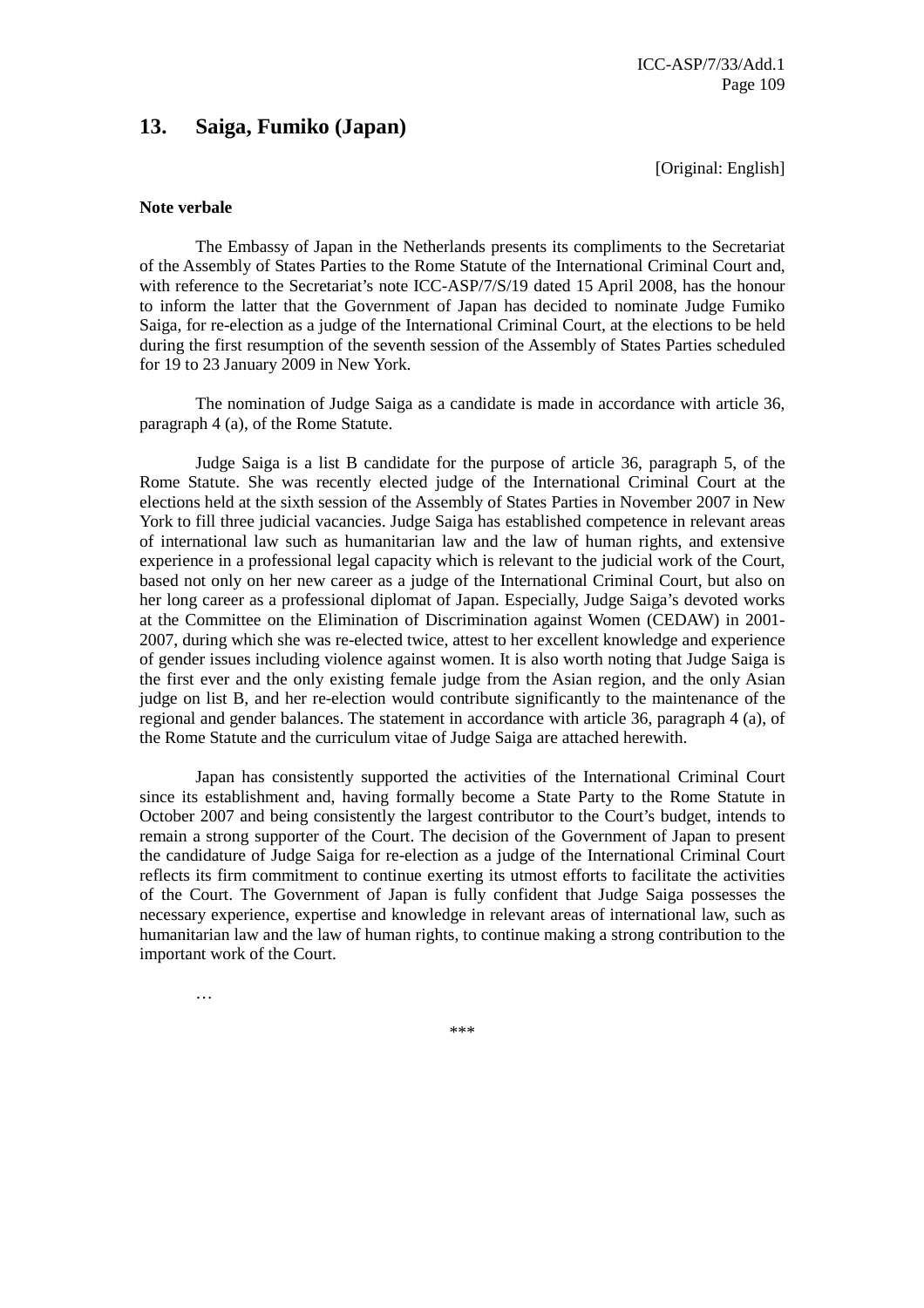ICC-ASP/7/33/Add.1 Page 110

### **Statement of qualifications**

*Statement submitted in accordance with article 36, paragraph 4 (a), of the Rome Statute of the International Criminal Court and paragraph 6 of the resolution of the Assembly of States Parties on the procedure for the nomination and election of judges of the Court (ICC-ASP/3/Res.6).* 

(a) Judge Fumiko Saiga, the Japanese candidate for judge of the International Criminal Court, is a person of high moral character, impartiality and integrity, who possesses the qualifications required in Japan for appointment to the highest judicial offices.

 Judge Saiga was one of Japan's prominent diplomats with a significant expertise in Japan's relations with the United Nations and has been intensively engaged in the process of international rule-making especially in the area of social cooperation through the United Nations. She also had the opportunity to work in Japanese local government, in Saitama Prefecture, as its Vice-Governor and made a great contribution to successfully leading the prefecture to one of the best local governments in terms of its policy on gender equality. Throughout her diplomatic career, she was successively appointed to important posts, such as Consul-General in Seattle (United States of America), Ambassador of the Permanent Mission of Japan to the United Nations and then Ambassador Extraordinary and Plenipotentiary to the Kingdom of Norway as well as the Republic of Iceland. Her exceptional competence and ability were proven through these diplomatic duties she discharged. Last but not least, she recently took up her current position as judge of the International Criminal Court, having received the greatest number of votes (82 votes out of 105 States Parties) at the elections to fill judicial vacancies in November 2007. She is currently assigned to the Pre-Trial Division. Taking into account these achievements, the nomination of Judge Saiga as the Japanese candidate for judge of the Court was proposed at a Cabinet meeting and decided after careful consideration following the procedure stipulated in article 36, paragraph 4 (a) (i), of the Rome Statute.

(b) Judge Saiga is nominated as the Japanese candidate for judge of the Court for inclusion in list B for the purposes of article 36, paragraph 5, of the Rome Statute.

 Judge Saiga has been intensively involved in human rights issues, in particular, gender issues, and developed her prominent expertise in this field. She actively took part in the process of ratification of the Convention on the Elimination of All Forms of Discrimination against Women and in deliberations on the Optional Protocol to the Convention. Through her work in this process, she established her competence in relevant areas of international law such as the law of human rights. Based on this achievement, Judge Saiga became a member of the Committee on the Elimination of Discrimination against Women (CEDAW) of the United Nations in 2001. Furthermore, recognized as one of the most prominent and experienced experts on human rights issues in Japan, she was appointed Japanese Ambassador in charge of human rights. She strived thereafter to resolve human rights issues including the North Korea abduction issue in the international community through attending conferences organized by the United Nations and other organizations as well as government-level dialogues on human rights-related issues. It is expected that Judge Saiga's expertise in the field will be further strengthened through the experience and duties of her current position.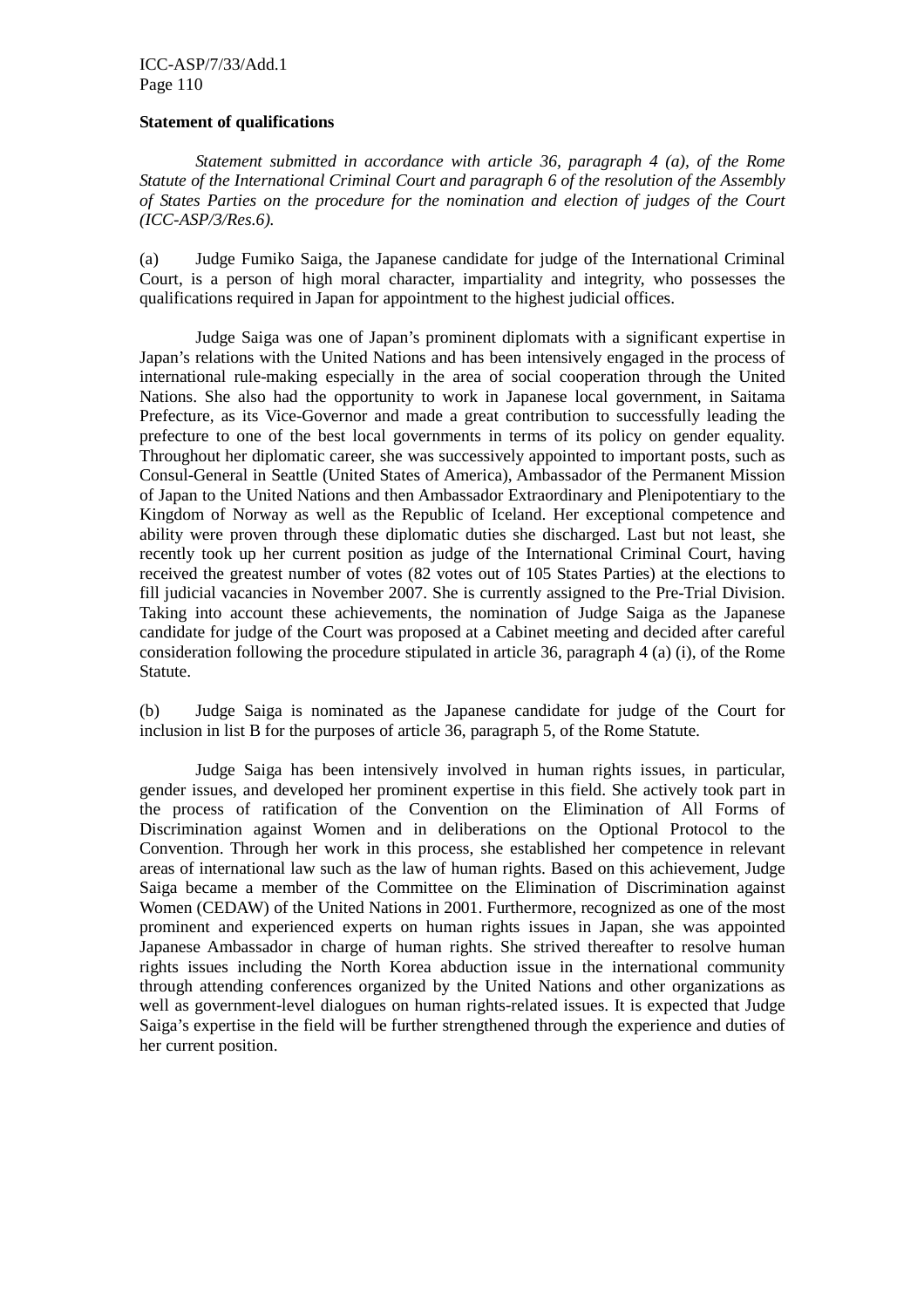(c) The information relating to article 36, paragraph 8 (a), of the Rome Statute is as follows:

- (i) Judge Saiga is qualified for appointment to the highest judicial offices in Japan.
- (ii) Judge Saiga is a national of Japan, a member of the Asian region.
- (iii) Judge Saiga is female.

(d) Judge Saiga has legal expertise on gender issues including, but not limited to, violence against women through her career as a member of the CEDAW, between 2001 and 2007. The contribution made by Judge Saiga to activities of the CEDAW is well recognized with great satisfaction by the international community and therefore she was re-elected as a member of the CEDAW twice, in 2002 and 2006.

(e) Judge Saiga is a national of Japan and does not possess the nationality of any other State.

 As Judge Saiga will have served as a judge of the Court for less than three years by the end of her current term in March 2009, she is eligible for re-election for a full term in 2009, in accordance with article 37, paragraph 2, of the Rome Statute.

\*\*\*

### **Personal**

Name: Fumiko Saiga

Date of birth: 30 November 1943

Education: Tokyo University of Foreign Studies (graduated BA: March 1966)

### **Work relating to gender and legal issues**

 As part of the International Convention Division and the United Nations Policy Division of the Ministry of Foreign Affairs, and the Permanent Mission of Japan to the United Nations, Judge Saiga was engaged in treaty negotiations and the process of ratification, as an official in charge of conventions such as:

- Convention on the Elimination of All Forms of Discrimination against Women (CEDAW);
- Convention relating to the Status of Refugees;
- Protocol relating to the Status of Refugees;
- International Covenant on Economic, Social and Cultural Rights;
- International Covenant on Civil and Political Rights.

 She became a member of the Committee on the Elimination of Discrimination against Women (CEDAW) in November 2001, and served until 2007, having been re-elected twice, in 2002 and 2006. She is an internationally recognized expert on human rights law.

 Furthermore, Judge Saiga served as Vice-Governor of Saitama Prefecture on the legislation of the Saitama Prefecture Ordinance for the Promotion of Gender Equality, which is the first ordinance for promotion of gender equality in Japan.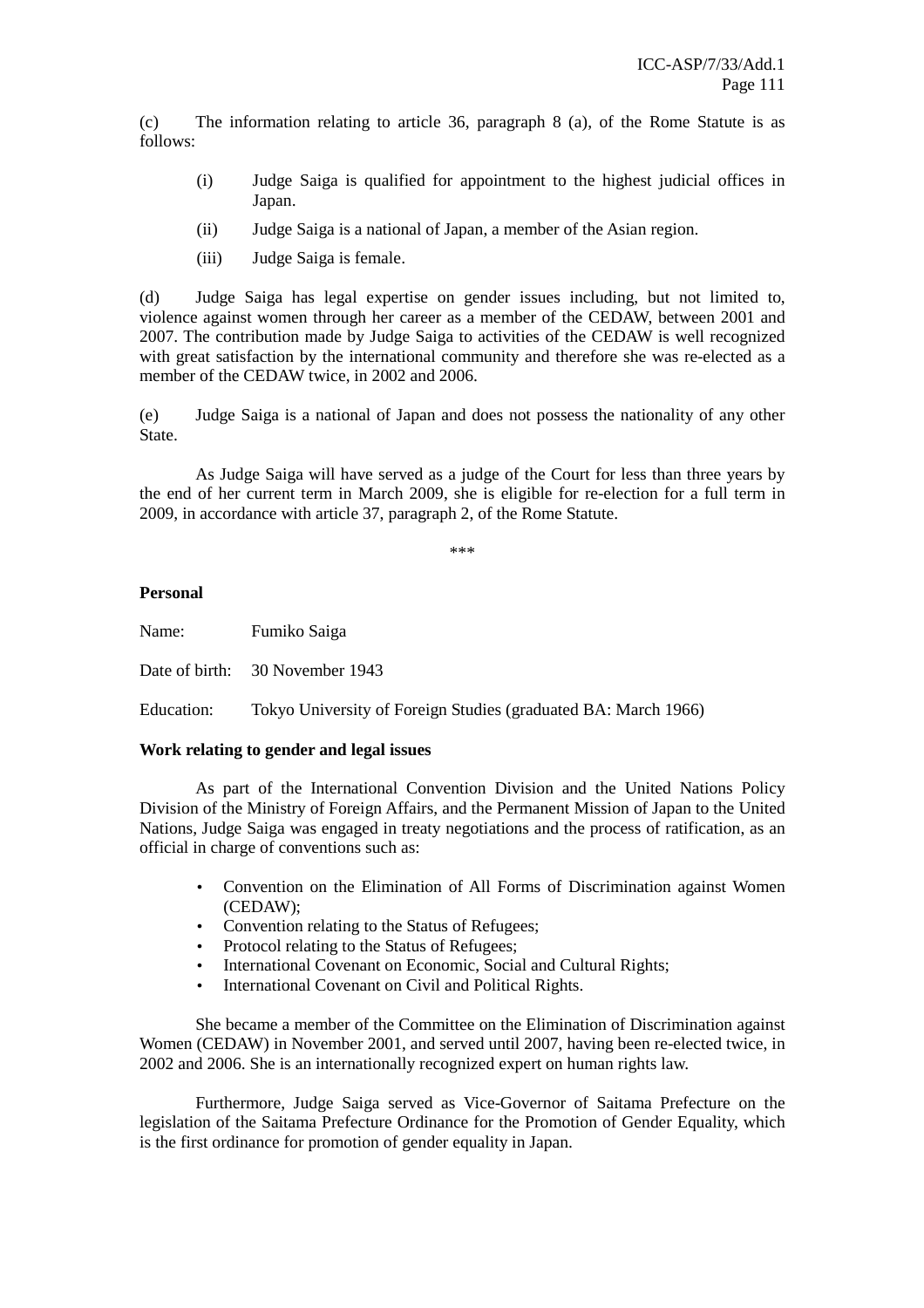In 2005, Judge Saiga became the first Ambassador of Japan in charge of human rights.

- January 1980 - June 1983 In charge of the preparation of the ratification of the Convention on the Elimination of All Forms of Discrimination against Women by the Government of Japan, the Convention relating to the Status of Refugees, the Protocol relating to the Status of Refugees, the International Covenant on Economic, Social and Cultural Rights and the International Covenant on Civil and Political Rights; International Convention Division, Treaties Bureau.
- 1985 Attended United Nations Conference on Women, Nairobi, Kenya and its Preparatory Meetings at the Commission on the Status of Women (CSW) (1984 and 1985).
- 1988 1989 As Deputy Director, had responsibility for, among other things, women's affairs including the Commission on the Status of Women, United Nations Development Fund for Women (UNIFEM) and the implementation of the Convention on the Elimination of All Forms of Discrimination against Women in Japan, in cooperation with other ministries.
- 1996 1998 In charge of the Third Committee, including the Commission on the Status of Women, and the drafting of the Optional Protocol to the Convention on the Elimination of All Forms of Discrimination against Women.
- 1998 2000 Deputy Governor, Advisor to the Governor of Saitama Prefecture on gender issues.

 Advisor, Drafting Committee of the Regulation on Gender Equality in Saitama Prefecture.

- 2001 2007 Member, Committee on the Elimination of Discrimination against Women (CEDAW).
- 2007 present Judge, International Criminal Court (ICC).

### **Career**

| January 1980     | International Convention Division, Treaties Bureau.                                   |
|------------------|---------------------------------------------------------------------------------------|
| June 1983        | First Secretary, Permanent Mission of Japan to the United Nations.                    |
| February 1988    | Assistant Director, United Nations Policy Division, United Nations Affairs<br>Bureau. |
| March 1988       | Deputy Director, Social Cooperation Division, United Nations Affairs<br>Bureau.       |
| <b>July 1989</b> | Director, Ocean Division, Economic Affairs Bureau.                                    |
| August 1992      | Counsellor, Embassy of Japan in Denmark.                                              |
| March 1996       | Minister, Permanent Mission of Japan to the United Nations.                           |
| May 1998         | Deputy Governor of Saitama Prefecture, Japan.                                         |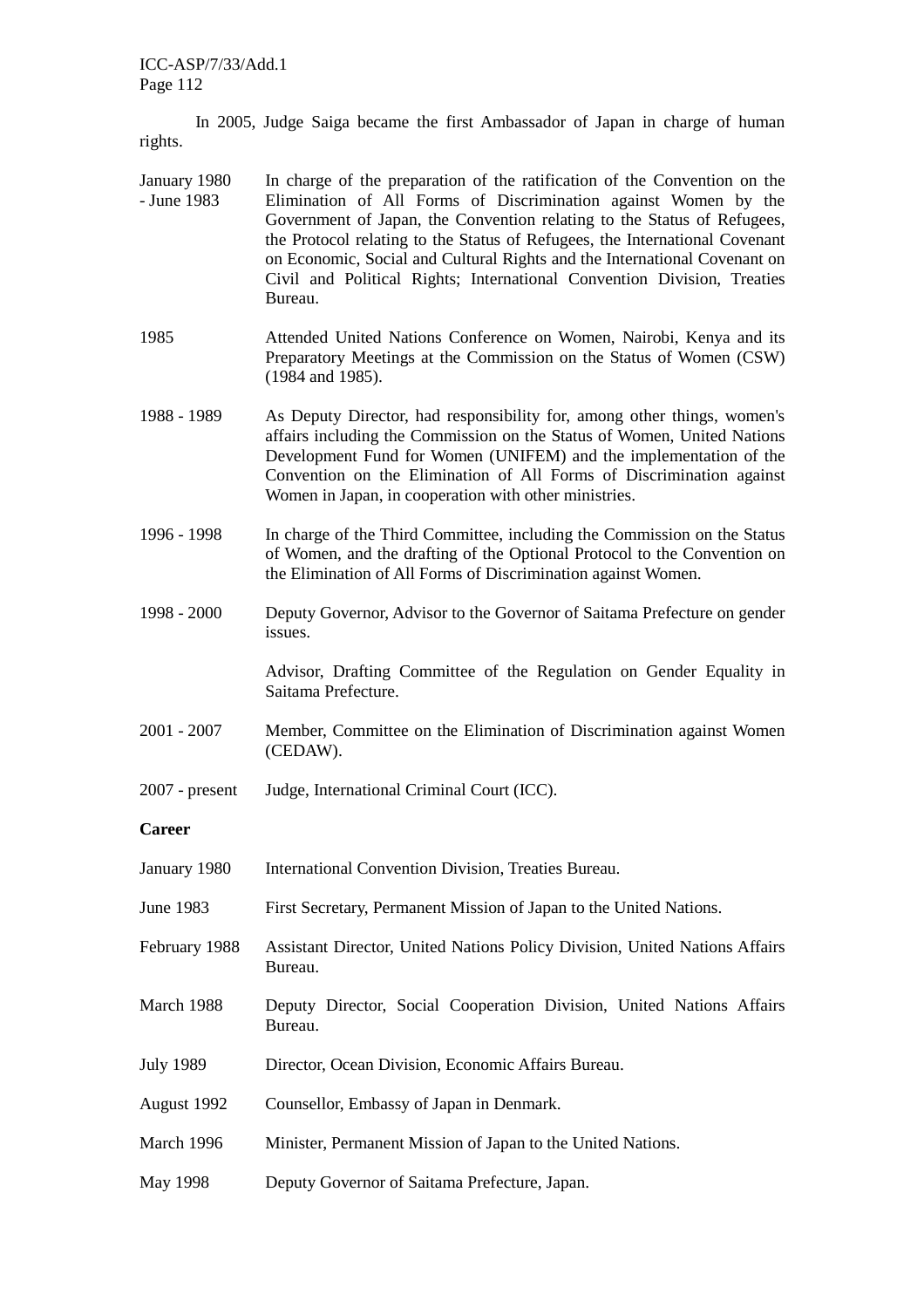September 2000 Consul-General of Japan in Seattle, United States of America.

July 2002 Ambassador, Permanent Mission of Japan to the United Nations.

September 2003 - April 2007 Ambassador Extraordinary and Plenipotentiary to the Kingdom of Norway.

October 2003 - April 2007 Ambassador Extraordinary and Plenipotentiary to the Republic of Iceland.

December 2005 - April 2008 Ambassador in charge of human rights.

December 2007 Judge, International Criminal Court. - present

### **Other international meetings and conferences**

- United Nations General Assembly (1983-1987, 1990-1991, 1996-1997)
- United Nations Economic and Social Council
- United Nations Commission on Human Rights
- United Nations Environment Programme (1983)
- International Labour Organization (1988)
- International Telecommunication Union (1988)
- World Health Organization (1988)
- United Nations Population Fund (1988)
- United Nations Conference for the Adoption of a Convention against Illicit Traffic in Narcotic Drugs and Psychotropic Substances, Vienna (1988)
- International Maritime Organization (1991)
- Preparatory Committee of the United Nations Law of the Sea (1989-1992 in New York and Jamaica)
- United Nations Conference on Environment and Development (1992 in Rio de Janeiro)
- World Summit for Social Development (1995 in Copenhagen)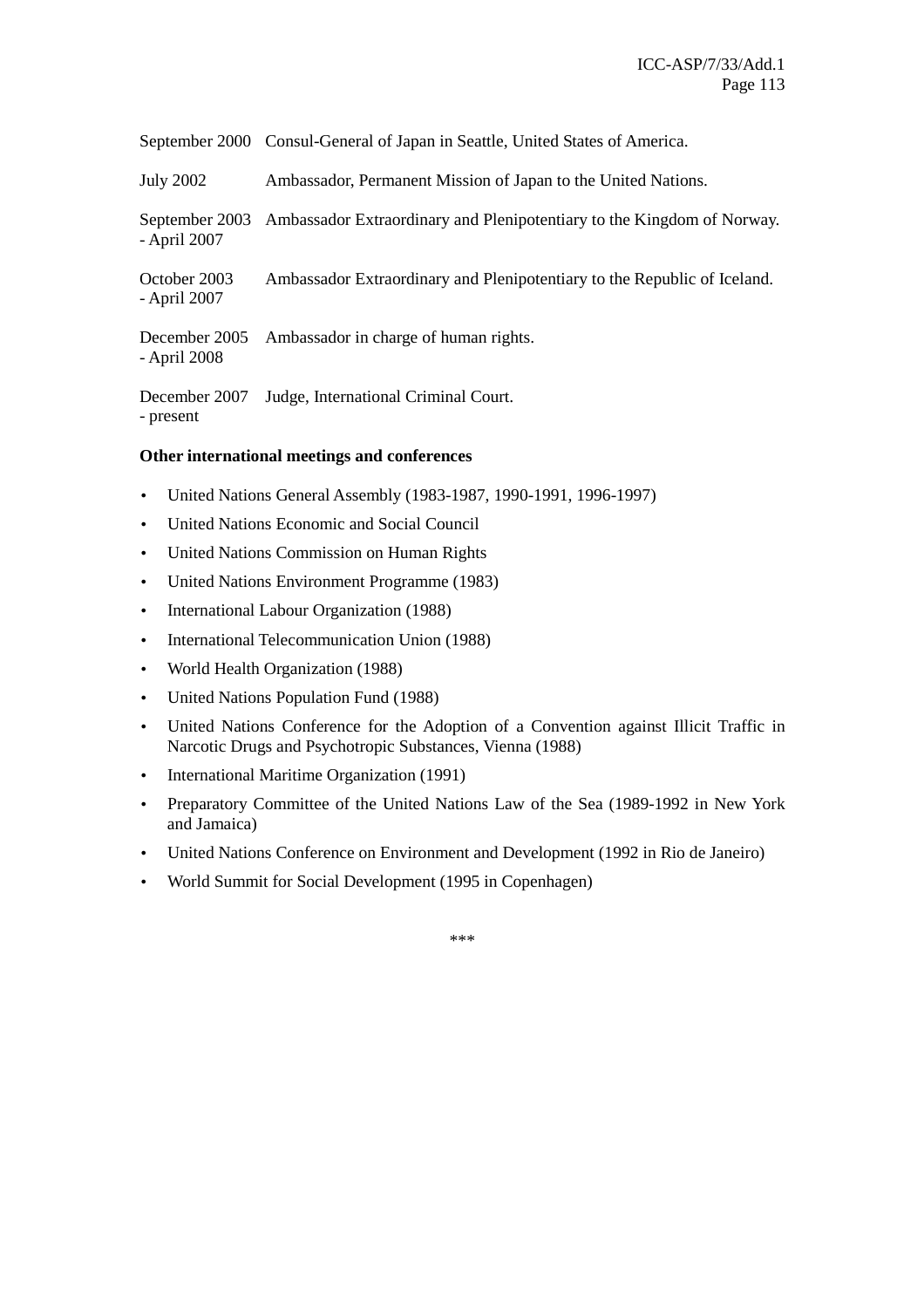# **14. Shahabuddeen, Mohamed (Guyana)**

[Original: English]

### **Note verbale**

 The Permanent Mission of the Republic of Guyana to the United Nations presents its compliments to the Secretariat of the Assembly of States Parties to the Rome Statute of the International Criminal Court and with reference to the Secretariat's Note ICC-ASP/7/S/19, dated 15 April 2008, has the honour to inform that the Government of Guyana has decided to nominate Judge Mohamed Shahabuddeen, S.C., for election as a judge of the International Criminal Court, at elections to be held during the first resumption of the seventh session of the Assembly in New York from 19 to 23 January 2009.

 The nomination of Judge Mohamed Shahabuddeen is submitted as a list B candidate in full accordance with article 36, paragraph 5, of the Rome Statute.

 Judge Mohamed Shahabuddeen is a person of high moral character, impartiality and integrity, and possesses vast experience as a judge internationally. As a qualified lawyer from a common law legal system, Judge Shahabuddeen has several decades of standing at the bar of Guyana and served both as Attorney General and acting Foreign Minister of Guyana. Having served as a judge of the International Court of Justice (1988 - 1997), judge of the International Criminal Tribunal for the former Yugoslavia (from 1997 to the present, and twice as Vice-President of that Tribunal), judge of the International Criminal Tribunal for Rwanda in its Appeals Chamber (from 1997 to the present), Judge Shahabuddeen has acquired competence in relevant areas of international law pertinent to the judicial work of the Court, such as international humanitarian law, human rights law and law pertaining to violence against women and children. This international jurist is also an ardent advocate of the rule of law and respect for human rights. Attached is the curriculum vitae of Judge Shahabuddeen.

 Judge Mohamed Shahabuddeen meets both of the requirements specified in article 36, paragraph  $3$  (b) (i) and paragraph  $3$  (b) (ii), of the Statute, as well as in article 36, paragraph 4 (a) (ii), of the Statute. The National Group of the Republic of Guyana in the Permanent Court of Arbitration has informed the Government of Guyana of its choice of Judge Shahabuddeen as the candidate for election as judge of the International Criminal Court. This nomination has also been endorsed by the Caribbean Community.

 The Government of Guyana is convinced that Judge Shahabuddeen is suitably qualified and would make a valuable contribution to the Court.

…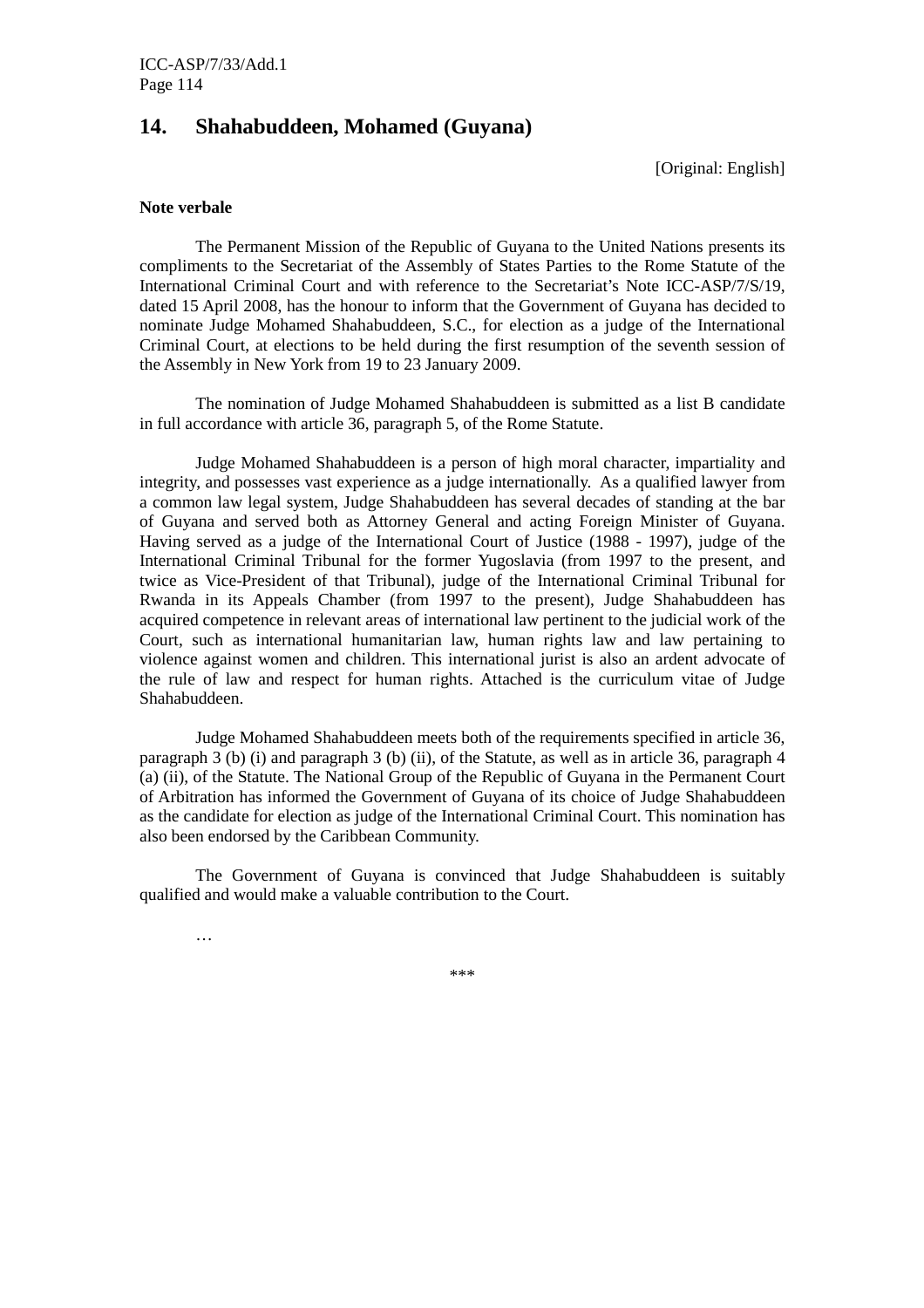### **Statement of qualifications**

 *Statement submitted in accordance with article 36, paragraph 4 (a), of the Rome Statute of the International Criminal Court relating to the procedure for the nomination and election of judges of the International Criminal Court.* 

(a) Judge Mohamed Shahabuddeen, the Guyanese candidate for judge of the Court, is a person of high moral character, impartiality and integrity, who possesses the qualifications required in Guyana for appointment to the highest judicial offices.

(b) (i) Judge Shahabuddeen is one of the prominent legal experts in Guyana and a qualified lawyer from a common law legal system, having several decades of standing at the Bar of Guyana. He has served as a Counsel, Magistrate, Crown Counsel, Solicitor General (1962 - 1973) with the rank of a Justice of Appeal and Attorney General (1973 - 1987). From 1978 to 1987, Judge Shahabuddeen served as Minister of Legal Affairs and Acting Minister of Foreign Affairs and has also held the position of First Deputy Prime Minister and Vice-President within the Government of Guyana. Judge Shahabuddeen also has extensive international legal experience, having served as a judge at the International Court of Justice, (1988 - 1997) and currently sitting as judge on the International Tribunal for the former Yugoslavia and in the Appeals Chamber of the International Tribunal for Rwanda. In recognition of his vast legal experience and suitability in accordance with the stipulations of article 36, paragraph 4 (a) (i), of the Rome Statute, the Government of Guyana has decided to nominate Judge Mohamed Shahabuddeen as a judge of the Court.

(b) (ii) Judge Shahabuddeen is nominated as Guyana's candidate for judge of the Court for inclusion in list B, in accordance with article 36, paragraph 5, of the Rome Statue.

 By virtue of his distinguished service as a judge of the International Court of Justice, the International Criminal Tribunal for the former Yugoslavia (1997 to the present, and twice as Vice-President of that Tribunal) and the International Criminal Tribunal for Rwanda in the Appeals Chamber, Judge Shahabuddeen has developed considerable experience and expertise in relevant areas of international law pertinent to the judicial work of the Court, such as international humanitarian law, human rights law and law pertaining to violence against women and children. He is an ardent advocate of the rule of law and respect for human rights.

(c) Judge Shahabuddeen is fluent in English, which is his mother tongue.

(d) The information relating to article 36, paragraph 8 (a), of the Rome Statue is as follows:

- (i) Judge Shahabuddeen is qualified for appointment to the highest judicial offices in Guyana.
- (ii) Judge Shahabuddeen is a national of Guyana, which is a member of the Group of Latin American and Caribbean States.
- (iii)Judge Shahabuddeen is male.

(e) Judge Shahabuddeen is a national of Guyana and does not possess the nationality of any other State.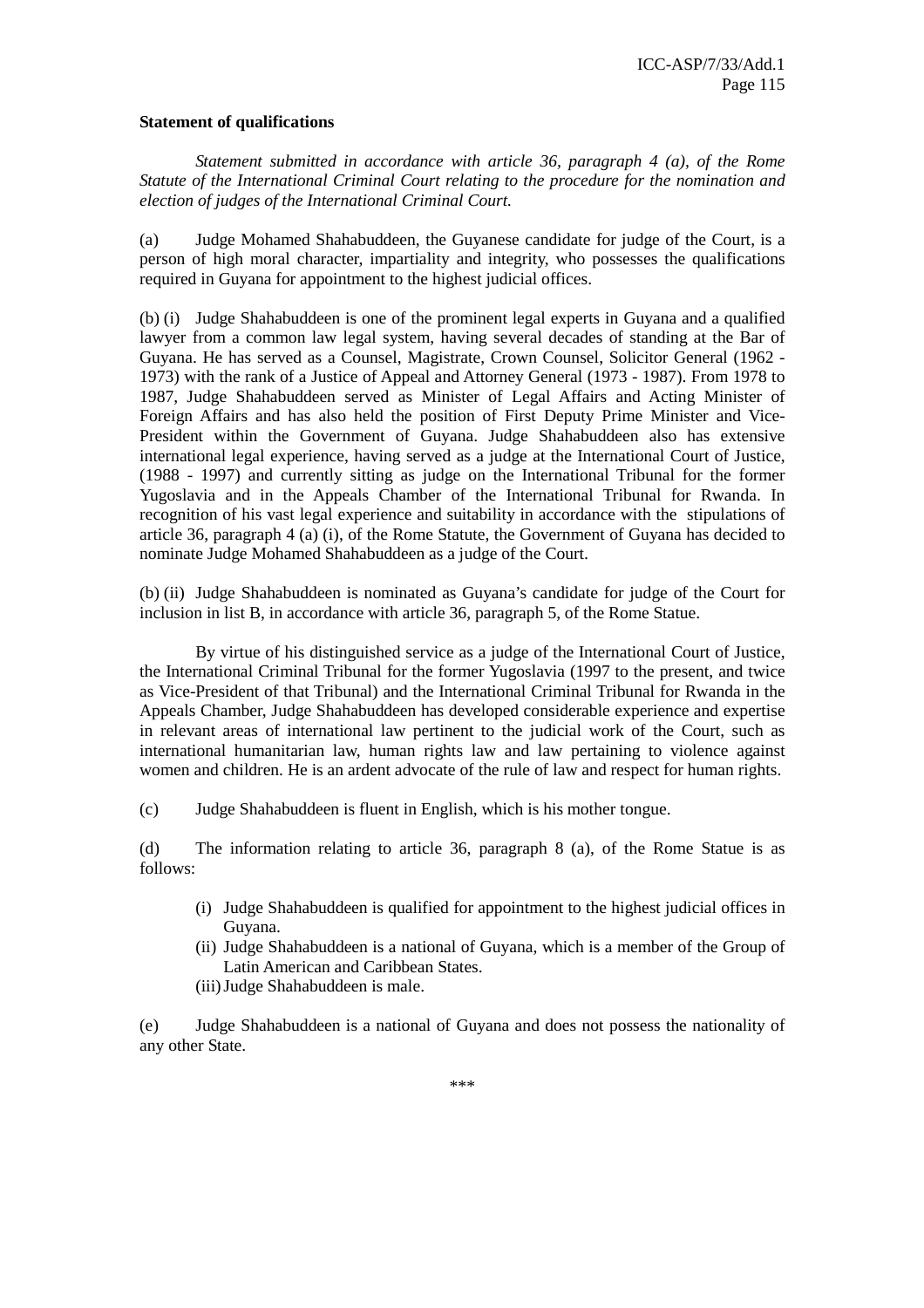ICC-ASP/7/33/Add.1 Page 116

#### **Letters from Guyana's National Group in the Permanent Court of Arbitration**

### Letter, dated 6 August 2008

 We, Mr. Bernard C. DeSantos and Dr. Barton U.A. Scotland, members of Guyana's National Group in the Permanent Court of Arbitration, hereby declare that, in our opinion, our colleague member Judge Mohamed Shahabuddeen, who has been a Judge of the International Court of Justice and is now a Judge of the International Criminal Tribunal for the former Yugoslavia and a Judge of the International Criminal Tribunal for Rwanda, has established competence in relevant areas of international law such as international humanitarian law and the law of human rights, and extensive experience in a professional legal capacity which is of relevance to the judicial work of the International Criminal Court. In these respects, we are of the same view as that held by our other colleagues in the National Group, including Judge Mohamed Shahabuddeen. We accordingly join with them in nominating Judge Mohamed Shahabuddeen to be a candidate on list "B" for the elections to the International Criminal Court expected to be held in January or early 2009.

 *[Signed]* 

 Bernard C. DeSantos *Member Guyana's National Group in the Permanent Court of Arbitration* 

 Barton U.A. Scotland *Member Guyana's National Group in the Permanent Court of Arbitration* 

Letter, dated 22 July 2008

 I, Dr. Betram G. Ramcharan, a member of Guyana's National Group in the Permanent Court of Arbitration, hereby declare that, in my opinion, my colleague member Judge Mohamed Shahabuddeen, who has been a Judge of the International Court of Justice and is now a Judge of the International Criminal Tribunal for the former Yugoslavia and a Judge of the International Criminal Tribunal for Rwanda, has established competence in relevant areas of international law such as international humanitarian law and the law of human rights, and extensive experience in a professional legal capacity which is of relevance to the judicial work of the International Criminal Court. In these respects, I am of the same view as that held by our other colleagues in the National Group, including Judge Mohamed Shahabuddeen. I accordingly join with them in nominating Judge Mohamed Shahabuddeen to be a candidate on list "B" for the elections to the International Criminal Court expected to be held in January or early 2009.

 *[Signed]* 

Dr. Bertram G. Ramcharan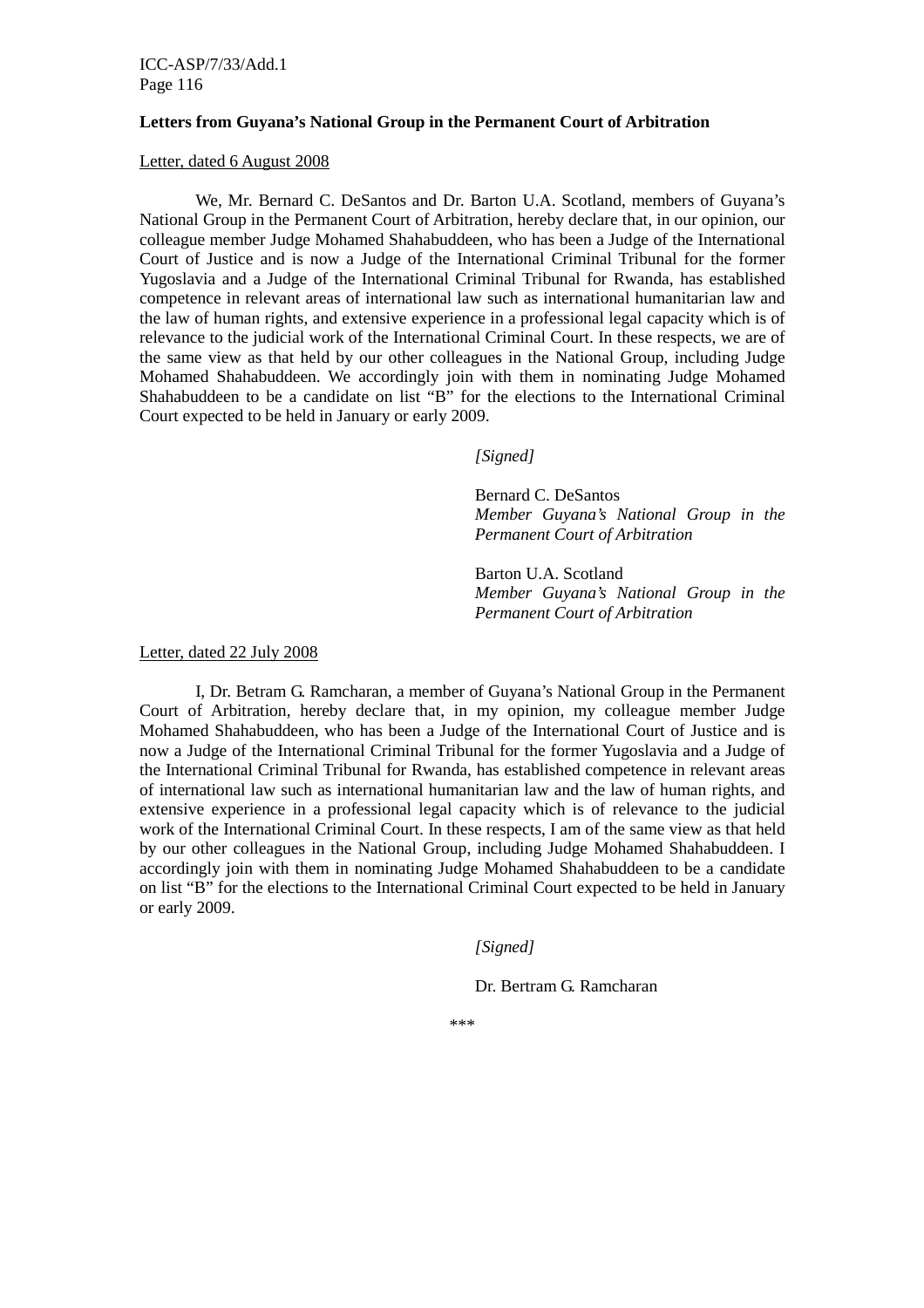# **Personal**

Name: Mohamed Shahabuddeen

Nationality: Citizen of Guyana

# **Qualifications**

- Called to the Bar (Middle Temple, London), 9 February 1954.
- B.Sc. (Econ.), LL.B., LL.M., Ph.D., LL.D., (London).
- Queen's Counsel (Q.C.), March 1966.
- Senior Counsel (S.C.), February 1970.
- LL.D. (Univ. West Indies) (*honoris causa*), 1992.
- Honorary Bencher of the Middle Temple, 1994.

# **Present international positions**

| 16 June 1997 - present  | Judge, International Criminal Tribunal for the former Yugoslavia,<br>normally in the Appeals Chamber. |
|-------------------------|-------------------------------------------------------------------------------------------------------|
|                         | Vice-President of the Tribunal from 17 November 1997 to 16                                            |
|                         | November 1999, and again from 16 November 2001 to 26<br>February 2003.                                |
| November 1997 - present | Judge, International Criminal Tribunal for Rwanda (Appeals<br>Chamber).                               |

# **Previous international position**

|  | 1988 - 1997 | Judge, International Court of Justice, 9 years. |
|--|-------------|-------------------------------------------------|
|--|-------------|-------------------------------------------------|

# **Previous positions in Guyana**

| August 1954 - May 1959                  | Counsel, private legal practice.                                              |
|-----------------------------------------|-------------------------------------------------------------------------------|
| May 1959 - August 1959                  | Magistrate.                                                                   |
| August 1959 - April 1962 Crown Counsel. |                                                                               |
| April 1962 - July 1973                  | Solicitor-General (with the rank of a Justice of Appeal as from<br>May 1971). |
| 1973 - 1987                             | Attorney General.                                                             |
| 1978 - 1987                             | Minister of Legal Affairs.                                                    |
| 1978 - 1987                             | Acting Minister of Foreign Affairs (from time to time).                       |

Other senior ministerial positions, including First Deputy Prime Minister and Vice-President.

# **Related experience**

- 1972 Member, Guyana delegation to the United Nations.
- 1963 1965 Member, Board of Governors, University of Guyana.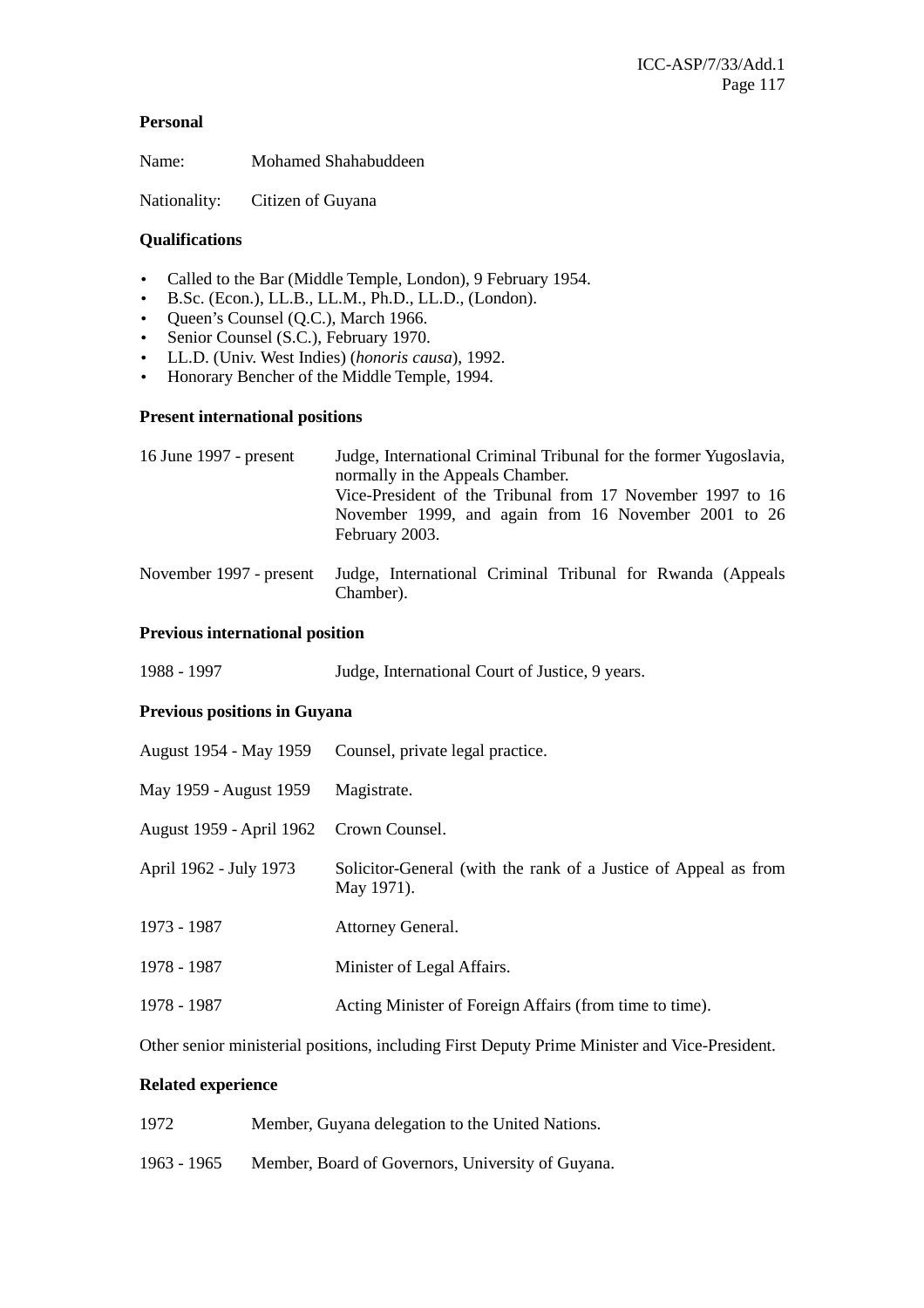ICC-ASP/7/33/Add.1 Page 118

- 1973 1987 Member, Council of Legal Education of the Commonwealth Caribbean.
- 1966 1970 Member (with the rank of Ambassador), Guyana/Venezuela Mixed Boundary Commission.
- 1962 1987 Member of Guyana delegations to numerous international negotiations and conferences, including:
	- United Nations Conference on Succession of States in respect of Treaties, Vienna, 1977.
	- Commonwealth Heads of Government Conferences at Lusaka (1979), Melbourne (1981), New Delhi (1983), Nassau (1985), and Vancouver (1987).
	- Cancun North/South Summit (1981).
	- General Assembly of the Organization of American States, Saint Lucia, December 1981.
	- Meetings of Ministers of Foreign Affairs of Non-Aligned Countries, Georgetown (1972) and New Delhi (1981).
	- Meeting of the Co-ordinating Bureau of the Movement of Non-Aligned Countries, Algiers, 1981.
	- Conference of Heads of State or Government of Non-Aligned Countries, New Delhi (1983).
	- Commonwealth Caribbean Heads of Government Conferences at Ocho Rios (1982), Port-of-Spain (1983), Nassau (1984), Georgetown (1986) and St. Lucia (1987).
	- Commonwealth Law Ministers Meetings, Lagos (1975), Barbados (1980), Sri Lanka (1983), and Harare (1986).
	- Commonwealth Law Conference, Hong Kong (1983).

1998 - present Member, Permanent Court of Arbitration.

# **Organizations**

- Member (prior to being a Judge) of the Guyana Bar Association, itself a member of the Organisation of Commonwealth Caribbean Bar Associations.
- Member of the Commonwealth Association of Legislative Counsel (1983).
- Honorary Member of the American Society of International Law (President, Jessup International Law Moot Court, Washington, 1991).
- Member, International Law Association.
- Member, Institute of International Law (Institut de droit international) (First Vice-President, 1999 - 2001).
- Member, Société francaise pour le droit international.
- Associate Member, International Academy of Comparative Law.
- Member, Advisory Board, The African Society of International and Comparative Law.
- Honorary Life Member, The Indian Society of International Law.
- Member, Advisory Board, *European Journal of International Law.*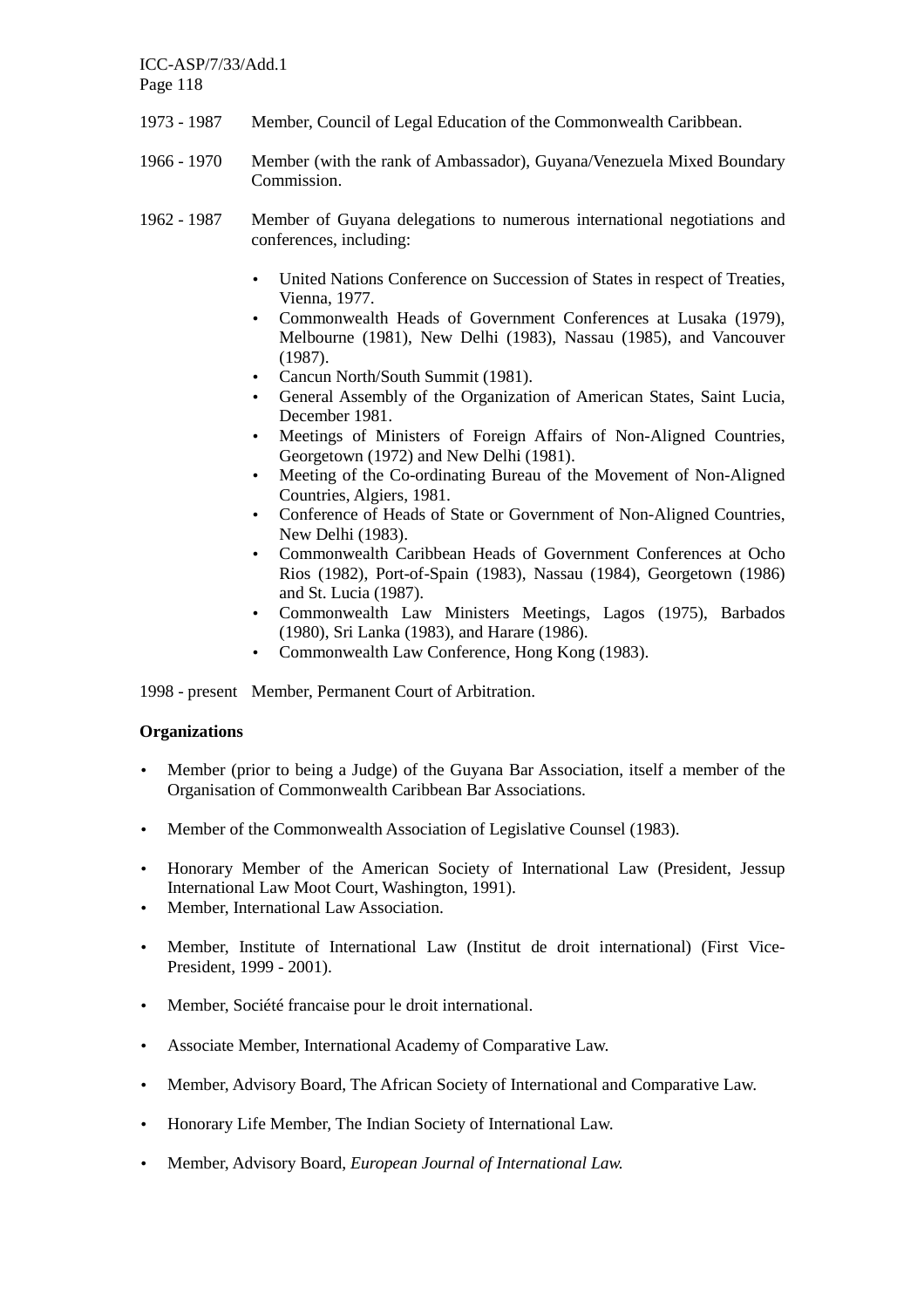- Member, Advisory Board*, Journal of International Criminal Justice.*
- Member, Board of Honorary Editors, *Chinese Journal of International Law.*
- Member, Advisory Board, *The Law and Practice of International Courts and Tribunals: A Practitioner's Journal.*
- Member, Board of Electors of the Whewell Professorship of International Law of Cambridge University (1994 - 1998).
- Member, Haut comité de Patronage, Euxodie (Aide internationale aux universités ACP).

# **Books include**

- "The Legal System of Guyana", (Georgetown, 1973).
- "Constitutional Development in Guyana 1621 1978", (Georgetown, 1978).
- "Precedent in the World Court, Hersch Lauterpacht Memorial Lectures", (Cambridge University Press, 1996).

# **Papers**

- "The Role of the Lawyer in Developing Guyana", (Georgetown, 1974).
- "Towards Industrial Justice in Guyana", (Georgetown, 1974).
- "Law Reform in Guyana", Guyana Bar Association Review, December 1981.
- "Refresher Courses: Compulsory or Optional?", *Proceedings of the Commonwealth Law Conference,* Hong Kong, September 1983.
- "Slavery and Historiographical Rectification," in: *Proceedings of the International Round Table to Commemorate the 150th Anniversary of the Abolition of Slavery in the Anglophone Caribbean*, published by the Guyana Commemoration Committee with the assistance of UNESCO, 1985.
- "The ICJ: First Impressions", Address, Research Centre for International Law, University of Cambridge, February 1991.
- "The ICJ: An End to Underemployment", Proceedings of the American Society of International Law, April 1991.
- "The ICJ: Selected aspects", Address, Columbia University, April 1991.
- "The ICJ: The Integrity of an Idea", in: *International Law in Transition Essays in Memory of Judge Nagendra Singh*, 1992, p. 341.
- "The ICJ: The Road to Universality", Address, Council of Legal Education of the Commonwealth Caribbean, Trinidad and Tobago, 21 February 1992.
- "The International Court of Justice: The View from the West Indies", Address, Law Association of Trinidad and Tobago, 5 December 1992.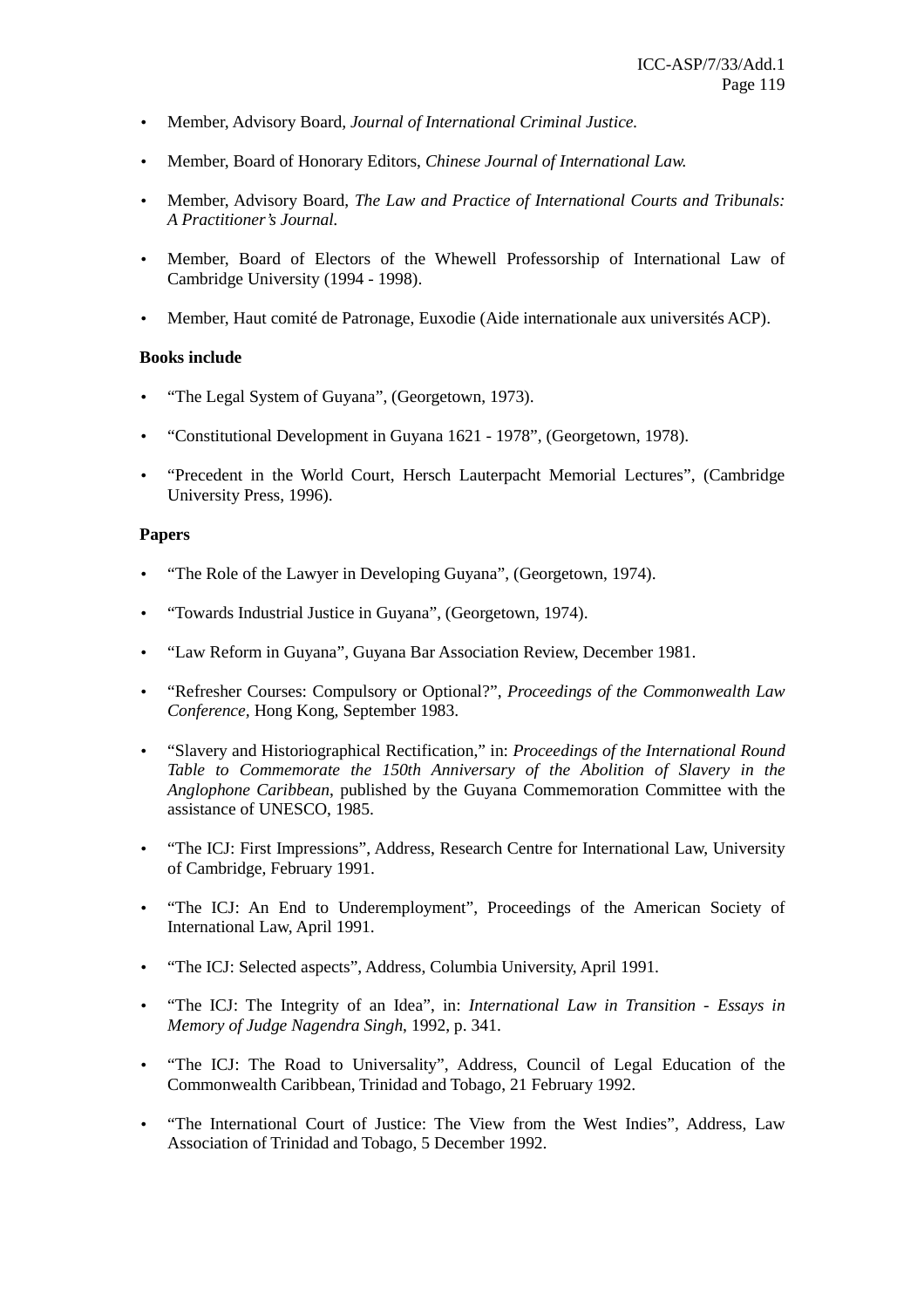- "Developing Countries and the Idea of International Law", in: *Essays in Honour of Wang Tieya* (ed. R.St.J. Macdonald), 1993, p.72.
- "Municipal Law Reasoning in International Law", in: Vaughan Lowe and Malgosia Fitzmaurice (eds.), *Fifty Years of the International Court of Justice* (Cambridge, 1996), pp. 90-103.
- "The International Court of Justice: Image, Mission, Mandate", The First Taslim Elias Memorial Lecture, Nigerian Society of International Law, 19 May 1994.
- "The Hersch Lauterpacht Memorial Lectures", Cambridge University, November 1994.
- "The World Court at the Turn of the Century", in: A.S. Muller, D. Rai and J.T. Thuránszky (eds.), *The International Court of Justice: Its Future Role After Fifty Years*  (The Hague, 1996), pp. 3-29.
- "The Evolution of the Global Legal Framework", in: Boutros Boutros-Ghali, *Amicorum Discipulorumque Liber* (Brussels, 1998), vol. 1, pp. 701-724.
- Note on Third Party Intervention in International Litigation, *Annuaire de l'Institut de droit international,* Session de Berlin, vol. 68-1, 1999 (Paris, 1999), pp. 229-239.
- "Duress in International Humanitarian Law", in: C.A. Armas Barea et al. (eds.), *Liber Amicorum 'In Memoriam' of Judge Jose Maria Ruda* (Kluwer, 2000), pp. 563-574.
- "The Competence of a tribunal to deny its existence", in: *International law in the Post-Cold War World, Essays in Memory of Li Haopel* (London, 2001), pp. 473 ff.
- "Consistency in Holdings by International Tribunals", in: N. Ando et al. (eds.), *Liber Amicorum Judge Shigeru Oda* (The Hague, 2002), pp. 633-650.
- "Policy-Oriented Law in the International Criminal Tribunal for the former Yugoslavia". in: L.C. Vohrah et al (eds.), *Man's Inhumanity to Man* (The Hague, 2003), pp. 889-898.
- "Some Aspects of the ICTY", in: Andrea Giardina and Flavia Lattanzi (eds.), *Essays in Honour of Gaetano Arangio-Ruiz* (Naples, 2004), pp. 1423-1494.
- "Customary International Law and *nullum crimen sine lege*", Lecture, European University Institute, Florence, Italy, 28 May 2004.
- "Does the Principle of Legality Stand in the Way of Progressive Development of Law?", in: *Jo. Int'l Criminal Justice,* 2 (2004), pp. 1007-1017.
- "The International Criminal Process and the Global Community", in: *The Integrationist* (Georgetown, 2005).

# **International Court of Justice (February 1988 - February 1997)**

Participated in all cases and gave individual judicial opinions in these 23 matters:

- United Nations Headquarters Agreement, *ICJ Reports 1988*, p. 12, at pp. 57-64.
- Border and Transborder Armed Actions, *ICJ Reports 1988*, p. 69, at pp. 133-156.
- Aerial Incident of 3 July 1988, *ICJ Reports 1989,* p. 132, at pp. 145-160.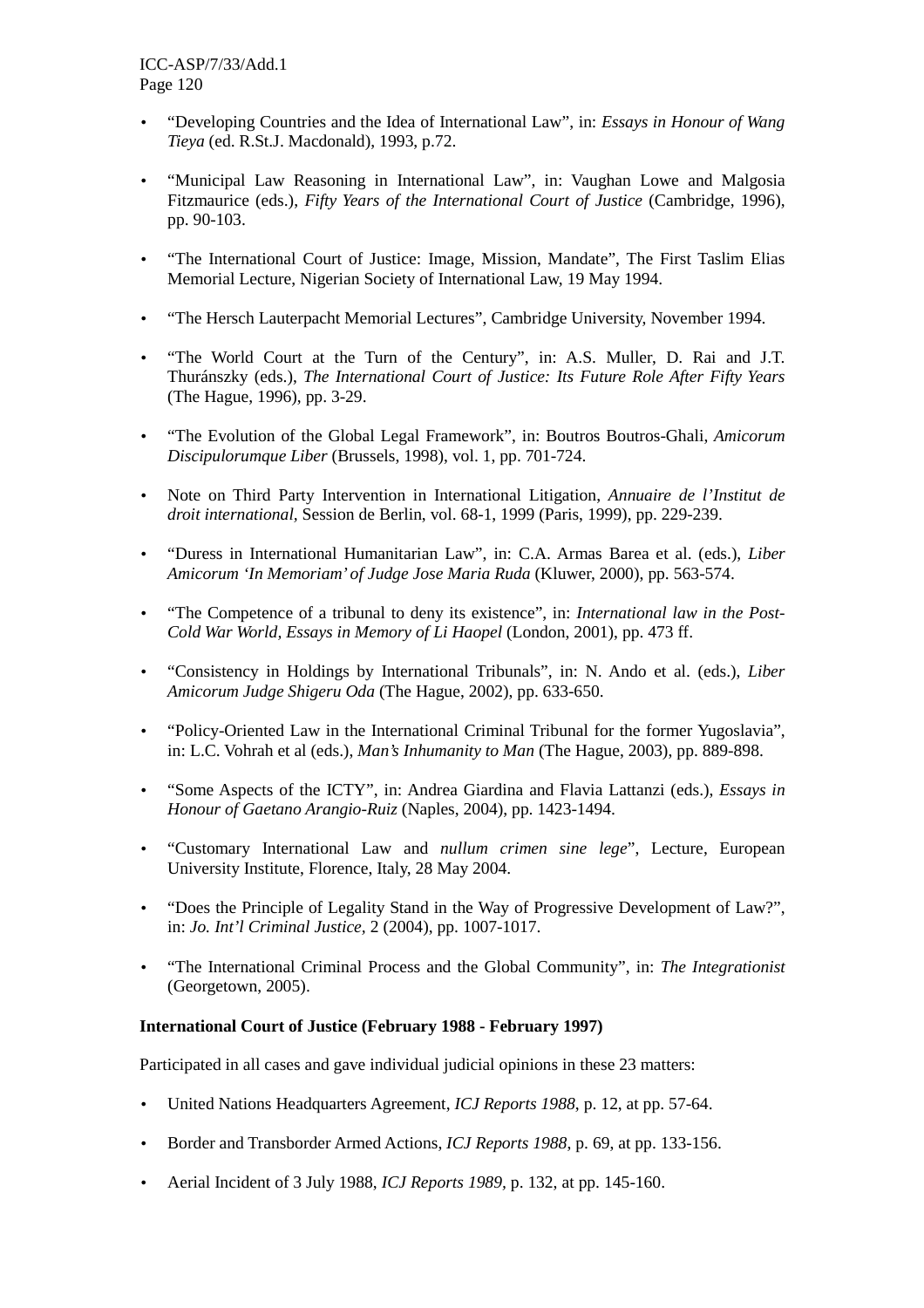- Land, Island and Maritime Frontier Dispute (Composition of Chamber), *ICJ Reports 1989,* p. 162, at pp. 165-172*.*
- Applicability of Article VI, Section 22, of the Convention on the Privileges and Immunities of the United Nations, *ICJ Reports 1989*, p. 177, at pp. 212-221.
- Land, Island and Maritime Frontier Dispute (Application for permission to Intervene), *ICJ Reports 1990,* p. 3, at pp. 18-62.
- Arbitral Award of 31 July 1989, Provisional Measures, *ICJ Reports 1990*, p. 64, at pp. 74- 78.
- Passage through the Great Belt, *ICJ Reports 1991*, p. 12, at pp. 28-36.
- Arbitral Award of 31 July 1989 (Guinea-Bissau/Senegal), *ICJ Reports 1991,* p. 53, at pp. 106-119.
- Questions of Interpretation and Application of the 1971 Montreal Convention arising from the Aerial Incident at Lockerbie (Libyan Arab Jamahiriya v. United Kingdom) (Provisional Measures), *ICJ Reports 1992,* p. 3, at pp. 28-32.
- Questions of Interpretation and Application of the 1971 Montreal Convention arising from the Aerial Incident at Lockerbie (Libyan Arab Jamahiriya v. United States of America) (Provisional Measures), *ICJ Reports 1992,* p. 14, at pp. 140-142.
- Certain Phosphate Lands in Nauru (Nauru v. Australia), Preliminary Objections, *ICJ Reports 1992,* p. 240, at pp. 270-300.
- Maritime Delimitation in the Area between Greenland and Jan Mayen (Denmark v. Norway), *ICJ Reports 1993,* pp. 30-210.
- Application of the Convention on the Prevention and Punishment of the Crime of Genocide (Bosnia and Herzegovina v. Yugoslavia (Serbia and Montenegro)). Further requests for Provisional Measures, *ICJ Reports 1993,* pp. 353-369.
- Territorial Dispute (Libyan Arab Jamahiriya/Chad), *ICJ Reports 1994,* pp. 42-48.
- Maritime Delimitation and Territorial Questions between Qatar and Bahrain (Qatar v. Bahrain), Jurisdiction and Admissibility, *ICJ Reports 1995,* pp. 51-66*.*
- East Timor (Portugal v. Australia), *ICJ Reports 1995,* pp. 119-128.
- Request for an Examination of the Situation in accordance with paragraph 63 of the Court's Judgment of 20 December 1974 in the Nuclear Tests Case (New Zealand v. France), *ICJ Reports 1995,* pp. 312-316.
- Land and Maritime Boundary between Cameroon and Nigeria (Cameroon v. Nigeria), Provisional Measures, *ICJ Reports 1996 (I),* p. 28.
- Legality of the Use by a State of Nuclear Weapons in Armed Conflict, *ICJ Reports 1996 (I),* pp. 97-100.
- Legality of the Threat or Use of Nuclear Weapons, *ICJ Reports 1996 (I),* pp. 375-428.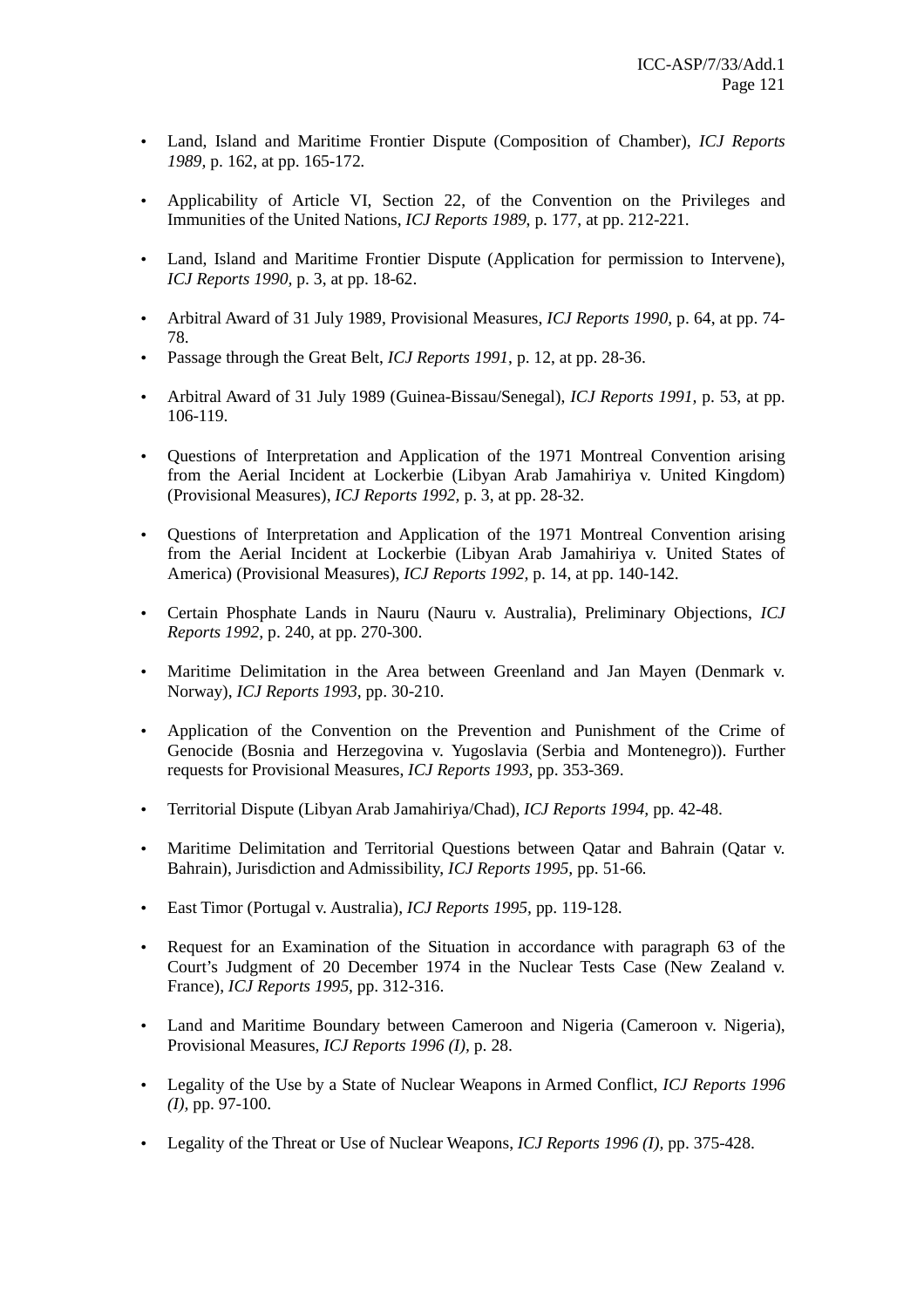- Application of the Convention on the Prevention and Punishment of the Crime of Genocide (Bosnia and Herzegovina v. Yugoslavia), *ICJ Reports 1996 (II),* pp. 634-630.
- Oil Platforms (Islamic Republic of Iran v. United States of America), *ICJ Reports 1996 (II),* pp. 822-841*.*

# **International Criminal Tribunal for the former Yugoslavia and International Criminal Tribunal for Rwanda (1997 - present)**

Participated in numerous judgments and decisions (practically all appellate) and gave individual judicial opinions in these 81 matters:

- *Prosecutor v. Erdemovi*ć IT-96-22-Tbis 5 March 1998
- *Prosecutor v. Bagosora* ICTR-98-37-A 8 June 1998
- *Prosecutor v. Kova*č*evi*ć IT-97-24-AR73 2 July 1998
- *Prosecutor v. Blaški*ć IT-95-14T 21 July 1998
- *Prosecutor v. Nyiramasuhuko* ICTR-97-21-A 28 October 1998
- *Prosecutor v. Nsengiyumva* ICTR-96-12-A 3 June 1999
- *Kanyabashi v. Prosecutor* IVTR-96-15-A 3 June 1999
- *Prosecutor v. Tadi*ć IT-94-I-A 15 July 1999
- *Prosecutor v. Delali*ć IT-96-21-T 25 October 1999
- *Barayagwiza v. Prosecutor* ICTR-97-19-AR72 3 November 1999
- *Prosecutor v. Tadi*ć IT-94-I-A 26 January 2000
- *Prosecutor v. Blaski*ć IT-95-14-T 3 March 2000
- *Barayagwiza v. Prosecutor* ICTR-97-19-AR72 31 March 2000
- *Semanza v. Prosecutor* ICTR-97-20-A 31 May 2000
- *Kambanda v. Prosecutor* ICTR-97-23-A 13 June 2000
- *Prosecutor v. Furundzija* IT-95-17/1-A 21 July 2000
- *Ngeze v. Prosecutor* ICTR-97-27-AR72 5 September 2000
- *Prosecutor v. Simi*ć IT-95-9-AR108bis 27 March 2001
- *Prosecutor v. Jelisi*ć IT-95-10-A 5 July 2001
- *Kayishema v. Prosecutor* ICTR-95-I 19 July 2001
- *Musema v. Prosecutor* ICTR-96-13-A 16 November 2001
- *Prosecutor v. Kajelijeli* ICTR-98-44-A-T 16 November 2001
- *Kajelijeli v. Prosecutor* ICTR-98-44-A-A 14 December 2001
- *Prosecutor v. Krajišnik* IT-00-49 & 40-AR72.3 14 February 2002
- *Rutaganda v. Prosecutor* ICTR-96-3-A 28 June 2002
- *Prosecutor v. Miloševi*ć IT-02-54-AR73.2 30 September 2002
- *Prosecutor v. Blagojevi*ć IT-02-60-AR65 & IT-02-60-AR65.2 3 October 2002
- *Prosecutor v. Šainovi*ć IT-99-37-AR65 30 October 2002
- *Prosecutor v. Kabuga* ICTR-98-44 22 November 2002
- *Prosecutor v. Bobetko* IT-02-62-AR54bis & IT-02-62-ARI08bis 29 November 2002
- *Prosecutor v. Brdjanin* IT-99-36-AR73.9 11 December 2002
- *Prosecutor v. Nikoli*ć IT-94-2-AR72 9 January 2003
- *Prosecutor v. Milutinovi*ć IT-99-37-AR72 21 May 2003
- *Prosecutor v. Miloševi*ć IT-02-54-AR73.5 21 May 2003
- *Prosecutor v. Rutaganda* ICTR-96-3 A 26 May 2003
- *Prosecutor v. Krsti*ć IT-98-33-A 1 July 2003
- *Prosecutor v. Hadžihasanovi*ć IT-01-47-AR72 16 July 2003
- *Prosecutor v. Krnojelac* IT-97-25-A 17 September 2003
- *Prosecutor v. Nyiramasukuko* ICTR-98-42-A15bis 24 September 2003
- *Prosecutor v. Rukundo* ICTR-2001-70-AR108 17 October 2003
- *Prosecutor v. Miloševi*ć IT-02-54-AR73.4 31 October 2003
- *Prosecutor v. Miloševi*ć IT-02-54-AR73.5 31 October 2003
- *Prosecutor v. Miloševi*ć IT-02-54-AR73.6 20 January 2004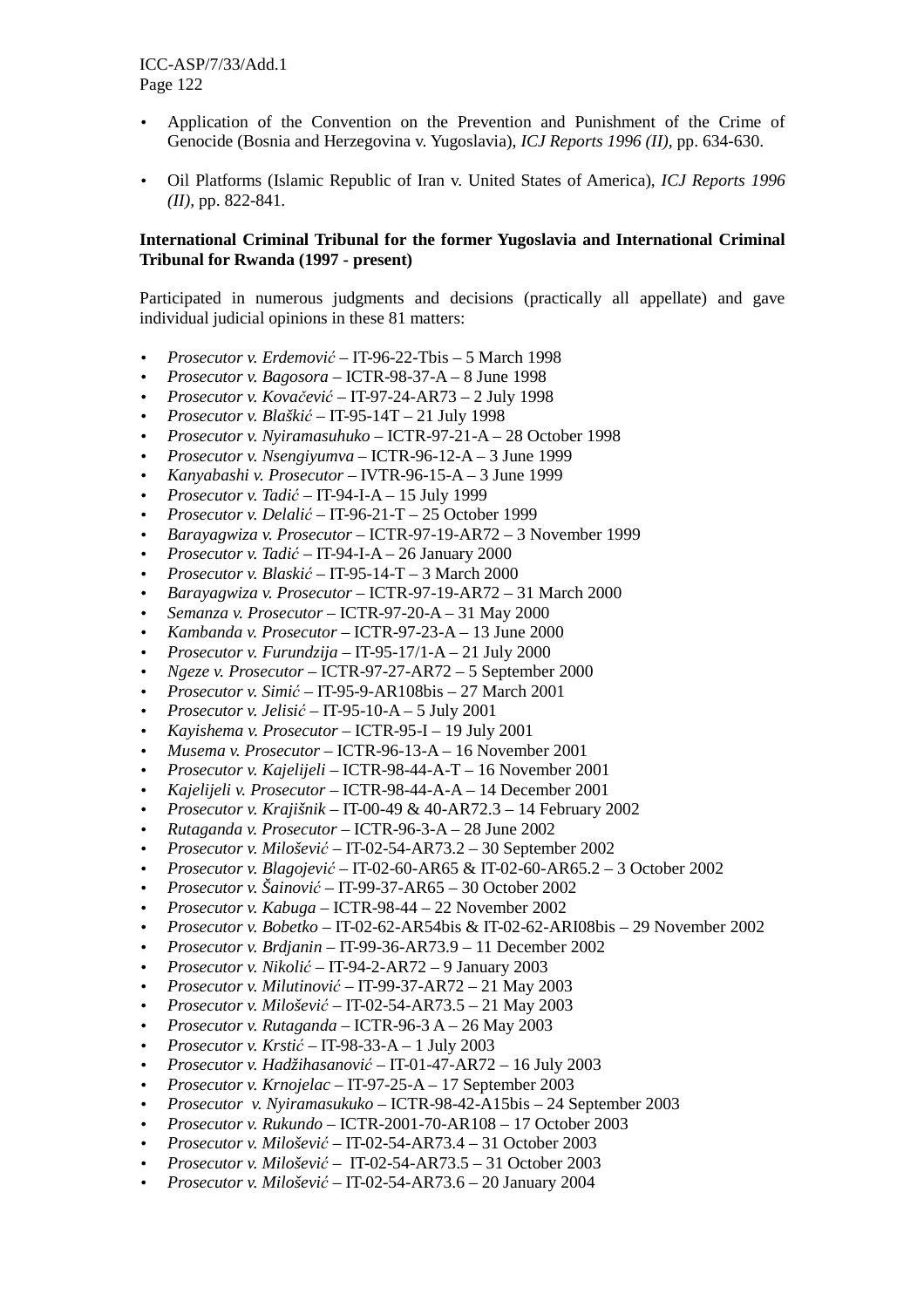- *Prosecutor v. Vasiljevi*ć IT-98-32-A-25 February 2004
- *Mugiraneza v. Prosecutor* ICTR-99-50-AR73 27 February 2004
- *Prosecutor v. Brojanin* IT-99-36-A 19 March 2004
- *Prosecutor v. Krsti*ć IT-98-33 6 April 2004
- *Prosecutor v. Krsti*ć IT-98-33-A 19 April 2004
- *Prosecutor v. Milutinovi*ć IT-99-37-AR72.2 8 June 2004
- *Prosecutor v. Halilovi*ć IT-01-48-AR73 21 June 2004
- *Prosecutor v. Karemera* ICTR-98-44-AR15bis.2 22 October 2004
- *Prosecutor v. Prli*ć IT-04-74-AR73.1 24 November 2004 (with other judges)
- *Prosecutor v. Nikoli*ć IT-94-2-A 4 February 2005
- *Prosecutor v. Kvo*č*ka* IT-98-30/1-A 28 February 2005
- *Prosecutor v. Simi*ć IT-95-9/1-A 12 April 2005 (with another judge)
- *Semanza v. Prosecutor* ICTR-97-20-A 20 May 2005 (with another judge)
- *Prosecutor v. Blagojevi*ć IT-02-60-A 12 April 2005 (with another judge)
- *Kamuhanda v. Prosecutor* ICTR-99-54A-A 19 September 2005
- *Prosecutor v. Haradinaj et al* IT-04-84-AR65.1 10 March 2006 (with another judge)
- *Prosecutor v. Staki*ć IT-97-24-A 22 March 2006
- *Prosecutor v. Naletili*ć*, Martinovic* IT-98-34-A 3 May 2006
- *Prosecutor v. Zigi*ć IT-98-30/1-A 26 June 2006
- *Niyitegeka v. Prosecutor* ICTR-96-14-R 30 June 2006
- *Gacumbitse v. Prosecutor* ICTR-2001-64-A 7 July 2006
- *Niyitegeka v. Prosecutor* ICTR-96-14-R 27 September 2006
- *Prosecutor v. Mlado Radi*ć IT-98-30/1-R.1 31 October 2006
- *Prosecutor v. Blagoje Simi*ć IT-95-9-A 28 November 2006
- *Prosecutor v. Stanislav Gali*ć IT-98-29-A 30 November 2006
- *Ndindabahizi v. Prosecutor* ICTR-01-71-A 16 January 2007
- *Niyitegeka v. Prosecutor* ICTR-96-14-R 6 March 2007
- *Brdanin v. Prosecutor* IT-99-36-A 3 April 2007
- *Rwamakuba v. Prosecutor* ICTR-98-44C-A 18 April 2007
- *Prosecutor v. Krajisnik* IT-00-39-A 11 May 2007
- *Prosecutor v. Strugar* IT-01-41-Misc.1 7 June 2007
- *Prosecutor v. Gotovina* IT-06-90-AR73.2 29 June 2007
- *Prosecutor v. Prlic* IT-04-74-AR65.4 20 July 2007
- *Rwamakuba v. Prosecutor* ICTR-98-44-A 14 September 2007
- *Prosecutor v. Limaj, Bala Musliu* IT-03-66-A 27 September 2007
- *Prosecutor v. Halilovic* IT-01-48-A 16 October 2007
- *Nahimana (Media) v. Prosecutor* ICTR-99-52-A 28 November 2007
- *Prosecutor v. Seselj* IT-03-67-AR77.1 14 December 2007

### **National honours**

- Order of Excellence (O.E.) (1988).
- Order of Roraima (O.R.) (1980).
- Cacique's Crown of Honour (C.C.H.) (1970).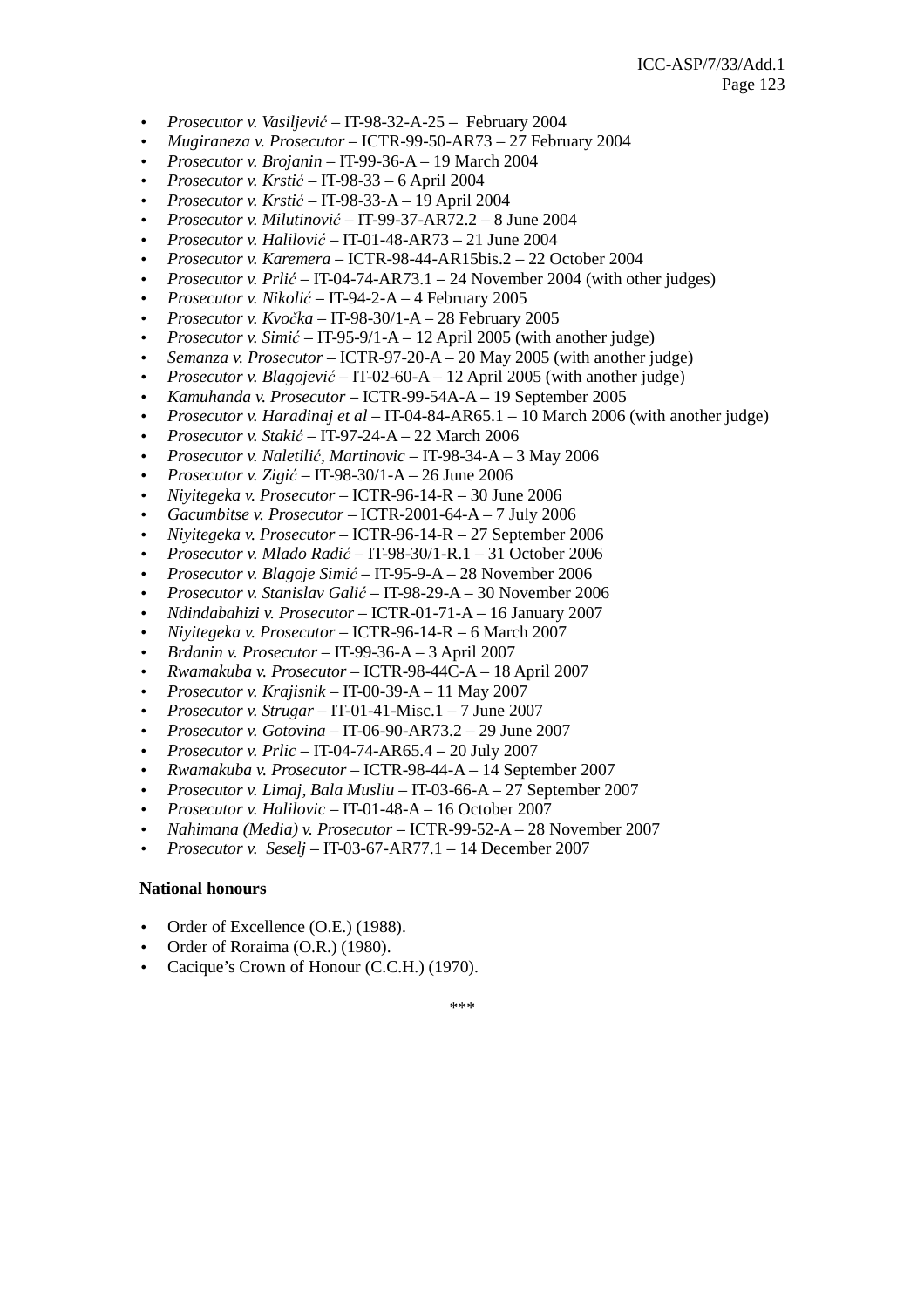# **15. Sita Akele Muila, Angélique (Democratic Republic of the Congo)**

[Original: French]

### **Note verbale**

 The Minister of Foreign Affairs and International Cooperation of the Democratic Republic of the Congo presents its compliments to the Secretariat of the Assembly of States Parties to the Rome Statute of the International Criminal Court and has the honour to forward herewith the candidacy of Ms. Angélique Sita Akele Muila for the purposes of the election of judges which will take place during the first resumption of the seventh session of the Assembly of States Parties, to be held at the Headquarters of the United Nations in New York from 19 to 23 January 2009.

…

\*\*\*

# **Statement of qualifications**

 *Statement submitted in accordance with article 36, paragraph 4, of the Rome Statute of the International Criminal Court and paragraph 6 of the resolution of the Assembly of States Parties on the procedure for the nomination and election of judges of the International Criminal Court (ICC-ASP/3/Res.6).* 

1. Moral qualifications (article 36, paragraph 3 (a), of the Rome Statute)

 Ms. Angélique Sita Akele Muila enjoys high moral standing in her private and public life and is known for her impartiality, meticulousness and integrity in the professional circles and associations in which she has worked.

 Married, with six children, Ms. Sita aims to lead a family life that is consistent with her religious beliefs and the traditions of human dignity in which she was brought up by her father, Alphonse Sita Pambu, the first Ambassador of the Democratic Republic of the Congo (Democratic Republic of the Congo) to the Holy See. Her schooling and extra scholastic activities in prestigious schools and movements ("Les Bergeronnettes", Lycée du Sacré Cœur in Kinshasa, Lycée Chateaubriand in Rome, Italy, under the auspices of the Académie de Grenoble) helped nurture in her a meticulousness and a desire to serve others that are salient characteristics of her personality.

 Anyone who has been associated with her in her various professional capacities or in her work with associations will confirm that she upholds such social and moral values as the family, respect for the law and fundamental human rights, justice, humanism, the dignity and self-fulfilment of women, integrity, honouring one's word, punctuality, a job well done, and so on. Incidentally, it is on this account, quite aside from her technical expertise, that she has been, and indeed still is involved in the activities of the Centre pour Cadres et Dirigeants Chrétiens des Entreprises au Congo (CADICEC) headed by Father Ekwa bis Isal; the governing council of the African Institute for Economic and Social Development – African Training Centre (INADES-Formation); the governing council of Femme-Plus, a nongovernmental organization, as treasurer; the general assembly of the Centre d'Etudes pour l'Action Sociale (CEPAS), etc. On the strength of these qualities she was elected to the Executive Board of the Kinshasa Bar Council and appointed Secretary of the Board.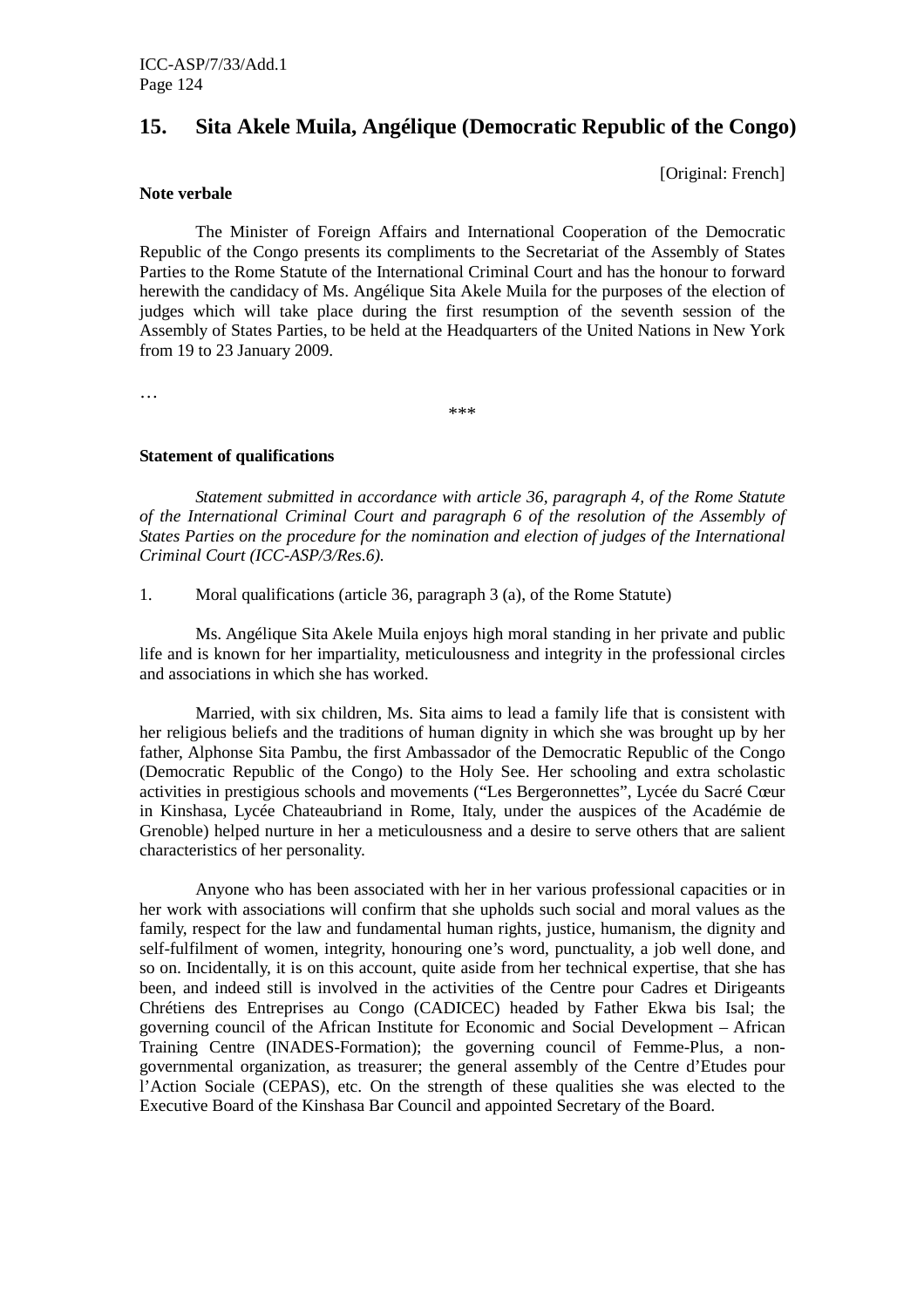Other prominent persons who can vouch for Ms. Sita's high moral character include Father Ekwa, Secretary General of CADICEC and President of CEPAS; Ms. Françoise Demeyer, principal of the Lycée Motema Mpiko; Father Richard Erpicum, member of the INADES-Formation; Ms. Bernadette Mulelebwe, National Director of the non-governmental organization Femme-Plus; Mr. Christian Hemedi, Coordinator of the National Coalition for the International Criminal Court; Maître Kalemba Tshimankinda and Maître Matadi Nenga Gamanda, former presidents of the Kinshasa Bar Council; Maître Ngele Masudi and Ms. Marie-Madeleine Kalala, former Ministers of Justice and Human Rights; Professor Grégoire Bakandeja, former dean of the Faculty of Law of the University of Kinshasa; Mr. Eusèbe Hounsokou, representative of the United Nations High Commissioner for Refugees (UNHCR) in the Democratic Republic of the Congo.

 Ms. Sita's high moral character, together with her training, expertise and experience in the academic field (doctor of law of the University of Aix-Marseille, France, holder of a postgraduate diploma in criminal science and criminology, teacher of criminal law at the Faculty of Law of the University of Kinshasa), in the legal field (advocate and Secretary of the Executive Board of the Kinshasa Bar Council) and in the political and administrative field (legal assistant to the Minister of Justice and Keeper of the Seals) would certainly qualify her to be appointed to high judicial office in the highest national courts, such as the Court of Appeal and the Constitutional Court.

2. Technical qualifications: List for which Ms. Sita's candidacy is presented for the purposes of article 36, paragraphs 3 (b) and 5, of the Rome Statute

 Under the terms of article 36, paragraph 5, of the Rome Statute, two lists are established for the purposes of the election of judges of the Court containing the names of candidates competing, in the case of the first, on the strength of their competence in criminal law and procedure and the necessary relevant experience, whether as judge, prosecutor, advocate or in other similar capacity, in criminal proceedings (list A); and, in the case of the second, on the strength of their competence in relevant areas of international law such as international humanitarian law and the law of human rights, and extensive experience in a professional legal capacity which is of relevance to the judicial work of the Court (list B).

 Ms. Sita is a jurist, specialist in criminal science and criminology, professor of criminal law and advocate and, in recent years (since 2003), has been an official of the United Nations working as national protection officer for UNHCR. In this capacity, she put international humanitarian law and human rights to the test in the context of the realities on the ground and the hardships endured by refugees and displaced persons. In 1999, she copublished a work on crimes against humanity in Congolese law, published by CEPAS. This scholarly and practical study prepared her to address and deal with the appalling situations engendered by gross violations of international humanitarian law. Her experience at UNHCR, in the Democratic Republic of the Congo and on mission to the Republic of Guinea enabled her to come into contact with some of the most vulnerable refugees and displaced persons, women and children, including single women, victims of rape, children who had lost trace of their parents, etc., and to recognize that while the traumas experienced by these people require humanitarian action and engagement on a large scale, action must also be taken to prevent the occurrence of such situations through the effective exercise of justice at the international level, in order to deter, punish and redress, and robustly to reaffirm the values that these outrages have flouted.

 This experience, reinforced by many UNHCR specialized training courses, has helped Ms. Sita build up specialist expertise in the area of protecting vulnerable persons, especially the victims of rape, displaced persons and child victims of the atrocities of war. Thus, she has been invited to speak on such subjects as: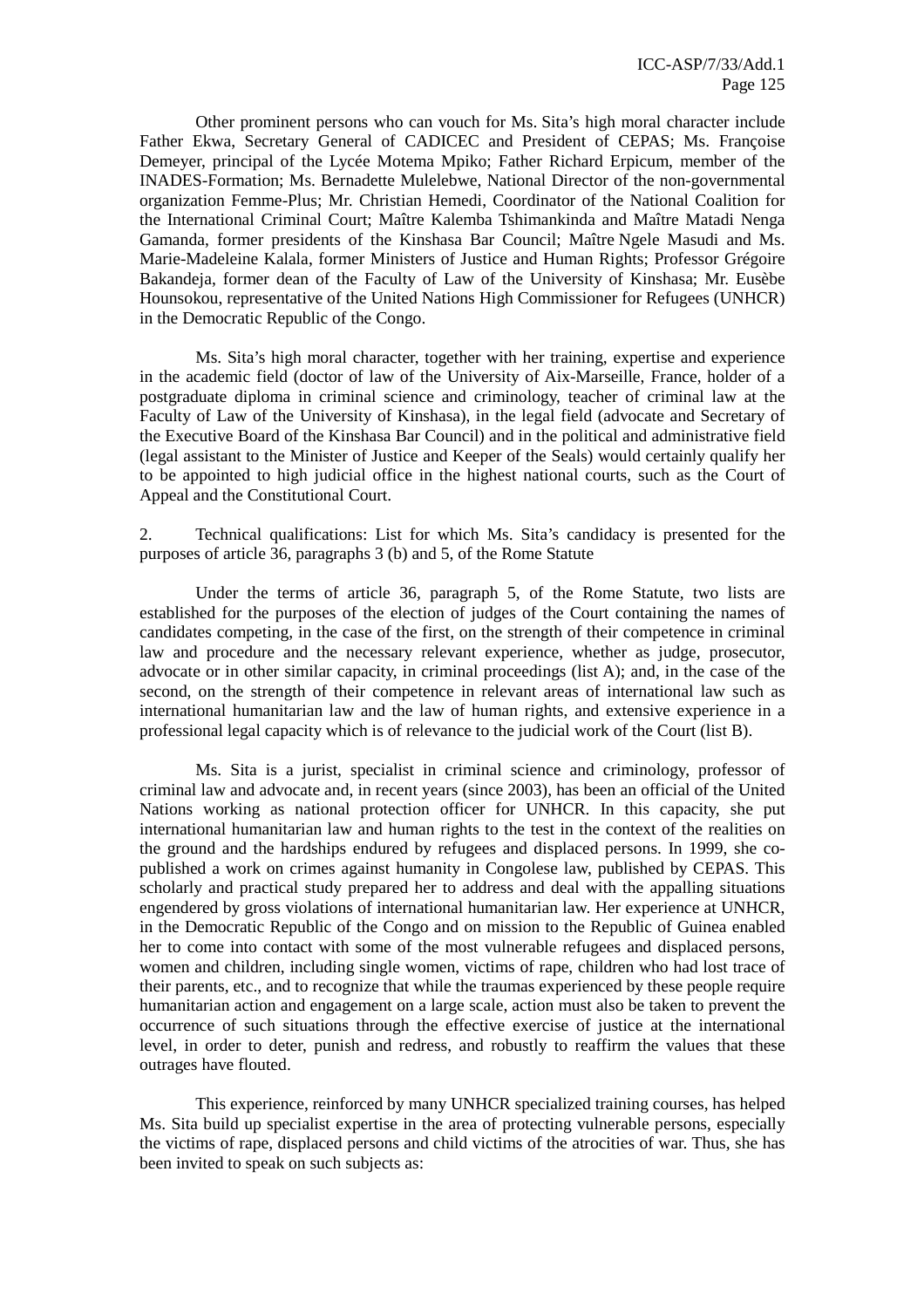- "Domestic violence against women in the eyes of Congolese law", workshop organized by Sofejur, Lubumbashi, March 2004.
- "Do international mechanisms exist which offer an alternative to the International Criminal Court?", Accountability mechanisms for international crimes: the cases of the Democratic Republic of the Congo and Uganda, expert meeting, 14 October 2004, Amsterdam.
- "Do we need an international criminal court for the Democratic Republic of the Congo? (Cases of violence against vulnerable groups: women, children, minority groups, refugees)", Association pour la Renaissance du Congo, 2004.
- "The competence ratione personae, ratione materiae, ratione temporis, ratione loci of mixed chambers", seminar-workshop on specialized mixed chambers within Congoles1e jurisdictions, organized by the Congolese Coalition for Transitional Justice (CCJT) in collaboration with the International Center for Transitional Justice and the Human Rights Division of the United Nations Organization Mission in the Democratic Republic of the Congo (MONUC), Kinshasa, 7 June 2005.
- "Transitional justice and eradicating sexual violence against women in the Democratic Republic of the Congo", FEWER-Africa, Nairobi, 2006.
- "Review of the problems posed by Book I of the Congolese Penal Code", in *Actes de l'Atelier sur l'état des lieux du code pénal congolais,* Permanent Commission for the Reform of Congolese Law, Kinshasa, 2006.
- "The implications of the new laws relating to sexual violence for the protection of women in student communities", Le Club des Amis du Droit, UPC, 2007.

 Clearly Ms. Sita has sufficient qualifications to appear on either list. However, availing herself of the option provided for under article 36, paragraph 5, of the Rome Statute, she has chosen to present her candidacy for list B.

3. Special qualifications and representation (article 36, paragraph 8, of the Rome Statute)

 Ms. Sita has thus built a distinguished reputation for herself not only in the area of international criminal law, international humanitarian law and the law on refugees – justifying her candidacy for list B – but also in the academic field, where she has expertise relating to sexual violence against women and violence perpetrated against vulnerable persons, especially children – justifying and supporting her candidacy in the context of article 36, paragraph 8 (b), of the Rome Statute.

With reference to article 36, paragraph 8 (i), (ii) and (iii), of the Rome Statute, the candidacy of Ms. Sita, who has Congolese nationality (Democratic Republic of the Congo), should be considered in the context of:

- Representation of the Romano-Germanic legal system, especially in its African expression;
- Geographical representation of the African region; and
- Representation of women.
- 4. Knowledge of one of the working languages of the Court (article 36, paragraph 3 (c))

 Lastly, Ms. Sita has excellent knowledge of and fluency in at least one of the working languages of the Court, namely French, and moderate knowledge of English.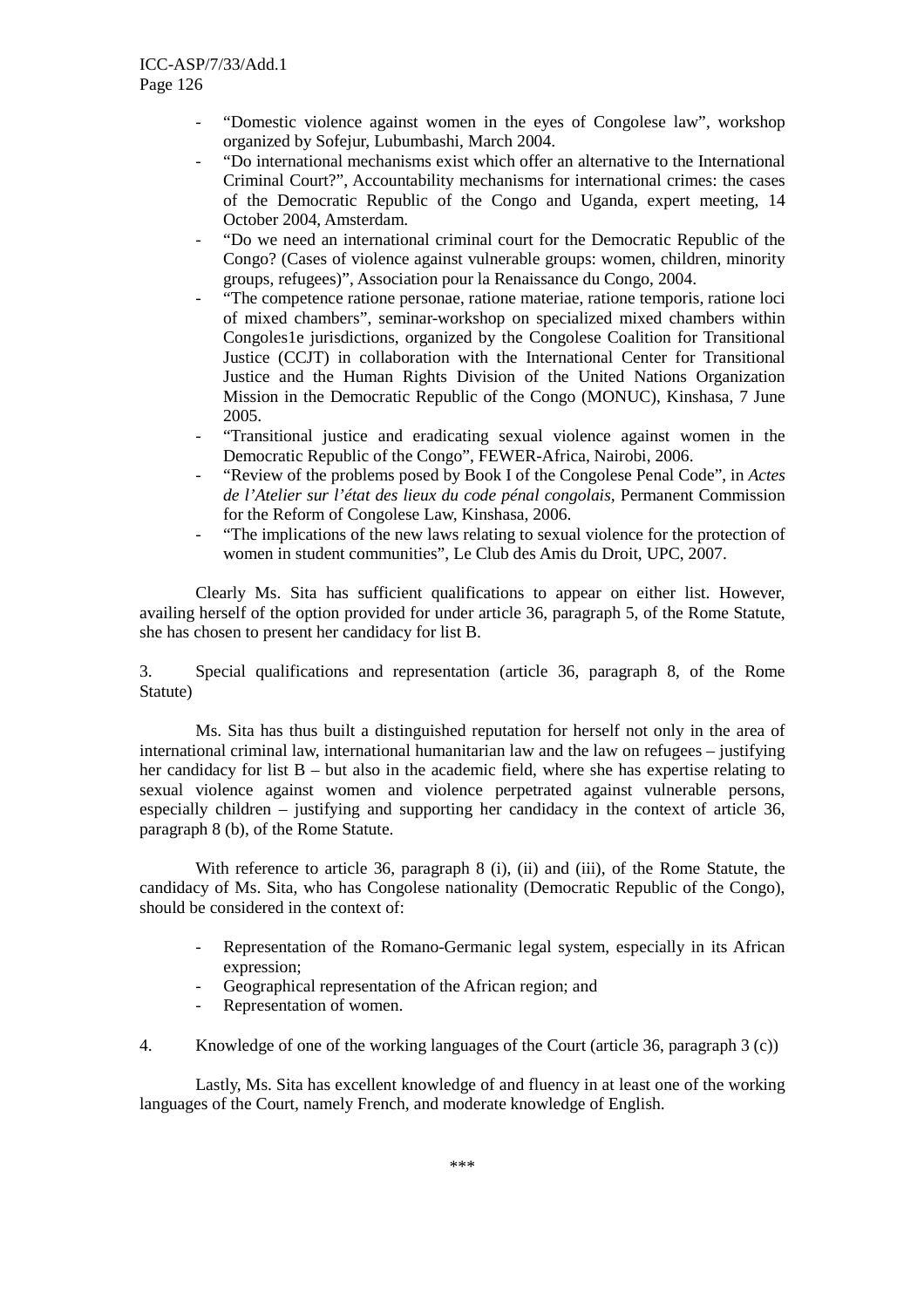# **Personal**

# **University qualifications**

| 29 June 2001          | Doctorate in law, University of Aix-Marseille III, Faculty of Law and<br>Political Science, Aix-en-Provence (France).                                                                                                                                                             |
|-----------------------|-----------------------------------------------------------------------------------------------------------------------------------------------------------------------------------------------------------------------------------------------------------------------------------|
| 4 November 1983       | Diplôme d'Etudes Approfondies (DEA), University of Aix-Marseille<br>III, Faculty of Law and Political Science, Aix-en-Provence (France),<br>Institute of Criminal Sciences and Criminology of Aix-en-Provence.                                                                    |
| 25 June 1982          | Maîtrise in law, option Carrières Judiciaires, University of Aix-<br>Marseille III, Faculty of Law and Political Science of Aix-en-<br>Provence (France).                                                                                                                         |
| 22 June 1981          | Licence in law, University d'Aix-Marseille III, Faculty of Law and<br>Political Science d'Aix-en-Provence (France).                                                                                                                                                               |
| 25 June 1973          | Baccalauréat série D, Lycée Chateaubriand in Rome (Italy),<br>Académie de Grenoble.                                                                                                                                                                                               |
| <b>Other training</b> |                                                                                                                                                                                                                                                                                   |
| <b>July 2008</b>      | Participated in the ninth regional training session in human rights and<br>the rights of refugees co-organized by the UNESCO Chair for<br>Human Rights and Democracy and the Liaison Office of the United<br>Nations High Commissioner for Refugees (UNHCR) in Cotonou,<br>Benin. |
| 2004                  | Participated in a training course on the guiding principles on internal<br>displacement, organized by the High Commissioner for Refugees<br>$(HCR)$ .                                                                                                                             |
| 1996 - 2001           | Introductory seminar on legislative drafting (Kinshasa, 2001).                                                                                                                                                                                                                    |
|                       | National seminar on the role of the advocate in constructing a State<br>based on the rule of law in the Democratic Republic of the Congo<br>(Kinshasa, HRFOC and CAJEJ, December 2000).                                                                                           |
|                       | Workshop on combating violence against women (UNICEF and<br>Ministry of Social Affairs, Kinshasa, 2000).                                                                                                                                                                          |
|                       | National forum on the rights and leadership of Zairean women<br>(UNDP, UNICEF, Ministry for Public Health and the Family,<br>Kinshasa, September 1996).                                                                                                                           |
| <b>Experience</b>     |                                                                                                                                                                                                                                                                                   |
| Since April 2003      | United Nations High Commission for Refugees in the Democratic<br>Republic of the Congo (Kinshasa), national protection officer:                                                                                                                                                   |
|                       | Legal and judicial assistance to persons falling under UNHCR's<br>mandate, especially as regards sexual violence.                                                                                                                                                                 |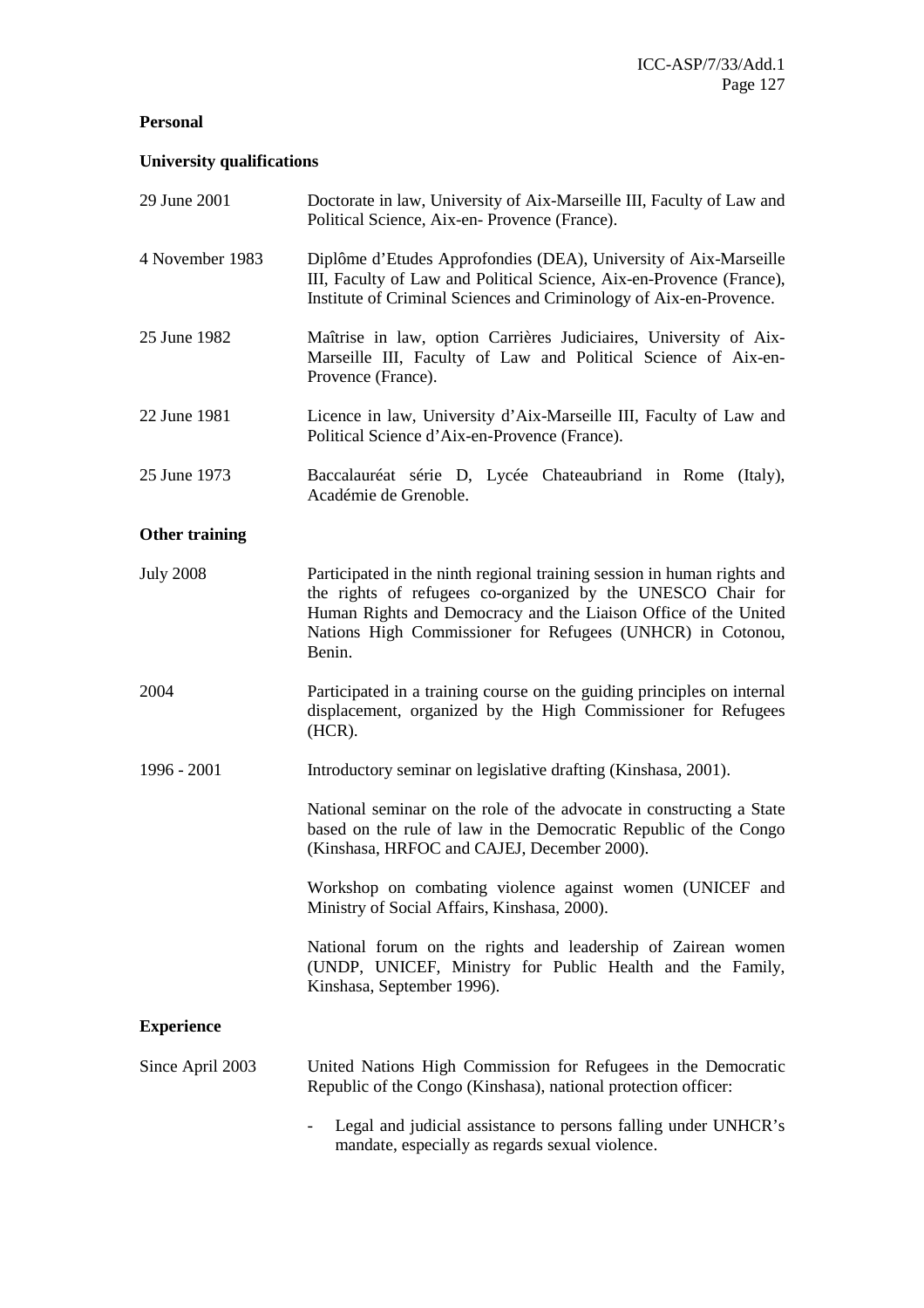- Participated in the procedure to determine refugee status of asylum-seekers.
- Assisted in the search for better legal and judicial protection for persons falling under the UNHCR's mandate (stateless persons, refugees, internally displaced persons, victims of various crimes such as sexual violence, physical aggression, fraud, theft, etc.).
- Participated in the work of the national protection cluster (integrated approach) to rationalize interventions in favour of civilians, especially displaced persons, under the joint leadership of UNHCR and MONUC.
- Focal point for tripartite accords, for research on country information and information on special situations, for field reports, reports with the national commission for refugees (State structure), training courses on refugee law.
- Drafted and edited sections of HCR/Democratic Republic of the Congo annual reports on refugee protection and reports on tripartite meetings (HCR – Democratic Republic of the Congo – neighbouring countries); participated in tripartite meetings with the Central African Republic (2004), Republic of the Congo (2005), Tanzania (2006) and Uganda (2008).
- Participated in the preparation of tripartite meetings for the repatriation of Congolese refugees in countries bordering the Democratic Republic of the Congo.
- Research into a range of information in connection with determination of refugee status or strengthening the protection of persons under the UNHCR's mandate.
- Field missions, including meetings with authorities, nongovernmental organizations, especially in Kissidougou (Republic of Guinea) in 2004 to resolve disputes following repatriation operations.
- Lecture at the Faculty of Law of the University of Kinshasa on the occasion of World Refugee Day (Kinshasa, June 2008).
- Seminar on gender-related sexual violence (Kinshasa, 2003).
- 2001 2008 Faculty of Law of the University of Kinshasa: Lecturer in criminal law:
	- Lecturer in general criminal law at the Faculty of Law of the University of Kinshasa.
	- Seminar on transitional justice and violence against women, Amsterdam, Netherlands, 2002.
	- Contact group on transitional justice in the Democratic Republic of the Congo, 2006.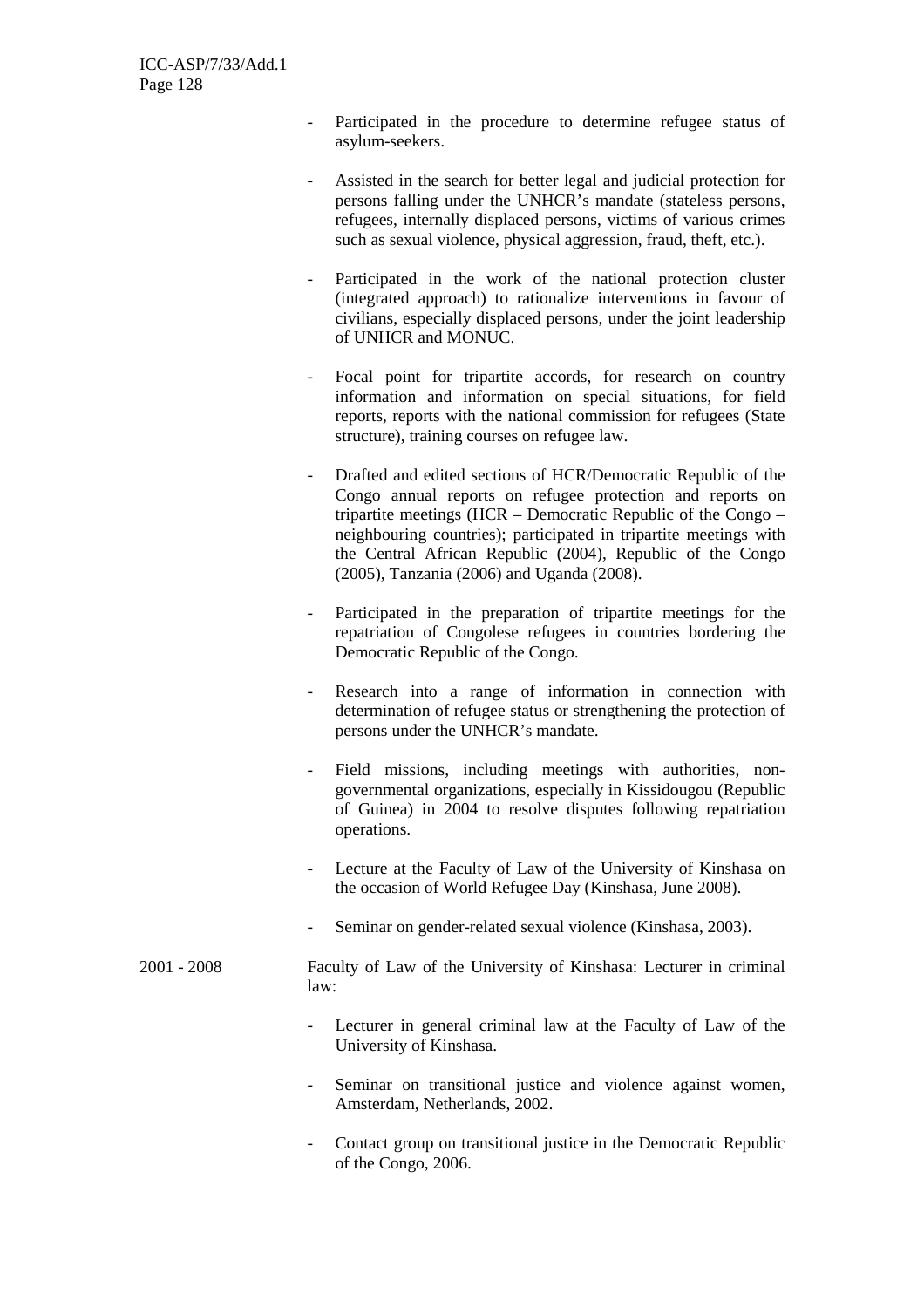| 2001 - 2003 | Faculty of Law of the Protestant University of Congo (UPC): |  |
|-------------|-------------------------------------------------------------|--|
|             |                                                             |  |

- Visiting lecturer at the Faculty of Law of the Protestant University of Congo, until 2003; lecturer for the course in the taking of evidence.
- 1987 2003 Bar Council of Kinshasa, advocate:
	- Member of the Executive Board of the Kinshasa Bar Council/Gombe (2000 - 2002).
	- Vice-President of the Admissions Committee (2000 2001).
	- Secretary of the Executive Board (2001 2002).
	- Consultant at the International Labour Office (ILO) in legislation and planning for a programme to strengthen the social welfare system in the Democratic Republic of the Congo (Project: PNUD/BIT-ZAI/96/013, in March and May 1998).
- 2001 2003 Ministry of Justice and Keeper of the Seals: Legal assistant:
	- Considered various disputes.
	- Member of the Preparatory Commission for the drafting of child protection laws, in collaboration with UNICEF and the Ministry of Social Affairs (2001).
	- Member of the commission appointed to consider the case file of private media enterprises placed under the control of the Ministry of Communications on the legality of government control of the radio and television stations Canal Kin 1, Canal Kin 2, RTKM, TKM from 24 to 31 May 2001.
	- Participated in the commission set up to draft a code of conduct for public sector employees.
	- Chair of the committee appointed to reinstate the official gazette of the Democratic Republic of the Congo.
	- Advocacy for the preliminary draft of the legislation implementing the Rome Statute of the International Criminal Court.
	- Seminar/workshop on urgent measures to reform the rights of the child, Kinshasa, 2001.
	- Preparatory meeting to launch the campaign for the registration of marriages, Kinshasa, 2001.
	- Seminar of experts on the ratification and implementation by the Democratic Republic of the Congo of the Rome Statute establishing the International Criminal Court (chair of the workshop on the general principles of criminal law in the Rome Statute and in Congolese law), Kinshasa, 2001.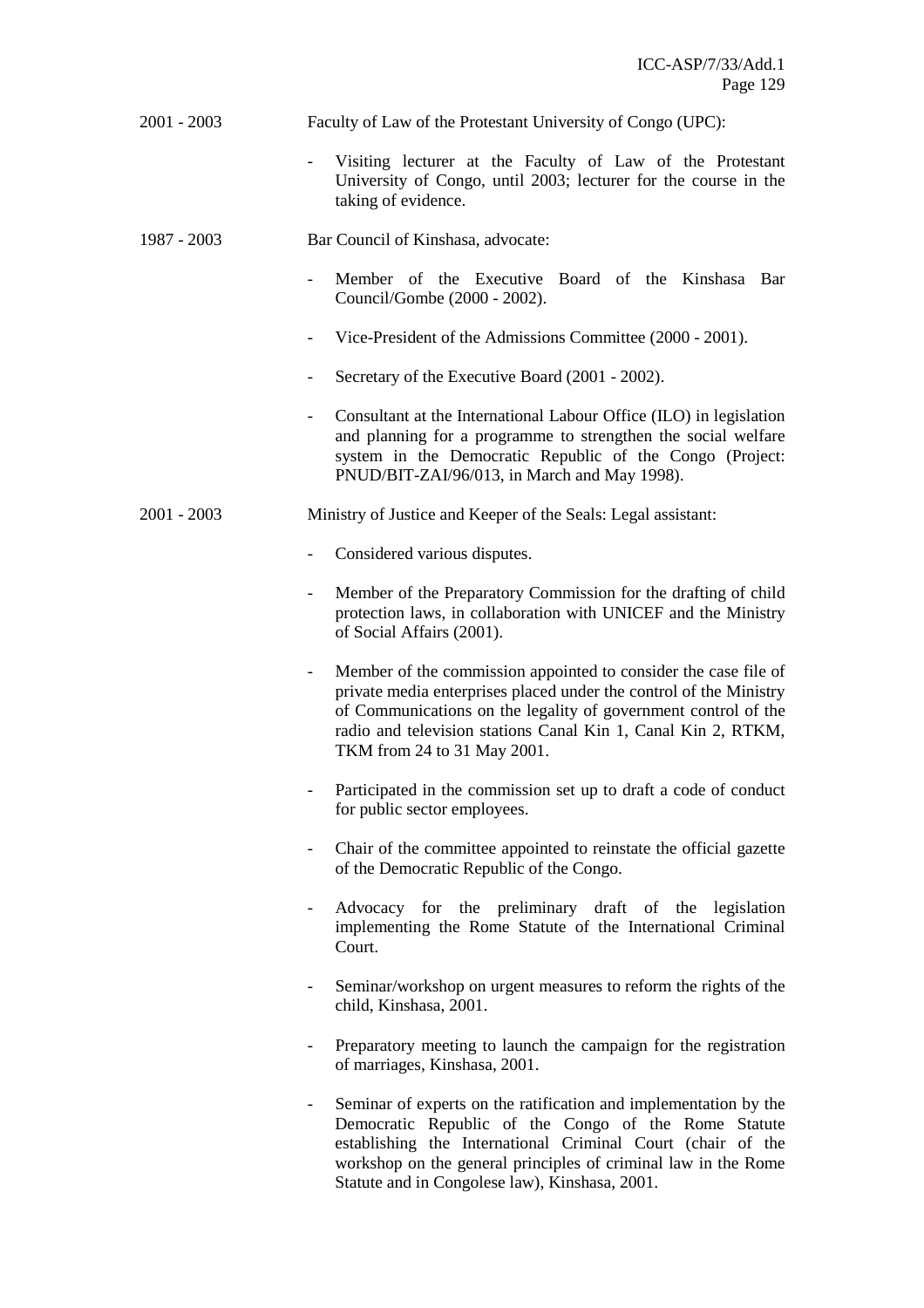- 2001 2008 Permanent Commission for the Reform of Congolese Law: Member of the Commission and Deputy Chair of the Committee for Reform of the Penal Code:
	- Contributed to drafting legislation amending certain clauses of the penal code, the code of criminal procedure, the code on judicial organization and competence, the military criminal code and military judicial code in fulfilment of the Rome Statute of the International Criminal Court.
	- Workshop to take stock of Congolese criminal law, Kinshasa, 2006.
	- Seminar–workshop on the fundamental options for reforming the criminal code, Kinshasa, April 2008.
	- Drafting Book I of the draft penal code, 2008.
- 1981 2008: Centre pour Cadres et Dirigeants Chrétiens des Entreprises au Congo (CADICEC): Legal adviser, member of the General Assembly, member of the Executive Board:
	- Legal consultant and moderator of training seminars, 1981 -2002.
	- Member of CADICEC since 1987.
	- Member of the Executive Board up to 2003.
- 1992 2003 African Institute for Economic and Social Development African Training Centre (Inades-Formation), (Abidjan Côte d'Ivoire): Member:
	- Member of the Governing Council of Inades-Formation Congo from 1992 to 2002, in particular Deputy Chair.
	- Member of the Governing Council of the International Association from 1995 to 2003.
	- In this capacity, participated in the work of the Governing Council meetings in Yaoundé (1995, 2002), Abidjan (1996, 1997, 1998, 1999, 2000), Lomé (1996, 2000), Dar-es-Salaam (1997), Kigali (1998), Ouagadougou (1999), Machakos (2003).
	- Appraisals of the Director of the Inades-Formation National Office, Côte d'Ivoire (1996 and 1999).
	- Appraisal of the Director of the Inades-Formation National Office, Togo (1999).
	- Appraisal of the Director of the Inades-Formation National Office, Burkina Faso (2000).
	- Appraisal, Director of the Inades-Formation National Office, Congo (2001).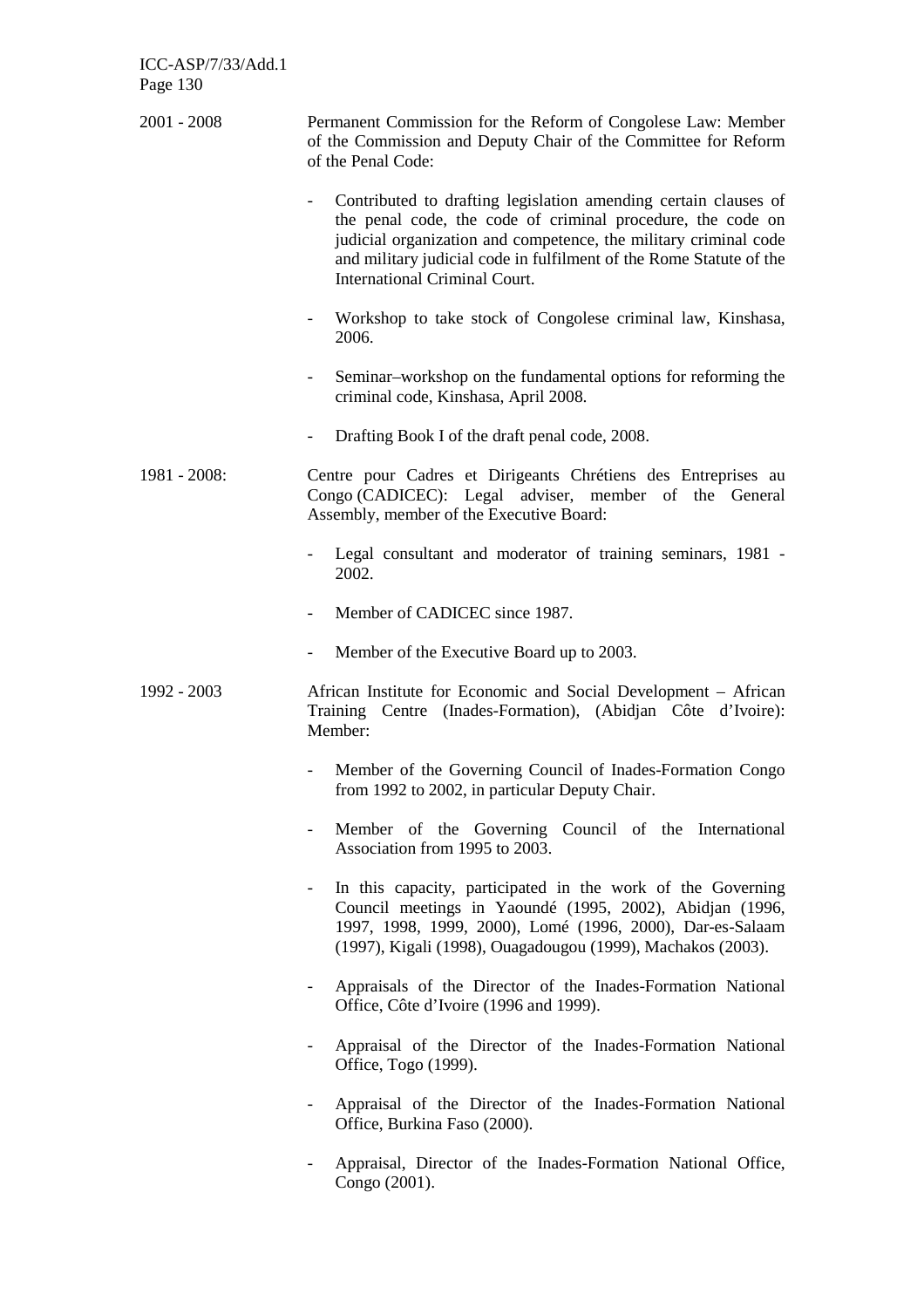|               | Fact-finding as part of the selection process for a Director of the<br>National Office of Inades-Formation/Congo in Kinshasa and<br>Kananga.                                                                                                                         |
|---------------|----------------------------------------------------------------------------------------------------------------------------------------------------------------------------------------------------------------------------------------------------------------------|
|               | Co-moderator of discussions on the institutional development of<br>Inades-Formation, Abidjan and Lomé, 2000.                                                                                                                                                         |
|               | Misereor workshop to discuss and review Misereor policy in the<br>Democratic Republic of the Congo (Aachen 1999, Kinshasa<br>1999).                                                                                                                                  |
|               | Committee to evaluate the projects of the CRS/Congo (Catholic<br>$-$<br>Relief Services-USCC), November 1997.                                                                                                                                                        |
| $2000 - 2008$ | Centre jésuite d'Etudes pour l'Action Sociale (CEPAS): Member<br>since 2000:                                                                                                                                                                                         |
|               | Member of the editorial board of Zaïre-Afrique/Congo-Afrique.                                                                                                                                                                                                        |
|               | Evaluation of CEPAS.                                                                                                                                                                                                                                                 |
|               | CEPAS session to discuss "Elections and good governance in the<br>$\overline{\phantom{0}}$<br>Democratic Republic of the Congo", 9 - 12 February 2006.                                                                                                               |
| 1995 - 1998   | Parish committee 'Justice and Peace' of the parish of Saint-Edouard<br>in Kinshasa Binza/Télécoms: Chair of the committee and, in this<br>capacity, member of parochial council and member of decanal team<br>of the deanery of Saint-Sacrement (Kinshasa/Ngaliema). |
| 2000          | Observatory on Family Law (public utility service): promoter and<br>director:                                                                                                                                                                                        |
|               | "Regards sur le droit", broadcast about family law, Radio<br>Télévision Nationale Congolaise 2.                                                                                                                                                                      |
|               | Project to gather legal data on family law in the "peace courts" of<br>Kinshasa/Gombe and Ngaliema.                                                                                                                                                                  |
|               | Schooling project for destitute children.                                                                                                                                                                                                                            |
| $2001 - 2008$ | "Femme Plus" foundation: Member of the governing council,<br>treasurer:                                                                                                                                                                                              |

- Evaluation of the foundation.

# **Publications, lectures, presentations and tutorials**

- Comparative study of the provisions of special criminal law relating to women, in France and Zaire, dissertation for DEA (Diplôme d'études approfondies) in criminal science and criminology (September 1983).
- *"La secrétaire de direction : son statut social et fonctionnel, obligations et droits"*, 12 April 1984.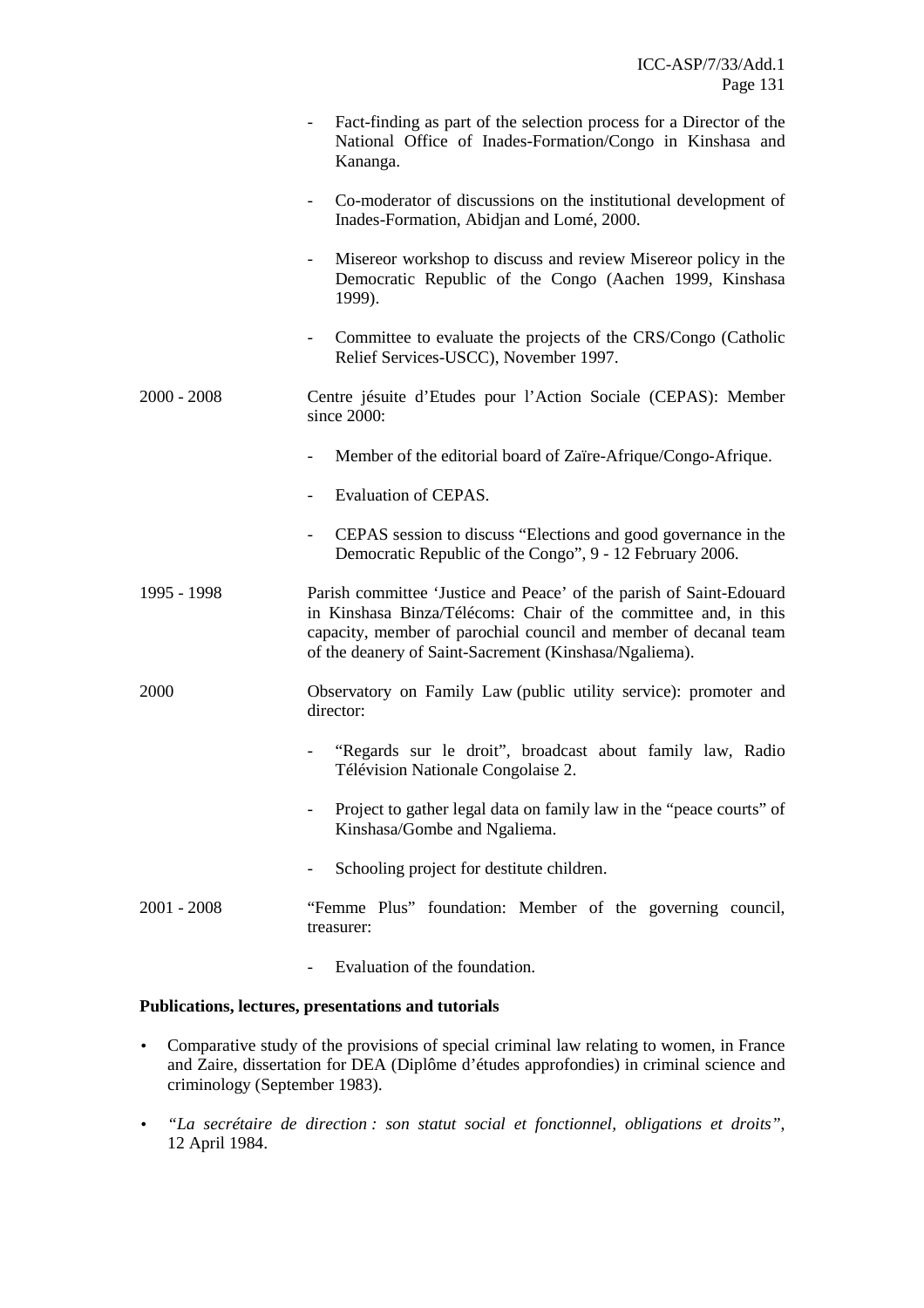- "Les relations interprofessionnelles dans l'entreprise", in *Bulletin Cadicec-Information*, no. 42, p. 18 ff.
- "Améliorer les conditions de travail pour un meilleur rendement", in *Bulletin Cadicec-Information*, no. 43, p.18 ff.
- "La PME et la législation", in *Bulletin Cadicec-Information*, no. 47, p. 21 ff.
- "Secrétaires de direction, êtes-vous réellement la collaboratrice de votre patron?, I. L'inéluctable nécessité de la formation", in *Bulletin Cadicec-Information*, no. 48, p. 33 ff.
- *"La protection pénale de la qualité des eaux"*, in Annales de la Faculté de droit (Texte collectif, edited by Professor Akele).
- "S'engager, se désengager … Que dit le Code du travail?", in *Bulletin Cadicec-Information*, no. 58, p. 23 ff.
- "Liberté d'association, liberté individuelle face à la possibilité d'un pluralisme syndical", in *Bulletin Cadicec-Information*, no. 62, p. 11 ff.
- ILO report *"Législation sur la Sécurité Sociale"* under a programme to strengthen social welfare in the Democratic Republic of the Congo (1998).
- *"Les Crimes contre l'Humanité en Droit Congolais"*, published in collaboration with Professor Akele Adau, ed. Cepas, Kinshasa, 1999, 80 pages.
- "La situation matérielle de la veuve en droit congolais", in *Congo-Afrique*, no. 342, February 2000.
- *"Le droit pénal de la famille. Essai d'analyse systémique et axiologique"*, doctoral thesis in law, Aix-Provence, France, 29 June 2001.
- "Droit pénal et liberté religieuse", presentation at a seminar on Human Rights, Beliefs and Individual Freedoms, organized by the Institute of Human Rights, 2001.
- Research report on "Le droit pénal de la famille. Essai d'analyse systémique et axiologique", in *Congo-Afrique*, no. 366, Kinshasa, 2002, p. 351 ff.
- "La protection pénale de la famille et de ses membres. Comment la famille et ses membres sont-ils protégés par la loi pénale … ?", *ODF Edition*, Kinshasa, 2002.
- "Le juge et le divorce selon le code de la famille", RCN and Ministry of Justice and Keeper of the Seals, 2002.
- "Les infractions généralement commises dans les milieux familiaux et scolaires", Kinshasa, seminar to train human rights instructors for schools, organized by the Ministry for Human Rights, 2004.
- *"Observer et protéger la famille. Quelques pistes de recherche appliquée en droit de la famille"*, in Annales de la Faculté de droit, University of Kinshasa Press, vol. XI-XXVII, 2004, p. 127 ff.
- "Les violences domestiques faites à la femme au regard de la justice congolaise", workshop organized by Sofejur, Lubumbashi, March 2004.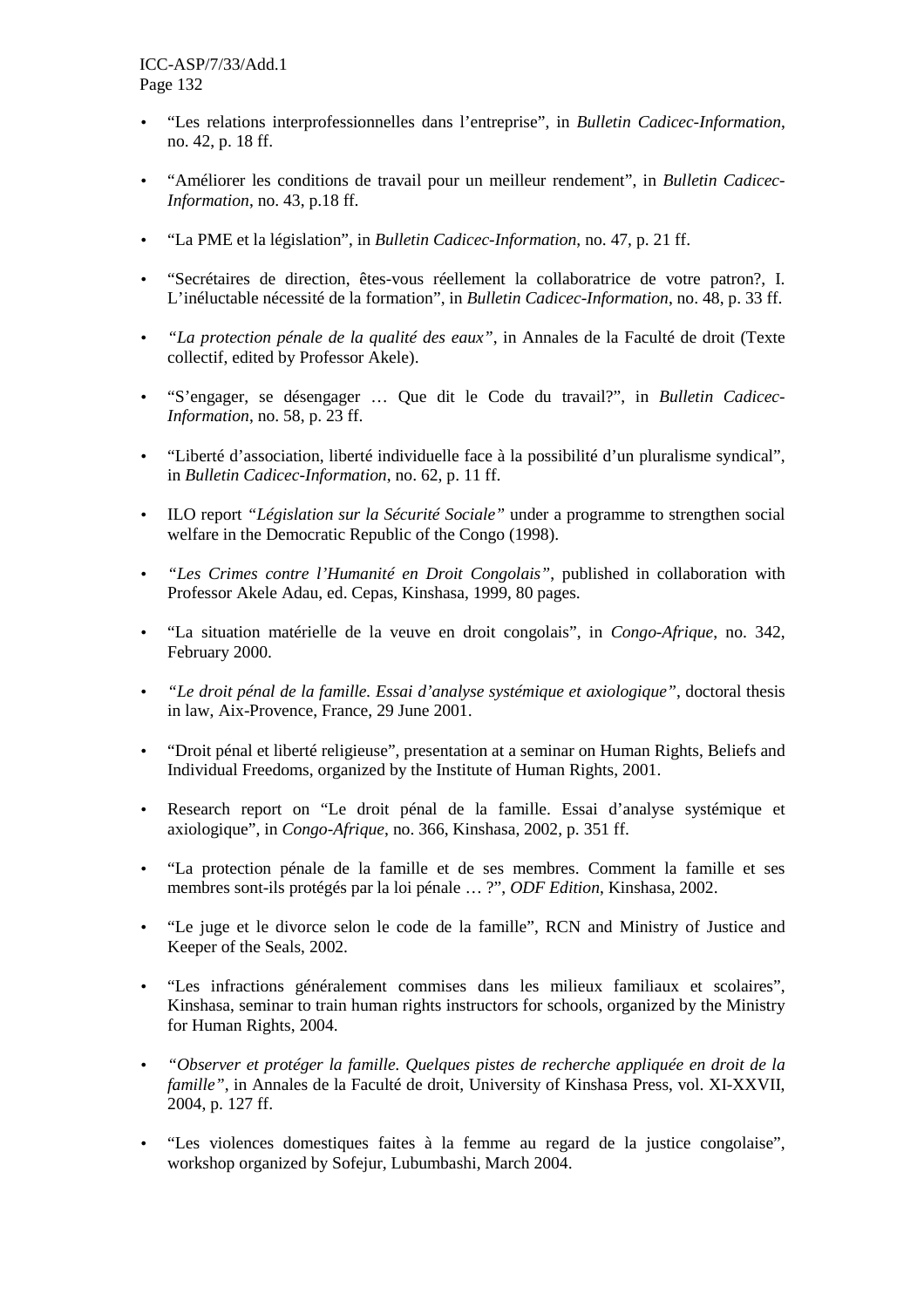- "Existe-t-il des mécanismes internationaux alternatifs à la Cour Pénale Internationale?", Accountability Mechanisms for International Crimes: the cases of the Democratic Republic of the Congo and Uganda, expert meeting, 14 October 2004, Amsterdam.
- "Faut-il une juridiction pénale internationale pour la RDC? (Cas des violences faites aux groupes vulnérables: les femmes, les enfants, les minorités, les réfugiés)", Association pour la Renaissance du Congo, 2004.
- "Les compétences rationae personae, rationae materiae, ratione temporis, ratione loci des chambres mixtes", seminar-workshop on the special mixed chambers in Congolese jurisdictions, organized by the Congolese Coalition for Transitional Justice (CCJT) in association with the International Center for Transitional Justice and the MONUC Human Rights Division, Kinshasa, 7 June 2005.
- "Justice transitionnelle et répression des violences sexuelles faites aux femmes en République Démocratique du Congo", Fewer Africa, Nairobi, 2006.
- *"Inventaire des problèmes que pose le livre 1er du Code pénal congolais"*, in Actes de l'Atelier sur l'état des lieux du code pénal congolais, Permanent Commission for the Reform of Congolese Law, Kinshasa, 2006.
- "Droit pénal et liberté religieuse", seminar organized by the Institute of Human Rights on Human Rights, Beliefs and Religious Freedoms, 2001.
- "Le code de la famille et la protection des mineurs", refresher training course for magistrates organized by the Ministry for Social Affairs, 2002.
- "L'incidence des nouvelles lois relatives aux violences sexuelles sur la protection de la femme en milieu estudiantin", Le Club des Amis du Droit, UPC, 2007.
- "Des lois indispensables pour la décentralisation effective", as part of the preparations for the decentralization forum, Conférence Episcopale Nationale du Congo, 2007.
- "Des lois indispensables pour l'application de la Constitution du 18 février 2006 de la RDC", Editions du Cepas, October 2007.
- "Protection et autonomisation de la femme et de la jeune fille", Le Club des Amis du Droit, Protestant University of Congo (UPC), 2008.
- "Note d'orientation scientifique sur les objectifs et la méthodologie du séminaire sur les options fondamentales de la réforme du code pénal congolais", in Actes du Séminaire-Atelier sur les options fondamentales de la réforme du code pénal congolais, April 2008.
- "Le droit coutumier congolais", in Actes du Séminaire-Atelier sur les options fondamentales de la réforme du code pénal congolais, April 2008.
- "Quelle stratégie pour combattre la corruption en République Démocratique du Congo?", in Actes du Séminaire-Atelier sur les options fondamentales de la réforme du code pénal congolais, April 2008.
- "Culture et droit pénal", in Actes du Séminaire-Atelier sur les options fondamentales de la réforme du code pénal congolais, April 2008.
- "Le droit des réfugiés", lecture at the Faculty of Law of the University of Kinshasa on the occasion of World Refugee Day, June 2008.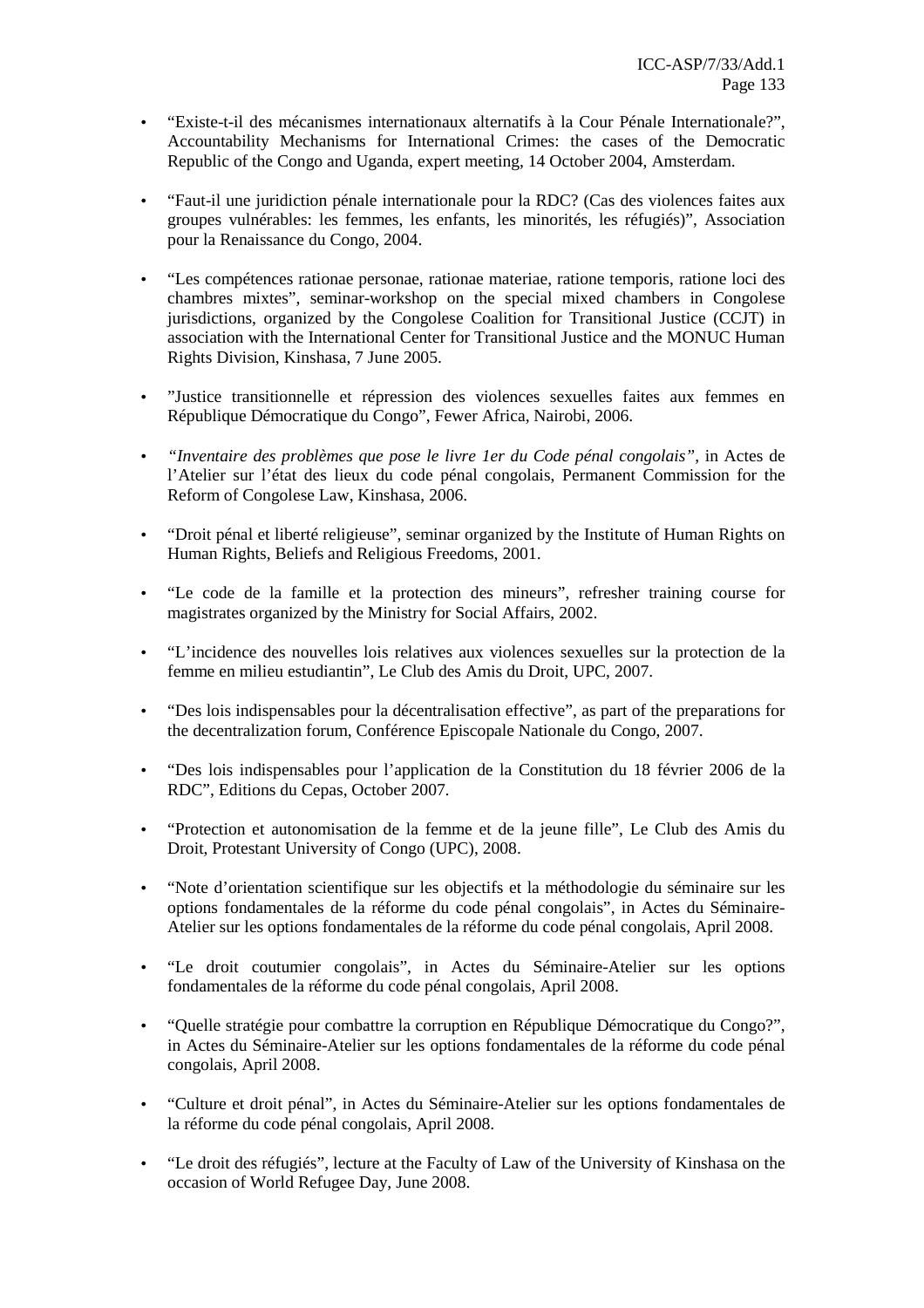ICC-ASP/7/33/Add.1 Page 134

# **Supplementary information**

# *Languages*

| French:   | Excellency knowledge and fluency |
|-----------|----------------------------------|
| English:  | Good basic knowledge             |
| Italian:  | Basic knowledge                  |
| Spanish:  | Basic knowledge                  |
| Lingala:  | Excellent knowledge              |
| Kikongo:  | Good knowledge                   |
| Computing |                                  |

Excellent command of Pack Office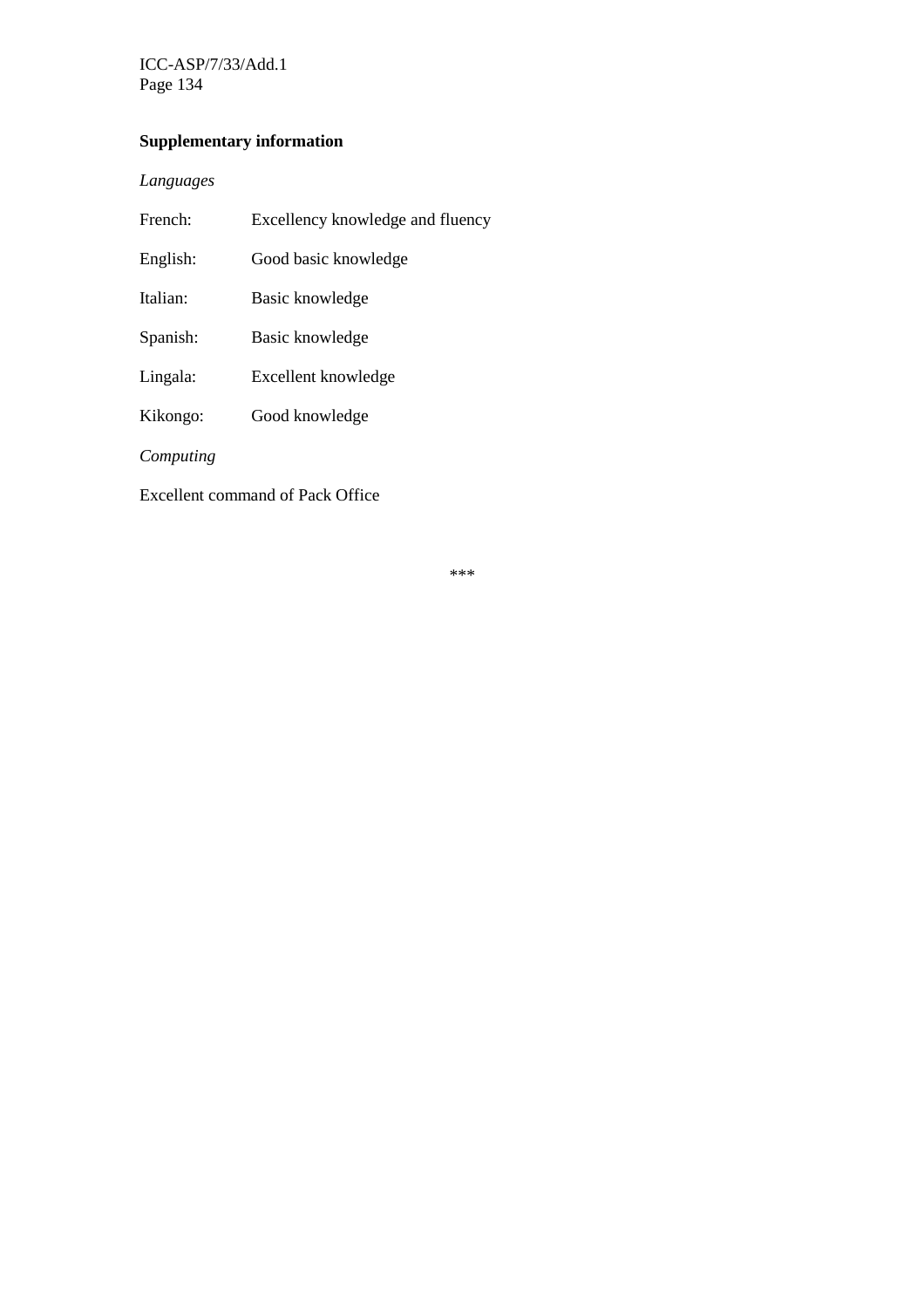# **16. Sow, El Hadji Malick (Senegal)**

[Original: French]

### **Note verbale**

 The Permanent Mission of Senegal to the United Nations presents its compliments to the Secretariat of the Assembly of States Parties to the Rome Statute of the International Criminal Court and has the honour to inform the Secretariat that the Government of Senegal has decided to submit the candidacy of Mr. El Hadji Malick Sow for the post of judge at the International Criminal Court, on list A, at the elections scheduled for 19 to 23 January 2009 in New York.

The curriculum vitae of Mr. El Hadji Malick Sow is appended to this note.

\*\*\*

### **Statement of qualifications**

…

### **Personal**

- Name: El Hadji Malick Sow
- Date of birth: 29 December 1955
- Place of birth: Dakar, Senegal
- Nationality: Senegalese

### **Education**

- 2004 Southern Methodist University, Dallas, Texas; Masters in International and Comparative Law.
- 1984 Ecole Nationale d'Administration et de Magistrature [National College for Public Administration and the Judiciary], Dakar; Brevet de Magistrat [Judge's Diploma].
- 1982 Cheikh Anta DIOP University, Dakar Maîtrise en droit, option droit des Affaires [Masters in Law, Business Law option].
- 1976 Lycée Van Vollenhoven, Dakar; Baccalaureate. .

### *Additional certificates*

| 1998 | The Africa Centre for Strategic Studies.                                                                   |
|------|------------------------------------------------------------------------------------------------------------|
| 1996 | The National Centre for State Courts.                                                                      |
| 1991 | Certificate International Development Programme.                                                           |
| 1991 | Centre for Financial Engineering in Development and Department of<br>Economics of the American University. |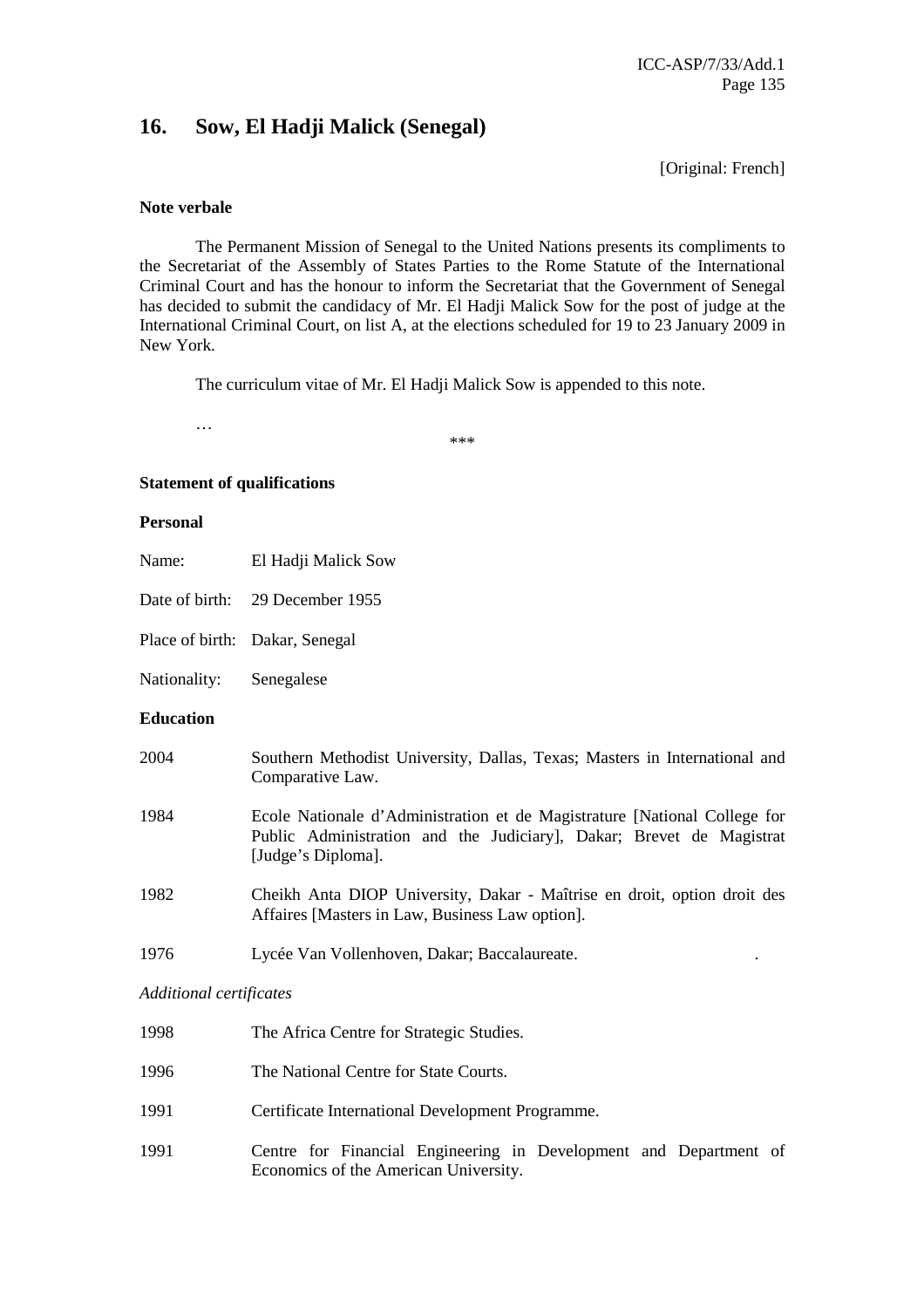# 1991 University of Minnesota, Hubert H. Humphrey Institute of Public Affairs.

# **Languages**

| Wolof and Pular:    | native-speaker                 |
|---------------------|--------------------------------|
| French and English: | speak, write and read fluently |
| German:             | basic                          |

Arabic: basic

# **Professional experience**

# I. As judge

- (a) *Since April 2007, judge of an international criminal court*
- 25 April 2007, appointed Judge at the Special Court for Sierra Leone, sitting as Alternate Judge in Trial Chamber II.
- (b) *Judge in national courts and tribunals of Senegal*
- Judge in the various Chambers of the Dakar Court of Appeal
	- 2006 2007 Magistrat hors echelle [Special-Category Judge], Chamber President, presiding judge of the Third Correctional Chamber of the Dakar Court of Appeal.
		- Presiding judge at correctional hearings and judge of final recourse in correctional cases heard at first instance by regional and departmental courts.

Judge for Electoral Matters.

- President, Departmental Tally Commission for Bambey, for the presidential elections; supervised the electoral process, tallied the votes and proclaimed partial results.
- 2005 2006 Judge-Counsellor in Chambers.

Judge in the First Correctional Chamber.

- Judge of final recourse in correctional cases heard at first instance by regional and departmental courts.

Judge in the Chambre d'Accusation [Indictments Chamber].

- Heard appeals against decisions of examining judges; conducted reviews of regularity of proceedings; reviewed and confirmed charges and decided on remittal of criminal cases for trial before the Assize Courts; exercised a power of review over actions of the police.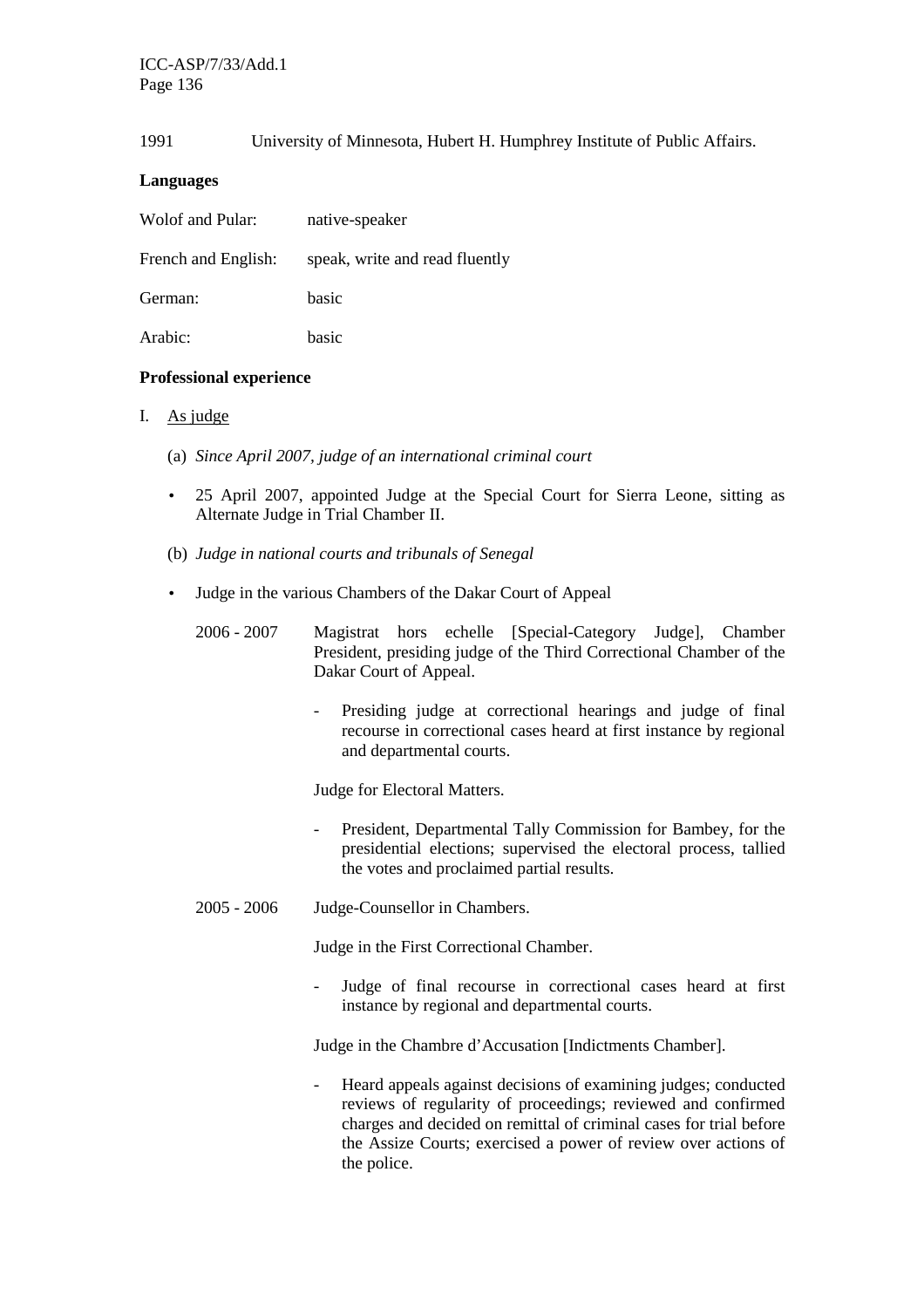Judge in the First Labour Dispute Chamber.

- Judge of final recourse in employer/employee disputes, including disputes between international organisations such as the Central Bank of West African States and the International Committee of the Red Cross, diplomatic missions and nongovernmental organisations and their employees.
- 2000 2003 Judge-Counsellor in Chambers.

Judge in the Second Correctional Chamber.

- Judge of final recourse in correctional cases heard at first instance by regional and departmental courts.

Judge-Assessor for Assize Courts of Dakar and Saint Louis.

Heard criminal cases brought before the Dakar and Saint Louis Assize Courts.

Judge in juvenile cases.

Judge of final recourse in criminal or correctional case involving minors heard at first instance by the juvenile courts.

Judge for Electoral Matters.

- President, Departmental Tally Commissions for Podor and Bakel; supervised the electoral process, tallied the votes and proclaimed partial results;
- Member, National Tally Commission for legislative, municipal and rural elections; decided electoral disputes.
- 1994 1996 Judge-Counsellor in Chambers.
- 1995 1996 Judge in the First Civil and Commercial Chamber.
	- Judge of final recourse in civil and commercial appeals from first-instance decisions of regional and departmental courts.
- 1994 1995 Judge in the Second Labour Dispute Chamber.
	- Judge of final recourse in employer/employee disputes heard at first instance by labour tribunals in the various regions of Senegal.
- (c) *Judge in regional courts* 
	- 1986 1990 Judge at the Dakar Labour Tribunal.
		- President of the sections, Miscellaneous Industries, Bakeries, Liberal Professions, adjudicated employer/employee disputes in the Dakar Region.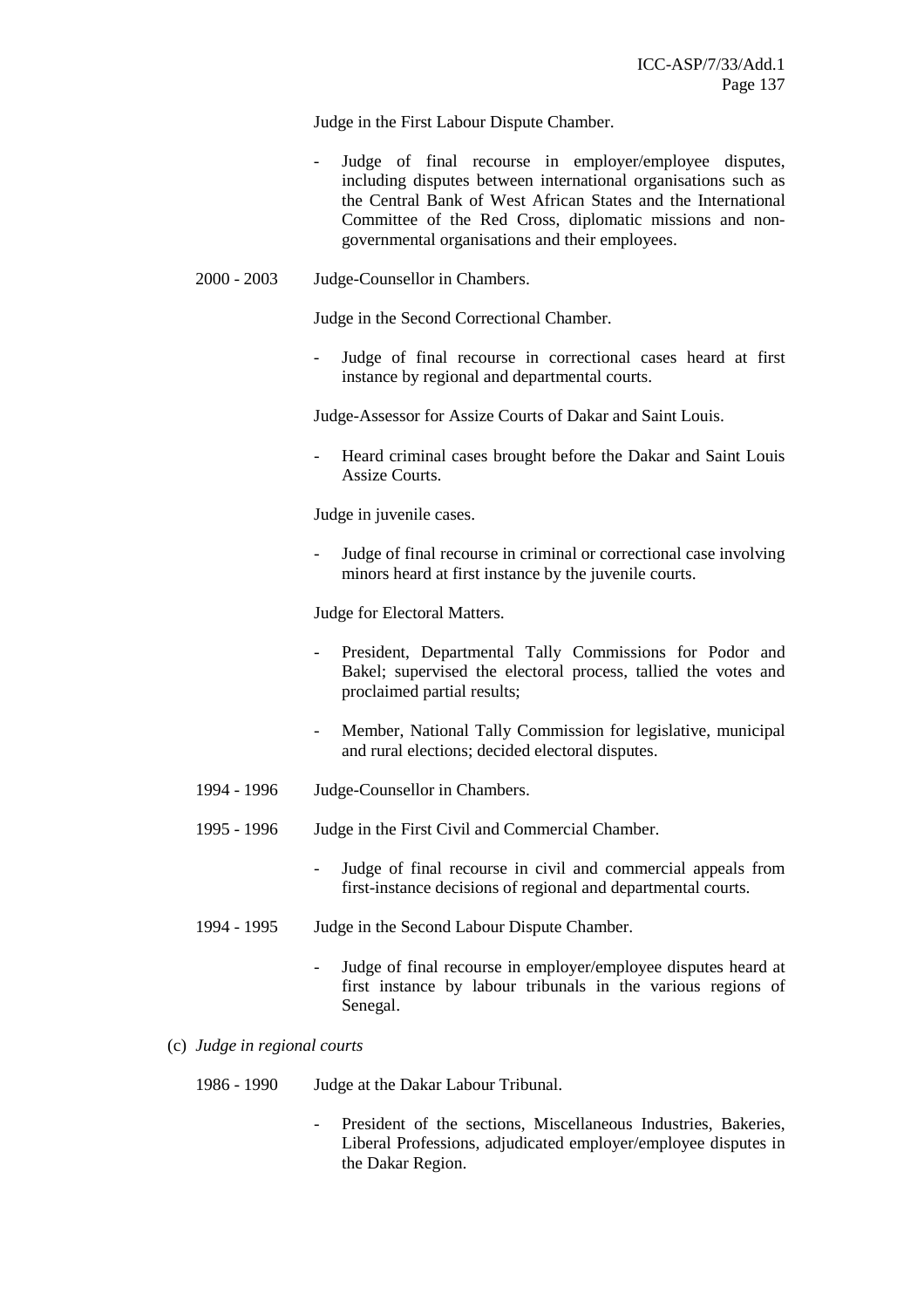1985 - 1986 Vice-President, Investigating Judge and President, Diourbel Labour Tribunal.

Tribunal Vice-President.

- Presiding judge in trials of flagrant offences, and of serious correctional offences at first instance other than those investigated as Investigating Judge;

Investigating Judge.

- Opened official police enquiries and conducted investigations in criminal and correctional matters involving adults;

Judge in cases involving juveniles.

Responsibility for investigating and adjudicating all correctional and criminal cases involving juveniles;

President, Labour Tribunal.

- Presiding judge at Labour Tribunal hearings; first-instance adjudication of employer/employee disputes.
- 1984 1985 Judge at the Ziguinchor Regional Tribunal

Judge in correctional cases.

- Presiding judge in trials of flagrant offences, and of serious correctional offences at first instance other than those investigated as Investigating Judge;

Investigating Judge.

- Opened official police enquiries and conducted investigations in criminal and correctional matters involving adults;

Judge in cases involving juveniles.

- Responsibility for investigating and adjudicating all correctional or criminal cases involving juveniles.
- II. Technical Adviser to the Minister for Foreign Affairs and Senegalese Diaspora (1998 2000)
	- Assisted the Minister in preparing and participating in various international meetings and conferences, including the Rome Conference for the adoption of the Statute of the International Criminal Court.
	- Responsibility for the following matters: human rights; conflict prevention, management and settlement; organised transnational crime; illegal traffic in small arms and small-calibre weapons; illegal traffic in drugs; the fight against terrorism; the campaign against anti-personnel mines.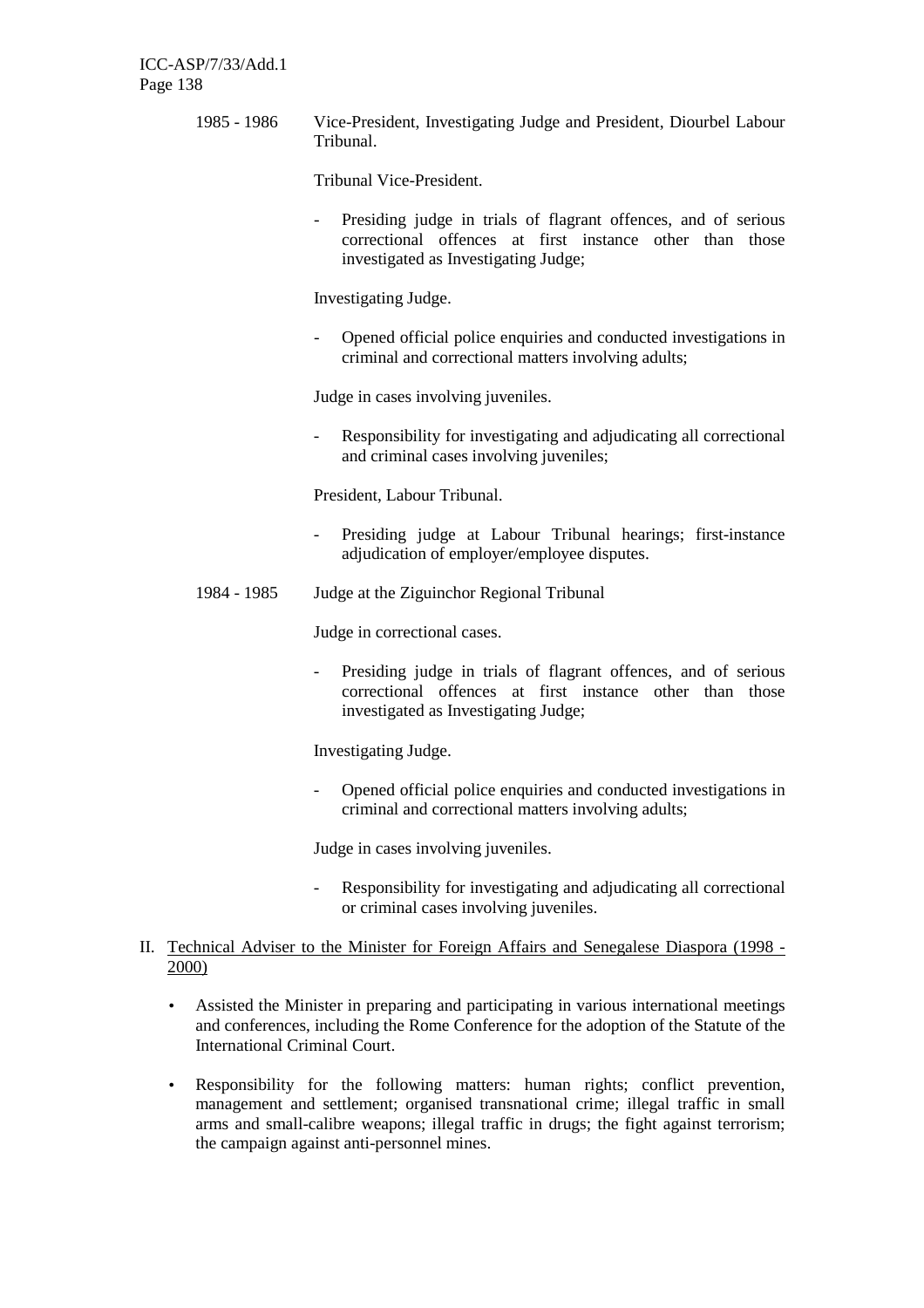- Participated with the Minister in:
	- First Meeting, in Mauritius, of Human Rights Ministers of the African Union;
	- Meeting of the ECOWAS Mediation Council for Settlement of the Crisis in Ivory Coast.
- Read, on behalf of the Minister, the opening speech at the seminar of the African Human Rights Commission on the Right to a Fair Trial.
- Represented the Minister at various meetings, including:
	- Conference on the "Evaluation of National Conferences and other Processes of Democratic Transitions in Africa", Cotonou, Benin;
	- Initiatives on Capacity Building and Maintenance of Peace in Africa, Libreville, Gabon.
- Trained personnel of Senegalese Embassies and Consulates in Europe and Africa in connection with voting facilities for overseas Senegalese in the March 2000 Presidential Election.
- Responsible for coordinating the work of the Comité scientifique [Specialist Board] in preparation for the First Seminar of the African Centre for Strategic Studies for High-Ranking Officials.

III. Technical Adviser to the Keeper of the Seals, Minister of Justice (1996 - August 1998)

- Assisted and worked with the Minister at each stage of the process for the creation of an International Criminal Court and the adoption of the Rome Statute.
	- Actively assisted the Minister in the preparation and organization of the Dakar Regional Awareness-Raising Seminar for the Creation of an International Criminal Court.
- Responsibility for human rights issues:
	- Worked with the Minister on the Charter for the Rights and Welfare of the Child, the Convention on the Worst Forms of Child Labour, and on the problems of street children and child begging.
- Took part in weekly meetings on the operation of the criminal courts as member of the Judicial Reform Commission.
- Member of the Board of Experts for the Organisation for Harmonization of Business Law in Africa (OHADA).
	- Actively assisted the Minister in advocating acceptance of the concept of harmonization of business law and ratification of the treaty establishing the OHADA; participated in meetings of Justice Ministers of the Organisation and the adoption of the Uniform Acts; Leader of the Senegal delegation to Yaoundé for adoption of the Uniform Act on Arbitration.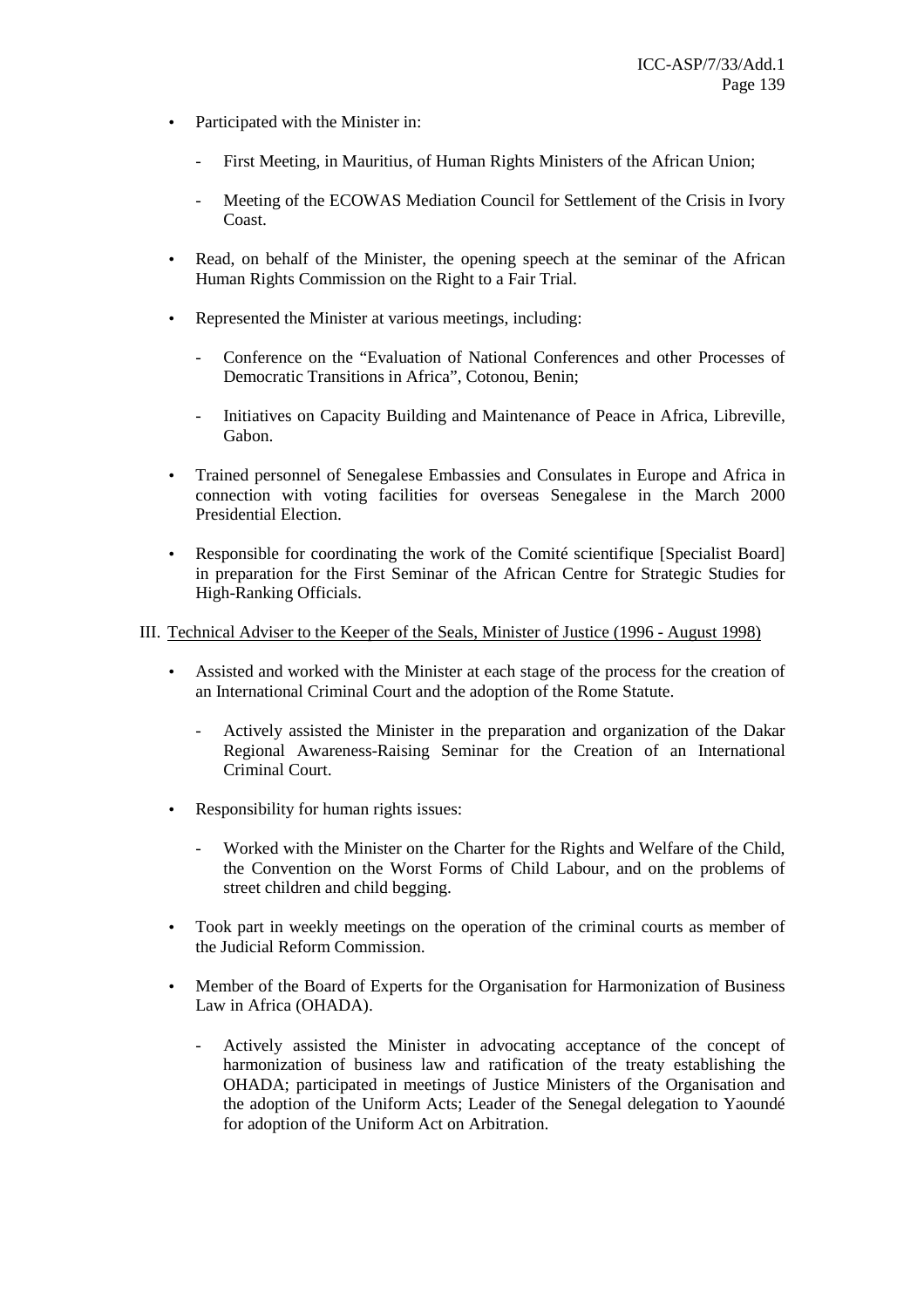- Represented the Minister at various conferences and seminars:
	- Presided on behalf of the Minister at meetings of women lawyers on violence against women and female genital mutilation;
	- Meeting on human rights and HIV/AIDS for assistance to persons living with HIV.
- Participated in the drafting of legislation, including all of the amendments to the Penal Code on violence against women and children, female genital mutilation and paedophilia; legislation on Sociétés Civiles Professionnelles [Professional Partnerships] and the Status of Notaries.
- Member of the Comité scientifique [Specialist Board] for preparation and organisation of the International Conference to Combat Organised Transnational Crime and Corruption.
- Government Commissioner for the Ordre des Experts et Evaluateurs du Sénégal [National Order of Experts and Appraisers].
- Director, Conseil de Surveillance de la Société Nationale de Recouvrement du Sénégal [Supervisory Board of the National Institution for Debt Recovery].
- Represented the Minister at various inter-ministerial meetings, notably on energy and rural electrification.
- Drafted applications by the Keeper of the Seals, Minister of Justice, before the Court of Cassation.
- IV. Chargé de Mission du Médiateur de la République du Sénégal [Executive Officer to the National Ombudsman] (1991 - 1994)
	- Responsible for dealing with complaints against the State, local administrations, public institutions and all bodies having public-service functions.
	- Actively participated in drafting the annual report of the Ombudsman to the President of the Republic.
	- Responsible for examining and settling cases of human rights violations and complaints submitted to the Ombudsman by human rights organisations.
	- Worked on the issue of persons displaced by the conflict between Senegal and Mauritania.
	- Coordinated the work of consultants studying relations between banks and their customers.
	- Prepared a practical guide on mediation and a number of notes on the organisation of the Ombudsman's Office and on the implementation of judicial decisions, and also on social security institutions.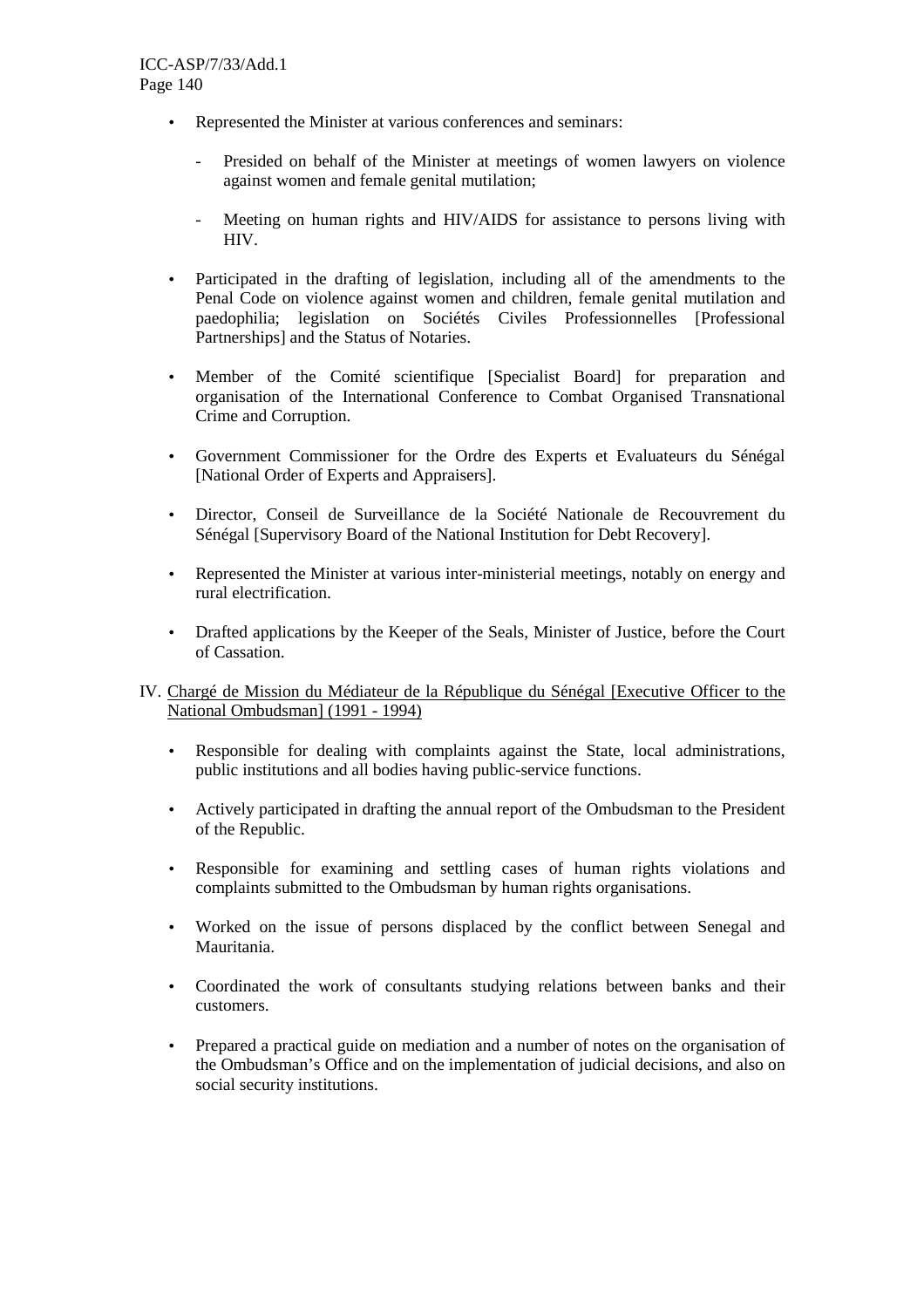# **Teaching assignments**

- August 1996 July 2000 Judicial Training Centre (CFJ); taught labour dispute resolution to trainee judges.
- November 1986 June 1990 Centre de Formation et de Perfectionnement administratif [National Institute for Administrative Training and Advanced Training]; taught commercial law, economic crime and court organisation in Senegal.

### **Experience with the United Nations, New York**

- 15 June 2004 Office for the Coordination of Humanitarian Affairs (OCHA).
- 15 December 2004

Worked on issues related to: Islam and international humanitarian law; protection of the civilian population; the rule of law; civilian/military relations and international humanitarian law; manual of procedure for UN personnel within and outside conflict zones;

Rapporteur for "Policy Development and Studies Branch" (PDSB) at the 59th session of the General Assembly and for the work of the Economic and Social Council.

# **Other internships**

- April May 1991 The United States Office of Personnel Management in Washington, D.C.
	- Worked on issues of recruitment to the United States civil service, and on evaluation, training and advanced training of officials and disciplinary procedures and sanctions.
- October January 1990 World Bank, Washington, D.C.
	- Worked on structural adjustment programs, poverty and debt;
	- Wrote a document on the desirability of amending the Senegal Labour Code.

# **Pro bono activities**

As legal counsellor, handled all legal issues for the Network for the Prevention of Maternal and Infantile Mortality and for the Senegalese Association for Reproductive Health; gave a number of presentations on Respect for Human Rights in the Prevention of Maternal and Infantile Mortality.

# **Publications**

- "Introduire la Conciliation en droit du Travail au Centre d'Arbitrage, de Médiation et de Conciliation de la Chambre de Commerce et d'Agriculture de Dakar", *Performance Magazine*, November to December 2000.
- "Women and Access to Justice", *Le Diplomate*, 15 December to 15 January 2000.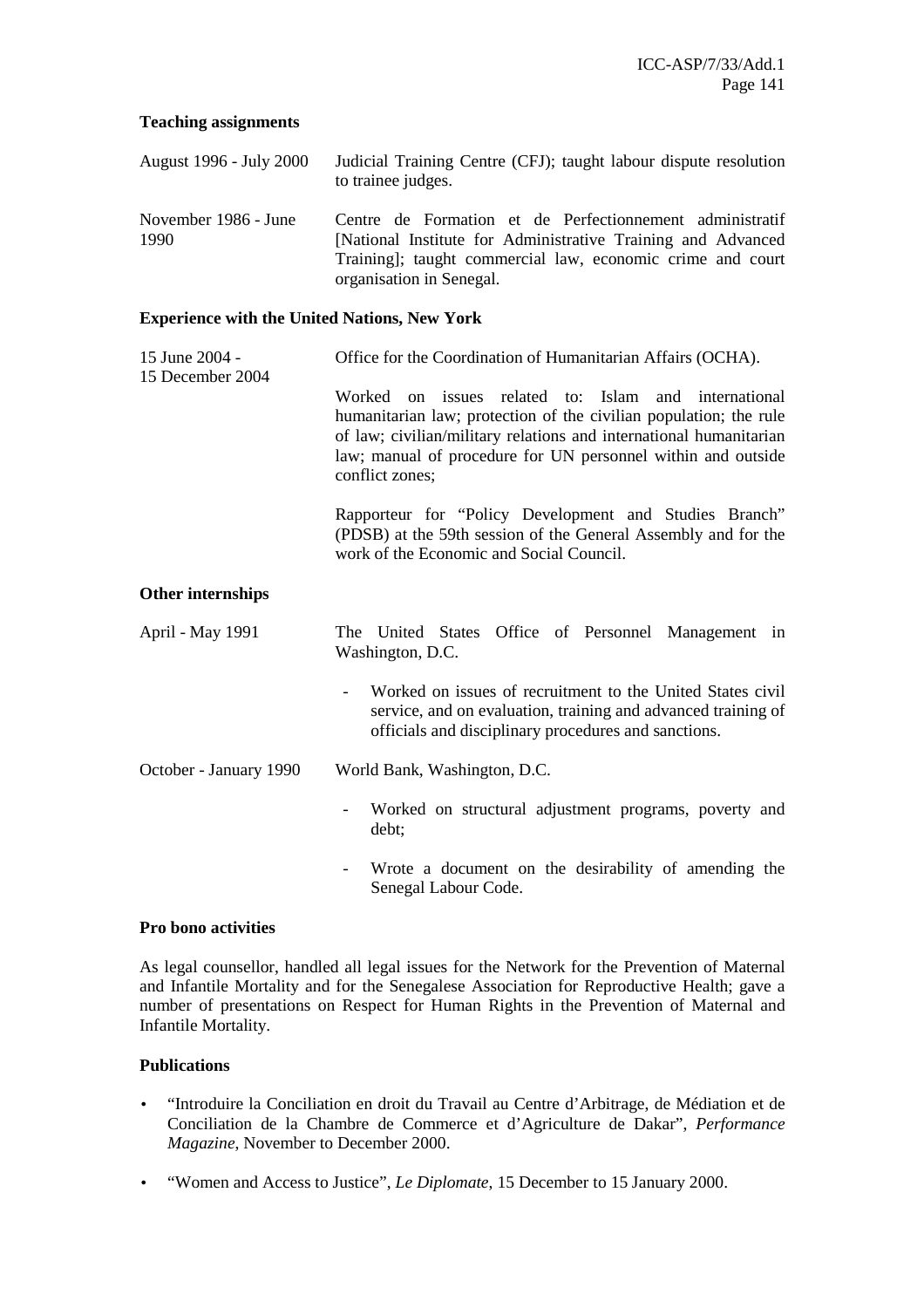- "Rôles du Pouvoir Judiciaire dans les Nouvelles Démocratie Africaines", *Le Diplomate*, 15 May to 15 June 1999.
- "Transparence et Régularité dans le processus électoral au Sénégal", *Le Diplomate*, 15 February to 15 March 1999.

# **Studies and research papers**

- Islam and International Humanitarian Law (2004).
- Comparative Study on how Juveniles are handled by International Criminal Courts (2004).
- Criminal Liability of Juveniles involved in the commission of the Crimes targeted by International Criminal Laws (2004).
- The Youth and the Laws in Senegal (1999).
- Guide de Procédure de Conciliation (1994).
- Structural Adjustment Programs, A Critic to deal with Poverty (1991).
- The right to die (1991).
- Le Principe de l'Indivisibilité de l'Aveu judiciaire (1984).
- La Protection des Consommateurs au Sénégal (l982).

# **Presentations of relevance to international criminal law**

- The most serious crimes which face our world today: context and description The Hague, Netherlands, 26-27 October 2007.
- Ethics Conference, Florence, Italy, 7-9 December 2006: Training of Judges and Prosecutors in Senegal.
- "Protection des droits humains dans la lutte pour la prévention de la mortalité maternelle" (Protection of Human Rights in the Campaign for the Prevention of Maternal Mortality), Abidjan, Côte d'Ivoire, March 2002.
- Criminal Justice and Crime Prevention, Seoul, South Korea, October 2001: "Criminal Justice and Crime Prevention in Senegal".
- The African Commission for Human and Peoples' Rights, Dakar, Senegal, September 1999: "The Right to a Fair Trial".

# **Other presentations**

- Dakar, Senegal, February 2006 La loi et le HIV/SIDA (The law and HIV/AIDS).
- Dakar, Senegal, November 2000 Typologie, prévention, gestion et règlement des conflits (Typology, prevention, management and resolution of conflicts).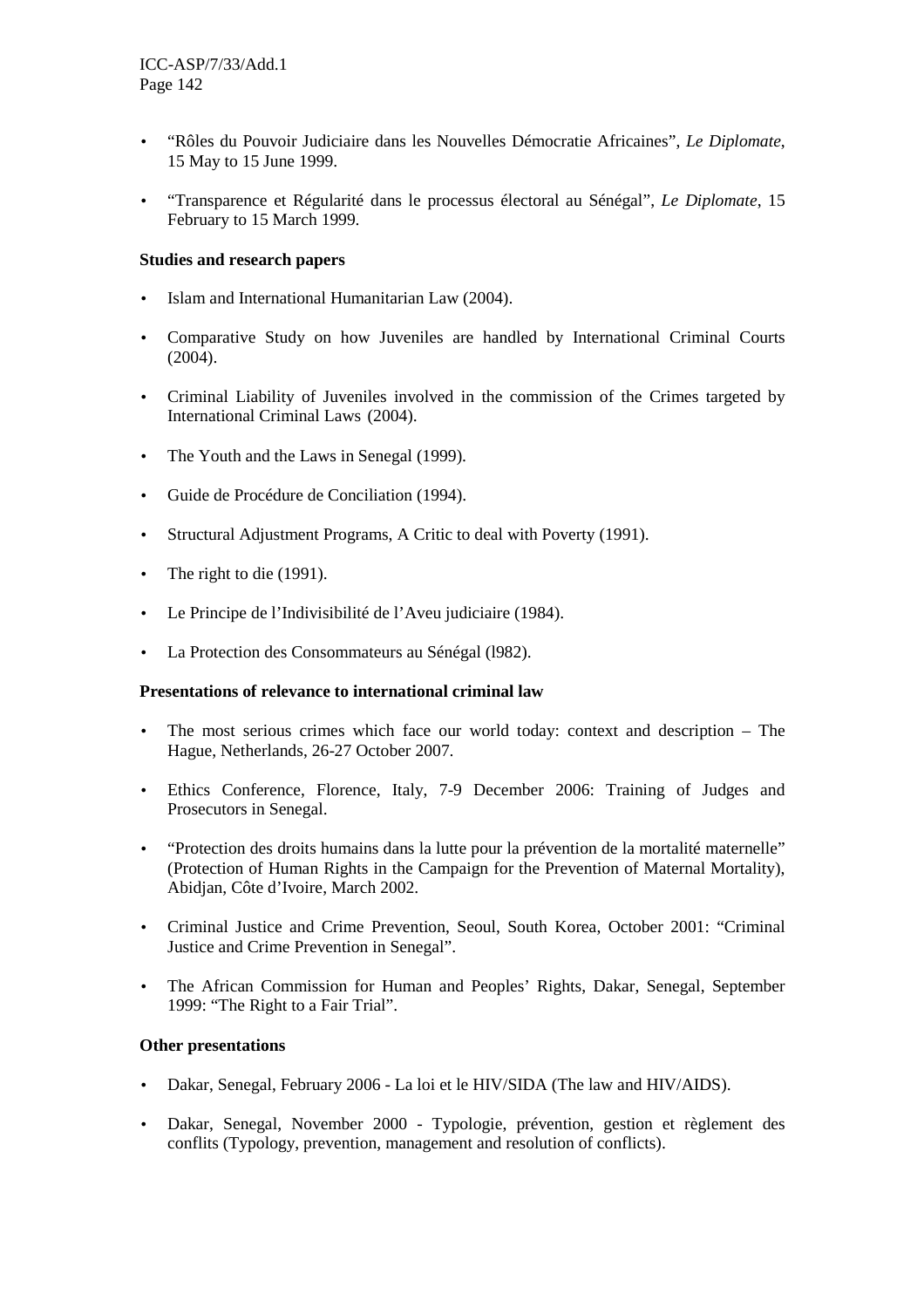- Dakar, Senegal, May 1998 Les créances de salariés et les procédures simplifiées de recouvrement des créances (Debts of wage-earners and simplified debt recovery procedures).
- Dakar, Senegal, August 1998 La Justice du future (The justice of the future).
- Lisbon, Portugal, May 1997 La lutte contre la corruption en matières économique et financière au Sénégal (Fighting Corruption in Economic and Financial Management in Senegal).
- Accra, Ghana, November 1994 Démocratie et règlement des conflits au Sénégal (Democracy and conflict resolution in Senegal).
- Dakar, Senegal, March 1997 L'arbitrage, la conciliation et la médiation au Sénégal (Arbitration, Conciliation and Mediation in Senegal).
- Madrid, Spain, August 1997 Les origines des Etats modernes en Afrique: prévention, gestion et règlement des conflits (The Origins of Modern States in Africa: Prevention, Management and Settlement of Conflicts).
- Dakar, Senegal, July 1997 La Charte Africaine des Consommateurs (The African Consumers' Charter).
- Dakar, Senegal, November 1993 Pour une alternative de procédure en matière de licenciement pour motif économique (Alternative procedure for economic layoffs).
- Saint Louis, Senegal, December 1992 Les enjeux du recours à l'appareil judiciaire (The risks of recourse to judicial settlement).
- Dakar, Senegal, March 1992 Les relations entre les banques et leur clientèle au Sénégal (Relations between banks and their clients in Senegal).
- Washington, DC, May 1991 Considerations on the modification of the Senegalese labor code.
- Washington, DC, May 1991 The Social Dimension of Structural Adjustment Programs.
- Dakar, Senegal, April 1989 Les Tribunaux du Travail au Sénégal (Labour Tribunals in Senegal).

# **Participation in conferences and seminars**

- Droits Humains et Prévention de la Mortalité maternelle, Abidjan, Côte d'Ivoire, March 2002.
- Criminal Justice and Crime Prevention, Seoul, Republic of Korea, October 2001.
- Evaluation des Conférences nationales et autres processus de transition politique en Afrique, Cotonou, Benin, February 2000.
- Les Manœuvres pour le Renforcement des Capacités Africaines de Maintien de la Paix (RECAMP), Libreville, Gabon, 27 and 28 January 2000.
- First meeting of Foreign Ministers of the ECOWAS Council for Mediation and Security, Bamako, Mali, 29 December 1999.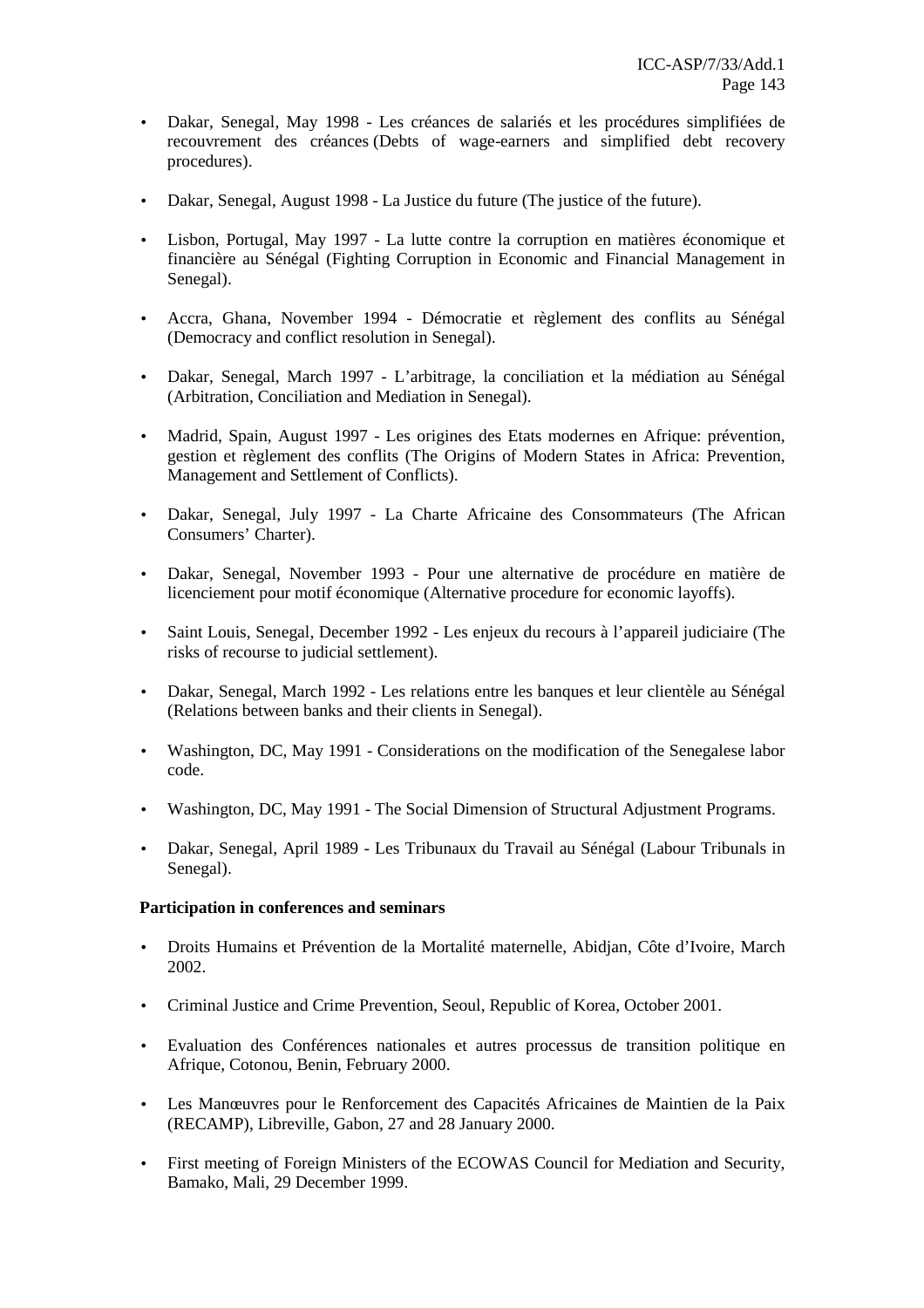- La Cour de Justice de l'UEMOA, ses rapports avec les juridictions nationales, Dakar, Senegal, 21 and 22 December 1999.
- Seminar for High-Ranking Officials of the Centre for Strategic Studies in Africa, Dakar, Senegal, 1 - 12 November 1999.
- Institutionalisation de la Démocratie en Afrique (Coalition mondiale pour l'Afrique), Dakar, Senegal, 29 - 30 October 1999.
- Le droit à un procès équitable en Afrique, Dakar, Senegal, 9 11 September 1999.
- Problématique de l'indépendance du pouvoir judiciaire en Afrique, Ndjamena, Chad, May 1999.
- Access to justice and fair trial, Johannesburg, South Africa, 11 13 December 1998.
- La création d'une Cour pénale internationale, Dakar, Senegal, 5 6 February 1998.
- Tendances africaines actuelles, Madrid, Spain, August 1997.
- Lutte contre la corruption dans la gestion économique financière, Lisbon, Portugal, May 1997.
- Lutte contre la criminalité transnationale organisée et la corruption, Dakar, Senegal, July 1997.
- L'Etat africain à l'aube du troisième millénaire, Dakar, Senegal, April 1997.
- Judicial Reform Roundtable II, Williamsburg, Virginia, 19 22 May 1996.
- Global Peace and Conflicts Resolution, Accra, Ghana, 21 23 November 1994.
- Art de gouverner et processus de développement économique et social, Dakar, Senegal, 24 - 26 April 1992.
- Restructuring Industrial Enterprises, Washington, D.C., 11 15 March 1991.
- Debt, Poverty, Equity, Global Challenges, Local Solutions, Washington and Minneapolis, December 1990 and June 1991.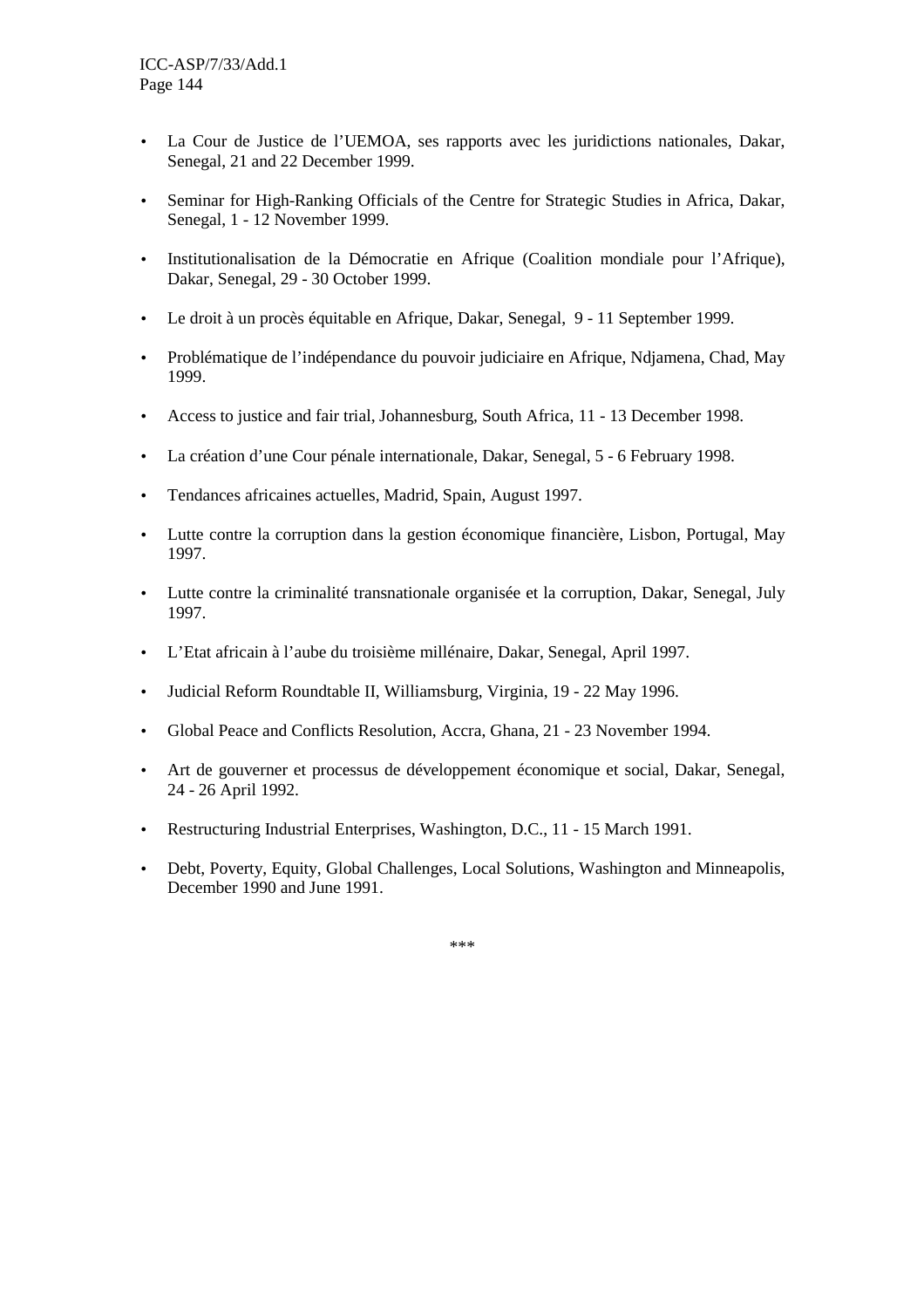## **17. Tarfusser, Cuno (Italy)**

[Original: English]

#### **Note verbale**

 The Embassy of Italy presents its compliments to the Secretariat of the Assembly of States Parties to the Rome Statute of the International Criminal Court and, with reference to note ICC-ASP/7/S/19 of 15 April 2008, has the honour to inform the Secretariat that the Government of Italy has decided to nominate Mr. Cuno Tarfusser, currently Chief Prosecutor in Bolzano, as a candidate for election as a judge of the International Criminal Court at the elections to be held during the first resumption of the seventh session of the Assembly of States Parties, in New York from 19 to 23 January 2009.

 Mr. Cuno Tarfusser fulfils all the conditions for appointment to the highest judicial offices, as stated in article 36, paragraph 3 (a), of the Rome Statute of the Court.

 Mr. Tarfusser is being nominated for inclusion in list A, covering candidates with established competence in criminal law and procedure, and the necessary relevant experience, whether as a judge, prosecutor, advocate or in other similar capacity, in criminal proceedings, in accordance with article 36, paragraph 3 (b) (i) and paragraph 5, of the Rome Statute.

 The statement required by article 36, paragraph 4 (a), of the Rome Statute and the curriculum vitae of Mr. Cuno Tarfusser are attached to this note.

\*\*\*

…

### **Statement of qualifications**

 *Statement submitted in accordance with article 36, paragraph 4, of the Rome Statute of the International Criminal Court and paragraph 6 of the resolution of the Assembly of States Parties on the procedure for the nomination and election of judges of the International Criminal Court (ICC-ASP/3/Res.6).* 

 The Government of Italy has decided to nominate Mr. Cuno Tarfusser, a senior Italian prosecutor who currently holds the post of Chief Prosecutor in Bolzano, for a post of judge at the International Criminal Court in the elections to be held during the first resumption of the seventh session of the Assembly of States Parties in New York, from 19 to 23 January 2009.

Mr. Tarfusser's curriculum vitae in English is attached hereto.

 Mr. Tarfusser is being nominated for inclusion in list A, which is comprised of candidates with "established competence in criminal law and procedure, and the necessary relevant experience, whether as judge, prosecutor, advocate or in other similar capacity, in criminal proceedings" (article 36, paragraph 3 (b) (i) and paragraph 5, of the Rome Statute).

 Mr. Cuno Tarfusser fulfils all the conditions of experience and seniority required for appointment to the highest judicial offices, as stated in article 36, paragraph 3 (a), of the Rome Statute.

Mr. Tarfusser's career has been devoted to criminal law and procedure.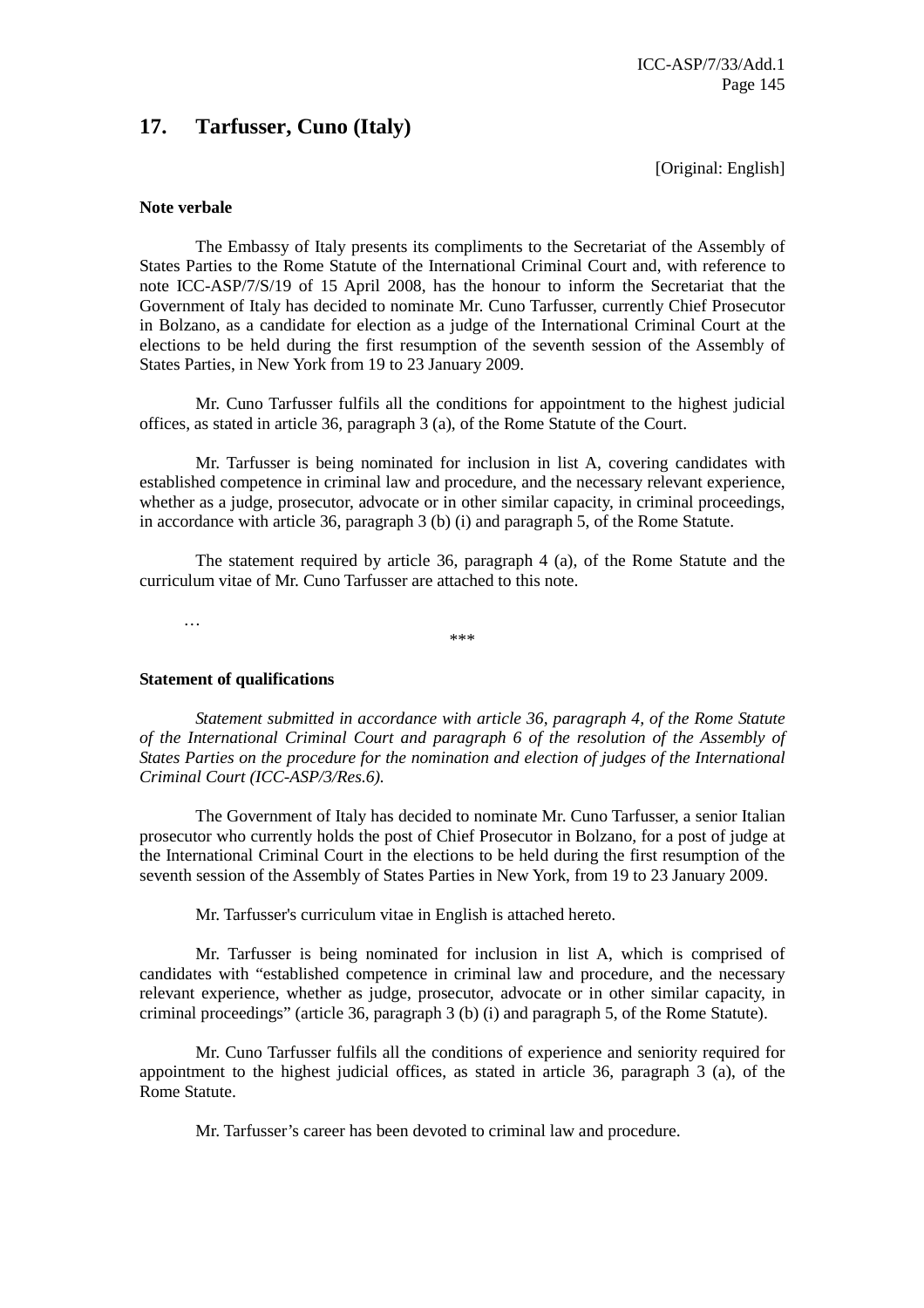In more than twenty years of judicial activity, Mr. Tarfusser has acted as Deputy Prosecutor and, since 2001, as Chief Prosecutor in Bolzano. He has wide experience in prosecuting several types of crimes. He prosecuted crimes against individuals, child abuse and sexual crimes committed against women and children. He also prosecuted crimes connected with drug trafficking, illegal possession of weapons, explosives and small arms, and terrorist activities. In his tenure as Prosecutor in Bolzano, he also focused on the management of judicial structures and all organizational aspects of jurisdictional activities. In the accomplishment of his duties in the Office of the Prosecutor, as Deputy Prosecutor and as Chief Prosecutor, he acquired a vast experience in international judicial cooperation. During his activities, he has developed several contacts with judicial authorities of other States.

 Mr. Tarfusser has judicial expertise on gender issues, including, but not limited to, violence against women.

 He is bilingual (Italian and German), fluent in English and has a good knowledge of French.

 Mr. Tarfusser, a male, is a national of Italy and does not possess the nationality of any other State.

\*\*\*

### **Personal**

- Name: Cuno Jakob Tarfusser
- Date of birth: 11 August 1954

Nationality: Italian

#### **Education**

- 1969 1974 Humanistisches Lyzeum, Bolzano, German-speaking high school.
- 1974 1975University of Innsbruck, Faculty of Law.
- 1975 1979University of Padova Degree in Law.

### **Judicial career and professional experience**

- 1980 1985 Solicitor in a lawyer's office in Padova, Italy.
- 1985 2001 Deputy Public Prosecutor at the Public Prosecution Office of the Bolzano District Court.

 As Deputy Prosecutor, Mr. Tarfusser has been involved in conducting an extensive range of investigations and trials concerned with a variety of crimes:

- Crimes against individuals and personal freedom (in particular, sexual violence, rape, paedophilia, child abuse and maltreatment, domestic violence, personal injury, robbery and murder);
- Crimes against the State (terrorism);
- Crimes against the Public Administration (extortion, corruption, abuse of power, embezzlement etc.);
- Trafficking of human beings, drugs and weapons: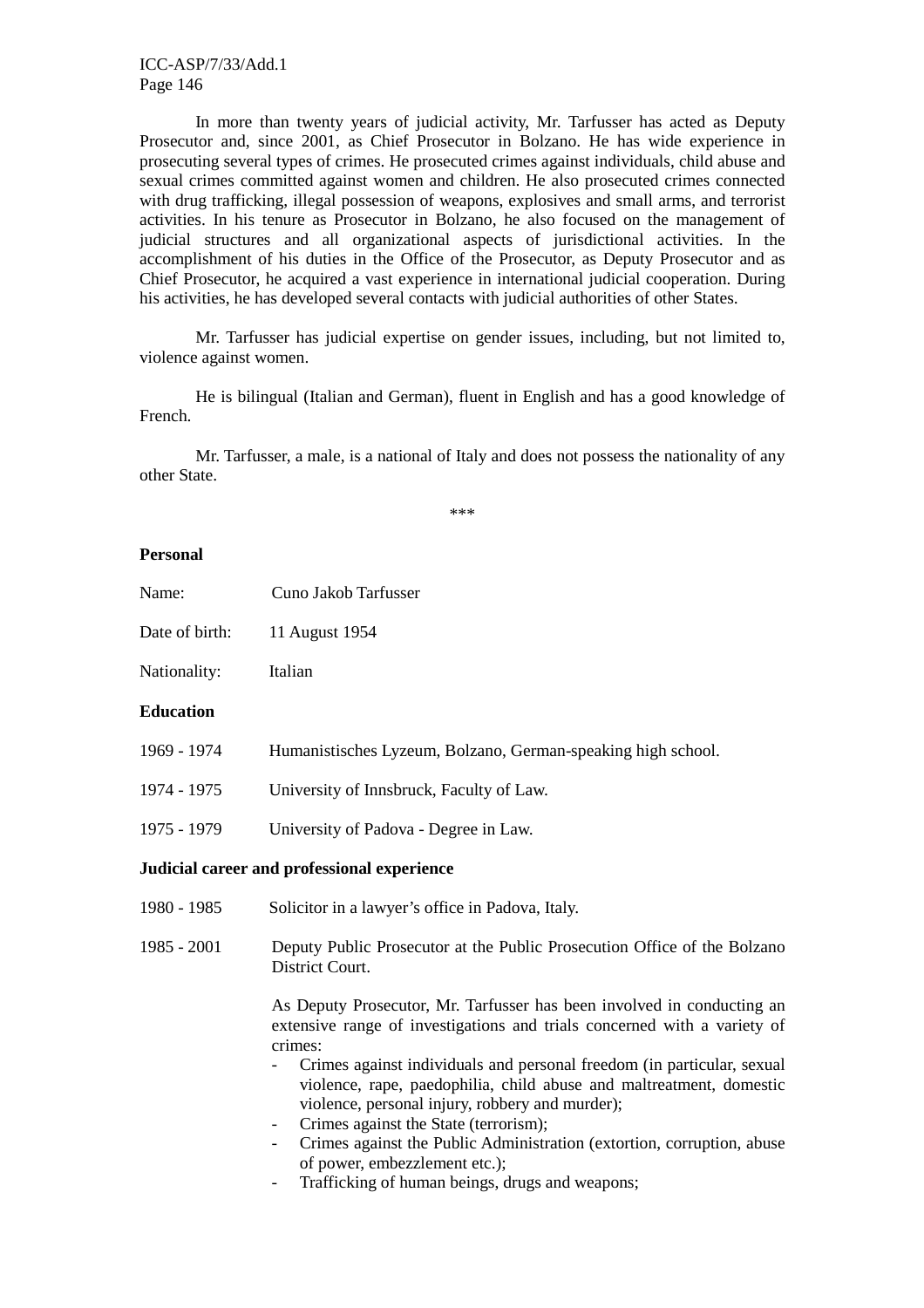- Financial and bankruptcy crimes;
- Smuggling and European Union fraud;
- Organized crime, including economic crimes such as money laundering and forgery, terrorism and corruption. These prosecutorial activities were facilitated by an effective investigation network built up by Mr. Tarfusser in a number of countries.
- 2001 2008 Chief Public Prosecutor at the Public Prosecution Office of the Bolzano District Court.

As head of the Public Prosecutor's Office**,** Mr. Tarfusser initiated in July 2001 a radical reorganization of staff, including grouping the prosecutors in more specialized working teams. One of these groups, composed of three Deputy Prosecutors and twelve male and female police officers, is specialized in investigating crimes against human rights, with particular reference to child abuse and all types of sexual and physical violence against women and children.

In 2004, under the guidance of Mr. Tarfusser, the Public Prosecutor's Office started a complex and complete project of reorganization of the working processes by implementing a modern and certifiable organization model which included the optimization of resources. In 2005, the Public Prosecutor's Office published the first Charter of Services for the Citizen. Since 2005, the Public Prosecutor's Office publishes every year the social balance accounting and, in 2007, the Public Prosecutor's Office obtained, as the first judicial office ever, the ISO 9001:2000 certification.

All this has resulted in a reduction in judicial costs of about 70 per cent, far higher standards and quality of service and, consequently, a better relationship with members of the public and those professionals who interact daily with the Public Prosecutor's Office (judges, lawyers, police and citizens).

The organizational model implemented at the Public Prosecution Office in Bolzano is now considered to be a model for the entire justice administration in Italy and as a best practice to be extended to other judicial offices.

2007 - 2008 Expert in court management at the Ministry of Justice.

#### **Teaching assignments**

| 1988          | Teaching criminal procedures at the Police Academy of Bolzano.                                                                               |
|---------------|----------------------------------------------------------------------------------------------------------------------------------------------|
| February 1996 | Lecturer at the Police Academy in Münster (Germany) in Italian<br>legislation on combating organized crime.                                  |
| 1996 - 1997   | Lecturer in criminal procedures at the Faculty of Law of the University of<br>Innsbruck for Italian students of criminal procedural matters. |
| 1996 and 2000 | Teaching investigation techniques and international cooperation at the<br>Customs Department of the Ministry of Finance.                     |
| $2001 - 2004$ | Lecturer in criminal procedures at the Specialization School for Legal<br>Professions, University of Trento and Verona.                      |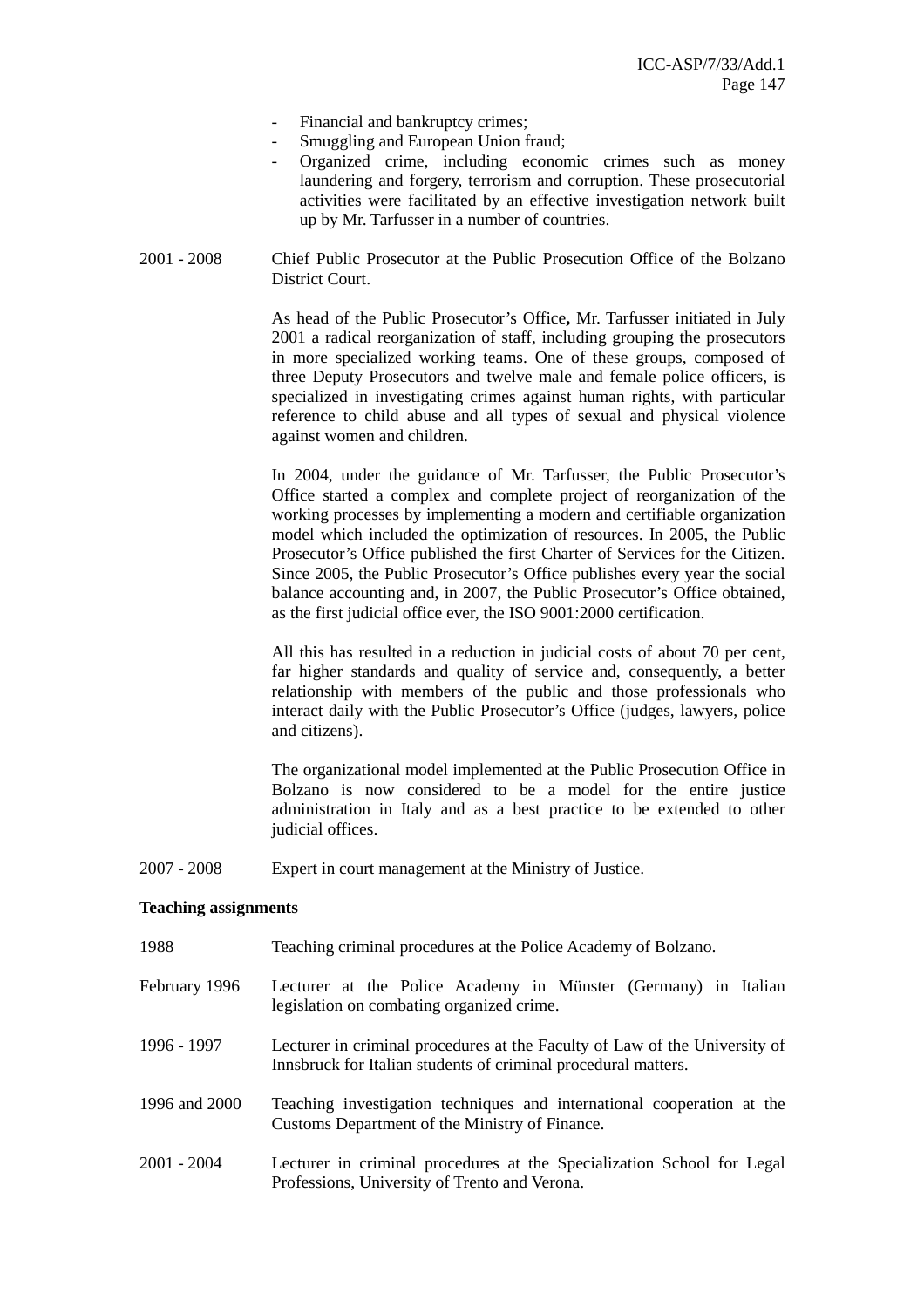| $2007 - 2008$ | Lecturer in court management at the University of Bari, Faculty of Law;<br>Inland Revenue Police Academy in Rome; University of Messina, Faculty<br>of Law. |
|---------------|-------------------------------------------------------------------------------------------------------------------------------------------------------------|
| 2008          | Lecturer in business management (Master's level) at the University of<br>Verona, Faculty of Law.                                                            |
| 2008          | Lecturer in work processes organization and the management of human<br>resources at the University of Padova, Faculty of Psychology.                        |
| 2008          | Lecturer in organization of judicial offices and optimization of resources at<br>the University of Bologna, Faculty of Political Sciences.                  |

## **Judicial experience, missions and presentations abroad**

 Rogatory commissions in several countries, such as, Germany, Austria, France, Liechtenstein, Switzerland, Luxembourg, the United Kingdom, the Netherlands, Denmark, Spain, Belarus and the Dominican Republic.

| October 1995                                | Vienna, "The Italian legislation on combating organized crime".                                                                                                      |
|---------------------------------------------|----------------------------------------------------------------------------------------------------------------------------------------------------------------------|
| September 1997                              | Graz, "Particular technical investigation techniques".                                                                                                               |
| June - July 1998/<br>September 2001         | Wustrau (Germany), Judges Academy, "The position of the Italian Public<br>Prosecutor".                                                                               |
| <b>June 2000</b>                            | Innsbruck, "The preliminary investigations in the Italian criminal<br>procedure".                                                                                    |
| September 2000                              | Baden, presentation on "Money laundering and reinvestment in legal<br>economic and financial activities".                                                            |
| November 2001                               | Munich, Tax Office of the European Commission, presentation on<br>"Confiscation of the proceeds of crime: legal basis and practice in Italy".                        |
| September 2002                              | Munich, Tax Office of the European Commission, presentation on "Cross<br>border investigations in the area of organised crime".                                      |
| November 2002/<br>April 2003/<br>March 2004 | Sofia, short-term expert in the twinning programme "Strengthening of the<br>Public Prosecution Office in Bulgaria".                                                  |
| June 2006                                   | Como, International Conference on Open Source Systems (OSS),<br>presentation on "E-justice and Open Source".                                                         |
| September 2007                              | Trier, German Judges Academy, presentation on "The magistrate in the<br>Italian legal system".                                                                       |
| January 2008                                | Munich, congress on "The protection of the economic interest of the<br>European Union by combating corruption: The legal instruments in the<br>Italian legislation". |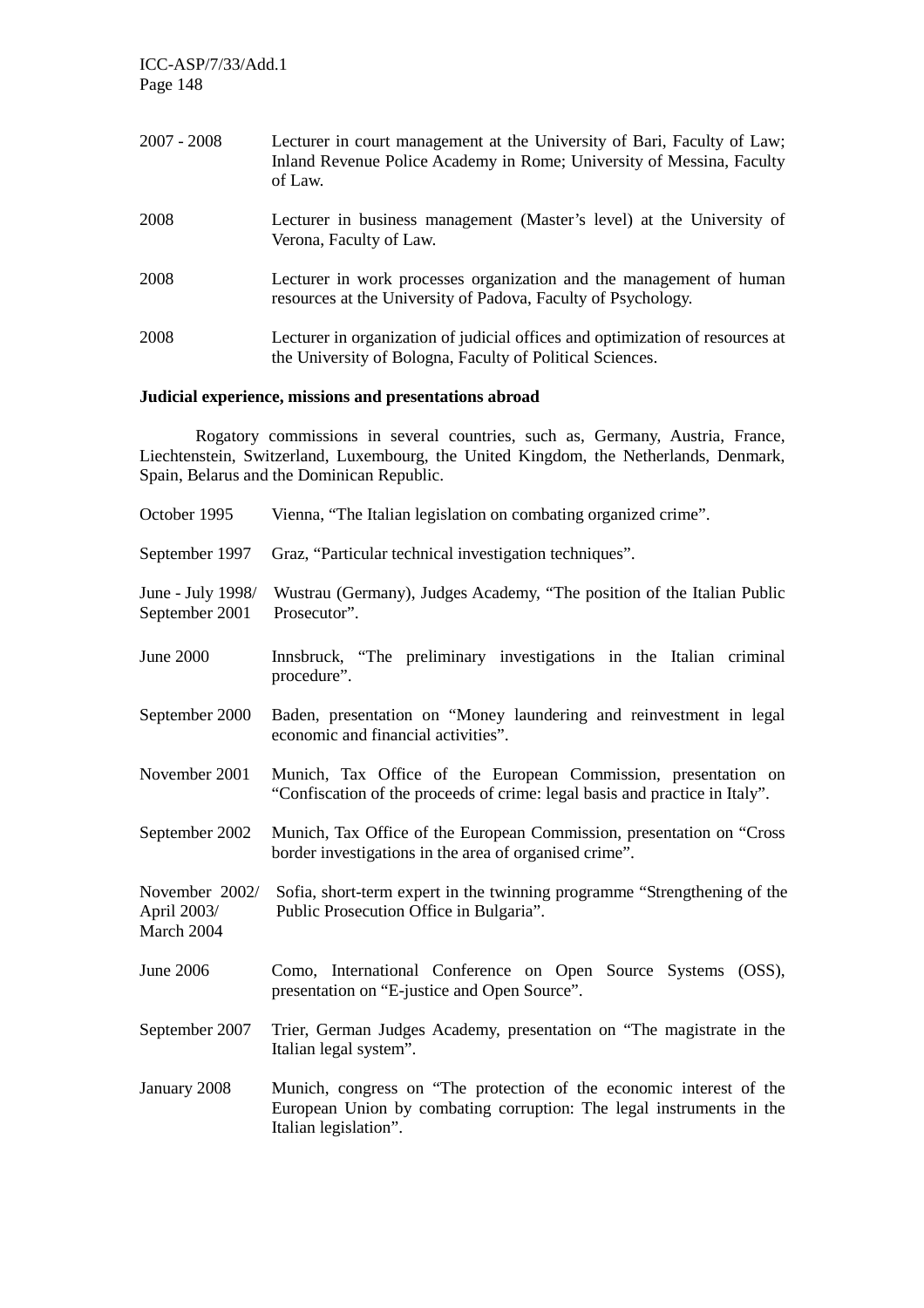April 2008 Luxembourg, European Institute of Public Administration (EIPA), presentation on "ISO 9000:2001 as a framework for quality management: The experience of the Public Prosecution Office in Bolzano".

### **Hosting foreign delegations**

Mr. Tarfusser hosted many visits to the Public Prosecutor's Office of Bolzano from several delegations, especially from German-speaking countries like Germany, Austria and Switzerland, but also from other countries, such as Bulgaria and, recently, China.

### **Language skills**

Bilingual (Italian and German), fluent in English and a good knowledge of French.

\*\*\*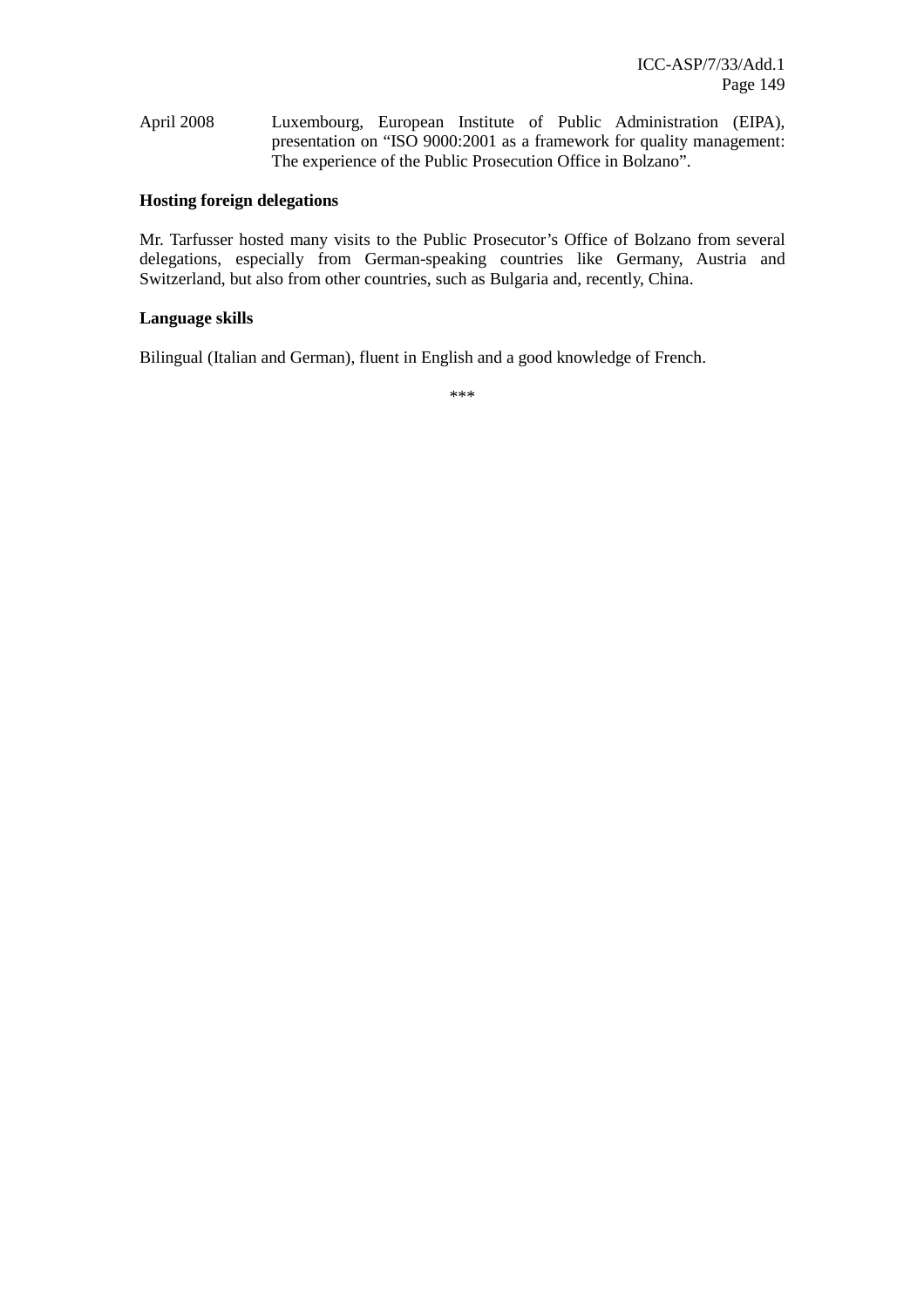## **18. Thomassen, Wilhelmina (Netherlands)**

[Original: English]

#### **Note verbale**

 The Ministry of Foreign Affairs presents its compliments to the Secretariat of the Assembly of States Parties to the Rome Statute of the International Criminal Court and, with reference to note ICC-ASP/7/S/19 of 15 April 2008, has the honour to inform the Secretariat that the Government of the Netherlands has decided to nominate Mrs. Wilhelmina Thomassen, currently Justice of the Supreme Court of the Netherlands, as a candidate for election as a judge of the International Criminal Court at the elections to be held during the first resumption of the seventh session of the Assembly in New York from 19 to 23 January 2009.

 Mrs. Thomassen is nominated for election under the terms of article 36, paragraph 4 (a) (ii), of the Rome Statute of the International Criminal Court, i.e. by the procedure provided for the nomination of candidates for the International Court of Justice in the Statute of that Court.

 Mrs. Thomassen is being nominated for inclusion in list A, covering candidates with established competence in criminal law and procedure, and the necessary relevant experience, whether as judge, prosecutor, advocate or in other similar capacity, in criminal proceedings.

 The statement prepared in accordance with article 36, paragraph 4 (a), of the Rome Statute of the International Criminal Court and the curriculum vitae of Justice Thomassen are attached to this note.

…

\*\*\*

#### **Statement of qualifications**

 *Statement submitted in accordance with paragraph 6 of resolution ICC-ASP/3/Res.6 of the Assembly of States Parties relating to the procedure for the nomination and election of judges to the International Criminal Court* 

 The Government of the Netherlands has decided to nominate Mrs. Wilhelmina Thomassen, currently Justice of the Supreme Court of the Netherlands, for election as a judge of the International Criminal Court at the elections to be held during the first resumption of the seventh session of the Assembly of States Parties scheduled for 19 to 23 January 2009 in New York.

 The nomination of Mrs. Thomassen as a list A candidate is in accordance with article 36, paragraph 3 (b) (i) and paragraph 5, of the Rome Statute of the International Criminal Court.

 Mrs. Thomassen, whose curriculum vitae is attached in English, French and Spanish, is an experienced judge, versed in criminal law, as stipulated by article 36, paragraph 3 (b) (i). She started her career as a defence lawyer (1975 - 1986). Subsequently, she became a judge at the The Hague District Court (1986 - 1991) and later a justice of the Court of Appeal of The Hague (1994 - 1997). In both courts she was appointed Vice-President. Since 2004, she has been a member of the Criminal Division of the Supreme Court of the Netherlands.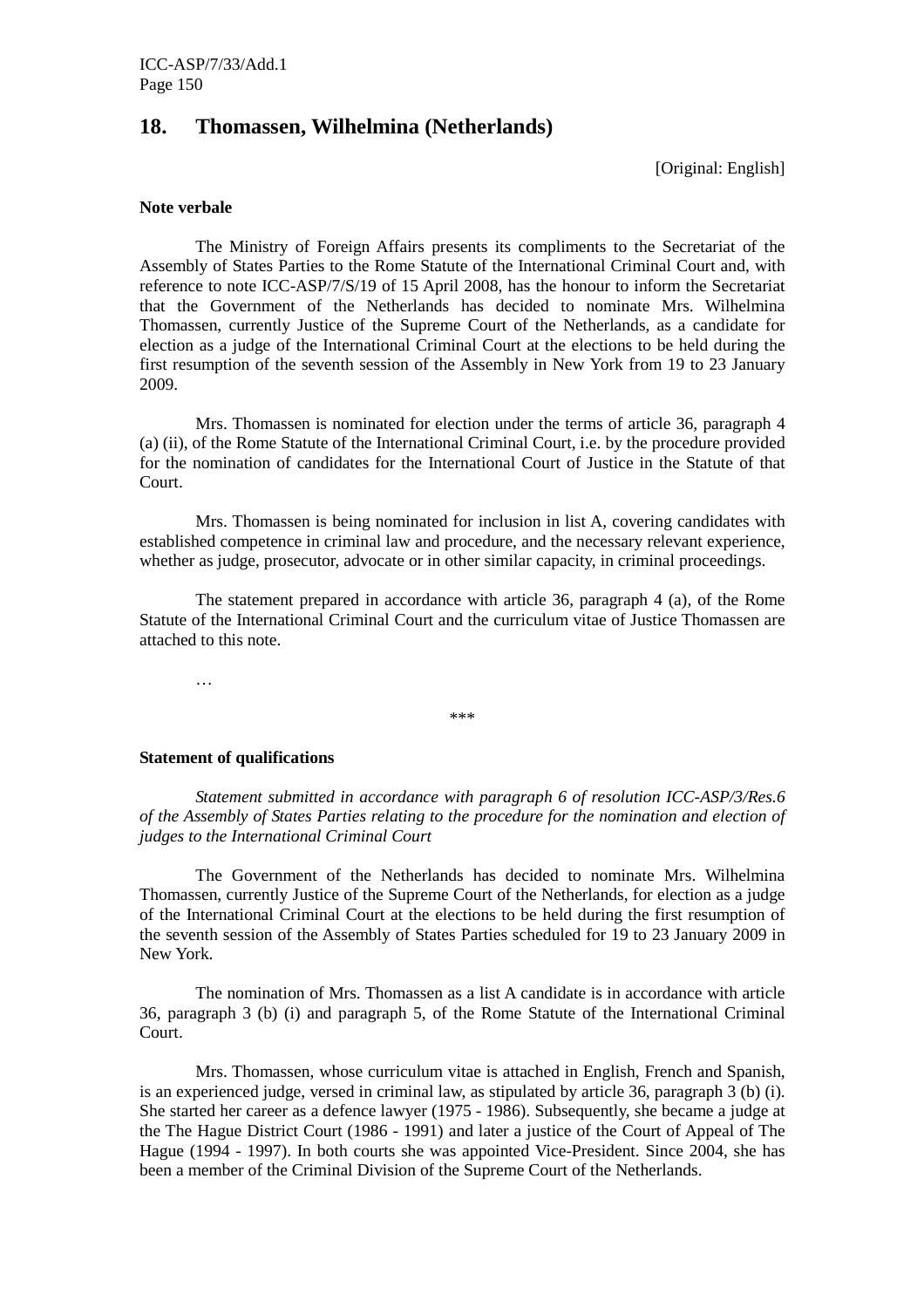In her extensive career as a judge, Mrs. Thomassen heard numerous complex criminal cases. In many of them she was a presiding judge and for several years she was an investigating judge in cases involving organized crime. She therefore acquired a vast experience in criminal law and criminal procedural law.

 Mrs. Thomassen also established an international track record, among others as a judge of the European Court of Human Rights (1998 - 2004). Her international experience led to her appointment in 2006 as professor of international human rights law at Erasmus University Rotterdam.

 Besides criminal law and international human rights law, Mrs. Thomassen has always taken an active interest in family and juvenile law, more specifically in the situation of women and children. She has been a children's magistrate for three years, dealing with cases concerning child protection. As a defence lawyer and as a judge she has been involved in cases concerning violence against women.

 With a long-standing career as a judge, Mrs. Thomassen fulfils all the conditions of character, impartiality and integrity required for appointment to the highest judicial offices as stipulated by article 36, paragraph 3 (a), of the Rome Statute of the International Criminal Court.

 Mrs. Thomassen is fluent in French and English, and therefore meets the criteria set out in article 36, paragraph 3 (c), of the Rome Statute of the International Criminal Court.

Mrs. Thomassen is of Dutch nationality.

\*\*\*

#### **Personal**

|  | Name: |  | Wilhelmina Maria Elisabeth Thomassen |  |
|--|-------|--|--------------------------------------|--|
|--|-------|--|--------------------------------------|--|

Date of birth: 8 September 1949, Rotterdam, the Netherlands

Nationality: Dutch

### **Judicial career**

| $2004$ - present | Justice of the Supreme Court of the Netherlands (Hoge Raad der<br>Nederlanden), Member of the Criminal Division.<br>Ad-hoc judge of the European Court of Human Rights, Strasbourg.          |
|------------------|----------------------------------------------------------------------------------------------------------------------------------------------------------------------------------------------|
| 1998 - 2004      | Judge of the European Court of Human Rights, Strasbourg.<br>Vice-President of the Court's First Section from May 2000 to<br>November 2001.<br>Member of the Working Party on Rules of Court. |
| 1997 - 1998      | Justice and Vice-President of the Court of Appeal of The Hague.<br>Child protection and family law cases.                                                                                    |
| 1994 - 1997      | Vice-President of the District Court of The Hague.<br>Senior investigating judge in criminal cases involving organized<br>crime.                                                             |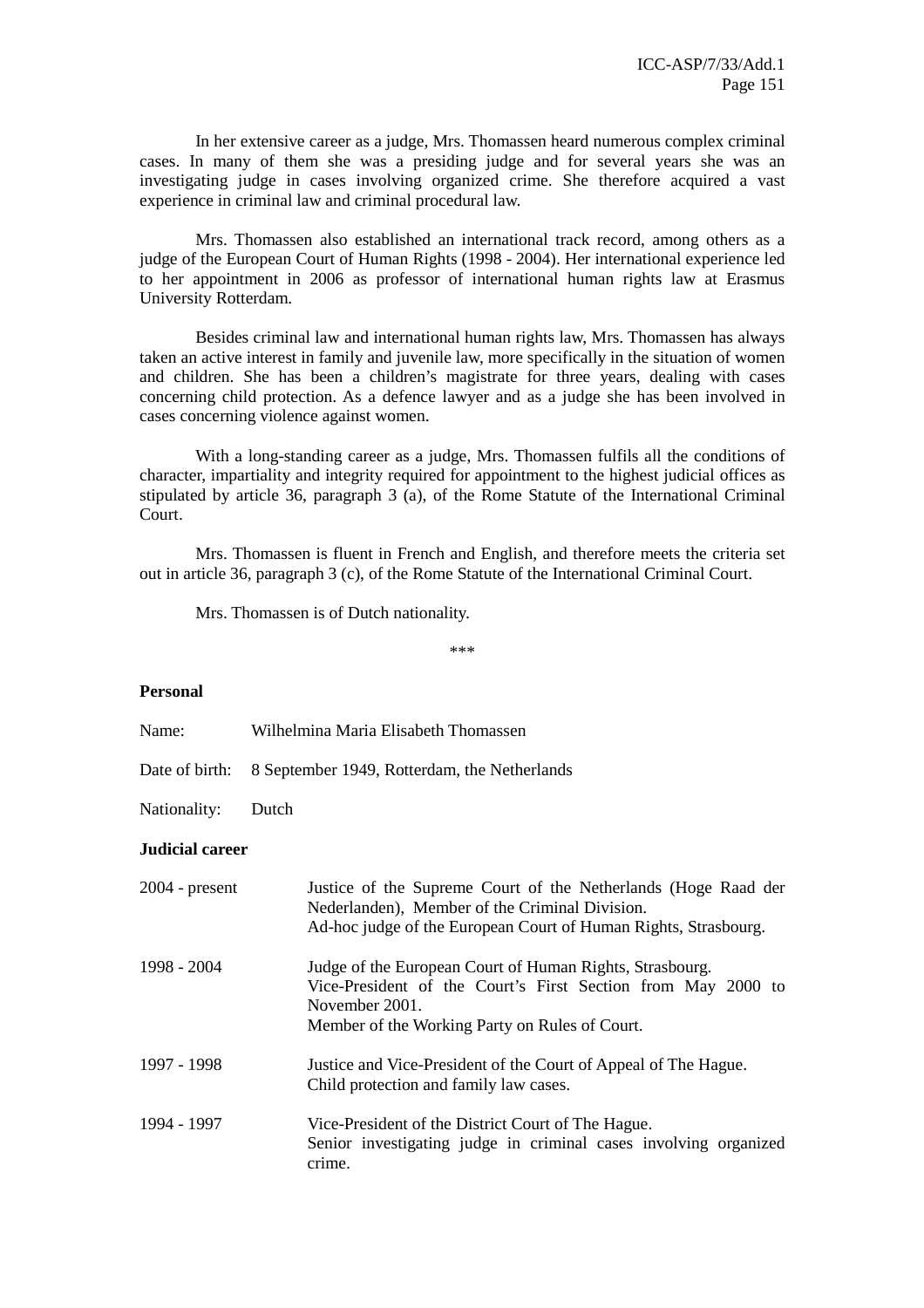| $ICC-ASP/7/33/Add.1$<br>Page 152 |                                                                                            |
|----------------------------------|--------------------------------------------------------------------------------------------|
| 1991 - 1994                      | Legislative adviser, Ministry of Justice.<br>Child protection and data protection.         |
| 1986 - 1991                      | Judge of the District Court of The Hague.<br>Criminal law and family law cases.            |
| 1975 - 1986                      | Lawyer, member of the Bar of Rotterdam and The Hague.<br>Criminal, private and family law. |
| 1974                             | Master's Degree in Law, Leiden University.                                                 |

## **Extracurricular posts and activities**

| $2006$ - present                         | Professor of international human rights law, Erasmus University,<br>Rotterdam.                                                                              |  |
|------------------------------------------|-------------------------------------------------------------------------------------------------------------------------------------------------------------|--|
| $2006$ - present                         | Deputy Chair of the Netherlands Helsinki Committee.                                                                                                         |  |
| $2006$ - present                         | Member of the Advisory Board of the NJCM bulletin, Dutch journal<br>on human rights law.                                                                    |  |
| $2006$ - present                         | Member of the Human Rights Committee of the Dutch Advisory<br>Council on International Affairs, an independent government<br>advisory body.                 |  |
| $2005 - 2007$                            | Member of the editorial staff of Nederlandse Jurisprudentie, Dutch<br>journal on national and European case law.                                            |  |
| $2004 - 2007$                            | Deputy Chair of the Dutch Press Council.                                                                                                                    |  |
| 1996 - 1998                              | Member of the Dutch Steering Committee on Strengthening Judicial<br>and Legislative Systems in Moldova (a United Nations Development<br>Programme project). |  |
| 1994 - 1998                              | Member of the editorial staff of Tijdschrift voor Familie- en<br>Jeugdrecht, Dutch journal on family and juvenile law.                                      |  |
| 1994 - 1997                              | Chair of the Dutch Association of Investigating Judges.                                                                                                     |  |
| 1992 - 1996                              | Vice-President of the Dutch Disciplinary Board for Maritime Pilots.                                                                                         |  |
| Training courses given and lectures held |                                                                                                                                                             |  |

- October 2007 The Hague (The Hague Institute for the Internationalisation of Law/Maison Descartes): lecture on "Égalité des Armes" at a conference on "Best Practices in criminal proceedings: how to adjudicate the most serious crimes?".
- May 2007 Salzburg (Europäisches Forum Alpach/University of St. Gallen): lecture on "The role of courts in international constitutional and human rights law" at a conference on "The role of courts in international law".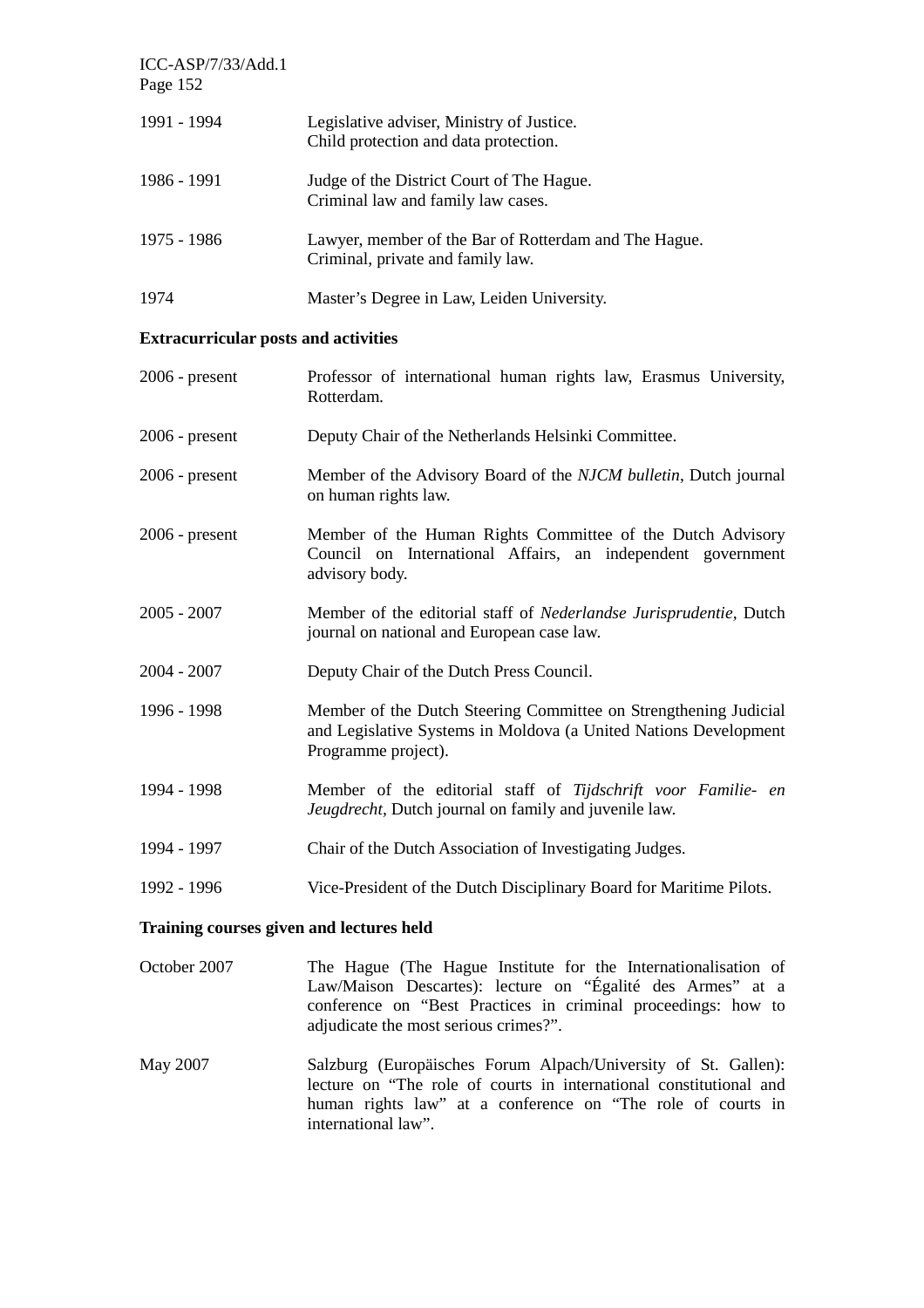- March 2007 San Marino (Council of Europe): lecture on "Les rapports entre la Cour européenne des droits de l'homme et les États parties à la Convention" at a conference on "The future of the European Court of Human Rights".
- January 2007 Rotterdam (Erasmus Law School): lecture on "Legitimacy and reasoning" at a conference on "The Legitimacy of Highest Courts".
- October 2006 Paris (Council of Europe/Court of Cassation): lecture on "Le filtrage des affaires devant les cours suprêmes d'un point de vue de la Convention européenne des droits de l'homme" at the Conference of Presidents of European Supreme Courts on "Access to the Supreme Court: trends and prospects".
- June 2006 The Hague (The Hague Institute for the Internationalisation of Law): lecture on "The European Convention of Human Rights and the position of the national judge" at The Hague Colloquium on Fundamental Principles of Law.
- May 2006 Utrecht (University of Utrecht): lecture on "The margin of appreciation in the case law of the European Court of Human Rights in respect of the manifestation of religion" at a conference on "Religion and Human Rights".
- July 2005 The Hague: lecture on "Institutional challenges facing the European Court of Human Rights" at The Hague Joint Conference on Contemporary Issues of International Law.
- February 2005 The Hague Peace Palace (Club Judiciaire): "Le Hoge Raad et l'application de la Convention européenne des droits de l'homme", lecture on the application of the European Convention of Human Rights by the Supreme Court of the Netherlands.
- October 2004 Strasbourg (Council of Europe): "L'évolution de la structure familiale" at a conference on "Le code civil et l'Europe: influences et modernité".
- 1998 2004 Ankara, Cyprus, The Hague, Pristina, London, Paris, Sarajevo, Strasbourg: training courses and lectures on the European Court of Human Rights, its organization and case law for judges, prosecutors, lawyers, academics and civil servants.
- November 2003 The Hague (Council of Europe): lecture on "Living together with differences" at a seminar on "Fundamental rights in a pluralistic society".
- May 2003 Athens: lecture on "Organised crime and human rights" at the second European Jurist Forum.
- March 2002 Brussels (European Commission): lecture on "The quality of judgments" at a seminar on "The quality of justice".
- September 2001 Leiden University: lecture on the "Globalisation of evidence in criminal cases".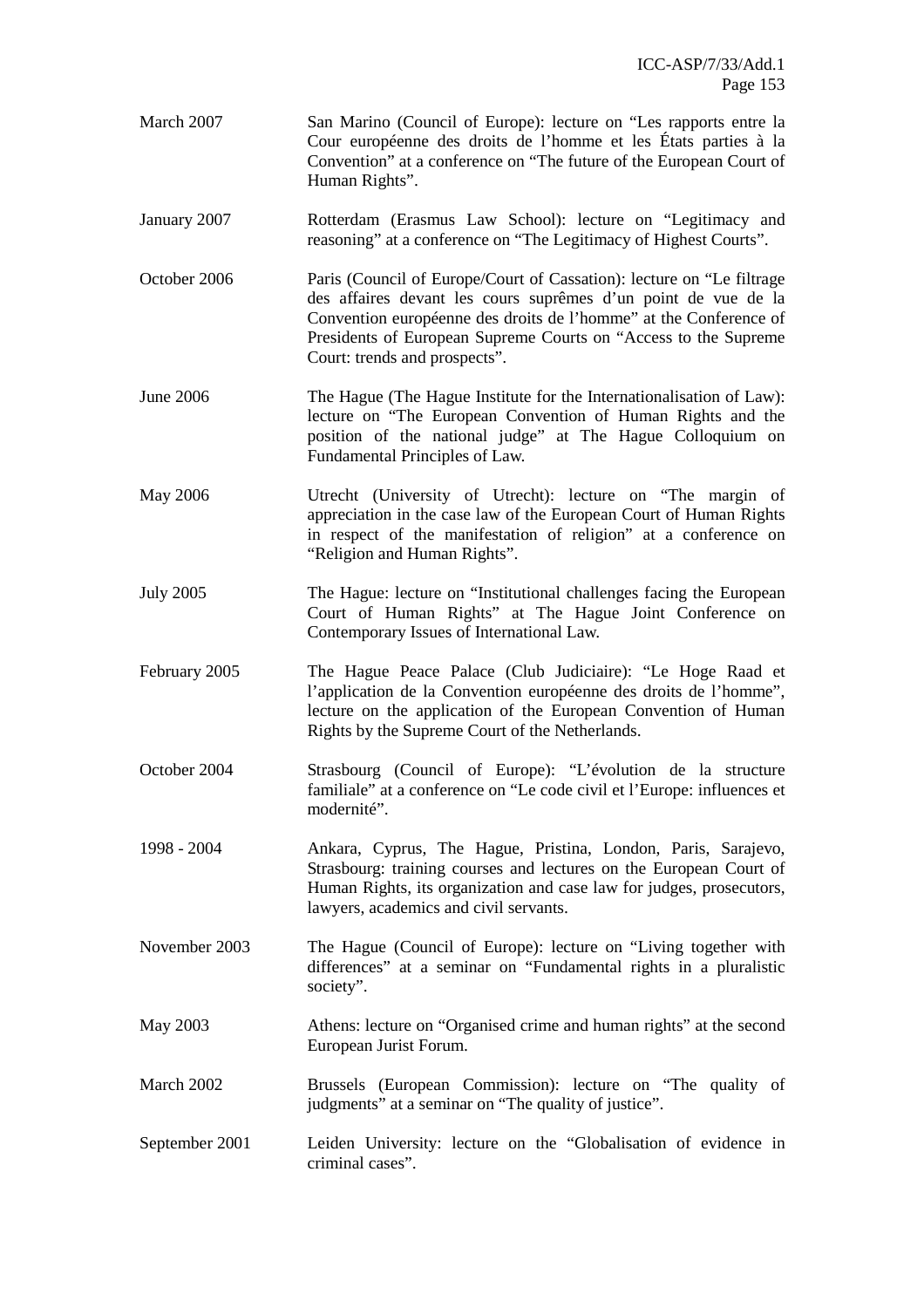| ICC-ASP/7/33/Add.1<br>Page 154 |                                                                                                                                                                                                                                                                                                                                     |
|--------------------------------|-------------------------------------------------------------------------------------------------------------------------------------------------------------------------------------------------------------------------------------------------------------------------------------------------------------------------------------|
| <b>July 2001</b>               | St. Petersburg (World Bank): lecture on "The quality of judgments"<br>at the Europe and Central Asia Regional Forum on legal and judicial<br>reform.                                                                                                                                                                                |
| <b>June 2001</b>               | Paris (École Nationale de la Magistrature): "La notion de<br>proportionnalité dans la jurisprudence de la Cour européenne des<br>droits de l'homme" at a seminar on "L'acte de juger".                                                                                                                                              |
| April 2001                     | The Hague: lecture on "Evidence in cases concerning the right to<br>life" for staff of the International Criminal Tribunal for the former<br>Yugoslavia.                                                                                                                                                                            |
| November 2000                  | London (Institute of Global Law, University College, London):<br>lecture on "The Convention, the Human Rights Act 1998, and the<br>Charter of Fundamental Rights of the European Union, a plethora of<br>instruments of human rights?".                                                                                             |
| April 2000                     | London (Judicial Studies Board): training course for British judges<br>on the case law of the European Court of Human Rights on the<br>occasion of the entry into force of the Human Rights Act.                                                                                                                                    |
| 1994 - 1997                    | Bulgaria, Czech Republic, France, Lithuania, Moldova,<br>the<br>Netherlands, Slovakia and Ukraine: training courses and lectures for<br>judges, prosecutors, lawyers, professors, civil servants and students<br>on the application of the European Convention on Human Rights in<br>the domestic legal systems of these countries. |
| <b>Honours</b>                 |                                                                                                                                                                                                                                                                                                                                     |
| October 2007                   | Appointed Chevalier dans l'ordre national de la Légion d'Honneur                                                                                                                                                                                                                                                                    |

# by the French Republic for her commitment to the promotion of human rights in Europe.

## **Publications**

- "De rol van de rechter in het internationale recht" (The role of courts in international law) in: *Liber Amicorum Bert van Delden* (The Hague, Boom, 2007).
- "Publication of judgments on the internet" (with Willibrord Davids) in: *Human Rights, Democracy and the Rule of Law. Liber Amicorum Luzius Wildhaber* (Zurich/Sankt Gallen, Nomos, 2007).
- "Fundamentele waarden in het recht" (Fundamental values and the law) (Rotterdam, Boom, 2007).
- "Het geheim van de raadkamer en de dissenting opinion" (The secret of courts' deliberations and the dissenting opinion) in: *Nederlands Juristenblad*, vol. 81. no. 12 (2006).
- "Een stage bij de Cour de cassation in Parijs" (a report of two weeks' participation in the deliberations of the French Court of Cassation) in: *Trema* (2006, no. 7).
- "Six Years as a Judge in the European Court of Human Rights 1998/2004" in: *Netherlands Quarterly of Human Rights*, vol. 22, no. 4 (2004).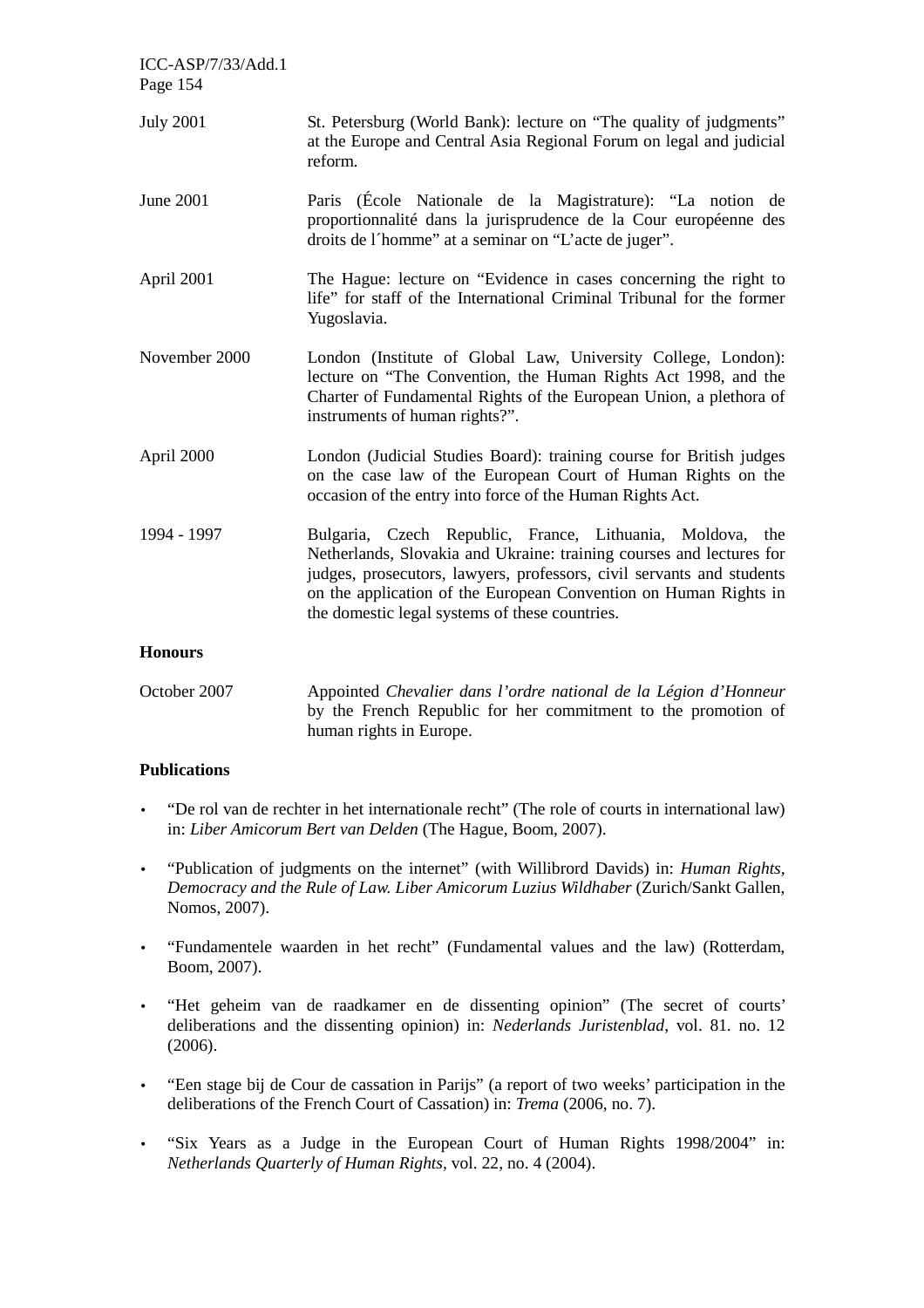- "Samenleven met verschillen" (Living together with differences) in: *Gelijkheid en (andere) Grondrechten* (Kluwer, Deventer 2004).
- "Pour le droit de recours individuel" (with Josep Casadevall, Marc Fischbach and Françoise Tulkens) in: *La réforme de la Cour européenne des droits de l'homme. Droit et Justice*, vol*.* 48 (2003).
- "Het individuele klachtrecht moet behouden blijven!" (The right of individual petition should be protected) in: *NJCM-bulletin*, vol. 28, no. 1 (2003).
- "Het Europese Hof voor de Rechten van de Mens in de 21e eeuw" (The European Court of Human Rights in the 21st century) in: *NJCM-Bulletin*, vol. 25, no. 3 (2000).
- "De bijdrage van de rechter aan de menselijke samenleving in Europa" (The contribution of the courts to a humane society in Europe) in: *Trema*, vol. 18, no.2 (1999).
- "Recht op een rechter" (Access to court) in: *Ars Aequi Libri Prinsengrachtreeks* (1999).
- "Ontwikkeling van de taak en de plaats van de kinderrechter in het civiel recht en het strafrecht" (The powers of the childrens' judge) in: *De kinderrechter, reden tot vreugde?* (Kluwer, Deventer 1998).
- "Adoptie en medegezag" (Adoption and joint custody) in: *Tijdschrift voor Familie en Jeugdrecht*, no. 4 *(*1996).
- "Minderjarigheid en ouderlijk gezag" (Minors and parental custody) in: *Nederlands Juristenblad*, no. 38 (1994).
- "De juridische afstammings-relatie tussen moeder en kind" (Parentage between mother and child) in: *Nemesis*, no. 3 (1994).
- "Adoptie in het licht van de mensenrechten" (Adoption and human rights) in: *Tijdschrift voor Familie en Jeugdrecht* (1994).
- "De grenzen van interventie in familierelaties" (The limits of state intervention in family life) in: *Nederlands Juristen Blad* (1993).

### **Language skills**

| Dutch:   | Mother tongue                          |
|----------|----------------------------------------|
| French:  | Fluent (reading, writing and speaking) |
| English: | Fluent (reading, writing and speaking) |
| German:  | Good (reading, writing and speaking)   |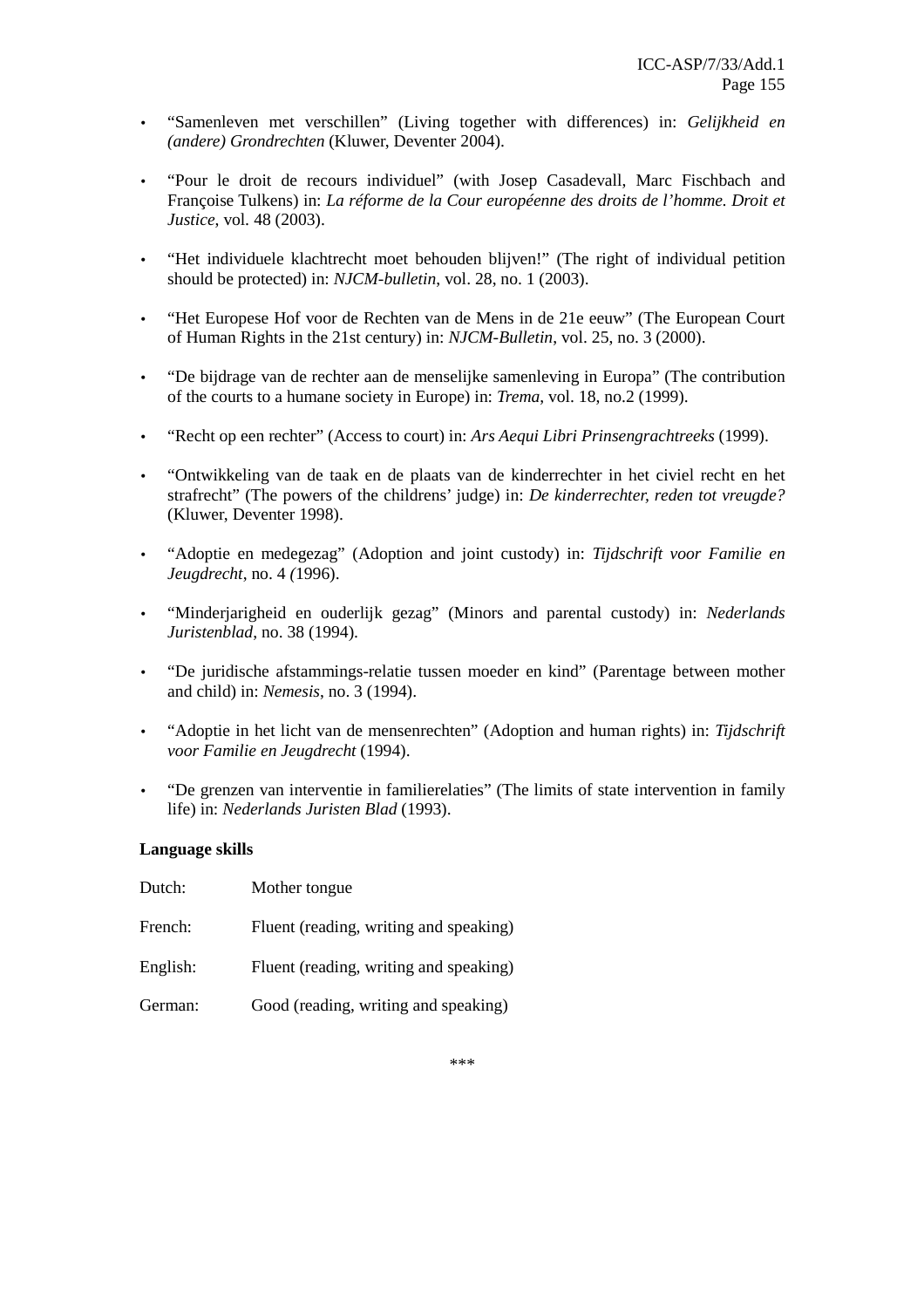## **19. Thompson, Rosolu John Bankole (Sierra Leone)**

[Original: English]

#### **Note verbale**

 The Permanent Mission of the Republic of Sierra Leone to the United Nations presents its compliments to the Secretariat of the Assembly of States Parties to the Rome Statute of the International Criminal Court and has the honour to inform that the Government of Sierra Leone has decided to nominate Judge Rosolu John Bankole Thompson as a judge of the International Criminal Court, at the elections to be held during the first resumption of the seventh session of the Assembly of States Parties, scheduled from 19 to 23 January 2009 in New York. The nomination of Judge Bankole Thompson is made in accordance with article 36, paragraph 4 (a) (i) and (ii), of the Rome Statute.

 While Judge Bankole Thompson can fit into any of the categories specified in article 36, paragraph 5, of the Rome Statute, the Government of Sierra Leone has nominated him as a judge of the International Criminal Court for inclusion in list A for the purposes of article 36, paragraph 5. Judge Bankole Thompson has held high judicial offices in his home country, Sierra Leone, and is one of the candidates from the African Region. A statement of Judge Bankole Thompson's qualifications and experience is attached herewith. A statement is also submitted in accordance with article 36, paragraph (4) (a), of the Rome Statute and paragraph 6 of resolution ICC-ASP/3/Res.6.

\*\*\*

#### **Statement of qualifications**

…

 *Statement submitted in accordance with article 36, paragraph (4) (a), of the Rome Statute of the International Criminal Court and paragraph 6 of resolution ICC-ASP/3/Res.6.* 

 Judge Rosolu John Bankole Thompson is the Sierra Leone candidate for judge of the International Criminal Court. His career objective as a member of the legal profession, being very much persuaded that human aspirations cannot be realized outside the context of organized civil society, is to contribute to the global awareness that our modern civilization, with all its educational, scientific and technological sophistication remains nothing but a fragile veneer without preservation of the rule of law and the fair and impartial administration of justice, nationally and internationally.

 Judge Bankole Thompson has been a member of the academic community. In this regard, he has contributed to the exploration and appreciation of the intricacies, complexities and diversity of mankind's intellectual, cultural and social heritage in so far as manifested in the evolution and application of the rule of law. As a judge of Trial Chamber I of the Special Court for Sierra Leone, he has contributed enormously to the jurisprudence of the Court and thus to international humanitarian and human rights law.

 Judge Bankole Thompson demonstrated an established competence in criminal law and procedure as a judge of the High Court of Sierra Leone and as a Professor, both in Sierra Leone and the United States of America. He has also demonstrated an established competence in international law as a judge of the Special Court for Sierra Leone.

 Judge Bankole Thompson is a fit and proper person to be a judge of the International Criminal Court.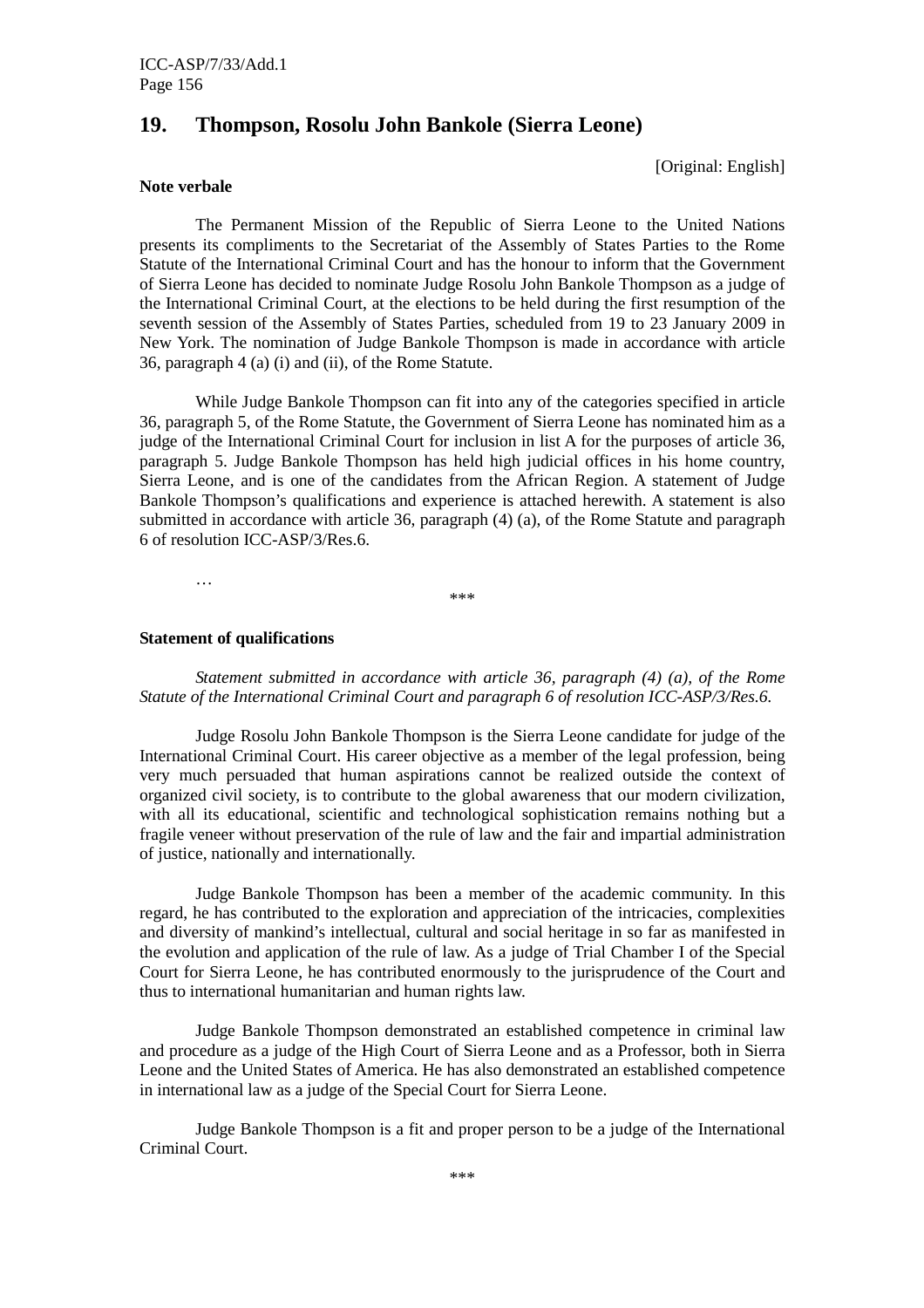## **Personal**

## **Education**

- Ph.D. (Law) (1976), University of Cambridge (Christ's College). Dissertation: Law and Government in Sierra Leone (1961 - 1973).
- M.A. (Law) (1971), University of Cambridge.
- LL.B. Hons. (Second Class Upper) (1969), University of Cambridge.
- M.A. (Philosophy) (1965), University of Durham (Fourah Bay College, Sierra Leone).
- B.A. (Liberal Arts) (1961), University of Durham (Fourah Bay College, Sierra Leone).

## **Professional training**

- B.L. (1970), Council of Legal Education, London, England, followed by admission to the English Bar.
- Diploma in Education (1962), University of Durham (Fourah Bay College, Sierra Leone).

## **Awards and honours**

- Outstanding Teaching Award (1993) from Alpha Phi Sigma, a Criminal Justice Honours Society, Kent State University, Kent, Ohio.
- Distinguished Teaching Award (1991) from Lambda Alpha Epsilon, a Criminal Justice Honours Society, Kent State University, Kent, Ohio.
- Distinguished holder of the David L. Brennan Endowed Chair of Law (1988), University of Akron, Law School, Akron, Ohio.
- Certificate of Recognition (1988), from Ohio House of Representatives to mark appointment to the Brennan Chair of Law.
- Certificate of Exceptional Achievement (1986), from the State of Michigan for outstanding leadership and dedication to law and justice in the improvement of the quality of life for humanity.
- Education Travel Grant (1986), sponsored by Operation Crossroads Africa Inc., New York, for a study tour of legal institutions in the United States of America.
- United Kingdom Commonwealth Fellowship Award (1966) to pursue law in England.

### **Papers presented at academic and professional meetings**

- March 2000 "Human Rights Violations in Africa: Challenges to International Criminal Justice", guest lecture delivered to the Ohio State Student Bar Association, College of Law, Ohio State University, Columbus, Ohio.
- February 2000 "Criminal Law Systems in Africa: Modernization Efforts and Prospects", at a joint meeting of the Centre for African Studies and the College of Law, Ohio State University, Columbus, Ohio.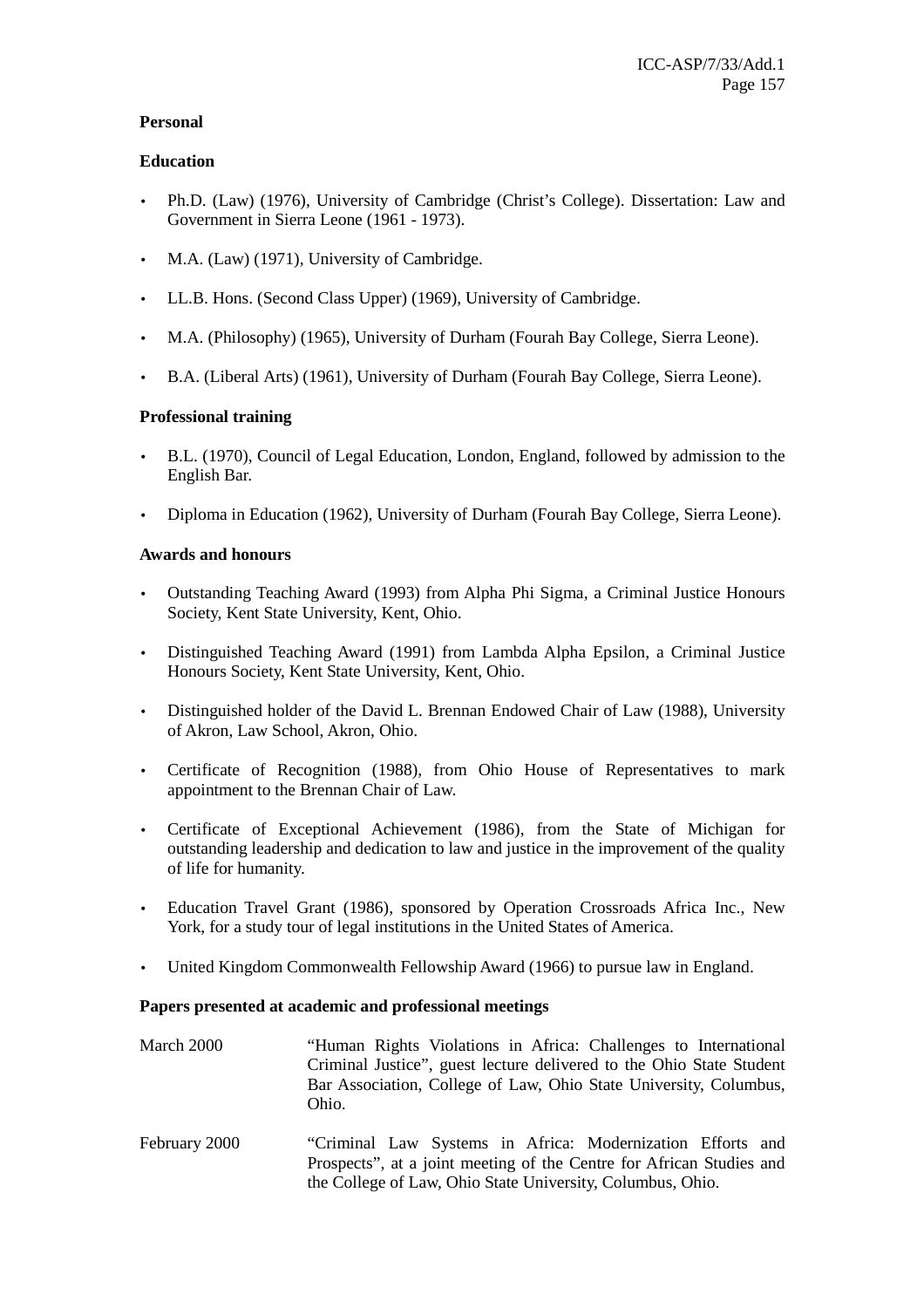| ICC-ASP/7/33/Add.1<br>Page 158 |                                                                                                                                                                                                                       |
|--------------------------------|-----------------------------------------------------------------------------------------------------------------------------------------------------------------------------------------------------------------------|
| February 2000                  | "Britain's Constitutional and Juridical Legacies in Commonwealth<br>Africa", meeting of the Centre for African Studies, Central State<br>University, Wilberforce, Ohio.                                               |
| February 2000                  | "Judicial Independence and Protection of Human Rights in Africa",<br>guest lecture delivered to an International Law class, Ohio State<br>University, Columbus, Ohio.                                                 |
| March 1999                     | "Jury Nullification: Its Uses and Perils in American and English<br>Criminal Laws: A Socio-Legal Historical Perspective", annual<br>meeting of the Academy for Criminal Justice Sciences, Orlando,<br>Florida.        |
| March 1997                     | "Community Policing: Conceptual Problems and Implications for the<br>Institution of Legality" (co-authored with Vic Bumphus), annual<br>meeting of the Academy of Criminal Justice Sciences, Louisville,<br>Kentucky. |
| September 1996                 | "Press Freedom and Right to Fair Trial: A Study of Two<br>Jurisdictions", annual meeting of the Midwestern Criminal Justice<br>Association, Indianapolis, Indiana.                                                    |
| September 1993                 | "Juvenile Justice in Sierra Leone", annual meeting of the Midwestern<br>Criminal Justice Association, Chicago, Illinois.                                                                                              |
| March 1992                     | "Crime and Justice in Sierra Leone: An Agenda for Research", annual<br>meeting of the Academy of Criminal Justice Sciences, Pittsburgh,<br>Pennsylvania.                                                              |
| February 1991                  | "Social Justice in the United States: Problems, Challenges and<br>Responses", to faculty and students, Kent State University, Salem<br>Campus, Salem, Ohio.                                                           |
| November 1990                  | "Constitutionalism in Sierra Leone: Past, Present and Future", a<br>keynote address, Association of Sierra Leoneans Abroad and the<br>Howard University African Students Association, Washington, D.C.                |
| October 1990                   | "Trafficking and Disposal of Hazardous Wastes: International Law<br>Implications", presentation made to the International Law Society,<br>University of Akron, School of Law, Akron, Ohio.                            |
| March 1990                     | "Legal Problems of Economic Integration in the West African Sub-<br>Region", Second Annual Conference of the African Society of<br>International and Comparative Law, Annaba, Algeria.                                |
| November 1988                  | "Rape in Traditional African Society" (co-authored with Dr. Edna<br>Erez), presented in absentia at the American Society of Criminology<br>Annual Meeting, Chicago, Illinois.                                         |
| April 1988                     | "Legal Pluralism in Sierra Leone: Some Anachronisms", Faculty<br>Symposium, University of Akron, School of Law, Akron, Ohio.                                                                                          |
| April 1988                     | "Law and Development in West Africa", guest lecture delivered to a<br>Political Science class, Kent State University, Kent, Ohio.                                                                                     |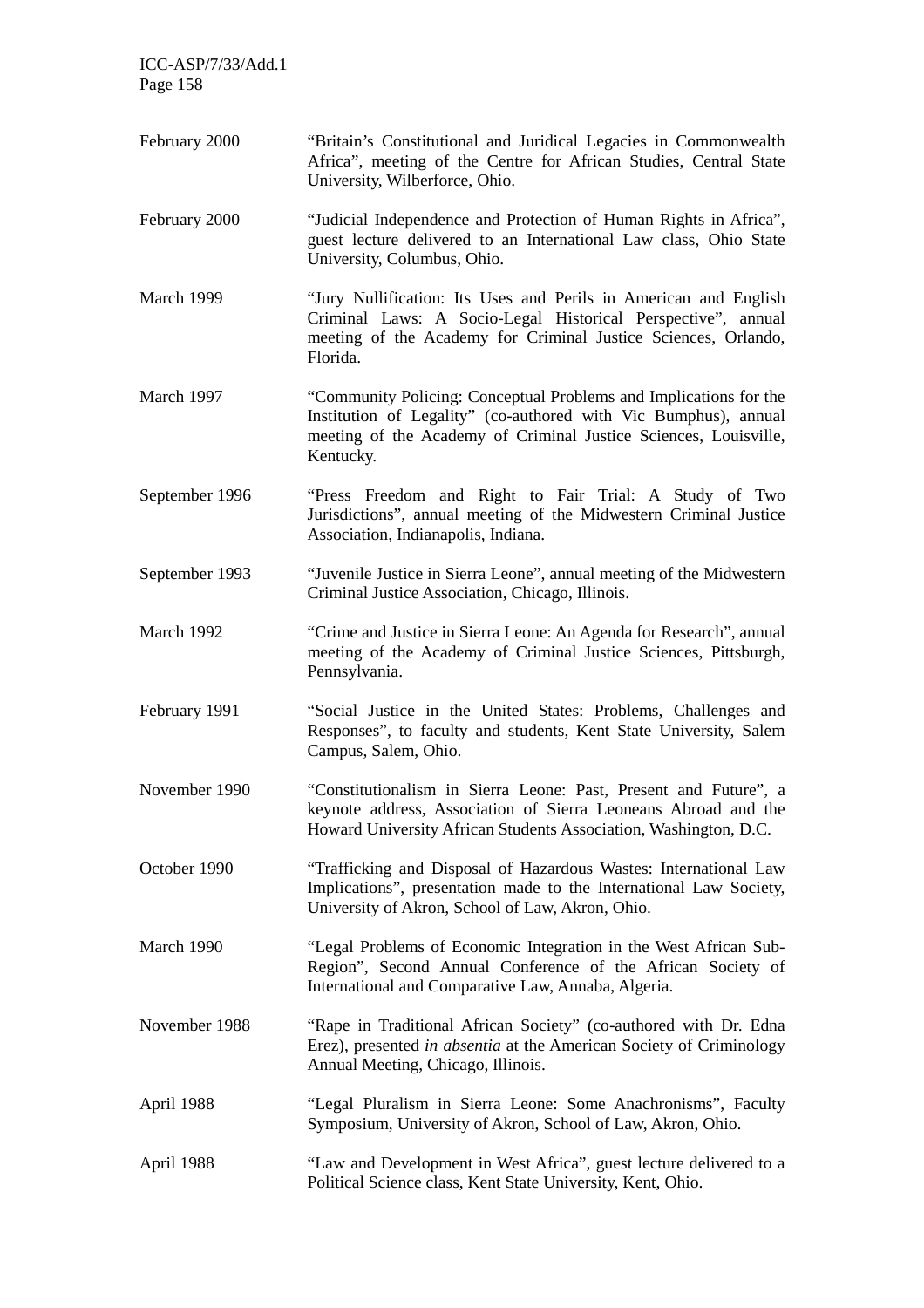| April 1988 | "The Law of Constitutional Breakdowns: Judicial Innovation: Its<br>Uses and Perils - Commonwealth Experience", Faculty Colloquium,<br>Political Science Department, Kent State University, Kent, Ohio. |
|------------|--------------------------------------------------------------------------------------------------------------------------------------------------------------------------------------------------------|
| March 1988 | "General Defenses to Criminal Liability: Judicial Perspectives",<br>guest lecture delivered to a class on Criminal Law at the University<br>of Akron, School of Law, Akron, Ohio.                      |
| March 1988 | "Drug-Testing: Some Fundamental Conceptual and Juristic<br>Problems", guest lecture delivered to a Constitutional Law Class,<br>University of Akron, School of Law, Akron, Ohio.                       |
| April 1986 | "The Law, the State and the Individual", keynote speech, Ninth<br>Annual Conference of the Sierra Leone Bar Association, Freetown,<br>Sierra Leone.                                                    |
| April 1984 | "Legal Rights of Women in Sierra Leone", presented at a meeting of<br>the Sierra Leone United Nations Association, Freetown, Sierra<br>Leone.                                                          |
| April 1984 | "The Judicial Function in the Sierra Leone Society", presented at the<br>Sixth Annual Conference of the Sierra Leone Bar Association,<br>Freetown, Sierra Leone.                                       |
| 1984       | "Human Values: Legislative and Legal Aspects", presented at a<br>meeting of the Sierra Leone Association of University Women,<br>Freetown, Sierra Leone.                                               |
| April 1983 | "Law Reform in a Developing Country: Sierra Leone Reflections",<br>presented at the Fifth Annual Conference of the Sierra Leone Bar<br>Association, Freetown, Sierra Leone.                            |
| April 1979 | "Legal Aspects of Economic Integration: The Mano River Union<br>Experience", presented at the First Annual Conference of the Sierra<br>Leone Bar Association, Freetown, Sierra Leone.                  |

### **Articles published (refereed)**

- "Drug-testing: Fundamental Conceptual and Juristic Problems", *Akron Law Review*, vol. 22, no. 2, Fall 1988, pp.123-132, Ohio, United States of America.
- "Internal Conflicts in Marriage and Inheritance Laws in Sierra Leone: Some Anachronisms", *African Journal of International and Comparative Law,* vol. 1, Part 3, June 1991, pp. 346-360, London, England.
- "Legal Problems of Economic Integration in the West African Sub-Region", *African Journal of International and Comparative Law,* vol. 2, part 1, March 1990, pp. 85-102, London, England.
- "Rape in Sierra Leone: Conflict Between the Sexes and Conflict of Laws" (co-authored with Dr. Edna Erez), *International Journal of Comparative and Applied Criminal Justice,* vol. 2 (Winter issue), December 1990, pp. 201-210, Kansas, United States of America.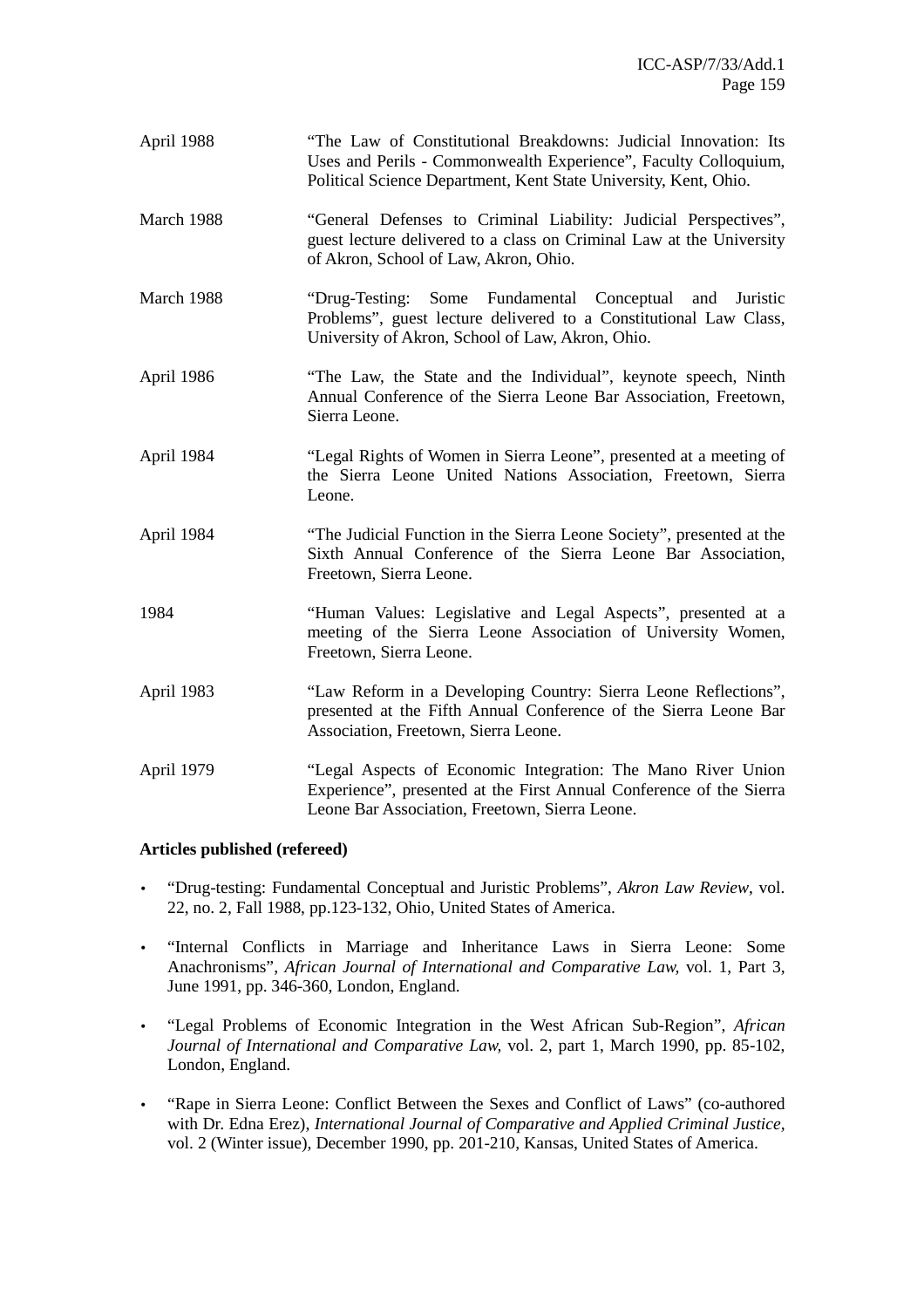- "Married Women's Property Rights in Sierra Leone: Legislative and Judicial Trends Towards Liberalization - A Historical Survey", *African Journal of International and Comparative Law,* vol. 3, part 1, June 1991, pp. 346-360, London, England.
- "Africa's Charter on Children's Rights: A Normative Break with Cultural Traditionalism", *International and Comparative Law Quarterly,* vol. 41, Part 2, April 1992, pp. 432-444, London, England.
- "Spatial Diffusion of the Ombudsman Institution: African Adaptations of a European Innovation - The Consolidation Problem", *The Ombudsman Journal,* No. 10, 1992, pp. 57-66, Alberta, Canada.
- "Illegitimacy in Sierra Leone Law: A Lingering Anachronism Comparative Perspectives", *African Journal of International and Comparative Law,* vol. 4, part 3, October 1992, pp. 728-738, London, England.
- "Economic Integration Efforts in Africa: A Milestone The Abuja Treaty", *African Journal of International and Comparative Law,* vol. 5, part 4, December 1993, pp. 743- 767, London, England.
- "Emerging Trends and Influences in African Organized Crime" (co-authored with Dr. Gary Potter), *Criminal Organizations,* vol. 11, 1997, pp. 4-9, United States of America.
- "Prosecutorial Misconduct in Capital Cases in the Commonwealth of Kentucky: A Research Study (1976 - 2000)" (co-authored with Professor Roberta Harding), *The Advocate*, Kentucky, vol. 25, No. 1, January 2003, pp. 14-25.

### **Books published**

- "The Constitutional History and Law of Sierra Leone (1961 1995)", The University Press of America Inc., Lanham, Maryland, 1997.
- "The Criminal Law of Sierra Leone", The University Press of America Inc., Lanham, Maryland, 1999.
- "American Criminal Procedures", Carolina Academic Press, Durham, North Carolina, 2007, co-authored with Dr. James Anderson.

### **Published manual**

• "Gentium Lex Lux", A Ministry of Education publication on the radio broadcast series of the same author entitled "Law for Six", Freetown, Sierra Leone, 1977.

### **Book chapters**

- "The Criminal Justice System in Sierra Leone", in: Obi Ebbe [ed.], *Comparative and International Criminal Justice Systems*, published by Butterworth-Heinemann, Boston, Massachusetts, 1996, pp. 83-102.
- "Due Process and Legal Pluralism in Sierra Leone: The Challenge of Reconciling Contradictions in the Laws and Cultures of a Developing Nation", in: Fields, C. and Richter Moore Jr. (eds.), *Comparative International Criminal Justice Systems,* Waveland Press Inc., Prospect Heights, Illinois, 1996, pp. 344-361.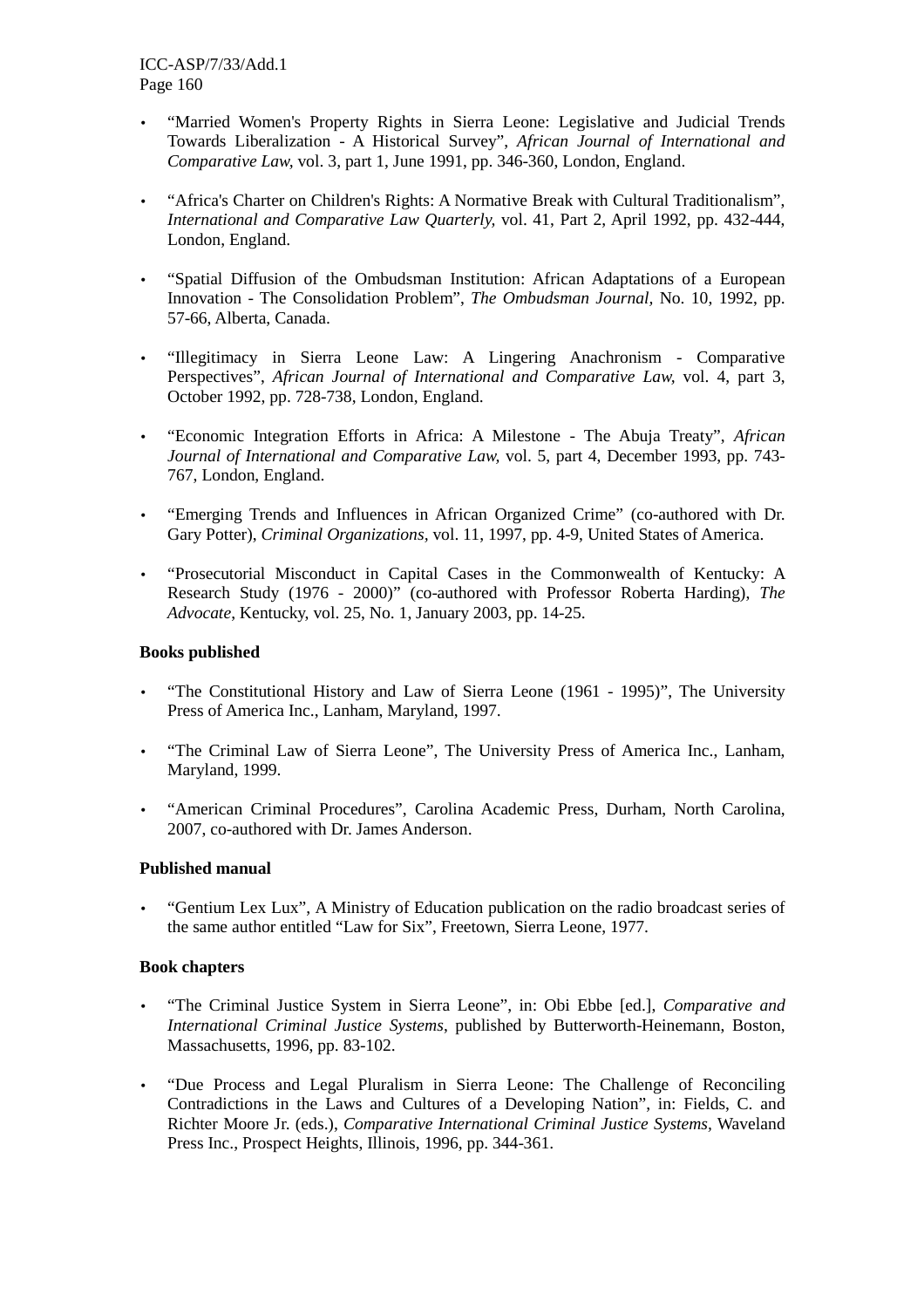• "Victimization of Women in African Society: Conflict Between the Sexes and Conflict of Laws", in: Fields, C. and Richter Moore Jr. (eds.), *Comparative and International Criminal Justice Systems*, (2nd ed.) Waveland Press Inc., Prospect Heights, Illinois, 2005, pp. 33-54.

## **Work experience (professional and academic)**

| January 2007 - present   | Interim Director, Sierra Leone Law School, Sierra Leone.                                                                                                                                                                                                                                                                                                                                                                                                                                                                                      |
|--------------------------|-----------------------------------------------------------------------------------------------------------------------------------------------------------------------------------------------------------------------------------------------------------------------------------------------------------------------------------------------------------------------------------------------------------------------------------------------------------------------------------------------------------------------------------------------|
| March 2003 - present     | Member, Trial Chamber I, Special Court for Sierra Leone (a<br>United-Nations-backed war crimes tribunal).                                                                                                                                                                                                                                                                                                                                                                                                                                     |
| June 2006 - June 2007    | Presiding Judge, Trial Chamber, Special Court for Sierra<br>Leone.                                                                                                                                                                                                                                                                                                                                                                                                                                                                            |
| $2004 - 2006$            | External Examiner, University of Sierra Leone, LL.B<br>(honours) degree programme.                                                                                                                                                                                                                                                                                                                                                                                                                                                            |
| July 2005 - July 2007    | External Examiner, Sierra Leone Law School, Sierra Leone.                                                                                                                                                                                                                                                                                                                                                                                                                                                                                     |
| June 2001 - March 2003   | Dean of Graduate Studies, Graduate School, Eastern<br>Kentucky University, United States of America.                                                                                                                                                                                                                                                                                                                                                                                                                                          |
| August 1995 - March 2003 | Professor (tenured), Department of Criminal Justice and<br>Police Studies, College of Justice and Safety, Eastern<br>Kentucky University, United States of America. (Presently on<br>leave of absence.)<br>Duties: (i) taught Critical Issues in Criminal Justice,<br>Comparative Criminal Justice, Criminal Law and Judicial<br>Process at the undergraduate level; (ii) taught Legal Issues in<br>the administration of Criminal Justice, Theses I and Ii at the<br>graduate level; (iii) conducted research; and (iv) student<br>advising. |
| August 1994 - July 1995  | Associate Professor (tenured), Department of Criminal<br>Justice Studies, Kent State University, United States of<br>America.<br>Duties: (i) taught graduate and undergraduate courses in<br>Criminal Law, Criminal Procedure and Evidence, Civil Law<br>and Procedure, Court functions; (ii) conducted research; and<br>(iii) student advising.                                                                                                                                                                                              |
| August 1990 - May 1994   | Assistant Professor (tenure-track), Department of Criminal<br>Justice Studies, Kent State University, United States of<br>America.<br>Duties: (i) taught undergraduate courses in Criminal Law,<br>Criminal Procedure and Evidence, Civil Law and Procedure,<br>Court functions, Law and Society, and graduate course in<br>Law, Justice and Society; (ii) conducted research; and (iii)<br>student advising.                                                                                                                                 |
| August 1987 - May 1990   | Distinguished Visiting Professor, Departments of Pan-<br>African Studies, Criminal Justice Studies, and Political<br>Science, Kent State University, United States of America.                                                                                                                                                                                                                                                                                                                                                                |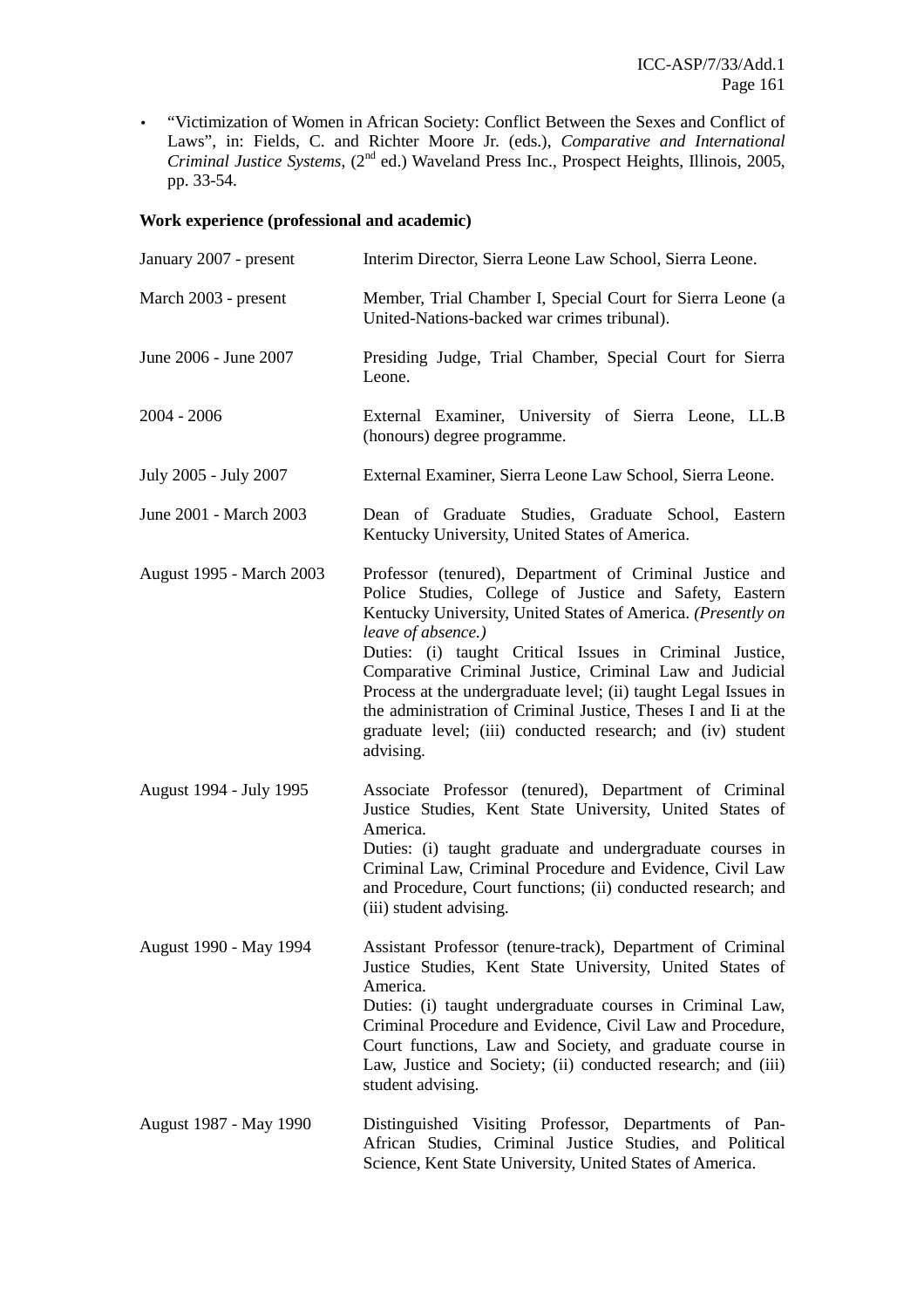|                             | Duties: (i) taught undergraduate and honours courses in<br>Problems of Law in Africa, Crime and Punishment in Africa,<br>African Political Systems, Critical Issues in Criminal Justice,<br>Introduction to Criminal Justice, Constitutional Law, Law<br>and Society, and Comparative Law; and (ii) conducted<br>research.                                                            |
|-----------------------------|---------------------------------------------------------------------------------------------------------------------------------------------------------------------------------------------------------------------------------------------------------------------------------------------------------------------------------------------------------------------------------------|
| Spring 1988                 | Distinguished holder of the David L. Brennan Chair of<br>Comparative Constitutional Law, University of Akron,<br>School of Law, Akron.<br>Duties: (i) taught graduate seminar on Comparative<br>Constitutional Law, guest lecturer to various classes and<br>conducted a symposium for faculty; and (ii) conducted<br>research.                                                       |
| October 1981 - July 1987    | High Court Judge of Sierra Leone, West Africa.<br>Duties adjudicated, (at original level) civil and criminal<br>cases. Exercised appellate jurisdiction over magistrates<br>courts. Also served as Resident Judge, Bo, Sierra Leone<br>$(1985 - 1987)$ .                                                                                                                              |
| 1985 - 1987                 | External Examiner, University of Sierra Leone, Sierra Leone,<br>West Africa.                                                                                                                                                                                                                                                                                                          |
| 1984 - 1987                 | Law Reform Commissioner, Sierra Leone Law Reform<br>Commission.                                                                                                                                                                                                                                                                                                                       |
| 1982 - 1984                 | Part-time Lecturer, University of Sierra Leone.<br>Courses taught: Constitutional Law and Jurisprudence<br>(undergraduate and honours).                                                                                                                                                                                                                                               |
| December 1977 - August 1981 | Legal Officer, Mano River Union (West Africa), an<br>intergovernmental organization comprising Sierra Leone,<br>Liberia and Guinea.<br>Duties: gave legal advice and opinions on various aspects of<br>the organization's activities, also drafted international<br>agreements to which the organization was a party. Travelled<br>extensively internationally.                       |
| 1971 - 1977                 | State Attorney, Attorney-General's Office, Sierra Leone.<br>Attained rank of Principal State Attorney.<br>Duties: Prosecution of felony criminal cases before the High<br>Court and arguing of complex constitutional and criminal<br>appeal cases for the State before the Appellate Courts of<br>Sierra Leone. Won<br>landmark criminal<br>some<br>and<br>constitutional law cases. |
| 1970 - 1971                 | Part-time Lecturer in Law, Cambridgeshire College of Arts<br>and Technology, Cambridge, England. Taught the English<br>Legal System and the Law of Tort.                                                                                                                                                                                                                              |
| 1962 - 1966                 | High School Teacher, Prince of Wales School, Freetown,<br>Sierra Leone. Taught at senior school level English language<br>and literature, Latin and logic. Was in charge of the school's<br>Senior Literary and Debating and Drama Societies.                                                                                                                                         |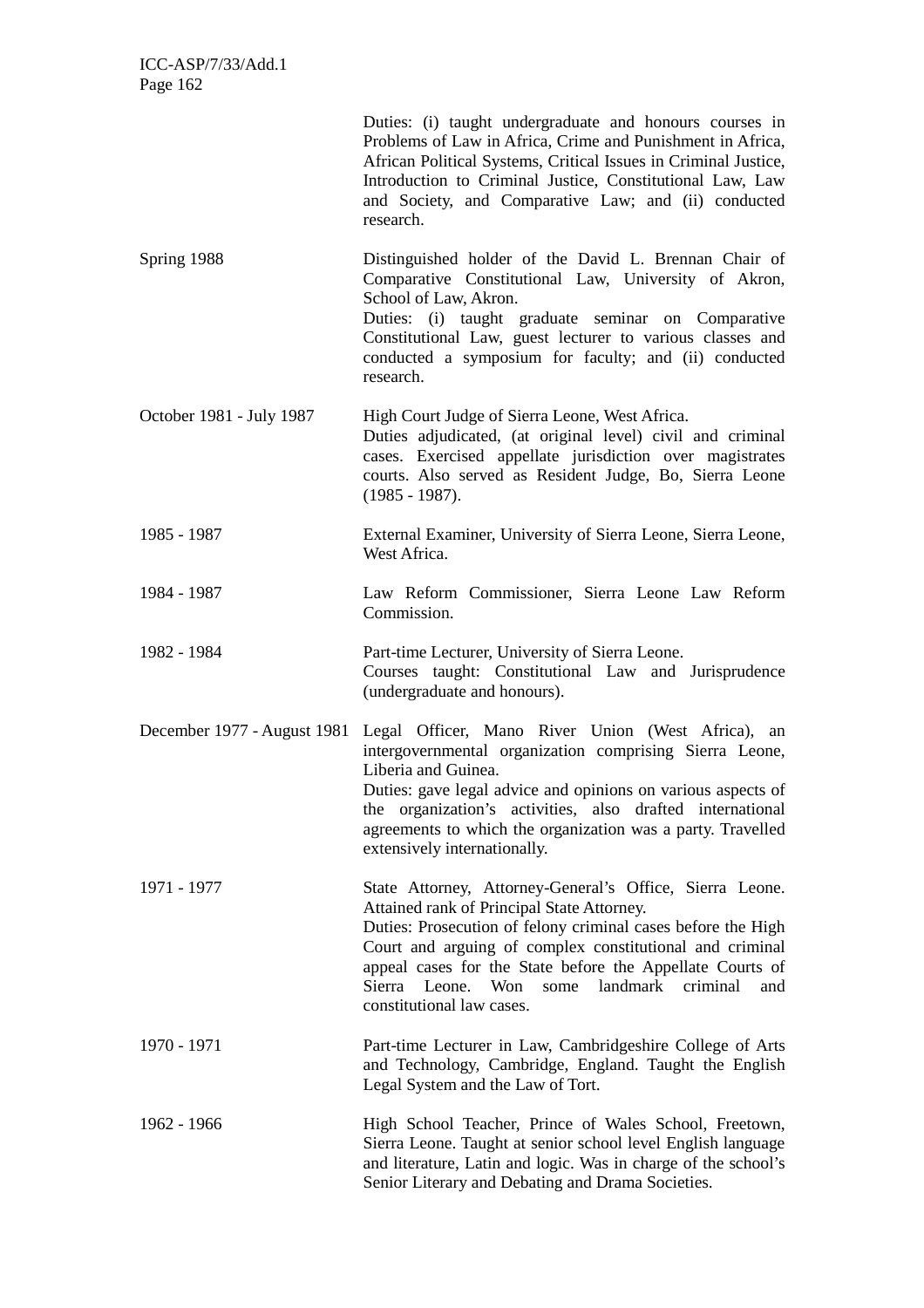## **Recent judicial seminars attended**

| 30 April - 1 May 2005 | The Special Court for Sierra Leone; Gender Seminar for the<br>Judges of the Special Court. Theme: "Gender Justice in<br>International Law and Tribunals", Freetown, Sierra Leone.                                                                                                                                                                                     |
|-----------------------|-----------------------------------------------------------------------------------------------------------------------------------------------------------------------------------------------------------------------------------------------------------------------------------------------------------------------------------------------------------------------|
| 25 - 28 June 2004     | International Criminal Tribunal for the former<br>The<br>Yugoslavia (ICTY), The Hague; Inter-tribunal exchange of<br>the Judges of the ICTY and the Special Court for Sierra<br>Leone. Theme: "Working Visit of the Judges of the Special<br>Court for Sierra Leone to the International Criminal Tribunal<br>for the former Yugoslavia", The Hague, the Netherlands. |
| 20 - 26 July 2003     | Brandeis University, Brandeis Institute for International<br>Judges; Theme: "The New International Jurisprudence:<br>Building Legitimacy for International Courts and Tribunals",<br>Salzburg, Austria.                                                                                                                                                               |

## **Membership of professional associations and societies**

- The Honourable Society of Inner Temple, London, England.
- The African Society of International and Comparative Law, London, England.
- The International Society of Family Law, Cambridge, England.
- The Midwestern Criminal Justice Association, Illinois, United States of America.

\*\*\*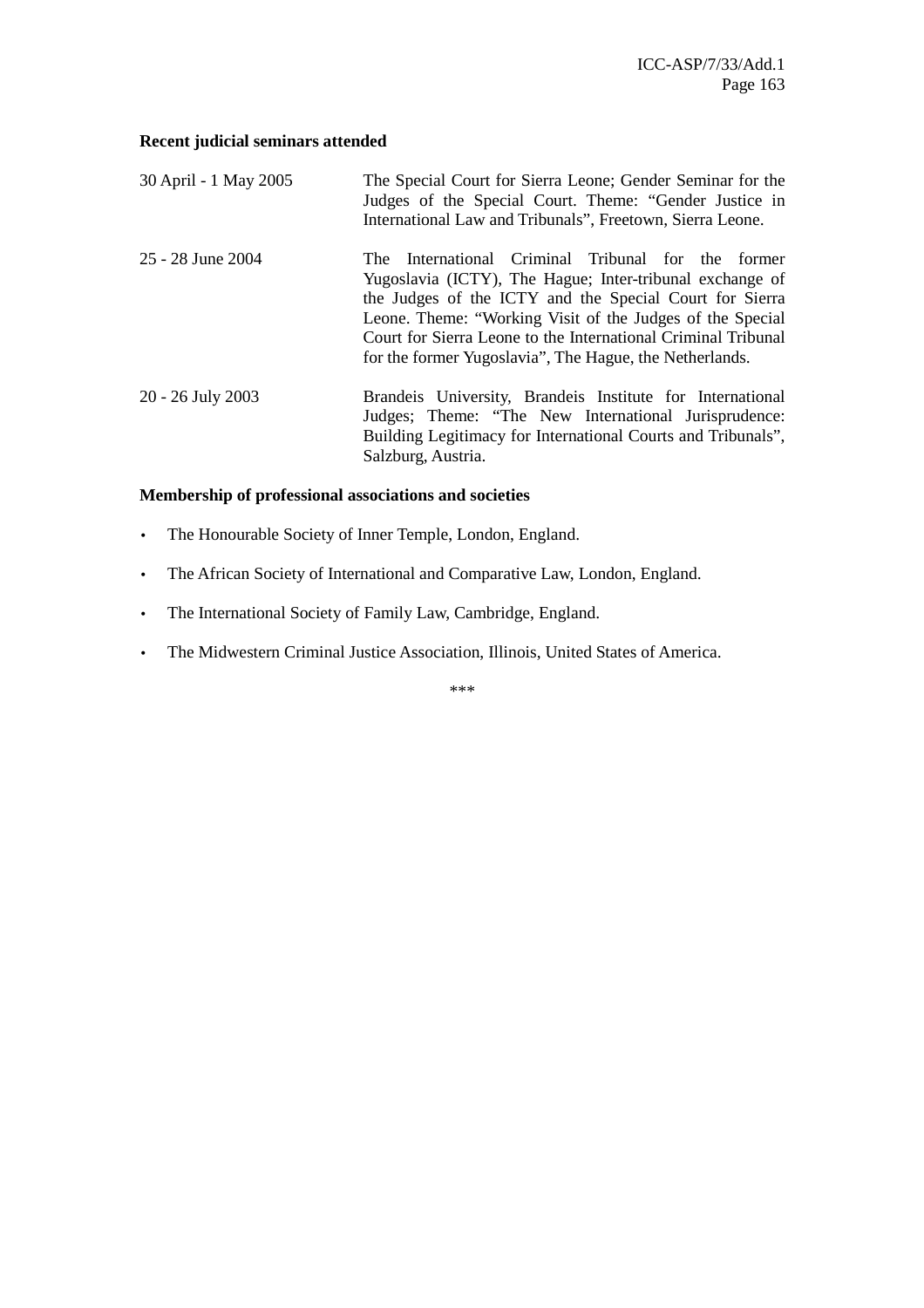## **20. Van den Wyngaert, Christine (Belgium)**

[Original: French]

#### **Note verbale**

 The Permanent Representation of Belgium to the international organizations in The Hague presents its compliments to the Secretariat of the Assembly of States Parties to the Rome Statute of the International Criminal Court and has the honour to inform it that the Belgian Government has decided to nominate Ms. Christine Van den Wyngaert as a candidate for the post of judge at the International Criminal Court, at elections to be held during the first resumption of the seventh session of the Assembly of States Parties in New York from 19 to 23 January 2009.

 Pursuant to the provisions of article 36, paragraph 3 (b) (i) and paragraph 5, of the Rome Statute, it is Belgium's wish that Ms. Christine Van den Wyngaert should be a candidate on list A.

 As can be seen from her curriculum vitae, annexed hereto, quite apart from her legal training and her internationally acclaimed academic distinction in criminal law, Ms. Christine Van den Wyngaert's career is unique in terms of her international judicial experience, which extends from the International Court of Justice as a judge ad hoc, to the International Criminal Tribunal for the former Yugoslavia as a judge *ad litem* from 2003, and as a permanent judge since 2005.

 Ms. Christine Van den Wyngaert holds numerous academic distinctions and has served repeatedly as an expert to governmental and non-governmental organizations in a range of fields extending from human rights and anti-fraud to terrorism. This complementarity of experience and approaches in international law is testimony to her mastery of the legal sphere in all its complexities.

 Ms. Van den Wyngaert has a perfect command of the French and English languages, as well as Dutch, her mother tongue. Her use of French and English in her academic work and the number of works and articles she has edited and published in these languages are proof of her in-depth knowledge of the two working languages of the Court.

\*\*\*

#### **Statement of qualifications**

…

*Detailed document submitted pursuant to article 36, paragraph 4 (a), of the Rome Statute of the International Criminal Court and to paragraph 6 of resolution ICC-ASP/3/Res.6 of the Assembly of States Parties on the procedure for the nomination and election of judges of the international Criminal Court.* 

 On a proposal from the Nomination and Appointments Committee of the High Council for Justice, which proposes candidates for senior posts in the Belgian judiciary and is also responsible for recommending Belgian candidates for judicial appointments at the International Criminal Court, the Belgian Government has decided to nominate Ms. Christine Van den Wyngaert, currently judge at the International Criminal Tribunal for the former Yugoslavia, as candidate for the post of judge at the International Criminal Court in the election scheduled to be held during the first resumption of the seventh session of the Assembly of States Parties from 19 to 23 January 2009 in New York.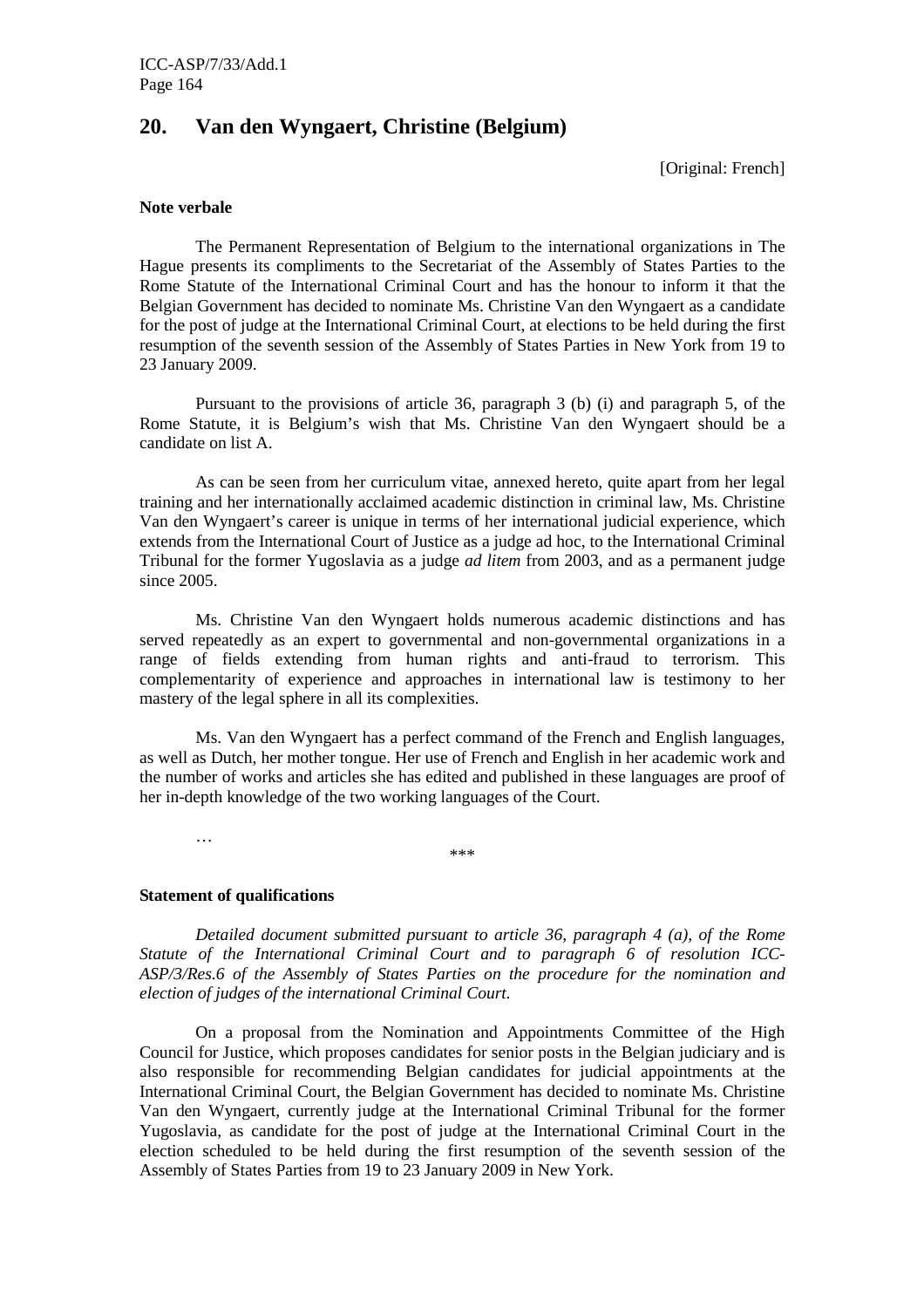Pursuant to article 36, paragraph 3 (b) (i) and paragraph 5, of the Rome Statute of the International Criminal Court, Ms. Van den Wyngaert's candidacy is presented as a list A nomination.

 As can be seen from her curriculum vitae appended hereto, and in addition to her legal qualifications and her internationally recognized academic skills in criminal law, Ms. Van den Wyngaert has had a unique career path, marked by an accumulation of experience as an international judge, from the International Court of Justice – as judge ad hoc – to the International Criminal Tribunal for the former Yugoslavia – as judge ad litem since 2003, then as permanent judge since 2005.

 As holder of numerous academic awards, Ms. Van den Wyngaert also had occasion to serve many times in a consultancy capacity to both governmental and non-governmental organizations, in fields ranging from human rights issues to terrorism and measures to combat fraud.

 Ms. Van den Wyngaert has perfect command of French and English, in addition to her native Dutch. Her academic practice of these languages, as well as the numerous books and articles written and published by her in those languages, demonstrate her thorough knowledge of the Court's two working languages.

Ms. Van den Wyngaert is of Belgian nationality.

\*\*\*

#### **Personal**

| Name:        | Christine Van den Wyngaert |
|--------------|----------------------------|
| Born:        | Antwerp, Belgium, 1952     |
| Nationality: | Belgian                    |

### **Current occupation**

Judge, International Criminal Tribunal for the former Yugoslavia, The Hague.

### **Legal education**

*Licenciée en droit*, Free University of Brussels (1974, magna cum laude).

*Licenciée en criminologie*, Free University of Brussels (1975, cum laude).

*Docteur en droit* (Ph.D.), Free University of Brussels (1979, summa cum laude).

#### **Languages**

Dutch, English and French: fully proficient.

Italian and German: very good working knowledge.

Spanish: basic knowledge.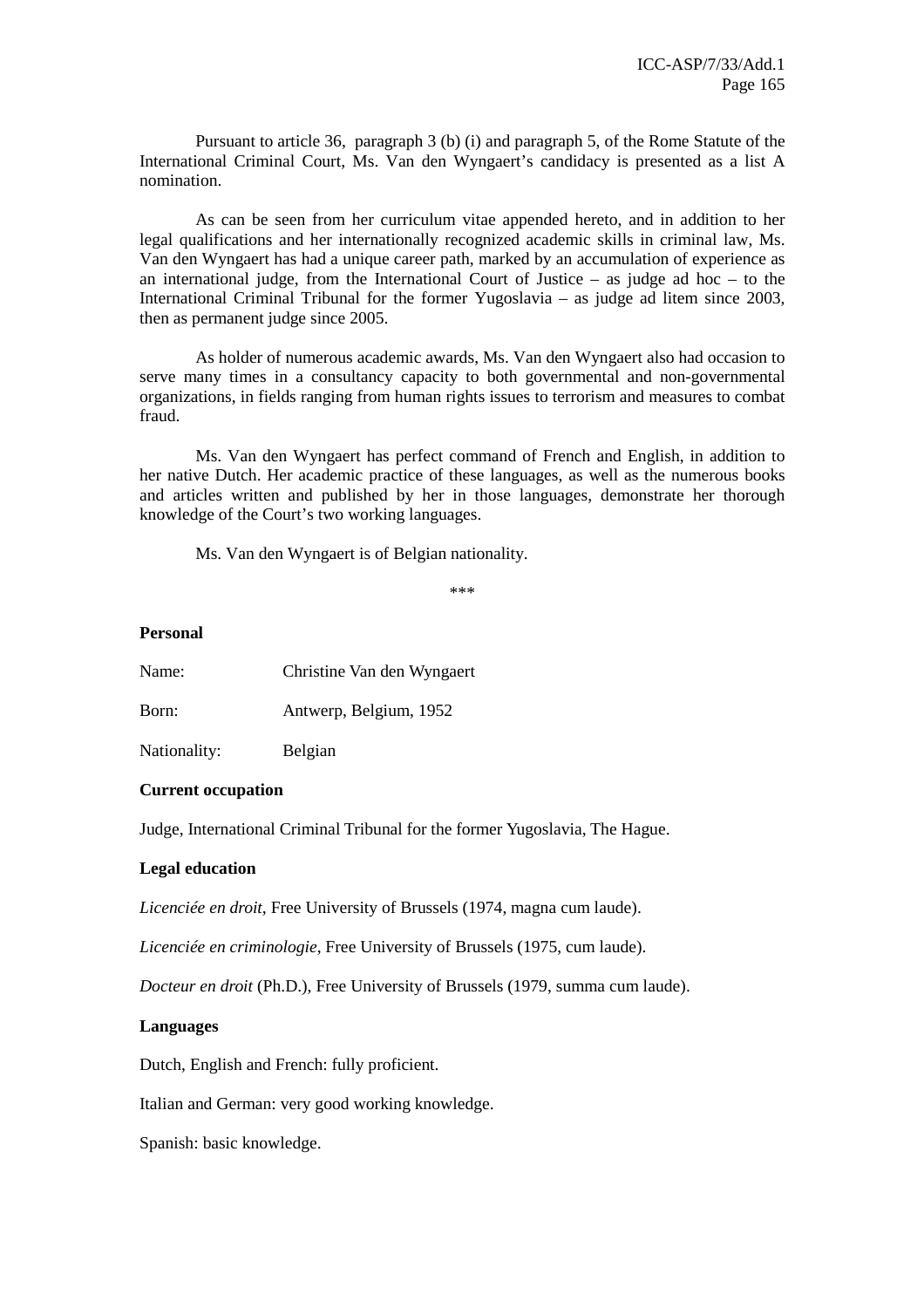## **International judicial career**

| $2000 - 2002$          | Judge ad hoc, International Court of Justice (Congo–Belgium case).                                                                                                                                       |
|------------------------|----------------------------------------------------------------------------------------------------------------------------------------------------------------------------------------------------------|
| $2003 - 2005$          | Judge at litem, International Tribunal for the former Yugoslavia.                                                                                                                                        |
| $2005$ - present       | Permanent Judge, International Tribunal for the former Yugoslavia.                                                                                                                                       |
| <b>Academic career</b> |                                                                                                                                                                                                          |
| 1974 - 1984            | Research fellow, National Fund for Scientific Research.                                                                                                                                                  |
| $1985 - 2005$          | Professor of Law, University of Antwerp, chair of criminal law and<br>procedure (Belgian Criminal and Procedure, Comparative Criminal Law<br>and Procedure and International and European Criminal Law). |
| 1996 - 1997            | Visiting Fellow, University of Cambridge, United Kingdom (Centre for<br>European Legal Studies (1994 - 1996), Research Centre for International<br>$Law$ ).                                              |
| 2001                   | Visiting professor, Law Faculty of the University of Stellenbosch (South)<br>Africa).                                                                                                                    |

## **Academic awards**

- Janine Segers Prize, Brussels, 1977
- Winkler Prins Prize, Brussels, 1980
- Henri Rolin Prize, Brussels, 1985
- Doctor honoris causa, University of Uppsala, Sweden, 2001
- Prize Human Rights League, Antwerp, 2007

### **Expert to governmental and non-governmental organizations**

- Observer for the Human Rights League at the treason trial of Helen Passtoors, South Africa, Johannesburg, 1986.
- Expert Commission for matters of humanitarian law (List of qualified personnel pursuant to Geneva Conventions, Protocol I, Article 6), Brussels, Ministry of Foreign Affairs.
- Vice-Chair, *Commission de réforme de la procédure pénale* (Criminal Procedure Reform Commission - Commission Franchimont), Brussels, Ministry of Justice, 1991 - 1998.
- Expert, International Association of Penal Law, General Reporter, International Congress on Organised Crime (IVth Section), Budapest, 1999.
- Expert, European Commission (Directorate General XX) and UCLAF-OLAF (anti-fraud office): co-authored several studies on fraud in the European Union (including corpus juris introducing penal provisions for the purpose of the financial interests of the European Union (1993 - 2000) and penal protection of the financial interests of the European Union in the candidate member States (2000 - 2002).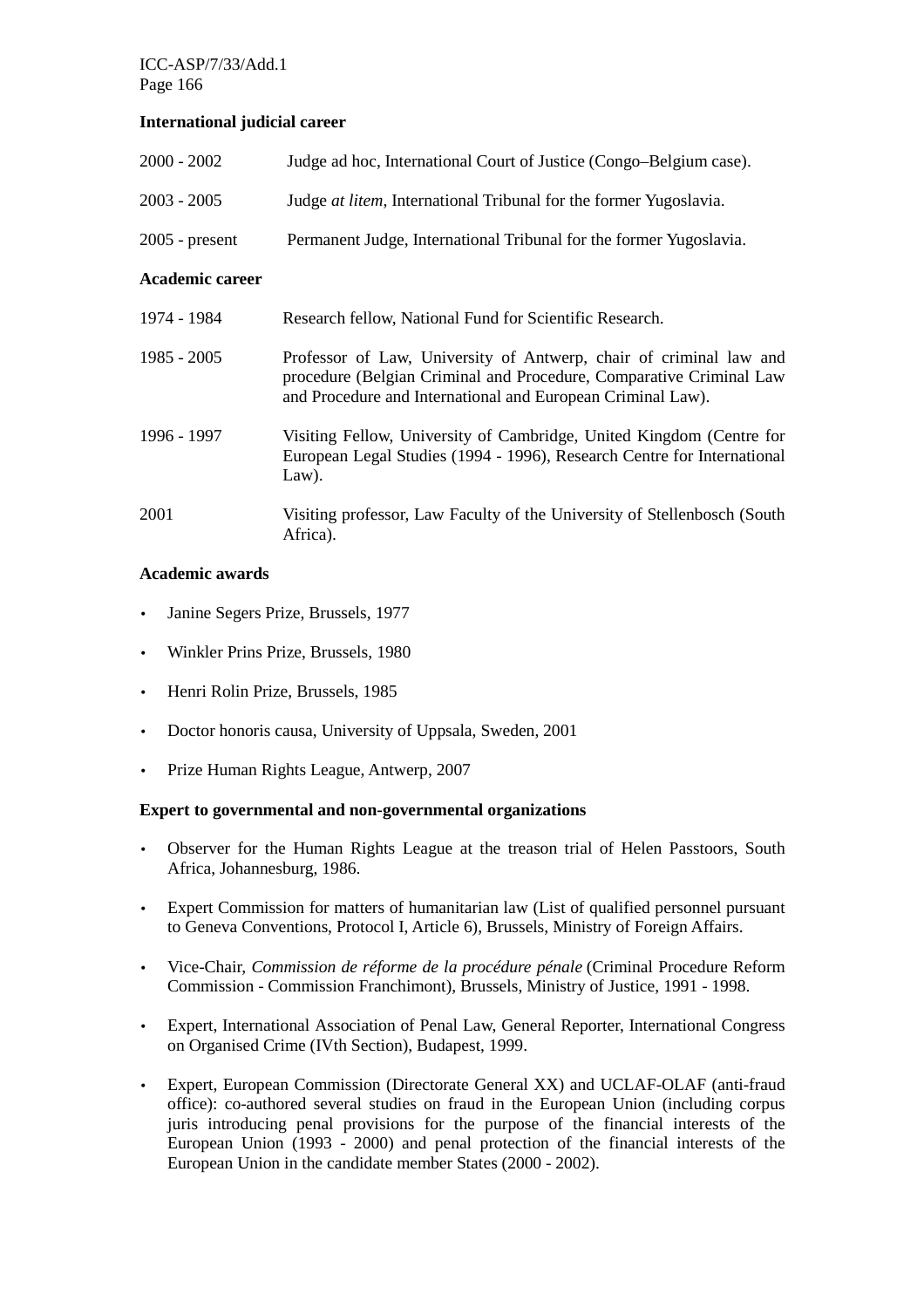- Expert Commission "Rule of Law", The Hague, Ministry of Justice and Ministry of the Interior, 2007 - 2008.
- Expert, International Law Association (ILA Committee on Terrorism (1985 1989); Civil Law Reporter ILA Committee on Extradition and Human Rights (1992 - 1998); ILA Committee on the International Criminal Court (2005 - 2008)).

## **Publications**

### *Books*

- "The Political Offence Exception to Extradition. The Delicate Problem of Balancing the Rights of the Individual and the International Public Order", Kluwer, 1980, 270 pages.
- "La protection juridique des intérêts financiers des Communautés européennes" (editor with F. Tulkens and Y. Verougstraete), Maklu 1992.
- "Comparative Criminal Procedure Systems in the European Community" (editor with C. Gane et al.), Butterworth, 1993, 408 pages.
- "EG-fraudebestrijding in de praktijk" (editor with C. Fijnaut and L. Huybrechts), Maklu 1994.
- "International Criminal Law and Procedure" (editor with J. Dugard), Dartmouth, 1996, 550 pages.
- "Corpus juris introducing penal provisions for the purpose of the financial interests of the European Union" (with E. Bacigalupo, G. Grasso, K. Tiedemann, Nils Jareborg, D. Spinellis, and J. Spencer, under the direction of M. Delmas Marty), Economica, 1997.
- "Een nieuwe rechtshulpwetgeving inzake internationale rechtshulp in strafzaken", Antwerpen: Maklu, 2002, 421 pages, (with Vermeulen G., Vanderbeken T., de Busser E., Stessens G., Masset A., and Meunier C.).
- "International Criminal Law A Collection of International and European Instruments", (editor, Martinus Nijhoff,  $3<sup>rd</sup>$  edition, 2005, 1542 pages).
- "Strafrecht en Strafprocesrecht in hoofdlijnen", Maklu, 2006, 1314 pages,  $6<sup>th</sup>$  edition.

## *Articles <sup>2</sup>*

 $\overline{a}$ 

- "Repressive violence: a legal perspective", in: Hoefnagels, M. (ed.), *Repression and repressive violence*, Amsterdam, 1977, pp. 51-67.
- "La Belgique et l'exception pour délits politiques en matière d'extradition: analyse critique de la pratique judiciaire et administrative", *Rev. D. pén.*, 1979, pp. 833-863.
- "La définition du délit politique dans la théorie et la pratique de l'extradition", in: *Mélanges P. Bouzat*, Paris, 1980, pp. 403-431.
- "L'espace judiciaire européen face à l'Euro-terrorisme et le problème de la sauvegarde des droits fondamentaux", *Rev. int. Crim. pol. technique*, 1980, pp. 298-310.

 $2^{2}$  List does not include publications in Dutch, the native language of the author.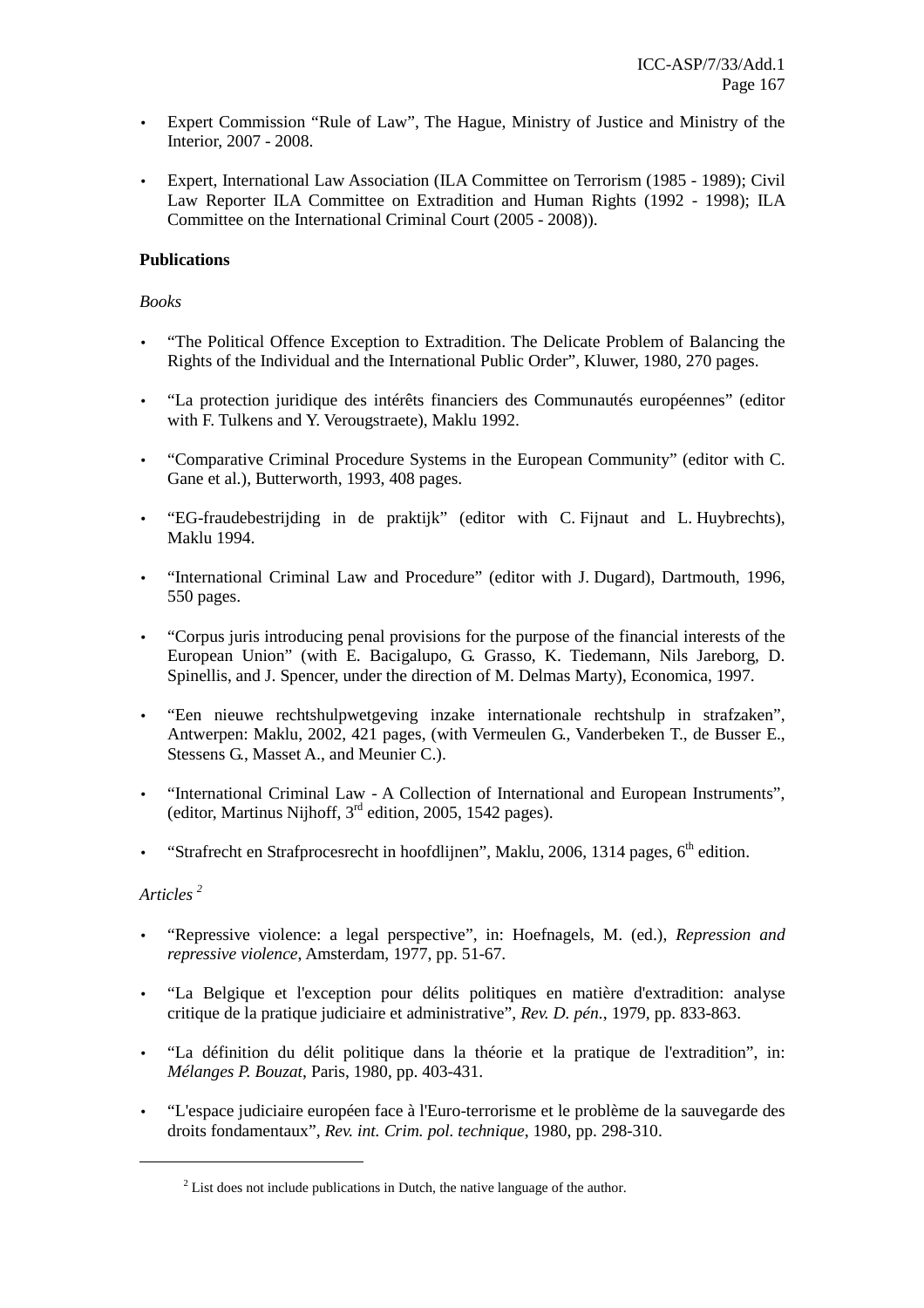- "L'espace judiciaire européen: vers une fissure au Conseil de l'Europe?", *R.D.P.*, 1981, pp. 511-543.
- "Terrorisme individuel et terrorisme d'Etat: une différence d'analyse?", in: *Licéité et références légales aux valeurs. Xe Journées d'études Jean Dabin*, Louvain, 1982, pp. 641- 657.
- "Les infractions graves aux Conventions de Genève et à leurs protocoles additionnels eu égard aux règles internationales concernant la prescription des crimes de guerre et l'extradition", *Rev. D. pén., militaire D. de la guerre*, 1982, pp. 451-462.
- "Coping with non-international armed conflicts: the borderline between national and international law" (with B. De Schutter), *The Georgia Journal of Int. & Comp. Law*, 1983, pp. 279-290.
- "Criminal law and the European Communities: defining the issues", *Mich. Yb. Int. Legal Studies*, 1983, pp. 247-270.
- "Les euromissiles et le droit pénal international", in: *Les conséquences juridiques de l'installation éventuelle des missiles Cruises et Pershing en Europe*, Acta Colloquium 1-2 October 1983, Brussel, 1984, pp. 109-114.
- "Guerilla and international humanitarian law; aspects of criminal law and human rights", in: *Guerilla and humanitarian law* (Henri Dunant Series, No. 7), pp. 87-103, 1984.
- "Structure et méthodes de la coopération internationale et régionale en matière pénale. Rapport belge au XIIIe Congrès de l'Association internationale de droit pénal, le partie", *Rev. D. pén*., 1984, pp. 517-546 and *Rev. int. D. pén.*, 1984, pp. 97-118.
- "The political offence exception, defining the issues and searching for a feasible alternative", *R.B.D.I*., 1985, pp. 741-753.
- "*The State v. H. Passtoors*, The observer's report. A European perspective", *South African Journal of Human Rights*, 1986, pp. 278-296.
- "War crimes, extradition and statutory limitations", in: Bassiouni, M.C. (ed.), *International Criminal Law*, 1986, III.
- "Aviation Terrorism, Jurisdiction and its Implications", in: *Proceedings of the International Conference on Aviation Security*, The Hague, 1987, pp. 136-153.
- "The death penalty. Military offences and international crimes", *Rev. int. D. pén.*, 1987, pp. 737-748 and *Revue de droit pénal militaire et de droit pénal militaire et de droit de la guerre*, 1988.
- "Le droit pénal belge et la répression des délits internationaux: problèmes légaux surgissant de la mise en oeuvre des délits internationaux", *Rev. D. pén.*, 1988, pp. 603- 617.
- "The political offence exception to extradition: how to plug the terrorist's loophole", *Israel Yearbook on Human Rights*, 1989, pp. 297-316 and *Rev. int. D. pén.*, 1991, pp. 291- 310.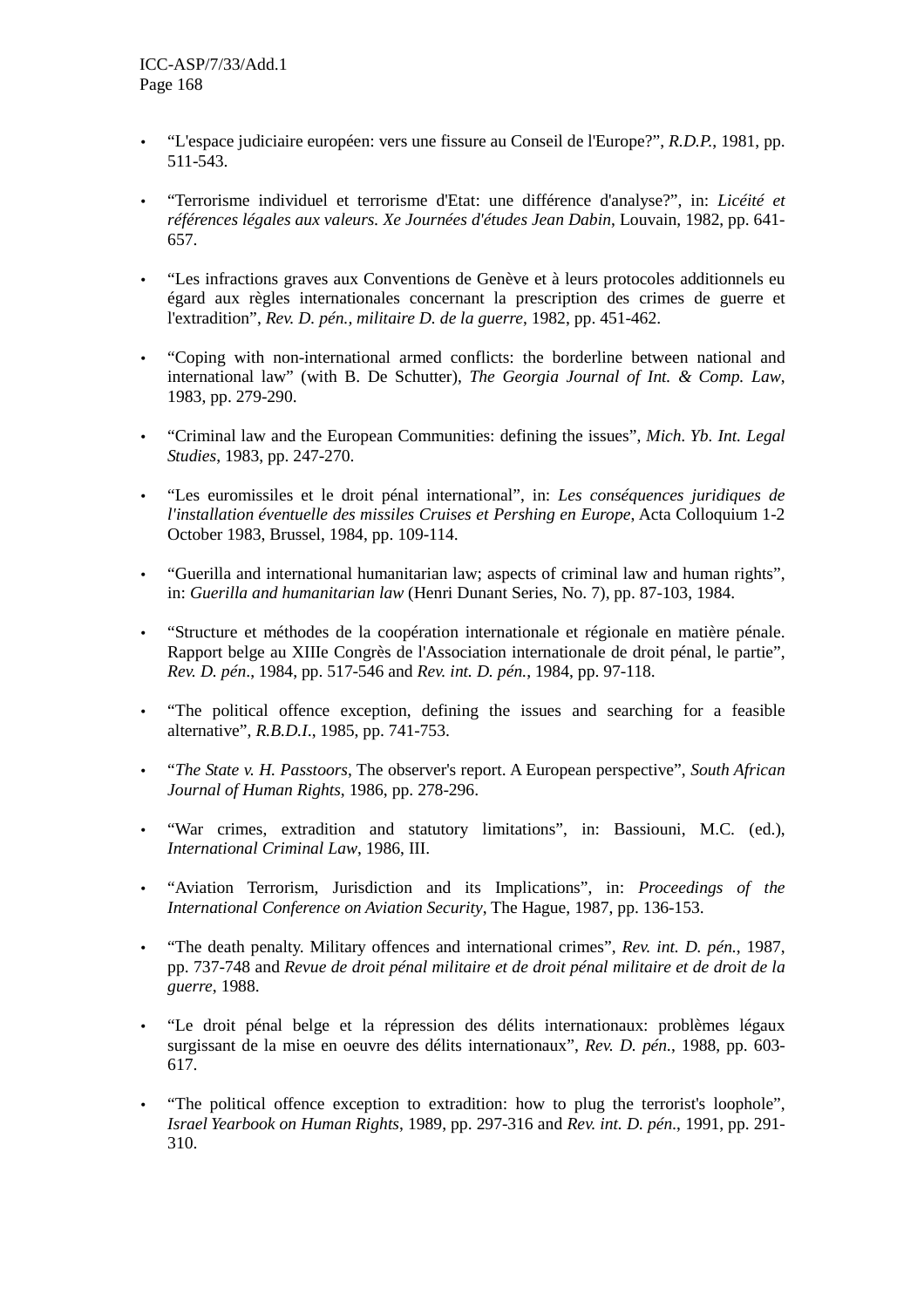- "Belgian criminal law and the suppression of international crimes: legal problems emerging from the implementation of international crimes", *Rev. int. D. pén.*, 1989.
- "Applying the European Convention on Human Rights to extradition: opening Pandora's box?", *Int. & Comp. L. Q.*, 1990, pp. 757-779.
- "Double criminality as a condition to jurisdiction", in: Jareborg, N., (ed.), *Double criminality*. Studies in international criminal law, geschriften van de rechtsfaculteit van Uppsala, Iustus Förlag, 1989, pp. 43-56.
- "Extradition et asile politique", in: Chiavario, M., Gauthier, J., Stanoiu, R., and Van den Wyngaert C., *L'extradition et l'asile politique*, Brussel, Bruylant, 1990.
- "The suppression of war crimes under Protocol I", in: *Liber amicorum F. Kalshoven*, Leiden, 1991, pp. 197-206.
- "Les accords de la Saint Michel et le droit penal" (with J. Messine en F. Tulkens), *Journal des Tribunaux*, 1992.
- "Rethinking the law of international criminal cooperation: the restrictive function of international human rights by establishing individual-oriented bars", in: *Principles and procedures for a transnational criminal law, Max Planck Institute for foreign and international criminal law*, Eser, A., and Lagodny, O. (eds.), Freiburg, 1992, pp. 489-503.
- "The structure of the draft code and the general part", in: *Commentaries concerning the International Law Commission's Draft articles on the code of crimes against the peace and security of mankind*, Nouvelles études pénales, 1993, pp. 53-61.
- "The political offence exception", in: D'Amato, A. (ed.), *International Law Anthology*, Anderson Publishing Company, 1993, pp. 240-41.
- "Commentaire de la loi du 16 juin 1993 relative à la repression des infractions graves au droit international humanitaire", *Rev. D. pén.*, 1994 (with A. Andries, E. David and J. Verhaegen).
- "Mutual Legal Assistance in Criminal Matters in the European Union", in: *Changes in Society, Crime and Criminal Justice in Europe*, edited by Fijnaut et al., Kluwer, 1995, pp. 137-179 (with G. Stessens).
- "The Compensation of Victims of Violent Crimes in Belgium", in: *The Compensation of Victims of Violent Crime*, edited by Greer, D., Max Planck Institut, Freiburg-im-Breisgau, 1996, pp. 67-96.
- "Extradition and Human Rights (part II)", *International Law Assocation, Subcommittee Extradition and Human Rights*, Helsinki, 1996 (with J. Dugard).
- "The Criminal Justice System Facing the Challenge of Organised Crime", (Section IV International Cooperation), *Revue internationale de droit pénal*, 1997, pp. 624-636.
- "Organised Crime, Proactive Policing and International Cooperation in Criminal Matters: Who Polices the Police in a Transnational Context?", in: *Undercover Policing and Accountability from an International Perspective*, Institut européen d'administration publique, 1997.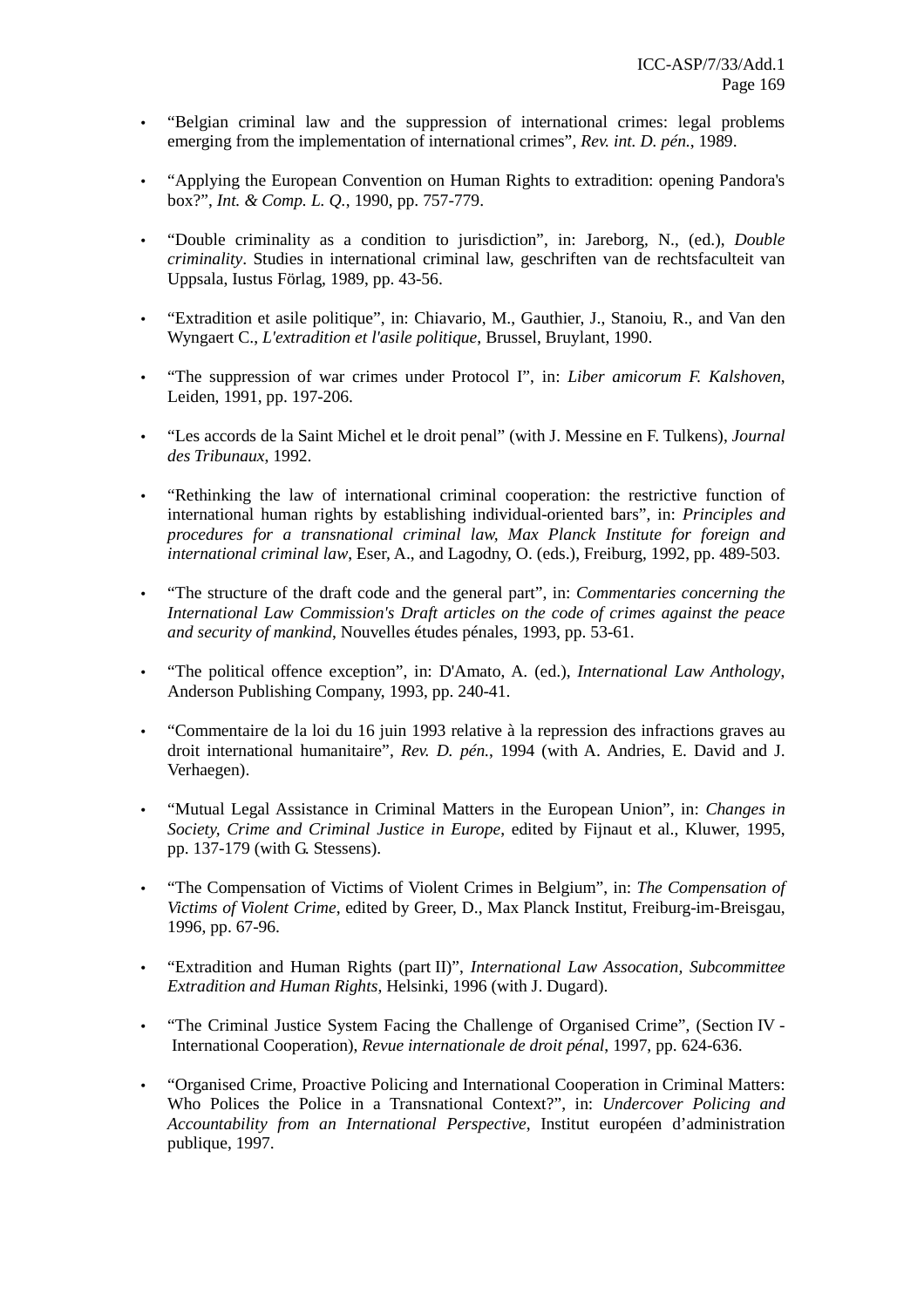- "War Crimes, Genocide and Crimes Against Humanity: Are States Taking National Prosecutions Seriously?" (Jurisdiction, Statutory Limitations and the Legality Principle), in: *International Criminal Law*, vol. 3, edited by Bassiouni, M.C., Transnational publishers, 1999.
- "Les modifications quant à l'information dans *La loi du 12 mars 1998 réformant la procédure pénale*", edited by Franchimont, M., Liège, Editions de la Collection scientifique de la Faculté de droit de Liège, 1998, pp. 29-56.
- "Une perspective 'eurocentrique' sur la répression de la délinquance transnationale européenne: le projet espace judiciaire européen et le *corpus juris*", in: *Les systèmes comparés de justice pénale: de la diversité au rapprochement* - *Comparative Criminal Justice Systems: From Diversity to Rapprochement*, Toulouse, Erès, 1998, pp. 443-446.
- "Strafklageverbrauch durch Belgische 'transactie'", *Neue Zeitschrift für Strafrecht*, 1998, p. 153 (annotation under Bundesgerichsthof, 13 May 1997).
- "Reconciling Extradition with Human Rights", *American Journal of International Law*, 1998, pp. 187-212 (with J. Dugard).
- "Extradition and Human Rights (part III)", *International Law Association, Committee Extradition and Human Rights*, Taiwan, 1998 (with J. Dugard).
- "Lignes de force pour une réforme du droit d'extradition", in: *X <sup>e</sup>Colloque sur la réforme du droit de la procédure pénale* (8-9 October 1998), Maklu, 1998, pp. 171-231.
- "The Transformations of International Criminal Law as a Response to the Challenge of Organised Crime", *Revue internationale de droit pénal,* 1999.
- "The international non bis in idem principle: Resolving some of the unanswered questions", *International and Comparative Law Quarterly*, 1999 (with G. Stessens).
- "Protection 'PIF' et espace judiciaire européen: bilan et perspectives à l'aube du troisième millénaire", *Agon*, December 1999.
- "Corpus Juris, parquet européen et juge national. Vers une chambre préliminaire européenne?", *Agon*, August 1999 and "Corpus Juris, European Public Prosecution and National Trials for Eurocrimes: Is there a Need for a European Pre-Trial Chamber?", *Agon,* November 1999 and "Corpus iuris, Ministerio Fiscale Europeo y juicios nacionales para eurocrimenes: es necesaria una Sala de Justicia Europea para la fase previa?"*, Revista del Poder judicial*, 1999, pp. 239-240.
- "Corpus juris, parquet européen et juge national: vers une chambre préliminaire européenne?", in: De Kerchove, G. and Weyemberg, A., *Vers un espace juridiciaire pénal*, Ed. ULB, Institut d'études européennes, 2000, pp. 131-139.
- "Mutual recognition and the corpus juris", in: De Kerchove, G. and Weyemberg, A., *La reconnaissance mutuelle des décisions judiciaires pénales dans l'Union européenne*, Ed. ULB, Institut d'études européennes, 2001, pp. 213-222.
- "Ne bis in idem principle, including the issue of amnesty", in: *The Rome Statute of the International Criminal Court*, Oxford, Oxford University Press, 2002, pp. 705-729 (with T. Ongena).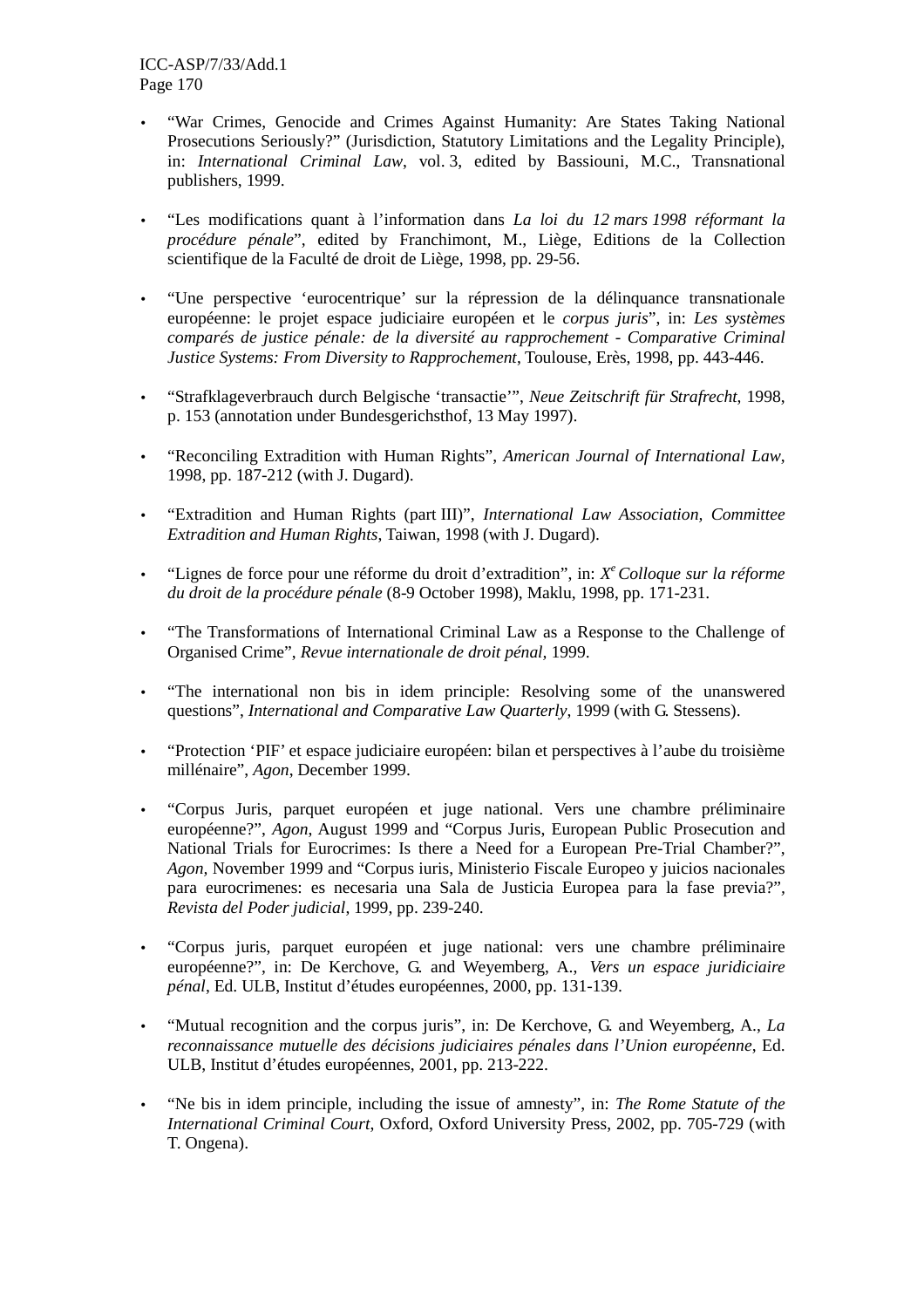- "Non applicability of statutes of limitation", in: *The Rome Statute of the International Criminal Court*, Oxford, Oxford University Press, 2002, pp. 823-872 (with J. Dugard).
- "The position of victims of acts of racism and racial discrimination in Belgium", *Rev. intern. dr. pén*. (Fr.) 2002, afl. 1-2, pp. 111-140 (with I. Vandaele and S. Vandeginste).
- "Eurojust and the European Public Prosecutor", in: Walker, N. (ed.), *The European area of freedom, security and justice*, Oxford University Press, 2004, pp. 201-240.
- "International cooperation" and "The protection of the financial interests of the EU in the candidate states - final report", in: *Study on penal and administrative sanctions, settlement, whistleblowing and corpus juris in the candidate countries*, (Cullen, P., ed.) Europäische Rechtsakademie Trier, 2004.
- "Jurisdiction over Crimes of Terrorism", in: Heere, W. (ed.), *Terrorism and the Military*, *International Legal Implications,* Asser Press, 2003, pp. 147-155.
- "Belgique", in: *L'harmonisation des sanctions pénales en Europe,* Delmas-Marty, M. (edit.), e.a., Paris, UMR de droit comparé, Société de législation comparée, 2003, pp. 31- 43 (with Vandromme, S.).
- "Eurojust and the European Public Prosecutor", in Walker, N. (ed.), *The European area of freedom, security and justice*, Oxford University Press, 2004, pp. 201-240.
- "International Law and harmonized procedure", *Washington University Global Studies Review*, 2005, pp. 669-674.
- "International Courts and Tribunals as fact (and truth) finders in post-conflict societies: can disparities with ordinary international courts be avoided?", *Proceedings of the American Society of International Law*, 2006, pp. 63-68.
- "Disparities between evidentiary rules before international courts and tribunals: can a clash be avoided?", *International Commentary on Evidence*, 2007 (http://www.bepress.com/ice/vol4/iss1/art7/).

### **Recent talks and conference papers**

| <b>July 2002</b> | Fiesole, European Institute, "Eurojust and the European Public<br>Prosecutor".                                                                                       |
|------------------|----------------------------------------------------------------------------------------------------------------------------------------------------------------------|
| October 2002     | Bruges, College of Europe, "From a European legal area towards a<br>European criminal justice system?".                                                              |
| November 2002    | Brussels, European Parliament, "The challenges facing JHA in the field of<br>the criminal law: tasks for the Convention".                                            |
| December 2002    | Siracusa, Istituto Superiore di Scienze Criminali, "Universal Jurisdiction<br>and Immunities: ICL quo vadis after the judgement of the ICJ in the<br>Yerodia-case?". |
| April 2003       | Panel discussion, American Society of International Law, Washington,<br>"Immunity, Universal Jurisdiction and the Arrest Warrant Judgment".                          |
| June 2003        | The Hague, International Criminal Justice Network, "Universal<br>jurisdiction: the Belgian experience".                                                              |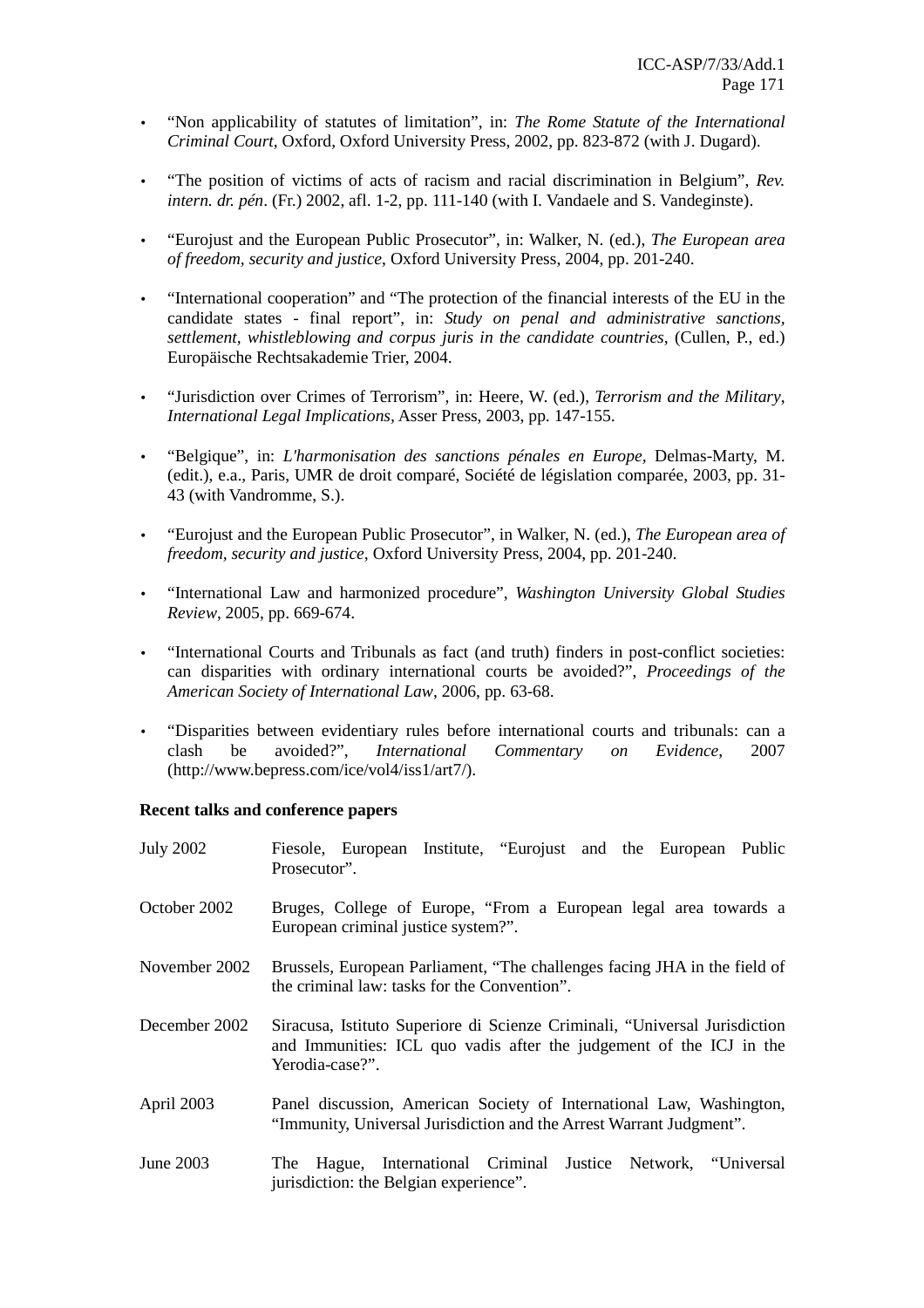ICC-ASP/7/33/Add.1 Page 172

- October 2003 University Leuven, "The Belgian debacle around the War Crimes Act".
- October 2003 Brussels, Association for International Relations, "International criminal law in the third millennium".
- November 2004 Saint Louis (United States of America), Saint Louis University, "International tribunals and harmonised or hybrid systems of criminal procedure: the practitioner's perspective".
- December 2004 The Hague, International Criminal Justice Network, "Unwillingness to prosecute under the ICC Statute".
- October 2005 Brussels, Facultés universitaires Saint Louis, "Les défis de la justice pénale internationale".
- January 2006 United Kingdom, Cambridge, Expert meeting convened by Lord Justice Auld, "Codification of criminal procedure in Belgium".
- March 2006 University of Ghent, Delva-lectures, "The contribution of international ad hoc tribunals to the development of international criminal law and procedure".
- April 2006 Panel Discussion, American Society of International Law, Washington, "International courts and tribunals as conflict solvers. Adjudication of war crimes and genocide before the ICJ, international criminal courts and human rights courts".
- April 2006 The Hague, Colloquium Peace Palace, 60th Anniversary ICJ, Intervention on "Potential disparities between decisions of international courts and tribunals".
- October 2006 Antwerp, Osterrieth huis, Opening judicial year of the tribunal de commerce, "International criminal tribunals and the development of international criminal law".
- November 2006 Geneva, Graduate Institute of International Studies, "Democracy, Separation of Powers and the Fight against Terrorism", "Role international criminal courts in the fight against terrorism".
- December 2006 Antwerp, award ceremony prize Human Rights League, "Human Rights between sword and shield".
- June 2007 The Hague, Joint conference American Society of International Law Nederlandse Vereniging voor Internationaal recht, on Contemporary Issues of International Criminal Law, "Head of State Immunities for Former Leaders. The arrest warrant case – Obituary of national prosecutions of ministers suspected of war crimes?".
- November 2007 Antwerp, Film Festival, "The road to Guantanamo".
- February 2008 Antwerp, Order of de Prinse, "The importance of the international criminal tribunals for the development of international criminal law and procedure".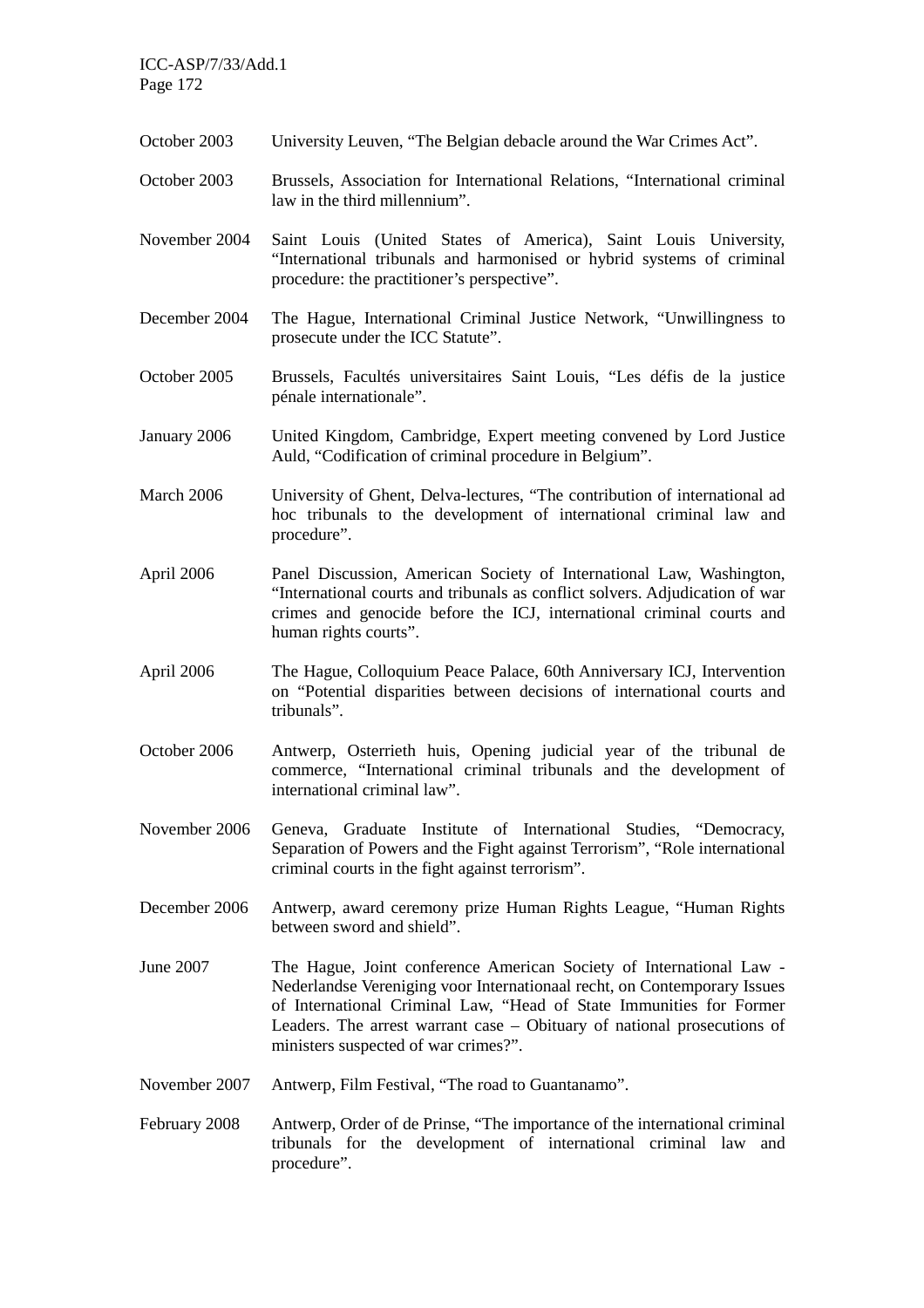- March 2008 The Hague, Grotius Centre, Marie Curie Seminar, "The Legacy of the ad hoc tribunals".
- March 2008 Ghana, Accra, Training seminar for judges, "Immunities and Universal Jurisdiction".

May 2008 Paris, Universite Paris II Pantheon Sorbonne, "Independance et impartialite des juges internationaux. Les juridictions penales internationales".

May 2008 The Hague, Hague Forum for Judicial Expertise, Training seminar for the judges of the Special Court of Cambodia, "Legacy of the International ad hoc tribunals".

\*\*\*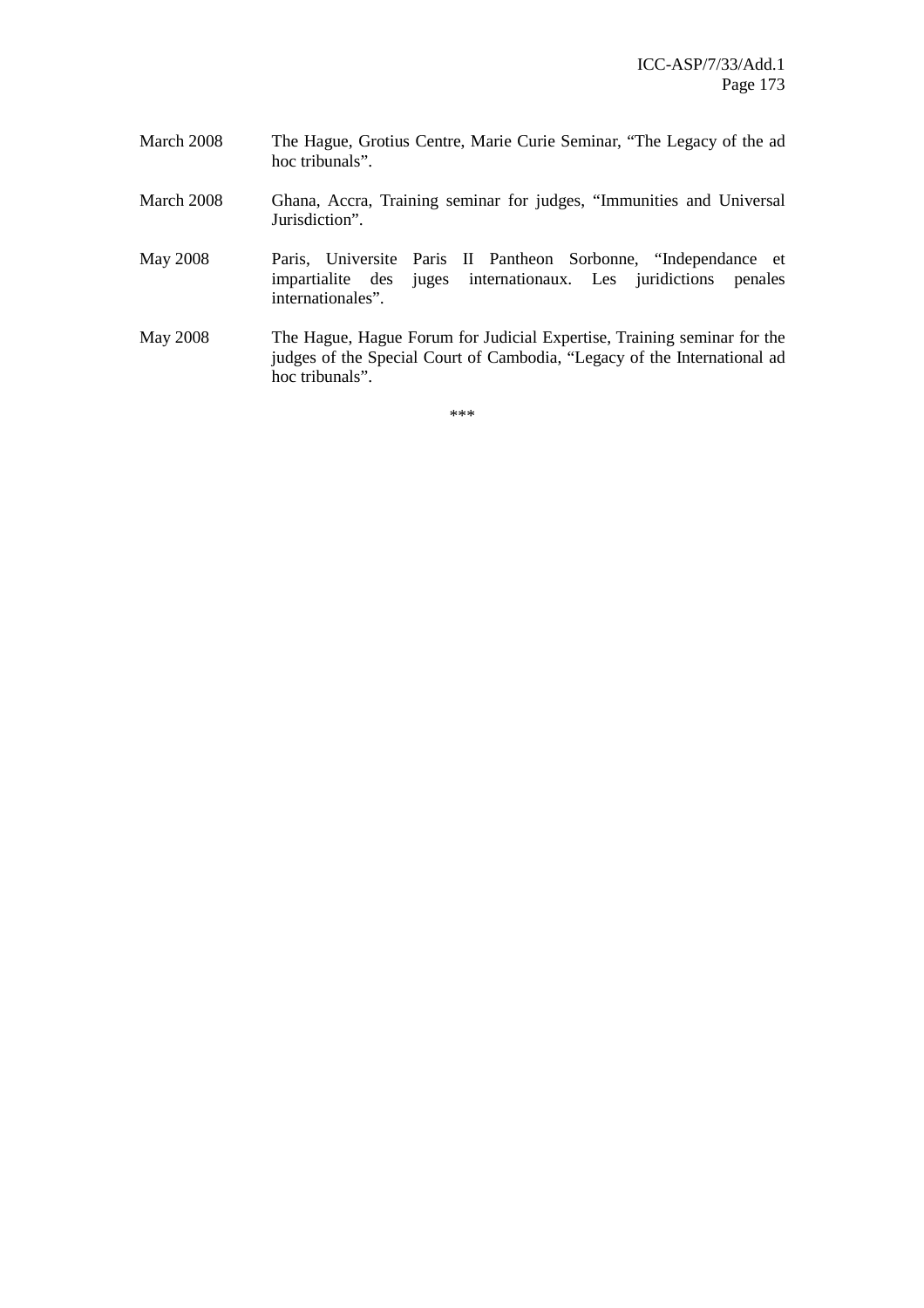## **21. Vukoje, Dragomir (Bosnia and Herzegovina)**

[Original: English]

#### **Note verbale**

 The Embassy of Bosnia and Herzegovina to the Kingdom of the Netherlands presents its compliments to the Secretariat of the Assembly of States Parties and has the honour to inform about the following.

 The High Judicial and Prosecutorial Council of Bosnia and Herzegovina has nominated Mr. Dragomir Vukoje, judge of the Court of Bosnia and Herzegovina, for the position of judge of the International Criminal Court.

 Please find enclosed the curriculum vitae of Mr. Vukoje and the statement submitted in accordance with article 36, paragraph 4, of the Rome Statute of the International Criminal Court and paragraph 6 of the resolution of the Assembly of States Parties on the procedure for the nomination and election of the judges of the International Criminal Court (ICC-ASP/3/Res.6).

…

\*\*\*

#### **Statement of qualifications**

*Statement submitted in accordance with article 36, paragraph 4, of the Rome Statute of the International Criminal Court and paragraph 6 of the resolution of the Assembly of*  States Parties on the procedure for the nomination and election of the judges of the *International Criminal Court (ICC-ASP/3/Res.6).* 

1. A detailed overview of how the candidate fulfils the requirements of article 36, paragraph 3 (a):

 Considering that Judge Dragomir Vukoje was appointed by the High Judicial and Prosecutorial Council of Bosnia and Herzegovina to the position of judge with the Court of Bosnia and Herzegovina, a position which, aside from professional qualifications, also requires that the person possesses professional impartiality and high moral standing, the requirement of article 36, paragraph 3 (a), is satisfied.

2. A detailed overview of how the candidate fulfils the requirements of article 36, paragraph 3 (b):

 The curriculum vitae shows, as does the position of judge of the Court of Bosnia and Herzegovina which Mr. Vukoje holds, that the candidate in question has performed the duties of judge since 1994 to this day, exclusively working on criminal cases, while at the Court of Bosnia and Herzegovina he has performed duties of chairperson of the first instance trial chamber in cases covering crimes against humanity and values protected by international law, this being one of the most difficult fields of criminal law. He has also been a judge of the Appellate Department, Section I for War Crimes of the Court of Bosnia and Herzegovina, again in criminal cases. The aforesaid shows that the candidate satisfies the criteria in article 36, paragraph 3 (b) (ii) - the field of international humanitarian law.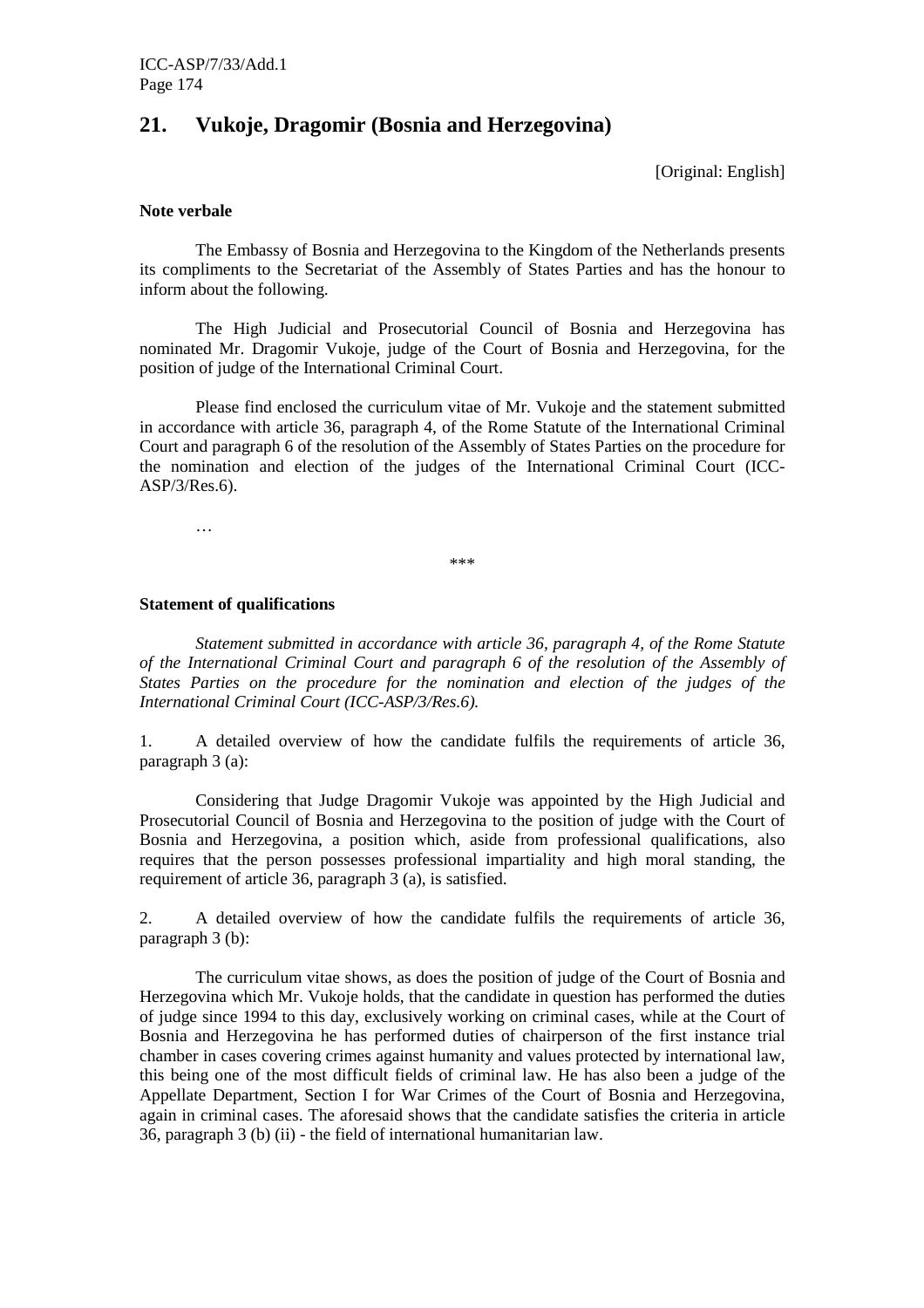3. A detailed overview of how the candidate fulfils the requirements of article 36, paragraph 3 (c):

 As proof that the candidate has excellent knowledge of the French language and that he speaks it fluently, seeing as it is one of the working languages of the Court, a copy of a certificate confirming the fulfilment of the requirement in reference to the French language is attached. Also attached is a copy of a certificate on the successful completion of English language courses.

4. A detailed overview of how the candidate fulfils the requirements of article 36, paragraph 4 (a):

 The election of the candidate for the position in question was carried out by the High Judicial and Prosecutorial Council of Bosnia and Herzegovina, being the competent authority for the election of judges for all levels in Bosnia and Herzegovina, in the manner as prescribed by the Law on the High Judicial and Prosecutorial Council of Bosnia and Herzegovina and based on the procedure for the proposal of candidates for appointment to the highest judicial positions in Bosnia and Herzegovina, thus satisfying the election criteria of article 36, paragraph 4 (a) (i), of the Rome Statute.

5. Information regarding which list the candidate is nominated for pursuant to article 36, paragraph 5:

 Considering that the candidate holds the qualifications as prescribed by article 36, paragraph 3 (b) (i), the candidate is nominated for list A.

6. Information in connection with article 36, paragraph 8 (a) (i) - (iii), of the Statute:

 When electing the candidate, the High Judicial and Prosecutorial Council of Bosnia and Herzegovina had in mind the provisions of article 36, paragraph 8 (a) (i) - (iii), of the Statute.

7. Information as to whether the nominated candidate possesses expertise as defined in article 36, paragraph 8 (b), of the Statute:

 The curriculum vitae of the candidate shows that Judge Vukoje, in his day-to-day work as a judge of the Court of Bosnia and Herzegovina, encounters issues dealing with serious violations of international humanitarian law which require review of numerous legal publications and case law in such field. He is also in a position to exchange opinions with his colleagues who are international judges and in doing so broadens his knowledge with the experiences of other legal systems. Also, Judge Vukoje has participated in numerous seminars dealing with, among others, the application of the European Convention on the Preservation of Human Rights and Fundamental Freedoms, as well as in the field of international humanitarian law and has advanced training in courts in France, Great Britain and in the International Criminal Tribunal for the former Yugoslavia.

8. Information regarding on behalf of which State the candidate is nominated according to article 36, paragraph 7, of the Statute:

 Judge Dragomir Vukoja is a citizen of Bosnia and Herzegovina and is nominated on its behalf.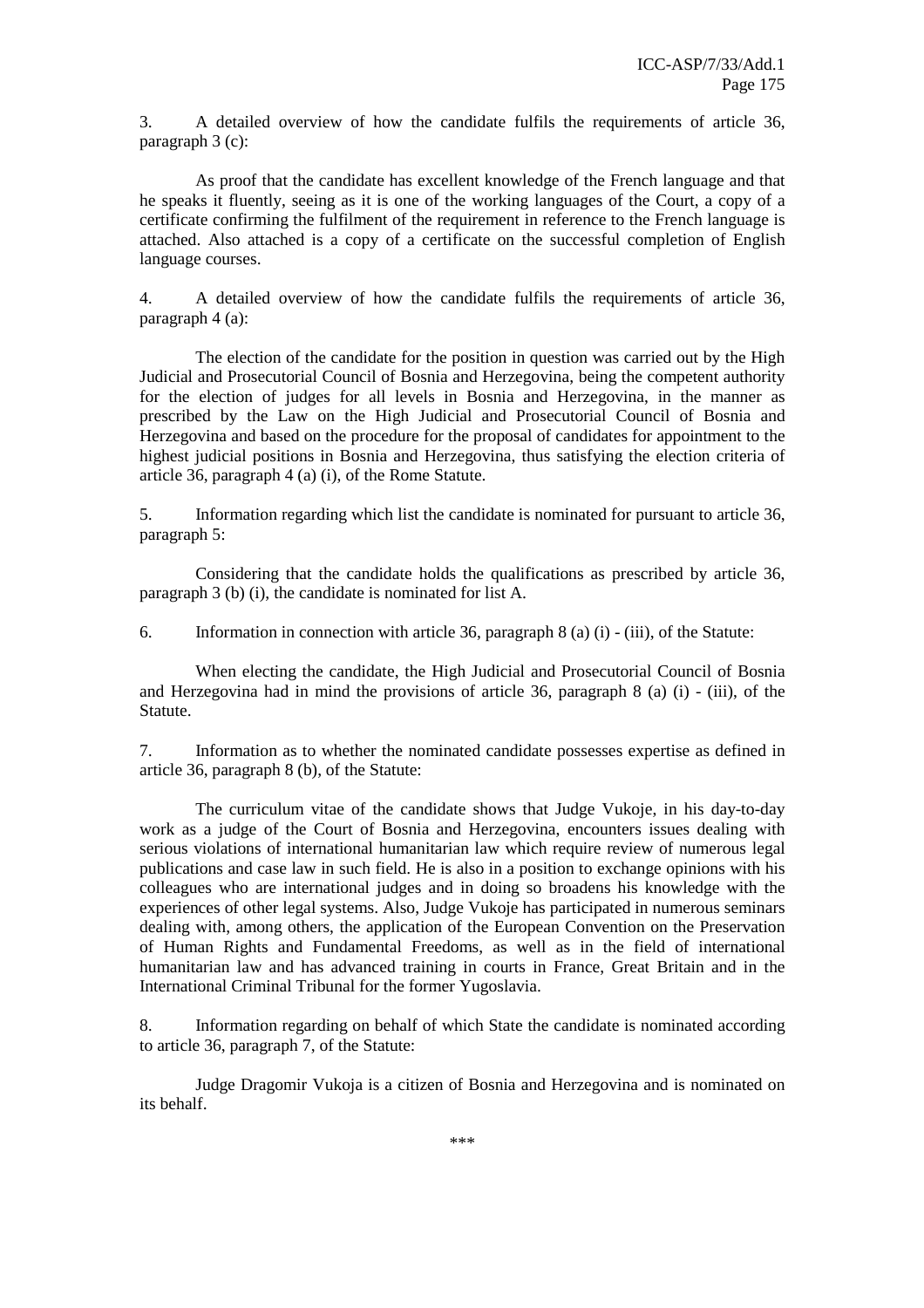ICC-ASP/7/33/Add.1 Page 176

## **Personal**

| Date of birth: 27 August 1951                    |
|--------------------------------------------------|
| Place of birth: Trebinje, Bosnia and Herzegovina |
| Citizenship: Trebinje, Bosnia and Herzegovina    |

## **Languages**

French (written and spoken), English (not fluent)

## **Employment**

| Current:                            | Judge of the Court of Bosnia and Herzegovina (State Court),<br>Sarajevo - Appellate Division, Section I for War Crimes, Section II<br>for Organized Crimes.                                                                                                                 |
|-------------------------------------|-----------------------------------------------------------------------------------------------------------------------------------------------------------------------------------------------------------------------------------------------------------------------------|
| 1976 - 1993                         | Legal Officer in <i>Elektodistribucija</i> Company in Trebinje.                                                                                                                                                                                                             |
| 1993 - 1998                         | Judge of the Basic Court in Trebinje.                                                                                                                                                                                                                                       |
| 1998 - 2005                         | Judge of the District Court in Trebinje.                                                                                                                                                                                                                                    |
| $2005$ - present                    | Judge of the Court of Bosnia and Herzegovina (State Court).                                                                                                                                                                                                                 |
| <b>Education</b>                    |                                                                                                                                                                                                                                                                             |
| June 1970                           | Grammer school in Trebinje.                                                                                                                                                                                                                                                 |
| November 1974                       | Law school, Belgrade, Serbia.                                                                                                                                                                                                                                               |
| September 1993                      | Bar exam, Podgorica, Montenegro.                                                                                                                                                                                                                                            |
| June 1997                           | Study tour to the Council of Europe and the French judicial<br>institutions. Co-organized by the Service des Affaires Européennes et<br>Internationales du Ministère de la Justice de France.                                                                               |
| November 1997 -<br><b>June 1998</b> | Six months professional training in Paris, France, at the Judicial and<br>Prosecutorial School (Ecole Nationale de la Magistrature - auprès du<br>Département Internationale). Theory and practice were done at the<br>Supreme Court (Tribunale de Grand Instance), Tarbes. |
| 30 September - 24<br>October 2002   | Professional training during two months service at the Judicial and<br>Prosecutorial School (ENM), and practice at the Tribunale de Grand<br>Instance, Saint Etienne, France, on the subject "Presentation in<br>French Judicial Institutions".                             |

### **Other courses**

- Seminar of the subject "New Criminal Code of the Republic of Srpska main restructuring directions" (Teslić, 1 - 2 December 2000).
- Attended the international seminar on the subject "International Humanitarian Law before the ICTY and National Courts", organized by the Open Society Institute. International lecturers were among others: Almiro Rodrigues (former judge of the ICTY), Aryeh Neier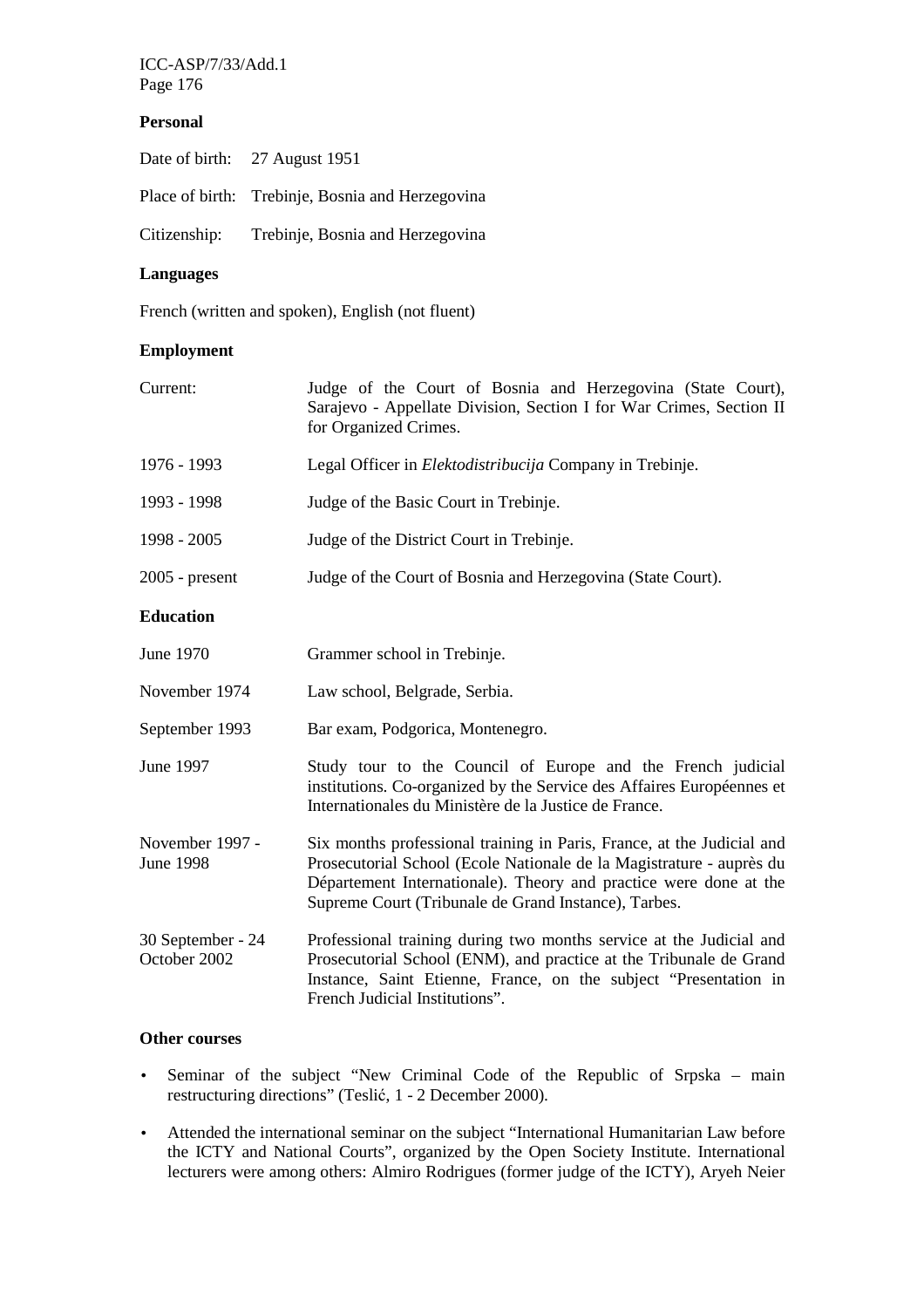(President of the Open Society Institute New York), Frank Orten (Human Rights Ombudsman in Bosnia and Herzegovina), Eugene O'Sullivan and John E. Ackerman (coauthors of the book "ICTY Practice and Procedure"), John Richard William Day Jones (Defense Counsel before the ICTY, London, United Kingdom), and others (Sarajevo, 11 - 12 February 2002).

- Attended seminar on the subject "Jurisprudence of the European Court of Human Rights, organized by America's Development Foundation (ADF) in cooperation with USAID (Banja Luka, 13 September 2002)
- Attended seminar on war crimes for the Court and Prosecutor's Office of Bosnia and Herzegovina, organized by the United States Department of Justice (OPDAT), ICTY, Prosecutor's Office of Bosnia and Herzegovina, and the Judicial and Prosecutorial Training Centres of the Federation of Bosnia and Herzegovina and Republic of Srpska. Moderators: Dermot Groome, Antoinette Issa, Gabrielle McIntyre, Catherine Marchi-Uhel and Frederick Harhoff (Sarajevo, 4 - 8 March 2005).
- Seminar on the subject "Criminal Procedure", organized by the United States Department of Justice and the Judicial and Prosecutorial Training Centres. Moderators: Judge Manuel Rent and Prosecutor Steven Kessler (27 - 29 September 2005).
- Seminar on the subject "War Crimes". Moderators: Judge Azra Miletić and Judge Almiro Rodrigues (Sarajevo, Ilidža, 17 November 2005).
- Study visit to ICTY, attended the *Miloševi*ć trial and the so-called *Vukovar Three* (Mrkšić, Radić, Šljivančanin) and the meeting with Carla Del Ponte, David Tolbert, Hugo Holtius and Fausto Pocar (The Hague, 23 - 25 January 2006).
- Participated in the study tour of judges of the Court of Bosnia and Herzegovina, visiting the judicial institutions of England and South Wales, organized by the Global Conflict Prevention Pool (London, 11 - 18 February 2006).
- Human Rights Protection in the Bosnia and Herzegovina Criminal Legislation, consultative meeting organized by the Association of Judges and Judicial and Prosecutorial Training Centres of the Federation of Bosnia and Herzegovina and Republic of Srpska (Neum, 18 - 21 May 2006).
- Group leader at the consultative meeting for judges on the subject "Support to the establishment of the War Crime Chamber in Bosnia and Herzegovina - Training of legal professionals". Distinguished lecturers: Professor Dr. Zoran Pajić, King's College of London, and Professor Dr. William Schabas, Director of the Irish Centre for Human Rights, National University of Ireland, Galway, Ireland (Vlašić, Bosnia and Herzegovina, 18 - 20 September 2006).
- Presenter at the regional conference on the subject "National War Crimes Trials Taking of the Leading Role", organized by the United States Department of Justice, International Aid Office for the Professional Training of Courts, Prosecutor's Offices and Police, United States Embassy in Belgrade, Office of the United States Ambassador for War Crimes and the Humanitarian Law Fund (Miločer, Montenegro, 17 - 20 October 2006). Distinguished participants: Klint Williamson (United States War Crimes Ambassador), Sern Nazaro (Permanent Legal Advisor of the United States Department of Justice), Nikolas Akerman (Regional Director of the United States Department of Justice for Central and East Europe), Nataša Kandić (Director of the Humanitarian Law Fund), David Tolbert (Deputy Chief Prosecutor ICTY), and Joe Paonesa (United States marshals).